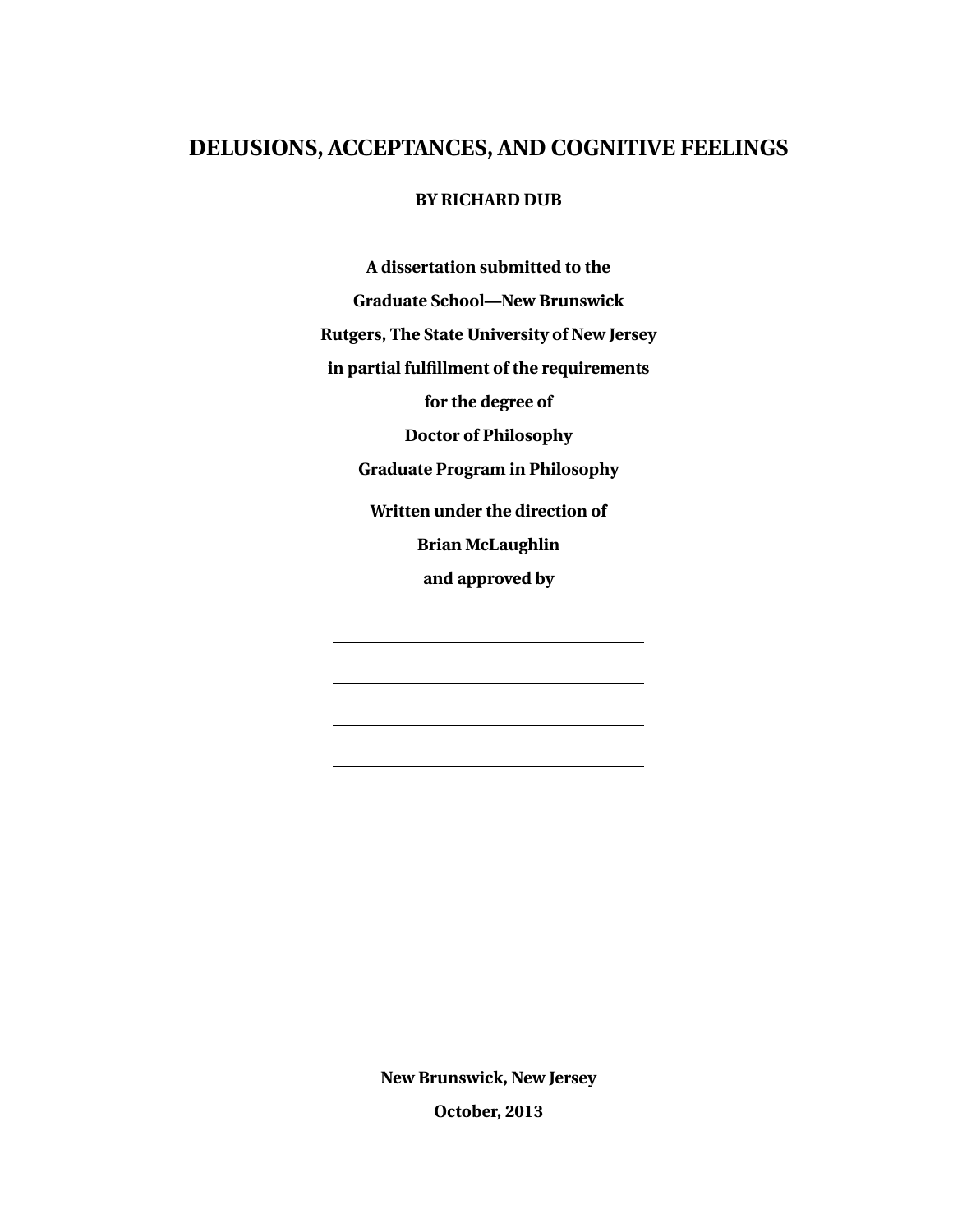### **ABSTRACT OF THE DISSERTATION**

### **Delusions, Acceptances, and Cognitive Feelings**

## **by Richard Dub Dissertation Director: Brian McLaughlin**

Psychopathological delusions, such as the Capgras delusion, the Cotard delusion, and the florid delusions that accompany schizophrenia, have a number of features that are curiously difficult to explain. Delusions are resistant to counterevidence and impervious to counterargument. They are theoretically, affectively, and behaviorally circumscribed; delusional individuals tend not to act on their delusions or draw appropriate inferences from the content of their delusions. Delusional individuals are occasionally able to distinguish their delusions from other beliefs, sometimes speaking of their "delusional reality." I argue that these features support non-doxasticism about delusions. Non-doxasticism is the thesis that, contrary to appearances, delusions are not beliefs at all. After developing the prospects for non-doxasticism, I offer a novel non-doxasticist cognitive model. Delusions are pathological acceptances that are caused by powerful and aberrant cognitive feelings.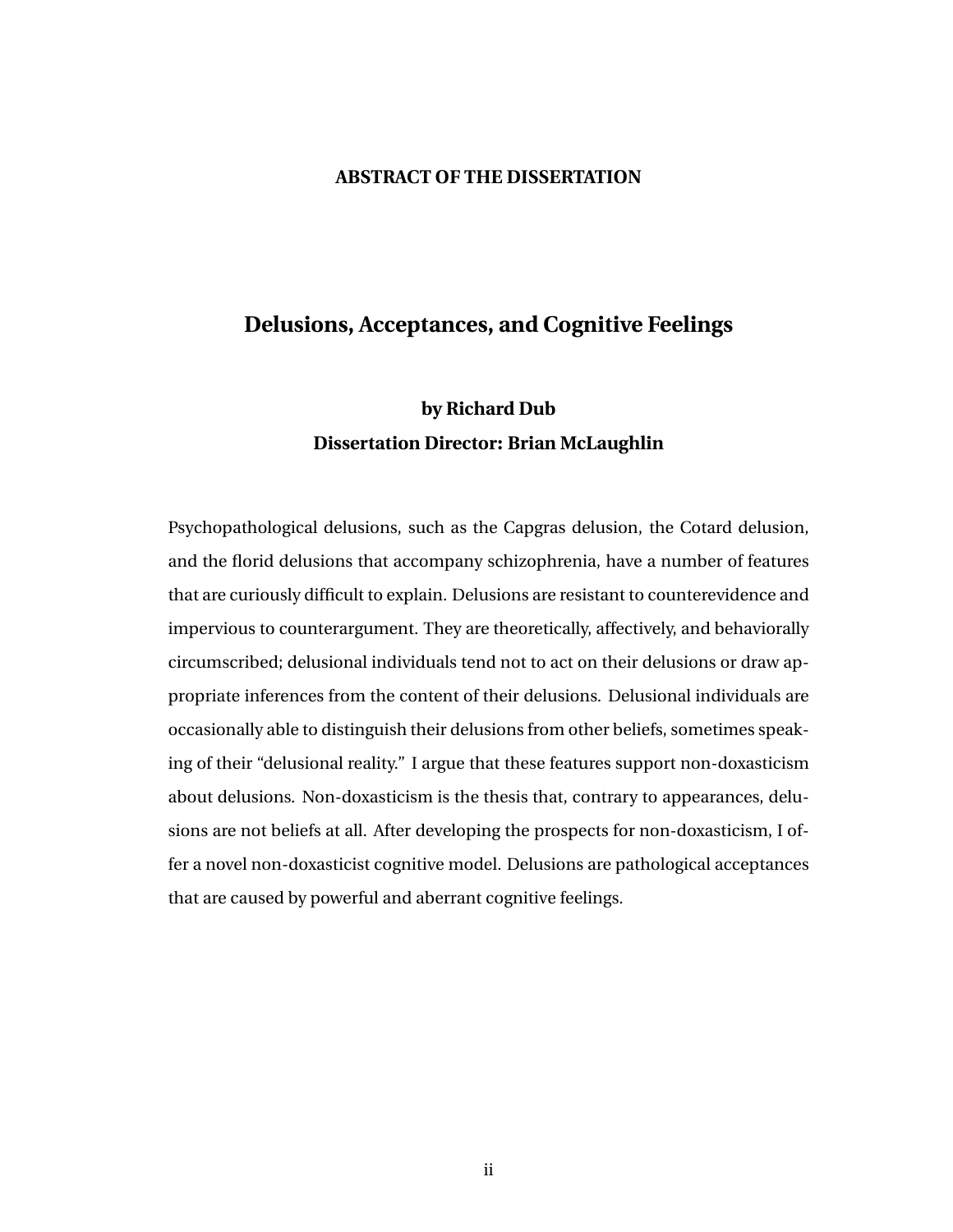## **Acknowledgements**

As I have worked through the issues in this dissertation, my committee members have constantly been invaluable wellsprings of inspiration and guidance. I owe much to them. Andy Egan has been a wonderful source of incisive comments about the nature of belief-like mental states. Conversation with him is always immensely fruitful; his suggestions on previous drafts have been top-notch. Stephen Stich's writings have always been a large influence on my thought and they have been a large inspiration of the account of cognition that I provide herein. His comments on and criticisms of earlier versions of my proposal have have prompted many major revisions to my thought. Louis Sass has been my window into an academic field other than my own. I have learned much about delusions, phenomenology, and clinical psychology from him, and this dissertation has benefited greatly from his help.

I have further benefited from conversations with graduate students in philosophy and psychology at Rutgers and in the New York area, including (but certainly not limited to) Josh Armstrong, Tom Donaldson, E. J. Green, Michael Johnson, Ben Levinstein, Zak Miller, Lisa Miracchi, Jennifer Nado, David Rose, Karen Shanton, and Jennifer Wang. Frankie Egan and Robert Matthews have additionally provided indispensable commentary. I would also like to thank my audiences at the Rutgers Center for Cognitive Science, the British Postgraduate Philosophy Association, and the Institute of Cognitive Science at the Universtität Osnabrück. Extra special thanks must be directed to Elizabeth Pienkos for her tireless support, her patience with my travails, her help in reading drafts, and her shared commitment to my goals.

Of course, the lion's share of the gratitude must go to my dissertation director,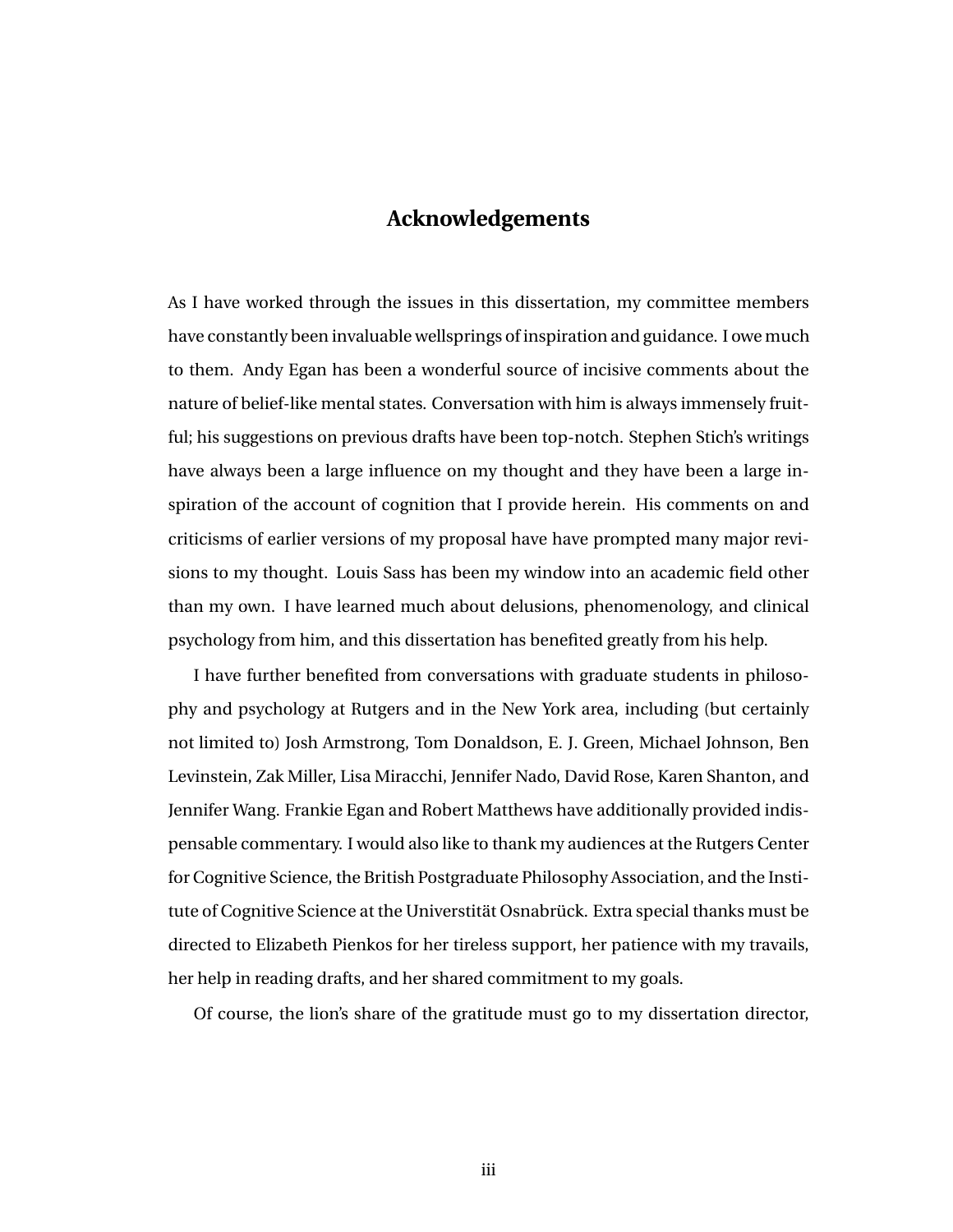Brian McLaughlin. Brian has been remarkably generous with his time and dedication; his encouragement, suggestions, and mentorship have all been absolutely crucial.

To all of these people, I owe my thanks.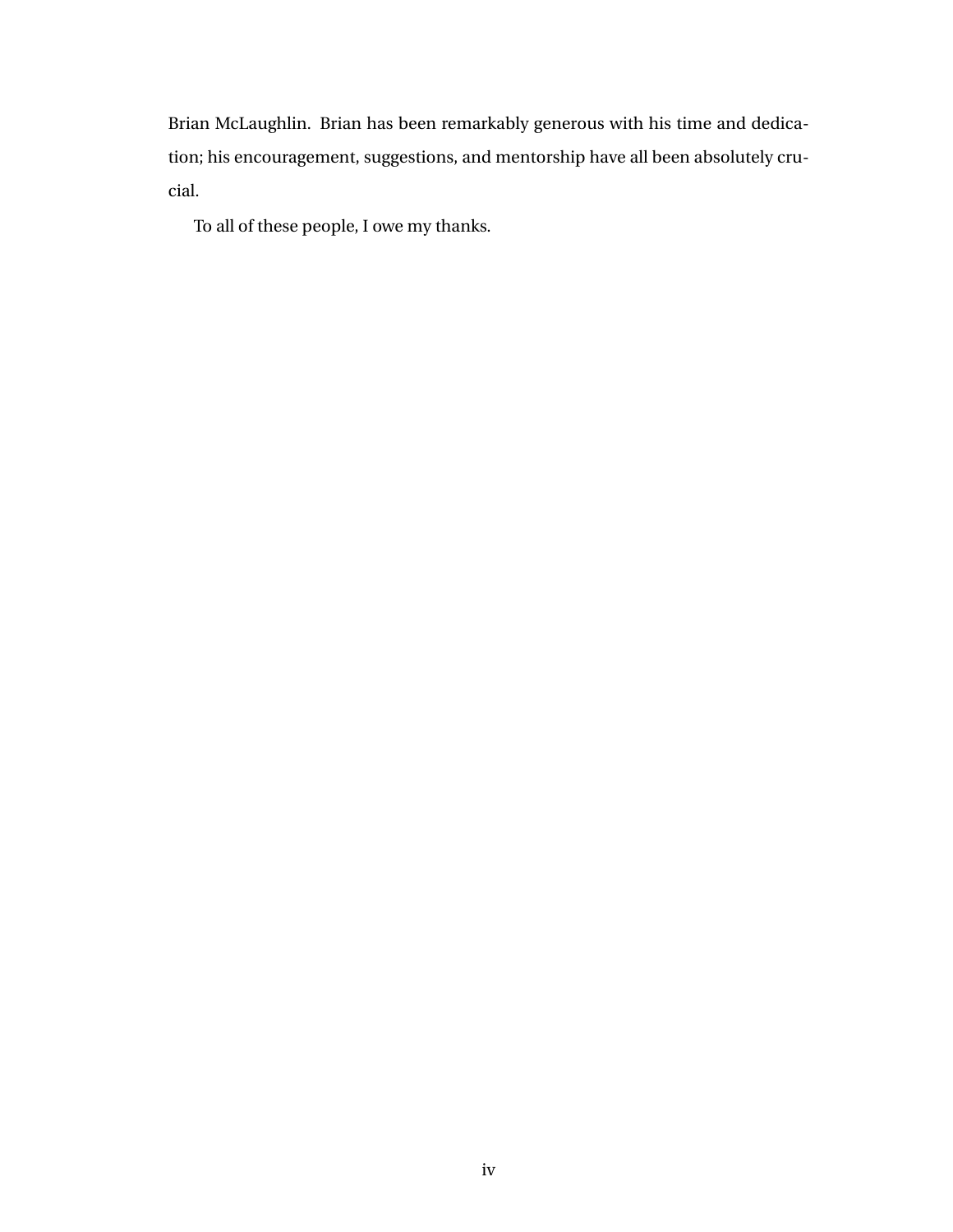# **Dedication**

To Liz.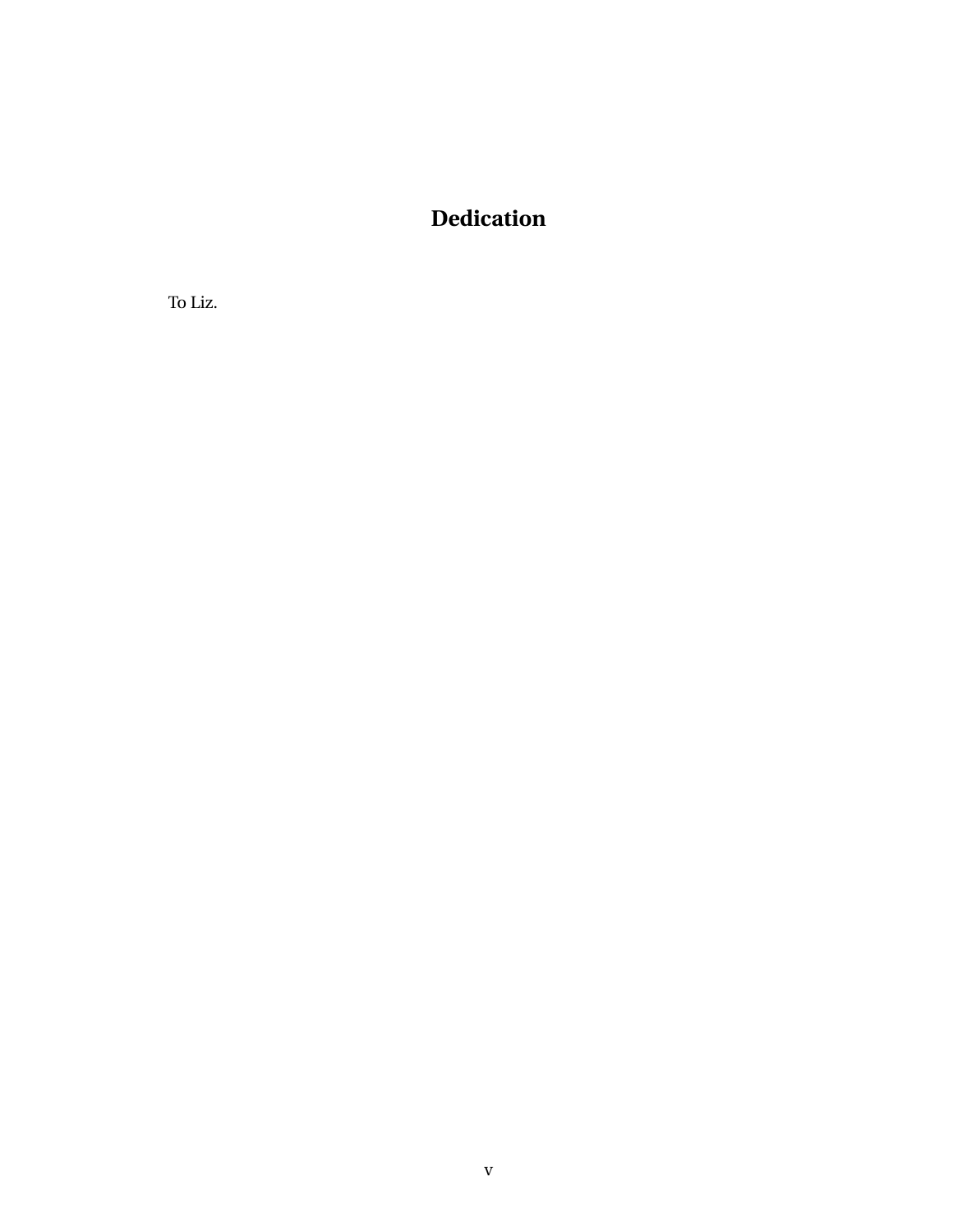# **Table of Contents**

| iii |                                                            |   |  |  |  |  |  |  |
|-----|------------------------------------------------------------|---|--|--|--|--|--|--|
|     |                                                            |   |  |  |  |  |  |  |
| vi  |                                                            |   |  |  |  |  |  |  |
|     |                                                            |   |  |  |  |  |  |  |
|     |                                                            |   |  |  |  |  |  |  |
|     |                                                            | 2 |  |  |  |  |  |  |
|     |                                                            | 4 |  |  |  |  |  |  |
|     |                                                            |   |  |  |  |  |  |  |
|     |                                                            |   |  |  |  |  |  |  |
|     | 2.1. Traditional Characterizations of Delusions<br>11      |   |  |  |  |  |  |  |
|     | 12                                                         |   |  |  |  |  |  |  |
|     | 15<br>2.1.2.                                               |   |  |  |  |  |  |  |
|     | Jaspers's Characterization<br>2.1.2.i.<br>15               |   |  |  |  |  |  |  |
|     | Modern Psychiatric Characterizations<br>2.1.2.ii.<br>18    |   |  |  |  |  |  |  |
|     | 21                                                         |   |  |  |  |  |  |  |
|     | 2.2.1. Which Features of Delusion Are Most Puzzling?<br>23 |   |  |  |  |  |  |  |
|     | Bizarreness and Unresponsiveness 25<br>2.2.1.i.            |   |  |  |  |  |  |  |
|     | 2.2.1.ii.                                                  |   |  |  |  |  |  |  |
|     | 2.2.1.iii. Double-Bookkeeping  30                          |   |  |  |  |  |  |  |
|     | 32                                                         |   |  |  |  |  |  |  |
|     |                                                            |   |  |  |  |  |  |  |
|     | 33                                                         |   |  |  |  |  |  |  |
|     | 33                                                         |   |  |  |  |  |  |  |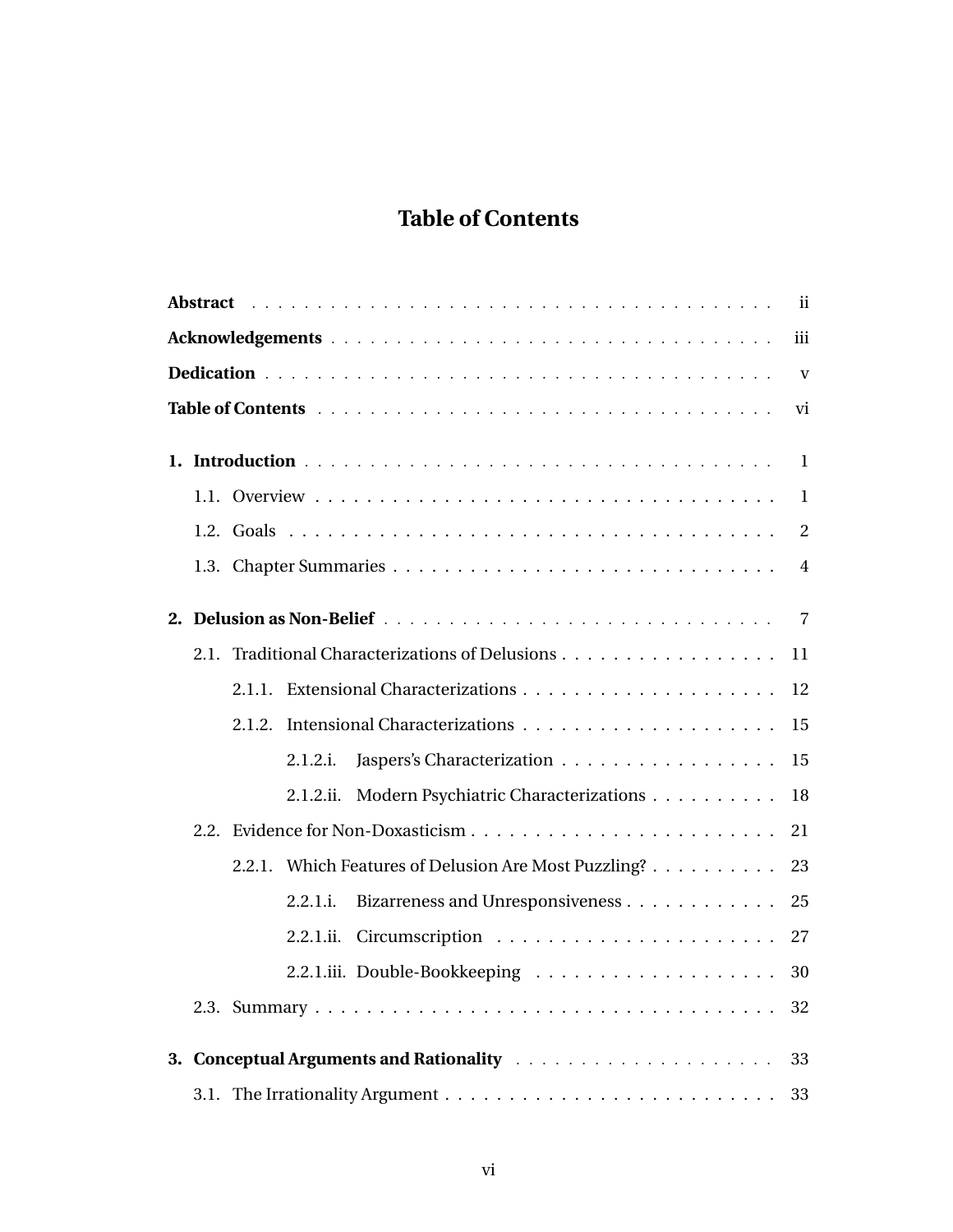|  |                                                    | 35 |
|--|----------------------------------------------------|----|
|  |                                                    | 35 |
|  |                                                    | 38 |
|  | 3.3. Rationality Constraints on Belief Ascription  | 40 |
|  |                                                    | 41 |
|  | 3.3.2. Do We Need a Rationality Constraint?        | 43 |
|  | 3.3.3. Do We Need Any Sort of Constraint?          | 47 |
|  | 3.3.3.i.                                           | 47 |
|  | 3.3.3.ii.                                          | 49 |
|  | 3.3.4. The Error in Rationality Constraints        | 54 |
|  | 3.4. Rationality and the Functional Role of Belief | 55 |
|  |                                                    | 55 |
|  |                                                    | 58 |
|  |                                                    | 59 |
|  |                                                    |    |
|  |                                                    | 60 |
|  |                                                    | 61 |
|  |                                                    | 61 |
|  | 4.1.2. Currie's Metarepresentational Account       | 65 |
|  |                                                    | 68 |
|  |                                                    | 75 |
|  |                                                    | 75 |
|  | 4.2.2. Schwitzgebel's In-Between Account           | 78 |
|  |                                                    | 81 |
|  | 4.2.3.i.                                           | 85 |
|  |                                                    | 87 |
|  | 4.2.4. Criticism of Egan and Schwitzgebel 89       |    |
|  |                                                    | 91 |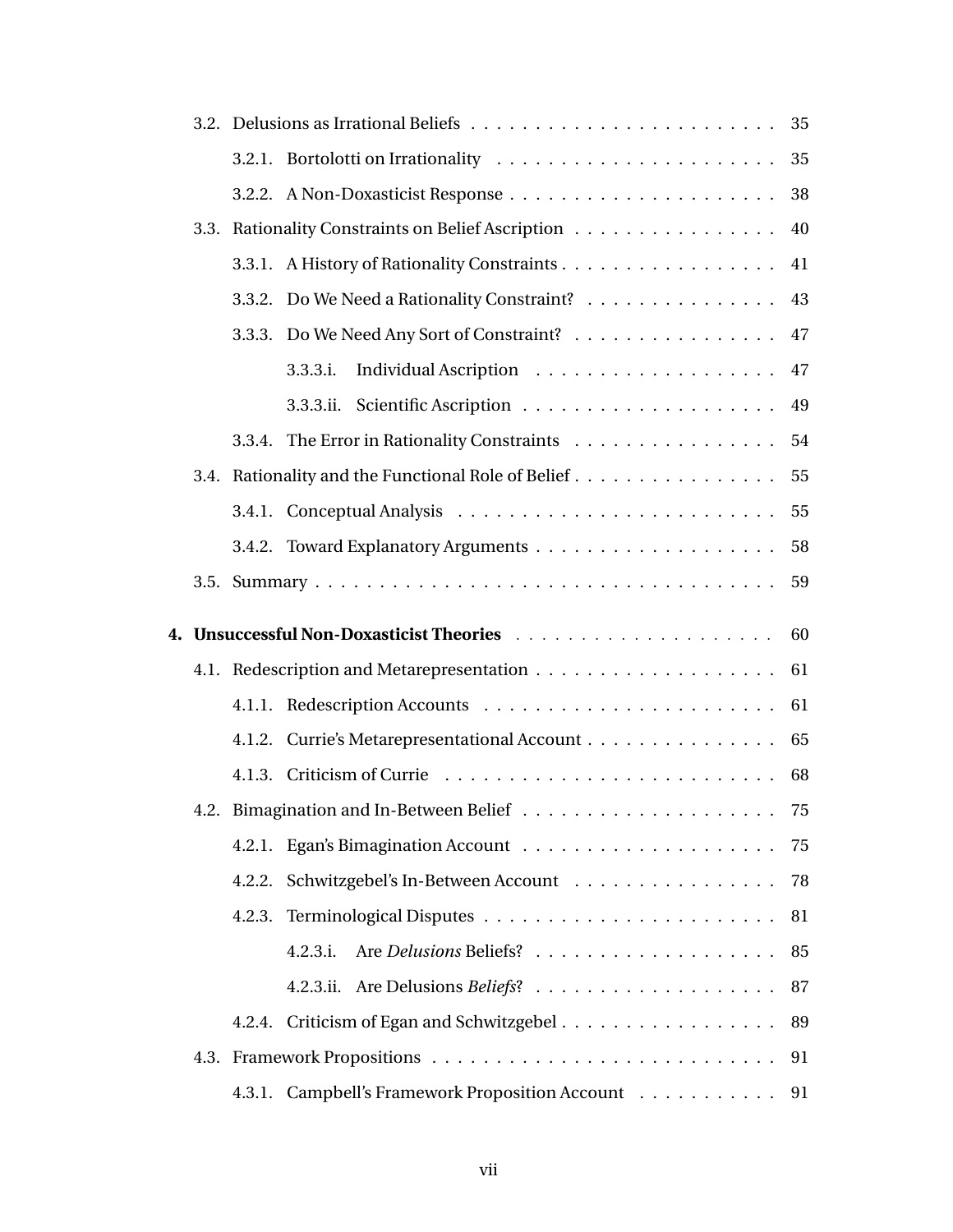|  | 5.2. The Lush and the Sparse $\ldots \ldots \ldots \ldots \ldots \ldots \ldots \ldots \ldots 101$ |  |
|--|---------------------------------------------------------------------------------------------------|--|
|  |                                                                                                   |  |
|  | 5.3.1.                                                                                            |  |
|  |                                                                                                   |  |
|  |                                                                                                   |  |
|  |                                                                                                   |  |
|  |                                                                                                   |  |
|  |                                                                                                   |  |
|  |                                                                                                   |  |
|  |                                                                                                   |  |
|  |                                                                                                   |  |
|  | 6.1. A Preliminary Description of Acceptance 126                                                  |  |
|  |                                                                                                   |  |
|  |                                                                                                   |  |
|  | Type 2 Reasoning and Simulated Belief 134<br>6.2.1.i.                                             |  |
|  |                                                                                                   |  |
|  |                                                                                                   |  |
|  | 6.2.3. Behavioral Effects and Verbal Effects 141                                                  |  |
|  |                                                                                                   |  |
|  | 6.3.1. Explaining Double-Bookkeeping 147                                                          |  |
|  |                                                                                                   |  |
|  |                                                                                                   |  |
|  |                                                                                                   |  |
|  | 6.4.1. Acceptances and Cognitive Feelings 157                                                     |  |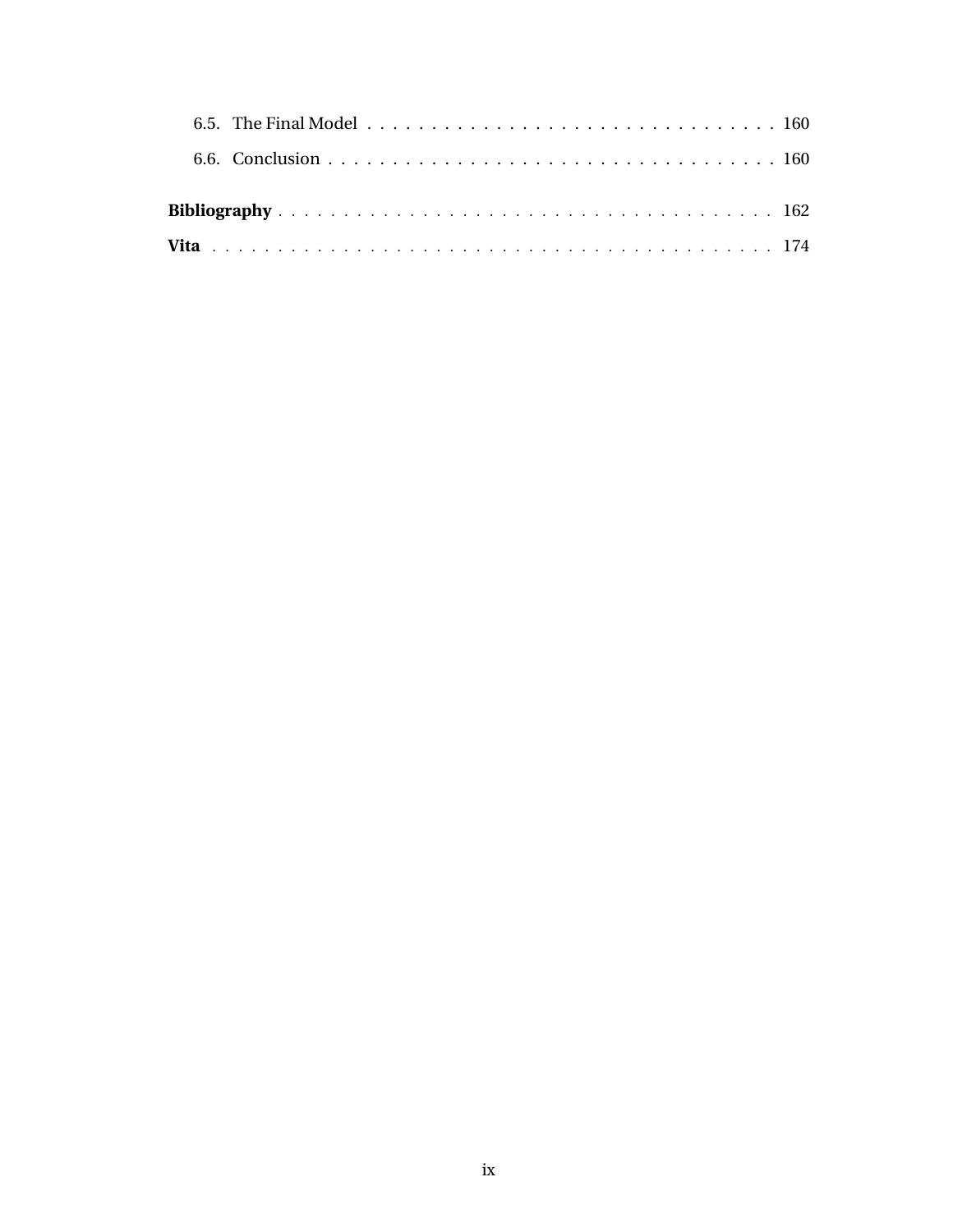# **Chapter 1 Introduction**

### **1.1 Overview**

This dissertation provides a model of psychotic delusions in which delusions are not beliefs.

The model responds to two different debates in the literature on delusions that are not often brought together. The first debate concerns the *etiology*—the causal origin—of delusions. How does a person suffering from a psychosis come to form a delusional belief? Why do some individuals come to believe that their spouse has been replaced with imposter? There are two main types of answer to these questions. Each makes a different claim about the number of cognitive mechanisms that need to be broken in order for a delusion to develop. *One-factor* theories hold that we only need to appeal to a single impairment. Delusions are normal responses to an anomalous, pathological experience. *Two-factor* theories, on the other hand, hold that anomalous experience is not in itself sufficient to produce a delusion. We also need to explain how the experience leads to a delusional belief, and why that belief is not immediately rejected for being bizarre. This requires us to posit a second pathology: an impairment or a pathological bias in whatever mechanism is involved in belief fixation. The second debate concerns the *characterization* of delusions. It is commonly assumed that delusions are beliefs of a certain sort. The one-factor/twofactor debate typically makes this assumption: it is typically presented as a debate about how delusional beliefs are formed. Theories that claim that delusions are beliefs are *doxasticist* theories. Lately, some philosophers and psychologists have argued that delusions don't behave as one would expect beliefs to behave. Hence, they conclude, delusions are not beliefs. Rather, they are some other sort of mental state.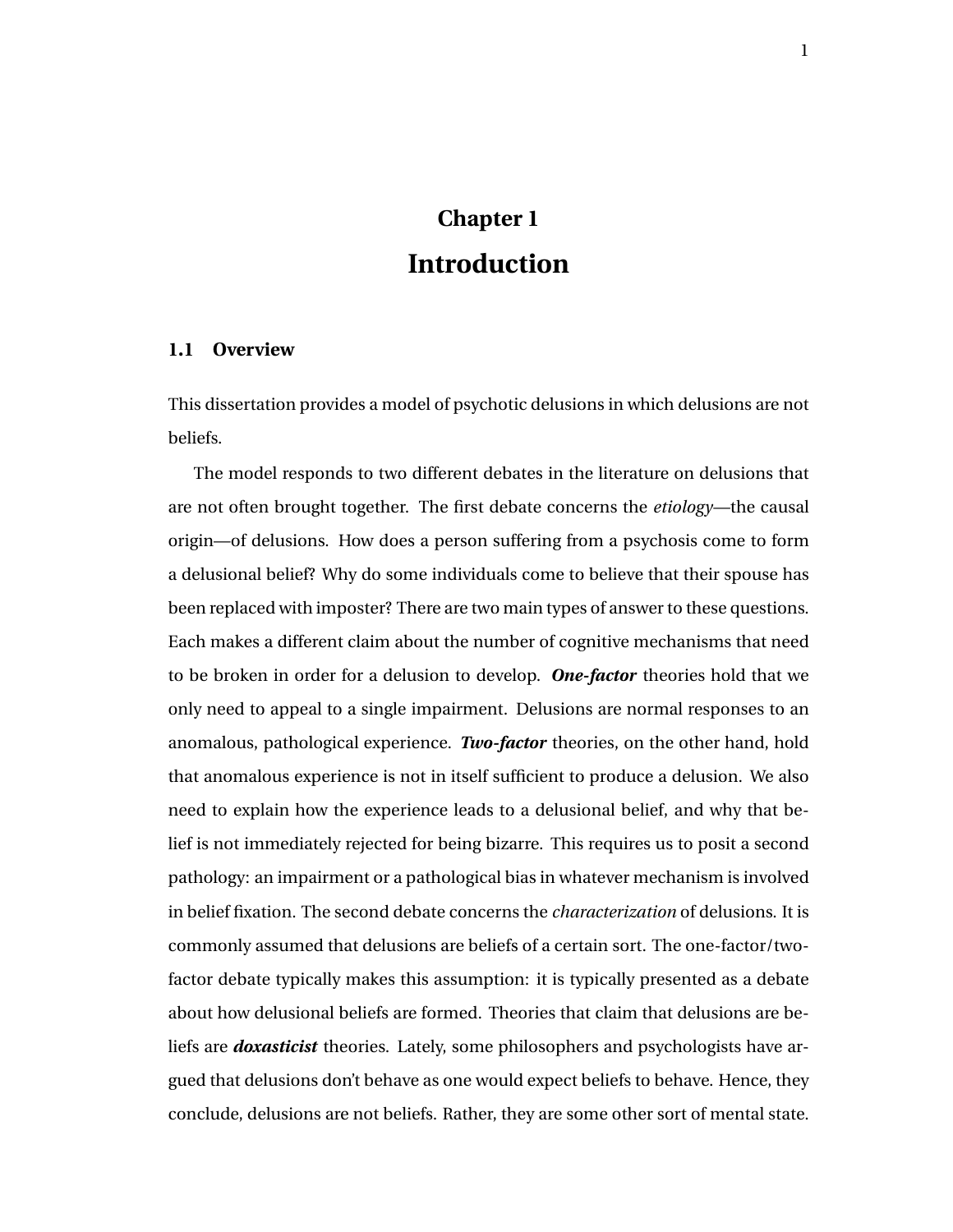Theories that make this claim are known as *non-doxasticist* theories.

I defend a *non-doxasticist, one-factor* model of delusions. In brief: a delusion is not a belief, but a distinct sort of mental state that I will call a *acceptance*, and it is formed on the basis of a powerful and anomalous *cognitive feeling*.

*Acceptances* are a type of mental state distinct from beliefs. A person can accept that he is being followed, for instance, without genuinely believing that he is being followed. Other philosophers have proposed similar mental states that they call 'avowals' or 'opinions'. On the model I propose, cognitive feelings have an important influence on acceptances. They can cause one to adopt an acceptance nonvolitionally.

*Cognitive feelings* are a type of mental state that are only lately being explored by cognitive science.<sup>1</sup> Examples of cognitive feelings include the feeling of confidence, the feeling of familiarity, or the feeling that one is being followed.

I have tried to keep the account free of assumptions that would render it palatable to only readers of a particular theoretical stripe. The account is unabashedly naturalist and empirical, but beyond these minimal commitments, it is intended to be compatible with most dispositional, functional, representational, or computational theories of mentation.

### **1.2 Goals**

Why is it interesting or valuable to develop a model of delusions? Throughout the writing of this dissertation, I have been guided by (at least) three reasons for thinking that this is an important subject of inquiry. Each has given me a different goal. These goals range from being relatively narrow to having fairly wide-reaching consequences for philosophy.

1. I argue for a particular conception of the pathology suffered by delusional individuals.

<sup>1</sup> See, for example, Clore and Gaspar (1992, 2000), Ratcliffe (2005, 2008), and McLaughlin (2009).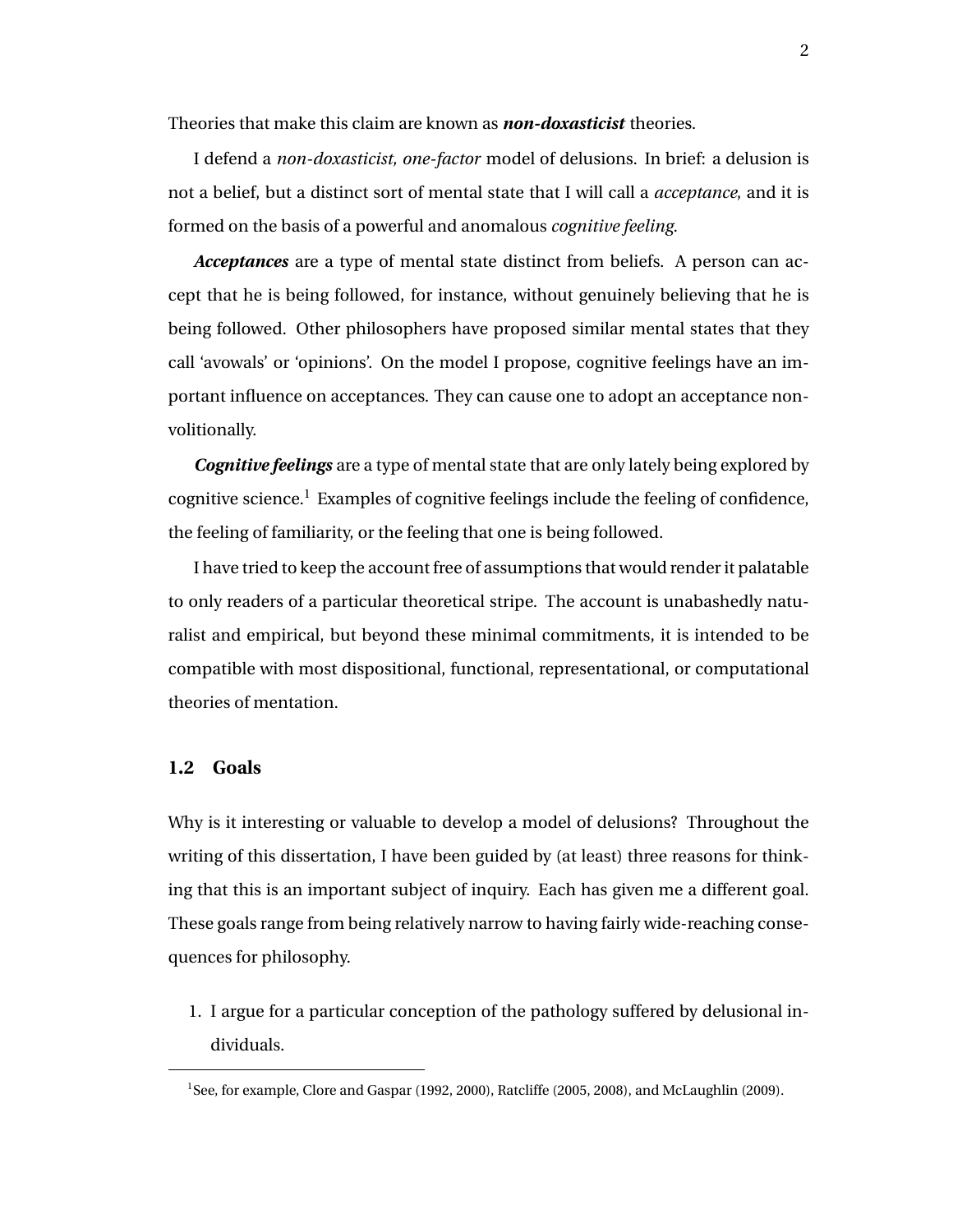Quite regardless of any wider implications that this project might have for philosophy or psychology, psychotic delusions are fascinating in their own right and worthy of investigation in themselves. Moreover, there are practical reasons to give an accurate account of delusions. If the account that I offer is correct, then clinical implications would likely follow. The account could very well prove useful for therapeutic or diagnostic purposes. (However, I won't draw any conclusions about the clinical ramifications of the model in this dissertation.)

2. I argue for a particular conception of the cognitive architecture of the normal, non-pathological human mind.

Breakages are often very revealing to the reverse-engineer. When computer programs crash, we can learn something about the structure of the program and its underlying algorithms. When the mind crashes, we can learn something about the structure of thought. For this reason, philosophers of mind have been keenly interested in developments in abnormal and clinical psychology and in cognitive neuroscience. Lesion and deficit studies performed by cognitive neuroscientists, for instance, tell us about the sorts of psychological impairments that an individual suffers when a part of the brain has undergone damage, and this yields information about the cognitive tasks that are enabled by neural structures in that location.

I propose that the best explanation of delusions incorporates acceptances and cognitive feelings as mental states. These states are also operative in everyday non-pathological, non-delusive cognition. Thus, the theory has implications that are much wider that reach beyond the realm of psychopathology.

3. I argue for a *lush*, rather than *sparse*, conception of mental states.

There's a tendency among philosophers to admit only a small stock of mental states or attitudes when giving psychological explanations. According to many, "belief-desire psychology" is successful in everyday life and is still the language in which psychologists conduct their explanations, and this is enough to vindicate realism about beliefs and desires. Depending on how one chooses to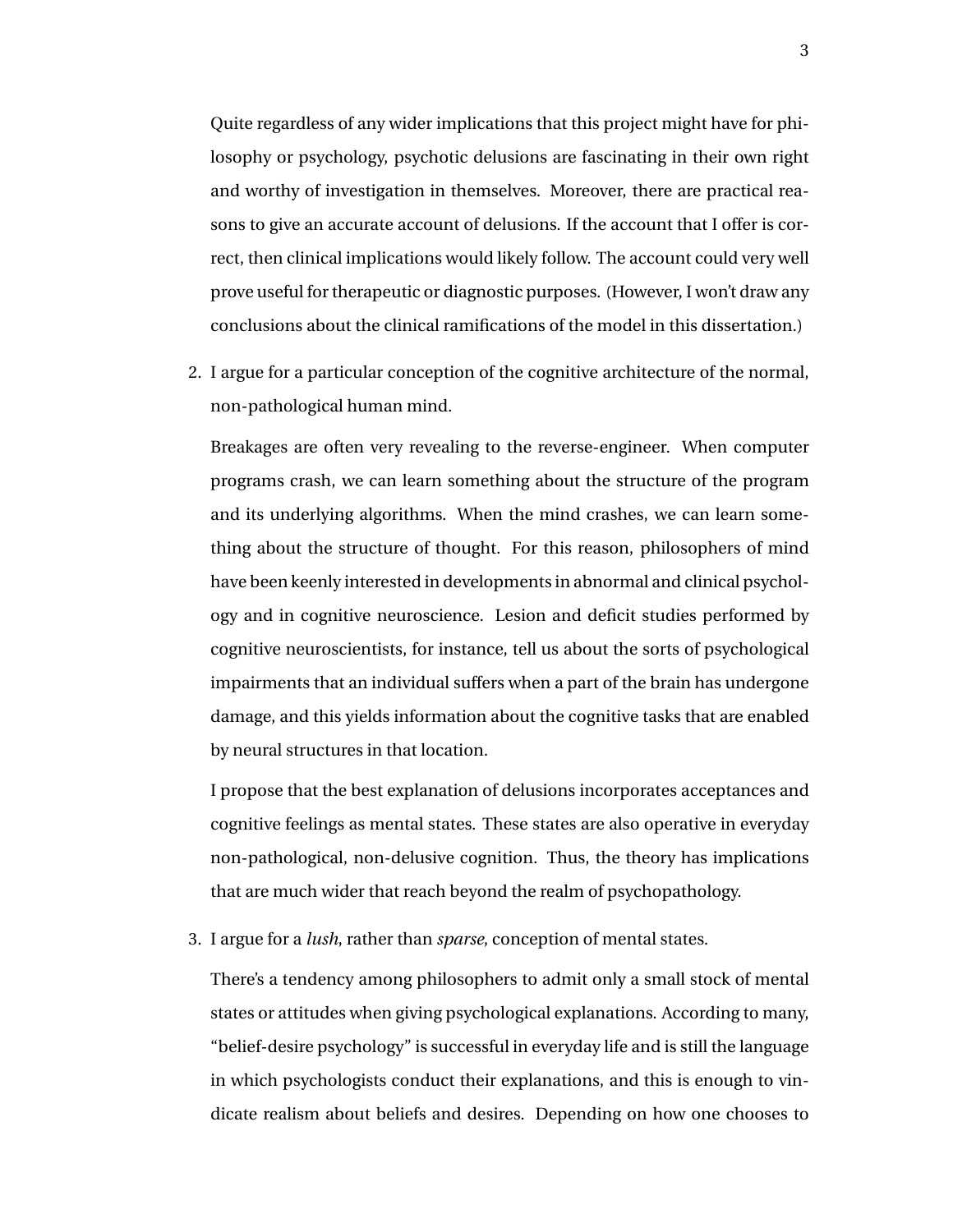understand the phrase "belief-desire psychology", this might mean that beliefs and desires are only two of many psychological states that we might call upon in giving psychological explanations. However, in practice, many philosophers who hold fast to belief-desire psychology use beliefs and desires in pretty much all explanations, and are extremely reluctant to call upon other attitudes. Those who think we can make do with just a small stock of mental states in our explanations think that the mind is sparse. Should we think that the mind is sparse rather than lush?

Doxasticism is the thesis that delusions are beliefs and not some other sort of mental state. I see this as representative of the conservatism that underwrites a sparse conception of mental states. The first half of the dissertation adjudicates the arguments between the doxasticists and non-doxasticists, and many of the arguments offered are not simply about delusions: they are general enough to be seen as arguments for and against a lush or a sparse conception of mental states. The implications of these debates are far-reaching. What distinguishes beliefs and desires from other propositional attitudes? Should we expect all propositional attitudes to have a direction of fit? Are beliefs and desires essential to cognition? Are these simply terminological debates about the extension of 'belief' and 'desire'? Chapter 5 addresses these issues directly.

### **1.3 Chapter Summaries**

The structure of the dissertation is this: the first chapter following this introduction sets up the problem to be addressed; the next two chapters attack competing attempts that have been made by non-doxasticists to address the problem; the chapter afterward sets up the positive proposal; the final chapter gives the positive proposal itself. Chapters 2, 4, and 6 are most explicitly about delusions. Reader coming at this dissertation from psychology or psychiatry rather than philosophy might find their interests best served by focussing on these chapters.

I have attempted to leave signposts and summaries throughout each chapter to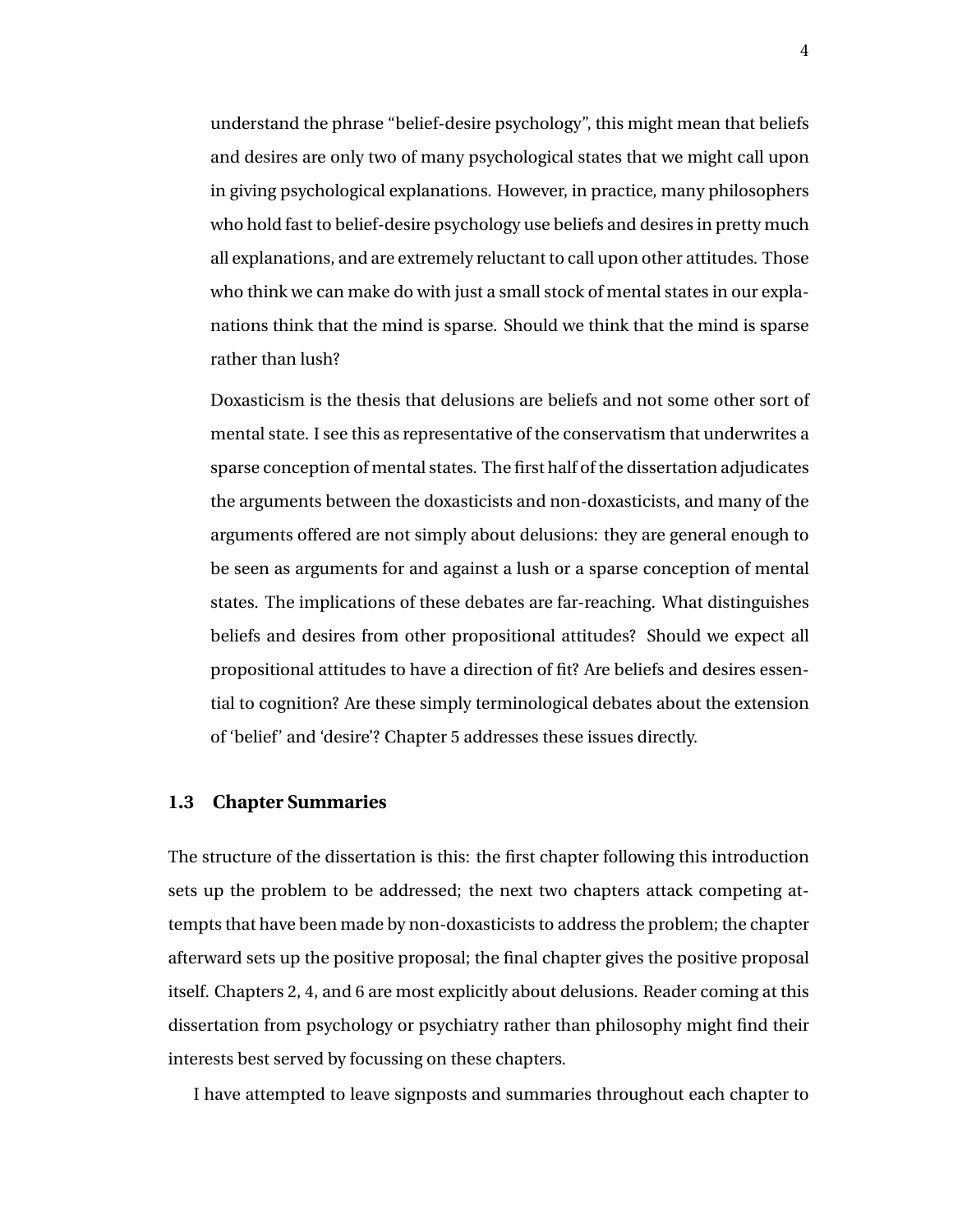help the reader understand where he or she is in the argument. Nonetheless, I invite the reader to refer to the The Table of Contents often, as the section headings can be used as a roadmap.

- **Chapter 2: Delusion as Non-Belief** introduces to the reader descriptions and characterizations of delusion that have been given in the literature. I show that such characterizations typically presume doxasticism, but that this presumption is unwarranted. I then describe the features that are in need of explanation and that have motivated philosophers to provide non-doxasticist accounts.
- **Chapter 3: Conceptual Arguments and Rationality** deals with the arguments that are most often made for non-doxasticism. According to these arguments, beliefs are necessarily rational, but delusions are not rational, so delusions cannot be beliefs. I argue that these arguments are unsuccessful, and that there is no rationality requirement on belief. If non-doxasticism is to be successful, non-doxasticists should give explanatory theories rather than attempt a priori arguments that call upon conceptual requirements of belief.
- **Chapter 4: Unsuccessful Non-Doxasticist Theories** considers non-doxasticist proposals that I find wanting. Major theories attacked include those of Currie, Egan, Schwitzgebel, and Campbell. A major theme of this chapter will be that it is easy for an allegedly non-doxasticist account to actually be a terminological variant of a doxasticist account.
- **Chapter 5: Concepts of Belief** attempts to assuage the critic who thinks that the concept of belief is so broad that it will necessarily cover delusion, and that nondoxasticism is too revisionary. I diagnose a reason for thinking that delusions must be beliefs and argue against it, and then show that the notion of acceptance is not as revisionary as it might at first seem, for folk psychology recognizes a rough distinction between beliefs and acceptances.
- **Chapter 6: A Positive Proposal** presents the model of delusion that has been promised throughout. Delusions are acceptances based on cognitive feelings. Most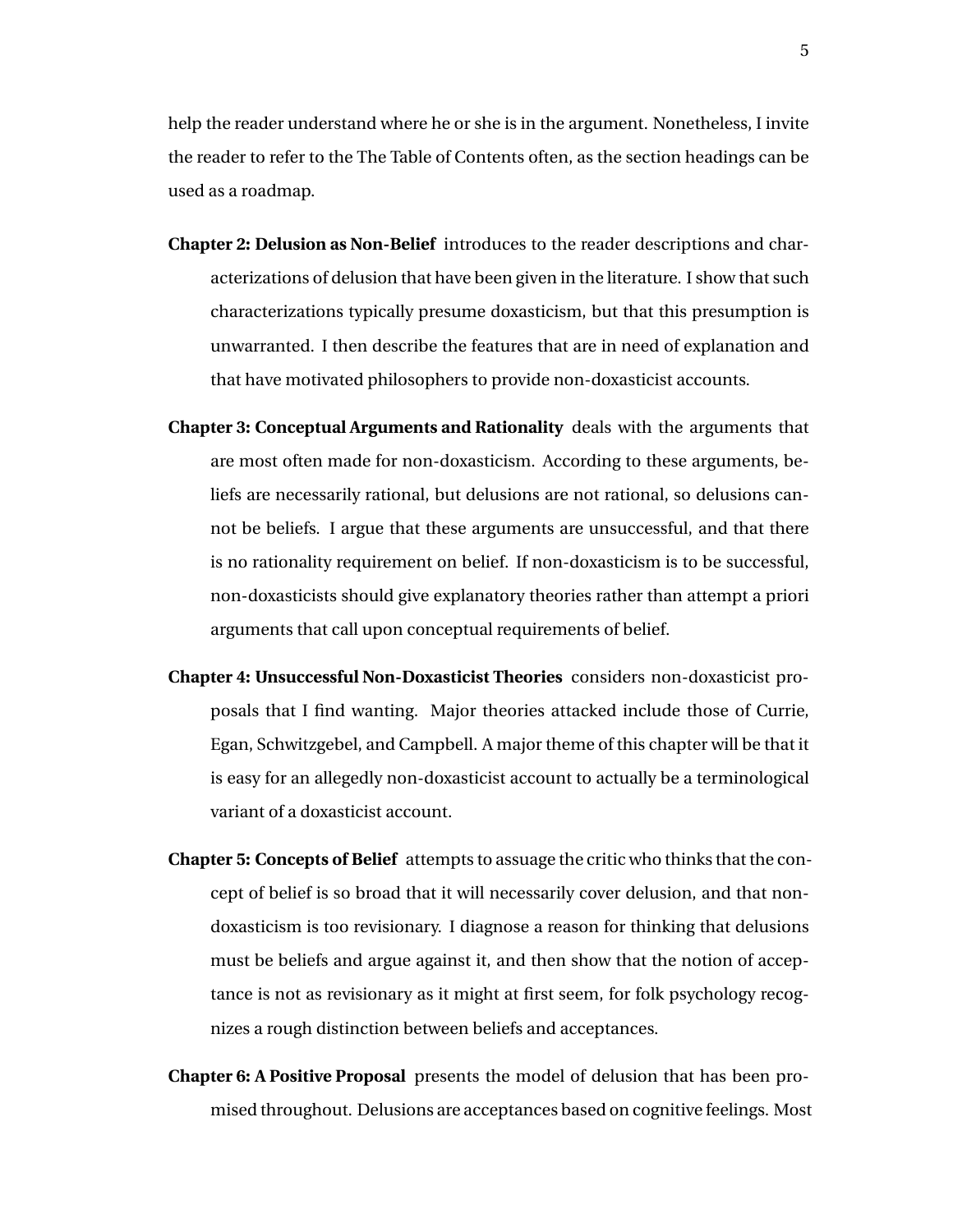of the chapter is dedicated to characterizing the notion of acceptance. At the end, I argue for a particular relation between acceptance and cognitive feeling, and explain how my theory explains the features of delusion with which other theories have such trouble.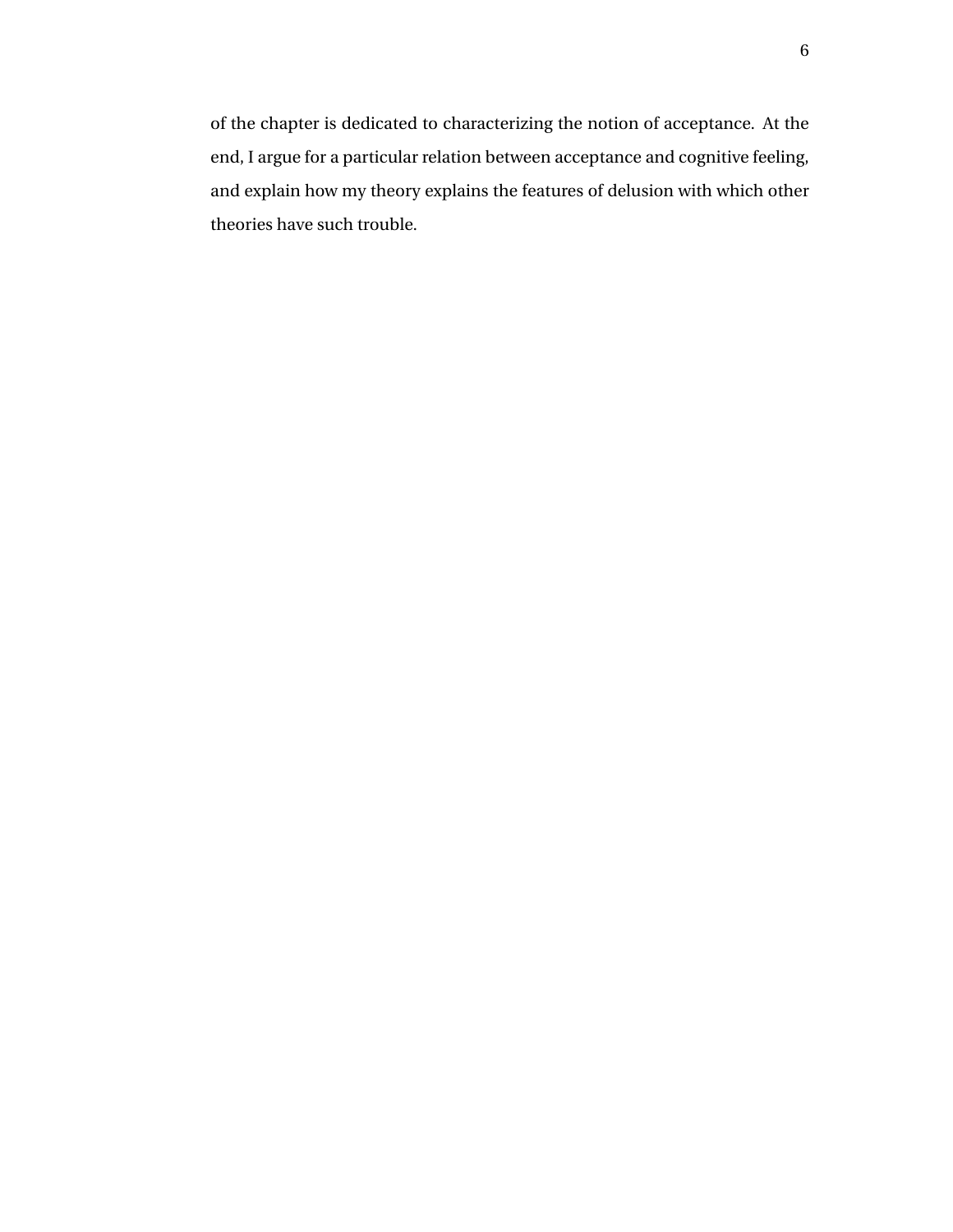# **Chapter 2 Delusion as Non-Belief**

Philosophers in need of colorful ways to illustrate irrational belief have long looked to the madman to supply them with examples. Descartes opens his First Meditation by enjoining the reader to consider "madmen whose brains are so damaged by the persistent vapours of melancholia that they firmly maintain they are kings when they are paupers, or say they are dressed in purple when they are naked, or that their heads are made of earthenware, or that they are pumpkins, or made of glass" (1641/1986). These examples are in fact more prosaic than many of the truly bizarre delusions that are relatively common among the mentally ill. Sufferers of the Capgras delusion might claim that their spouse or a loved one has been replaced with an imposter. Sufferers of the Cotard delusion hold fast to an unshakeable conviction that they are dead. Many schizophrenics suffer from thought insertion, and say that they are the thinker of someone else's thoughts, and others suffer from delusions of reference in which ordinary objects take on all manner of dark and personal import, such as signifying that they are about to be murdered. Delusional subjects usually cannot be argued out of their fantastic stories, even in the face of overwhelming evidence to the contrary. It is incredible to many of us that delusional subjects say what they do and act as they do. Delusions are surprising and eerie, but therefore intriguing. What features of the delusional individual's cognitive architecture could be responsible?

The theorist interested in explaining delusions is faced with questions about their constitution and their provenance—that is, questions about their ontology and their etiology. What are delusions? How are they formed?

Traditionally, delusions have been thought to be false beliefs formed on the basis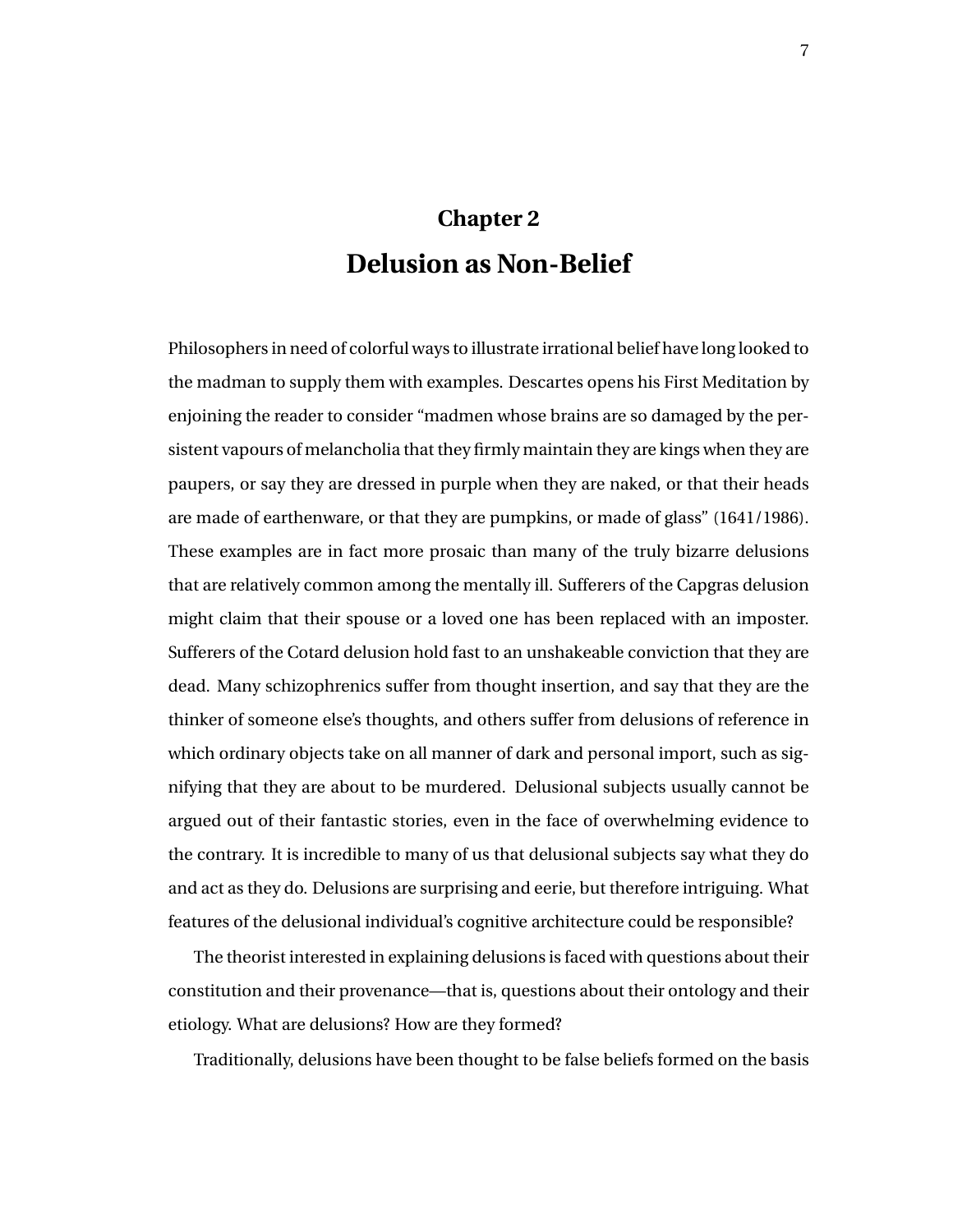of abnormally irrational reasoning. There are reasons to be skeptical of this characterization. Because of the unusual features of delusions, many philosophers and psychologists have found it problematic to interpret delusions as irrational beliefs. Delusions are like prototypical beliefs in some respects but not in others; categorizing them as beliefs is uncomfortable at best.

Suppose you form the belief that a doppelganger has taken the place of your spouse. How should I expect you to act? I would think that you would contact the authorities, hide from the alleged imposter, try to find your real spouse, and try to figure out what led to this outlandish situation. The Capgras patient typically does none of these things. Similarly, one would expect that a person who believes that the world will end tomorrow would try to get their affairs in order, try to stop the event, or at the very least show fear. The schizophrenic suffering from delusions of catastrophe might do none of these things. Patients might claim that their food has been poisoned by spies at the very same moment that they happily tuck into it (Sass 1994). Bleuler (1950) remarks that those who claim to be dogs don't bark like dogs. The odd fact in need of explanation is that, in most cases, a delusional patient's behavior seems to outright belie what the patient asserts. It appears that they are mouthing the words without really believing what they are saying. Psychiatrists have long written of their doubts that their delusional clients report genuine beliefs.

Could a person really believe that her food is poisoned and yet still continue to eat? Her behavior could be explained if she had other aberrant beliefs and desires, such as a desire to die, or a belief that poison is harmless. However, patients usually seem to lack these sorts of intermediary mental states. Patients will sometimes confabulate extremely unlikely and irrational justifications for their delusions, but the explanations are usually pretty clearly made-up on the spot, and they are just as problematic as the original delusion, for they do not manifest themselves elsewhere in the patient's reasoning or behavior. Chris Frith and Eve Johnstone (2003) recall a patient of Alan Baddesky's who claimed to be a Russian chess Grand Master. When asked why he didn't speak in Russian given that he claimed he was Russian, he replied that he may have been "hypnotized to forget things like the fact that [he]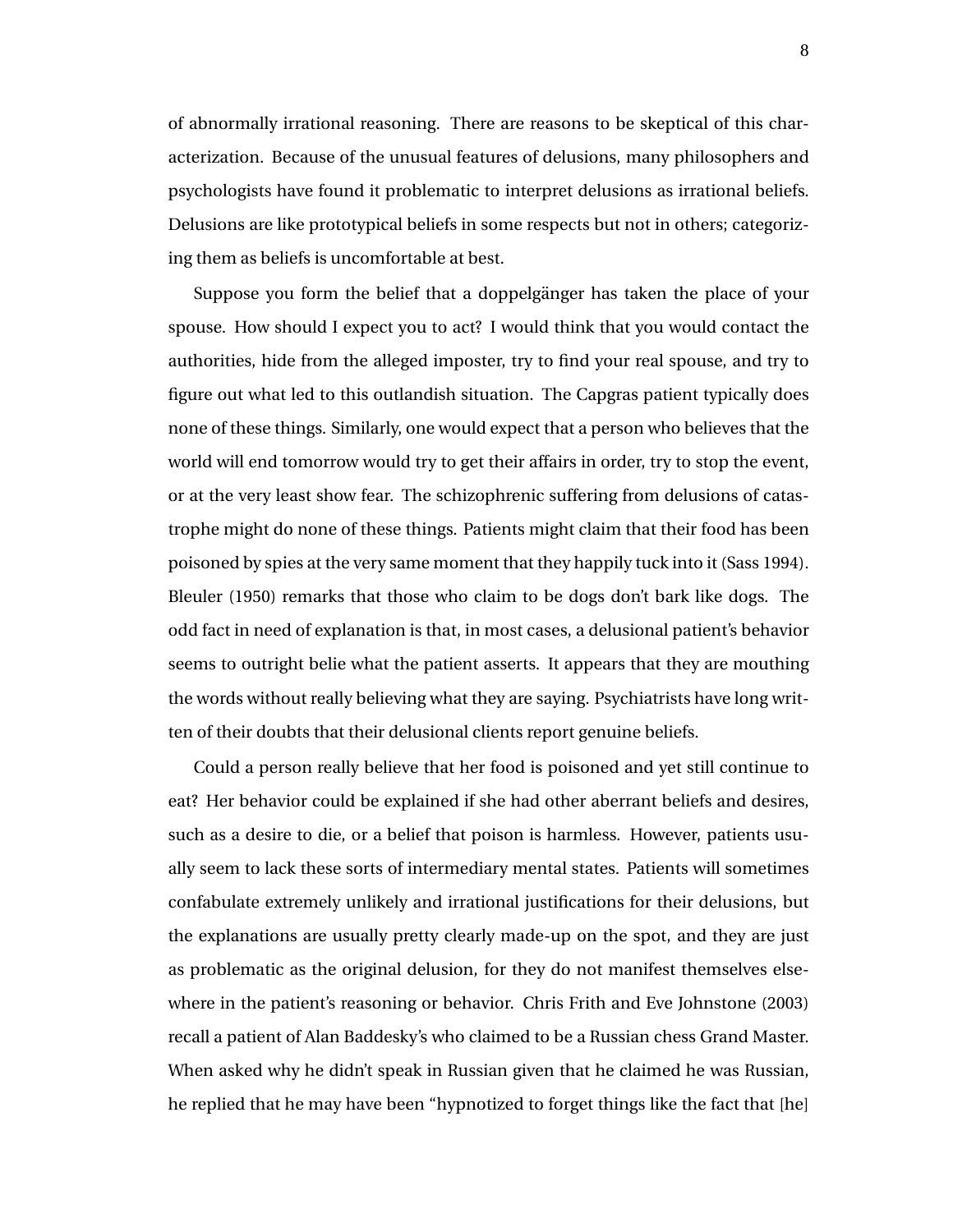could speak Russian" (Frith and Johnstone 2003, p.152). Nothing else about his behavior suggested he believed he was a target for malevolent mesmerists. He possibly would have confabulated another justification if prodded, though patients who are constantly asked to justify their delusions are often uncomfortable with the positions to which they are pushed and will stop responding.

Similarly, in an interview with documentarian Errol Morris (2010), the neurologist V. S. Ramachandran describes a patient with a paralyzed arm who is afflicted with anosagnosia (the refusal to accept that one is suffering from an injury) and asomatagnosia (the refusal to accept that one's own body part is actually one's own) as follows:

"I grabbed her left arm and I said, 'Whose arm is this?' She said, 'That's my mother's arm.' . . . And I said, 'Well, if that's your mother's arm, where's your mother?' And she looks around, completely perplexed, and she said, 'Well, she's hiding under the table.' I said, 'Please touch your nose with your left hand.' She immediately takes her right hand, goes and reaches for the left hand, raising it, passively raising it, right? Using it as a tool to touch my nose or touch her nose. ...What does this imply? She claims her left arm is not paralyzed, right? Why does she spontaneously reach for it and grab her left arm with her right hand and take her left hand to her nose? That means she knows it is paralyzed at some level. . . . She's just now told me that it's not her left arm, it is her mother's arm, so why is she pulling up her mother's arm and pointing it at my nose?" (Morris 2010)

It's difficult to know how to best characterize this patient's condition. Ramachandran's claim that his patient knows that her arm is her arm "at some level" clearly calls out for further explanation. The unlikely comportment of those who suffer from delusions has long puzzled psychiatrists. Some have concluded that the delusional patient should not be understood as genuinely reporting beliefs. Ramachandran's patient can't *really* believe that her arm belongs to her mother, and the patient who says her food is poisoned can't *really* believe it. They're just mouthing the words. The apparent assertions of the madman might be "senseless ravings" beyond understanding (Jaspers 1963, p.577). Berrios claims that the reports of the delusive are "empty speech acts that disguise themselves as beliefs" (Berrios 1991, p.8). Alternatively, some psychiatrists opt to understand the content of a delusional subject's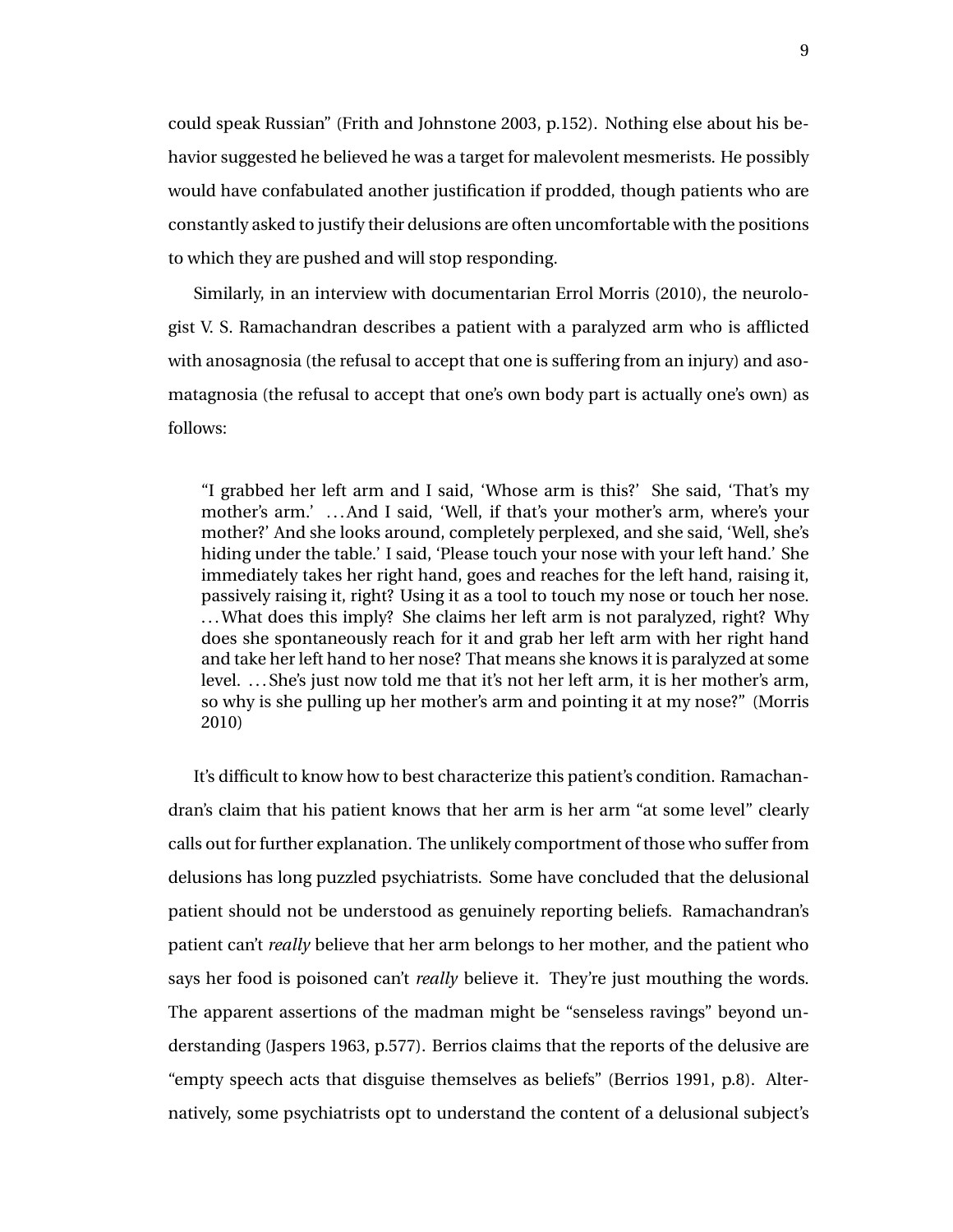utterances metaphorically (Laing 1969).

These sorts of conclusions have commanded the attention of philosophers. The unusual behavior of delusional subjects appears to be in conflict with a functionalist conception of belief. It is largely accepted that for a large class of mental states that includes propositional attitudes such as beliefs and desires, each token mental state is the type of state that it is in virtue of playing a particular functional role in an agent's cognitive economy. In other words, a mental state is a belief-that-*p* only if it functions like a belief-that-*p*. <sup>1</sup> Delusions apparently fail to play the functional role of beliefs. The role played by delusions diverges from the role played by prototypical beliefs in the following ways, for instance:

- Delusions are usually poorly integrated and are often outright inconsistent with other beliefs.
- Delusional patients are not sensitive to evidence and fail to revise their delusions when confronted with evidence to the contrary.
- Delusional patients fail to act appropriately on their delusions and fail to use them in practical reasoning.
- Delusional patients fail to exhibit the expected sorts of emotion or affect in response to their delusion.
- Delusional patients often exhibit a metacognitive awareness of their irrationality; they know that they ought not have the delusion and often take something like a "sarcastic" attitude toward their delusion, accompanying their reports with a wry smile (Sass 1994, Young 1999, Gallagher 2009).

These data have led philosophers and psychologists to argue for a *non-doxastic conception of delusions*. Non-doxasticism is often described in a way that is pithy and punchy at the expense of being wholly precise: it holds that *delusions aren't beliefs*.

 $1$ Throughout this dissertation, I assume that beliefs and delusions are attitudes with propositional content. For evidence that beliefs have propositional contents, consult chapter 3 of Stich (1983).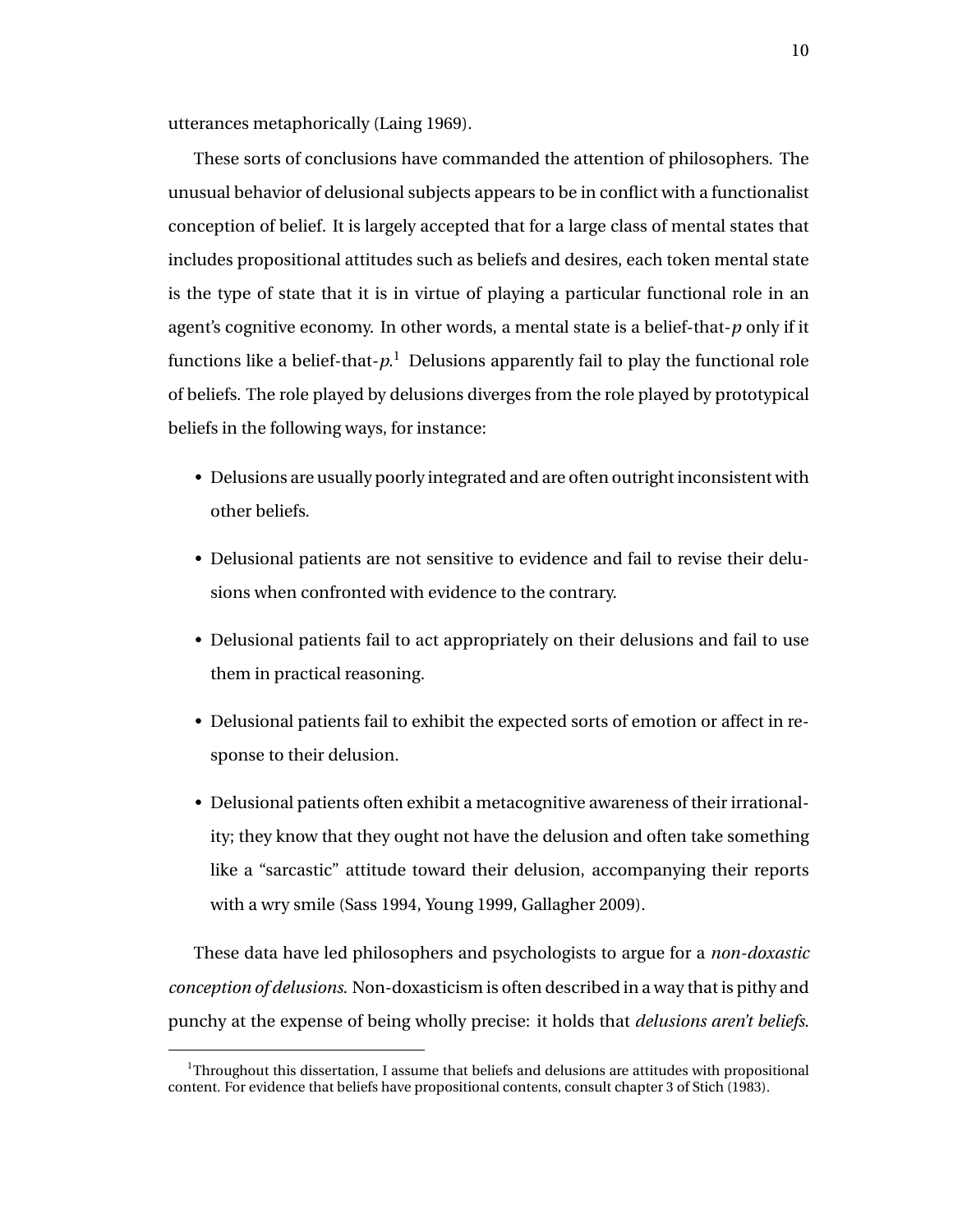Usually, the non-doxasticist will also offer a positive account that explains what delusions are. For example, Currie (2000) holds that delusions are misidentified imaginings; Egan (2009) holds that they are instances of a state intermediate between belief and imagination.

A major goal of this dissertation is to appraise arguments for and against nondoxasticism, and to offer a particular non-doxasticist model of delusions—one that answers the questions about ontology and etiology. On the model I will present and defend, delusions are *acceptances* formed on the basis of pathological *cognitive feelings*.

First things first. What are the basic building blocks upon which to build a nondoxasticist model? Clinicians often take non-doxasticism to be a surprising and nonstandard thesis. It is natural to describe delusions as beliefs. For instance, *The Diagnostic and Statistical Manual of Mental Disorders (DSM-IV-TR)*, by far the most widely used diagnostic text in psychiatric practice, defines delusions as false beliefs not normally accepted by one's subculture that are based on incorrect inference about external reality and that persist despite counterevidence. Why should we doubt this definition? In this initial chapter, I'll present some traditional characterizations of delusions, and then, in counterpoint, describe the more bewildering features of delusions that have motivated non-doxasticists to resist these traditional characterizations. Whether these data actually do support non-doxasticism will be a subject for future chapters.

### **2.1 Traditional Characterizations of Delusions**

Delusions have long been the archetypal indicator of madness and psychosis. They are one of the "reality distortion" symptoms; to be deluded is to have lost one's grip on the world.

This description obviously does not do a great job of telling us what delusions are. Can we do better? There are two ways of getting clearer on our subject matter: extensionally and intentionally. To give an extensional characterization of delusions,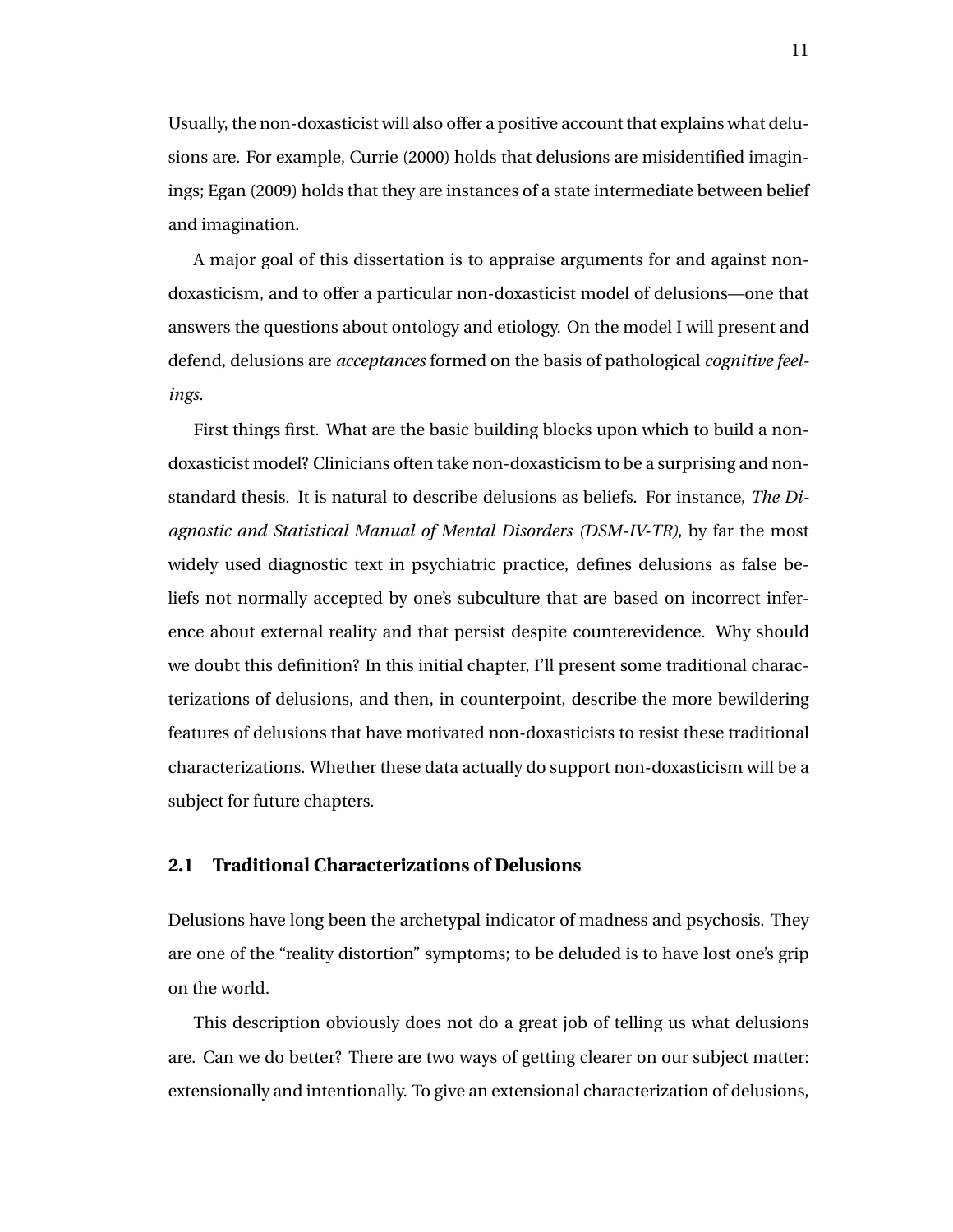we list the various sorts of delusions that there are; to give an intensional characterization, we specify the properties that make a mental state a delusion.

Neither of these tasks is easily accomplished.

### **2.1.1 Extensional Characterizations**

Delusions can be categorized along a number of different dimensions, but they are most often categorized by their content. Major types include misidentification delusions such as the Capgras delusion or the Fregoli delusion (the delusion that strangers ´ are actually familiar individuals in disguise), delusions of grandiosity, persecutory delusions, delusions of reference, religious delusions, delusional jealousy, delusions of depersonalization, sexual delusions, and so on.

In addition to categorizing delusions by their content, a number of other important distinctions can be drawn. Delusional syndromes can be *monothematic* (the subject is deluded about a single theme or topic, as in Capgras syndrome), or they can be *polythematic*/*florid* (about many different topics that are unrelated to one another). They can be *organic* (associated with localized brain injuries), or *functional* (not associated with any particular type of localized brain injury). Some delusions are said to be *mood-congruent*: they can be understood as continuous with, and partly originating in, aspects of the subject's mood. Depressive delusions or delusions of grandeur, for instance, can be understood as an expression of an individual's mood disorder. Others are *mood-incongruent*. Some delusions are *circumscribed*: they do not tend to affect behavior and other mental states. Delusions that are not circumscribed are *elaborated*. Delusions can be *bizarre* in their content, or relatively *mundane*. Some generate spontaneous confabulations; others only produce confabulations in the subject when provoked; others do not generate confabulations at all. Delusions are associated with an enormous variety of psychopathologies, including schizophreniform disorder, schizoaffective disorder, delusional disorder, dementia, mania, and certain mood disorders such as major depression.

Delusions are a particularly important diagnostic criterion for schizophrenia. Ones particularly associated with schizophrenia include: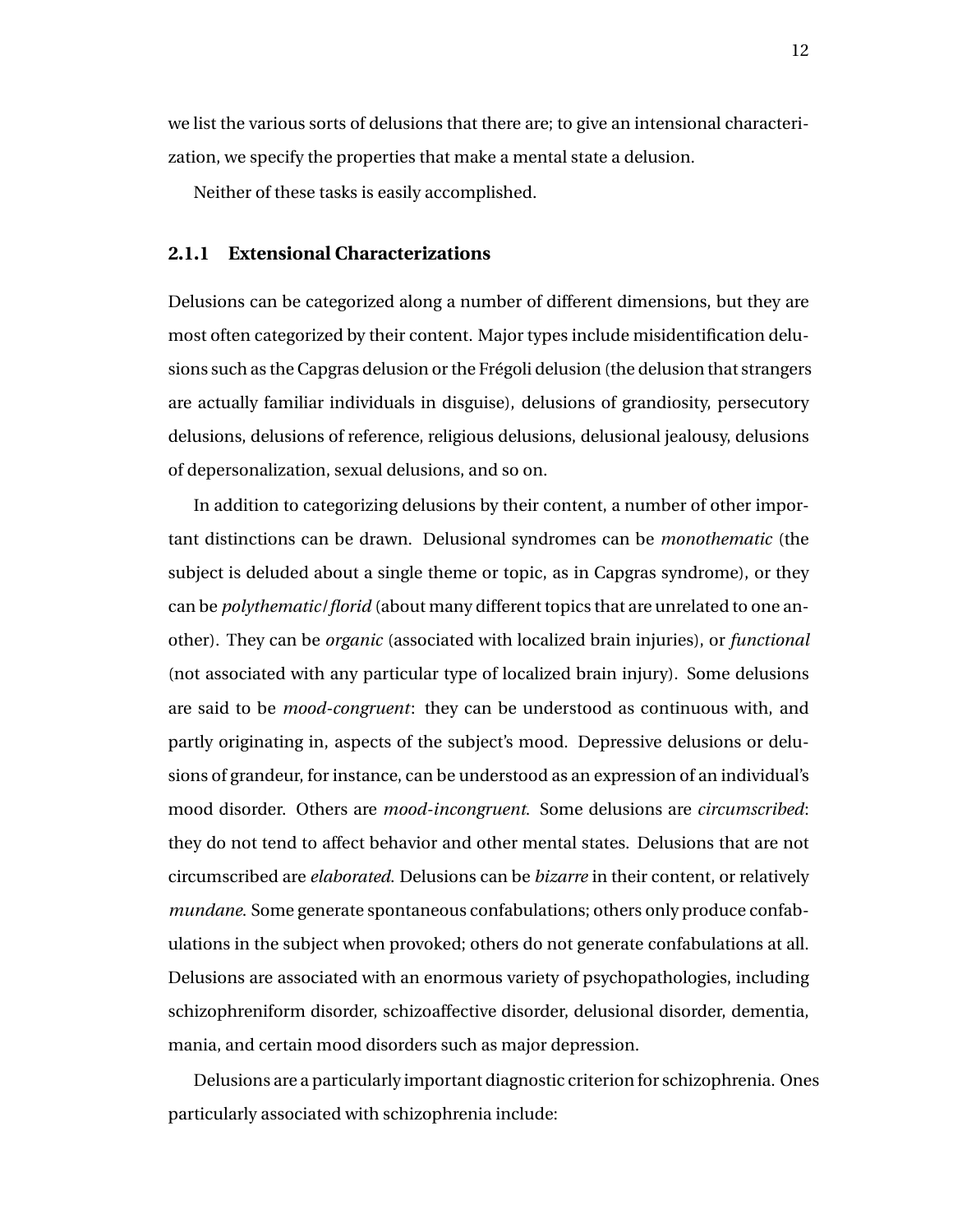THOUGHT BROADCASTING: the patient claims everyone can hear his or her thoughts. PASSIVITY PHENOMENA: the patient claims that thoughts are implanted in his or her head through radio waves.

THOUGHT INSERTION: the patient claims they are thinking someone else's thoughts.

DELUSIONS OF REFERENCE: the patient claims that various acts and objects are messages to him or her.

DELUSIONS OF CATASTROPHE: the patient claims the world is coming to an end.

DELUSIONS OF DEREALIZATION: the patient claims the world isn't real.

The particular expressions of these delusions are often determined by one's culture. People suffering from delusions of thought insertion and thought broadcasting will often invoke the internet; it used to be that delusional people stated that thoughts were transmitted by radio waves. In a famous account from the late 1700's, James Tilly Matthews maintained that spies skilled in "pneumatic chemistry" could influence thoughts by manipulating magnetic fields using an "Air Loom" (Carpenter 1989).

The huge variety in types of delusion creates a problem for the theorist interested in giving a theory of delusion. Perhaps it doesn't make sense to talk about delusions as a unified group. It could be that the sorts of states we call 'delusions' are unmanageably heterogenous. Why think that there is *a* theory that can cover all these instances? Worse still, the concept doesn't pick out an obviously unproblematic class; even if all the above are uncontentiously considered delusions, there are other states that are possibly delusions but possibly not. Psychiatric symptoms such as unresisted obsessions are arguably delusions. Coltheart et al. (2011) claim that, of the reality distortion symptoms, hallucinations are straightforwardly distinct from delusions: hallucinations are often thought of as false perceptions, whereas delusions are thought of as false beliefs. However, even hallucinations are suspect; some phenomenologists write about "delusional perceptions" (Fuchs 2005). Moreover, an awful lot of mental states that are not normally considered pathological seem like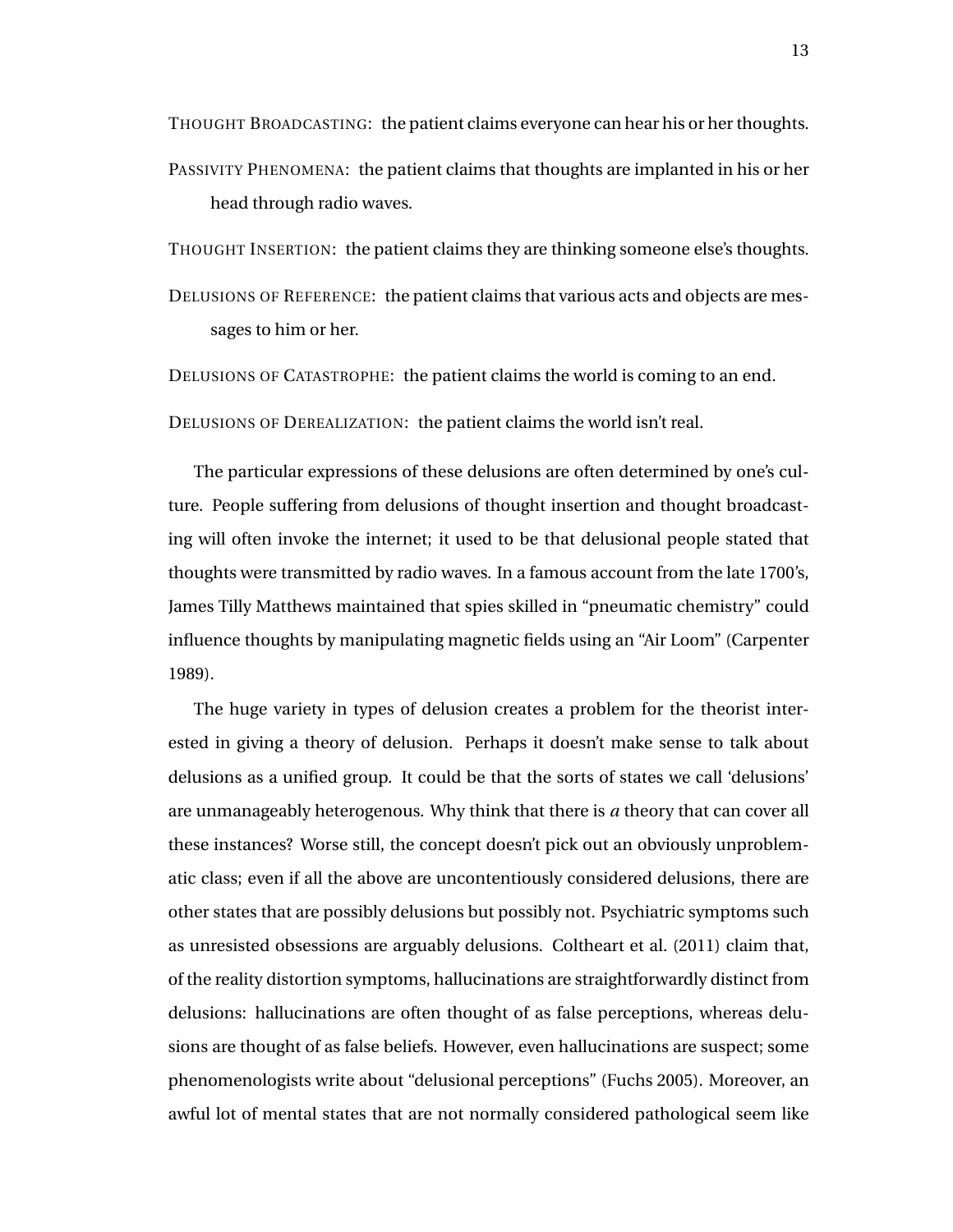delusions. Consider superstitions, religious beliefs, self-deceptions, strong political beliefs, beliefs about one's own capabilities and uniqueness, and so on. There are questions about whether cultural acceptability plays a role in the categorization of a mental state as a delusion (Radden 2010, Murphy 2013), and whether these sorts of beliefs are points on a continuum that runs from the regular to the pathologically delusional.

The problem for the psychologist and the philosopher is knowing exactly which phenomena should be in the crosshairs. One methodological solution is to focus on a single type of delusion. Philosophers and cognitive psychologists have traditionally focussed on the Capgras delusion: given that it is often monothematic, circumscribed, and accompanied with specific neurological damage, it is an especially clean case to study. We have the outlines of a reasonably good theory of how the delusion is formed. However, it would be unfortunate to only focus on very particular theories when a more general theory of delusion could be given.

The idea that there is *a* general theory of delusion is a *working hypothesis*. There is some reason to think that a single general sort of explanation can be given, which makes this a justifiable starting point. Many of the delusions mentioned above can arise in a single individual at the same time—they can be comorbid with one another. The Capgras delusion can arise monothematically from damage to the frontal lobe, but it can also be one of many delusions that become manifest during the psychotic break of a schizophrenic. This suggests a common etiology and common explanation.

Still, there are many different sorts of delusion each with features unique to it, and perhaps some of these delusions will not be included in a general theory. For instance, the provenance of mood-congruent delusions is not as mystifying as that of mood-incongruent delusions, and although psychotic patients rarely act upon their delusions, this is not true of mood-congruent delusions such as delusional jealousy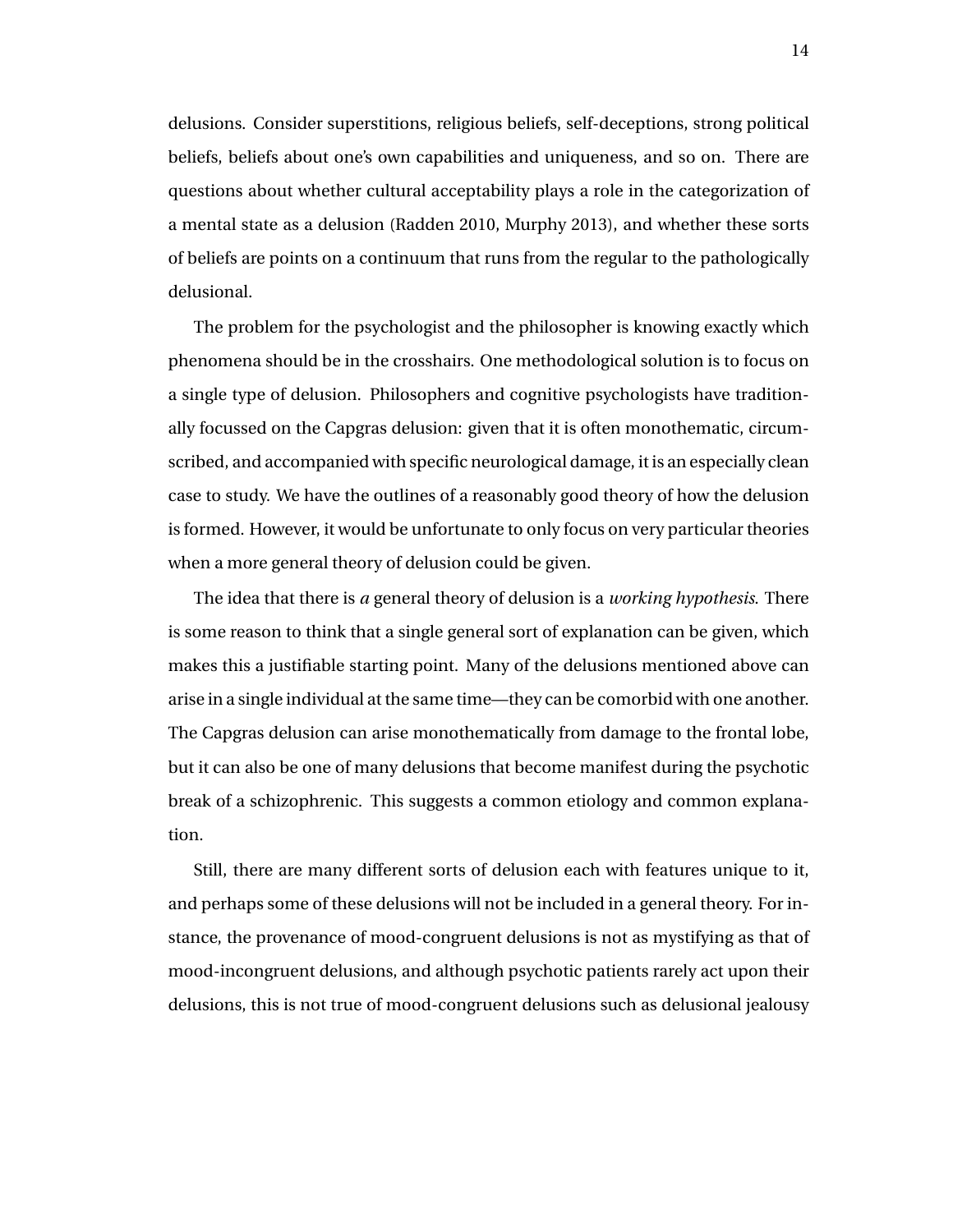and persecutory delusions (see Wessely et al. (1993)). Perhaps they should be handled differently. It may well turn out to be that paranoid delusions are irrational beliefs, but schizophrenic delusions of reference are not beliefs at all. In this dissertation, I'll focus on organic monothematic delusions such as the Capgras delusion, and the florid delusions that tend to accompany schizophrenia, as I think they provide the best fodder for the non-doxasticist. One might complain that I am cherrypicking my targets, but I prefer to think that I am narrowing down on a natural class of psychological states by noticing what they have in common. I believe that the account I will give explains *most* clinical delusions, and I do not consider it much of a deficiency if it does not capture *all* clinical delusions.

### **2.1.2 Intensional Characterizations**

### **2.1.2.i Jaspers's Characterization**

The first influential intensional characterization of delusion was produced by the phenomenological psychiatrist and existentialist Karl Jaspers in his lauded *General Psychopathology* (1963). The influence of this work on psychiatric theory cannot be overstated.<sup>2</sup>

In early 20th century Germany, Jaspers found himself in an academic milieu that was everywhere engaged with the *Methodenstreit*: a scholarly debate regarding the proper relation between the human sciences (*Geisteswissenschaften*) and the natural sciences (*Naturwissenschaften*). Positivists such as Comte and Durkheim held that the human sciences should strive to emulate the methodology of the more successful natural sciences as much as possible; their opponents, such as Max Weber, thought otherwise. Jaspers was a member of the latter camp; he was, in fact, a member of Weber's inner circle. Weber and Jaspers each thought of their domains of expertise sociology and psychopathology, respectively—as hybrid disciplines, each of which ought call upon both humanistic and scientific methodologies. This put Jaspers at

 ${}^{2}$ For further information about Jaspers on delusion and his influence on psychiatry, see Thornton (2007), Eilan (2000), Garety and Hemsley (1997), and Bentall (2003). Much of the historical information in this section is drawn from these texts.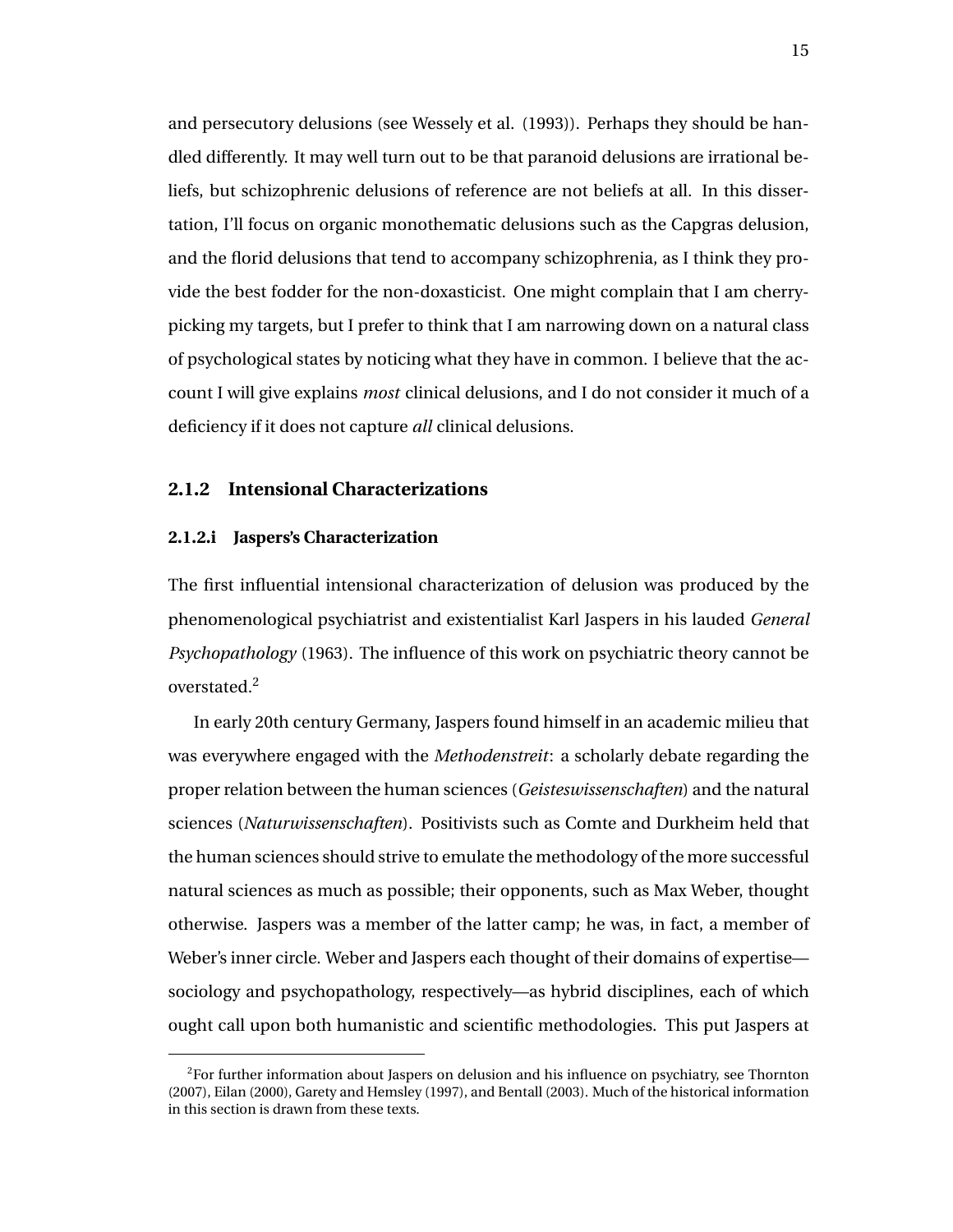odds with most of his disciplinary colleagues. Psychological researchers in Germany (such as Wernicke, Alzheimer, and Griesinger) were predominantly interested in exploring the neurobiological underpinnings of mental disorder. Jaspers was in a minority in desiring a more humanistic method for the analysis of psychopathologies. For example, in an early paper, Jaspers considered whether paranoia ought to be considered a biological pathology, or an abnormal but understandable evolution of a patient's personality. In a series of case studies, Jaspers paid particular attention to his patients' subjective reports of the development of their fears. These various papers and studies marked the introduction of the *biographical method* into psychiatry. The biographical method has the psychiatrist attempt to interpret the patient's symptoms as being a part of the patient's life history. Empathy is used as an interpretive tool. Some symptoms can be slotted into a patient's life narrative; these are, in Jaspers's terms, *understandable*. Other symptoms are *ununderstandable*; they can only be explained by referring to an abrupt personality change caused by some biological pathology. This distinction survives in psychiatry today in the distinction between functional and organic pathologies.

The distinction forms the base of Jaspers's theory of delusions. Delusions, he claimed, came in two sorts. Secondary delusions ("delusion-like ideas") are understandable, whereas primary delusions ("delusions proper") are ununderstandable. Jaspers furthermore claimed there were two sorts of understandability: static and genetic understandability. On neither conception are primary delusions understandable. A mental state is statically understandable if the psychiatrist can understand what it would be like to have that state. He must be able to empathetically or imaginatively project himself into the patient's shoes. You can presumably imagine what it would be like to believe that the CIA is hot on your trail, but it's much more difficult to imagine what it would be like to believe that you are dead. The goal of the phenomenologist is to achieve static understanding. Genetic understandability, on the other hand, concerns how one mental state "emerges" from another. We achieve genetic understanding when we can tell a story about how the delusion arose out of the patient's inner psychic life: that is, when we comprehend what other mental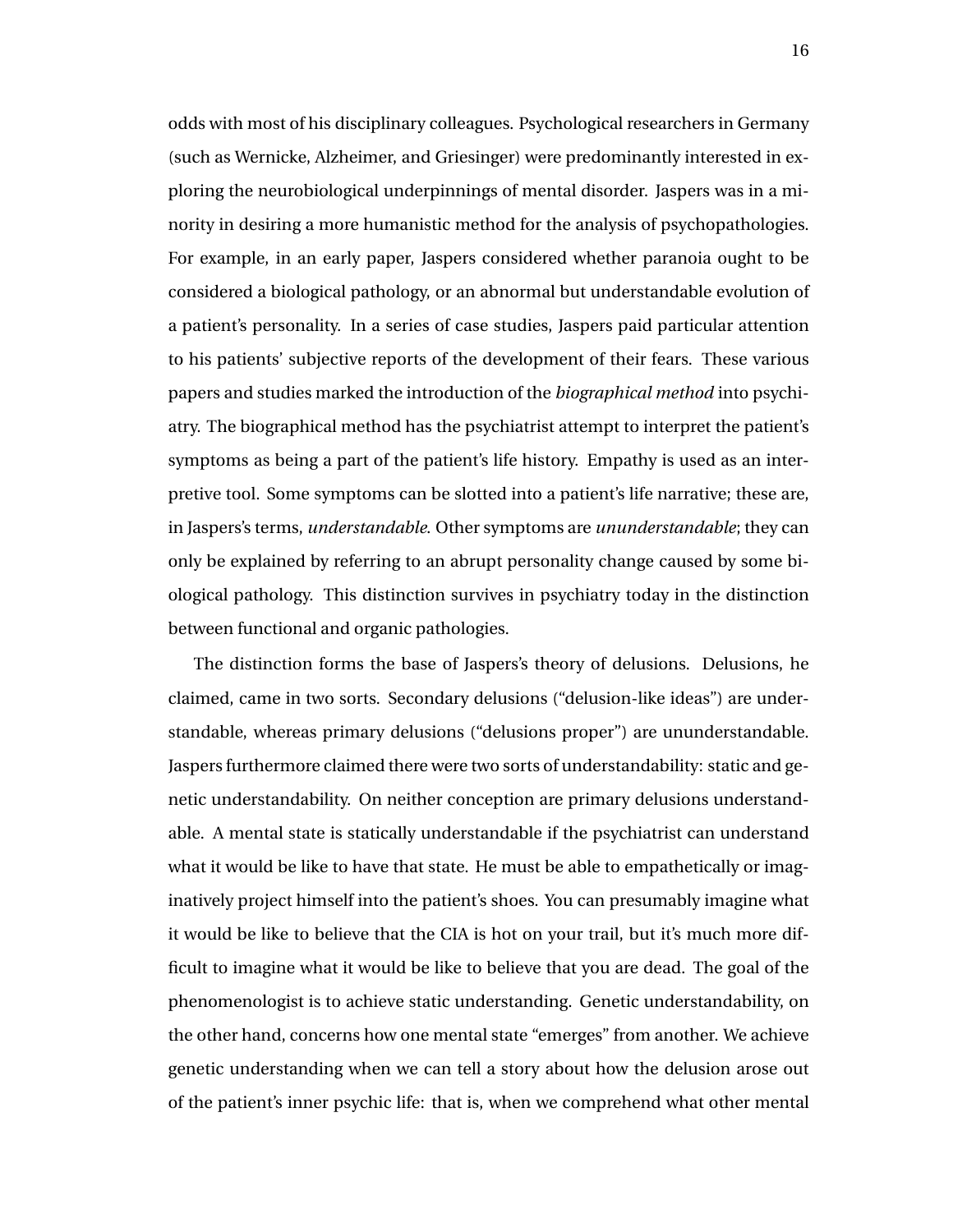states generated the delusion and are generated by it.

The distinction between primary and secondary delusions has been enormously influential to this day, though it has been less popular in Germany than in Britain and the United States (Winters and Neale (1983), cited in Garety and Hemsley (1997, p.4)), and it has been challenged often. Nonetheless, theories of delusion by modern philosophers often recapitulate something like the distinction. Dominic Murphy, for instance, writes: "Delusions, I suggest, [are attributed] when we run out of the explanatory resources provided to us by our folk understandings of how the mind works" (Murphy 2012, p.22). Davies and Davies (2009) draw a similar distinction between pathologies of belief and pathological beliefs, and Bortolotti and Broome (2008) draw a distinction between authored and un-authored delusions. Bentall (2003, p.28) sees in Jaspers an anticipation of Dennett's distinction between explanations conducted from the intentional stance and explanations conducted from the design stance.

This brings us to Jaspers's second explicit characterization of primary delusions: "The term delusion is *vaguely* applied to all false judgements that share the following external characteristics to a marked, though undefined, degree: *(1)* they are held with an *extraordinary conviction*, with an incomparable, *subjective certainty*; *(2)* there is an *imperviousness* to other experiences and to compelling counter-argument; *(3)* their content is *impossible*" (Jaspers 1963, pp.95–6, italics his).<sup>3</sup>

However, there is an inconsistency between this characterization and the one based on ununderstandability. When discussing genetic understandability, Jaspers writes that because primary delusions cannot be understood, we cannot interpret the words of the delusional individual as expressions of an intentional state. The

<sup>3</sup>Conditions *(1)* and *(2)* are sometimes conflated, though they are distinct. In Bayesian terms, *(1)* corresponds to a degree of belief, and *(2)* corresponds to degree of belief conditional on evidence. These aren't identical: a belief can be very strongly held but be "fragile" to counter-evidence. Andy Egan has suggested to me that knowledge of names is often fragile: I can be very confident what your name is, but if I hear others call you by a different name and you respond, I will quickly change my credences dramatically. (The phrase "strong conviction" can denote either *(1)* or *(2)*, which might lead to confusion.)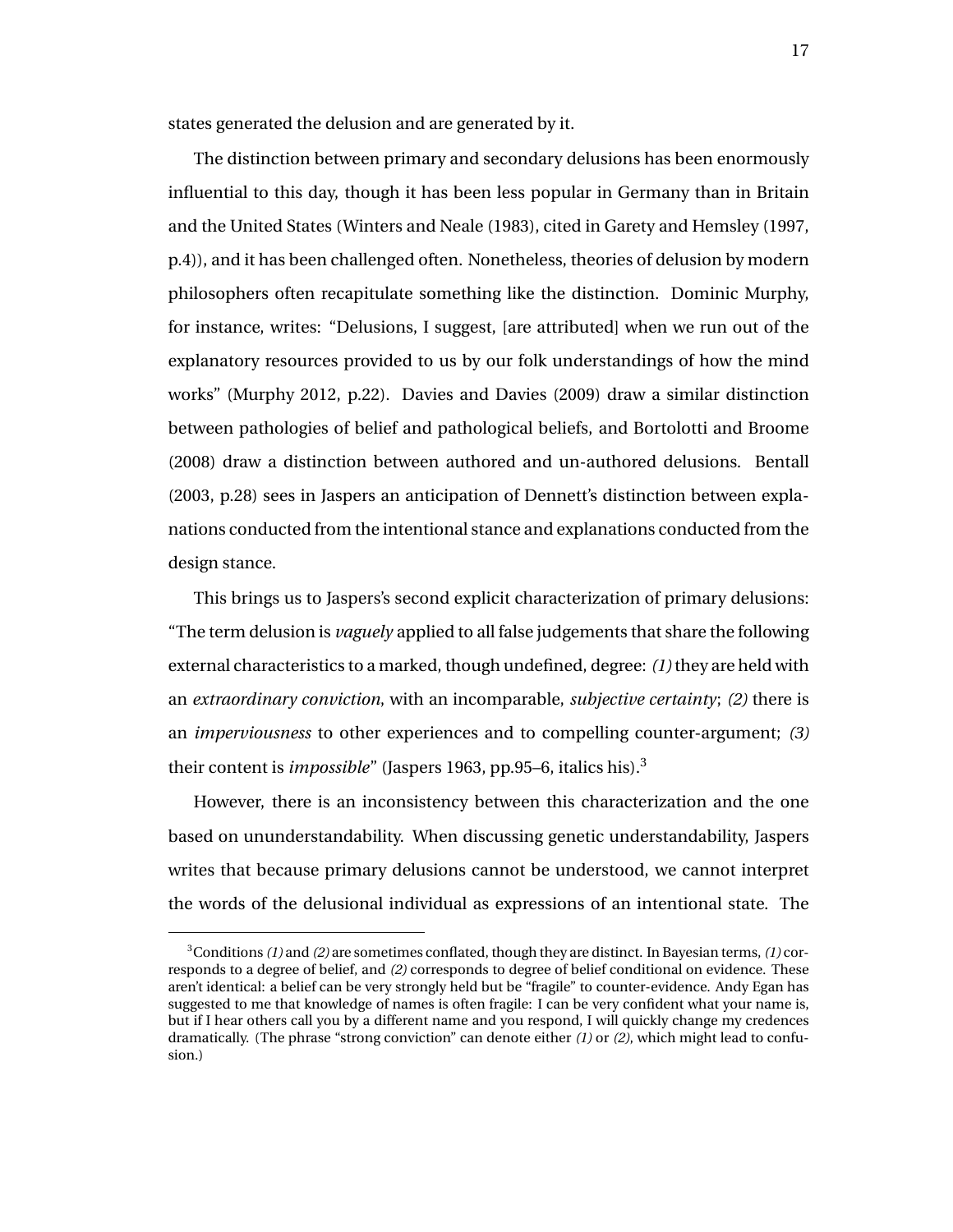apparent assertions of the insane are "senseless ravings" without intentional content (Jaspers 1963, p.577).<sup>4</sup> As Eilan (2000) rightly points out, Jaspers is committed to three inconsistent propositions: (1) Delusions cannot be genetically understood; (2) Delusions have intentional content; (3) A state cannot have intentional content unless it is genetically understandable. A substantial number of debates about schizophrenia, she claims, have boiled down to which of these propositions should be rejected.

Thus, Jaspers's two characterizations of primary delusions—as unshakable convictions on one hand, and as ununderstandable ravings on the other—are at odds with one another. The former characterization treats delusions as beliefs; the latter characterization pushes against thinking of them as such. Even this canonical work from the early days of psychiatry seesaws on whether or not delusions are simply too strange to be beliefs. Non-doxasticism was there at the get-go.

#### **2.1.2.ii Modern Psychiatric Characterizations**

In modern psychiatry, the characterization of delusions as unshakeable convictions has enjoyed more popularity. The most obvious place to look for modern characterizations of delusions is in modern psychiatric texts and diagnostic manuals. $^5\,$  I offer three examples below.

The first is from the *DSM-IV-TR*:

*Delusion:* A false belief based on incorrect inference about external reality that is firmly sustained despite what almost everyone else believes and despite what constitutes incontrovertible and obvious proof or evidence to the contrary. The belief is not one ordinarily accepted by other members of the person's culture or subculture (e.g. it is not an article of religious faith). When a false belief involves a value judgment, it is regarded as a delusion only when the judgment is so extreme as to defy credulity.

<sup>4</sup>German Berrios is a contemporary advocate of a "senseless ravings" view of delusions. He claims that delusion reports are "empty speech acts that disguise themselves as beliefs" (Berrios 1991, p.8). I discuss Berrios at further length in a later chapter.

 $^5$ See Garety and Hemsley (1997) for a particularly excellent overview of various characterterizations of delusion that have been offered.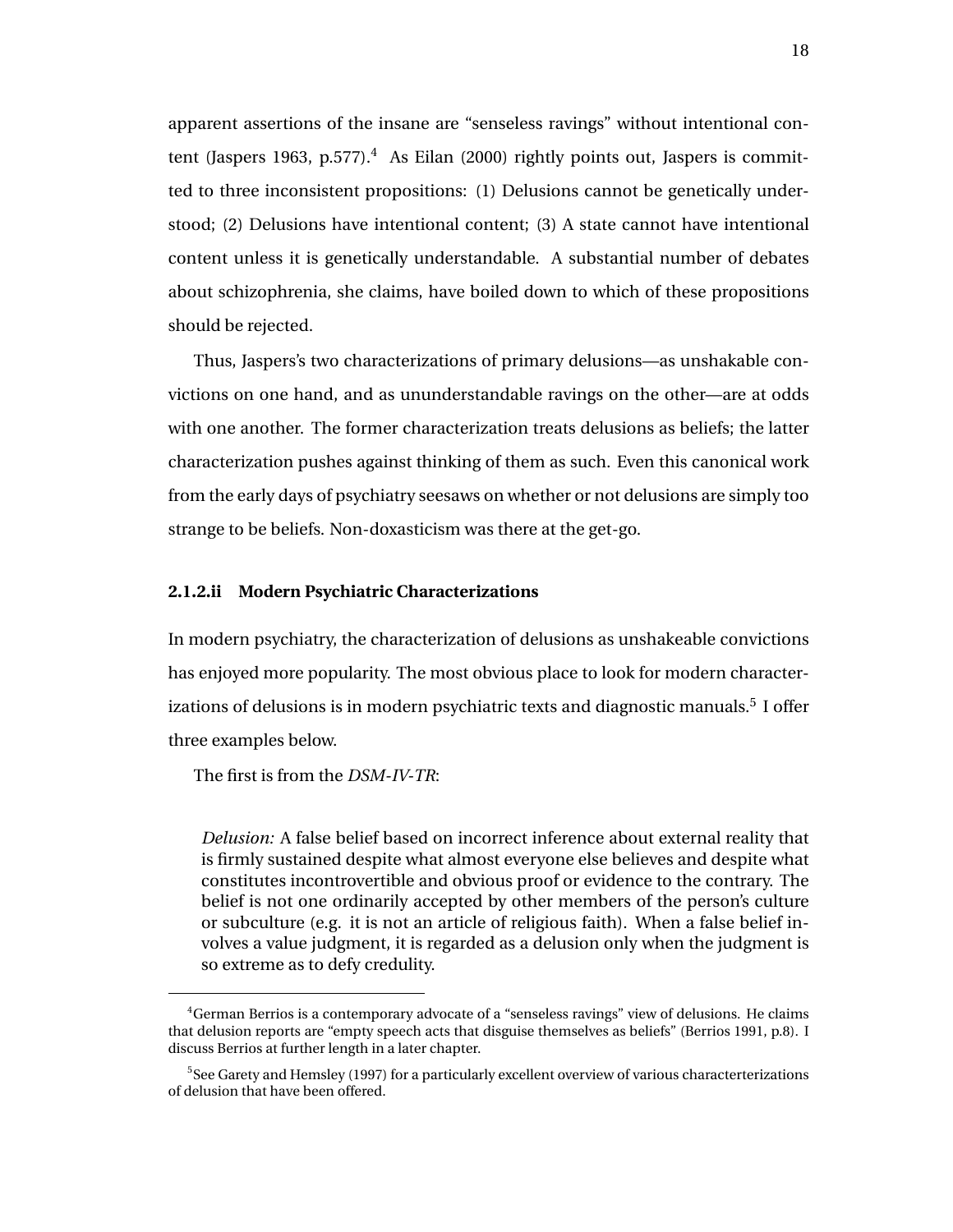The second is from Mullen (1979, p.39):

A delusion is an abnormal belief. Delusions arise from disturbed judgments in which the experience of reality becomes a source of new and false meanings. Delusions usually have attributed to them the following characteristics: (i) They are held with absolute conviction.

(ii) They are experienced as self-evident truths usually of great personal significance.

(iii) They are not amenable to reason or modifiable by experience.

(iv) Their content is often fantastic or at best inherently unlikely.

(v) The beliefs are not shared by those of a common or cultural background.

Thirdly, Oltmanns (1988) offers the following features:

a. The balance of evidence for and against the belief is such that other people find it completely incredible.

b. The belief is not shared by others.

c. The belief is held with firm conviction. The person's statements or behaviours are unresponsive to the presentation of evidence contrary to the belief.

d. The person is preoccupied with (emotionally committed to) the belief and finds it difficult to avoid talking or thinking about it.

e. The belief involves personal reference, rather than unconventional religious, scientific, or political conviction.

f. The belief is a source of subjective distress or interfere's with the person's occupational or social functioning.

g. The person does not report subjective efforts to resist the belief (in contrast to patients with obsessional ideas).

Many writers have noted that these sorts of characterizations fail to precisely capture the nature of delusions. $6$  For one, all three of the characterizations above make reference to delusions not being shared by other members of the delusional subject's subculture. This seems suspicious. Many delusions are political or religious in nature, and delusional individuals might well seek out and join extremist groups or conspiracy-oriented internet message boards that roughly comport with their delusional worldviews. It does not seem that one should be able to escape the diagnosis of delusion simply by altering the social environment within which one moves. It is tempting to think that this criterion is a political inclusion meant to paper over any

<sup>6</sup>Given its dominance in psychiatric practice, the *DSM* characterization has received the lion's share of criticism. See Coltheart (2007), Spitzer (1990).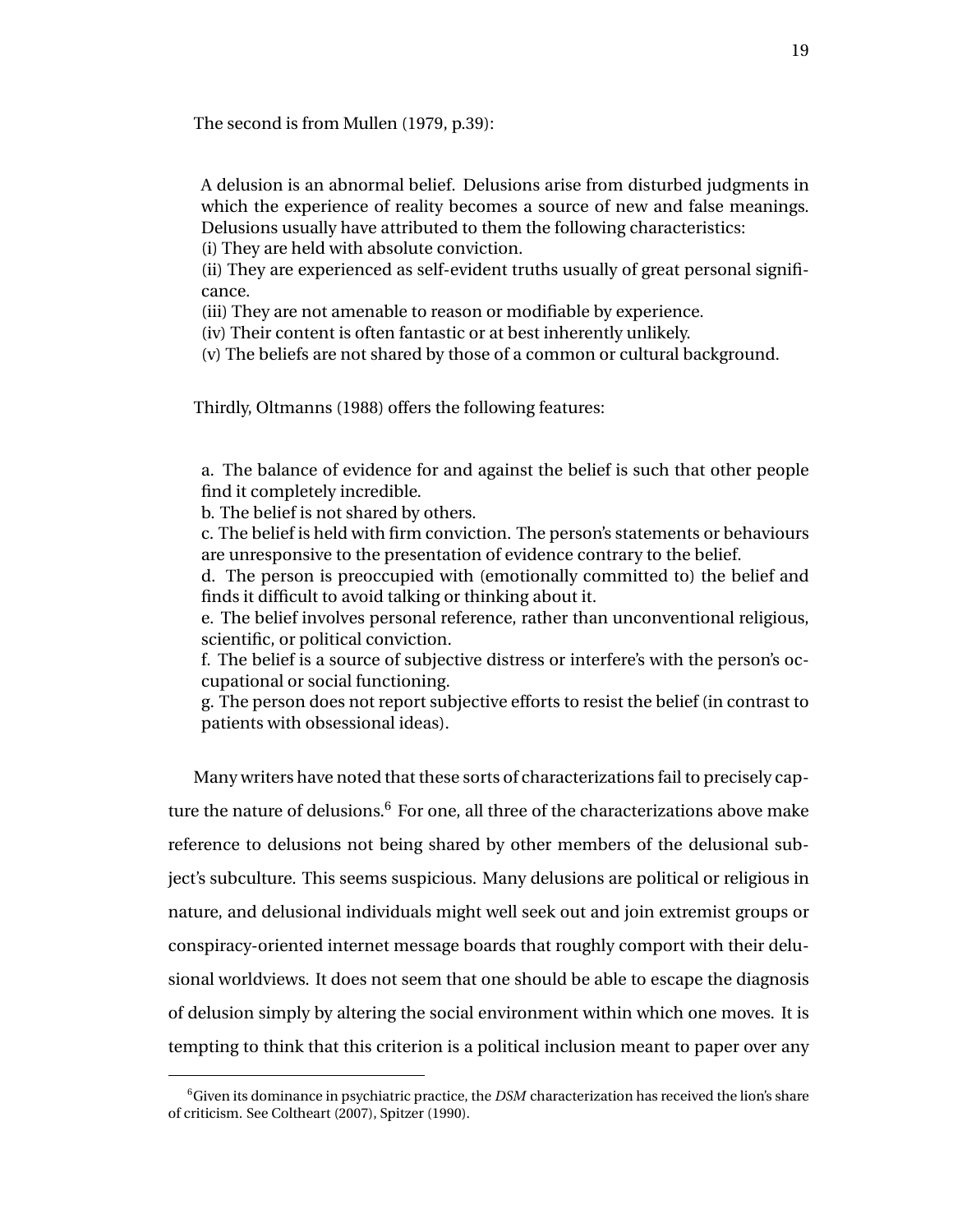issues that might arise from the implication that common religious or political affiliations are pathological. $^7$  It would also seem to rule out extreme cases of shared delusions (*folies a plusieurs `* ) in which entire crowds hold a delusion together, as might happen during mass hysteria.

Secondly, all three mention falsity (as does Jaspers's characterization), yet there is no reason to think that a delusion must be false. If this were so, a therapist could relieve her client of persecutory delusions by secretly following her around. As Jaspers (1963, 109) points out, an individual with the Othello Syndrome, who has an irrational conviction that his or her spouse is unfaithful, could in fact be right. Murphy (2010b) mentions Fulford's (1989) example of an individual who seemed to have only a single monothematic delusion: that he was mentally ill. Amusingly, if delusions were necessarily false, then this would present us with something like a liar paradox.

Thirdly, psychiatric characterizations often make reference to the bizarreness, oddity, impossibility, or fantastical nature of the content. It isn't necessary for delusions to be indisputably bizarre. Again, consider the Othello Syndrome. The proposition "my husband is cheating on me" is hardly bizarre in itself. When spoken by many people, it is true!

However, the mention of these features is not unwarranted. Given the purposes for which these texts are written, the characterizations are far from the lists of necessary and sufficient conditions that philosophers might expect. They are put forth in a *diagnostic* spirit, and can be seen as *symptomatic* of the presence of delusions. Coughs and headaches are not constitutive of the flu, nor are they even present in all flus. But they are reliable indications of a flu. The features listed above can be seen as defeasible diagnostic evidence for the presence of a pathology. If a person is convinced in some proposition that others in the culture see as crazed and fantastic, that gives a hint that something might be wrong, but it certainly doesn't guarantee

<sup>7</sup> See Kirk and Kutchins's *The Selling of DSM: The Rhetoric of Science in Psychiatry* (1992) for a fascinating investigation into the social factors involved in the construction of the third *DSM*. Many of the diagnostic categories were included because of diplomacy, bargaining, and political wheedling rather than critical inquiry.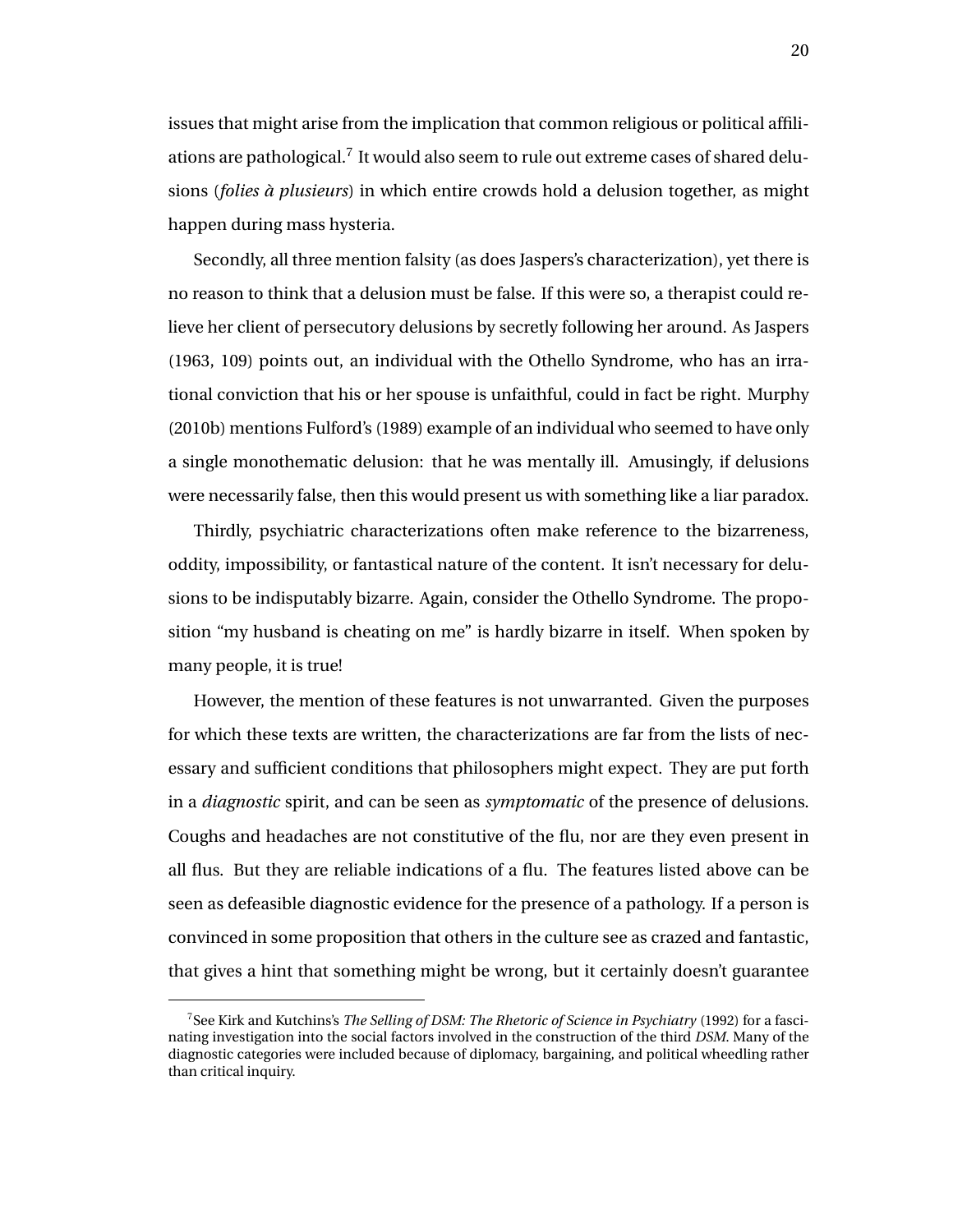the person is pathologically deluded. (He could, after all, just be a philosopher.) Psychiatric texts usually say that the features listed are neither necessary nor sufficient. Oltmanns, author of the third characterization above, is explicit about this.

We can distinguish between *operational characterizations* of delusion, which are meant for diagnostic purposes, and *theoretical characterizations*, which are meant to elucidate the nature of delusion for the purposes of theory-building. It is not often clear which of these an author has in mind. Part of the reason is that the distinction between diagnostic symptoms of a pathology and the pathology itself is not always respected in psychiatry. In fact, many think that psychiatric disorders such as depression simply *are* syndromes—collections of observable symptoms—and that there needn't be an underlying pathology that causes all instances of that syndrome. Some disorders should pretty clearly be interpreted in this way. Insomnia, for instance, might be thought to be simply what one has when one has difficulty sleeping when in a normal environment. There needn't be a single type of psychological or biochemical cause that undergirds all token instances of insomnia: one has insomnia if and only if one meets that particular operational characterization. The tendency of psychiatrists to treat *all* psychiatric disorders as syndromes often leads to a conflation between operational and theoretical characterizations.<sup>8</sup> Modern diagnostic manuals treat delusions as beliefs, but this might be because there is pragmatic utility in treating them as such, just as there is pragmatic utility in saying that delusions are not normally shared with one's subculture.

### **2.2 Evidence for Non-Doxasticism**

Given that delusions have been traditionally characterized as beliefs, why have so many been tempted by non-doxasticism? In this section, I describe what I take to be

<sup>8</sup> See Murphy (2010a,b, 2005) for an overview of these issues. The *DSM* is officially agnostic on whether or not the disorder categories it lists are caused by an underlying pathology, and the manual's dominance in the field is part of the reason for there being a lack of interest in underlying pathologies. My own characterization of insomnia was meant to be illustrative. The actual *DSM-IV-R* characterization of insomnia shows an example of symptom-driven characterization: "The *essential* feature of Primary Insomnia is a *complaint* of difficulty initiating or maintaining sleep [. . . ]" (First 2000, 599, my italics). Whatever insomnia is, it isn't essential that one *complain* about not being able to sleep.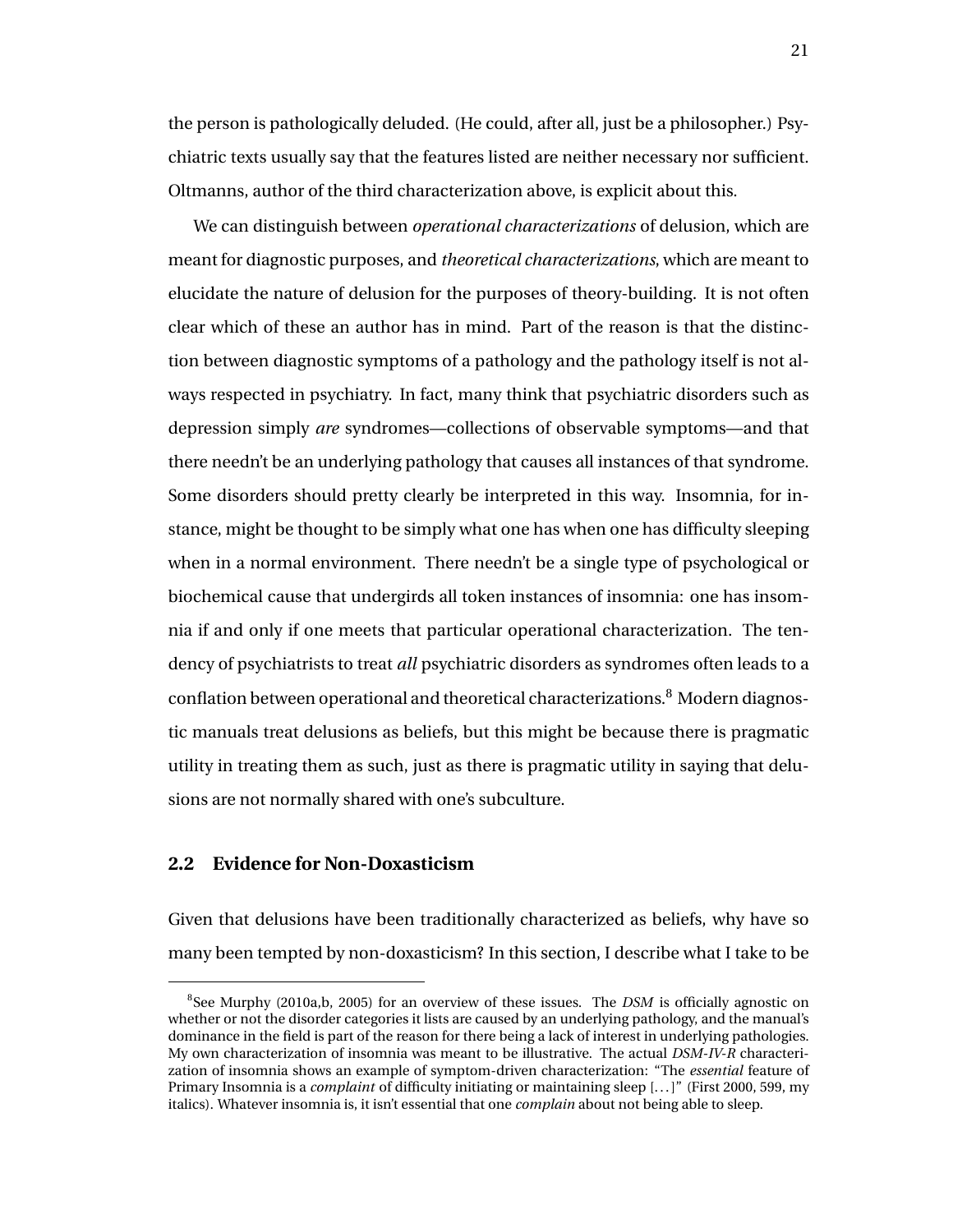the best evidence.

Let us first get clear on exactly what is meant by 'non-doxasticism'. It is usually characterized as the thesis that delusions are not beliefs, but this won't do for a number of reasons. Firstly, it's not necessary to think this in order to count as a nondoxasticist. Some authors who are considered quintessential non-doxasticists do in fact think that delusions are beliefs. For example, Gregory Currie argues that delusions are false metacognitive beliefs. The madman who claims to be an emperor doesn't really believe he's an emperor; he imagines that he's an emperor and mistakes that imagining for a belief. Thus, on a typical reading of Currie, his delusion *is* a belief: a belief that he believes he is an emperor. Rather than suggesting that delusion is an attitude distinct from belief, Currie proposes that delusions have a content other than the one that they *prima facie* appear to have. As Currie is considered one of the primary non-doxasticists, and is motivated by the same sorts of concerns that motivate other non-doxasticists, a characterization of non-doxasticism should include theories that delusions are beliefs with contents other than the ones verbally expressed. This would also bring into the fold those who think that delusional reports are not expressions of a belief with that literal content, but metaphorical expressions of the some other belief.

I propose the following characterization of non-doxasticism. Non-doxasticism about delusions is the conjunction of two theses: a conceptual thesis that that one can have the delusion that *p* without believing that *p*, and an empirical thesis that delusional patients in fact do not typically believe the contents of their delusions.<sup>9</sup>

 $9$ There's a class of positions usually considered to be non-doxasticist that this characterization does not happily cover: "senseless ravings" views, such as those of Berrios (1991) and others who claim that delusion reports are empty speech acts that have no content. On these views, it does not make sense to talk about "a delusion that *p*". We can attempt to bend these contentless accounts to our characterization by saying that on these accounts, '*X* has the delusion that *p*' should be understood as meaning '*X* uttered a sentence in a delusional context that has no content but that would be typically be translated by a speaker of *X*'s language as having the meaning *p*.' This is not perfect, as it doesn't explain what it means for a sentence to be uttered in a "delusional context" such that it has no content, but it's probably incumbent on the holders of such a view to be clearer on these sorts of issues. In any event, I'm not too worried about having to account for these sorts of views, as they seem to go against the data quite badly. Delusional speakers do not spout off utterances at random. Their sentences all seem to be comprehensible and semantically related to one another. Berrios needs to explain why the expressions uttered by delusional subjects apparently bear semantic relations and are apparently all about a particular topic (see Eilan (2000)).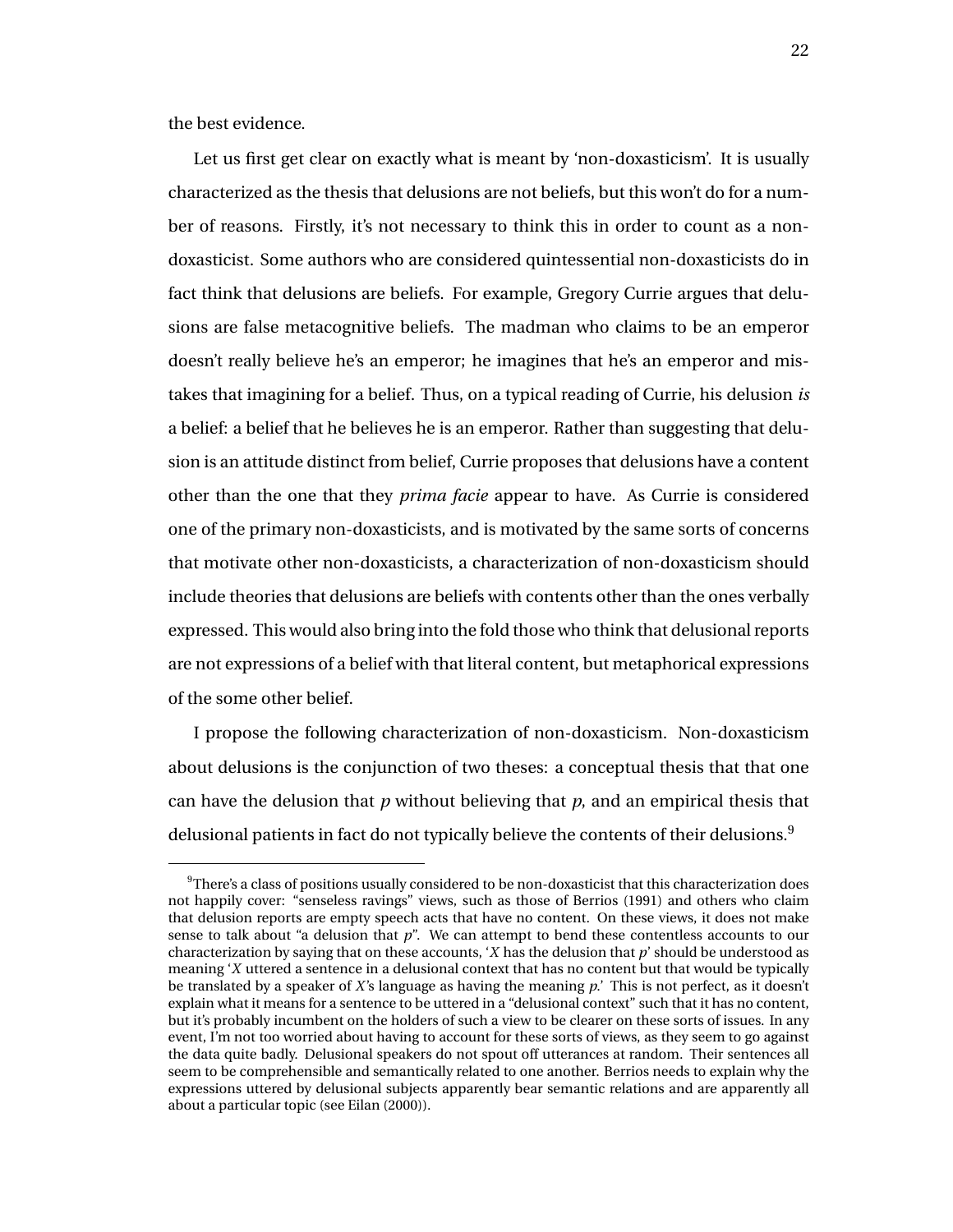This characterization has an additional benefit. Some of the arguments that have been made in support of non-doxasticism threaten to collapse the debate into a merely terminological one over the proper referent of the word 'delusion'. For instance, some theorists argue that delusions aren't beliefs because there is more to delusion than belief: a delusion comprises a whole collection of phenomenal experiences. This is a merely verbal dispute, and characterizing non-doxasticism as I do above protects us from accidentally taking it to be otherwise.<sup>10</sup>

There are two main sorts of arguments for non-doxasticism: *conceptual arguments* and *explanatory arguments*. According to the conceptual arguments, there are conceptual requirements on belief; a mental state only counts as a belief if it has certain features, but delusions lack those features. According to the explanatory arguments, there are features of delusions that doxasticists cannot easily explain, but a non-doxasticist *competitor theory* can do the trick. Both of these types of argument are motivated by the observation that delusions have certain puzzling features that make them unlike prototypical beliefs. It's to those features that I now turn.

### **2.2.1 Which Features of Delusion Are Most Puzzling?**

Different philosophers focus on different features of delusion when making the case for non-doxasticism. Bayne and Pacherie (2005), for instance, present the following challenges to doxasticism: delusions can have incoherent content; they can be pragmatically self-defeating; they can be founded on insufficient evidence; they can be inconsistent with other beliefs; subjects don't behave as if they believed their delusions; subjects don't exhibit appropriate affective responses. Of course, some delusions exhibit only some of the features mentioned (Bayne and Pacherie note that the Cotard delusion is one of the few that are pragmatically self-defeating).

I would like to call attention to the following four features. For reasons I will present shortly, I believe the latter two are more important than the former two.

 $10$ I argue for this in chapter 4.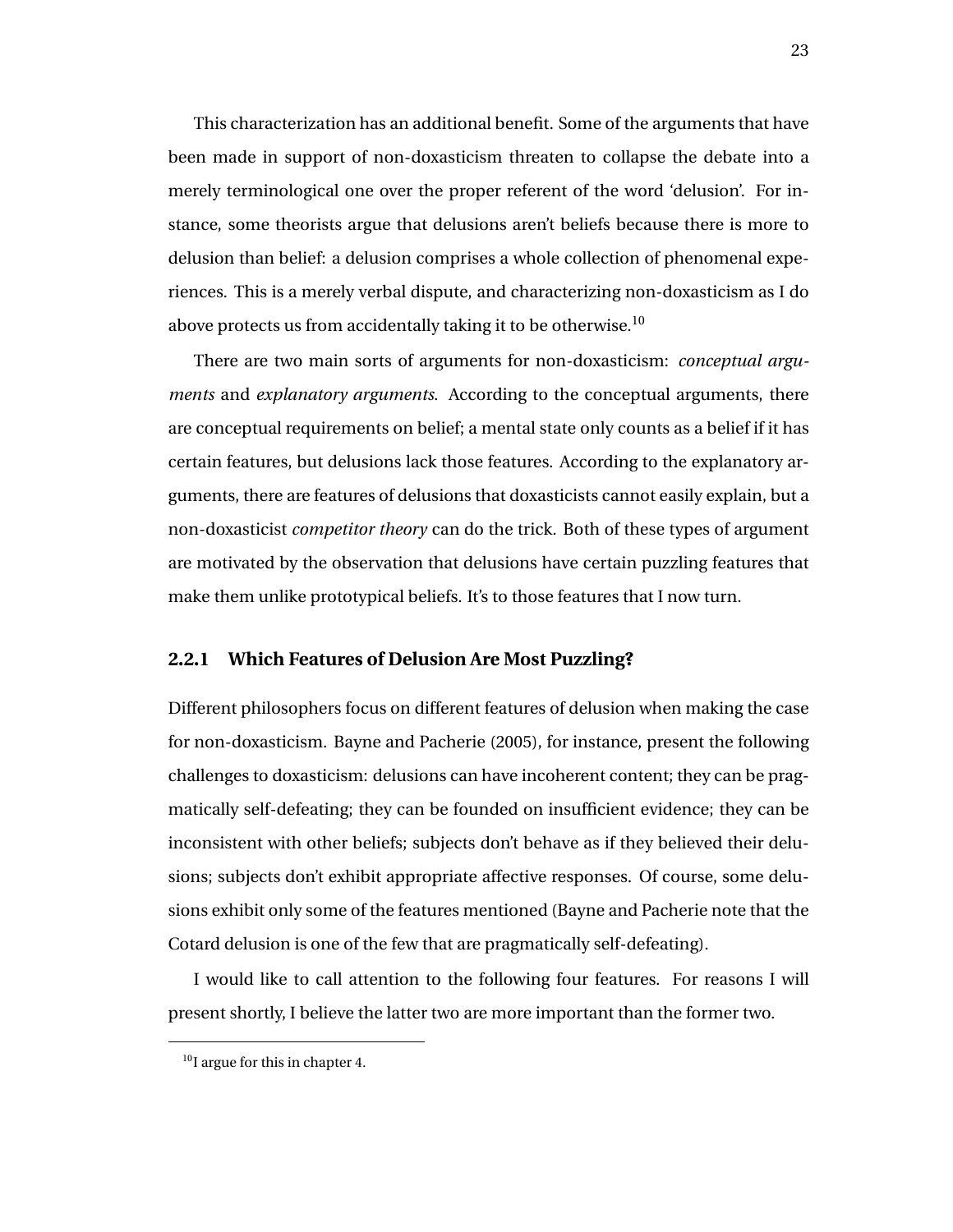- BIZARRENESS OF CONTENT: Delusional content is often bizarre and peculiar in nature, and is usually highly implausible. For instance, it is extremely unlikely that one's spouse has been replaced with an imposter, yet this is what Capgras patients attest.
- UNRESPONSIVENESS TO EVIDENCE: Delusions do not respond to evidence in an appropriate or a typical manner. This is a claim about both the formation of delusions and the maintenance of delusions: they are formed in response to insufficient evidence, and they are maintained in spite of evidence to the contrary. For instance, it is often thought that the Capgras delusion is formed in response to a strong experience of unfamiliarity. This is not a rational response. Even if the experience is very powerful, the notion that the patient's spouse has been replaced does not cohere with the patient's other beliefs. The Capgras patient ought reject the proposition, as the evidence for it is insufficient.
- CIRCUMSCRIPTION: Delusions are often behaviorally, theoretically, and affectively circumscribed. A typical Capgras patient might continue to live with his spouse, might not call the police, might not form hypotheses about how his spouse was removed and where she has been taken, and might not even be that perturbed about his situation.
- DOUBLE-BOOKKEEPING: Delusional subjects are able to keep delusions reasonably well partitioned from beliefs that are not delusions, and are often metacognitively aware of which of their mental states are delusional. Capgras patients will sometimes recognize that their delusions are, in fact, delusions, and will admit that their delusions are incredible and defective in some way. Young reports, "[i]f you ask What would you think if I told you that my wife has been replaced by an impostor?', you will often get answers to the effect that it would be unbelievable, absurd, an indication that you had gone mad" (1998, p.37).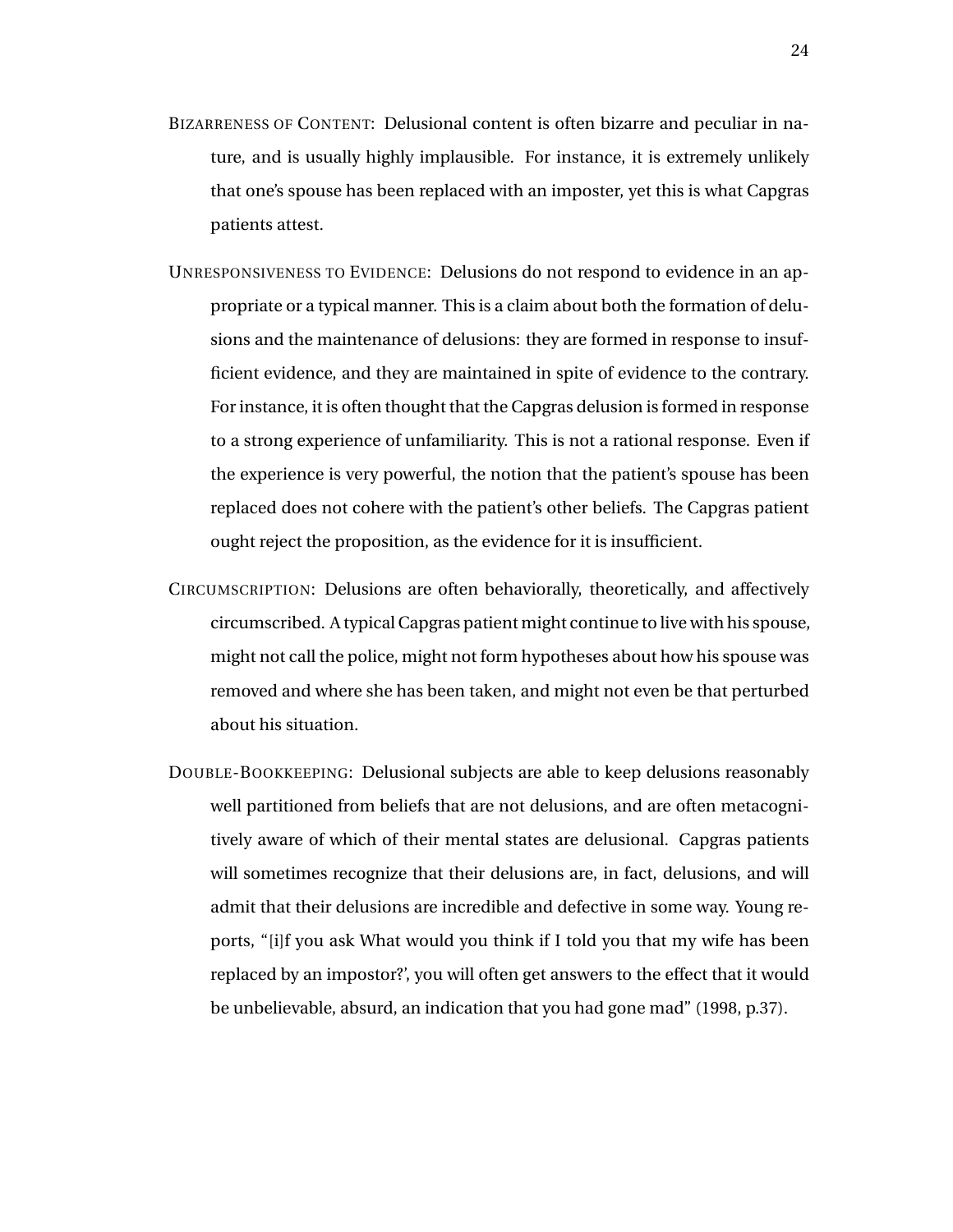#### **2.2.1.i Bizarreness and Unresponsiveness**

Which of the features above provide the best fodder for the non-doxasticist? Which features diverge most sharply from prototypical belief, and demand a novel theory?

Although the bizarreness of delusions is one of their most striking features and is oft-cited in characterizations of delusion, it is at best symptomatic of delusions. In fact, bizarreness is likely not even that diagnostically useful. Researchers have consistently failed to find acceptably high values of inter-rater reliability on judgments of bizarreness (Kendler et al. 1983, Flaum et al. 1991, Junginger et al. 1992). Even if delusions are typically more bizarre than prototypical beliefs for some understanding of bizarreness, they inherit this trait from something more fundamental, and it is this that the non-doxasticist should seek to explain. It's not that delusions are candidates for being non-beliefs because they have contents that most people would find weird; it's that one wouldn't expect the normally reliable mechanisms that form and maintain beliefs to form something that flies in the face of so much other evidence.<sup>11</sup> The problem in explaining the bizarreness of delusions reduces to a problem in explaining their unresponsiveness to evidence.

I don't think that unresponsiveness has much to offer either a conceptual argument or an explanatory argument for non-doxasticism. Let's discuss the conceptual arguments first.<sup>12</sup> Delusions are not formed or maintained as typical beliefs are, and this is supposed to count against delusions counting as beliefs; however, not all causal relations are as important to typing mental states as others. It's the effects of delusions, not the causes of delusions, that are key. Eric Schwitzgebel is a philosopher who agrees that effects of belief, but not the causes of belief, are relevant to its being a belief. He writes, "[b]eliefs can arise in any old weird way, but—if they are

 $11$ Of course, it's true that normal people can believe some pretty weird things. However, the complete inability of the delusional subject to brook counterargument seems to be of a different order altogether. Some weird convictions of "normal people" probably are held with the same intense degree of irrational certitude as psychotic delusions, but these convictions are in want of explanation just as delusions are. How could a normally reliable epistemic system develop such unyielding irrationality?

 $12$ In chapter 3, I'll argue that conceptual arguments are unsuccessful. I'm here putting myself in the shoes of a philosopher trying to make the best case for a conceptual argument.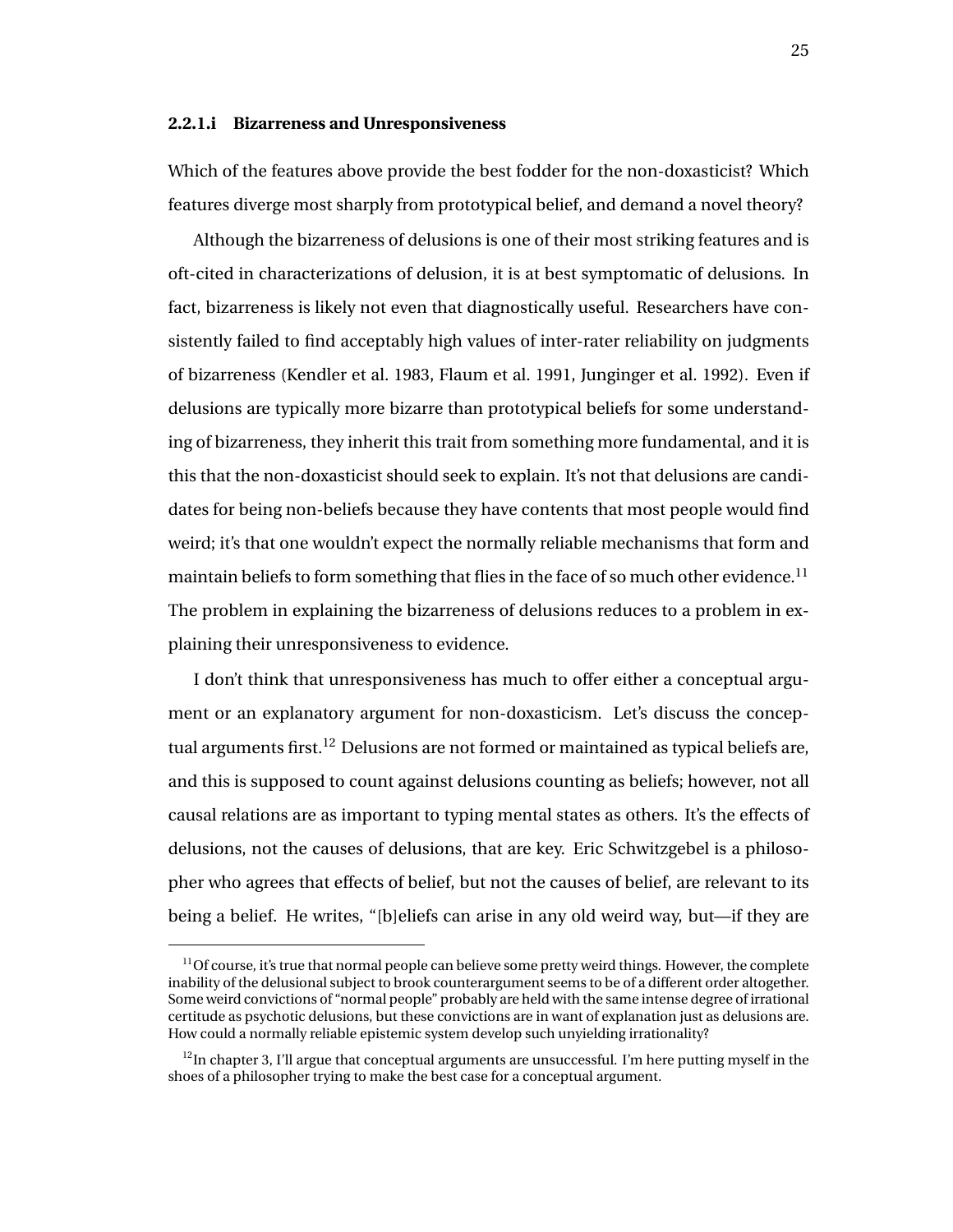to be beliefs—they cannot have just any old effects. They must have, broadly speaking, belief-like effects; the person in that state must be disposed to act and react, to behave, to feel, and to cognize in the way characteristic of a normal believer-that-P" (Schwitzgebel 2012, p.15).

Schwitzgebel holds this view out of a commitment to thinking of intentional states as dispositions. Consider the formulation of functionalism as first laid forth by Putnam: functional properties are dispositions which take stimuli and other mental states as input, and produce and behavior and other mental states as output.<sup>13</sup> The inputs here are conditions under which the outputs are generated; not conditions that specify when the state is formed. A dispositional profile does not say anything about what it takes to gain that disposition. A cup is fragile if it breaks when struck, and it does not matter what caused it to gain the property that it breaks when struck. On any purely dispositional theory of belief, whether a belief is formed in response to appropriate evidence is not relevant to typing the state.

Of course, dispositionalism is not forced on a philosopher making a conceptual argument. Some versions of functionalism will claim that a state is a belief iff it plays a certain role in a functional economy, and one might hold that the conditions causing a state to arise are important in typing that state. For what it's worth, it does seem to be part of my concept of belief that the belief can arise from anywhere.<sup>14</sup> Suppose a philosopher thinks that conceptual analysis can tell us something about the nature of belief, and she wants to make a conceptual argument for non-doxasticism, she cannot simply assume that the cause of a belief is relevant to the concept of belief; she will need to accommodate my (and Schwitzgebel's) intuition.

Unresponsiveness provides even less fodder for explanatory arguments. Unresponsiveness to evidence is the feature of delusions that has commanded the bulk of attention in philosophy and cognitive science. Over the last thirty years, much of the work on delusions has attempted to answer questions about why delusions are

 $<sup>13</sup>I$  am intentionally glossing over the distinction between role functionalism and realizer function-</sup> alism (McLaughlin 2006) for reasons of brevity.

 $14$ Whether the population at large shares this intuition would be an interesting experimental discovery.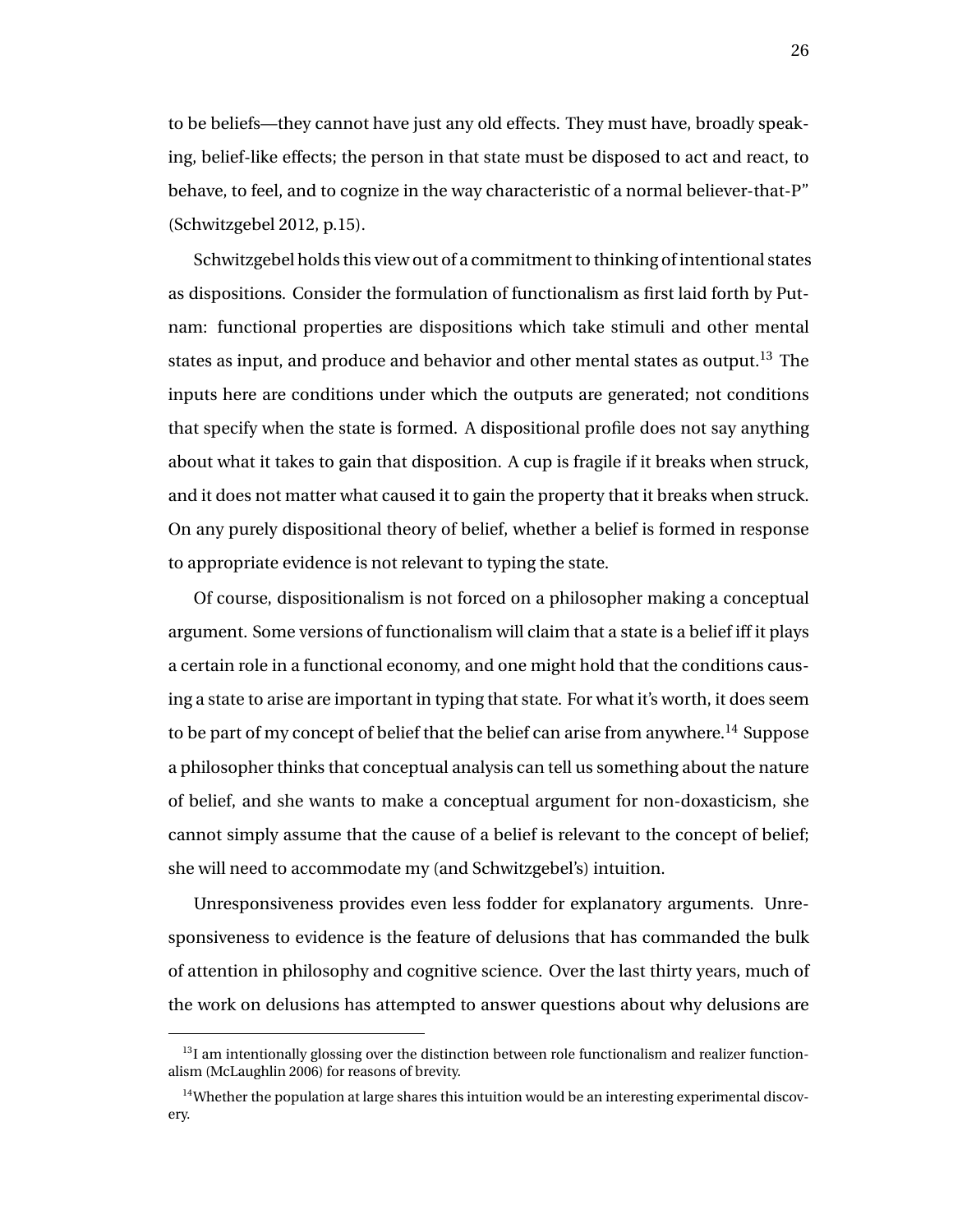formed and why they are not immediately rejected in the face of overwhelming counterevidence. As we will see later, a lot of progress has been made in understanding delusion fixation. These theories have been developed under the assumption that delusions are beliefs, so the fact that delusions are unresponsive to evidence does not provide much motivation for non-doxasticism.

It's the other two features of delusion which I describe below—circumscription and double-bookkeeping—that provide the motivation for explanatory arguments. Although we have several promising theories about what causes delusions to form, we currently have *no* good theories about those two features. What needs explanation is *what delusions do*, not *what gets done to delusions*. 15

None of this is to say that an account of delusion formation is irrelevant to nondoxasticist theories. It might well be that a non-doxasticist theory will have implications for how delusions are formed. In that case: great! But this will likely be a side benefit to be gained in the search for an explanation of the causes of delusion.

### **2.2.1.ii Circumscription**

*Circumscription* refers to the relative inertness of delusions in affecting cognition and behavior. Delusions drive their hosts to make bizarre claims, but there are suspiciously few effects beyond the production of verbal behavior. An imprecise slogan: delusional subjects *say* but don't *do*. Three kinds of circumscription can be identified: theoretical, affective, and behavioral.<sup>16</sup> Delusions are theoretically circumscribed in that subjects usually make little attempt to reconcile their non-delusional beliefs with their delusion; they do not seem to incorporate the consequences of

 $15$ This distinction is often glossed over in discussions of the features of delusion. For example, consider Bortolotti's (2009b) claim that "delusions violate norms of procedural rationality by being badly integrated with the subject's beliefs and other intentional states." There are two features smushed together here: *(1)* unlike beliefs, delusions are not modified to be made consistent with other mental states, and *(2)* other states are not altered to be made consistent with delusions, unlike beliefs.

 $16A$  note of terminology: 'circumscription' is sometimes used in the literature to refer to the narrower category that I call 'theoretical circumscription'. For example, see (Bortolotti 2009a).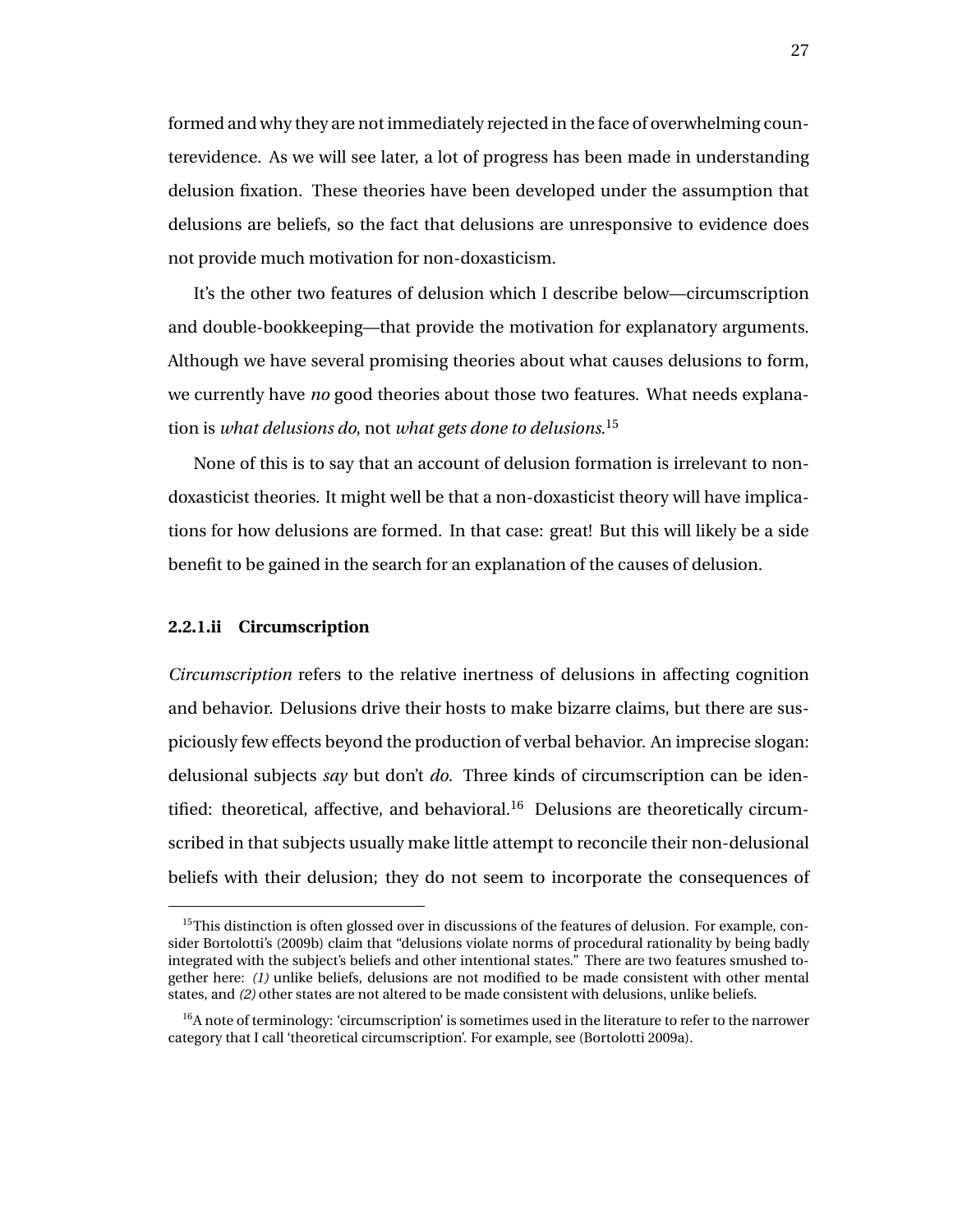their delusion into their general account of the world. They are affectively circumscribed in that the subject will often not display the expected or the appropriate emotional responses to their delusion. They are behaviorally circumscribed in that delusional subjects will often not act on their delusion in the expected or appropriate way. Could a person really believe that her food is poisoned and yet still continue to eat? Her behavior could be explained if she had other aberrant beliefs and desires, such as a desire to die, or a belief that poison is harmless. Yet patients usually seem to lack these sorts of auxiliary mental states.

The circumscription of delusions is mysterious, but should not be overstated. If you ask a delusional subject why they believe what they do, they might do any number of things. Often, they will spin off an extremely contrived and fantastical answer on the spot. Delusions produce some truly outrageous confabulations, the likes of which are extraordinary.<sup>17</sup> One might think that the fact that delusional subjects confabulate shows that delusions are not as theoretically circumscript as often claimed.

Yet, consider Ramachandran's patient who, when asked where her mother was, said she was hiding under the table. It does not appear that she formed a *belief* about her mother hiding under the table. After all, she didn't behave as if she believed it! If her confabulation did involve the creation of a mental state, it looks like it was a mental state of exactly the same type as her delusion, as it shares all the same problematic features. William Hirstein writes,

[There is] evidence against the claim that confabulations are expressing real, enduring beliefs [...] confabulators may give different (sometimes inconsistent) responses to the same question at different times. The states that give rise to their claims do not seem to have the permanence of normal beliefs. They are perhaps more momentary whims or fancies than genuine beliefs. As is often the case with the mentally ill, folk psychology is strained to the breaking point as we try to describe them. (Hirstein 2005, p.189)

 $17$ Confabulations can be either spontaneous or provoked. Only truly serious disorders such as schizophrenia generate spontaneous confabulations.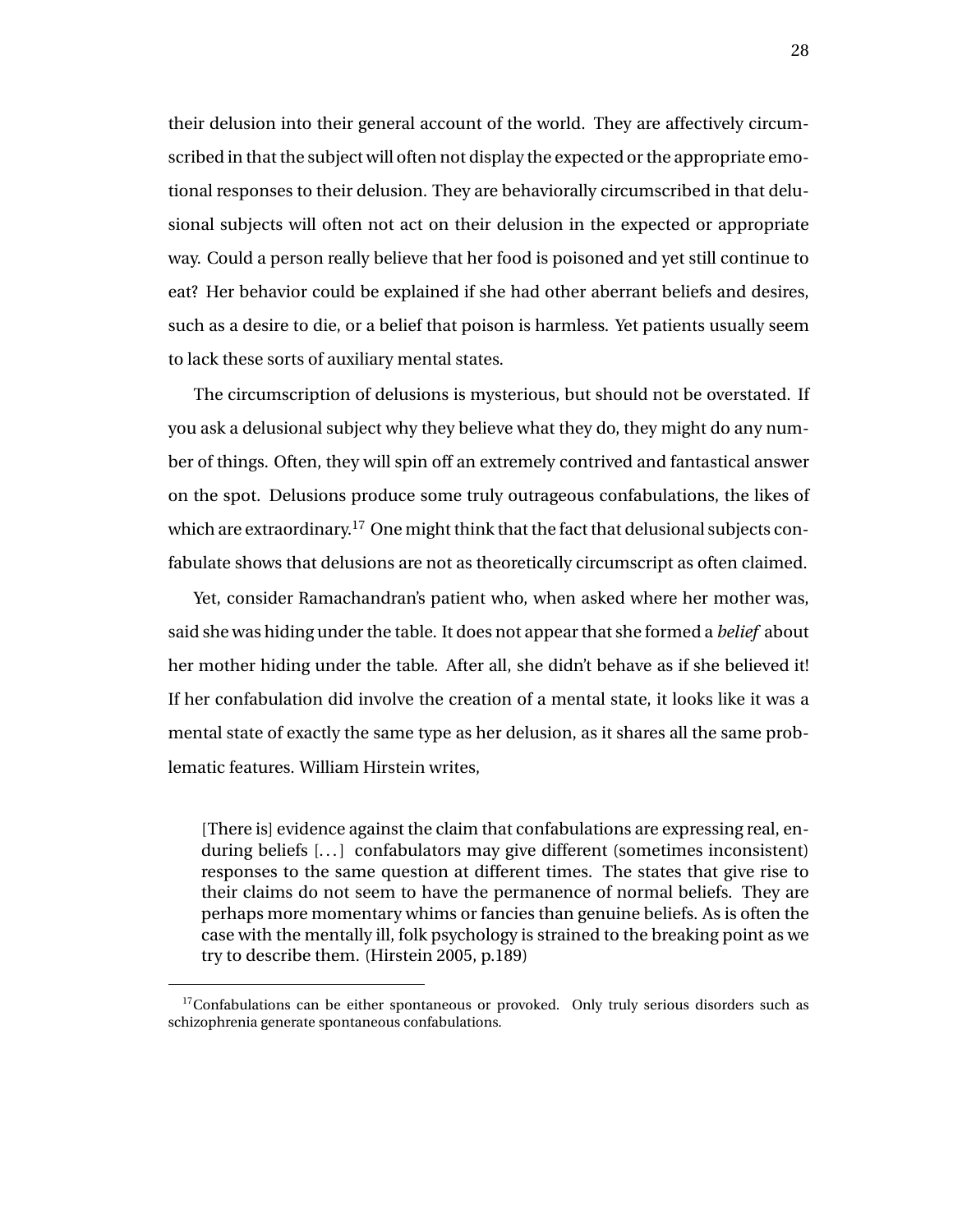In fact, it is possible that many delusions are the result of confabulation: the Capgras delusion might be the result of confabulating an explanation for a disordered experience, for instance. A non-doxasticist theory should not simply explain why delusions have little impact on belief revision. It should explain why the mental states that *are* revised by delusions seem themselves to be not quite like normal beliefs.<sup>18</sup>

The problem with explaining circumscription is that delusions are sometimes circumscribed and sometimes not, and it is very hard to predict when or how they will affect behavior or reasoning. For instance, subjects will occasionally feel great consternation over their delusions, and they will also occasionally act on them, sometimes with terrible and tragic results. One man, under the conviction that his father had been replaced with a robot, decapitated him in order to find the batteries and microfilm in his head (Blount 1986, Silva et al. 1989). Behaviors of this sort are thankfully relatively rare. It is also sometimes possible to get delusional subjects to briefly submit to reason; it is difficult to predict how they will react to confounders for their delusions. They might ignore the confounder entirely, they might confabulate a highly improbable justification for their delusion or challenge the confounder, or they might actually correct their mistake, but soon afterward be sucked right back into the delusion (Buchanan et al. 1993). An explanatory theory should attempt to give some sort of account as to when a delusion will prompt action and when it will not.<sup>19</sup>

 $<sup>18</sup>$ Confabulation is not specific to the mentally ill. Originally, confabulation was thought to neces-</sup> sarily involve memory disorders, but it has become apparent that it's a common, even quotidian, phenomenon. We all confabulate. One famous demonstration is due to Nisbett and Wilson (1977): participants were presented with a series of nylon stockings and asked which they preferred. Owing to a cognitive bias, the majority of participants chose the rightmost pair. When asked why they preferred that one, they made up some explanation, for instance, involving texture or color. However, the results of these confabulations are not in the same boat as the confabulated proposition "my mother is under the table." When regular people confabulate explanations, it looks like the confabulation might generate beliefs: the participants really do think that they chose the stockings because of the texture (Hirstein 2005).

 $19$ Most non-doxasticist competitor theories tend to simply say that a delusional person will sometimes act on her delusion and sometimes will not. The theoretical benefit of such a claim is fairly minimal. See the upcoming criticism of Egan and Schwitzgebel.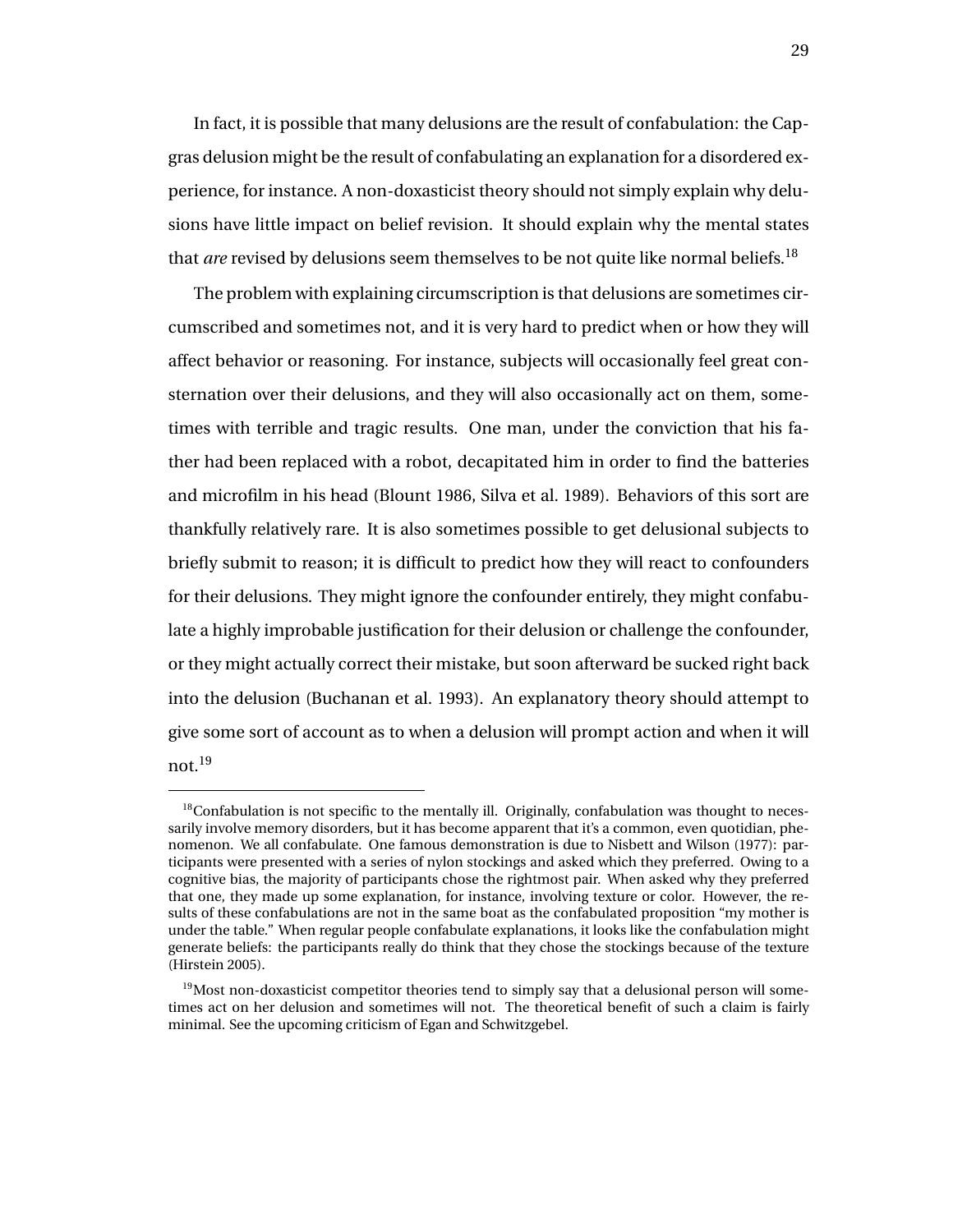#### **2.2.1.iii Double-Bookkeeping**

*Double-bookkeeping*, also known as *double registration*, refers to a phenomenon first identified by the early psychiatrist Eugen Bleuler (1950) and written about at length by Louis Sass (1994). Delusional subjects appear to keep two "books" or "registries" of representations in their heads—one of "the real world" and one of "the delusional world"—and they are able to keep these books reasonably well partitioned. Surprisingly, delusional individuals often speak as if they are aware that they operate on two different sets of representations: they speak of their "delusional reality" and can identify which of their mental states are delusional. Sass explains,

it is difficult to square standard notions of poor reality-testing with the fact that many schizophrenics who seem to be profoundly preoccupied with their delusions, and who cannot be swayed from a belief in them, nevertheless treat these same beliefs with what seems a certain distance or irony. [...] It is remarkable to what extent even the most disturbed schizophrenics may retain, even at the height of their psychotic periods, a quite accurate sense of what would generally be considered to be their objective or actual circumstances. Rather than mistaking the imaginary for the real, they often appear to be living in two parallel but separate worlds: consensual reality and the realm of their hallucinations and delusions. (Sass 1994, 20–1)

A person who is deluded is sometimes said to lack "insight" into her disorder. This is sometimes argued for on conceptual grounds: e.g. "being psychotic means being out of touch with real events and experiences. It is therefore incompatible for such people to have knowledge of, or be aware of, true changes taking place within them and the environment" (Marková and Berrios 1992, p.857). Double-bookkeeping challenges the notion that entertaining delusional thoughts implies a lack knowledge of the mundane world.

Psychotic breaks and delusional episodes in people with schizophrenia are often accompanied with a particular kind of feeling—a "delusional atmosphere"—which can aid critically aware sufferers in distinguishing their delusions from their nondelusional beliefs (Fuentenebro and Berrios 1995, Mishara 2010). Sass (1994), Gallagher (2009), and other phenomenologically-inclined philosophers have argued that the experience of the schizophrenic is of living in "two realities." It is difficult to know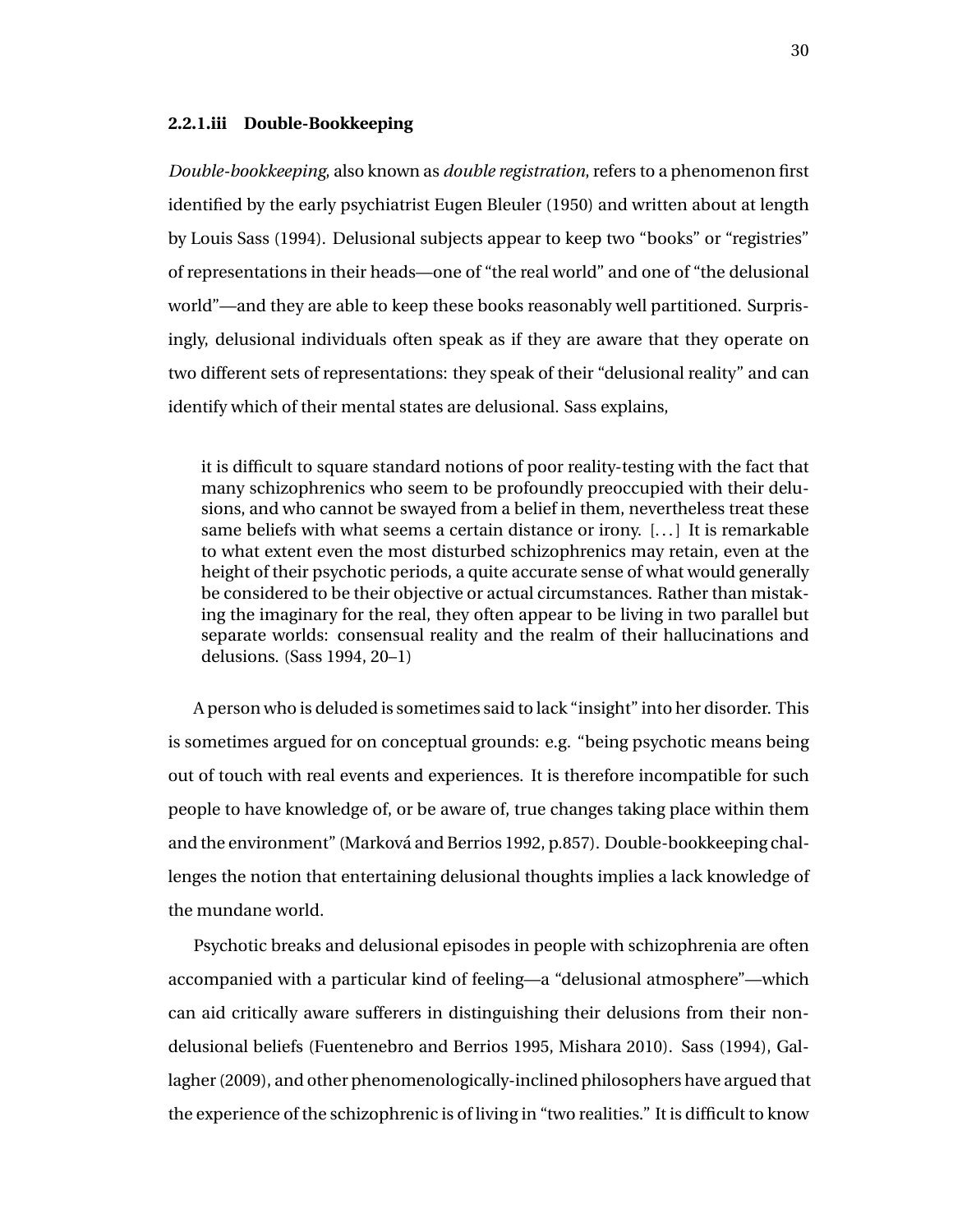quite what this claim amounts to; nonetheless, it is how delusional individuals describe their inner experience. For instance, here is a written report from an individual with schizophrenia:

I can feel absolutely certain that space and time (and hence physical reality) no longer or never did exist, and yet understand that in order to get to a psychiatry appointment I have to walk down the street, get on the train, and so on (in other words, physically navigate or move through the "objective" world). Or I can feel certain, even as I am talking to my psychiatrist, that I killed him five minutes earlier (fully aware that he is sitting a few feet from me talking). The strangeness is that both "beliefs" exists simultaneously and seem in no way to impinge on one another (nor have I ever figured out any way of consciously reconciling them). (recounted to Louis Sass)

The claim that delusional patients live in "two worlds" is evocative, but must be taken metaphorically. The problem is in figuring out exactly what the metaphor amounts to. Here are three possible interpretations, all of which seem to be supported by the evidence:

- BEHAVIOR GUIDANCE: Delusions are behaviorally circumscribed, but this does not mean that patients lie there inert; instead, their actions seem to rely on a *different* knowledge store.
- METACOGNITION: Delusional subjects seem to have a *metacognitive knowledge* that there is a division of some sort in what they take to be true.
- PHENOMENAL EXPERIENCE: Delusional subjects have a phenomenal experience of "two worlds" overlaid upon one another.<sup>20</sup>

Double-bookkeeping provides some of the best support for an explanatory argument for non-doxasticism. The phenomenon suggests that the delusional mind contains two distinct and partitioned sets of representations, and that the subject appears to have some form of metacognitive awareness of this division. Non-doxasticism

 $^{20}$ Some reports of double-bookkeeping seem to generate contradictions; perhaps it is possible for conscious experience to contain contradictory contents.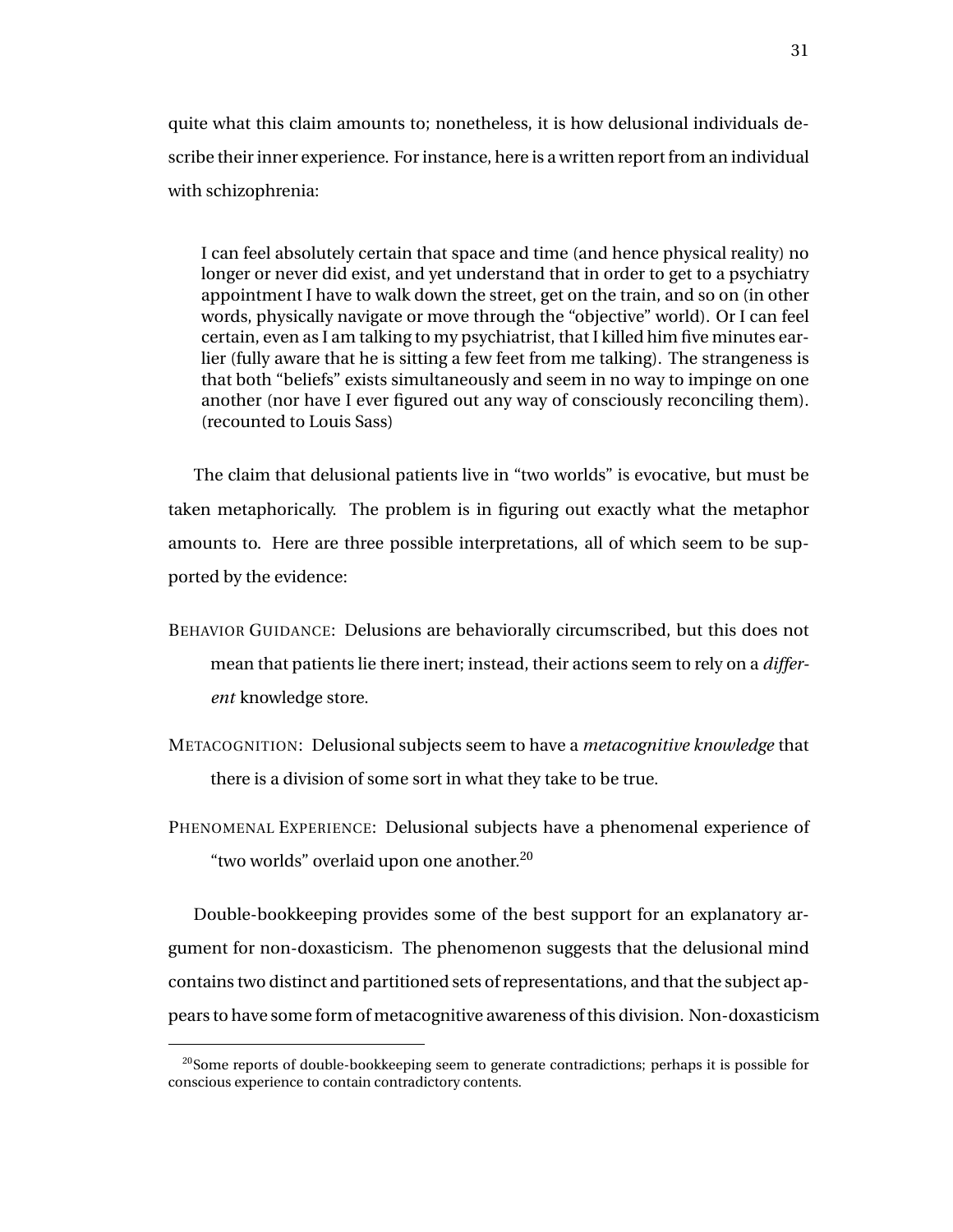can begin to make sense of this split. An individual might be deluded that *p* but believe that not-*p*, and the individual can know that there is a discrepancy between her delusions and beliefs.

#### **2.3 Summary**

Although delusions have traditionally been described as irrationally formed beliefs, certain puzzling features of delusion have long cast doubt on this characterization. Most prominently, delusions are circumscribed—they don't cause the behaviors, inferences, and affective responses that a belief would apparently cause—and they exhibit "double-bookkeeping"—delusional subjects can be aware of their delusions *qua* delusions, and seem to simultaneously experience the world of their delusions and the world as the rest of us know it. These features have led to the rise of nondoxasticism: the thesis that one can have the delusion-that-*p* without believing-that*p*, and that delusions that *p* are, in fact, often not accompanied with a belief that *p*.

Two types of argument for non-doxasticism have emerged. Conceptual arguments hold that a mental state only counts as a belief if it has certain features, but delusions lack those features. Explanatory arguments hold that the puzzling features of delusion can be better explained by a competitor theory that does not treat delusions as beliefs.

In the next chapter, I argue that too much attention has been paid to conceptual arguments by doxasticists and non-doxasticists alike. I do not see much hope for a conceptual non-doxasticist argument; non-doxasticists must try to build competitor theories.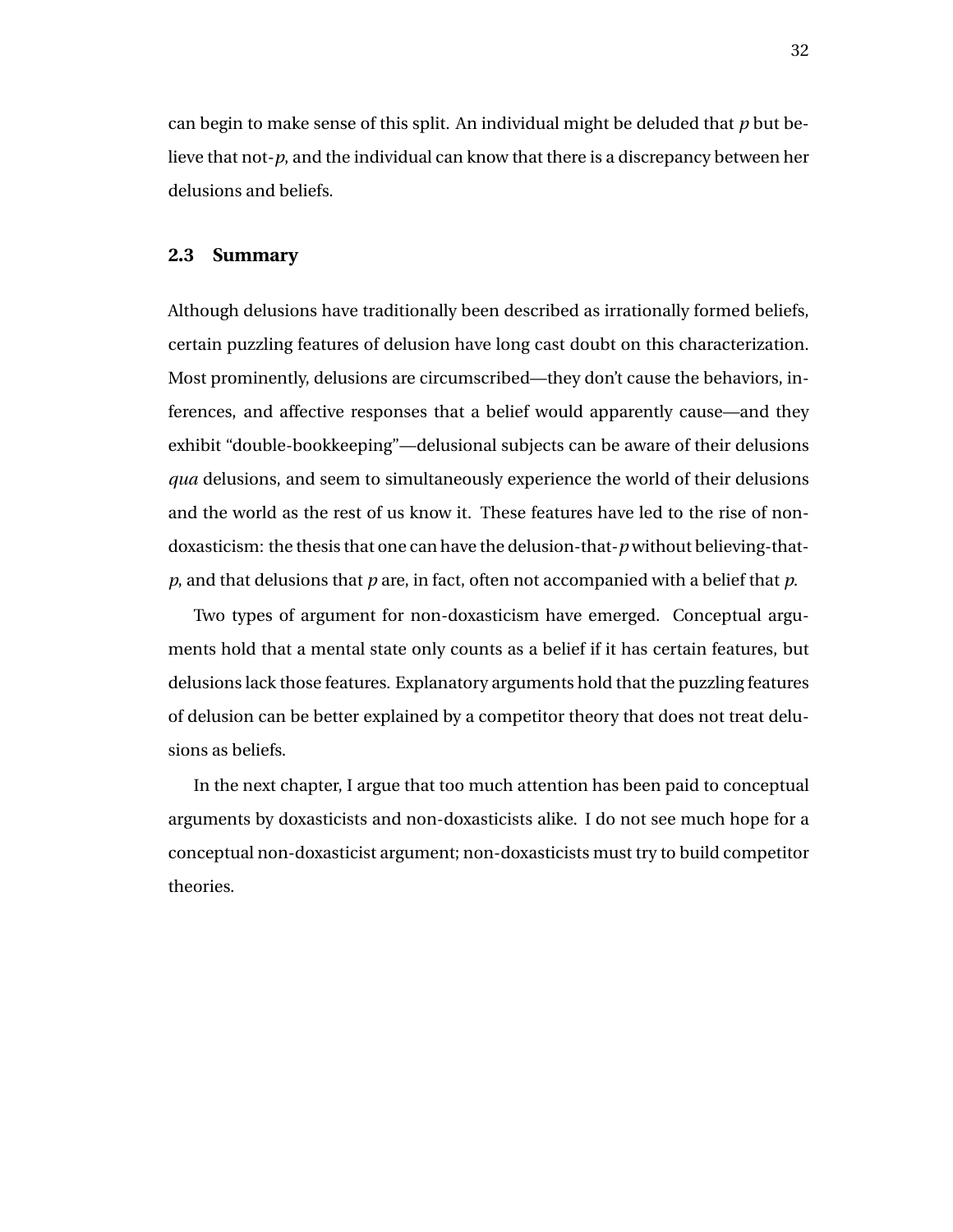# **Chapter 3**

# **Conceptual Arguments and Rationality**

## **3.1 The Irrationality Argument**

The features of delusion presented in the previous chapter have caused philosophers and psychologists to be skeptical that delusional utterances are expressions of belief. Delusions aren't like prototypical beliefs, certainly—but are they different *enough* for the non-doxasticist to be right? Say that you describe a person's mental state by describing the way it behaves and the way it interacts with other mental states—that is, by describing its functional role. What determines whether that state is a belief? How do you *type* mental states?<sup>1</sup> It would be handy to have a list of criteria that specify the functional role of belief. Then, if delusions lacked a crucial feature, we would know that they are not beliefs.

Arguments proposing that delusions lack one or more of these necessary features are *conceptual arguments* for non-doxasticism. Most non-doxasticist arguments are conceptual arguments. They have the following form: *Beliefs necessarily have feature C. Delusions lack C. So, delusions are not beliefs.* I call these "*conceptual*" arguments because the first premise is often justified through a priori conceptual analysis: analysis of BELIEF tells us something about the necessary features of belief. In fact, the features that are elicited through this process are often claimed to be not just necessary features of belief, but features that are *constitutive* of belief. In the metaphysician's parlance, they are features *in virtue of which* a state is a belief, or features that *ground* a state's beliefhood.

Determining the constitutive features of belief has kept philosophers occupied

<sup>1</sup> I use the verb '*to type*' as shorthand for '*to determine the type of* '.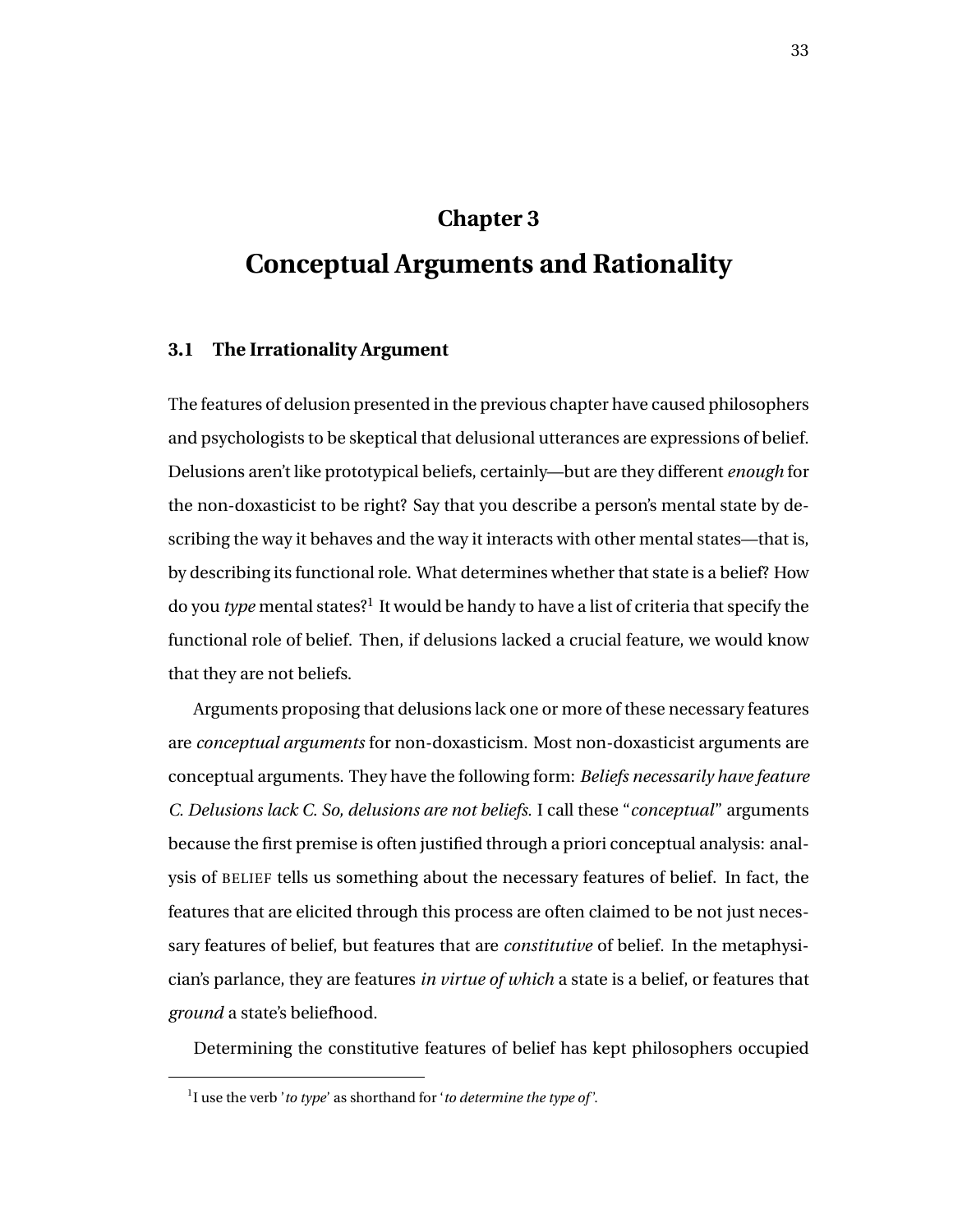for a long time, and there are a lot of proposals on the table. For example, some claim that it is constitutive of beliefs that they cannot be formed voluntarily (Williams 1973). Others claim that it is constitutive of beliefs that they be stable and resistant to reconsideration (Holton forthcoming). Others present normative features, and claim that it is constitutive of belief that it have truth as its aim (Wedgwood 2002, Chan forthcoming).

One path to constructing a conceptual argument is to pick out one or more allegedly constitutive features of belief and plug them into *C* in the argument schema above. For example, Berrios gives a conceptual argument when he writes,

We must now test the hypothesis that, from the structural point of view, delusions are, in fact, beliefs. Price (1934) distinguished four elements that comprise a belief (P):

- a) Entertaining P, together with one or more alternative propositions Q and R;
- b) Knowing a fact or set of facts (F), which is relevant to P, Q and R;
- c) Knowing the F makes P more likely than Q or R;
- d) Assenting to P; which in turn includes (i) the preferring of P to Q or R; (ii) the feeling of a certain degree of confidence with regard to P.

Price's criteria are clear and elegant enough, but it is clear that no current textbook or empirical definition of delusion can be set in terms of these four criteria. (Berrios 1991, p.8)

The most prominent conceptual argument for non-doxasticism appeals to rationality. In virtue of being unresponsive to evidence and in virtue of being circumscribed, delusions are not rational. (It is less obvious that double-bookkeeping is irrational, partly because it is so hard to explain exactly what is going on in doublebookkeeping.) If beliefs are necessarily or constitutively rational but delusions are irrational, then delusions are not beliefs. They are simply *too irrational* to count as beliefs.<sup>2</sup>

<sup>&</sup>lt;sup>2</sup>One might quibble here: a non-doxasticist would not be able to talk about "the irrationality of delusions," as irrationality is a feature of beliefs, sets of beliefs, or belief-forming processes, and the nondoxasticist denies that delusions are beliefs. A non-doxasticist could also not say things such as 'if one were to interpret delusions as beliefs, they would be massively irrational beliefs', for the non-doxasticist who believes in rationality requirements denies that there can be massively irrational beliefs. I'll continue to use locutions such as these throughout this thesis, as they are a natural way of speaking and do not lead to any important confusions that I can see. The irrationality of a delusion should be understood as follows: a delusion is irrational if it is not a rational belief.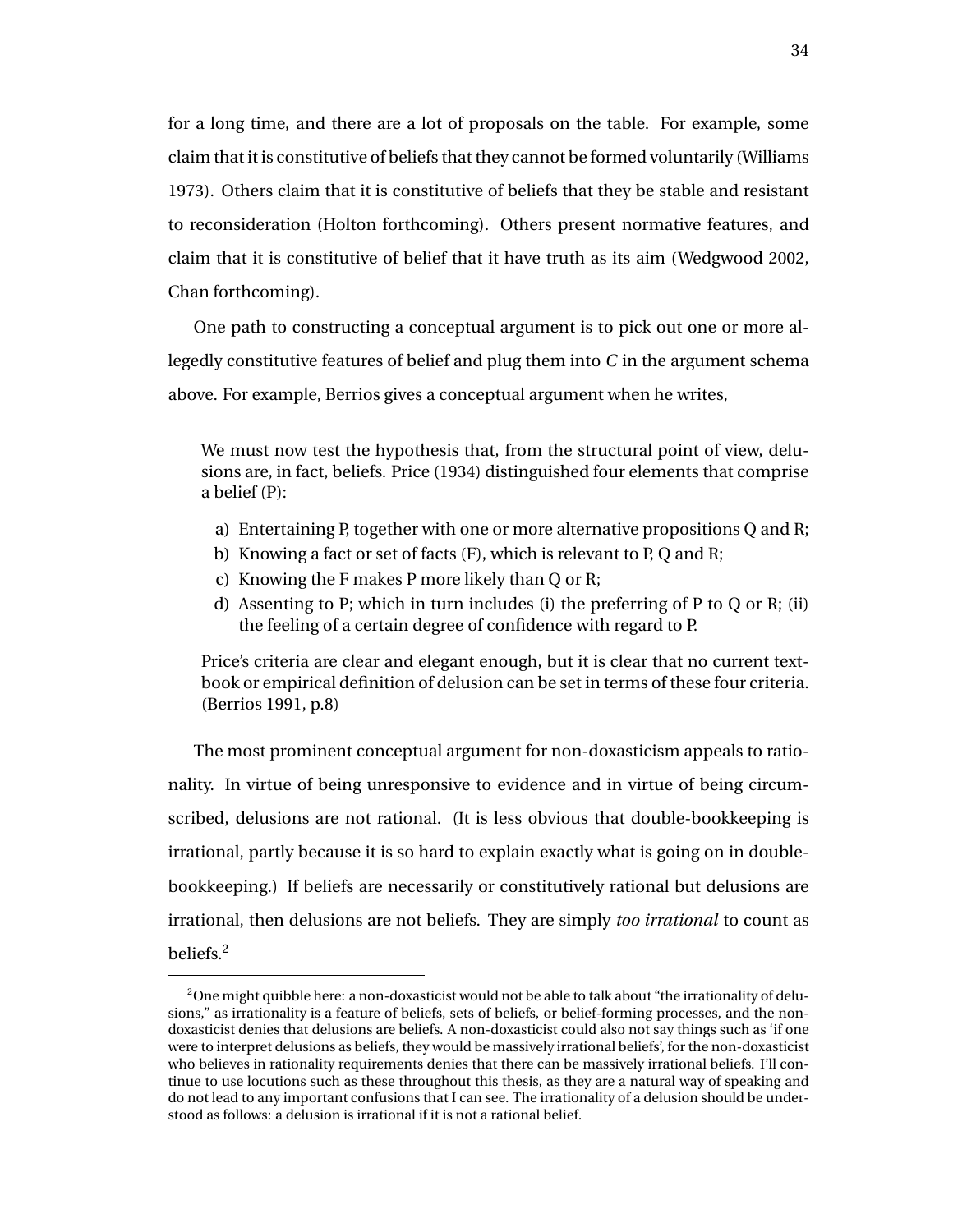Let's call this particular conceptual argument*the irrationality argument*. I'll eventually speak against conceptual arguments in general, but first, I plan to take down this one, the most prominent. By doing so, we will get a sense of how conceptual arguments in general can be resisted. In this chapter, I argue against two sorts of non-doxasticist argument that posit a conceptual link between belief and rationality, which will lead to some general suspicions about conceptual arguments in general.

I begin by introducing the debate over the irrationality argument by considering concerns that have already been voiced by the doxasticist opponent.

#### **3.2 Delusions as Irrational Beliefs**

#### **3.2.1 Bortolotti on Irrationality**

Appeals to rationality constraints on belief are plentiful in the non-doxasticist literature. Currie and Ravenscroft, for example, maintain that beliefs must exhibit what they take to be one element of rationality: the consistency of beliefs is "a minimal requirement on belief of any kind" (2002, p.176). They use this as a premise in an argument against doxasticism.<sup>3</sup> There is history and pedigree in the claim that beliefs are necessarily rational. Arguments and thought experiments that have been mustered in the past can now be conscripted to the non-doxasticist's side. Consider, for example, a thought experiment of Daniel Dennett's (1987a, p.44). Dennett describes a "neurocryptographer" attempting to insert a new belief into the brain of a test subject named Tom: 'I have an older brother living in Cleveland'. Either the belief will be rejected for conflicting with other beliefs, or Tom's rationality will be so impaired that we can't take him to be a genuine believer: "in neither case has our neurocryptographer succeeded in writing a new belief." As Coltheart and Davies note, Dennett's vivid thought experiment is "clearly relevant to the topic of delusional beliefs" (Davies and Coltheart 2000, p.3).

Because there is a past literature to draw upon, non-doxasticists do not often argue for rationality as constitutive of belief. Instead, they cite previous theorists who

<sup>3</sup> See Berrios (1991), Campbell (2001), Stephens and Graham (2004) for other similar arguments.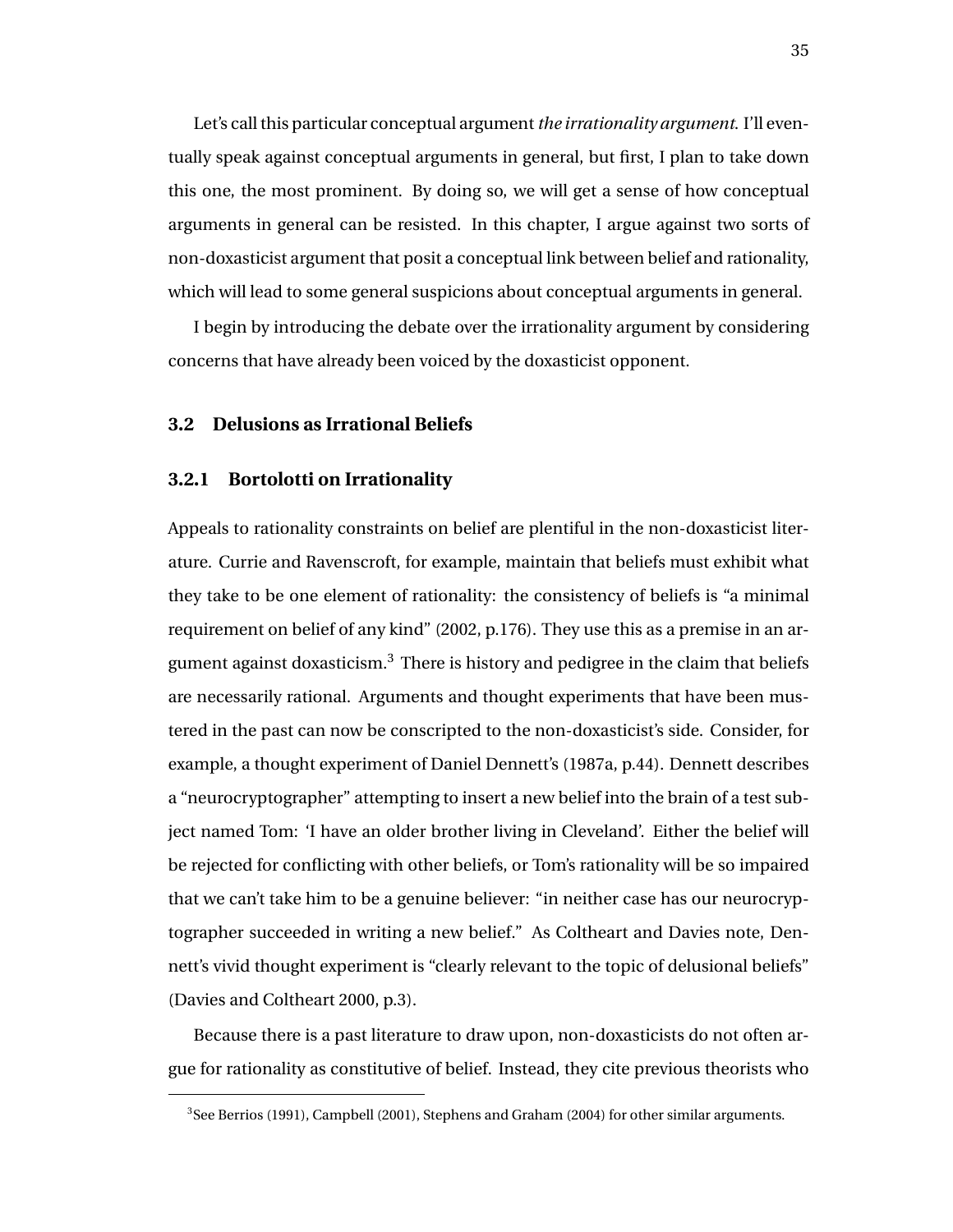have made the claim. Dennett, Davidson, and Lewis are all popular figures to invoke.

We find more explicit arguments by looking across the aisle. In response to the rising tide of non-doxasticism, certain philosophers have begun to defend the standard doxastic account of delusions (Bayne and Pacherie 2005, Bortolotti 2009b). The most thoroughgoing and sustained defense of doxasticism is Bortolotti's recent and important book *Delusions and Other Irrational Beliefs* (2009b). The book is an influential doxasticist missive aimed at the irrationality argument; it is admirably clear, and it nicely summarizes and encapsulates the state of play.

Bortolotti argues that rationality cannot be constitutive of belief, for irrational beliefs are not just possible; they are prevalent. There is nothing incoherent about an irrational belief, so delusions can be considered irrational beliefs, and their odd features can be explained in terms of irrationality. Self-proclaimed kings and emperors in a psychiatric ward might not expect tribute befitting their station, but this should not be taken to straightforwardly imply that they don't actually think they are royalty. Rather, it's natural to say that they do believe that they are monarchs, but they irrationally do not recognize the absurdity of their situation. Circumscription and unresponsiveness might distinguish delusions from *prototypically rational* beliefs, but not from irrational beliefs that are irregular yet mundane.

Bortolotti identifies five types of conceptual argument for non-doxasticism, each of which takes as a premise that adherence to some sort of norm of rationality is a necessary component of belief:

- *Bad Integration.* If delusions violate norms of procedural rationality, by being badly integrated with the subject's beliefs and other intentional states, then they are not beliefs.
- *Lack of Support.* If delusions violate norms of epistemic rationality, by being formed on the basis of insufficient evidence, then they are not beliefs.
- *Unresponsiveness to Evidence.* If delusions violate norms of epistemic rationality, by resisting revision in the face of counter-evidence, then they are not beliefs.
- *Failure of Action Guidance.* If subjects with delusions violate norms of agential rationality, by failing to act on the content of their delusions in the relevant circumstances, then they are not ascribed beliefs.
- *Failure of Reason Giving.* If subjects with delusions violate norms of agential rationality, by not endorsing the content of the delusion on the basis of good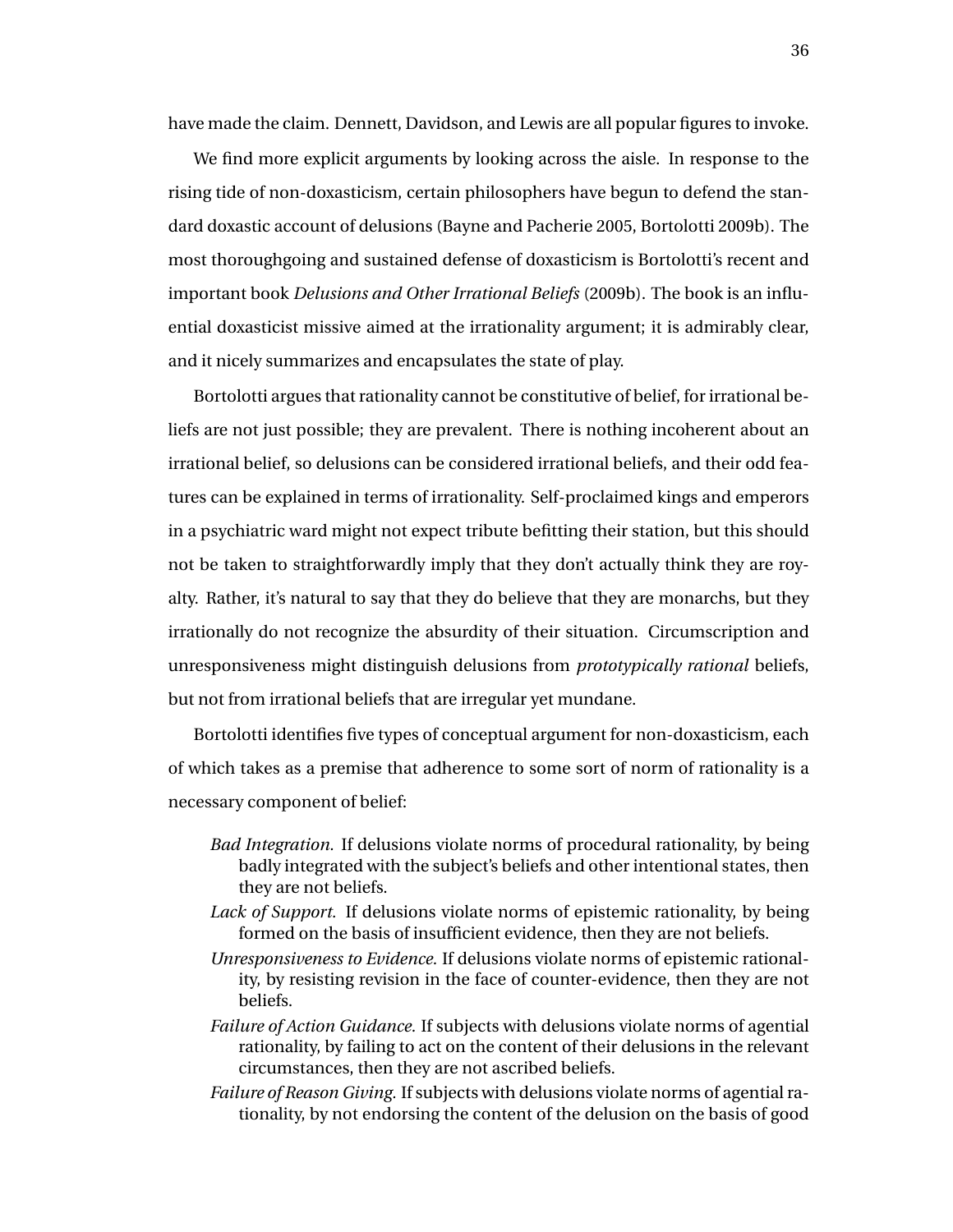reasons, then they are not ascribed beliefs. (Bortolotti 2009b, p.56)

Bortolotti then sets out to attack all of these conditionals, making much of findings in psychology and behavioral economics demonstrating various ways in which we are all irrational. For instance, she calls upon experiments of Kahneman and Tversky (1982) that demonstrate the natural human tendency to make various errors in probabilistic or conditional reasoning. This has been a traditional response to any strong emphasis on rationality constraints on belief ascription: without some fancy footwork, the claim that individuals with beliefs are necessarily rational simply looks empirically false on the face of it (Stich 1985, Thagard and Nisbett 1983, Cherniak 1986).<sup>4</sup>

Especially in the introductory sections of her book, it's clear that Bortolotti takes an attack on rationality requirements of belief to be one of the more important tasks in her book. She writes, " $[m]$ y project here can be seen as an instance of the following strategy. Take a well-established principle. Instead of accepting it as an a priori truth and applying it to the case at hand, start thinking about possible counterexamples [... and ...] start entertaining the possibility that the principle should be revised, replaced by a more refined principle, or altogether abandoned" (Bortolotti 2009b, p.8). Although she denies that beliefs are ideally rational, she finds it at least a little compelling that there is a weaker condition. Defenders of doxasticism tend to agree that there is something *like* a rationality constraint on mental states. Bortolotti endorses what she calls an *intelligibility requirement*: "intentional behavior must be intelligible or amenable to rationalization" (Bortolotti 2009b, p.100). This requirement, she maintains, is weak enough that delusions will count as beliefs.

In order to attack each of the conditionals mentioned above, Bortolotti employs an argumentative strategy that I will call her *central strategy*. For any purported failure of rationality that delusions exhibit, Bortolotti attempts to offer an example of a clear-cut belief that has the same relevant features. For example, she invites the reader to compare the following two cases:

<sup>4</sup>Of course, some people have tried to engage in this sort of fancy footwork. See Cohen (1981) for a classic attempt, but see Stich (1985) for a response.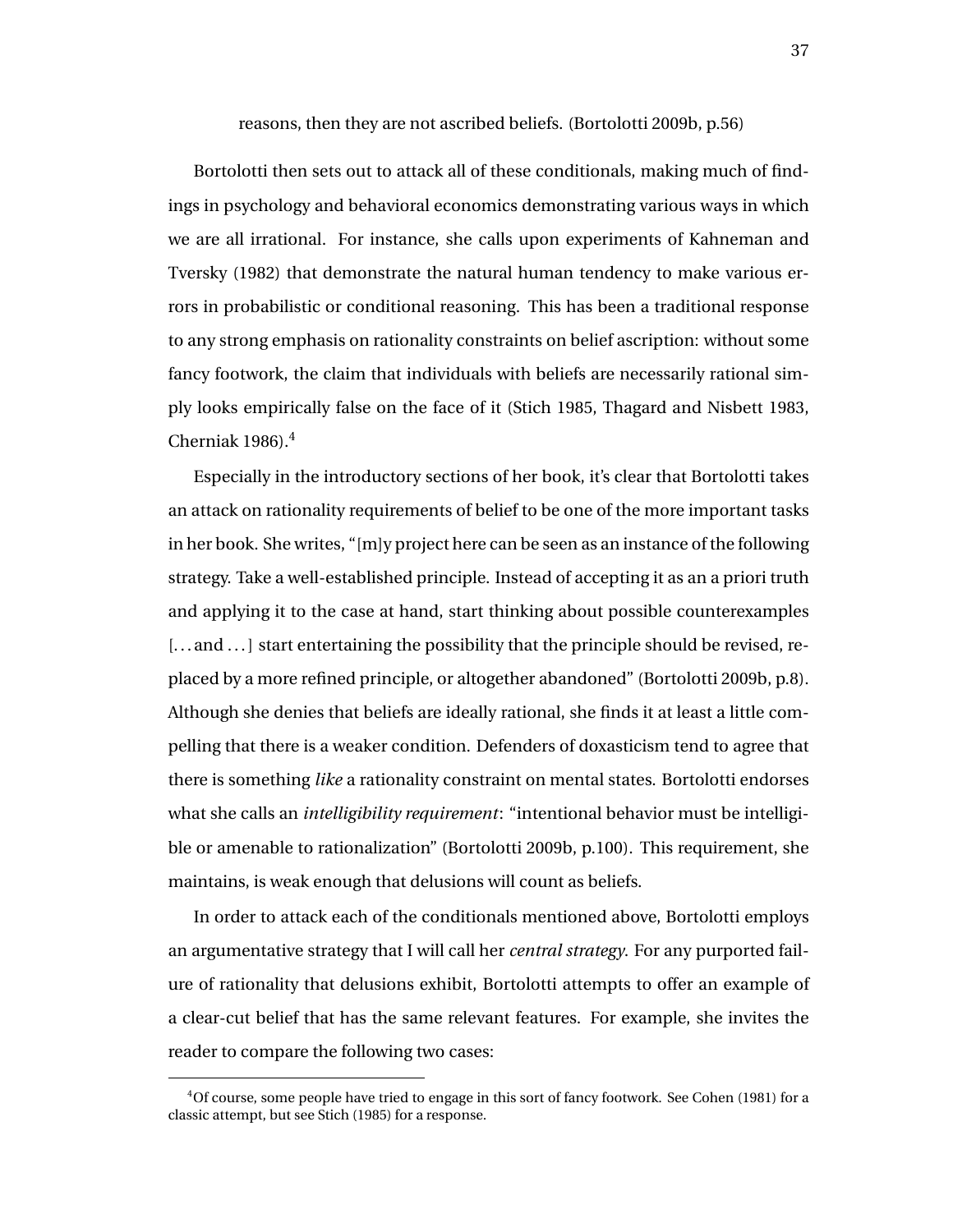- Whenever Nishad takes an exam, he wears the chain that his grandmother gave him, because he believes that the chain brings him luck and protects him from harm. He knows that in general, objects have no special power on people or situations, but he makes an exception in this case.
- Bob believes that the person who lives in his house and looks identical to his mum is not his mum, but a cleverly disguised Martian, and develops a growing sense of hostility towards the imposter. (Bortolotti 2009b, p.93)

The former is an normal superstition and the latter is a clinical delusion, yet in many respects the two look extremely similar. There does not seem to be an easyto-state feature *C* that distinguishes the two of them. This gives us reason to think they are instances of the same mental state type. Bortolotti supports a version of the "continuity thesis" (Bortolotti 2011b, Bentall 2003): there is no real categorical difference to be drawn between delusions and mundane superstitions and ideological beliefs. The *DSM-IV-TR* had to include an escape clause in its definition of delusion in order to exclude religious conviction and other socially prevalent belief: all well and good for a clinical manual, but the non-doxasticist offering a theory of cognition cannot get away with *ad hoc* escape clauses. Beliefs can be more or less rational, on Bortolotti's picture, and delusions exist far down on the irrationality end of the scale, nestled alongside beliefs in alien abduction and ghosts and the healing power of crystals.

## **3.2.2 A Non-Doxasticist Response**

Bortolotti's central strategy is powerful: it provides a schema for producing arguments against *any* variety of non-doxasticism, not just those founded on the irrationality argument. The strategy challenges the non-doxasticist to identify a feature that cleanly cleaves delusion from belief—one that shows why Nishad, but not Bob, counts as a true believer. Either Bob's delusion is a belief, or Nishad doesn't really believe the chain will bring him luck, or the two cases are not relevantly similar. It does not look easy to find a relevant property that distinguishes their mental states, whether or not that property has anything to do with rationality.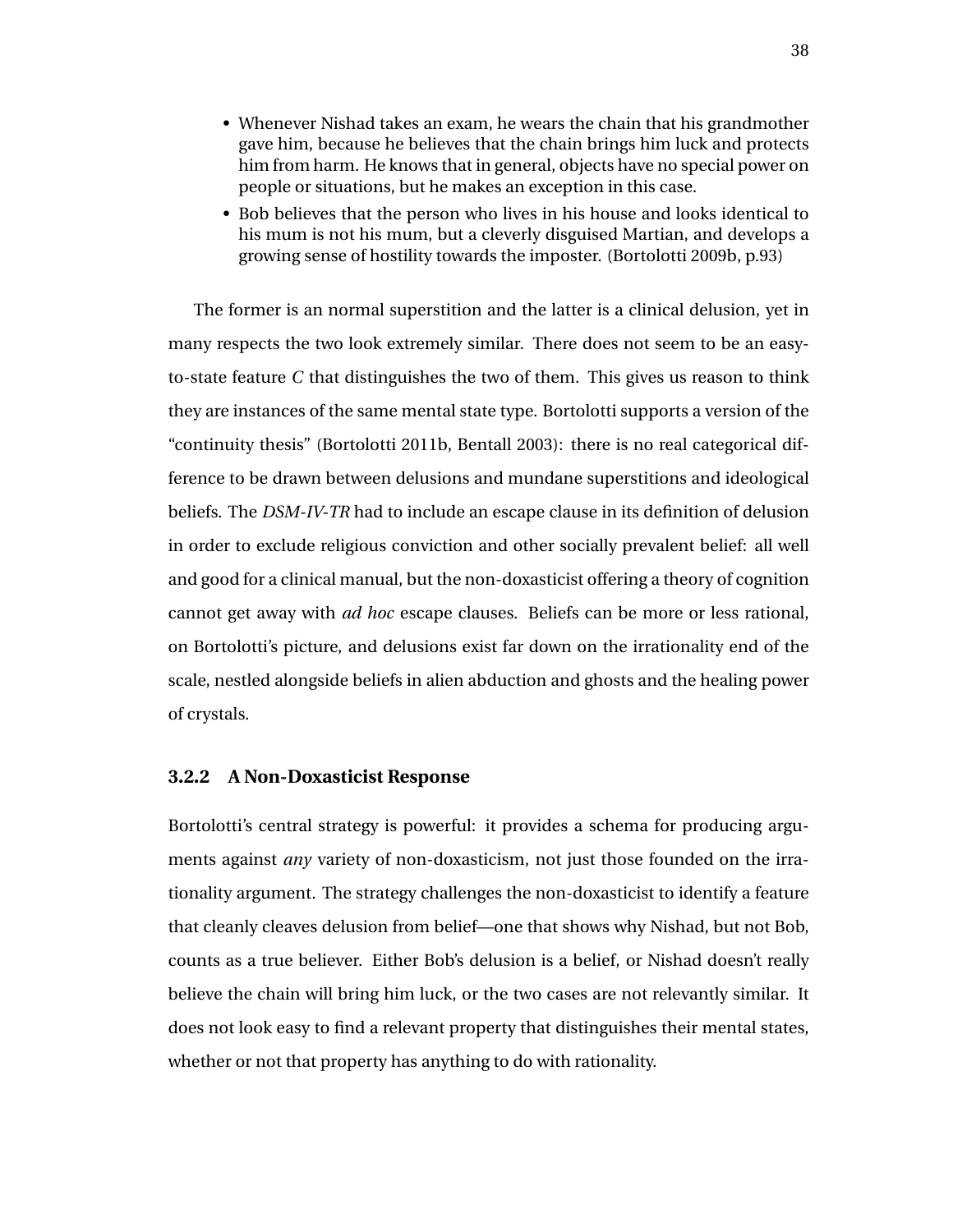Perhaps it is possible to articulate such a property, but I share Bortolotti's skepticism. Nonetheless, I do not think Bortolotti's central strategy will much faze a committed non-doxasticist. Given that the non-doxasticist is committed to Bob's delusion not being a belief, and the cases certainly seem relevantly similar in many ways, her best option is to *deny that Nishad believes the chain will bring him luck*. The central strategy hinges on our accepting that the "indisputably" irrational beliefs that are offered really are genuinely irrational beliefs. This can be denied. A non-doxasticist might claim that many mental states in a normal population that *look like* irrational beliefs are, truthfully, *not* irrational beliefs, either by denying that they really are irrational, or by denying that they really are beliefs.

It's not surprising that someone invoking the irrationality argument would make this claim. After all, a philosopher claiming that beliefs are necessarily rational will not grant that superstitions and the like are irrational beliefs. To assume they'd accept this is to beg the question.

I'll say more about the viability of this strategy—claiming that many things that we normally consider mundane beliefs are actually not beliefs—at the end of this chapter. What we need, in order to directly engage the non-doxasticist, is something that Bortolotti's central strategy tried to circumvent: a head-on debate about whether beliefs are necessarily rational. Occasionally, one gets the sense that some philosophers think the very idea of belief requiring rationality is not just wrong; they think it is absurd. Because of this, the force of their arguments often comes down to their ability to convey goggle-eyed incredulity through text. As much as I think that it is sometimes appropriate to give an incredulous stare in place of an argument, the irrationality argument is widespread and I fear that no stare will be piercing enough.

The central strategy does not consider *why* rationality has been said to be constitutive of belief, so Botolotti does not give *counter*arguments to arguments in favor of constitutive rationality. This isn't surprising, given that non-doxasticists tend not to simply refer to a past philosophical tradition, but it has left the irrationality argument relatively untouched. In what follows, I will give the counterarguments that I think are needed. Non-doxasticism should not be founded upon conceptual arguments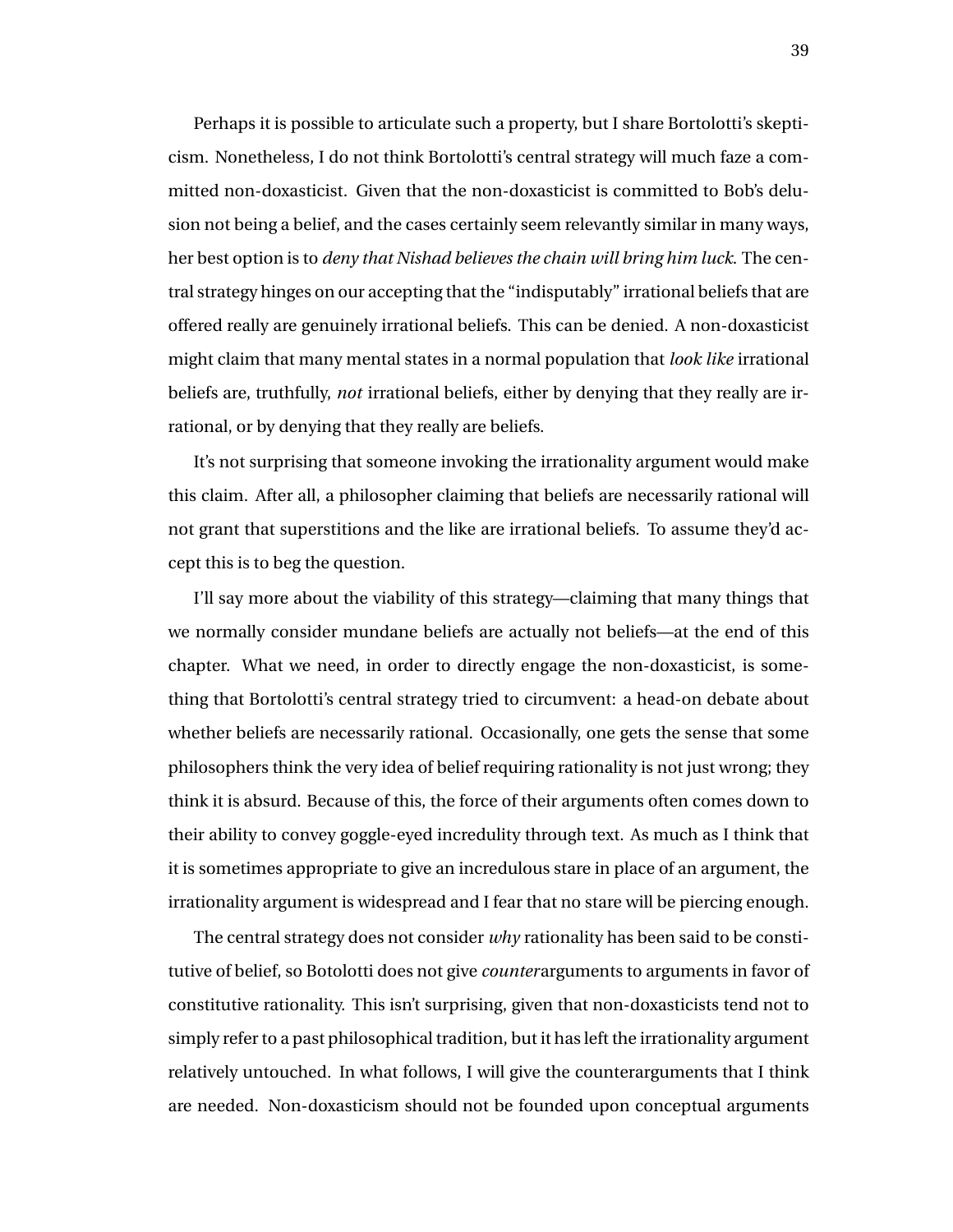that depend rationality requirements, so my goal is to give a hand to Bortolotti and her fellow doxasticists by arguing against those versions of non-doxasticism.

The rest of the chapter proceeds as follows. Firstly, I consider arguments that rationality is a requirement on belief ascription. I consider two sorts of ascription: individual ascription and scientific ascription. In both cases, I find the need for a rationality requirement lacking. Secondly, I consider arguments that rationality is a constitutive feature of the functional role of belief. Again, I argue that rationality is not a requisite feature.

#### **3.3 Rationality Constraints on Belief Ascription**

There are two ways to get to the claim that beliefs are constitutively rational. They are not always distinguished.

Firstly, one might hold that the process of interpretation involved in *mental state ascription* is governed by a principle that guarantees the rationality of the interpreted agent. In order to ascribe mental states to another person, an assumption of rationality must be made. Alternately, one might hold that it is characteristic of the *functional role* of belief that it is rational: if a mental state doesn't play the role of a rationally formed and maintained belief that motivates behavior in a rational way, then it doesn't play the role of a belief. On the first thesis, rationality is a condition on an interpretive process. There is an *assumption* of rationality built into the very game of ascribing beliefs. On the second, rationality is a feature of the *outputs* of the process of interpretation: the states themselves.

When non-doxasticists such as Currie and Campbell laud figures such as Dennett and Davidson, they are calling upon arguments of the first sort—those about ascription. They do not, however, flag their commitments as such.

Let's take these arguments in turn. If there are constraints on mental state ascription that guarantee our beliefs will be rational, then one cannot claim that delusions are highly irrational beliefs. In the rest of this section, I consider whether belief ascription demands an assumption of rationality that is sufficiently strong to make a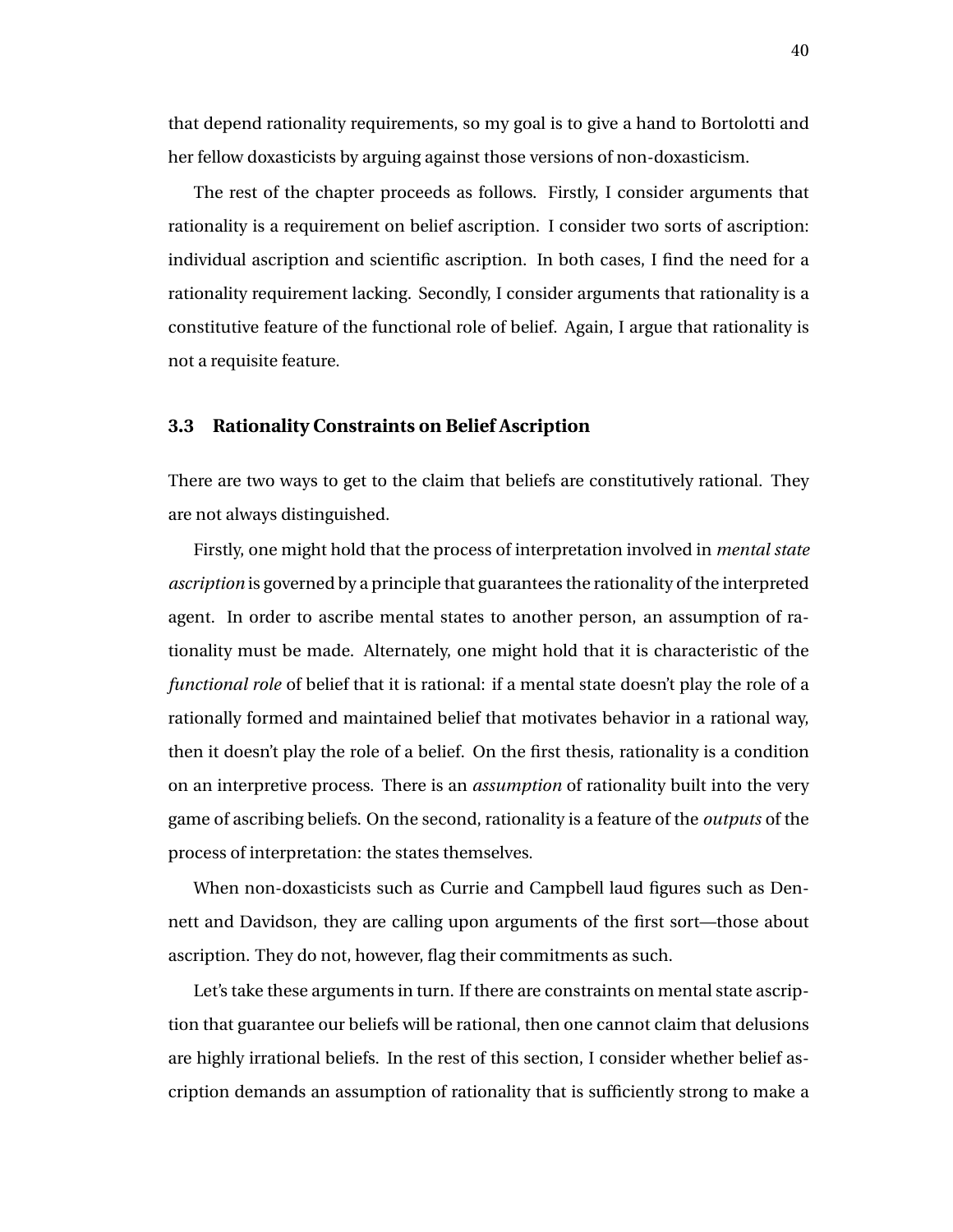case for non-doxasticism. Defenders of doxasticism such as Bortolotti, Bayne, and Pacherie claim that there is not (Bayne and Pacherie 2004). I concur, but for reasons different than those that they offer.

#### **3.3.1 A History of Rationality Constraints**

Rationality constraints on belief ascription feature most predominantly in a tradition stemming from Quine and his notion of linguistic interpretation. Quine famously argued that translation between languages would always be beset with indeterminacy, but he also claimed that we ought abide by certain maxims of translation that would have us prefer certain translation manuals to others. One such maxim is a "principle of charity" that would have us rule out translations resulting in logical silliness. Take Quine's field linguist, charged with translating a language he has never heard before. He notices that speakers always assent to utterances of the form  $\nabla q$  ka bu  $q$ <sup> $\bar{q}$ </sup>. This counts as evidence against translating 'ka' as 'and' and 'bu' as 'not'. The principle of charity is what motivates Quine's (1960) famous declaration that "prelogicality is a myth of bad translators."

Those following in Quine's footsteps, including Davidson, Dennett, and Lewis, took the principle of charity to be associated with projects wider than just linguistic translation. For Davidson and Lewis, the principle of charity is a constraint that preserves rationality during radical interpretation. Radical interpretation is unlike radical translation in that it also ascribes mental states to an agent and is not purely linguistic. For Dennett, rationality of the interpreted agent is an assumption that underlies "application of the intentional stance" (Dennett's preferred way of talking about mental state ascription). For example, Dennett writes, in an argument that is characteristic of this Quinean lineage,

The assumption that something is an intentional system is the assumption that it is rational; that is, one gets nowhere with the assumption that entity x has beliefs  $p,q,r...$  unless one also supposes that x believes what follows from  $p,q,r...$ ; otherwise, there is no way of ruling out the prediction that x will, in the face of its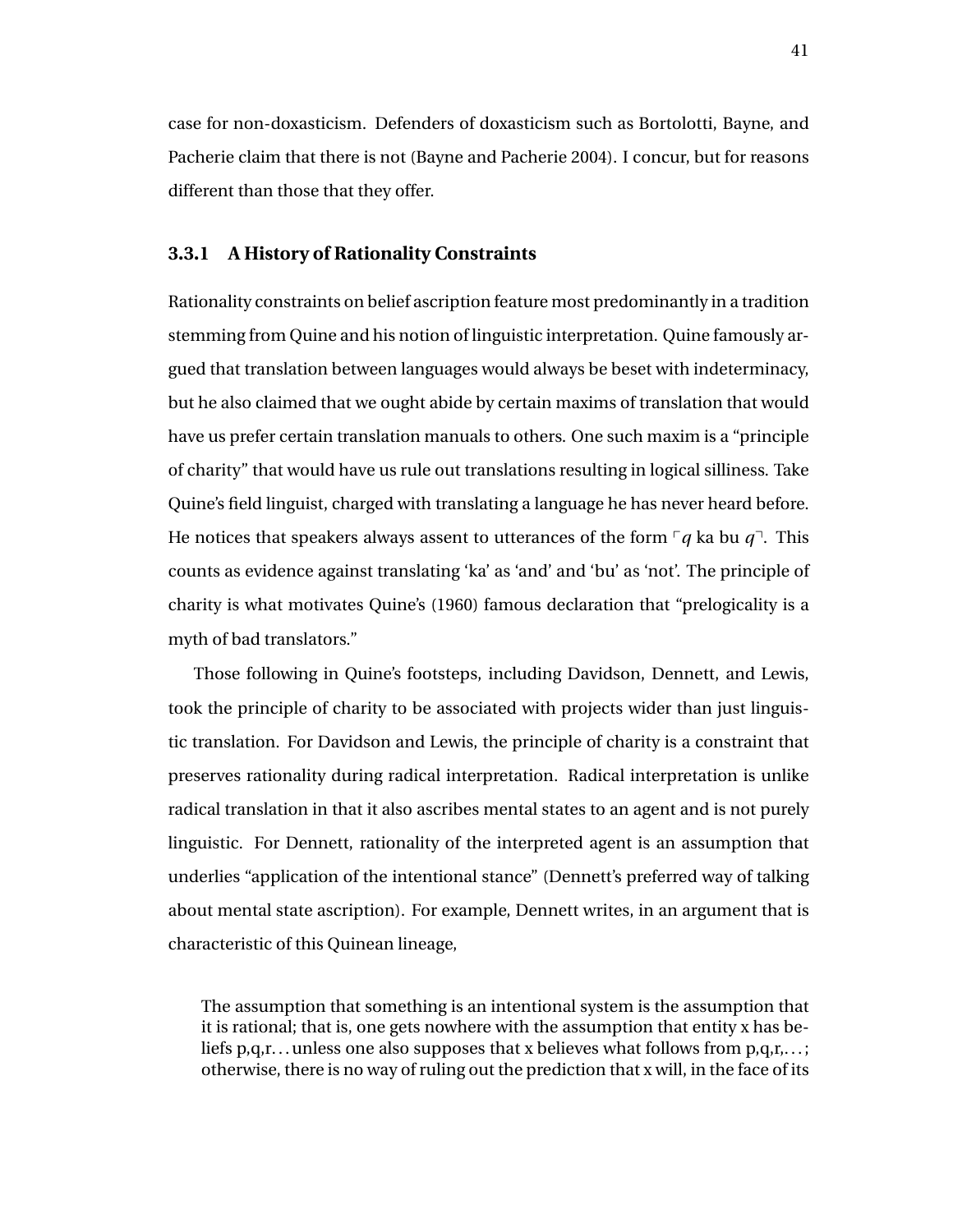beliefs p,q,r. . . do something utterly stupid, and, if we cannot *rule out* that prediction, we will have acquired no predictive power at all.<sup>5</sup> (Dennett 1978a, p.17, my italics)

Just as Quine introduced the principle to rule out translation that would impute logical silliness, the reason for introducing a rationality constraint is to pare down on an otherwise unbridled indeterminacy that would plague mental state ascription. For instance, suppose we are to ascribe mental states to an individual taking an umbrella as she leaves the house. We could attribute to her a belief that it will rain, a belief that taking an umbrella will keep rain from falling on her, and a desire to stay dry. Or, we could attribute a belief that it absolutely will not rain, a belief that an umbrella keeps rain off her, and a desire to stay dry, thus interpreting her as being prudentially irrational.<sup>6</sup>

Note that this reading of the non-interpretivist's situation does not rule against the possibility of a punctate *language* (i.e. there could be a language with but a single term or expression), but strongly suggests against the possibility of a punctate *mind* (i.e. there could not be a creature or system with but a single belief ). Why should we interpret the agent with a single Mentalese token in its head as *believing* the content of that token? Fodor agrees that "the holism of belief doesn't entail the holism of content" (Fodor and Lepore 1992, 128). It's not clear to me why Fodor doesn't make this move in response to Stich's Mrs. T thought experiment (1996), in which a woman assents to the claim that McKinley was assassinated while also being unable to say anything else related to assassination. Fodor should, I believe, say that although Mrs. T has the concept ASSASSINATED (fixed by asymmetric dependence), it languishes in her head without playing a role in any of her *beliefs*. This is not Fodor's response (see Fodor (1987, p.62)), but it is consistent with it. In any event, this shows that the issues that motivate rationality assumptions are not the concern of solely interpretivists: any functionalist will need to come to terms with them.

<sup>5</sup>A couple of similar quotes from the Quinean lineage: "When we are not [rational], the cases defy description in terms of ordinary belief and desire" (Dennett 1987b, p.87). "If we are intelligibly to attribute attitudes and beliefs . . . then we are committed to finding, in the pattern of behavior, belief, and desire, a large degree of rationality and consistency" (Davidson 1982a, p.237).

<sup>6</sup> It is worth nothing that these Quinean philosophers maintain that the *content* of our mental states is determined through a process of interpretation. Call this *interpretivism*. Many non-doxasticists who make the irrationality argument bind themselves tightly to interpretivism (e.g. see Campbell (2001) and my comments on him in a later chapter). However, this is a stronger claim than is needed in order to make the Quinean argument for a rationality assumption. Non-interpretivists (such as Fodor or Dretske) do not think that content is fixed by interpretation, but the arguments in favor of a rationality requirement are still directed at them. A theory of content on its own has nothing to say about the possibility of irrational organisms: the theory must also be fitted with a theory of *attitude* ascription. For a functionalist, this theory will involve interpretation, even if her theory of content does not involve interpretation. So, for example, one could agree with Fodor that the content of our thoughts is fixed through asymmetric dependence. However, the typing of the *attitude* with that particular content will require a different sort of theory: very possibly one that depends on a process of interpretation. Suppose that a computer or a brain contains an inscription written in Mentalese. Is this particular Mentalese sentence in a "belief box"? Or is it in an "imagination box" and the agent irrationally acts as if her imaginations are beliefs? Non-interpretivists find themselves in the same boat as interpretivists: if interpretivists need a principle to pare away attitude ascriptions, so too do non-interpretivists.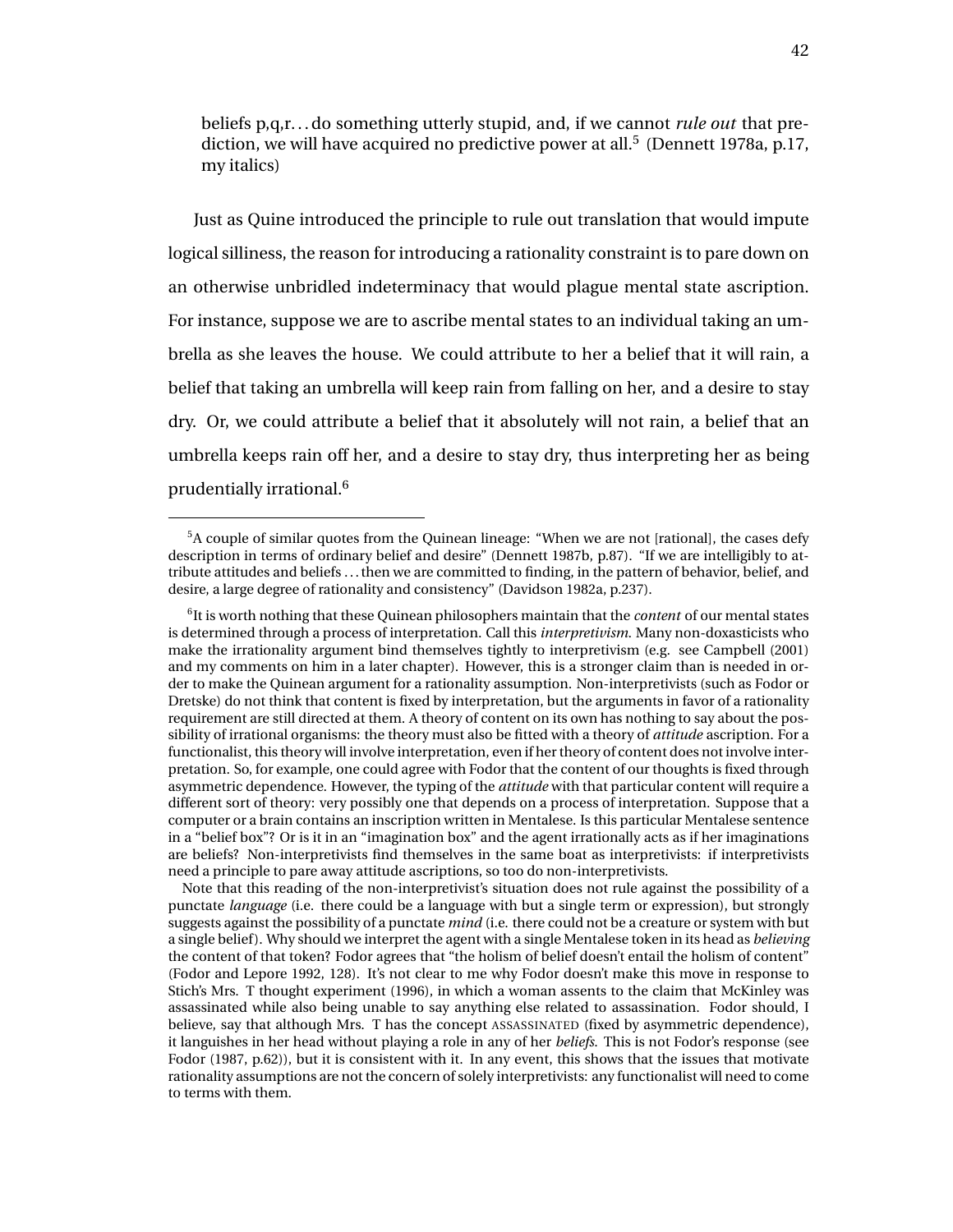In addition to the Quinean tradition, a second major source of historical support for rationality requirements came from formal models of economic behavior. Standard decision theoretic or game theoretic models, such as those put forth by Von Neumann and Morgenstern in *The Theory of Games and Economic Behavior* (1944), are descriptive of human behavior only if in accord with the dictates of the theory, which are usually norms of rationality. Davidson, for one, was heavily influenced by Ramsey's "Truth and Probability" (Ramsey 1931). Ramsey gives a procedure for representing an agent's utilities and degree of beliefs in any proposition when simply given that agent's preferences; he then gives a representation theorem proving that if the agent's preferences satisfy certain requirements, the agent's degrees of belief will be coherent. Davidson took radical interpretation to involve something like Ramsey's procedure.<sup>7</sup> Dennett did too: taking up the intentional stance involves interpreting an agent to have beliefs and desires "roughly as Bayes would have them" (Dennett 1978a, p.307). The constraints of rationality touted by Davidson and Dennett result from demanding that mental state ascription involve a procedure akin to Ramsey's. Interpreting individuals through a formal theory that guarantees the ascription of rational beliefs is much the same as adopting a rationality constraint. $8$ 

#### **3.3.2 Do We Need a Rationality Constraint?**

The above sorts of arguments are illustrative. They make it *seem* like we need rationality constraints to get interpretation off the ground. But they are not decisive, and to my mind, the arguments fail to satisfyingly answer the following two questions:

<sup>7</sup>Davidson saw various affinities between Ramsey's procedure and Quinean radical translation. For example, he writes, "Quine's solution resembles Ramsey's, in principle if not in detail. The crucial step in both cases is to find a way to hold one factor steady in certain situations while determining the other" (Davidson 1990, p.319). See Rawling (2003) for more on Quine and Ramsey's influence on Davidsonian radical interpretation.

 $81'm$  glossing over questions about what it means to be rational. Is a subject who forms beliefs for pragmatic but non-epistemic reasons considered rational? Does the constraint guarantee both theoretical rationality in one's beliefs and practical rationality in one's actions, or just one or the other? Is it irrational to strongly desire something that you know will never come to be? Can desires be rational and irrational, or only beliefs? Many different versions of the principle of charity have been offered, all of which differ on questions such as these. I shrug off details here because I'm not proposing a rationality constraint of my own, but a supporter of a rationality constraint will need to give answers.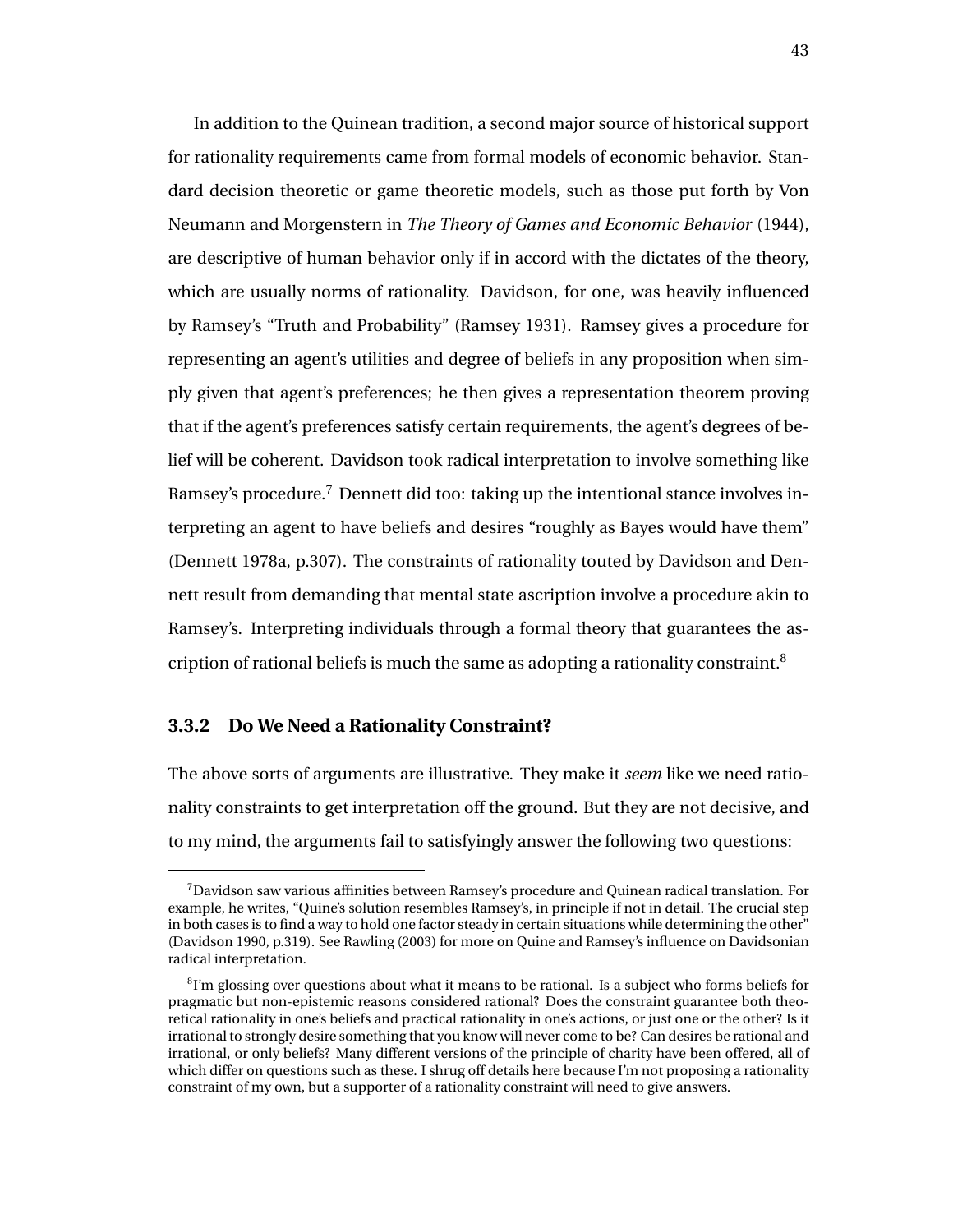- 1. Must a *rationality* constraint be one of the constraints on psychological interpretation?
- 2. Is a constraint on psychological interpretation really required *at all*?

The line of ancestry running through Ramsey provides some apparent reason to think that, if there is a constraint, it is a rationality constraint. The line of ancestry running through Quine provides some apparent reason to think that some sort of constraint is needed, but it doesn't provide much reason to think that the constraint needs to specifically be about rationality.

Let's deal with the Ramseyan line first. The support offered by the Ramseyan line is merely apparent. Humans can be formally represented as rational, but this means nothing in itself, for they can also be formally represented as irrational. As Lyle Zynda (2000) has proved, for any preference ordering that allows one to be representable as having degrees of belief that obey the laws of probability, that same preference ordering allows one to be representable as having of degrees of belief that *don't* conform to the laws of probability. In order to establish that humans are rational, it is not enough to simply establish that humans are representable as having consistent and rational beliefs; there are other representations that say otherwise. Why should we think that the best formal theory of mental state ascription should be contained within the set of formal theories that guarantee rational beliefs? There are other formal models: some posit mental states other than belief and desire (such as intention or emotion); some do not assume that our preference ordering is transitive; some allow for unsharp probability functions. Perhaps a model that does not guarantee rationality will do a better explanatory job. Since the original suggestion that unelaborated Ramseyan decision theory could be used as an empirical model of actual human decision-making (Edwards 1954), the claim has been steadily attacked; psychologists and behavioral economists have developed competing accounts of decision-making and competing research programs. If an interpretive principle that limits indeterminacy is needed, we needn't simply take on the most simplistic decision theoretic models at hand.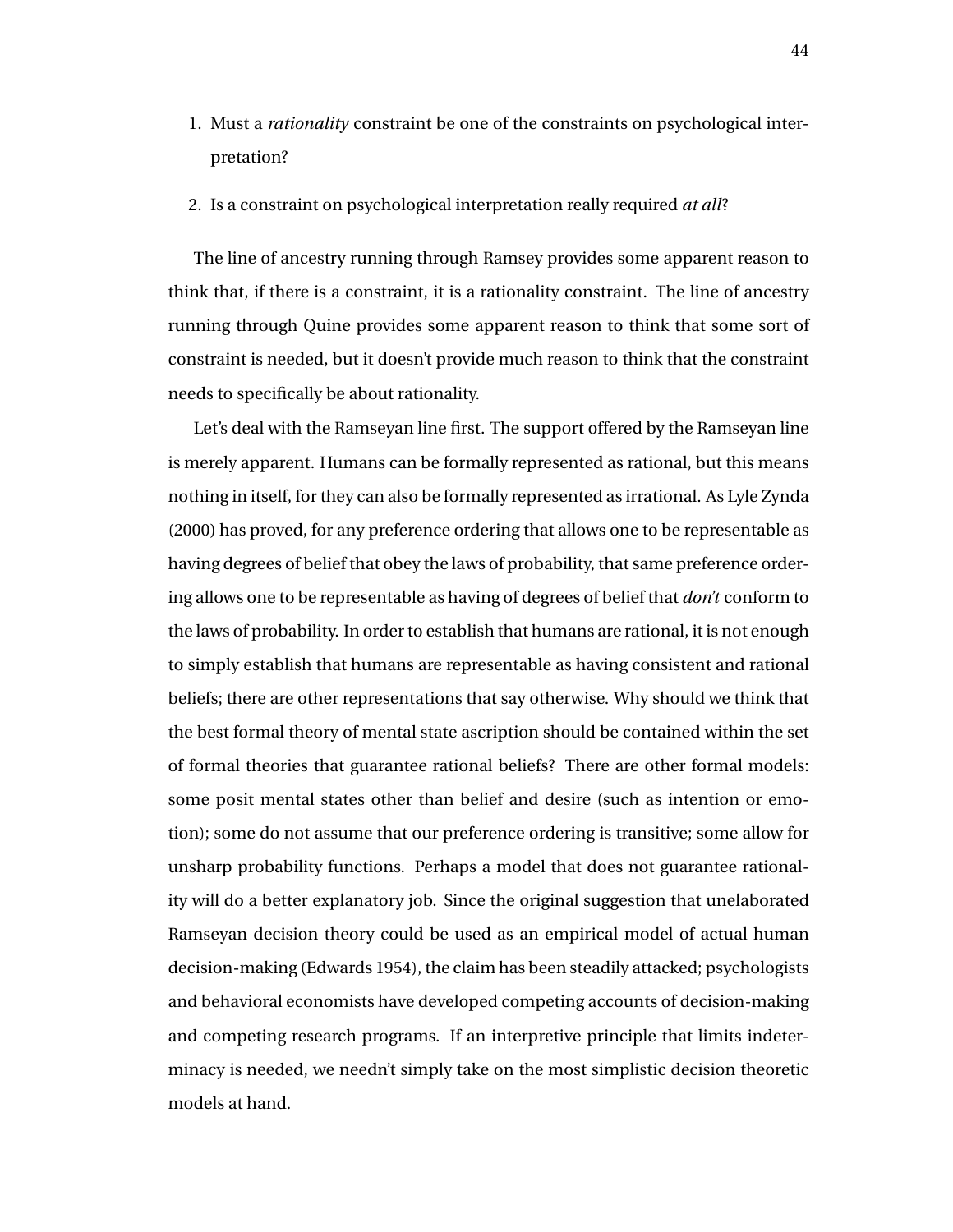Ramsey's representation theorem may have been a motivating influence on the widespread acceptance of a rationality constraint, but its sheer existence cannot be pointed to for the justification of a constraint.

It's worth subjecting Dennett's intentional stance to this sort of criticism. Taking up the intentional stance involves interpreting an agent as having coherent and rational degrees of belief. Now, people obviously don't act exactly like perfect Bayesian agents all the time, and Dennett admits this, but he maintains that this doesn't imply the surprising fact that no one is a believer. The intentional stance is still useful in predicting behavior, and this is because people closely *resemble* Bayesian agents in important respects (Dennett 1991). The property *being a believer* is somewhat like the property *being a rabbit-shaped image*. Some images only vaguely resemble rabbits; others might be smudgy or pixellated. As the fidelity of the image goes down and noise is introduced, it becomes less of a perfect rabbit image, but it still has the same basic pattern that a perfect image would. People are, metaphorically, "smudgy images" of fully rational Bayesian agents. To ask whether a schizophrenic *really believes* that there is a nuclear reactor in his head is akin to asking whether a shape in a smudgy picture *really is* rabbit-shaped. It's like a rabbit image in some respects but not in others—its status is indeterminate and there is no fact of the matter.<sup>9</sup>

Let's grant this story. Taking up the intentional stance is just representing or modeling an individual as having coherent degrees of belief. Now, however, recall that there are other cognitive models and representations waiting in the wings. Consider a new stance—a "schmintentional stance"—according to which individuals are represented or modeled by some different formal structure. Perhaps this representation does not preserve rationality, or perhaps it posits mental states that the intentional stance does not. These models might very well do a better job of predicting human behavior. Dennett often speaks as if, when an individual can't profitably be understood on the intentional stance, we need to plunge down to the design stance or

 $9$ The metaphysics here are difficult. Whether this account demands ontic vagueness is an open question; accounts of indeterminacy that are purely linguistic don't seem to capture what Dennett has in mind. I'll leave issues related to Dennett's "metaphysics of real patterns" to the side. (Because of this, my language will be rather metaphorical; hence the smudgy talk.)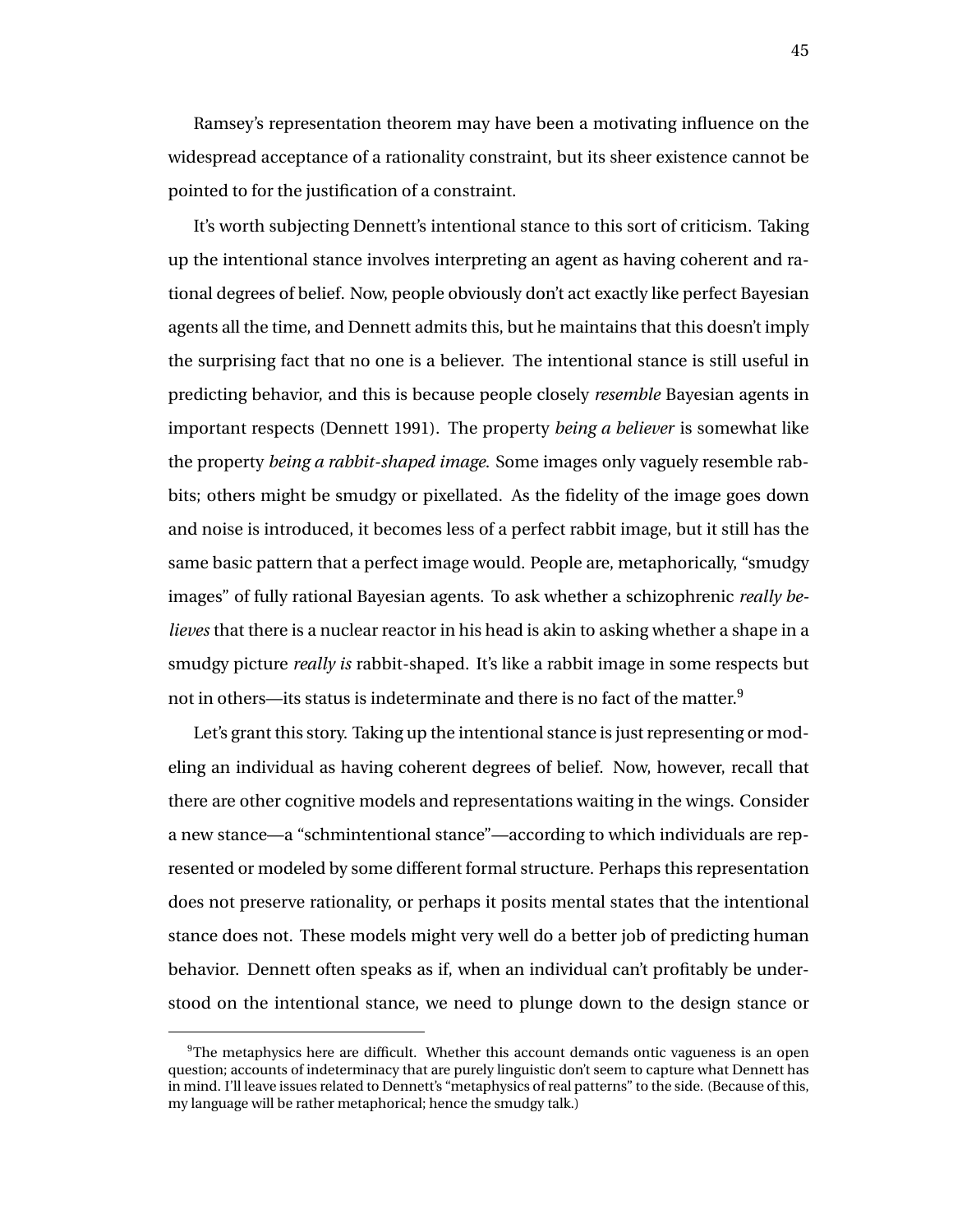physical stance. But why? Why not look for models of human psychology that are similar to (but distinct from) the one applied by the intentional stance, but also not steeped in the teleology of the design stance?

We should not conclude that humans must be interpreted according to some psychological model just because they *can* be successfully interpreted according to that psychological model. There might be a better model out there. So, why should we assume the best model guarantees that agents are perfectly rational?<sup>10</sup>

Perfect rationality is an awfully strong demand. Many fans of rationality constraints have agreed, and instead offered constraints that demand less than complete consistency and closure in one's beliefs. Lewis (1974) and Papineau (1991) both subscribe to versions of Grandy's (1973) "Principle of Humanity," which states, roughly: interpret agents to have the sorts of beliefs that humans would have.

As previously mentioned, Bortolotti proposes an *intelligibility requirement*: "intentional behavior must be intelligible or amenable to rationalization" (Bortolotti 2009b, p.100). She suggests that we should consider the interpreter's assumptions about intelligibility to be "flexible and revisable heuristics, not constraints. They are supposed to guide the interpreter and help her to ascribe intentional states with determinate content to a variety of subjects in a variety of situations" (Bortolotti 2009b, p.107). Similarly, Bayne and Pacherie (2004) praise Cherniak's (1986) *minimal rationality constraint* in support of doxasticism. This is a weakened demand that states that, if *A* has a particular belief-desire set, *A* would undertake some, but not necessarily all, of those actions that are apparently appropriate. The minimal rationality requirement can, allegedly, accommodate the fact that human beings are in "the *finitary predicament* of having fixed limits on their cognitive capacities and the time available to them" (Cherniak 1986, p.8).

<sup>&</sup>lt;sup>10</sup> Dennett has another argument for a rationality constraint: natural selection, he claims, would prefer rational agents, as rationality contributes to fitness, so we should expect people to be inherently rational. Firstly, it is not clear that rationality really is fitness-inducing (Stich 1985). Secondly, even if we should expect people to be rational because they are evolved entities, this is quite different than saying that rationality is a *condition* on interpretation. I develop this argument in section 3.3.3.ii.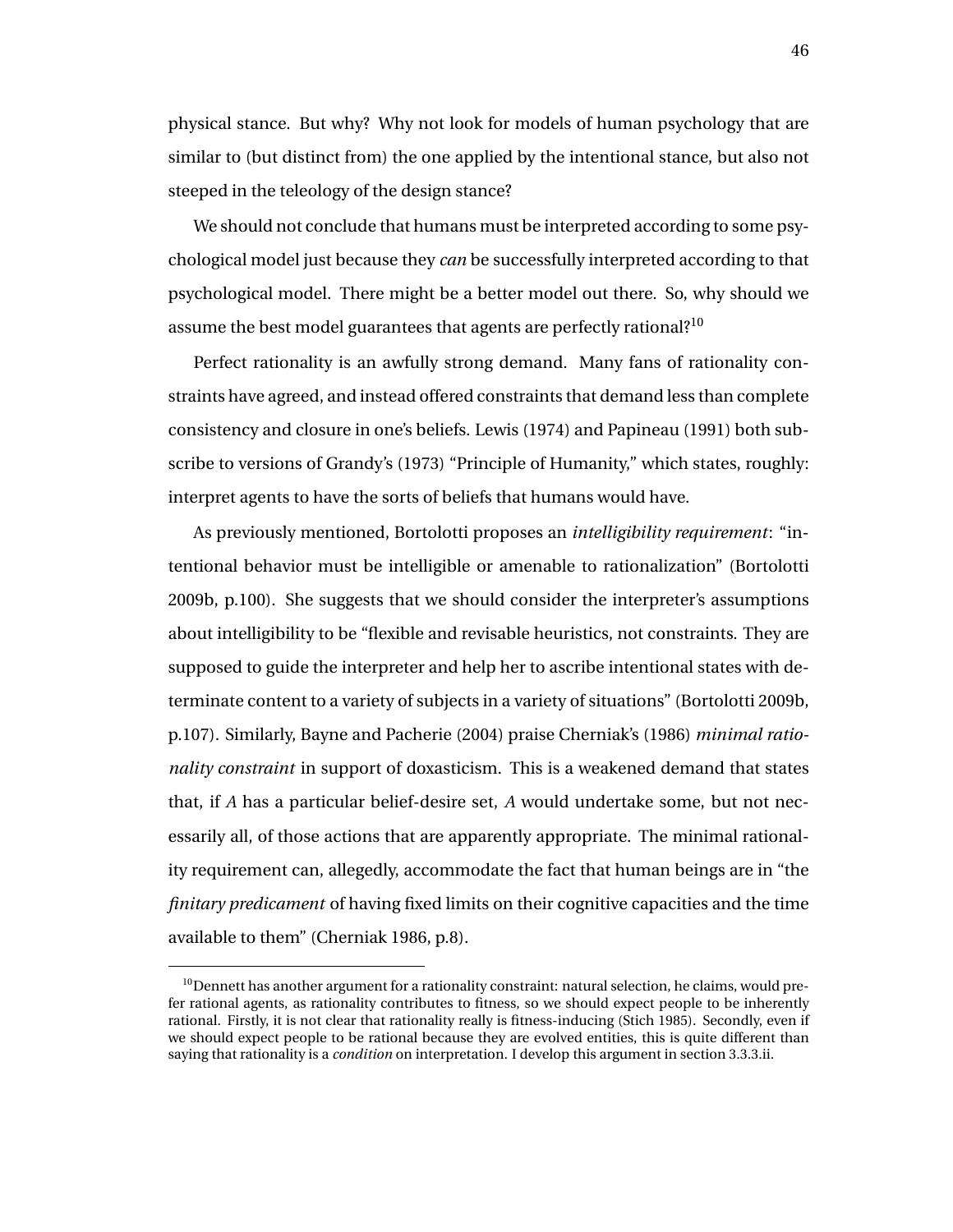Cherniak's minimal rationality constraint and Bortolotti's intelligibility requirement are not adequate alternatives to the sort of rationality constraint that nondoxasticists appeal to. To see why, let's consider the second of the questions with which I opened this section: do we require any sort of constraint on psychological interpretation at all?

#### **3.3.3 Do We Need Any Sort of Constraint?**

#### **3.3.3.i Individual Ascription**

There are two tasks one might be undertaking when one attempts to explain mental state ascription. Firstly, one might wish to give a psychological theory explaining how individual human agents ascribe mental states to other human agents. This is often called 'mindreading'. Secondly, one might wish to explain how psychologists and scientists develop theories that ascribe mental states. Let's call the first type of ascription *individual ascription*, and the second type *scientific ascription*. The first is employed by individuals in real-world situations; the second is employed by the psychological community in scientific theorizing. An investigation into either sort of ascription can have a descriptive or normative focus. One might be interested in how individuals actually do go about mindreading, or one can make suggestions about how people ought to mindread. Similarly, one can describe how psychologists build theories that attribute mental states to observed actors, or one can offer suggestions about how their theory-building ought to go. Investigations into individual ascription are traditionally descriptive; investigations into scientific ascription are traditionally normative.

These two projects are distinct. They are also often conflated. As Goldman notes (2006), Dennett and Davidson seem to take a theory of mindreading to be identical with a theory of the metaphysics of mental states. Their commitments to the metaphysics of mental states leads them to reject simulationism (a theory of *individual* mental state ascription) right off the bat. Although Dennett and Davidson may think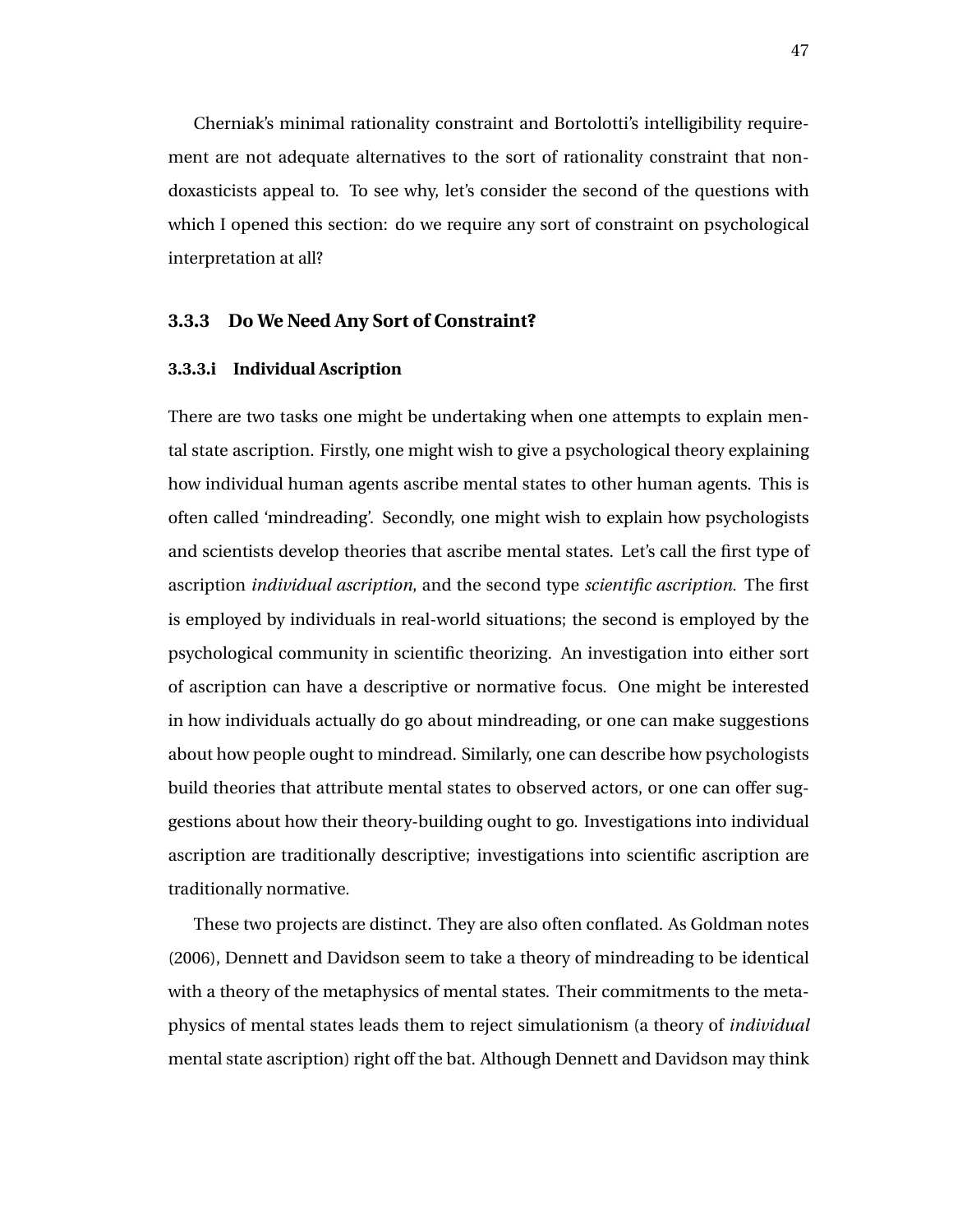that individual acts of mental state ascription involve the application of a tacit theory, the bulk of their writings are more thoroughly engaged with the metaphysical project, and most of their arguments are in support of it.

The project of scientific ascription must be the one that non-doxasticists are engaging with. They are interested in finding out what mental states delusional subjects actually have. They aren't interested in finding out whether individuals ascribe mental states to delusional subjects through application of a folk psychological theory or otherwise. This should be clear from the non-doxasticists' positive stories: many of them claim that delusions are newly-introduced mental states, such as "bimagination," that are not part of our folk psychology. The folk *do* say that delusions are beliefs (Rose et al. manuscript); this shouldn't in itself be taken as a refutation of non-doxasticism.

In arguing against a strong rationality requirement, Bortolotti assumes that the non-doxasticist is engaged in making a proposal about the first sort of ascription individual ascription—and that rationality constraints are a feature of mental state ascription as performed by actual humans. For example, she writes, "One way of describing interpretation is to say that when an intentional state is ascribed to someone, it is ascribed in virtue of casual relations between an *interpreter* (the individual who does the ascribing), the *subject* of interpretation (the individual whose behavior is being observed), and the *environment* shared by the two" (Bortolotti 2009b, p.9). Or: "My suggestion is that we should view the practice of interpretation as guided by fallible (but generally successful) heuristics" (Bortolotti 2009b, p.106). Many of her comments decrying a strong rationality requirement depend on the observation that *we* do not seem to demand perfect rationality when ascribing mental states. She posits "intelligibility" requirements rather than the stronger rationality requirements in order to explain actual ascription.

This does not engage with the non-doxasticist's project.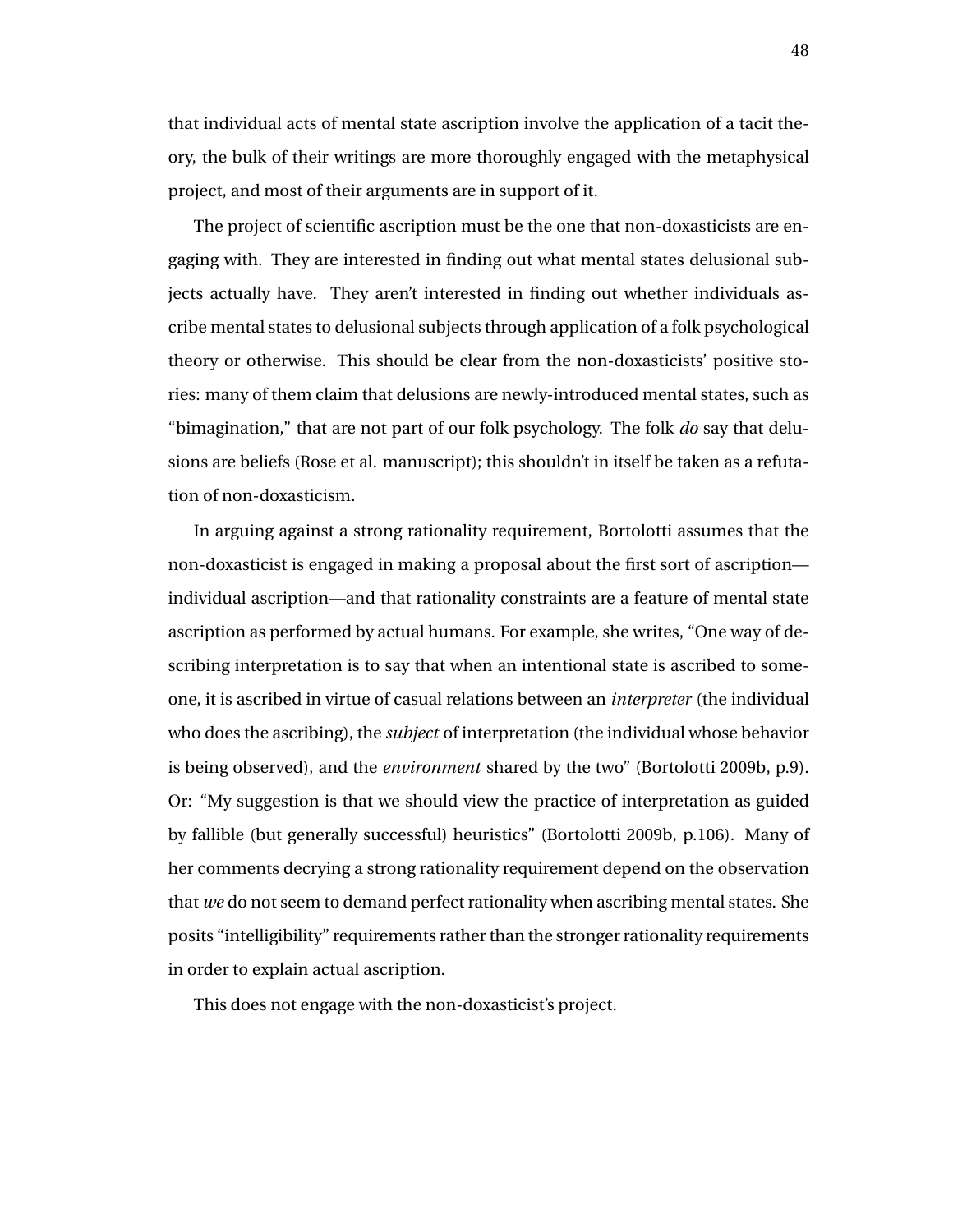#### **3.3.3.ii Scientific Ascription**

Let's put theories of mindreading to one side and consider scientific ascription. This is a sort of mental state ascription that the non-doxasticist should be interested in, for the non-doxasticist wants to make a claim about what science ought to posit: our best psychological theories or models should not present delusions as beliefs. Thus, a non-doxasticist might claim that *psychological theory construction* is constrained by a rationality requirement on belief; the rationality constraint is needed to resolve indeterminacy that would otherwise plague theory construction. Is there any reason to think that rationality constraints (or anything like rationality constraints) are required by our best *scientific* theory of the mind?

Consider the observational data we acquire when building theories of physics. We take measurements, we construct atom chambers and run experiments, we build instruments, etc. The actual theory we construct is underdetermined by all this data. We posit atoms and subatomic particles, but an evil demon manipulating all our observations will fit the data equally well. What prevents us from inviting in rampant indeterminacy in our commitments are certain epistemic principles or scientific virtues that guide our theorizing: simplicity, conservatism, scope, fecundity, and so on. If rationality were a constraint on mental state ascription, it would be serving as another such scientific virtue. It would be another such principle that we would use to reduce indeterminacy.<sup>11</sup>

However, there is something very odd about a rationality principle. It constrains only a particular special science: psychology (and perhaps economics). No other sciences seem to require an additional virtue. This should make us suspicious of its necessity. In fact, it's not clear that the *other* virtues cannot do the indeterminacyreducing job that we want a rationality requirement to do.

I maintain that it is often predictive and profitable to attribute rationality (rather than irrationality) to an agent without appealing to a rationality requirement. This is because ascribing irrationality to a subject is wholly uninformative. To interpret

 $11$ The virtues listed above are some of those presented by Quine and Ullian (1970).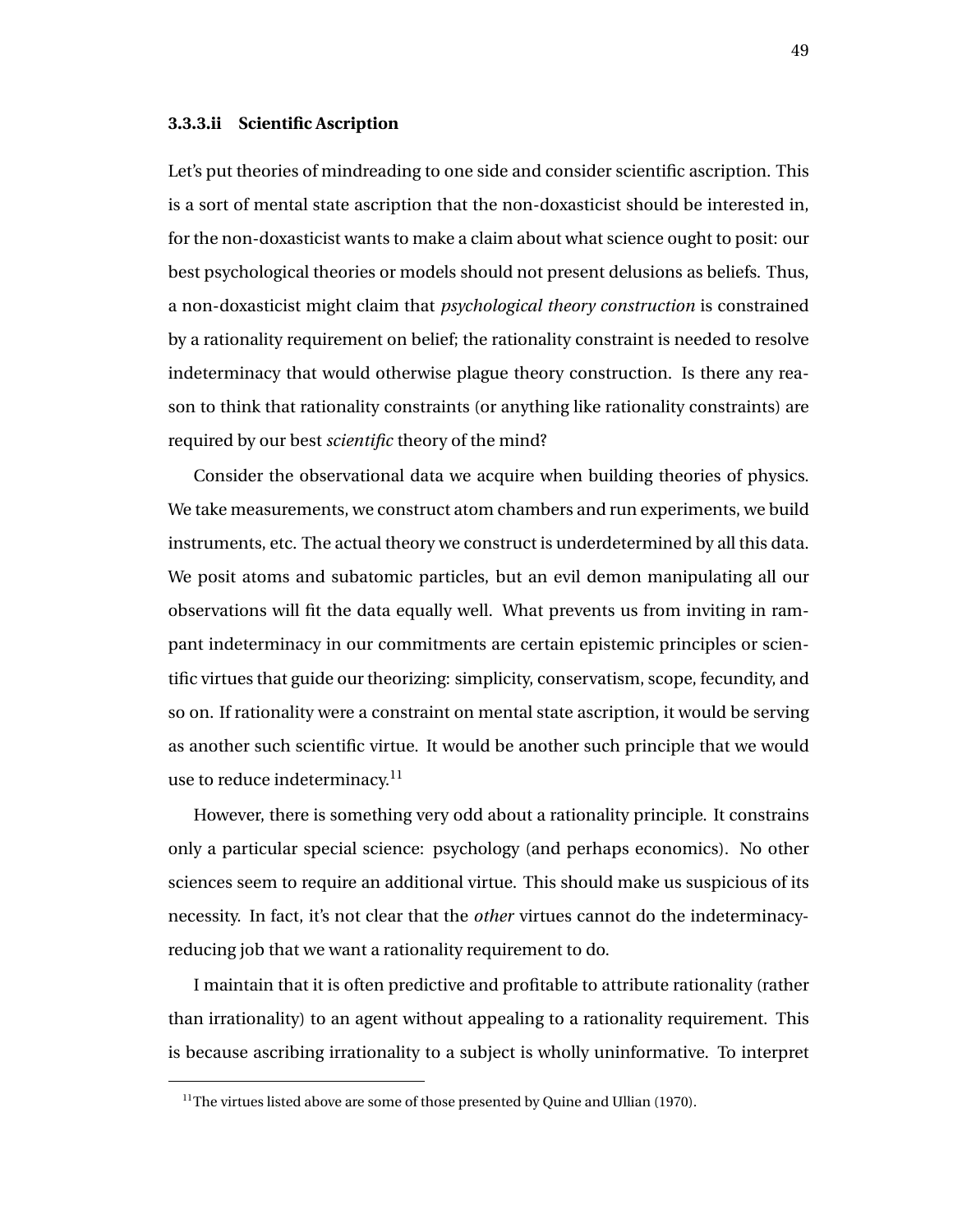a person crossing the street as irrational and as *not* wanting to do so doesn't predict much else about them. Why will they say they crossed the street? Would they cross if they wanted to? The theory doesn't say. Attributing rationality and the desire to cross the street, on the other hand, offers up wealth of other information about their potential behaviors in various situations. Thus, we have reason to avoid attributions of irrationality, and the reasons given *do not appeal to a rationality constraint*.

Consider a version of Quine's field linguist, who, seeing speakers assent to  $\nabla p$  ka  $q<sup>7</sup>$  when they assent to some *p* and dissent from some *q*, prefers to translate 'ka' as 'or' rather than as 'and'. Why should he prefer this hypothesis? On one account, it would be because translating it as 'and' violates a requirement of rationality. Can we get the same result without appealing to such a constraint? If we posit that 'ka' means 'or' and that the speaker is rational, we end up making all sorts of other predictions. For one, we anticipate that he will accept  $\lceil r \rceil$  ka  $s \rceil$  if he accepts any *r* or *s*. The hypothesis systematizes a whole lot of possible data about the speaker's dispositions. On the other hand, if we posit that 'ka' means 'and' and that the speaker is irrational, and if we don't have a theory about how the speaker is irrational, then we can't predict much else. We don't know how the speaker will respond to pretty much any instance of  $\lceil r \rceil$  ka *s*.<sup> $\lceil \cdot \rceil$  Thus, whatever scientific virtues push one to prefer simple and predictive</sup> systematizations of the facts will suggest a theory in which the agent is rational. We have a theory that tells us what can be expected when an agent is rational; simply claiming that an agent is irrational jettisons all those predictions. If a patient has the delusion that he is Napoleon, we can predict at least *some* things about his behavior (such as the fact that he will say that he is Napoleon). If we simply say that the agent has the irrational belief that he is Napoleon, then we should be hesitant to draw any conclusions whatsoever. We lose information. It's the epistemic virtues of predictiveness and systematization that should make us wary of attributing irrational beliefs, and *not* a distinct rationality requirement.

However, if we have a *theory* of agential irrationality—one which gives us specific predictions about how an agent will irrationally act in various scenarios—then these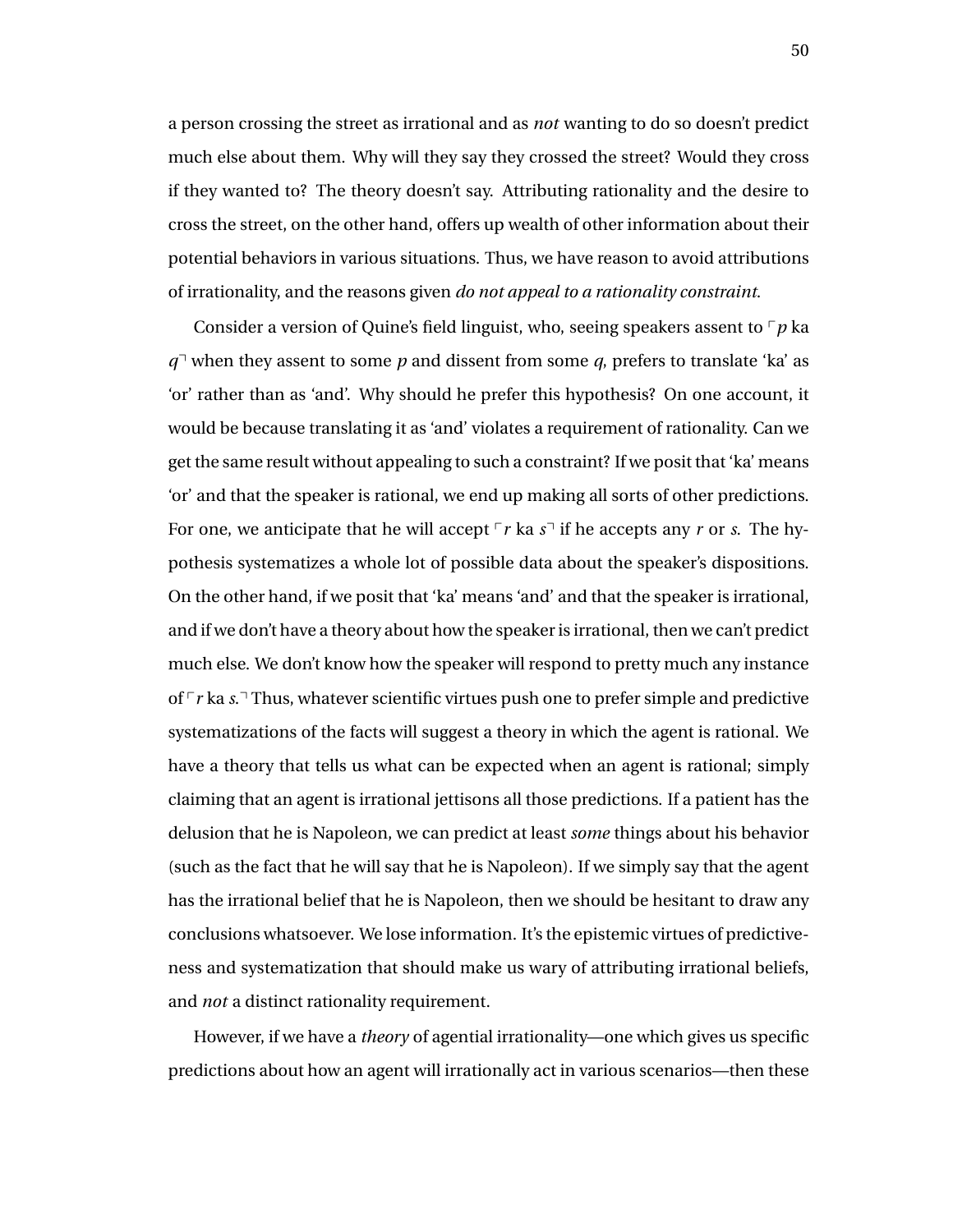same virtues can prefer attributions of irrationality to attributions of rationality. Suppose we do come up with a theory of the speaker's irrationality. Suppose we notice that the speaker's behavior is altogether rationally consonant with 'ka' meaning 'and', but that the speaker tends to make errors when forming complex statements involving some particular sentence. We might then hypothesize that it's difficult for the speaker to reason about that sentence—maybe it introduces a lot of cognitive load. This hypothesis once again lets us systematize the speaker's dispositions to assent: we expect that the speaker will assent to  $\lceil r \rceil$  ka  $s \rceil$  if and only if he assents to  $r$  and to *s* unless either *r* or *s* is one of the sentences that causes cognitive load. The virtues will prefer a theory in which the agent is irrational if and only if the various irrational inferences the agent is disposed to make are patterned instead of piecemeal, and can be systematized into a theory of the agent's cognitive system that yields the patterns of irrationality. By positing various subpersonal cognitive mechanisms we explain the agent's dispositions, and this can go on without taking preservation of the agent's rationality to be any sort of goal.<sup>12</sup>

Sometimes it is argued that we should prefer models that assume humans to be rational because they are simpler than other models. Sober (1978) argues for this. Heil writes that it is useful to regard charity "as parsimony applied in the mental realm" (1994, p.120). It's not clear that these sorts of warnings put any additional strictures on scientific theory-construction. We already have parsimony in the mental realm: it goes by the name 'parsimony'. Moreover, we don't want to *equate* charity with parsimony, because we cannot guarantee from the outset that the most parsimonious (or otherwise virtuous) theory will be the one with the result that people

 $12$ The account has affinities with Cherniak (1986), who argues that we don't only holistically ascribe mental states and language meanings: we holistically attribute mental states and the meanings of our words along with a theory of the agent's cognitive system. This is in order to account for the ascription of irrational inferences that are the product of memory constraints and computational difficulty or intractability. Cherniak, however, takes his project to be one of individual psychological ascription rather than the ascription of our best scientific theory, and still thinks that a constraint of minimal rationality is needed on top of all this.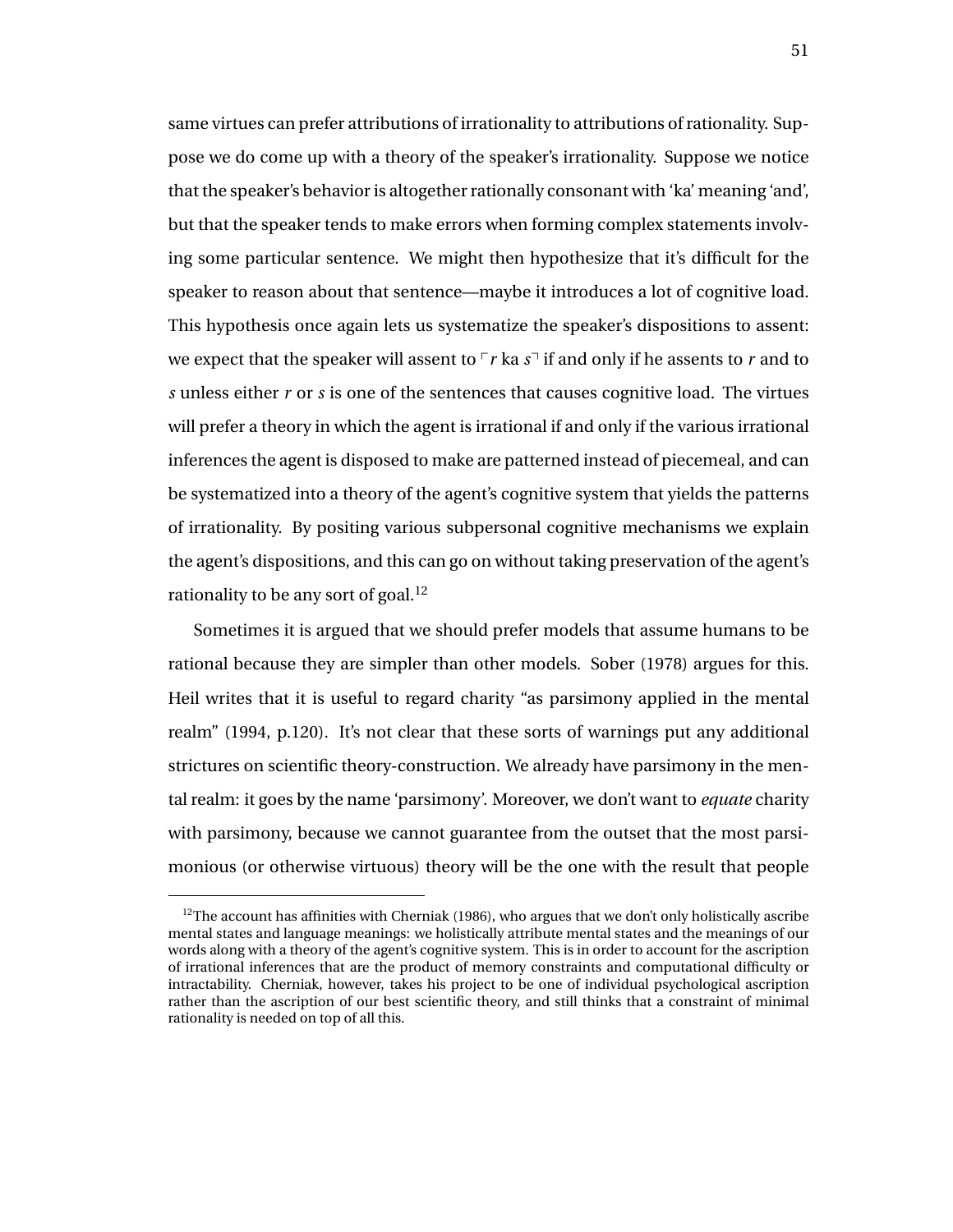are rational. Thagard and Nisbett (1983) respond to Sober by presenting psychological evidence that people apparently behave irrationally in various domains; explaining away these apparent irrationalities will probably be less parsimonious than just building a model of irrationality in these domains. They present a moderate version of a principle of charity: "Do not judge people to be irrational *unless you have an empirically justified account of what they are doing when they violate normative standards*." I endorse this as a general methodological principle. However, I also note that it's easily derived from other norms of theory-construction. It's a corollary of epistemic conservativism. If you see possible counterevidence to the otherwise best theory on offer, don't immediately throw the whole theory out; wait to see whether there's an empirically justified theory that can better explain the recalcitrant data.

The reason that we usually ought not interpret people as irrational is that doing so would contravene other epistemic virtues. It is an *outcome* of interpretation that agents are rational—it is not a constraint on interpretation in the same way that parsimony is—just as it is an outcome of physics that there exist particles that have negative charge, not a mandate of anything like negative-charge constraint. Rationality is not needed as an additional interpretive constraint.

Why did so many great philosophers in the past posit rationality constraints if they are unnecessary, and why do so many supporters of minimal rationality projects today still posit similar constraints? Here are some possible contributing factors.

• Davidson thought that rationality went hand-in-hand with the anomalousness of the mental. In fact, Davidson used rationality constraints as a *premise* in one argument for anomalous monism: the "constitutive force of rationality" in the psychic realm has no equivalent in the physical realm.<sup>13</sup> However, one

<sup>&</sup>lt;sup>13</sup>"My general strategy for trying to show that there are no strict psychophysical laws depends, first, on emphasizing the holistic character of the cognitive field  $[...]$  [I]n inferring [an agent's beliefs and motives] from the evidence, we necessarily impose conditions of coherence, rationality, and consistency. These conditions have no echo in physical theory, which is why we can look for no more than rough correlations between psychological and physical phenomena" (Davidson 1982a). Also see Heil (1989, p.574). Sellars and McDowell are other philosophers who lean heavily on the notion that mental ascription, justification, and rationality all belong to "the space of reasons." Dennett similarly distinguishes the intentional stance from the design stance and the physical stance partly by appeal to its commitment to norms of rationality.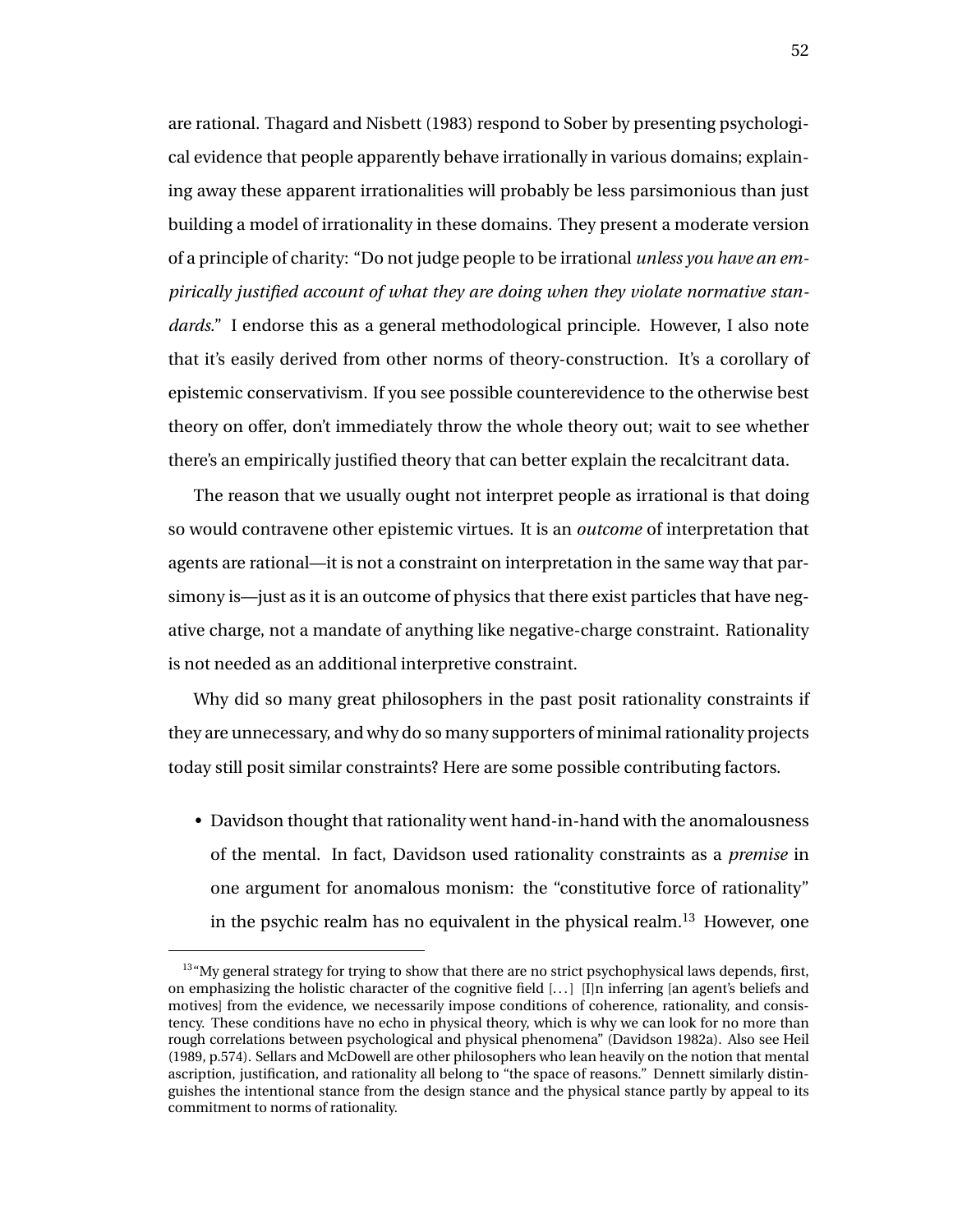can easily reject psychophysical laws without appealing to rationality: Putnamstyle arguments that appeal to multiple realization are enough to establish the anomalousness of the special sciences. Being-a-predator is a multiply realizable property (there are many ways to be a predator), so there quite plausibly aren't any bridge laws that will link generalizations about predators to laws in physics. Yet we do not need to invoke anything like rationality constraints in order to explain boom-and-bust cycles in elk populations.

- Conflations between individual and scientific ascription might well have contributed to support for rationality constraints. See, for example, Dennett (1989) for an example of such conflation. The sort of explanatory gymnastics I went through when describing how a translation of  $\nabla p$  ka bu  $q^{\dagger}$  might go is not a plausible account of what we do during actual mental state ascription. Bortolotti and Cherniak are probably right that we use heuristics if we do tacitly apply a theory when ascribing mental states, and a rationality assumption is a fairly plausible heuristic.
- Philosophers might have had the intuition that it is characteristic of a belief that it have a rational functional role,<sup>14</sup> and confused this with the thought that there must be a Principle of Charity or rationality constraint on interpretation. Lewis conflates these two conceptions in "Radical Interpretation" (1974). In this paper, he often describes the constraints as simply being our "general theory of persons" and he claims that it's an empirical question about whether people actually do have mental states that conform to our folk theory.<sup>15</sup> It is hard to square this with the *normative* principles he offers—principles that would *guarantee* rational beliefs—with the goal of reducing indeterminacy in

<sup>&</sup>lt;sup>14</sup>I explore this intuition in the next section.

<sup>&</sup>lt;sup>15</sup>"Karl might have no beliefs, desires, or meanings at all, but it is analytic that if he does have them then they more or less conform [to] the constraining principles by which the concepts of belief, desire, and meaning are defined" (Lewis 1974, p.335).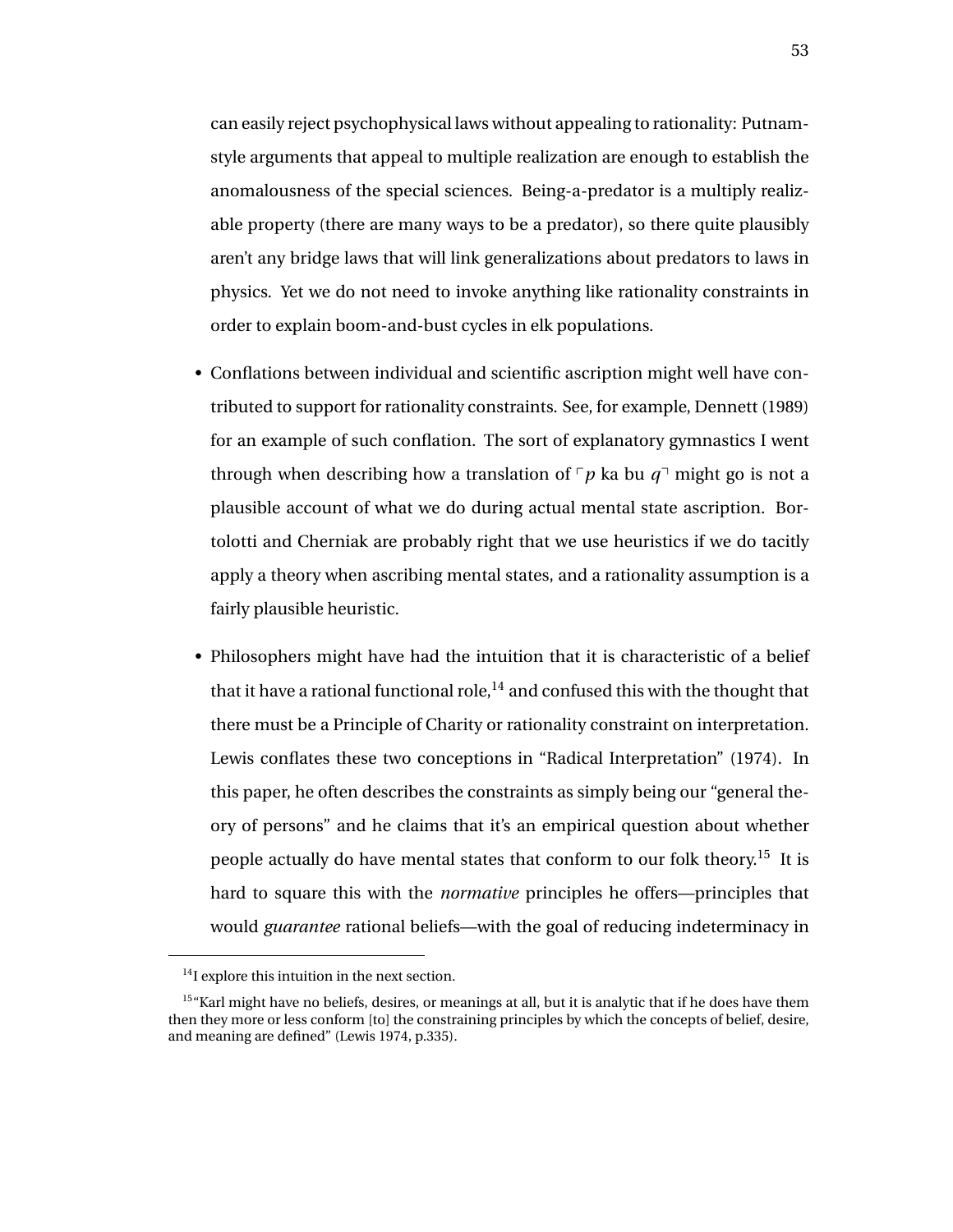interpretation.<sup>16</sup> The principles can reduce indeterminacy only if they are *conditions* on radical interpretation, not postulates that can be empirically confirmed or disconfirmed.

• Rationality constraints might have been considered important in opposing eliminativism and defending realism about mental states. The claim that rationality has a constitutive force in mental state ascription implies a kind of unrevisability for psychology.<sup>17</sup>

## **3.3.4 The Error in Rationality Constraints**

To summarize: we can concur with Bortolotti in thinking that there is no strong rationality constraint on belief ascription. However, Bortolotti took the non-doxasticist to be making an argument about individual ascription, and this was a misfire. Scientific ascription, not individual ascription, is the type of ascription relevant to the non-doxasticist's project. It is also the type of ascription that is discussed in the philosophical tradition that non-doxasticists tend to cite. Bortolotti's argument against rationality assumptions on *scientific* ascription comes down to her demonstrating various mundane but irrational mental states, and hoping that the non-doxasticist will agree that they are irrational beliefs. The non-doxasticist will do no such thing.

Rather, the reason that we should think that there are no rationality constraints on mental state ascription is that such constraints would be otiose. The rationality assumption was posited by philosophers to do work paring on down on a potentially unlimited number of mental state ascriptions, but other norms of theory construction already pare down interpretation enough. Moreover, even if an assumption of some sort were needed, the need for it to be a rationality assumption (instead of some other sort) seems unmotivated. We can therefore conclude that there is no

<sup>&</sup>lt;sup>16</sup>"Karl should be represented as believing what he ought to believe..." (1974, p.336).

 $17$ The principle of charity originated from such concerns: Quine's appeal to the principle of charity was largely motivated by his desire to make classical logic unrevisable, which sat uncomfortably with his claims elsewhere that no scientific statement was immune from potential revision. See Haack (1996).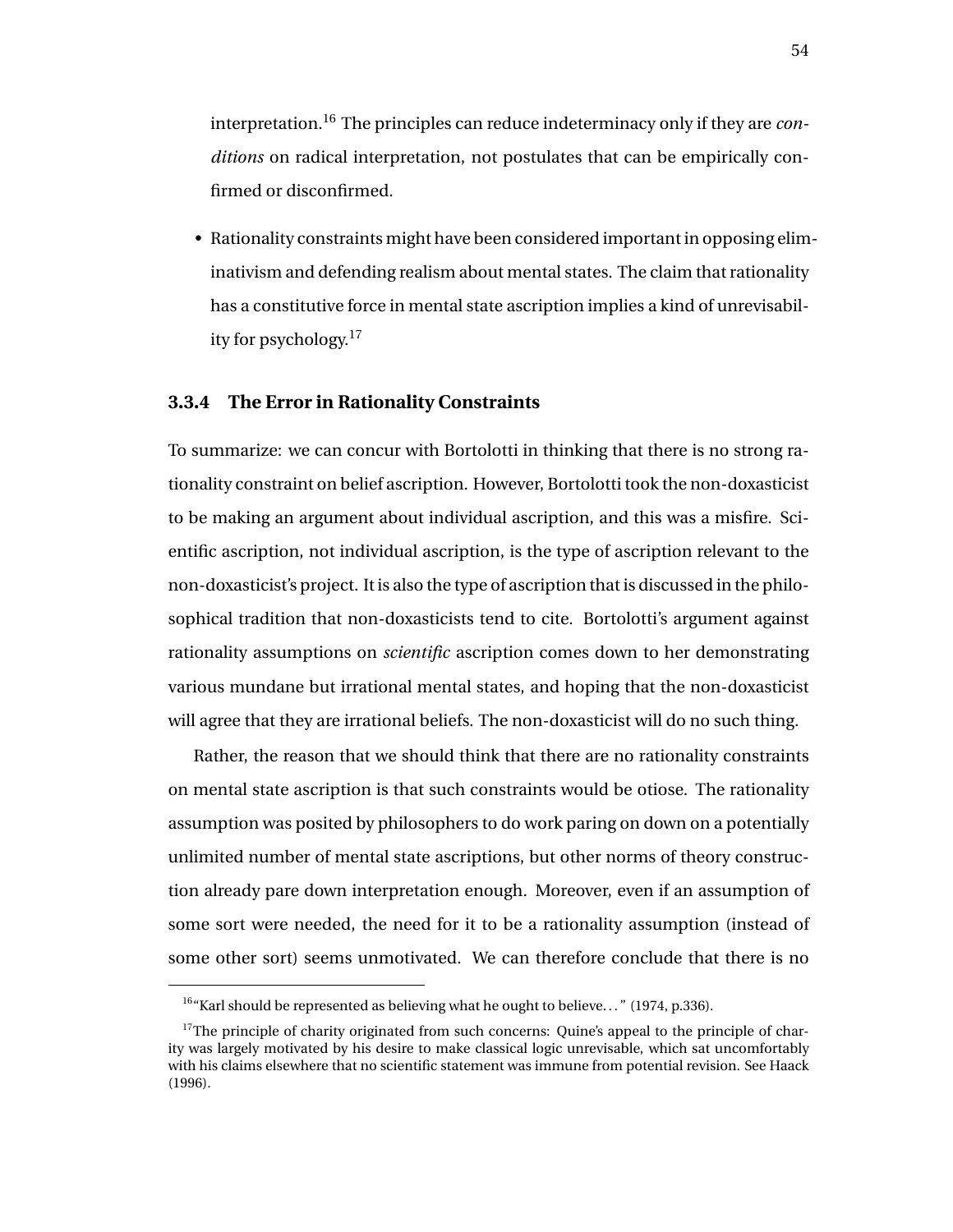rationality constraint on the process of mental state ascription.<sup>18</sup>

# **3.4 Rationality and the Functional Role of Belief**

## **3.4.1 Conceptual Analysis**

There is a second way of understanding rationality to be a requirement of belief one that doesn't make any claims about the process of ascription. One might think that the *functional role* of belief is one in which a belief stands in rational relations to behavior and other mental states. Let's draw another analogy with theories in physics. To be an electron, a subatomic particle must have certain features. It must have negative charge; it must have intrinsic angular momentum of ½, and so on. If some particle under observation does not display these properties, it isn't an electron. Similarly, for a mental state to play a belief-role, it might need to stand in rational relations with other mental states.

Unlike a rationality constraint on interpretation, this sort of requirement on the functional role of belief does not limit theories of psychology. Physics might eventually discover that there is nothing that plays the electron-role; we are not forced by

 $18B$ Before leaving this topic, I should note that there is a third type of ascription—one in which rationality requirements are needed for reasons that are not purely epistemic or theoretical. Rationality constraints are sometimes thought to be important to the *metaphysics* of belief. Lewis, for instance, wrote that "It should be obvious by now that my problem of radical interpretation is not any real-life task of finding out about Karl's beliefs, desires, and meanings. I am not really asking how we could determine these facts. Rather: how do *the facts* determine these facts?" (Lewis 1974, p.333). This is a curious statement. 'Interpretation' or 'ascription' standardly refer to an epistemic process that generates beliefs about mental states, psychological theories, or other representational items. Lewis here denies that this is what he has in mind. Radical interpretation doesn't generate psychological theories. It generates psychological facts.

The claim seems to confuse epistemology and metaphysics. The world is indifferent to interpretations of it: Lake Erie either contains water or it doesn't, and the truth of this proposition is independent of any anything that would require a rationality constraint. Lewis, however, claims that a rationality constraint on interpretation is needed in order to reduce indeterminacy of the mental. What sense can we make of this claim if 'interpretation' doesn't refer to an epistemic process of theory construction? *We* might want to reduce indeterminacy in our theories to help settle our thoughts, but why does the *world* need an interpretive constraint to reduce indeterminacy?

Lewis, I believe, subscribes to a picture of metaphysics in which the virtues that make for a good theory are truth-conducive in their very nature—a theory is true *in virtue of* possessing theoretical virtues (Williams 2007). This is a variety of metaphysical pragmatism (Douven 2008). I think there are also reasons to read Dennett and Davidson as being tempted by this. It's arguable that for Dennett, being interpretable as a belief through an application of the intentional stance is *constitutive* of being a belief. I won't say much about this variety of mental ascription; the arguments I offer against rationality being a constraint on scientific ascription should work here, *mutatis mutandis*.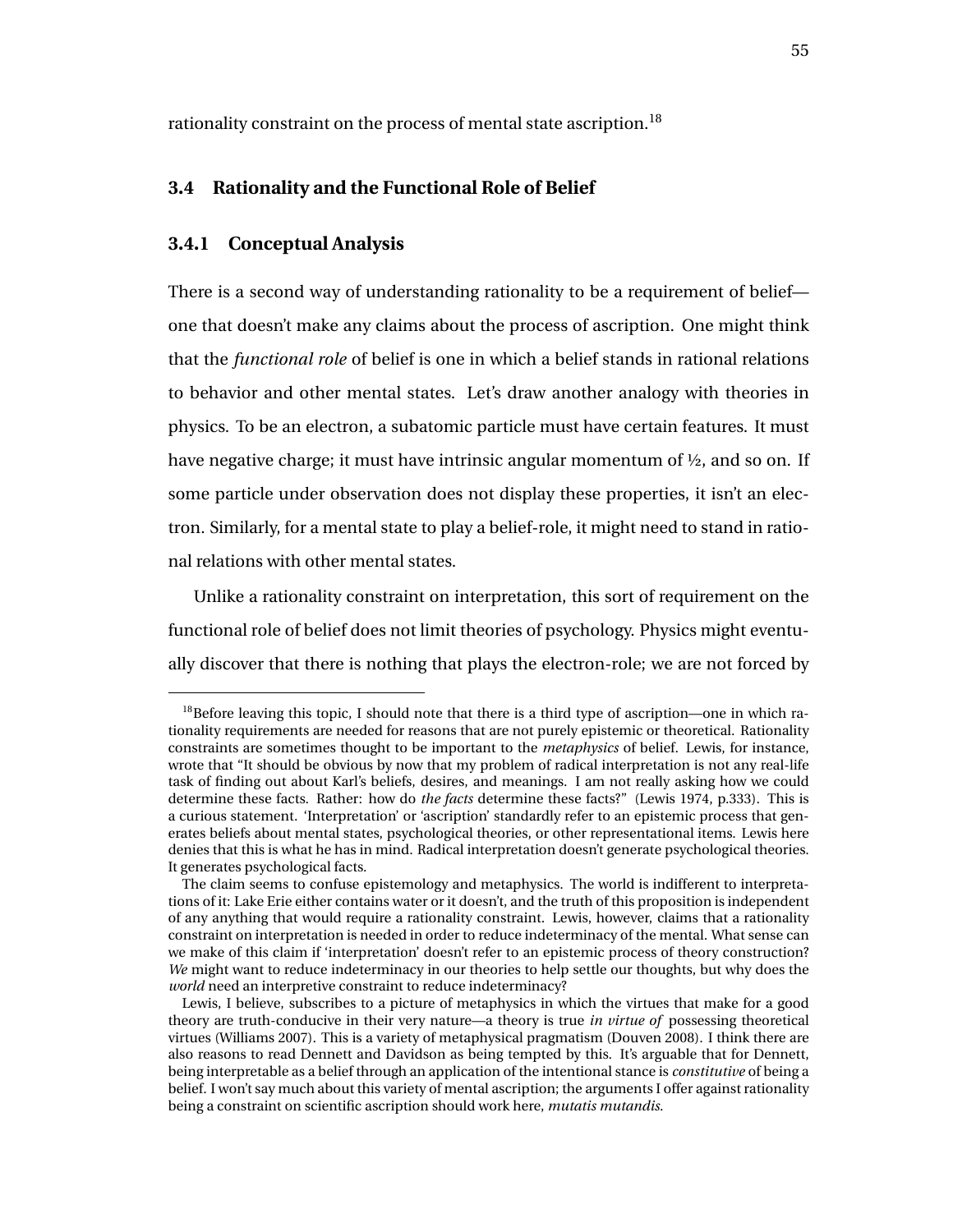epistemic principles to hold onto a commitment to electrons at all costs. Similarly, psychology might discover that there is nothing that plays the rational-belief role.<sup>19</sup>

How do we know whether the belief-role really does require rationality? Conceptual analysis of BELIEF is often invoked. The methodology here is sometimes called the "Canberra Plan," associated with David Lewis and Frank Jackson. According to the Canberra Plan, philosophers are in the business of performing a priori analysis on folk concepts to determine what the world would have to be like in order for our common sense theories to be true. After the conceptual analysis is complete, only then do we consult empirical theory to determine whether there is anything in the world that fits our concepts (Braddon-Mitchell and Nola 2009).

There are three concerns about the application of this methodology in this case.

Firstly, there are familiar worries about the variability of concepts from population to population and even from within person to person (Stich 1988). There might not be such as thing *a* folk psychology with *a* concept of belief. Empirical work (that I do not think has been done) would need to be done. One would need to show that there is stability in the concept across persons and cultures.

Secondly, many of the proposals that claim that rationality is constitutive of belief do not seem to be borne of careful and sensitive conceptual analyses. The nondoxasticist who offers various necessary conditions of beliefhood typically proposes criteria that rule out many similar states that we would intuitively accept as beliefs.

For example, Graham and Stephens claim that the "propositional attitude interpretation of the notion of belief commits one, at least implicitly, to the following claims" (Stephens and Graham 2004): *(1)* beliefs possess representational content; *(2)* believers are confident or convinced that the representational content of the belief is true; *(3)* believers take account of the truth of the content or proposition in reasoning and action;<sup>20</sup> *(4)* beliefs tend to call up suitable affective responses or emotions, given one's values or desires.

 $19$ There are tricky semantic issues here about the referent of the ordinary term 'belief' if there is nothing that plays the rational-belief role; see Stich (1996) and chapter 3 of this dissertation.

 $^{20}$ This is Graham and Stephens's formulation, but they should probably say that believers take account of what they *take to be the truth* rather than *the truth*.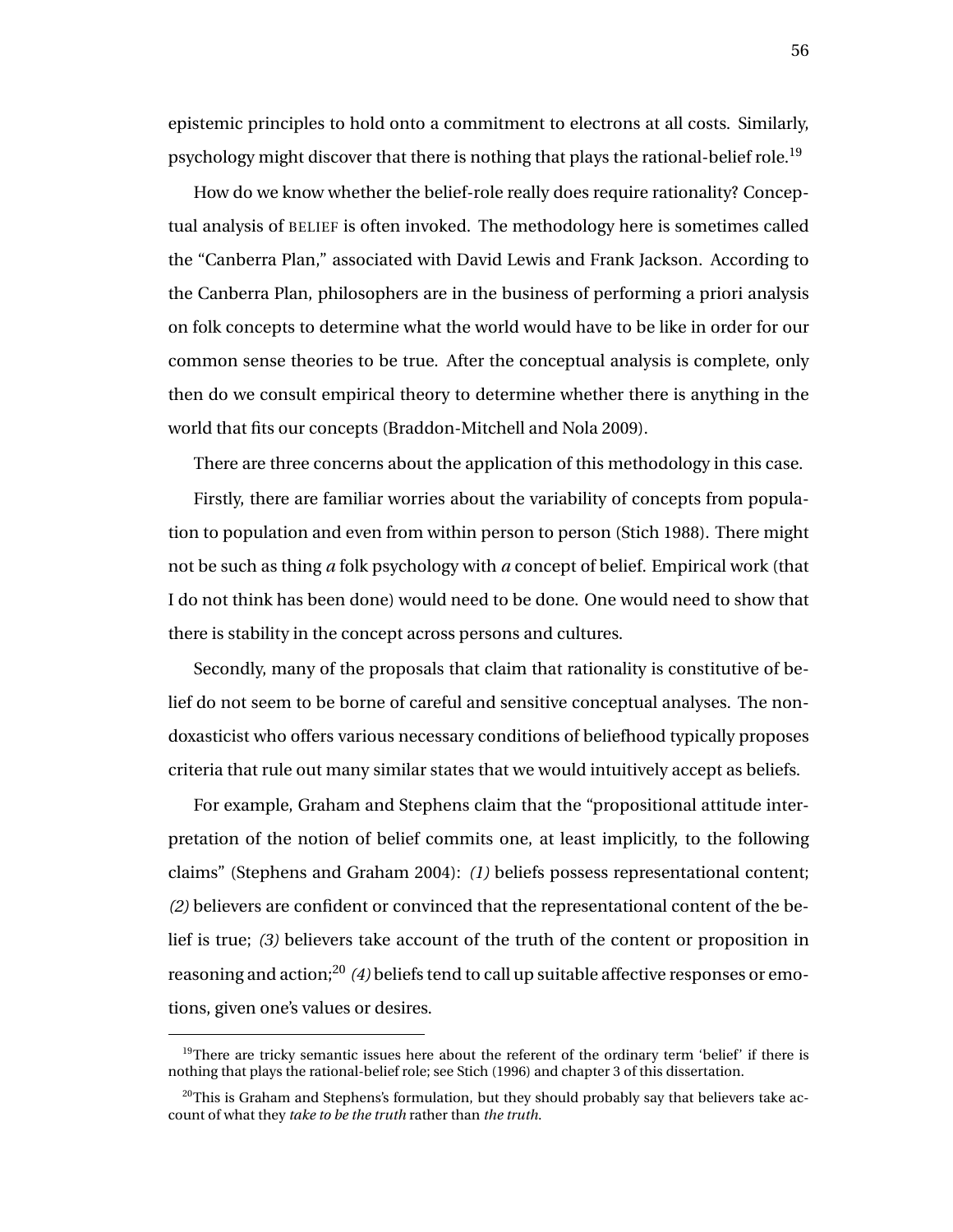*(1)* is unobjectionable, but the others are problematic. Regarding *(2)*: there are debates about how full belief is related to degrees of belief, but no one would want to say that full belief requires absolute conviction and confidence. If that were true, we would have very few beliefs, if any. Regarding *(3)*: the criterion simply makes it necessary that the content of a belief motivates action, but this is so weakly stated that delusions would satisfy the criterion (delusional subjects talk about their delusions, after all). Graham and Stephens clearly have something stronger in mind, but it is difficult to see how a stronger criterion would allow for irrational beliefs. Regarding *(4)*: not all beliefs seem to generate affect, and any affect that is the result of holding a belief seems incidental to the nature of belief. A psychopath who lacks empathy is not thereby barred from having beliefs about members of his family. It would be one thing if these were offered as features that were generally or usually true of beliefs, but they are meant to be criterial. Graham and Stephens claim that the doxasticist is committed to delusions having all of these features. If they allow that there are certain irrational beliefs that lack these features, their claim will not stand, for delusions could similarly be beliefs that lack these features.

Thirdly, and most importantly, the non-doxasticist is *revisionary*, and not particularly concerned with folk concepts. Remember: the folk are prone to calling delusions a type of belief (Rose et al. manuscript). Professionals are too, as can be seen from characterizations of delusions in diagnostic texts. Should this concern the nondoxasticist? I do not think so. The non-doxasticist hopes to provide an account of the deluded mind. We don't think that the folk concept of mass has much to tell us about physics; folk physics can get things radically wrong, and mature physics is allowed to innovate. So too should a mature psychology. The non-doxasticist might have to bite some bullets and say that superstitions (such as Nishad's superstition in Bortolotti's example) are not beliefs, but unintuitive claims are the price of scientific progress.<sup>21</sup>

 $^{21}$ In chapter 5, however, I do argue that the notion of acceptance (the non-doxasticist state that I endorse) is implicit in folk psychology, and the folk do have a nascent understanding of it. I don't think science must be beholden to folk psychology, but the less revisionary an account is, the less it will worry a certain class of philosophers.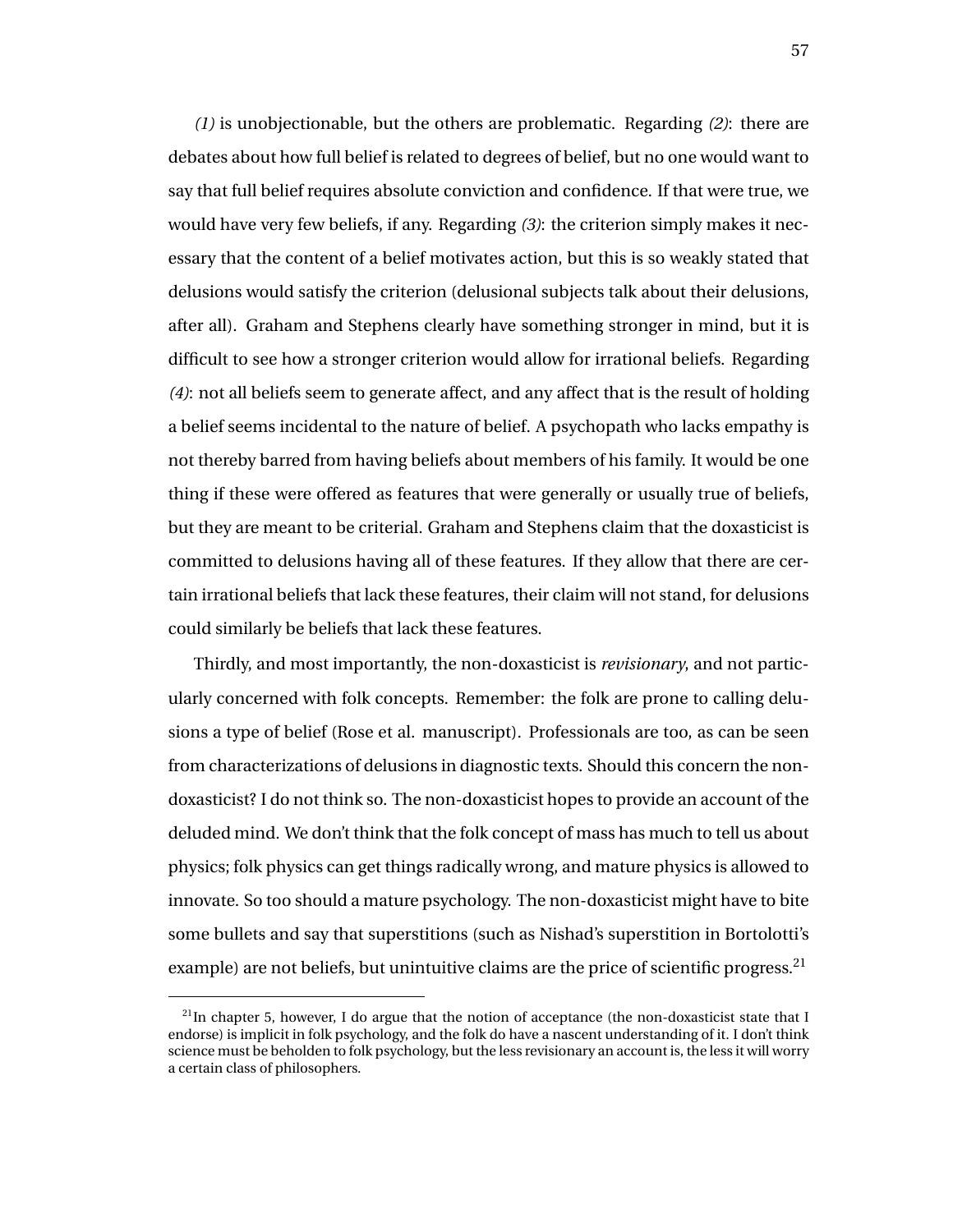#### **3.4.2 Toward Explanatory Arguments**

What, then, is the non-doxasticist to do? Consider the philosopher who wants to argue that some other established cognitive state (such as imagination, memory, anger, or perception) is an irrational form of belief. Imagination isn't sensitive to evidence, but this is also true of irrational beliefs. Beliefs typically motivate action, but this is also true of imagination. Imaginings can be voluntarily formed, but this is not true of all imaginings (some are annoyingly unbidden), and it is arguable that some beliefs can be voluntarily formed.

The problem this philosopher will face is explaining why a certain class of "beliefs" behaves in such a systematically irrational way. I can, right now, voluntarily imagine that there is a dragon in the room. When I do so, I don't leap up and scream, and I don't revise beliefs that I have about the inexistence of dragons, but I do start forming inferences and beliefs about what it would be like if there counterfactually were a dragon in the room. By postulating a cognitive system in which imagination is a distinct attitude from belief, I can explain why the attitude reliably leads to other mental states. The philosopher who claims that imaginings are irrational beliefs will be unable to predict and explain (as I am able to) why this particular irrational belief (but not others) leads to counterfactual beliefs and yet largely does not otherwise affect non-verbal behavior.<sup>22</sup>

Attitudes must do explanatory work; there is no point in proposing one if it does not tell us anything that we could get by subsuming it into an already acknowledged one. Merely conceptual arguments for non-doxasticism cannot get off the ground. They must be accompanied by an explanatory argument giving a competitor theory. Bortolotti complains at one point that Currie's "(positive) thesis that delusions are imaginings [. . . ] derives most of its plausibility from the (negative) thesis that delusions are not beliefs" (p.74). Perhaps she is right; perhaps much of the the force

 $^{22}$ I am, of course, glossing over the theory explaining exactly how imagination affects behavior. For example, an adequate theory would need to explain why sometimes my dragon-imaginings don't lead to any overt behavior at all, and at other times they can lead to elaborate games of pretense, such as when a child and I jointly pretend that I, a dinosaur, am locked in combat with him, Batman. Currie and Ravenscroft develop the beginning of such a theory in their (2002).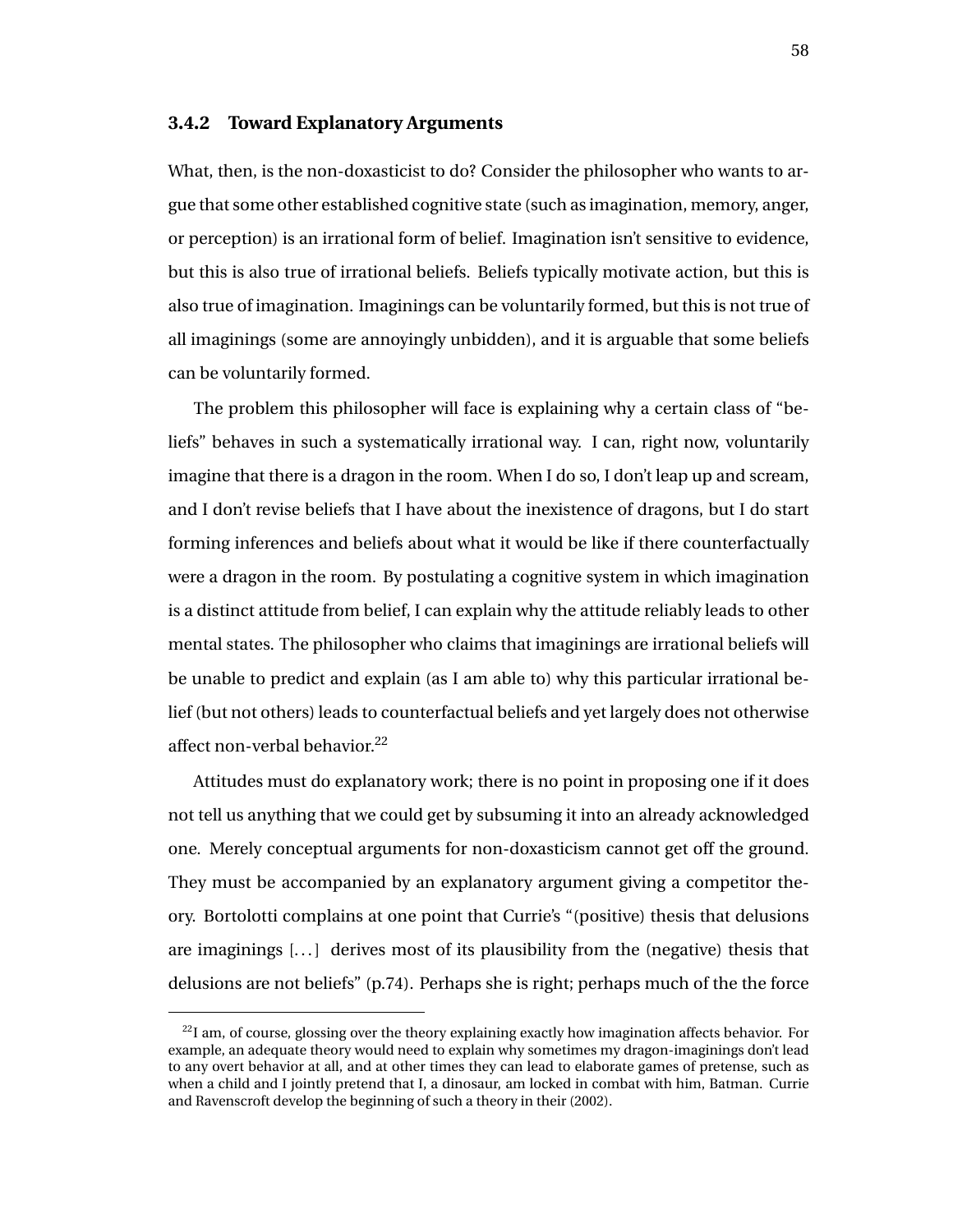of Currie's proposal comes from a (negative) conceptual argument. However, that is not the only source of its power. Currie also thinks that his positive thesis can explain what doxasticism cannot.

## **3.5 Summary**

Conceptual arguments for non-doxasticism attempt to establish that delusions lack certain constitutive features of belief. The most popular conceptual argument—the irrationality argument—holds that delusions are not rational enough to qualify as beliefs. One type of irrationality argument holds that an assumption of rationality is required for mental state ascription at all, but this is mistaken. Scientific ascription does not need a rationality assumption, for our general tools of theory construction are sufficient. It is conceivable that a rationality assumption is required in individual ascription, on the other hand, but this type of ascription does not concern the non-doxasticist. A second type of irrationality argument uses conceptual analysis to reveal that rationality is necessary for belief. However, not only are these conceptual analyses usually perfunctory, they should not interest the non-doxasticist for the same reason that individual ascription should not. Non-doxasticism is revisionary, unconcerned with folk concepts and folk processes of ascription.

The onus is now on the non-doxasticist to flesh out a revisionary theory. In the next chapter, I discuss some contenders.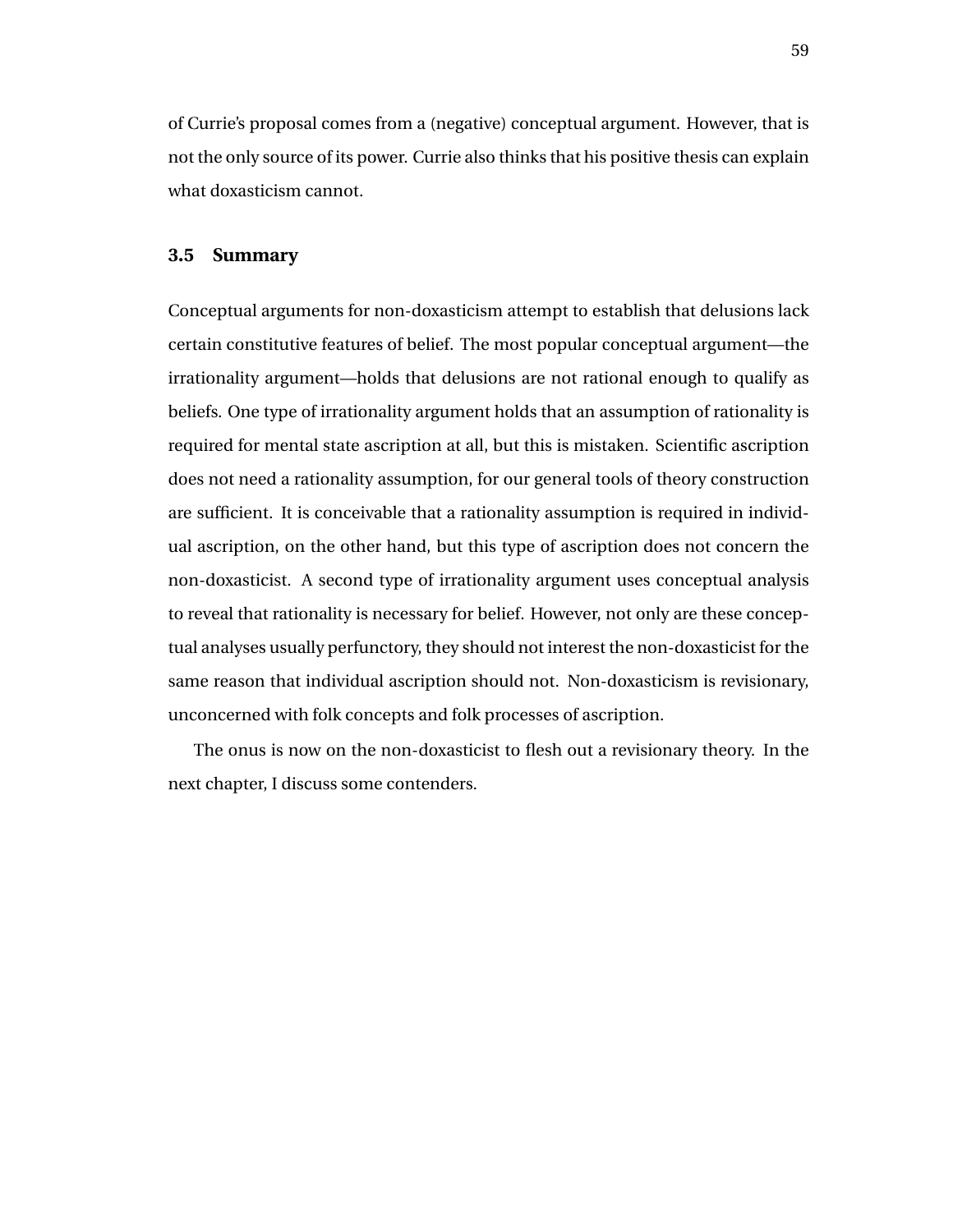# **Chapter 4 Unsuccessful Non-Doxasticist Theories**

The non-doxasticist needs to describe a benefit that is provided by refusing to count delusions that *p* as beliefs that *p*. This must involve providing not just a negative story about what delusions *aren't*, but a positive story about what delusions *are*. The non-doxasticist requires a competitor theory that can provide an explanation of the features of delusion that remain mysterious under doxasticism.

These competitor theories can vary greatly in how much they deviate from current philosophical theories and from commonsense talk about the mental. Bayne and Hattiangadi (manuscript) distinguish between two sorts of proposals for dealing with belief-like mental states: the conservative and the radical. Conservative accounts for explaining delusions subsume them within familiar psychological categories. Such accounts include:

- Accounts in which delusions are a currently-countenanced mental state that is not belief (such as an imagining or a piece of pretense).
- Accounts in which to have a delusion that  $p$  is to have a belief that  $q$ , where  $p \neq q$ .
- Doxasticist accounts on which delusions are non-paradigmatic beliefs.

Radical strategies for explaining delusions, on the other hand, attempt to develop previously unacknowledged mental state types. The radical non-doxasticist is in the business of *positing attitudes*.

In this chapter, I survey various proposals that have been offered, and argue that each is deficient in some way. The chapter has three sections, each dealing with a different sort of non-doxasticist strategy. The first concerns strategies that attempt to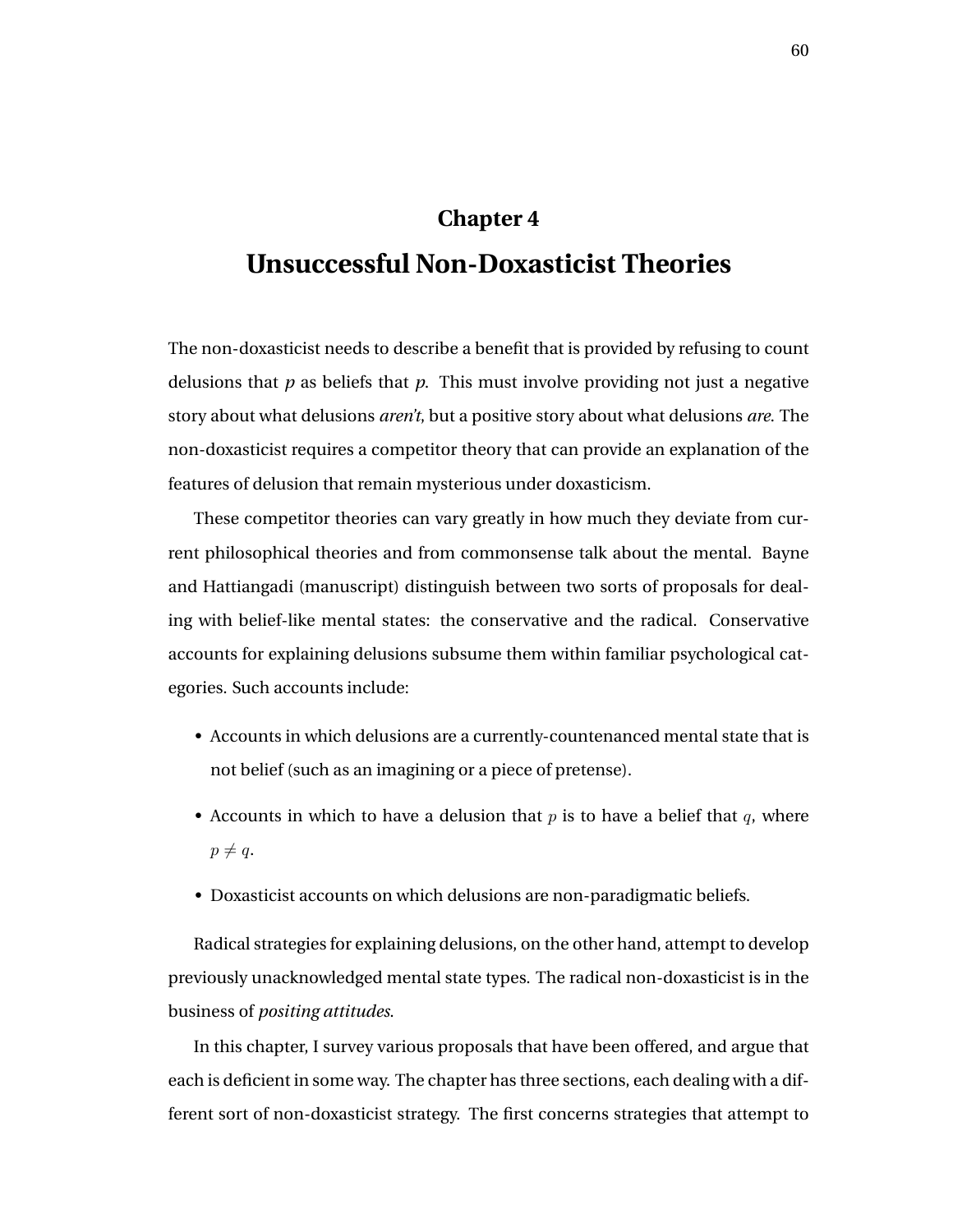explain delusions by arguing that their content is not what it appears to be. The second concerns strategies that posit mental states that are intermediate between belief and some other mental state, such as imagination. The third concerns strategies that claim that delusions are "framework propositions."

A theme that will emerge is that accounts which look radical—which appear to posit new attitudes—are in fact covertly conservative. Moreover, many offer no explanatory value over standard doxasticism; they are in fact merely terminological variants of doxasticism. We need to be more radical.

#### **4.1 Redescription and Metarepresentation**

#### **4.1.1 Redescription Accounts**

When a delusional individual asserts a bizarre proposition *p*, the doxasticist takes this to be the expression of a belief with content *p*. Non-doxasticists have more difficulty saying what is going on in this case. If it's not a belief in *p* that generates the assertion, then what does? One option is to posit that the person bears a mental attitude other than belief toward *p*. However, some non-doxasticists find no need to break with the conventional stock of psychological attitudes, and instead toy with the *content* rather than the attitude. Let's call these non-doxasticist strategies *redescription strategies*. A redescription strategy attempts to sever the explanatory link between a subject's utterance with apparent content *p* and a mental state that *p*. This can be done by either claiming that *(1)* the delusional utterance does not actually express its apparent content *p*, or that *(2)* the person's assertion has content *p*, but we can explain the assertion by appealing to the person's belief that *q*, where *q* is distinct from *p*.

There are three main forms of the redescription strategy in the literature. The first is to adopt the "senseless ravings" and "empty speech act" views of Berrios and Jaspers that were discussed in the first chapter. To recount: Jaspers held that ascribing mental states to a person required being able to "genetically understand" their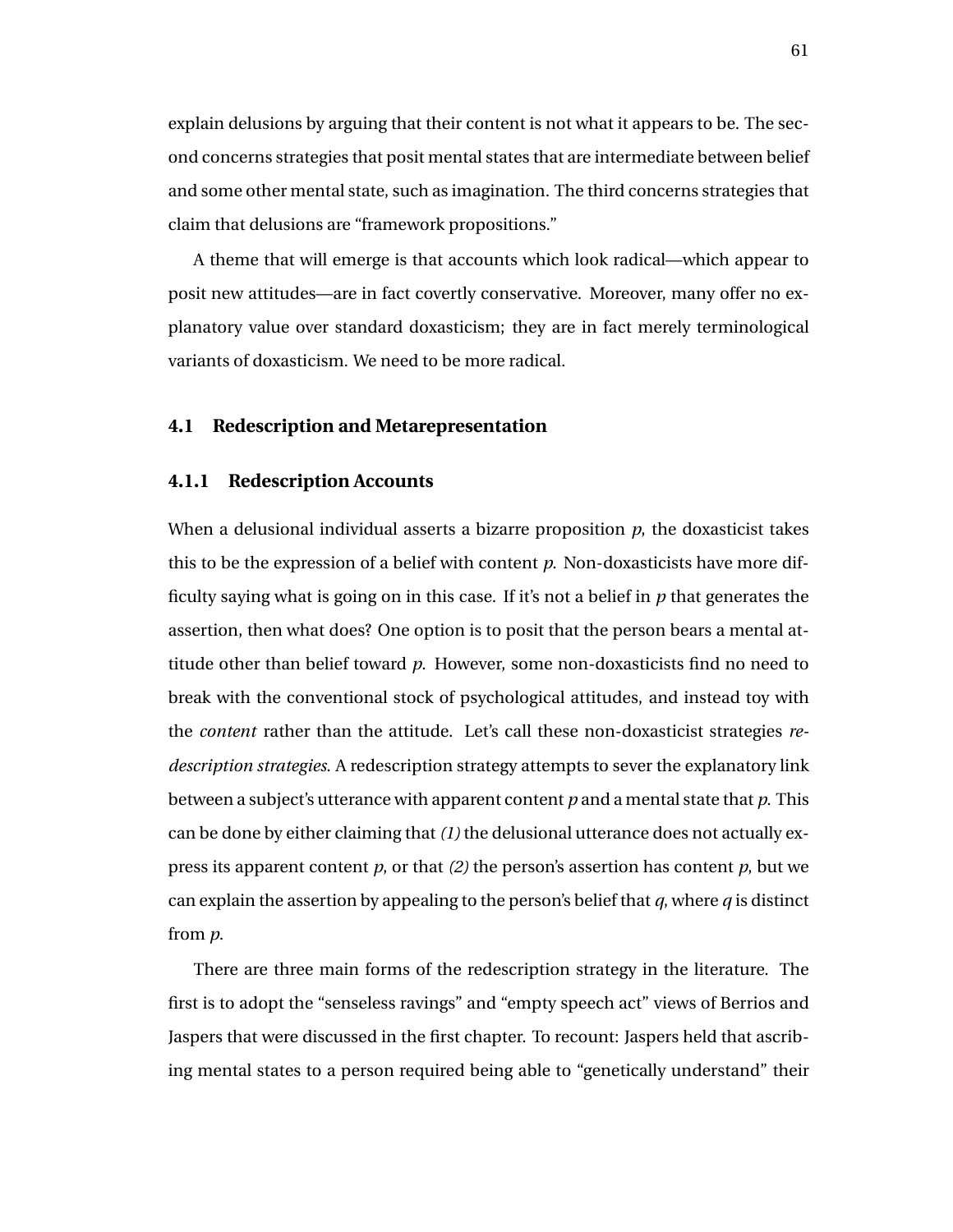words; the psychiatrist must be able to make sense of the mental states in the person's biographical life story. Because the madman is entirely beyond understandability, his words are mere "senseless ravings" (Jaspers 1963, p.577). The psychiatrist German Berrios followed Jaspers in holding that delusional speech is senseless, arguing that the reports of the delusional individual are "empty speech acts that disguise themselves as beliefs" (Berrios 1991, p.8). On these views, a subject does not report a belief that *p*, because his or her utterances fail to express any content at all.

"Senseless ravings" is overly harsh, but it is not an altogether inaccurate description of the utterances of some individuals with mental pathologies. Schizophrenia is often accompanied with thought disorder and dysfunctional speech; the individual produces semantically garbled language. The "word salad" produced by individuals with thought disorder often does not look like it expresses a belief at all. For instance, Covington et al. (2005) write,

Very florid impairments are sometimes reported. When a patient with schizophrenia says something like:

Oh, it [life in a hospital] was superb, you know, the trains broke, and the pond fell in the front doorway. (Oh et al., 2002, p. 235)

do the words mean anything at all? Is the patient actually expressing a thought of a pond falling in the front doorway? Perhaps not. (Covington et al. 2005, p.14)

Similarly, Louis Sass has recounted to me a person who, when asked to explain the proverb "Don't swap horses when crossing a stream," replied, "That's wish-bell. Double vision. It's like walking across a person's eye and reflecting personality. It works on you, like dying and going to the spiritual world, but landing in the Vella world." Do we really want to say that person entertains a thought with that content? Again: perhaps not.

However, it is untenable to claim, as Berrios does, that *all* expressions of delusion have *no* semantic content. Many delusional individuals are perfectly capable of holding conversations about their delusions. They draw inferences. If delusion reports are not belief reports, some other explanation must be offered to explain these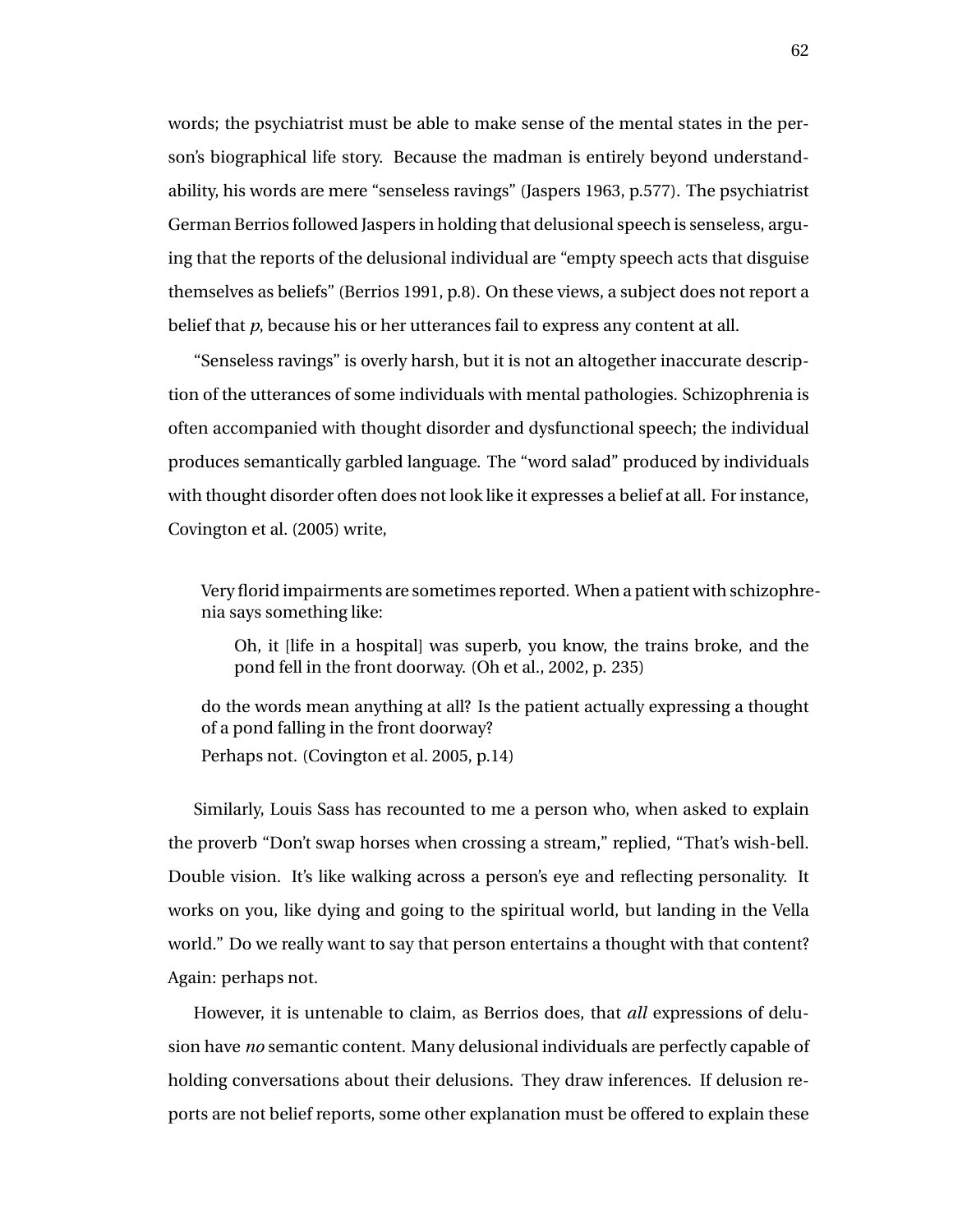semantic capabilities. The utterances above are not the best models of delusion; it is standard to distinguish delusions from formal thought disorder, and the dialogues above are expressions of thought disorder. Though the two are often comorbid, delusions can exist without thought disorder, as they do in many monothematic delusions brought about by organic brain injury. This suggests that we have two separate phenomena at hand, even though in schizophrenia they are often found together and presumably have a common etiology. Jaspers and Berrios may be misled in treating the word salad that arises from thought disorder as exemplary of delusional speech.

A second strategy is to interpret the delusional subject's assertion *metaphorically*. "Surely he can't *literally* mean that!" is a common reaction to the crazed assertions of the schizophrenic. This has led to the thought that patient must be trying to express something else, confusedly or badly. Why do delusions not act like normal beliefs? According to the alternate-content theorist, this is a trick question: they do act like normal beliefs, but the content of the belief is not immediately apparent.

Metaphorical reinterpretation of delusional assertions has been historically popular. For instance, psychodynamic and psychoanalytic theories have long maintained that our psychologies are largely controlled by subconscious motivations and repressed memories of the primal stage. This hidden inner life burbles out into dreams, slips of tongue, and other scarcely-noticed behaviors, but it only does so encoded in symbol and archetype. A skilled interpreter is needed to decrypt the metaphorical messages. This Freudian picture of the mind has surely been more influential than it merits, but the suggestion that delusional patients communicate metaphorically is widespread. R. D. Laing (1969) argues that delusional patients are metaphorically expressing their emotions. Richard Bentall (2003, p.29) recounts a patient of his research assistant's who claimed that she had been turned into a portfolio. This at first seemed to him to be a perfect instantiation of Karl Jaspers's famous claim that psychotic patients are ununderstandable. How could she literally think she was a portfolio? Eventually, however, his research assistant came to learn that this patient had been diagnosed with a rare disease and had been subjected to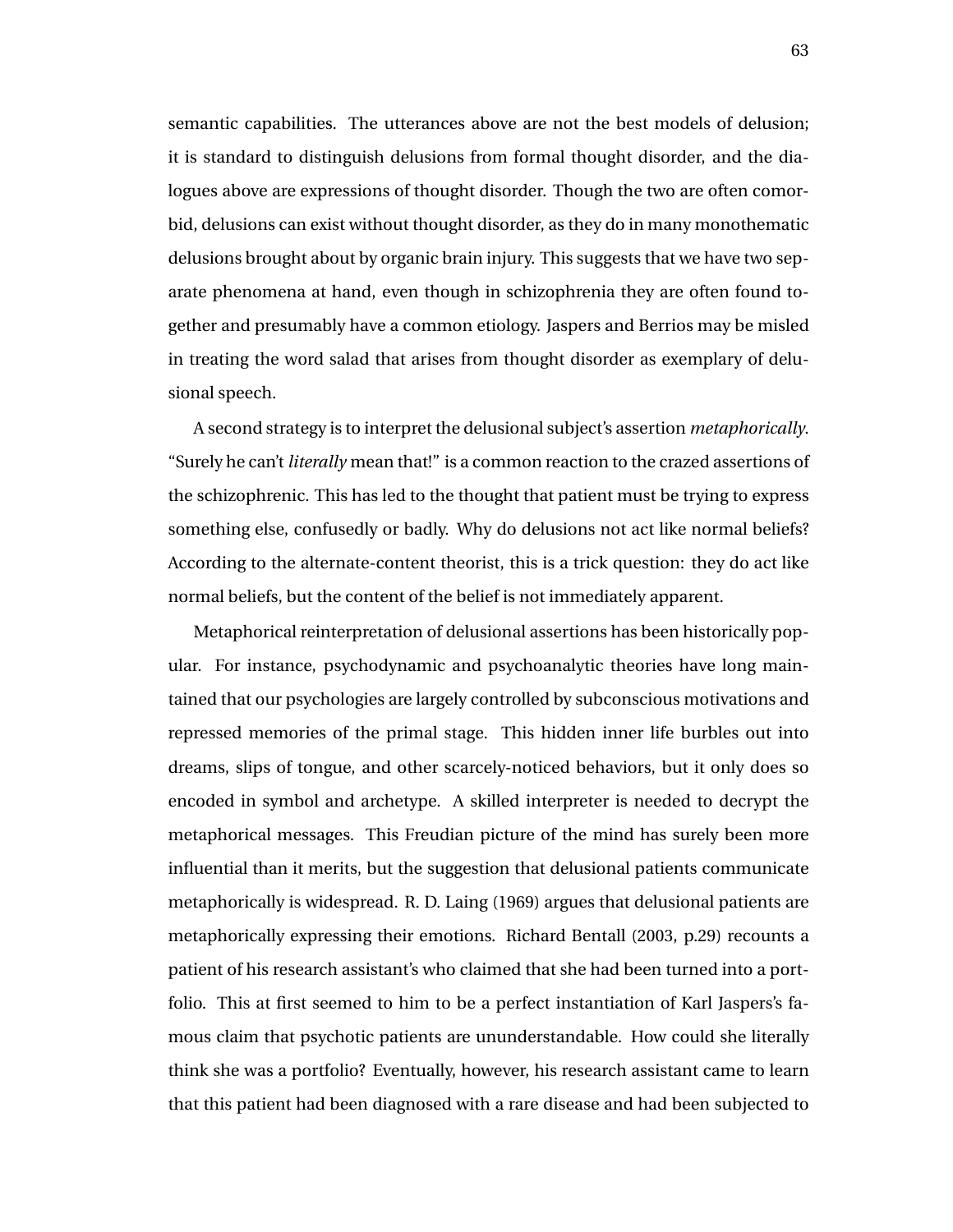batteries of physiological examinations. Bentall's assistant concluded that her assertions metaphorically reflected the dislike she had of being uncaringly interpreted as an object of scientific study. This sounds like a plausible interpretation.

Similarly, the Cotard delusion is typically comorbid with severe depression and can be alleviated with antidepressants. It seems possible that the patient who says "I am dead" might be hyperbolically communicating that they are unimportant, or that they are unable to feel emotion, or that they wish to be dead, or something of the like. Louis Sass (2004) points out that we all use the word 'dead' to signify that someone is exhausted or emotionally distant. Why not think that the delusive patient is also being creative with his words? Moreover, patients with forms of brain damage that render language use difficult will often resort to metaphor. Subjects with Alzheimer's disease or some forms of aphasia, unable to call up the word they are looking for, can hit upon forms of communication that seem out-and-out poetic. It would not be surprising if for some reason cognitive confusion or performative disability rendered psychotic patients unable to express what they really wanted to express, and they were forced to communicate in a roundabout way.

It is certainly true that many of the outlandish claims of the delusive might be chalked up to metaphor. We need to be careful and sensitive in interpreting their words. However, the metaphorical account will not suffice to fully explain all the oddities of delusions. There is a world of difference between the poet and the madman. Compare the delusional patient who claims he is made of glass to the romantic who, overtaken by a sense of emotional fragility, claims the same. If you ask the poet why you can't literally see through him, he'll admit that you can't literally do so, but also claim that this isn't in conflict with his earlier poetic claim of being made of glass. He was, after all, just being metaphorical. Delusional patients will feel the conflict, and will either confabulate some justification that makes the two claims compatible, or shut down the conversation. More important is the fact that delusional patients, in certain contexts and in certain ways, act as if their delusions *are* literally true. Although people treat their delusions metaphorically in some ways, they don't *entirely* treat their delusions as metaphorical. For example, consider delusional parasitosis: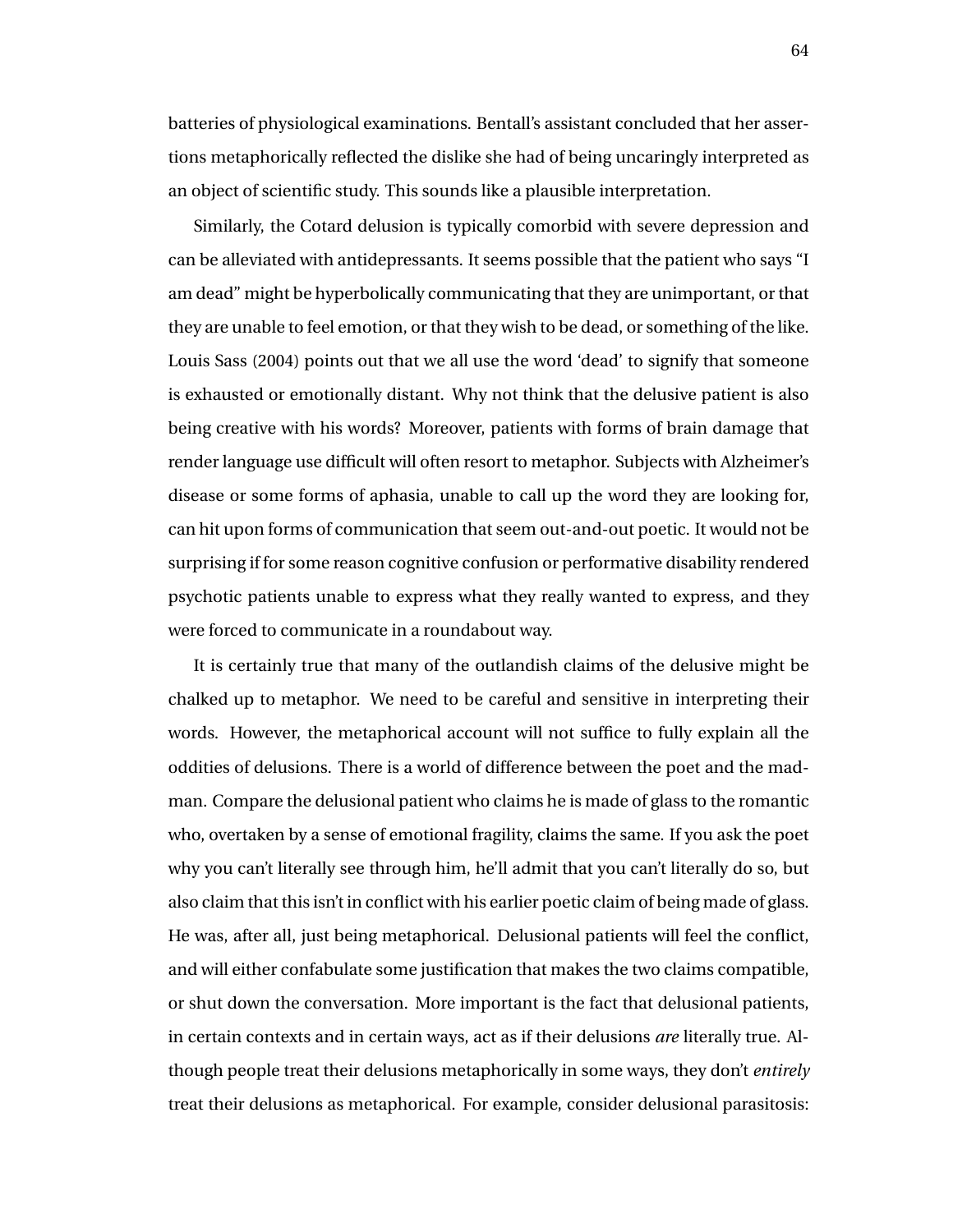the delusion that bugs are crawling under one's skin, sometimes experienced in response to cocaine withdrawal. When I am itchy, I might describe the sensation by saying that I have bugs under my skin. I certainly will not call up exterminators, as sufferers of delusional parasitosis might do. Some story must be told about how delusional subjects can treat their delusions as literally true in some respects but not others. Moreover, there are many delusions that are very hard to interpret even metaphorically.

The third redescription strategy—the most well-developed—is employed in the *metarepresentational* accounts most forcefully argued by Currie and his various coauthors (Currie and Ravenscroft 2002, Currie 2000, Currie and Jones 2006, Currie and Jureidini 2001). $^1$  Instead of interpreting the delusional subject's reports metaphorically, they ought be interpreted metarepresentationally. The schizophrenic should not be said to believe his delusion that *p*; he imagines that *p*, and because he misidentifies this imagining as a belief, he comes to believe that he believes that *p*.

#### **4.1.2 Currie's Metarepresentational Account**

The metarepresentational gambit that Currie employs is not unique to the literature on delusions. It is a tactic commonly used by those who subscribe to rationality constraints in order to explain apparently irrational beliefs. For example, Lewis is committed to radical interpretation guaranteeing that subjects accede to all logical truths, and Davidson is committed to any individual having mostly true beliefs about the world. What does Lewis say about the dialetheist, who claims to believe in true contradictions, and what does Davidson say about the skeptic who claims not to know that the external world exists? Lewis and Davidson should think that, if the dialetheist and the skeptic are sincere in their philosophical commitments, then they are "deluded" in the vernacular sense of the term. The dialetheist *thinks* he believes contradictions and the skeptic *thinks* he does not know that the world exists, but

 ${}^{1}$  For brevity's sake, I'll only mention Currie when discussing proponents of the metarepresentational theory, as he is the common link who has produced multiple publications defending the view. You may mentally inscribe an '(and coauthors)' after each mention of his name.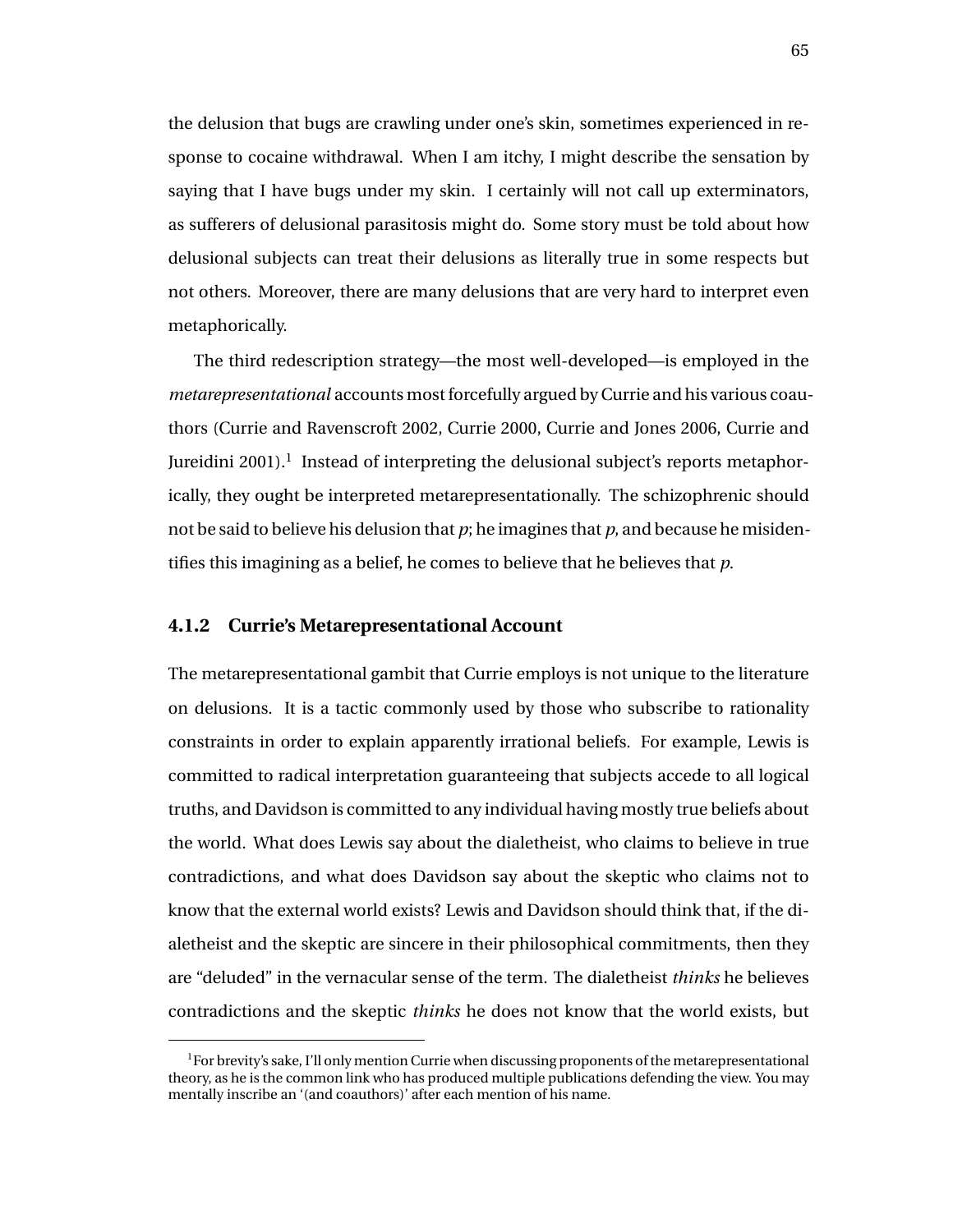they are both sorely mistaken about what they actually believe. Their behaviors belie their philosophical avowals. The skeptic goes on interacting with the world, publishing papers, giving talks, and so on. These actions are indicative of his real beliefs about the world. Similarly, Stalnaker's diagonalization strategy for dealing with Frege cases and problems of logical omniscience can also be interpreted as an instance of the metarepresentational gambit (Stalnaker 1984). Someone who asserts "all primes are odd" can't actually believe that all primes are odd, for it's a necessary falsehood. Rather, they believe that the sentence 'all primes are odd' expresses a truth. The content of this belief is false, but only contingently false. In worlds in which 'primes' means SUMS OF TWO CONSECUTIVE NATURAL NUMBERS, the belief is true.

Metarepresentational strategies have lately been popular as a way of explaining and naturalizing religious belief.<sup>2</sup> It is problematic for various reasons to think that self-proclaimed religious folk genuinely believe their avowals in the existence of God. The best explanation is that they don't believe; they just believe they believe. Dennett (2007) and the economist Steven Landsburg (2009) argue that no one would be so irrational that they would cheat and steal and lie if they really believed in eternal hell. They take a metarepresentational approach in order to resolve the tension. Rey argues that self-identified believers don't have the emotional response to death that one would expect if they genuinely did believe in God (Rey 2007). Sperber (Sperber 1996, 2000) posits metarepresentational beliefs in order to explain how the cultural transmission of mysterious and only partially-understood propositions is possible. A person who asserts a sentence such as 'The Father, the Son, and the Holy Ghost are One' might actually believe a metarepresentational proposition, such as " 'The Father, the Son, and the Holy Ghost are One' expresses a holy mystery," or "My priest tells me that 'The Father, the Son, and the Holy Spirit' is true."

Currie's account is in this ballpark. According to Currie, the delusional person

<sup>2</sup> See, for instance, Sperber (1996, 2000), Atran (2002), Boyer (1994), Dennett (2007), Landsburg (2009), Rey (2007).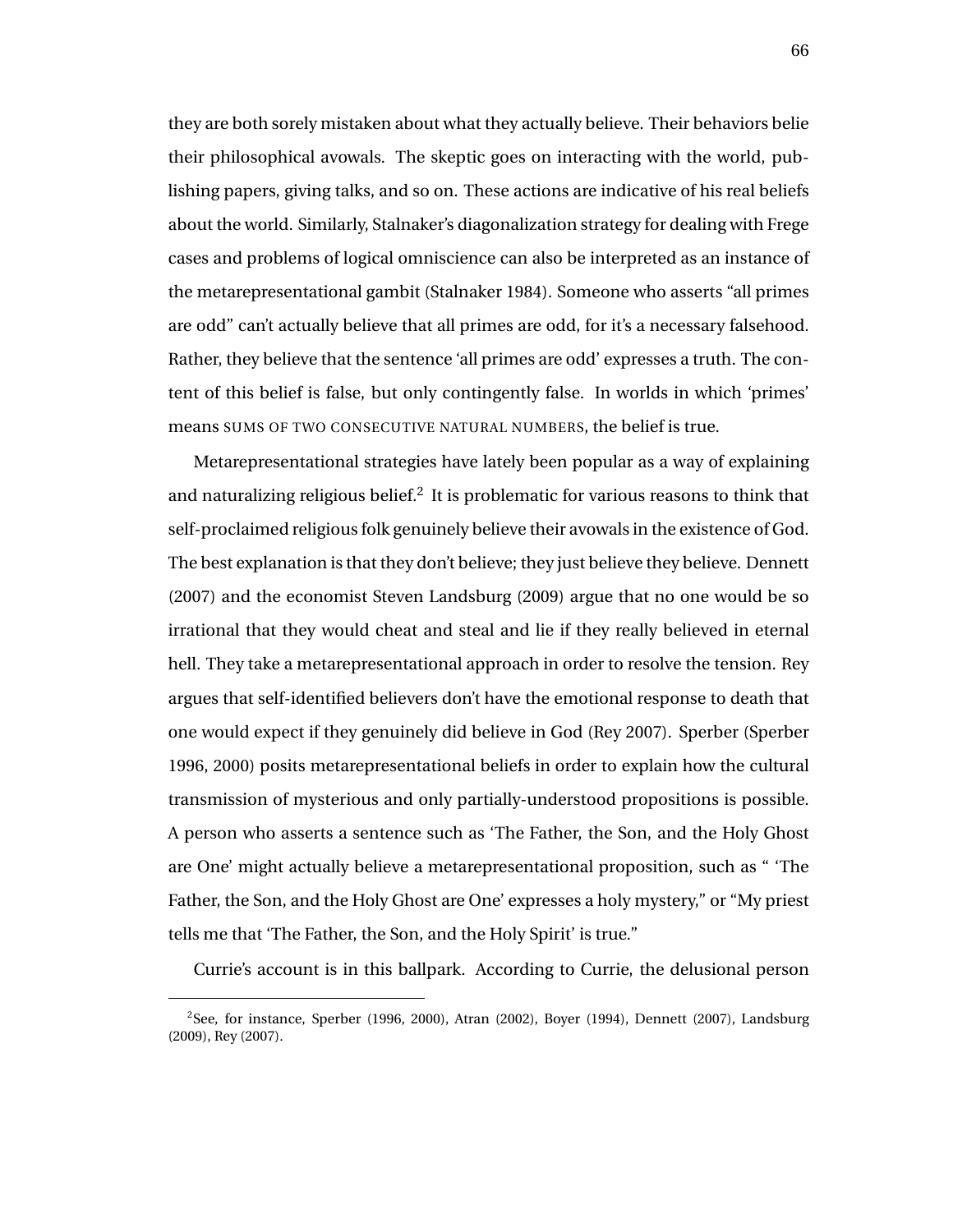imagines a proposition *p*, but a deficiency in self-monitoring causes him to misidentify this imagining as a belief. So, the person doesn't genuinely believe *p*—he imagines *p*—but he believes that he believes *p*. In presenting the advantages of his theory (Currie and Ravenscroft 2002, p.176–9), Currie points out that schizophrenic patients do not always act on, or pretend to act on, the contents of their delusions. And he notes that they do not often draw correct inferences from their delusions or attempt to reconcile them with other beliefs. These are features that we would not be surprised to see in imagination. In fact, the disordered train of thought we encounter in schizophrenia would not be thought shocking if seen as the flow of imagination. He gives an example of a soldier, who upon hearing cows lowing, becomes convinced that he is about to become slaughtered like cattle. It would not be incredibly unusual for a person to idly daydream this when prompted by the lowing, suggesting that there may be a link between the formation of the delusion and the formation of an imagining. However, delusions are not simply imaginings. Where the behavior of delusional individual deviates from that of the dreamer, we can appeal to the delusional individual's metarepresentational belief. Why does the Capgras patient say that his wife is an imposter if he is only imagining that she is an imposter? Because he thinks he believes that she's an imposter.

Particularly compelling is Currie's description of thought monitoring, and his explanation of how the imagining is mistaken for a belief. It appeals to our current best models of disorders of volition, such as passivity phenomena and alien hand syndrome. Schizophrenics will often claim that their bodies are being controlled by someone else, or that their thoughts are not their own. The reigning explanations of these phenomena is owed to Christopher Frith; it appeals to the 'efference copy' model of volitional action (Frith 1992, Frith et al. 2000). Once a person forms an intention to act in a certain way, a command is sent to motor control. An *efferent copy* of that same command is sent to a *comparator* and stored there. When we receive information about the way that our body moves (through proprioception, vision, and other senses), a representation of that bodily movement is compared to commands stored at the comparator. If there is no efferent copy with matching content, then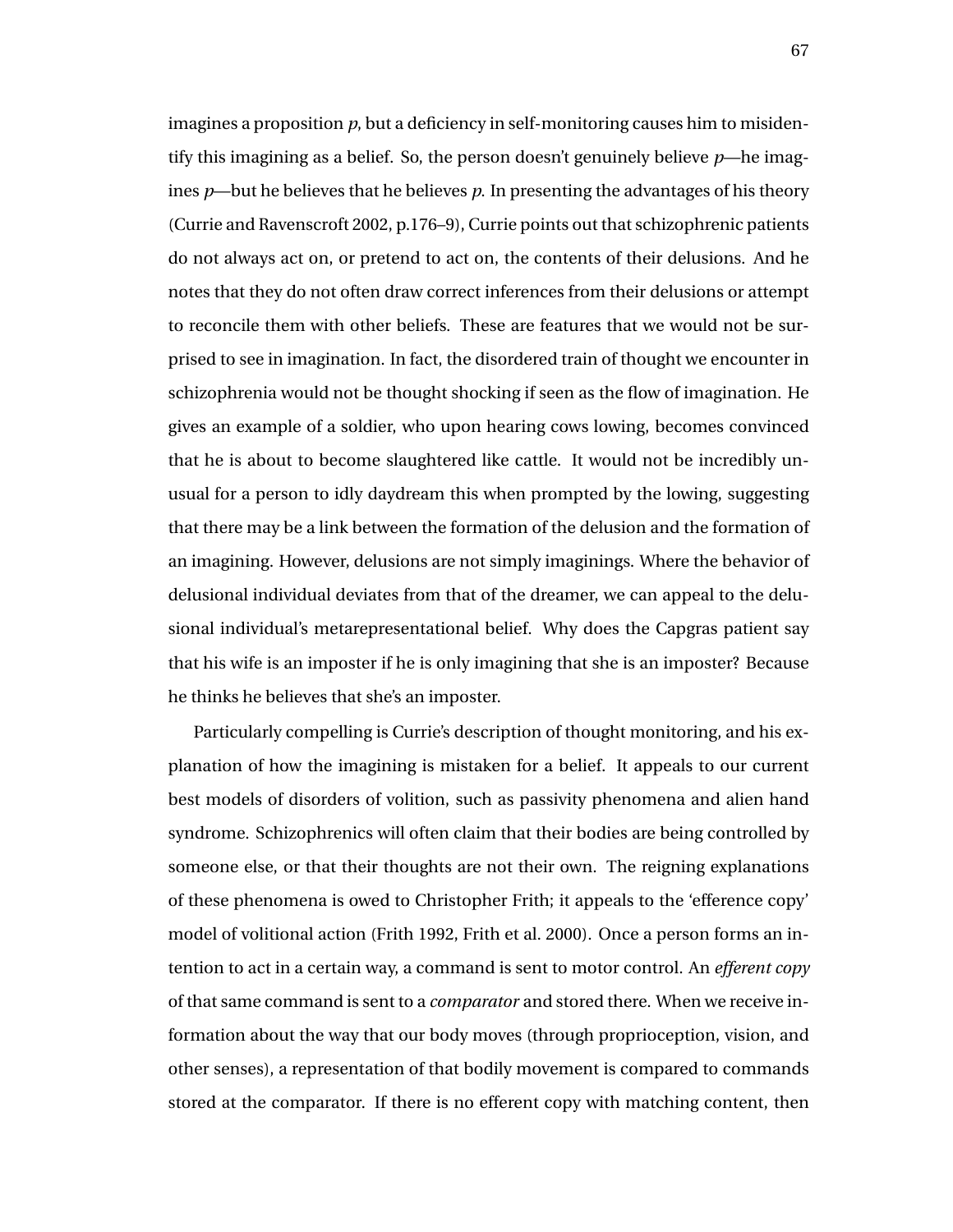the movement is experienced as not controlled by the agent and non-volitional. This is why we experience a felt difference when we raise our arm and when our arm is raised for us.

In schizophrenics suffering from an alien hand, there is something wrong with the comparator. When the schizophrenic sends a command for his hand to move in a certain way, and his body actually does move that way, the comparator should say: "yes, that all checks out!", and generate a volitional experience. But because the comparator is broken, it does not register a match, and so the person feels pushed around. This sensation of willing is allegedly generated not just when we move our bodies, but also when we think. (Currie approvingly cites the notion that thinking is a form of motor action.) Schizophrenics don't feel that their thoughts are their own because of a broken comparator.

One of the features of imagination, according to Currie, is that imaginings are normally recognized as such by their subjection to the will. This is a variant on the Wittgensteinian notion that imagination is distinguished from perception by being subject to the will. Currie's amendment is that imagination is *recognized* as imagination by being *felt* as if willed. Because of a broken comparator, the schizophrenic does not take an imagining that *p* to be his, and so does not recognize it as an imagining that *p*. Instead, the free-floating thought that *p* is experienced as a belief. So, the schizophrenic comes to believe he believes that *p*.

The theory is ingenious. Let's criticize it.

# **4.1.3 Criticism of Currie**

Imagination has long been summoned in explanations of delusion formation. Here is Locke, in his *Essay Concerning Human Understanding*:

Madmen "do not appear to me to have lost the faculty of reasoning, but having joined together some ideas very wrongly, they mistake them for truths; and they err as men do that argue right from the wrong principles. For, by the violence of their imaginations, having taken their fancies for realities, they make the right deductions from them. Thus you shall find a distracted man fancying himself a king, with a right inference require suitable attendance, respect, and obedience;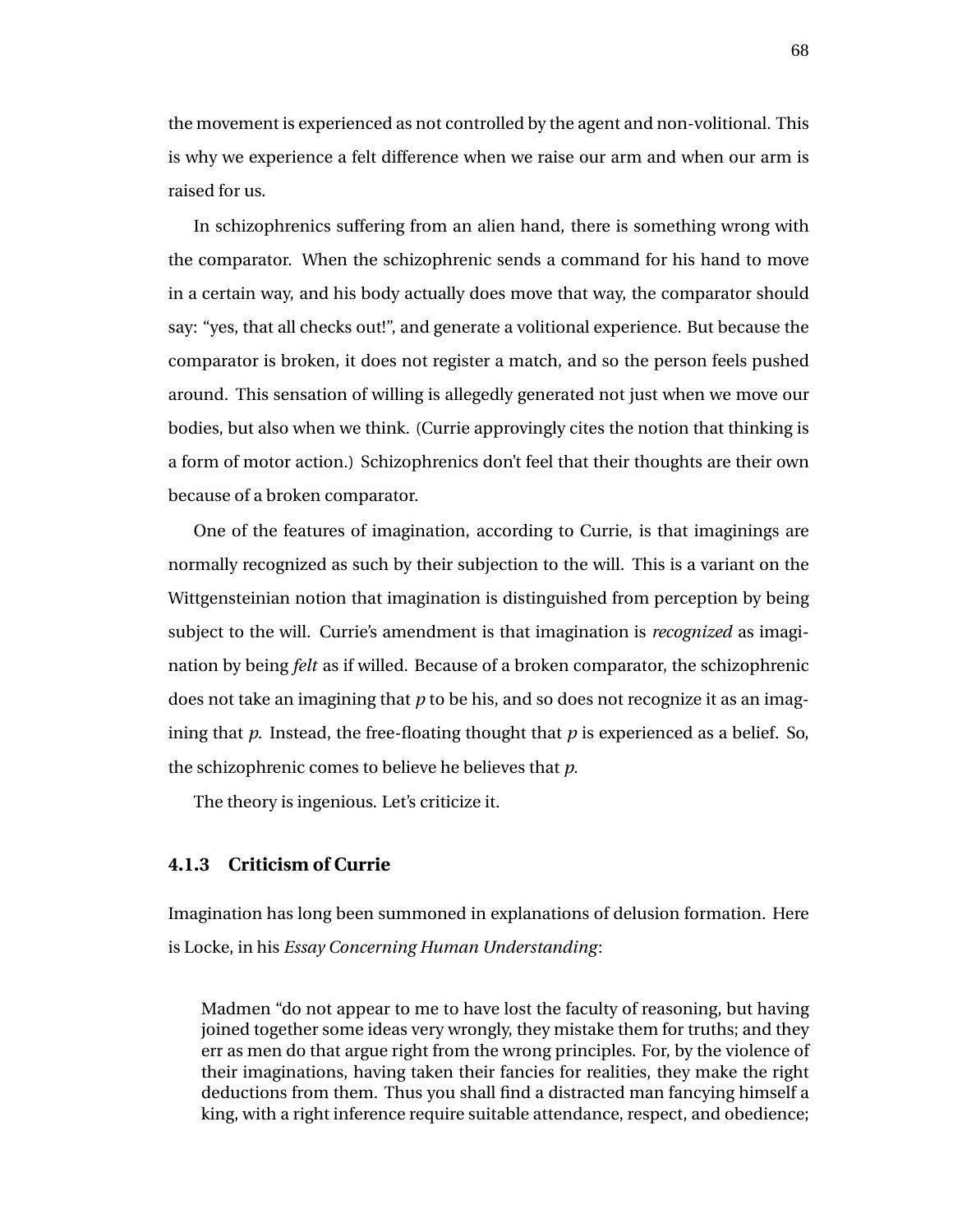others who have thought themselves made of glass, have used the caution necessary to preserve such brittle bodies. Hence it comes to pass that a man who is very sober, and of a right understanding in all other things, may in one particular be as frantic as any in Bedlam. . . . In short, herein seems to lie the difference between idiots and madmen; that madmen put wrong ideas together, and so make wrong propositions, but argue and reason right from them; but idiots make very few or no propositions, and reason scarce at all."<sup>3</sup>

The theory Locke describes here is very similar to Currie's, but it does not have a metacognitve component. Instead of the delusional subject misidentifying their imagining as a belief, they *use* their imagining to form new beliefs, as if it were a belief that could legitimately act as an acceptable premise. Reasoning is otherwise unimpaired. Let's call this *the Lockean theory* of delusion formation.<sup>4</sup> According to Currie, an individual might imagine that, say, there is a power plant on the inside of his body, and go on to believe that he believes that there is a power plant inside his body. On the Lockean view, a delusional individual who imagines that there is a power plant inside his body will then infer whatever he would infer if this were a belief (for example, that his insides are radioactive).<sup>5</sup> What is wrong with this theory? Why not think that the content *p* of the imagining is used as a premise rather than positing that the metarepresentational content  $\nabla I$  am imagining  $p^{\neg}$  is used as a premise?

Currie's metarepresentational theory has certain explanatory benefits: the story about the comparator model tells us the origins of the delusion. However, the Lockean can exapt most of Frith's story about the comparator for his own purposes. It might well be that when an imagining is experienced as non-volitional, we don't form a meta-belief about the kind of mental state that it is; we instead *use it as* another sort of mental state in reasoning. Perhaps when an errant thought runs through

 ${}^{3}$ It is somewhat interesting that Descartes (as mentioned in chapter 1) and Locke both refer to the delusions that one is a king or that one is made of glass. I haven't been able to determine their source, if there is one. One suspects some slight cribbing going on.

<sup>&</sup>lt;sup>4</sup>McGinn (2005) is a modern proponent of a similar view.

<sup>&</sup>lt;sup>5</sup>The theory leaves open whether the content of the imagining would also be believed. One could hold that, because inferring *p* from *p* is rather useless, it is not something we naturally do all that often, and the delusional subject wouldn't necessarily infer the belief that *p* from the imagining that *p*. In this case, the account might be considered semi-doxasticist—to be deluded that *p* would be to imagine that *p* and use the imagining as a premise in reasoning.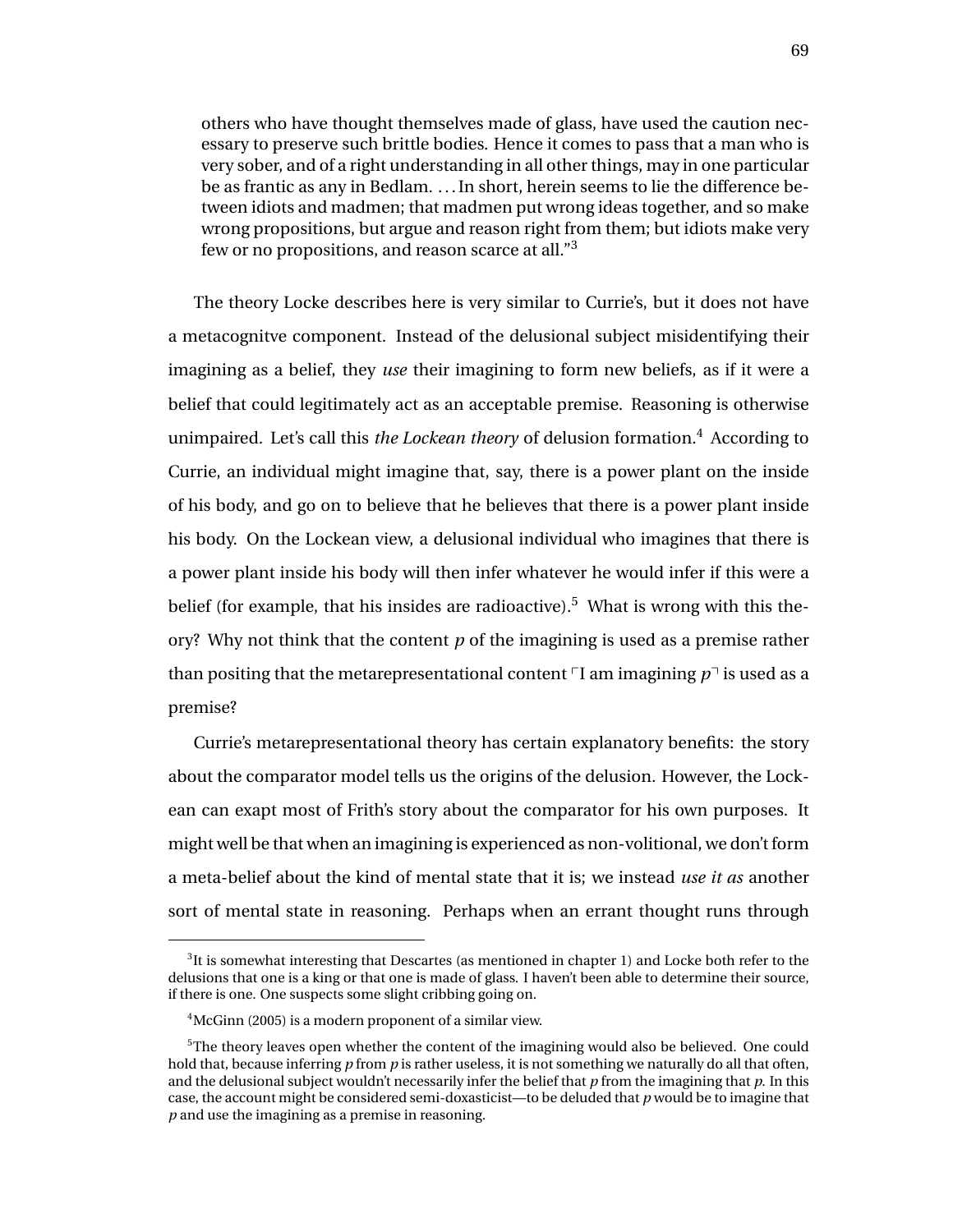our heads and isn't identified by the comparator police as an imagining, it just gets straightaway slotted into our knowledge store. $6$ 

In any event, the Lockean theory has a problem. It does not explain the troubling data that we want a theory of delusions to explain. Locke explains how delusional beliefs are formed, but the theory doesn't handle the stickiest features. The theory doesn't explain why delusional individuals retain the bizarre beliefs instead of subsequently rejecting them; it doesn't explain double-bookkeeping; and most importantly, it doesn't explain the circumscribed *effects* of delusions on action and theoretical reasoning.

Does Currie fare any better? He seems to think so: he claims the metarepresentational addition of his theory can handle these features, and this is an advantage of his account. His reason is that imaginings have the features of delusion that are most troublesome: they are not sensitive to evidence, they do not typically alter action, or other belief, and so on: "imaginings seem just the right things to play the role of delusional thoughts; it is of their nature to coexist with the beliefs they contradict, to leave their possessors undisturbed by such inconsistency, and to be immune to conventional appeals to reason and evidence" (Currie and Ravenscroft 2002, p.179).

The problem here is that as the theory was presented above, delusions are not imaginings: they are metarepresentational beliefs *caused* by wayward imaginings. Currie is not consistent on this point: he waffles on what he wants to affix the term 'delusion' to. At some times he says that delusions are imaginings; at other times he says that delusions are misidentified imaginings; at other times he says that they are metarepresentational beliefs. In itself, this is not a problem: this might just be a case of Currie having a non-substantive terminological dispute with himself (as it were) about the proper referent of the term 'delusion'. It's perfectly possible to describe Currie's theory without using the term 'delusion.' A schizophrenic person imagines *p*; owing to a faulty comparator he identifies that imagining as a belief, and thereby

 $6$ Recall the Wittgenstein thought that the difference between perception and imagination consists in the feeling of will. There is nothing in this theory about metarepresentation; that was an addition of Currie's.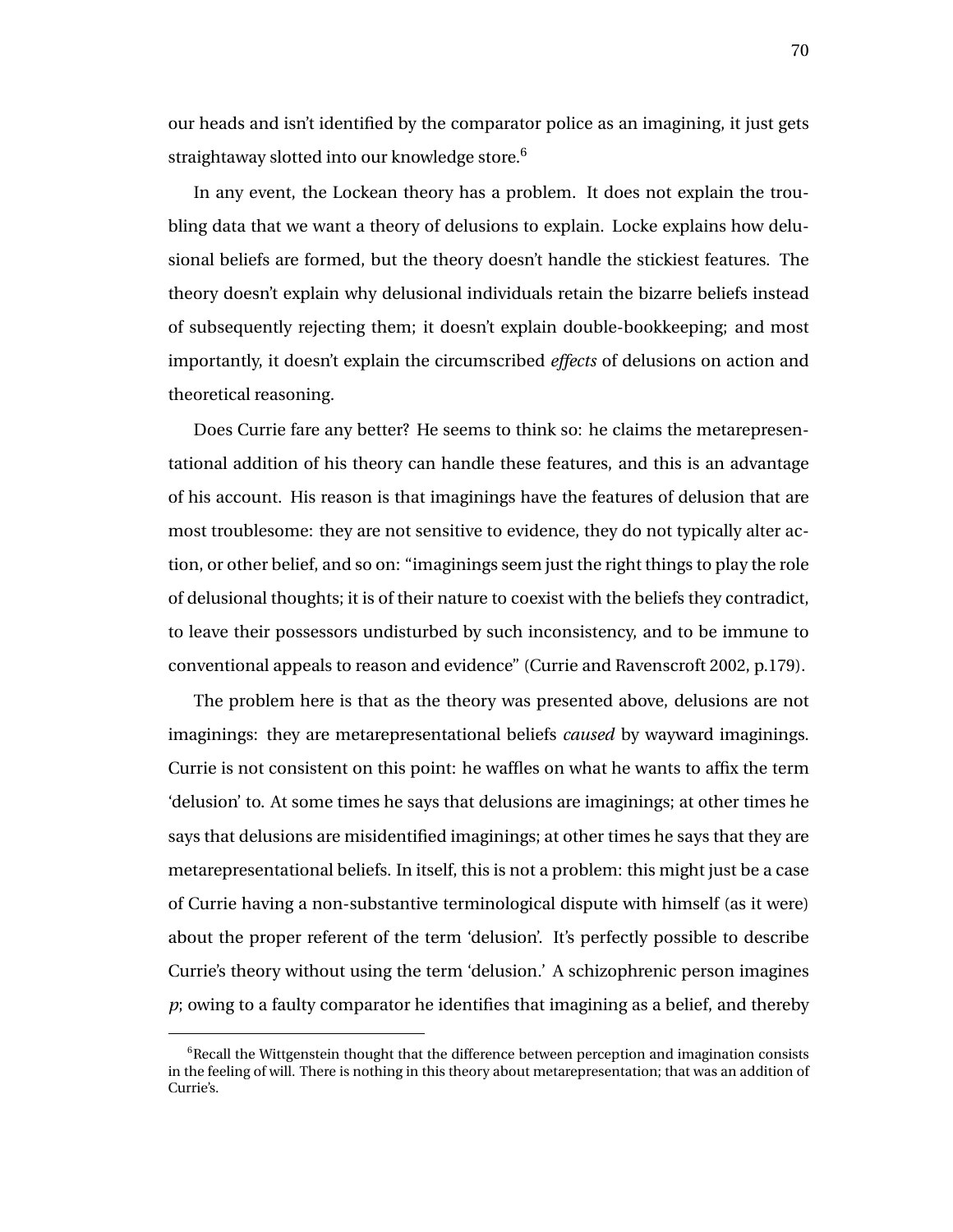comes to believe that he believes *p*. It should now be clear that Currie cannot appeal to the circumscription of imagination to explain the circumscription of delusion. He needs to appeal to the circumscription of metarepresentational beliefs.

We now face a tricky question about whether metarepresentational beliefs are circumscribed, and whether they are circumscribed in the same way that delusions are circumscribed. How should we expect someone to behave when they believe that they believe *p*, even though they don't actually believe *p*? Currie's response is that they will say *p*, but not otherwise act as if *p*. Our actions manifest what we believe, and our words manifest what we think we believe. I maintain that this is not a good explication of a belief in a belief that *p*. Beliefs have non-verbal manifestations, and metarepresentational beliefs are beliefs too; we should expect them to also have nonverbal manifestations. These are manifestations that Currie ignores.

Consider that not all metarepresentational beliefs are expressed primarily in verbal behavior. My beliefs about *other people's* beliefs are not entirely manifested in verbal behavior. They are manifested in the ways that respond to others and coordinate my actions with others. Take, for example, the following scenario: I think that my partner has forgotten her dentist appointment, so I leave a reminder on her laptop. Doing so manifests a bunch of my metarepresentational beliefs about what she believes. I believe that she believes her laptop is on her desk, that she believes that she needs her computer, that she does not believe she has a dentist's appointment, etc.

Now, suppose that I am worried that I will forget about *my* dentist appointment, so I leave a note for myself on my laptop. Doing so similarly manifests beliefs that I attribute to my future self: my future self believes that his computer is on his desk, etc. It's fair to suppose that I attribute beliefs to my future self based upon what I currently take my beliefs to be. The reason I think my future self will believe that his computer is on the desk is that I think that I currently believe that my computer is on my desk, and I don't expect these beliefs to change in the interim. Thus, just as it is possible to manifest attributions of belief to other people non-verbally, it is possible to manifest self-attributions of belief non-verbally.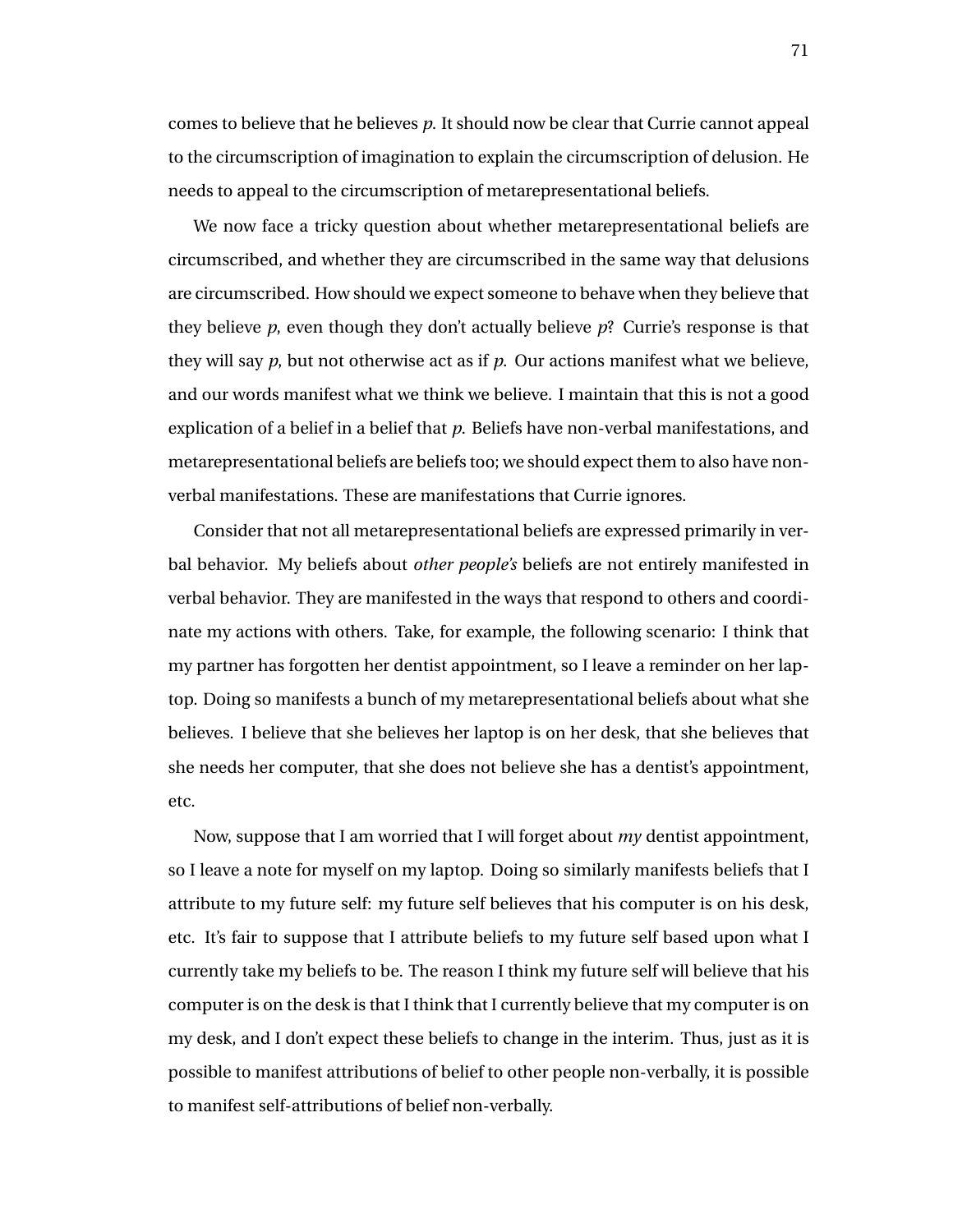Metarepresentational beliefs are often manifested in the construction and initiation of *plans*. In order to create a complicated plan, we need to consider how we would act in various counterfactual scenarios, and this will be influenced about what we believe we actually believe. Let's say that my drill breaks and I need to buy a new drill bit. I decide that when I go shopping for groceries later in the day, I will travel down Avenue B instead of my more common Avenue A, because there's a hardware store on Avenue B and I'll be able to run in and get a drill bit. My implementing this plan does not only manifest a belief that the hardware store sells drill bits; it also manifests a belief that I believe that the store sells drill bits.<sup>7</sup> If I did not attribute this belief to myself, I would not expect to successfully buy any drill bits at the store. After all, if I were to give this plan to another person—if I asked someone to swing by the hardware store because I destroyed my drill bit—I would be manifesting a belief that the other person believes that there are drill bits available for purchase. Not much changes in the case where I give the plan to myself.

The question now is whether a delusional individual's plans—and not just verbal affirmations—reveal a metarepresentational belief. I do not think that they do. Suppose I believe that my friend believes that his wife has been replaced with an evil robot. (I'm not attributing a delusion to him in this scenario, mind you; I'm attributing an actual belief.) I could not expect him to successfully carry out a plan that involves him bringing a drill bit back to his house. After all, if he really believes that his wife has been replaced with an evil robot, he wouldn't go anywhere near that house! Now, suppose a person with the Capgras delusion breaks her drill bit, and begins to formulate a plan to fix the drill. If she really believed that she believed that her

 $7$ Please be aware that I do not claim that this metarepresentational belief must occurently enter into my thoughts. It might well be the case that when I develop plans of action, in order to determine how I would act in various situations, I use simulation—I imaginatively inject myself into various counterfactual scenarios. This would mean that I would not have to explicitly reason with the premise, 'I believe that there are drill bits available at the hardware store'. However, one needn't have a proposition enter into conscious thought in order to be the object of belief. Rather, the construction and implementation of all but the most simple plans will *manifest* a metarepresentational belief. My acting on the plan to acquire a drill bit also manifests the dispositional belief 'I will not be eviscerated by dinosaurs if I go to the hardware store', even though that proposition does not enter into my explicit reasoning. (Usually.)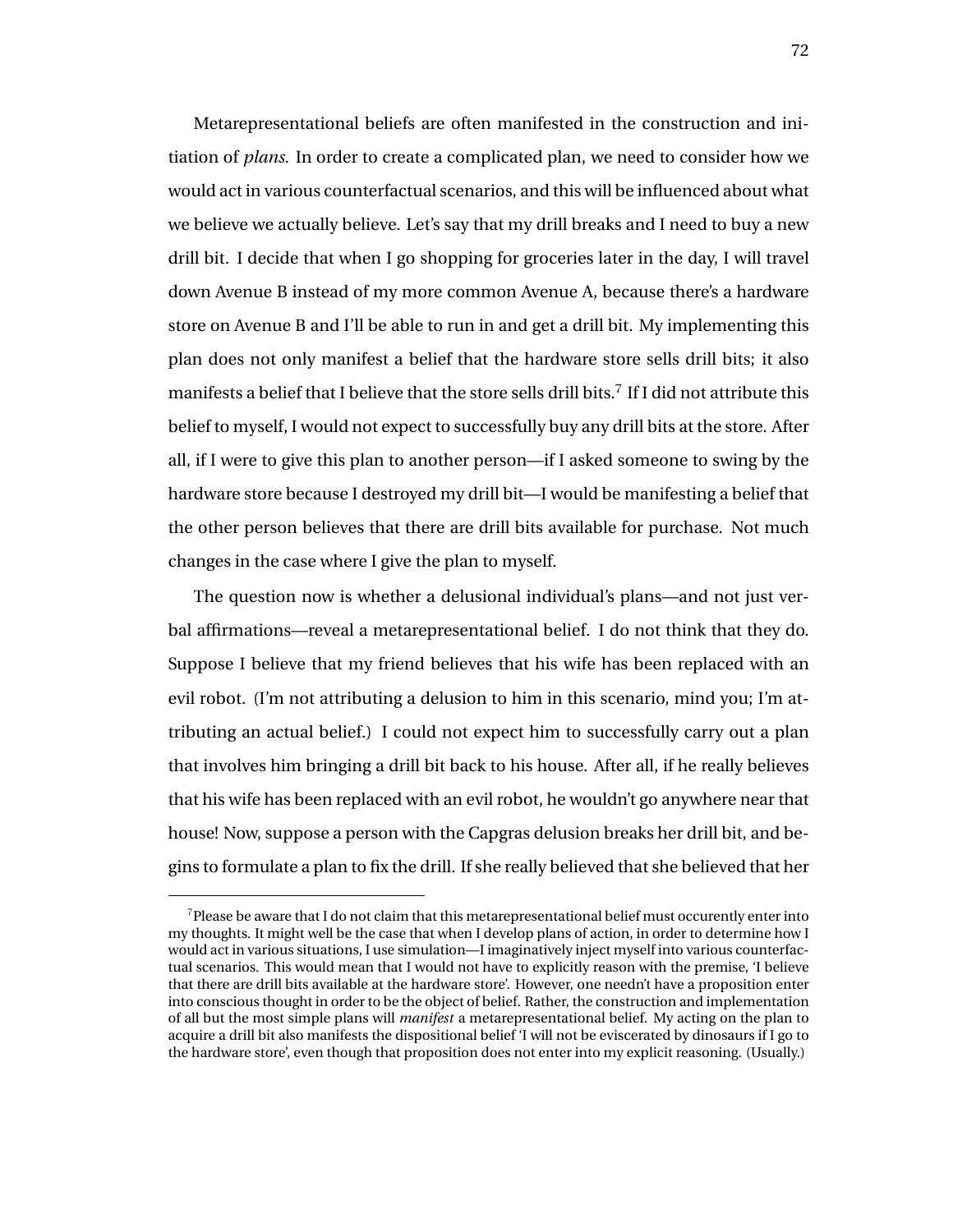husband had been replaced with an evil robot—and that was the only thing pathologically unusual about her—then she would never expect to come home. She would expect to run away and call the police, or whatever else you'd expect from a person who genuinely thinks that her husband has been replaced. She couldn't put that plan in motion. However, individuals with the Capgras delusion are able to live with the purported imposters, and carry out relatively normal lives with normal plans.

Currie notes that verbal and non-verbal behavior often come apart. His explanation of this phenomenon, which is a typical one, is to claim that we verbally express metarepresentational beliefs and act on non-metarepresentational beliefs. However, this does not sufficiently do justice to the role that metarepresentational beliefs would have in our reasoning and our lives. Currie is here falling prey to a temptation that many have felt when attempting to characterize belief. It's tempting to overemphasize the role of verbal affirmation in belief, and to think that *all* beliefs (and not just metarepresentational beliefs) are primarily manifested verbally. It's tempting to take belief to simply be a disposition to sincerely affirm a proposition. However, this is usually seen as an overly linguistic characterization of belief.<sup>8</sup> Beliefs are manifested in our intentional actions, in our reasoning, and in the ebb and flow of of our other mental states. Verbal behavior is just one out of many manifestations of belief, and metarepresentational beliefs are simply beliefs with a certain sort of content.

In addition to the criticism that Currie does not accurately portray the functional role of metarepresentational beliefs, one can also criticize his portrayal of the functional role of delusions. Currie identified metapresentational beliefs and delusions by appealing to their both being manifested verbally. However, it is not quite right to say that delusions are only manifested verbally. Delusions are only *partially* behaviorally and affectively circumscribed, and they do have *some* effects on non-verbal reasoning and behavior. This might seem like it would help Currie out—I just argued that metarpresentational beliefs have a broader role than affecting verbal behavior but it is hard to see how a metarepresentational belief will explain the precise *pattern*

 ${}^8{\rm In}$  the next chapter, I call this the 'assent theory of belief', and subject it to further criticism.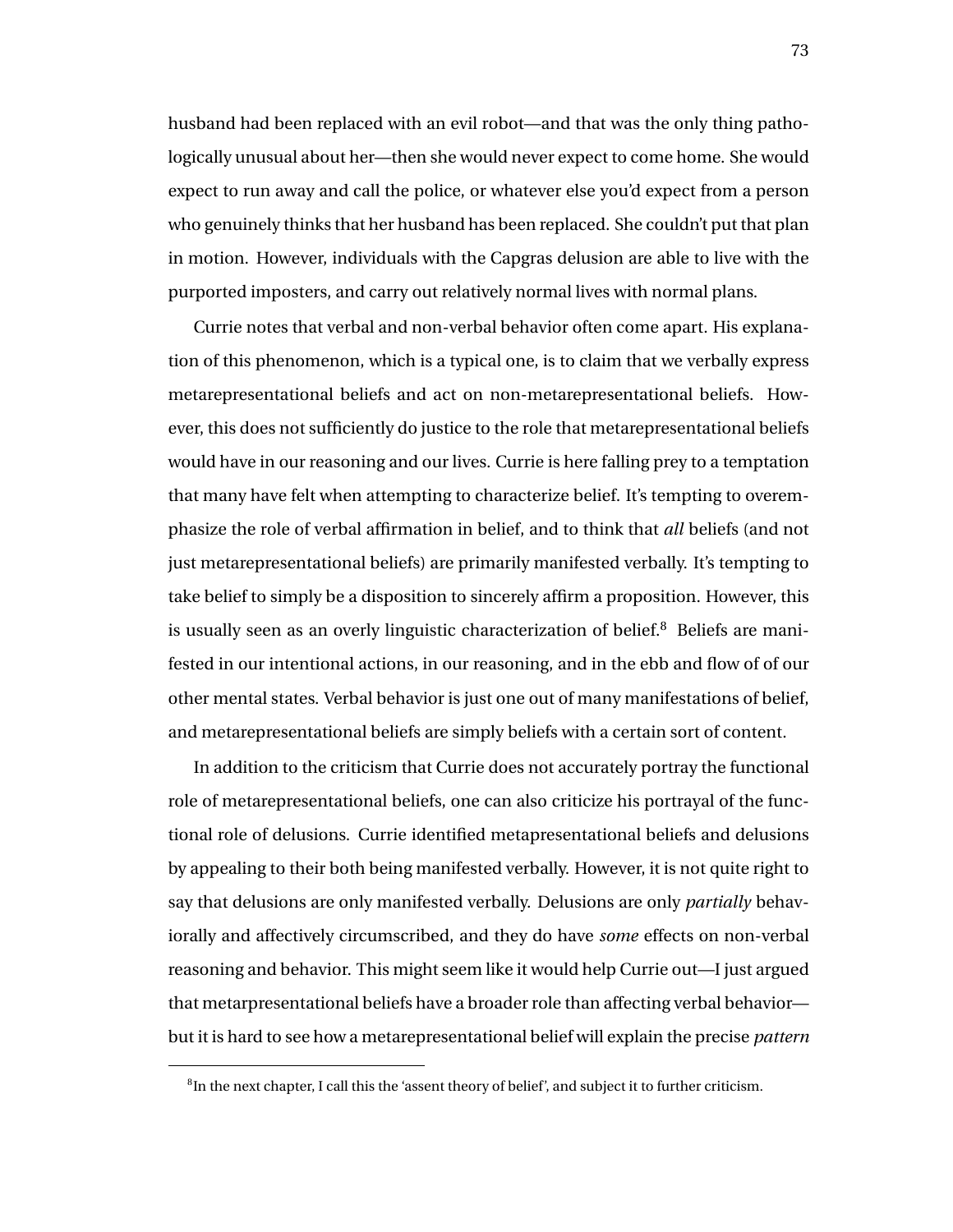of circumscription that we see in genuine delusions. A person who says he is Jesus might dress as Jesus does while also being unperturbed about his residence in a mental hospital. Is there any way to interpret those inconsistent patterns of behavior as a metarepresentational belief that he is Jesus? Currie has an explanation. He offers that metarepresentational beliefs will eventually get entrenched as nonmetarepesentational beliefs; he writes,"it may well be that over time certain delusions come to take on the action-guiding character of beliefs." But as Egan points out (2009, p.11), this means that we *should* expect delusional persons to act just like imaginers (and believers in the metarepresentational proposition), and then at some point in time, see them switch to acting as true believers. We should never expect to see the "somewhere-between-belief-and-imagination pattern of circumscription that we actually see." Egan, and Bayne and Pacherie too (2005), also argue that Currie's theory makes some other false predictions. If a person has a merely metarepresentational belief, then we would expect a person to act more delusional when in a reflective mood, as she attends to beliefs about her mental state. This doesn't appear to be the case.

Although Currie officially adheres to a metarepresentational account of delusion, he does float a somewhat different idea in a recent coauthored work, perhaps recognizing that he equivocates between treating delusions as imaginings and as metarepresentational beliefs:

we suggest—rather tentatively—a somewhat different view: that delusions considered as a class of states do not fit easily into rigid categories of either belief or imagination. While delusions generally have a significant power to command attention and generate affect, they vary a great deal in the extent to which they are acted upon and given credence by their possessors. In that case it may be that cognitive states do not sort themselves neatly into categorically distinct classes we should label 'beliefs' and 'imaginings', but that these categories represent vague clusterings in a space that encompasses a continuum of states for some of which we have no commonly accepted labels. (Currie and Jureidini 2001)

They do not elaborate, but this is a more radical type of non-doxasticism than that in Currie's previous work. It bears many similarities with the "bimagination" view that Egan has recently proposed. This will be the topic of the next section.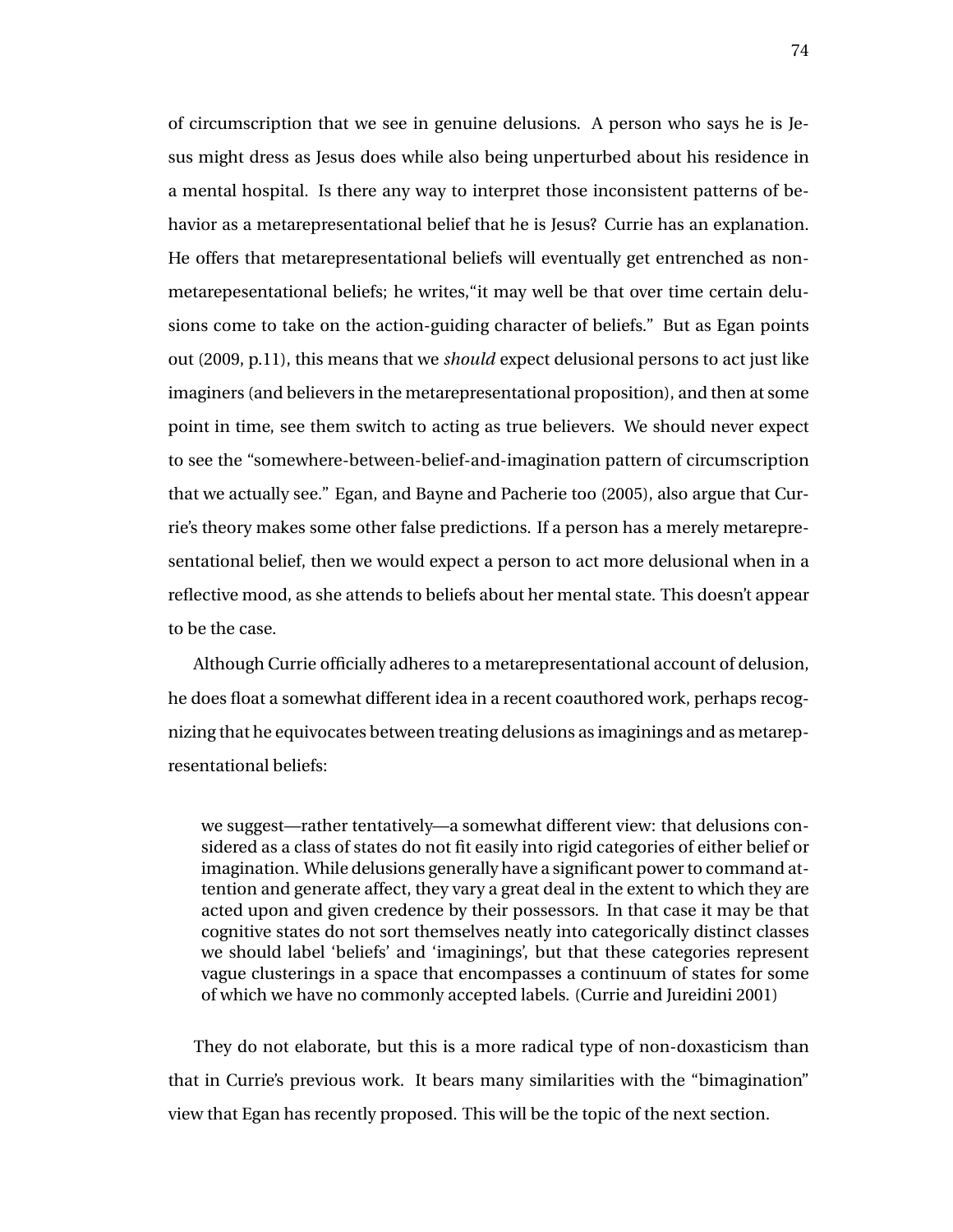### **4.2 Bimagination and In-Between Belief**

#### **4.2.1 Egan's Bimagination Account**

In "Imagination, Delusion, and Self-Deception" (2009), Egan proposes that delusions are not straightforward beliefs. Rather, a delusion is an instance of a novel attitude that is somewhat intermediate between imagination and belief: "bimagination." Bimagination has some of the distinctive features of believing and some of the features of imagining. For example, delusions, like imaginings, are not very sensitive to evidence, and like imaginings, they are inferentially and behaviorally circumscribed. However, their behavioral effects are more profligate than those of standard imaginings—they share many of the dispositional features of belief as well. Bimagination is presented as a response to Currie: it accounts for the seemingly intimate relation between delusion and imagination without being a metarepresentational theory. As it turns out, Egan's theory offers us an apparently radical form of nondoxasticism that turns out to be less radical than it first seems.

Egan's primary goal in the paper is to make conceptual space for the notion of bimagination rather than to give a positive argument for delusions being instances of it. Thus, he spends the bulk of his paper arguing that there is room in our cognitive theories for hybrid attitudes: attitudes that are neither fish-nor-fowl—neither beliefnor-imagining—but something in between. Egan imagines that some opponents of bimagination might vouch for a restrictive view on mental attitude types, according to which there are only a few roles available, and every attitude of a particular type has the same functional profile. The existence of *belief fragmentation* challenges this assumption.<sup>9</sup>

Egan presents a picture of *fragmented belief*, or *compartmentalized belief*, or *partitioned belief*, in which the behavior-guiding role of a belief is active only in certain

 $91$  produce an argument with a similar conclusion in the next chapter that does not rely on belief fragmentation.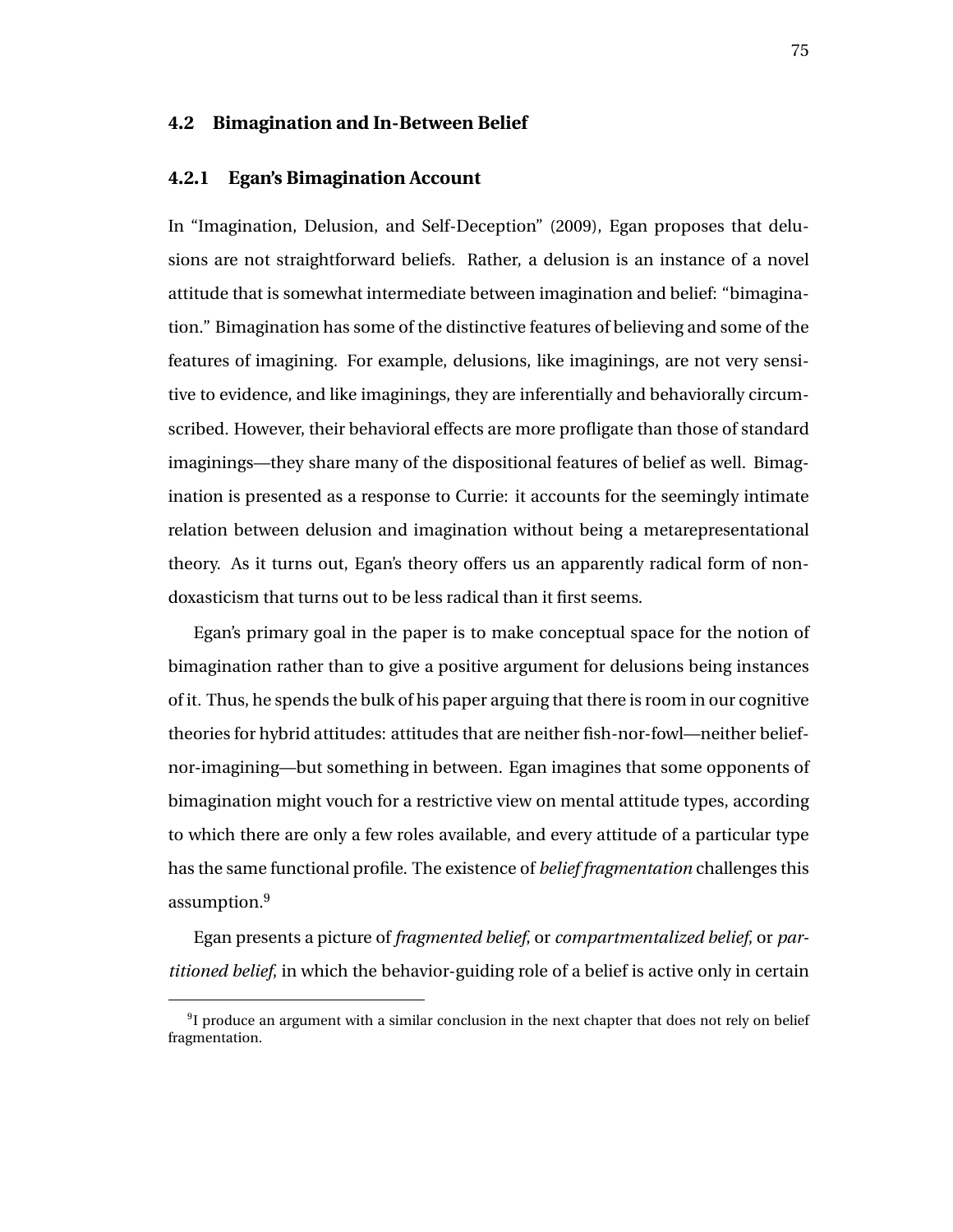contexts, or the belief is only able to affect certain domains of behavior.<sup>10</sup> A paradigmatic belief that *p* disposes the believer to act all the time and in every respect in ways that would likely be successful if *p*. Yet, most of our beliefs fail to be paradigmatic. In many contexts I will be disposed to act as if I believe *p*, but there will almost surely be contexts in which my dispositions are not those of a paradigmatic *p*believer. For example, Egan offers the folk psychological distinction between *recognition* and *recall*. Recalling a fact is more difficult than recognizing that the fact is true: a source of frustration for *Trivial Pursuit* players everywhere. If you ask me the capital of Peru, I might draw a blank. If you then tell me it's Lima, I'll smack my head and say "I knew that." In contexts in which I'm asked to *recall* the capital of Peru, my behavior is that of an ignorant person, but in contexts in which I'm asked to *verify* whether Lima is the capital of Peru, my behavior is that of a knowledgeable person. When it comes to the functional profile of the belief "Lima is the capital of Peru," some of my reactions swing one way, and some of my reactions the other.

There's nothing especially contentious about this. It is common for people to have inconsistent beliefs, or to fail to bring pieces of knowledge to bear upon one another, or to fail to recall pieces of known information in certain contexts. The best and most natural explanation of these phenomena is that only some of the representations in our heads are accessed, or are available for access, by any particular subsystem at any particular time. Only certain representations are *currently active* at any one time. Cherniak (1986) describes a man who met his end by lighting a match to peer into a gas tank. The poor man presumably believed that it is dangerous to light flames around gas fumes, but he unhappily failed to activate that belief and have it influence his plans.

Beliefs are often characterized in something like the following way: agents are disposed to acts in ways that would satisfy their desires if their beliefs were true. A picture of fragmented belief might include something about this only being true for currently active beliefs. As a first pass: agents are disposed to act, in a context *c*, in

 $^{10}$ Egan gives a fuller account of his thoughts on fragmentation in his (2008). Also see Davidson (2001), Stalnaker (1984), and Lewis (1982).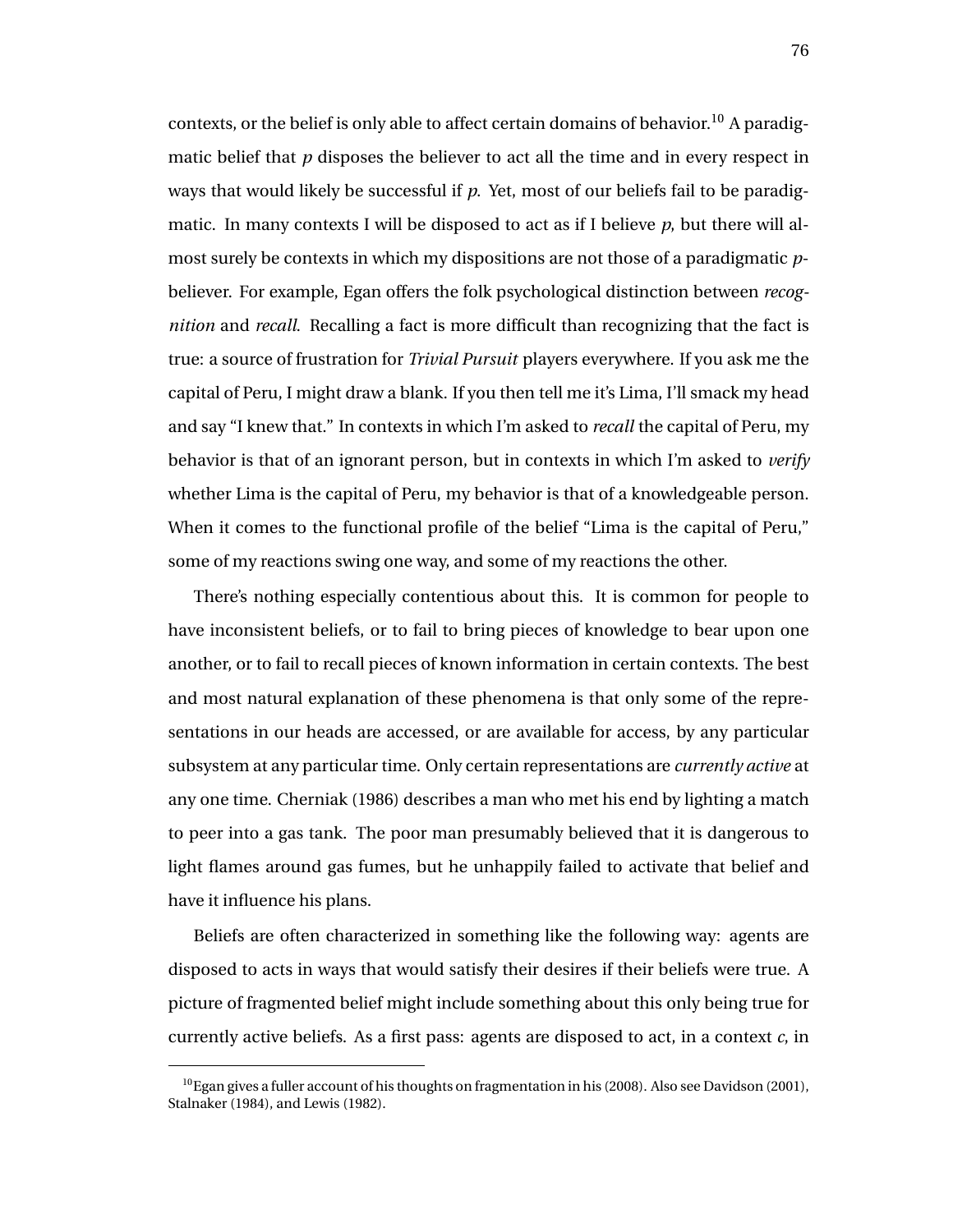ways that would satisfy their  $c$ -active desires if their  $c$ -active beliefs were true.<sup>11</sup>

The problem with relativizing fragmented beliefs only to contexts is that it implies that in certain contexts we will act like we would if we paradigmatically believed *p*, and in other contexts we will act like we do not. Descriptions of fragmentalized or compartmentalized belief will often use temporal language such as 'sometimes' or 'currently active': e.g. an agent with the fragmented belief that *p* sometimes behaves as if he believes *p*, and at other times he does not. The problem is that we often behave as if we believe two inconsistent things at a single time. Self-deceivers, for instance, will say one thing but do another. Or, consider the Ebbinghaus optical illusion: a subject will verbally report that various circles appear to be of different sizes, but when asked to manipulate the circles by using her hands, her movements are not those of someone who is taken in by the illusion. Verbal and non-verbal motoric behavior come apart: verbal behavior indicates the presence of a certain belief but motoric behavior does not. It appears that it is not just the case that particular representations are active in particular *contexts*. Each representation is only able to affect a particular *domain* of behavior.<sup>12</sup> Of course, it is also difficult to individuate or characterize contexts.

Thus, Egan's final characterization of the behavior-guiding role of belief and desire one which allows for fragmentation—is that "agents are disposed to act, in a context *c* and within a domain *d*, in ways that would satisfy their  $\langle c, d \rangle$  active desires if their  $\langle c, d \rangle$  active beliefs were true" (2008). Fragmentation demonstrates that the functional role of a belief has various "bits" or "elements" to it, and only some of these bits may be present in certain contexts. Once Egan has established that lapses in inferential reasoning that can be chalked up to fragmented belief, he hopes to have eroded his reader's hesitance at accepting the idea of states that are intermediate

 $11$  Egan also thinks that desires can be fragmented like belief.

 $^{12}$ It's difficult to say exactly how to characterize or individuate domains of behavior. It's too coarsegrained to simply count our verbal capacities and non-verbal motoric capacities as responsible for two distinct domains, for instance. Cases in which verbal and motoric behavior are especially easy to come up with because they are so overt, but it is not hard to think of entirely non-verbal behavior that indicates two fragmented beliefs are simultaneously active, such as when one puts on one's glasses to be able to better look for one's glasses.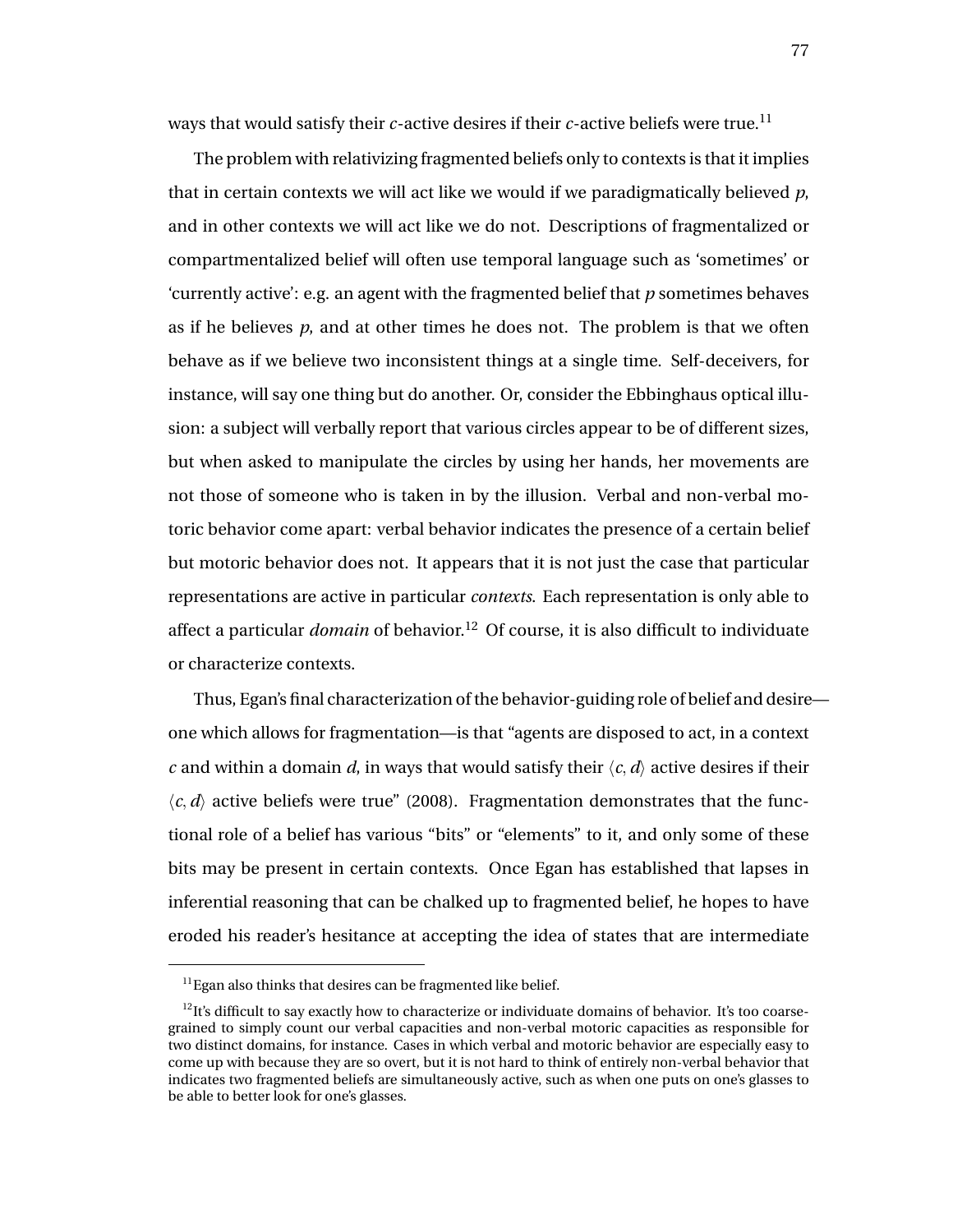between beliefs and imaginings.<sup>13</sup>

#### **4.2.2 Schwitzgebel's In-Between Account**

Schwitzgebel offers an account of delusions in much the same vein. He argues for the existence of mental states that are intermediate between the more well-known attitudes, and calls these 'in-between beliefs'. In a series of publications, Schwitzgebel (2001, 2002, forthcoming) relies upon them to explain an impressive array of mental phenomena, including partial forgetting, self-deception, confidence judgments, and delusions. This characterization of in-between belief differs from Egan's bimagination in the specifics, but the basic idea is the same: belief boxes have fuzzy boundaries, and there are mental states that have some, but not all, of features of prototypical beliefs. Once we admit this possibility, we can call upon these states to explain otherwise inexplicable behaviors, including those of psychotic individuals.

Schwitzgebel's is a dispositional theory of belief.<sup>14</sup> According to his theory, beliefthat- $p$  is a 'dispositional stereotype': a stereotype made up of various dispositional properties. For Schwitzgebel, an object has a dispositional property if and only if a certain type of subjunctive conditional is true of it. The conditional must be of the form: in condition *C*, object *O* will enter or remain in state *S*. Beliefs can't be *single* dispositional properties (according to this conception of dispositional properties), because beliefs cause persons to act in all sorts of different ways in all sorts of different circumstances. Your belief that there is beer in the fridge is marked by a disposition to look in the fridge if one wants beer, to tell one's friend that there is

<sup>&</sup>lt;sup>13</sup>"The goal here is just to open up a space for saying that there are such representations and such representational states by undermining the all-or-nothing-roles view that, if we endorsed it, would rule out such intermediate roles, states, and representations" (2009, p.270); "[I]t's not the case that anything that's got one element of a certain package has also got to have all of the rest, since we see a variety of mix and match patterns even within belief" (2009, p.274).

 $<sup>14</sup>$ His view is pretty similar to standard dispositionalism, with one modification. Dispositionalism</sup> holds that mental states are (or realize) dispositions to go from certain inputs (stimuli and other mental states) to certain outputs (behaviors and other mental states). Schwitzgebel holds that there might be phenomenal mental states that cannot be described in this way. Thus, on his view, some mental states are phenomenal and some are dispositional. Dispositional mental states are still characterized the same way: they are dispositions to go from stimuli and other mental states to behavior and other mental states, but 'mental states' in this characterization refers to non-dispositional, phenomenal states as well.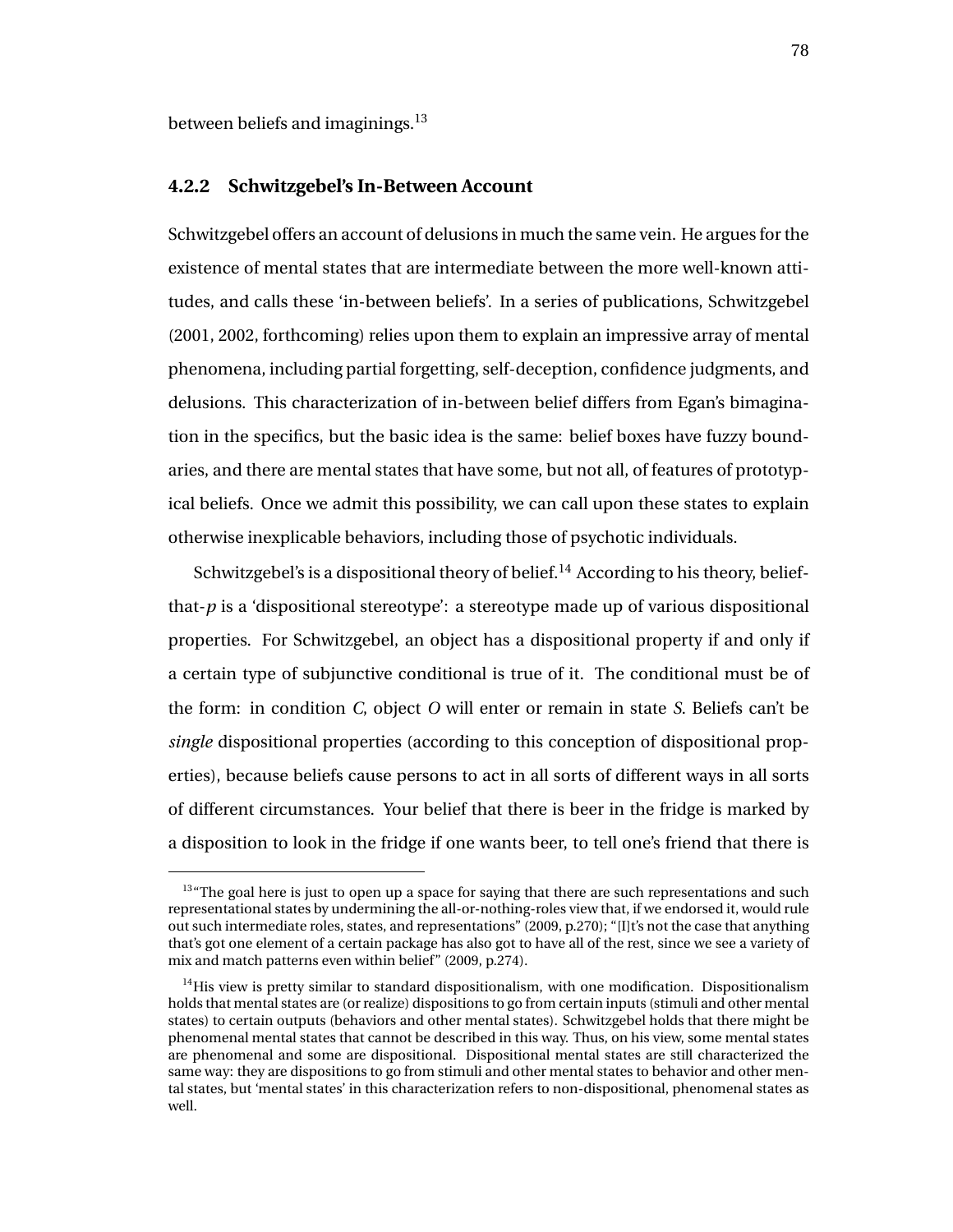beer in the fridge if he asks for one and you are feeling generous, and so on. Beliefs are *collections* of dispositional properties.<sup>15</sup>

To believe that *p* is simply to match a belief-that-*p* stereotype to an appropriate degree and in appropriate respects, and these will vary contextually. An agent has an *in-between* belief-that-*p* if some, but not all, of the dispositions in the belief-that-*p* stereotype hold of the agent. Belief-that-*p* is, thus, a vague or indeterminate matter, and delusions lie in the penumbral zone. Tumulty (2011, 2012) follows Schwitzgebel in arguing that delusions are in-between beliefs that play some, but not all, of the dispositional roles associated with the folk-psychological notion of belief.<sup>16</sup>

How does Schwitzgebel's account compare to Egan's? Bimagination and fragmented belief can both be characterized as sorts of in-between belief. A fragmented belief-that-*p* is a belief-that-*p* that will generate behavior in domain *d* when it is active in contexts *c*, but that is not active in all contexts and/or does not generate behavior in all domains. Therefore, it can be characterized with a subset of Schwitzgebelian dispositions within the stereotype of a belief-that-*p*: all of those that have *c* in the antecedent and *d* in the consequent of the corresponding subjunctive conditionals. It is, in other words, a state that behaves like a belief-that-*p*, but only sometimes and in some respects. Bimagination is a state that has many of the dispositions in the stereotype of belief, and some of the dispositions in the stereotype of imagination.<sup>17</sup>

 $15$ Schwitzgebel assumes that all dispositional properties are single-track dispositions (i.e. dispositions to manifest in a particular way under a particular stimulus), and that multi-track dispositions (i.e. dispositions that would manifest differently in a variety of stimulus conditions) are actually collections of single-track dispositions. This claim is contentious—there are those who think that multi-track dispositions are "Lockean powers" that cannot be reduced to collections of single-track dispositions. I myself think that Schwitzgebel's reduction is subject to too many counterexamples to be successful, but I won't follow this line of thought here. I mention it only to flag Schwitzgebel's theoretical commitments.

 $16$ Tumulty, however, holds that an adherence to the norms of rationality is the characteristic feature of belief's dispositional role: as mental states fail to adhere to the epistemic rules that govern belief, they become less determinately beliefs. Schwitzgebel does not mention rationality requirements, instead focussing on the behavioral and dispositional effects of belief. As I have dealt with rationality requirements in the previous chapter and do not find them necessary for belief ascription, I'll continue to focus on Schwitzgebel rather than Tumulty.

 $17I$  do a little damage to Egan's view here: the way Egan puts his view does not commit him to Schwitzgebel's reductionism about dispositions. Schwitzgebel reduces multi-track dispositions to collections of single-track dispositions, and attributions of single-track dispositions to attributions of subjunctive conditionals. Egan could be a Lockean realist about dispositions and think these sorts of reduction are not possible.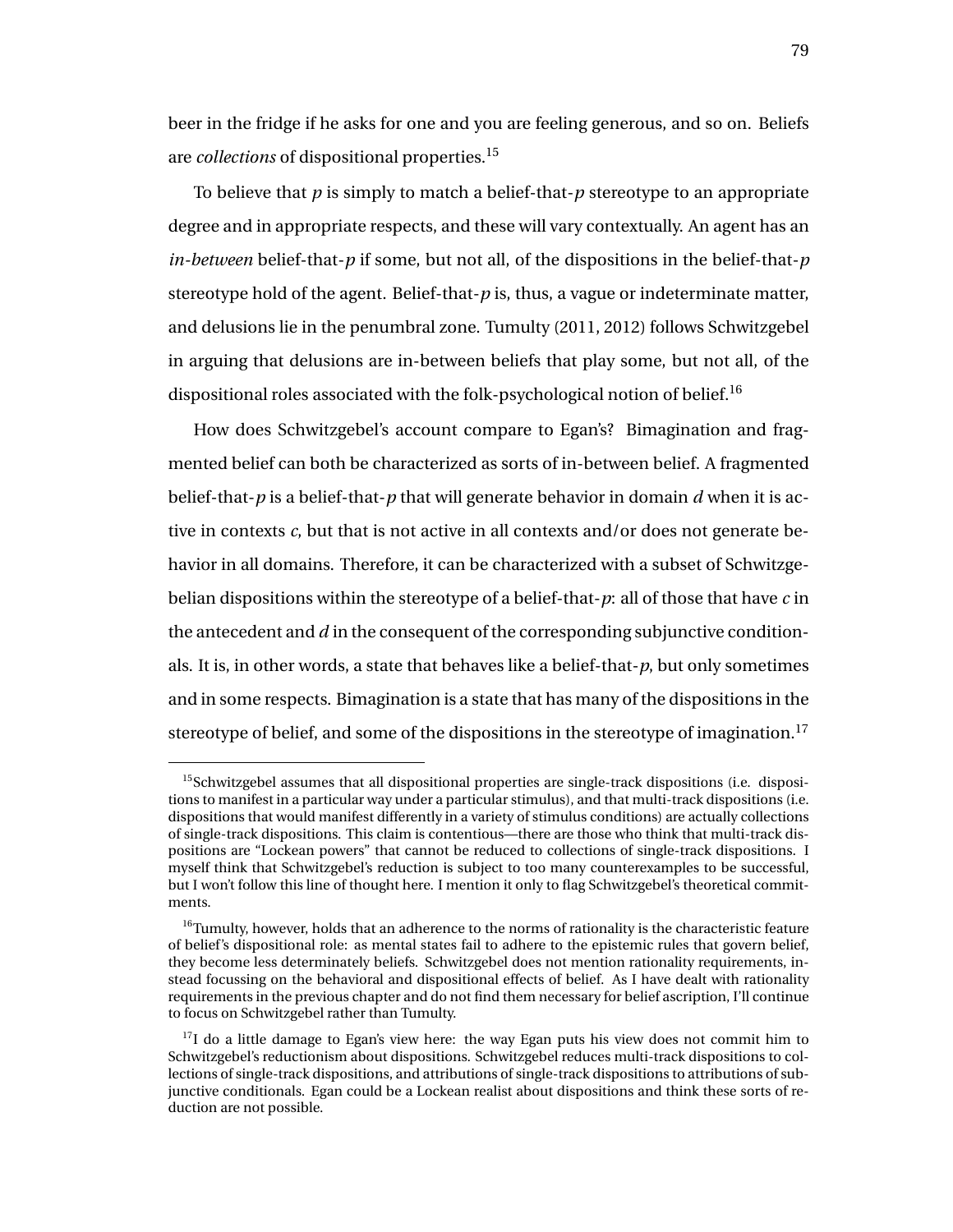The apparent difference between Egan and Schwitzgebel is that Egan proposes a new propositional attitude. Bimagination is presented as a newly-discovered mental state. In-between belief however, is not meant to designate a natural or well-formed category. As Tumulty writes, Schwitzgebel is "not proposing in between belief' as a new ascriptive choice" (2011, p.616). The term is is simply meant as a way of referring to those wayward dispositional complexes that share some characteristics with belief, just as the term 'noodle-like object' refers to a hugely heterogenous variety of objects that share certain characteristics with noodles. Neither has an extension that is homogenous or natural enough to be used in developing an explanatory theory. Egan appears to differ from Schwitzgebel in this respect.

However, it is noteworthy that Egan does not characterize bimagination any more concretely than by saying that it has some of the dispositional features of belief and some of the dispositional features of imagination. He does not describe how the state would fit into a psychological theory, how it would interact with other mental states, and so on. Actually, it's interesting how little discussion on imagination there is in Egan's paper. There is a tension: fragmented belief is allegedly brought up to illustrate how bimagination is conceptually possible, but the account of fragmented belief seems *itself* rather well-equipped to handle the more bizarre features of delusions. It's not clear that bimagination is meant to be anything more than a type of fragmented belief. Bimaginings are said to be like imaginings in that both are circumscribed, but imagination doesn't play any greater role in the theory. Egan does not posit any sort of casual link between imagination and bimagination, for instance. This makes bimagination look a lot less like a new sort of mental category that could be used in building a psychological theory, and a lot more like a catch-all category like in-between belief. In fact, Egan has indicated to me (personal communication) that he does not think that bimagination is a unified kind. Each bimagining will come from different origins and will have different effects; no systematized theory is possible. Thus, Egan shares more in common with Schwitzgebel than is apparent from his paper.

On both views, delusions exist somewhere off the shores of paradigmatic belief.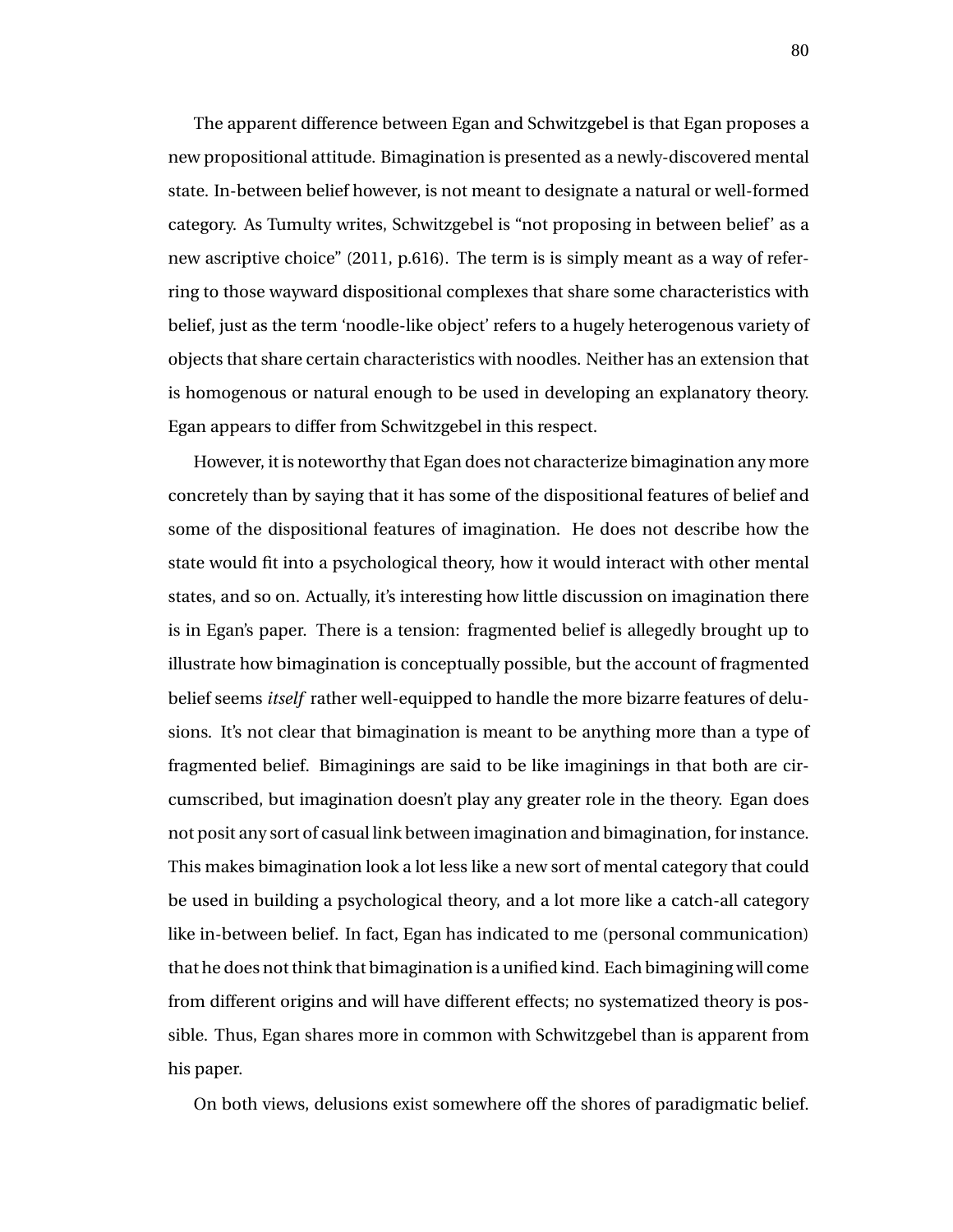Do Egan and Schwitzgebel offer competitor theories to the standard doxasticist account that could be used in an explanatory argument?

I maintain that they do not. To label a state a bimagination, a fragmented belief, or an in-between belief, is simply to say that it behaves like a paradigmatic belief in some respects but not others. The label will be of no help in developing a theory about *why* the state differs from a paradigmatic belief, or how it functions in a person's cognitive economy, so they cannot do the explanatory work that would be required to develop an explanatory argument for non-doxasticism. Calling a mental state a bimagination or an in-between belief offers no explanatory or predictive power over a doxasticist theory.

In fact, given that the accounts don't generate any predictions or explanations that are unavailable to the doxasticist, we can even question whether Schwitzgebel and Egan genuinely offer competitor theories. They agree with the doxasticist about the functional profile of delusions: delusions are like paradigmatic beliefs in some respects but not others. So, what exactly do they disagree with the doxasticist about? Is there even a real dispute? The only dispute appears to be whether bimaginations and in-between beliefs are non-doxastic states or whether are they are types of belief. This, I think, is a mere terminological issue. One can use the word 'belief' narrowly, to only cover prototypical beliefs that don't deviate from their paradigmatic role. Or, one can use 'belief' more broadly, to cover the less paradigmatic cases.

At this point, I digress slightly into an investigation into the nature of terminological disputes. This is needed to support my claim that Egan and Schwitzgebel offer terminological variants of doxasticism, but the digression will have supplementary benefits. Disputes over merely verbal issues dot this particular philosophical landscape like land mines. It's important for us to know how to identify and defuse them.

#### **4.2.3 Terminological Disputes**

It is easy to feel that there is nothing of any substance to non-doxasticism. There is a threat that the debate might turn on just language rather than facts about the mind. Some questions of the form "Is an *X* a *Y* ?" are substantive, but others are just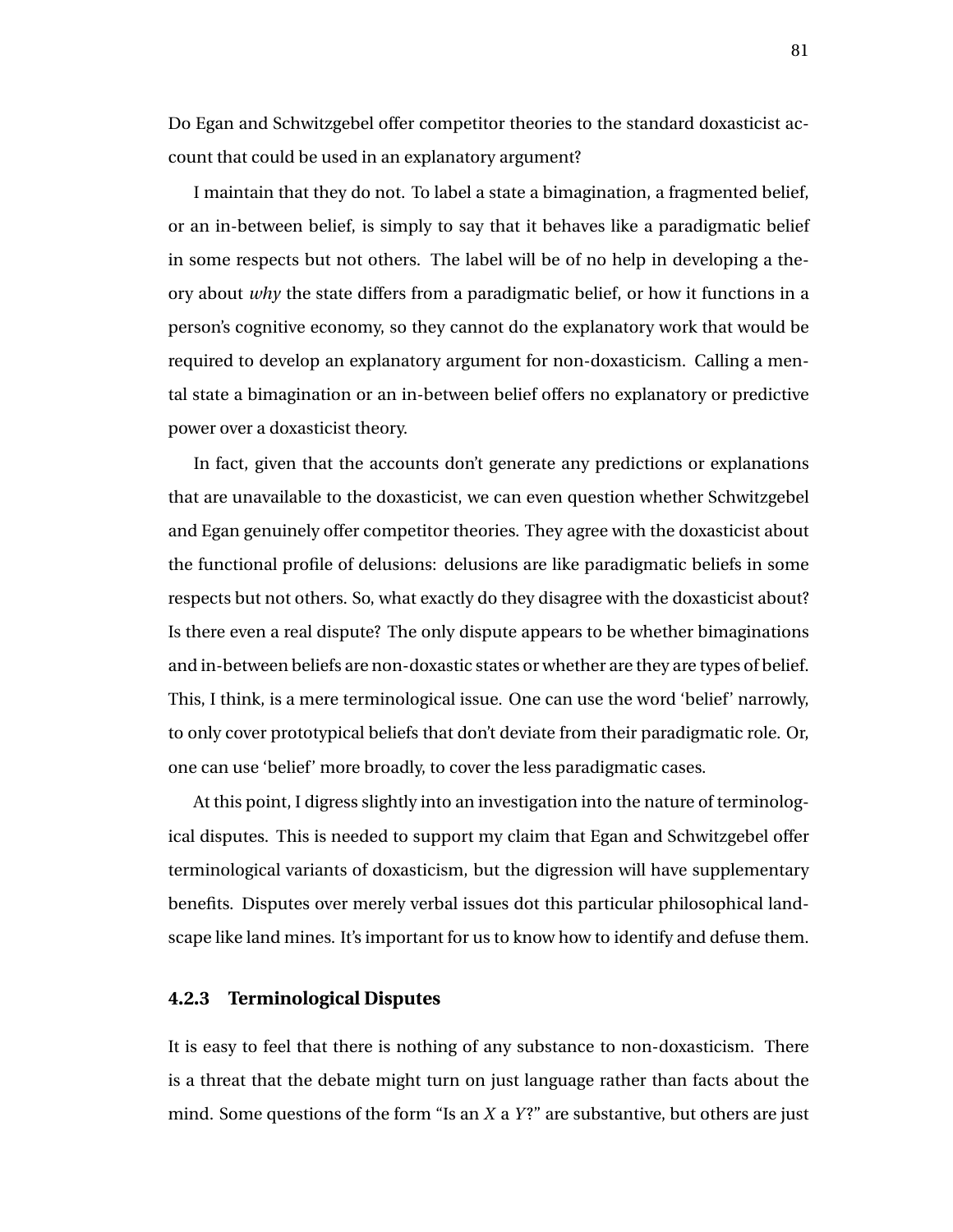terminological. "Are delusions beliefs?" looks like it might be about as answerable as the questions "Is Seabiscuit the greatest athlete of all time?", "Is gum a food?", or "Is a burrito a sandwich?" It might be that the question could be settled by deciding how to use the words 'delusion' and 'belief' rather than about what delusions and beliefs *are*. <sup>18</sup> This is a valid worry: the dispute between the doxasticist and the nondoxasticist should not be about words. It should genuinely be about the psychological organization of the deluded subject. Duty falls upon the non-doxasticist to explain why there is more at issue here than "mere semantics." Not all non-doxasticists succeed at doing so. Some positive proposals really aren't much more than traditional doxasticist theories gussied up in non-doxasticist language. Any debates between them and orthodoxy are merely apparent.

It would be good to know exactly when this charge is apt. How can one tell whether a debate is merely terminological or not? This is not a new question. Figures such as Carnap, Wittgenstein, and Ryle, have accused metaphysicians of treating questions of ontology with undue seriousness, when they should be dissolving the questions by paying attention to the language used to frame the debate. It is also not a settled question. There has lately been a newfound surge of interest in attempts to distinguish terminological from non-terminological debates, but no uncontentious or obviously successful criterion has emerged.<sup>19</sup>

Some questions are clearly non-terminological. Scientists settled the question "Is water  $H_2O$ ?" by doing chemistry, not linguistics. Investigations into the atomic make-up of water did not crucially hinge on a decision about the semantics of the term 'water'. Other questions, including many discussed by metaphysicians (e.g. "Are there mereological sums?"), are ones where it is arguable whether the disagreement is terminological or not. Then, there are questions in which disputants are

<sup>&</sup>lt;sup>18</sup>Consider Currie and Ravenscroft's comment: "If someone says that he has discovered a kind of belief that is peculiar in that there is no obligation to resolve or even to be concerned about inconsistencies between the beliefs and beliefs of any other kind, then the correct response is to say that he is talking about something other than belief" (2002, p.176).

<sup>19</sup>See *Metametaphysics* (Chalmers et al. 2009) for a recent collection of papers largely devoted to the issue.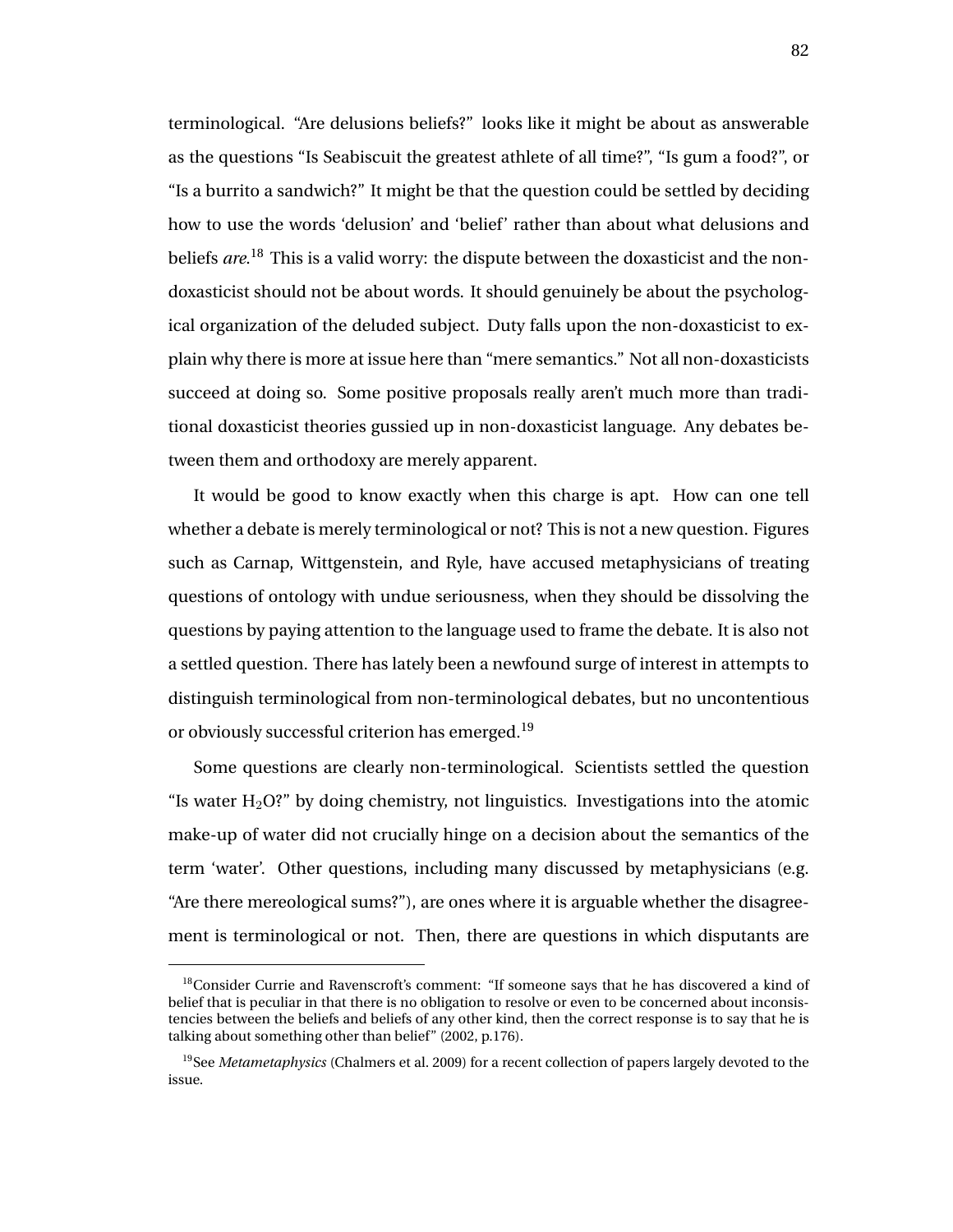clearly talking past one another, as in "is gum a food?"<sup>20</sup> It's fun to playfully bicker this question in a kind of parody of standard conceptual analysis, proposing various necessary and sufficient conditions of gum and of food, and responding with counterexamples. But we shouldn't take ourselves to be having a substantive dispute about the metaphysics of gum. A natural reason to think there is no dispute here is that 'food' and 'gum', being natural language terms, have imprecise edges and are soaked through with indeterminacy. Some precisifications of the reference of 'food' will include gum, and other precisifications will not. Once we clarify our language, any debates over whether gum is a food should dissolve. Similarly, debates over the question "Is a cucumber a fruit?" should be resolved once we ask ourselves whether the word 'fruit' is being used in a botanical or a culinary sense.<sup>21</sup>

Terminological debates appear to arise when interlocutors use terms that are vague or lexically ambiguous, or when they are speaking different idiolects, or when they are using context-dependent language and there are two contexts in play. David Chalmers offers the following diagnostic test: check whether the dispute disappears after two different senses of the problematic term are distinguished (Chalmers 2009, p.88). This test might *prima facie* suggest that "Are delusions beliefs?" is merely terminological. Doxasticists apply the word 'belief' to a set of psychological states that includes delusions, whereas non-doxasticists restrict the word to a smaller set of psychological states.

However, there is a problem with the test: only the most unsophisticated use theories of meaning will hold that two words have different meanings simply in virtue of being used differently. Most theories of meaning will deny that two people who use their words differently necessarily mean different things by their words. It's not

<sup>&</sup>lt;sup>20</sup>Hawthorne (2009) offers a list of examples of clearly terminological disagreements and a list of others that are clearly not terminological.

 $^{21}$ Actually, disputes like these are sometimes taken seriously in court. For example, according to a 2006 ruling by a Massachusetts judge, a burrito is not a sandwich. A shopping complex contractually offered a Panera sandwich shop exclusive rights to sell sandwiches in their area; soon afterward, the shopping complex allowed a Qdoba burrito shop to rent space. Courts are sometimes called upon to adjudicate questions like these when the indeterminacy of language in laws and contracts leads to indeterminacy of legal and contractual norms. Questions about how judges actually do decide to precisify the semantics of legal documents, and how they *ought* to decide to do so, are of obvious interest to philosophy of law.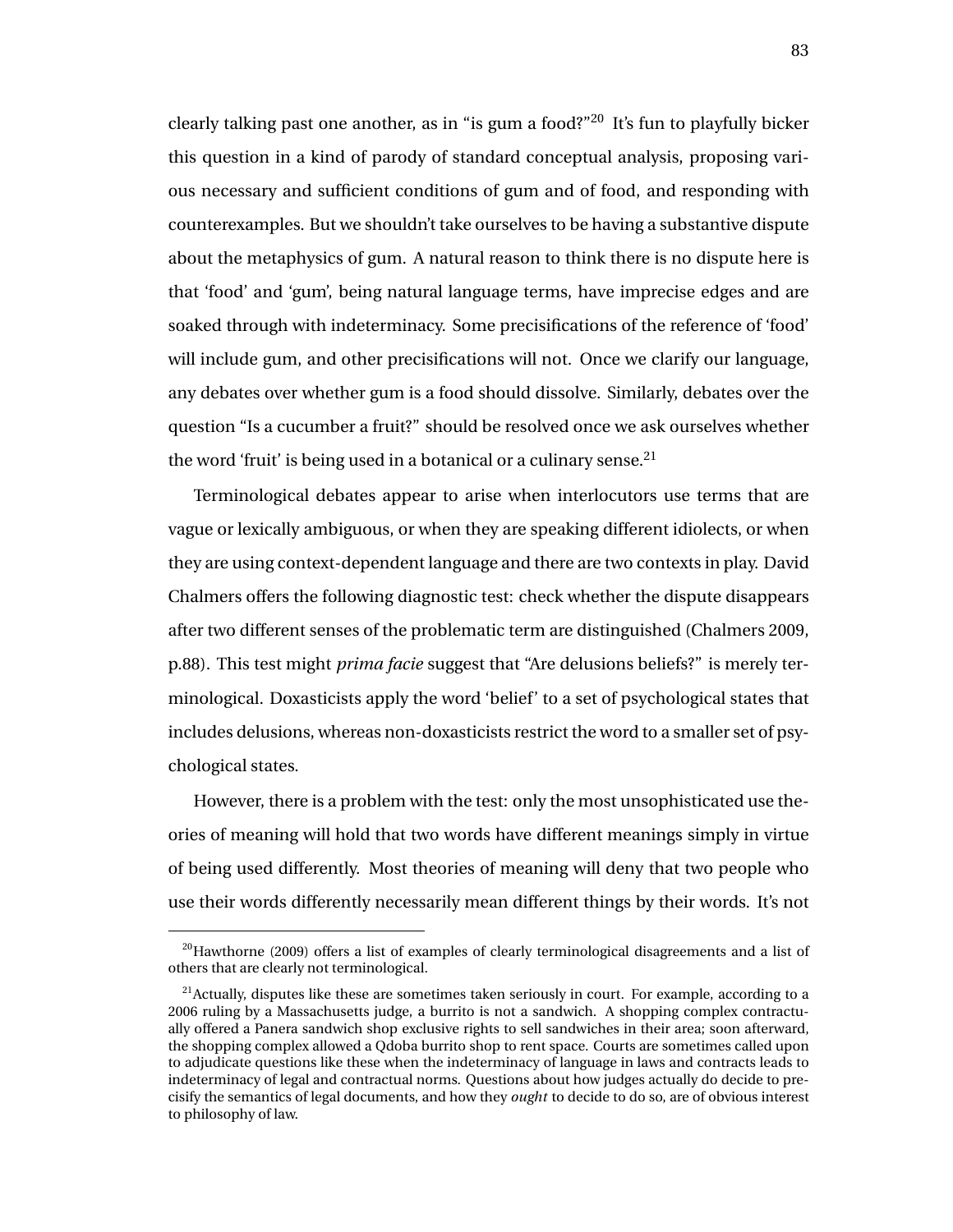quite *that* easy to claim that the doxasticist and non-doxasticist are talking past one another. Chalmers's test invites us to distinguish different senses of a term, but it is not easy to know when different senses are in play. There are two different sorts of pressures–two sorts of externalism about meaning—that increase the likelihood that conversationalists will converge on the same meanings, even though they use their words differently. Firstly, as Putnam and Burge brought to attention, social factors are relevant in determining the semantics of public language terms. David Manley points out that there are many apparently verbal disputes in which people seem to mean different things by their words, but because a word is "a shared commodity whose meaning is settled by community-wide dispositions," the one who is using the term in a more unorthodox or deviant way will simply turn out to be wrong (2009, p.10). Secondly, many think that the *naturalness* of a property affects its eligibility to act as a referent of our words (Weatherson 2003, Lewis 1983, 1984). This too bears on whether a debate is merely terminological or not. Ted Sider (2009), for instance, has appealed to naturalness to defend various metaphysical debates. Given these problems, it is likely that whatever sort of epistemic deficiency is at play in terminological debates—the feature of conversations that causes us to "speak past one another" does not come about because speakers *mean* different things by their terms.<sup>22</sup>

The failure of philosophers to give a precise account of terminological disputes does not mean that we are entirely unable to diagnose disputes. I propose an heuristic that does not involve having to scrutinize the meanings of our terms, also offered by Chalmers: a dispute is merely terminological if and only if it is not possible to have the dispute without using whatever words are apparently troublesome. In reformulating the debate without using the taboo word, one will have to resort to the redescriptions, paraphrases, and translations, but we do not take on any contentious

 $^{22}$ Eli Hirsch thinks this. He grants that two speakers who mean the same thing in public language might still be involved in a terminological dispute and speak past one another "in their own language." According to Hirsch, X's own language is determined counterfactually: it is "that language that would belong to an imagined community typical members of which exhibit linguistic behavior that is relevantly similar to X's" (see Manley (2009, p.11)). This characterization of a language effectively gets rid of the externalist semantic constraints that are due to the public nature of language. It doesn't straightforwardly affect externalist constraints on meaning due to naturalness.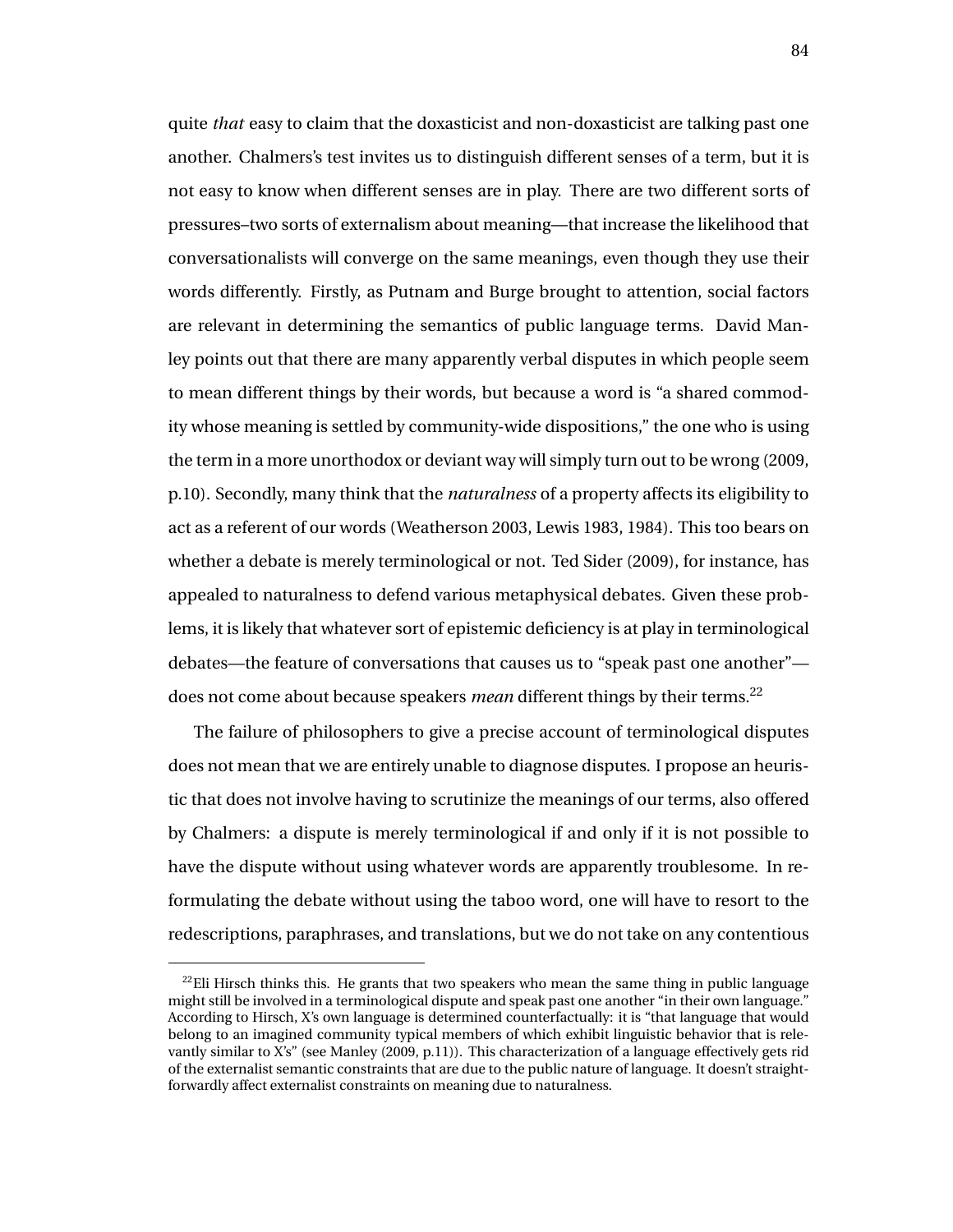stance about whether these redescriptions are legitimate "senses" of the now-taboo word or are related to its semantic content in any particular way.

The test just described cannot give a definition of terminological disputes. It is a diagnostic that is heuristic at best, and it is not foolproof. Firstly, it will surely let in false positives and incorrectly characterize some genuine debates as terminological. There very well might be debates in which the problematic language is *primitive* and cannot be replaced with paraphrase and redescription.<sup>23</sup> Secondly, the test will surely let in false negatives, incorrectly ruling various terminological debates to be substantive. If a synonym of the taboo word is available, one could just replace the taboo word with it. Barring cognates might help, but picking out words that count as cognates will prove problematic. Moreover, one could introduce a new word into the language and stipulate that it is a synonym of the taboo word. (For example: "Let's invent a new word, 'schmood', and stipulate that it is synonymous with 'food'. Is gum schmood?")<sup>24</sup> Luckily, perfect synonymy in natural language is rare (if it exists at all). If we bar the introduction of new vocabulary, most attempts to replace a word with a description should precisify the terms used, either dissolving the debate or making clear what issues of substance are being disputed.

### **4.2.3.i Are** *Delusions* **Beliefs?**

Now that we have a diagnostic test in hand, let's see how it can be put to use. There are two potentially problematic terms in the assertion "delusions are beliefs."<sup>25</sup> Let's first focus on potential indeterminacies in the word 'delusion'. It is not an especially

 $23$  For instance, many of the metaphysical debates suspected to be terminological involve existence assertions, such as "there are mereological sums." It does not appear that anyone here is using the term 'mereological sum' in a different way; the problem, if there is one, appears to come from semantic variance in the quantifier. This is a failing of the new diagnostic test. It might not be possible to conduct any sort of metaphysical discussion at all if we are robbed of terms such as 'there are', but not all ontological debates involving existence assertions are bankrupt. Similarly, disagreement among ethicists cannot be ruled terminological simply because the disagreement cannot be conducted without normative vocabulary such as 'ought'. See Chalmers (2009).

 $^{24}$ Synonyms are not the only problematic stipulations; any definition mentioning the banned term will be problematic. Antonyms, for example. There is little progress to be made in debating whether gum is a "nonfood."

<sup>&</sup>lt;sup>25</sup>Specifically, 'delusions' and 'beliefs'. I presume that 'are' is benign.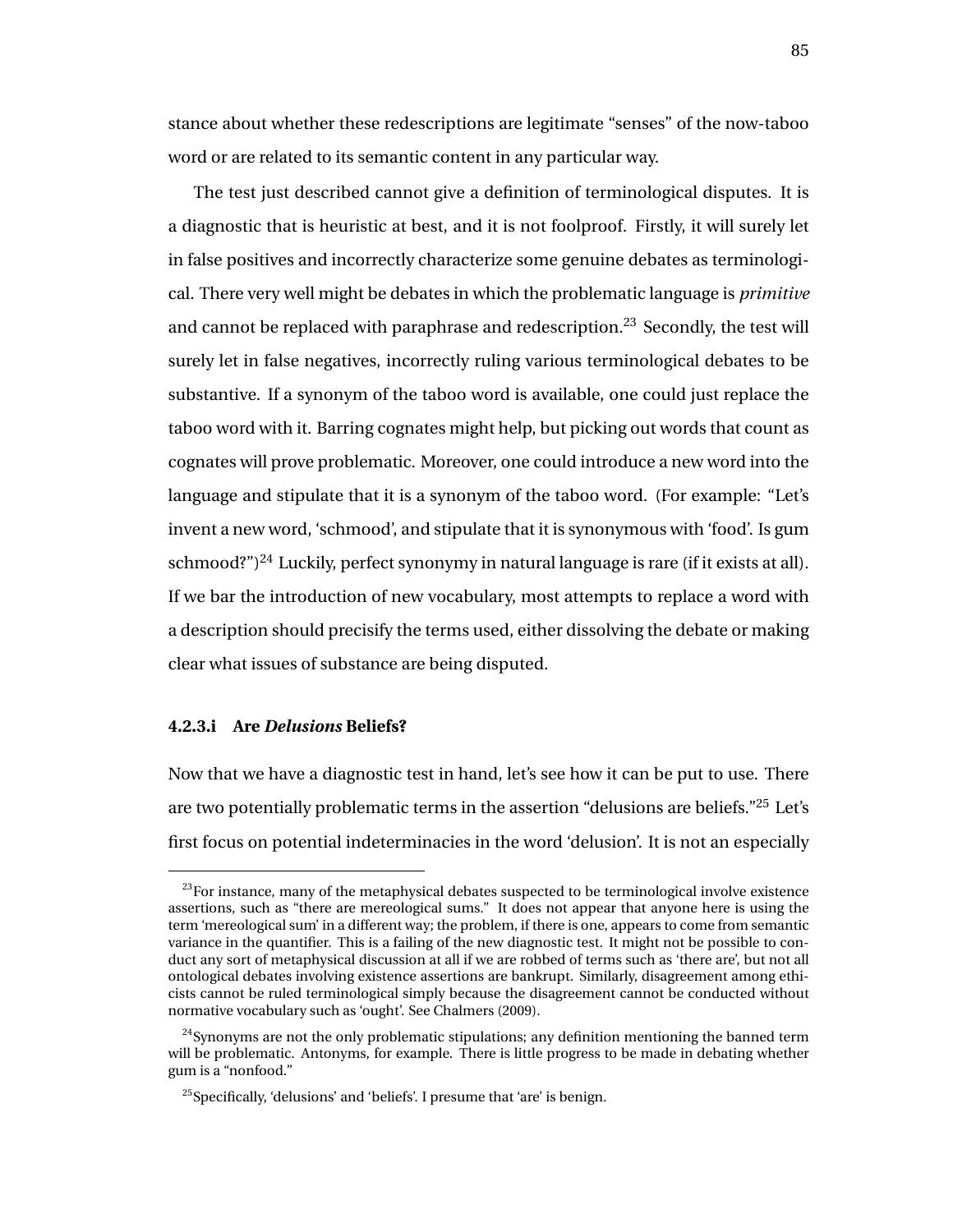problematic word—aside for some fuzziness at the fringes, participants in the doxasticism debate largely agree on which sorts of individuals are delusional. However, not everyone agrees about which mental state of the deluded individual is the delusion. Some non-doxasticists hold that delusions are rich and involve multiple psychological states, including *experiences* (Spitzer 1990, Parnas and Sass 2001, Ratcliffe 2008). These experiences can *lead* to doxastic states with the delusional content, or a delusion can be a complex that *comprises* the doxastic states as well as the experiences, but the doxastic states themselves are not the delusions.<sup>26</sup>

This looks like it might be an entirely semantic dispute over the proper referent of the word 'delusion'. You and I might have the exact same theory about the etiology of Capgras syndrome. We might agree that in patients suffering from Capgras, a disordered experience causes the patient to have false beliefs about their loved ones.<sup>27</sup> However, we disagree on whether the *experience* is the delusion or the *belief* is the delusion. The key point here is that we agree on the functional architecture of the delusional individual, and we can't begin to articulate our disagreement without using the word 'delusion.' That's reason to think that there's no debate here except over the term.

Here is George Graham (2011) describing the view he has developed with Lynn Stephens:

I do not wish to classify delusions as beliefs (and I doubt whether thinking of delusions as beliefs helps all patients). This is because I think of delusions as messy, compound, and complex psychological states or attitudes (thoughts, feelings, and so on), defined more by how persons mismanage their content and fail to prudently act in terms of them, than by qualifying as beliefs (see Stephens and Graham 2004, 2007, Graham 2010).

One could agree that delusions involve messy complexes of multiple mental states that include beliefs, but disagree about whether the term 'delusion' should affix to the complex or to a belief within the complex. The phrases 'classify', 'thinking of',

 $^{26}$ I should note that this is not necessarily an argument that the authors cited would themselves endorse; I am extracting it from their claims about the richness of delusion. These authors (and Graham, below) have other reasons for championing non-doxasticism that are not simply terminological.

 $27$ This is Maher's (1974) explanation.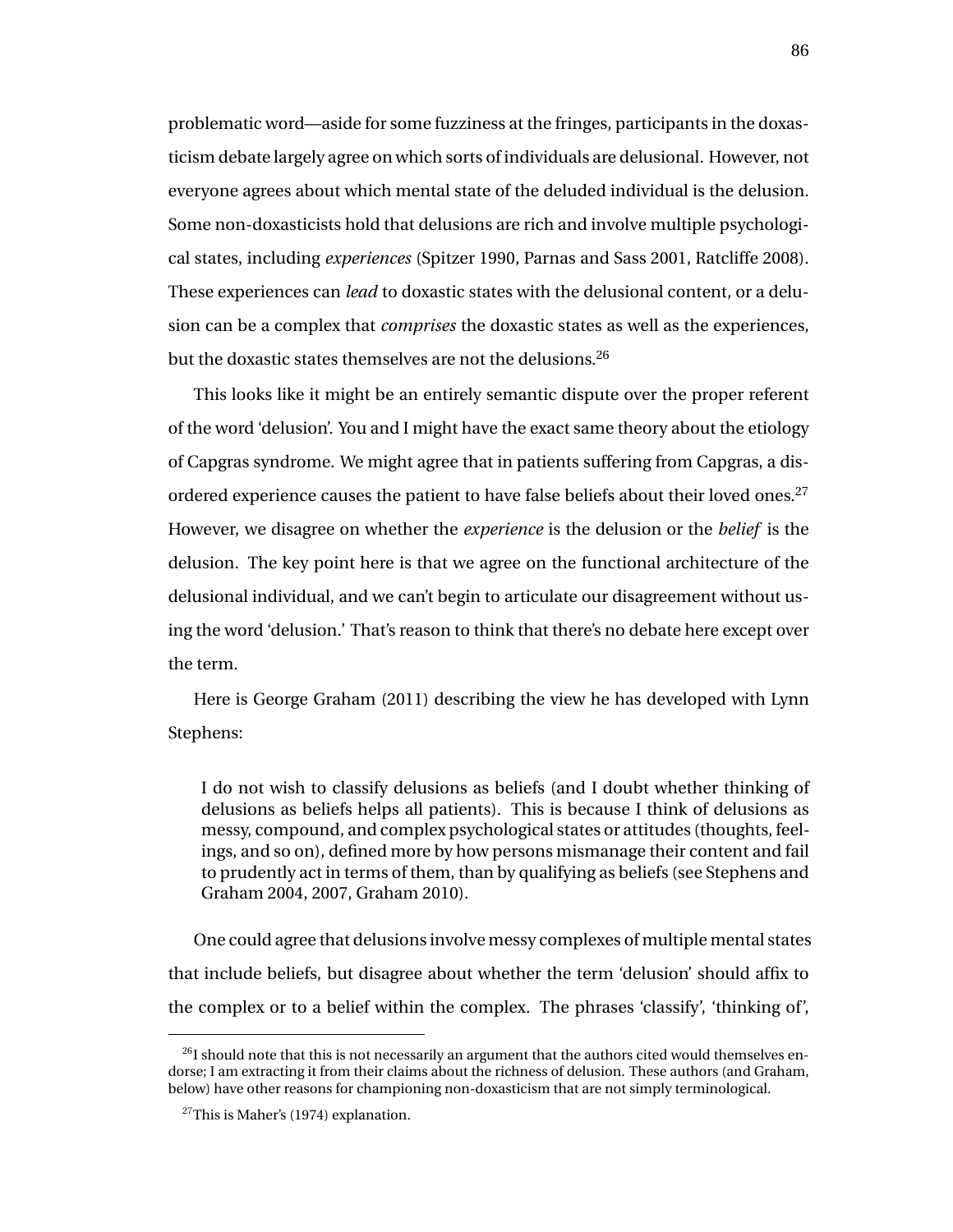and 'qualifying as' all suggest that what is at issue is how we should best stipulate the meaning of a term. This is surely an important debate to have; there are important pragmatic reasons for psychiatrists and therapists to prefer a clinical term to have one meaning rather than another (see McHugh and Slavney (1998, p.64–5)). But this is to say that some terminological debates are important, not that this is not a terminological debate.

The formulation of non-doxasticism that I put forward in the first chapter avoids any problems on this front. I proposed that non-doxasticism about delusions is the conjunction of two theses: a conceptual thesis that that one can have the delusion that *p* without believing that *p*, and an empirical thesis that delusional patients in fact do not typically believe the contents of their delusions. One can think that the word 'delusion' should properly affix to a "messy, compound, and complex" set of psychological states, and still ask whether there must necessarily be a belief at its core. Non-doxasticists can avoid using the word 'delusion' entirely by ostending to delusional subjects and denying that those subjects believe the wild assertions that they affirm.

#### **4.2.3.ii Are Delusions** *Beliefs***?**

The word 'belief' is a more worrisome source of indeterminacy than the word 'delusion'. As Mallon and Stich (2000) argue, many apparent debates about belief reduce to semantic disputes about the extension of 'belief'. Suppose you and I are debating whether trucks are cars. You think the word 'car' refers to a class of vehicles that includes the Chevy Silverado (a type of truck), and I think it does not. We both agree that trucks have pickup beds or cargo holds. You are committed to the idea that cars do not have pickup beds or cargo holds; I think they can have them, but not necessarily.

It is not easy (if it's at all possible) to translate this debate into a language lacking the word 'car'.

Now let's draw out an analogy. You think the word 'belief' refers to a class of mental states that includes the very peculiar ones seen in schizophrenics, and I think it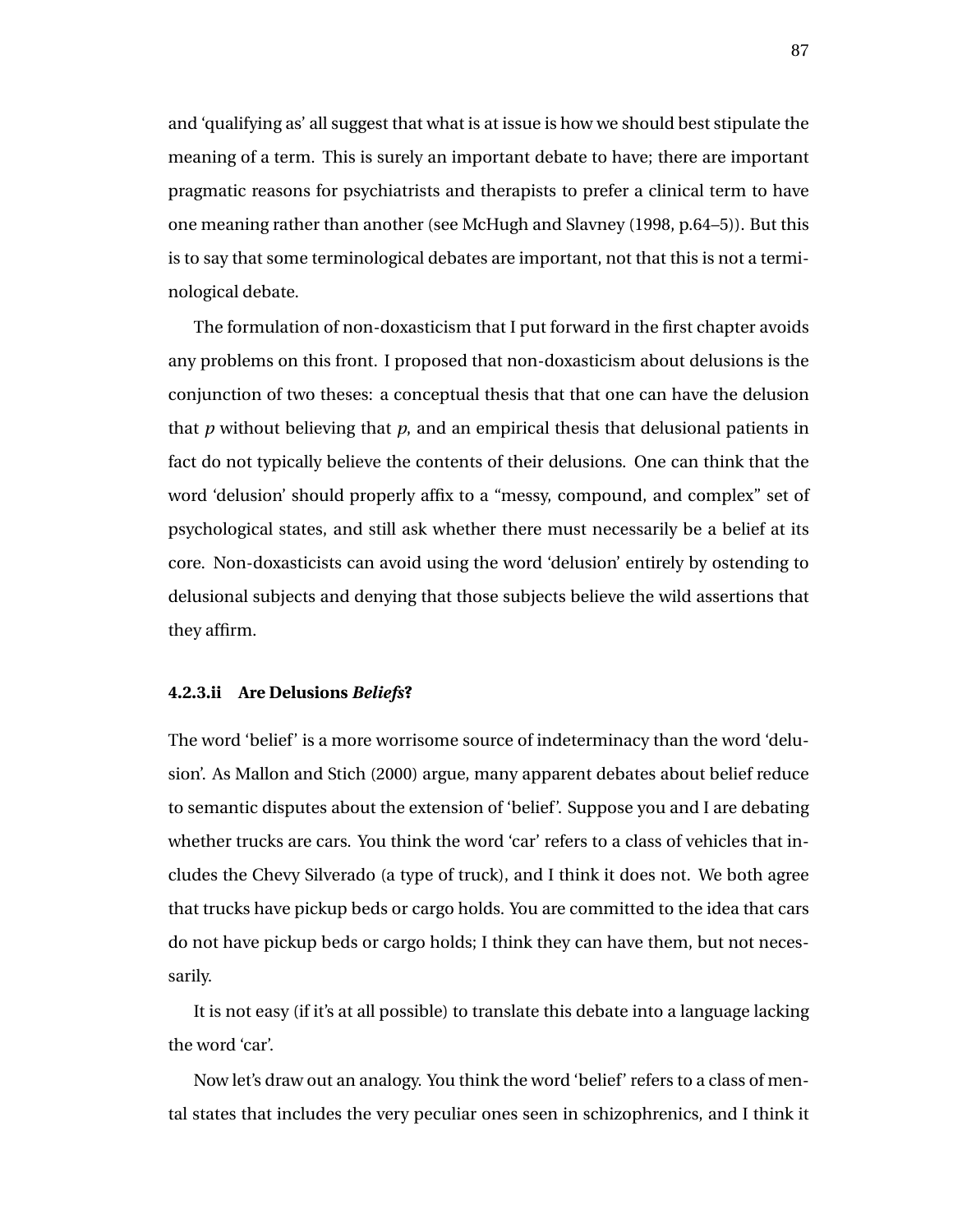does not. We both agree on the patterns of inference the mental state is disposed to engage in, and we agree on its functional profile, but you differ in affixing 'belief' to states with this functional profile. This mirrors the car/truck example. It appears extremely difficult to have this debate in a language lacking the term 'belief'.

A potential problem lurks here. We previously worried that one way to circumvent the test would be to introduce a synonym of the banned word. Many nondoxasticists *do* introduce new vocabulary (such as 'bimagination') in order to articulate their positive proposals. Their doing so cloaks the similarity between them and doxasticists.

Let me sketch out a purposefully ill-conceived non-doxasticist theory. I hereby posit a new mental state called a *schmelief*. A schmelief has many of the features of a belief, but it is poorly integrated with other beliefs, it isn't sensitive to evidence, it controls verbal behavior but otherwise isn't used in practical reasoning, etc. Delusions are not beliefs; they are schmeliefs.

This "theory" contributes nothing: it just describes the functional role that delusions have (in terms of belief, no less) and affixes a silly name to it. It's certainly not a theory with any additional explanatory bite; it's rather a piece of linguistic stipulation. There's no reason to think that a schmelief is anything other than a kind of belief that we've needlessly rechristened. If someone were adamant that only rational beliefs are entitled to the title 'beliefs', then that person might prefer to call delusions 'schmeliefs', but this would simply be a terminological move. Arguing about whether delusions are schmeliefs is like arguing about whether gum is schmood.

Many of the non-doxasticist proposals out there do no better than schmelief theory. Usually, non-doxasticists who are open to this sort of charge will argue for claims that are genuinely contentious and non terminological, but those claims are ones that doxasticists could happily hold, and the debate they are having should properly be considered a civil war within doxasticism. Bortolotti rightly complains that certain non-doxasticist proposals are so imprecisely stated that they do not give her much of a grasp on how they are different from doxasticist accounts, and she wonders whether they really say anything different at all (Bortolotti 2009b, p.169). She is,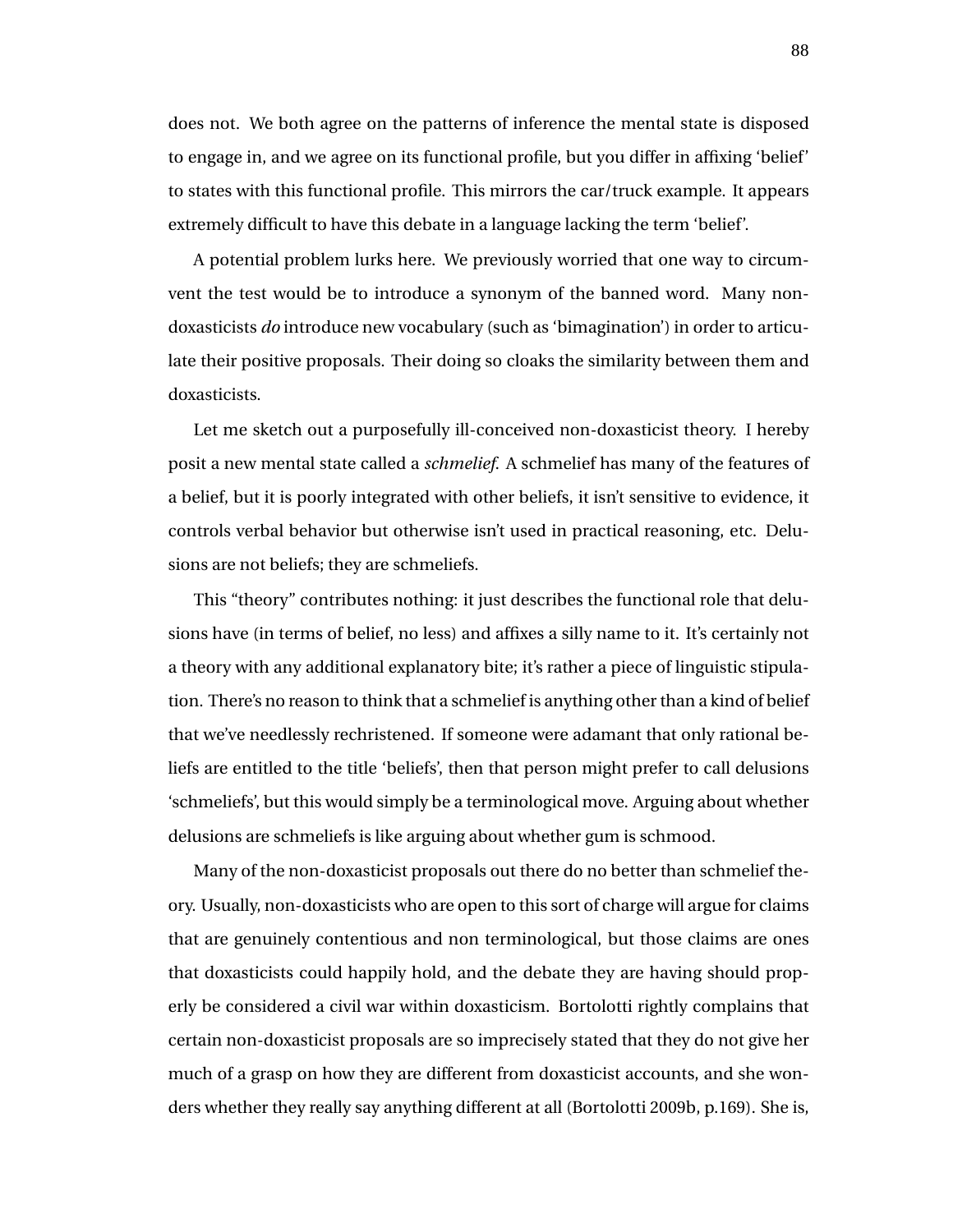in effect, charging non-doxasticists with positing schmeliefs.

### **4.2.4 Criticism of Egan and Schwitzgebel**

Let's ban the terms 'bimagination' and 'in-between belief'. What can we say about Egan's and Schwitzgebel's proposals? The most bare-bones description of their views is that delusions have some of the dispositional features of prototypical belief, but not all. However, this is not likely a claim that a doxasticist will argue with! Of course delusions do not act like prototypical beliefs; this is why we consider them pathological. A doxasticist would want to *call* bimagination a type of belief, and Egan might not, but it looks as if this is simply a terminological dispute: Egan and Schwitzgebel and the doxasticist can agree on all the underlying dispositional facts. If the lesson to take away from Egan's paper is that we should think of delusions simply as fragmented beliefs, this is simply to agree with Bortolotti that delusions are irrational beliefs: the description of fragmented belief that Egan offers simply *is* a description of inconsistent belief. What could inconsistent belief be if not just fragmented belief? To believe *p* while also inconsistently believing not-*p* is just to manifest a belief that *p* at some times and in some respects, and a belief that not-*p* at other times and in other respects. Bimaginations and in-between beliefs are schmeliefs.

Bortolotti takes the debate between doxasticism and theories of in-between belief to be substantive, and not merely verbal. She briefly considers the notion that 'belief' is vague and that delusions might be a mental state that are only somewhat like beliefs, but she rejects this on the grounds that it complicates policy applications and ethical judgments (2009b, p.20). Schwitzgebel (forthcoming) rightly retorts that these issues probably *should* be complicated. This debate very much has the feel of a terminological debate. Bortolotti might be right: it might matter what the we choose to affix the word 'belief' to for policy purposes, and it may be that we should choose something simple. It also might matter what we choose to affix the word 'delusion' to for diagnostic purposes. . . or what we choose to affix the word 'vehicle' to for the purposes of drafting traffic laws. This does not mean these debates are not terminological.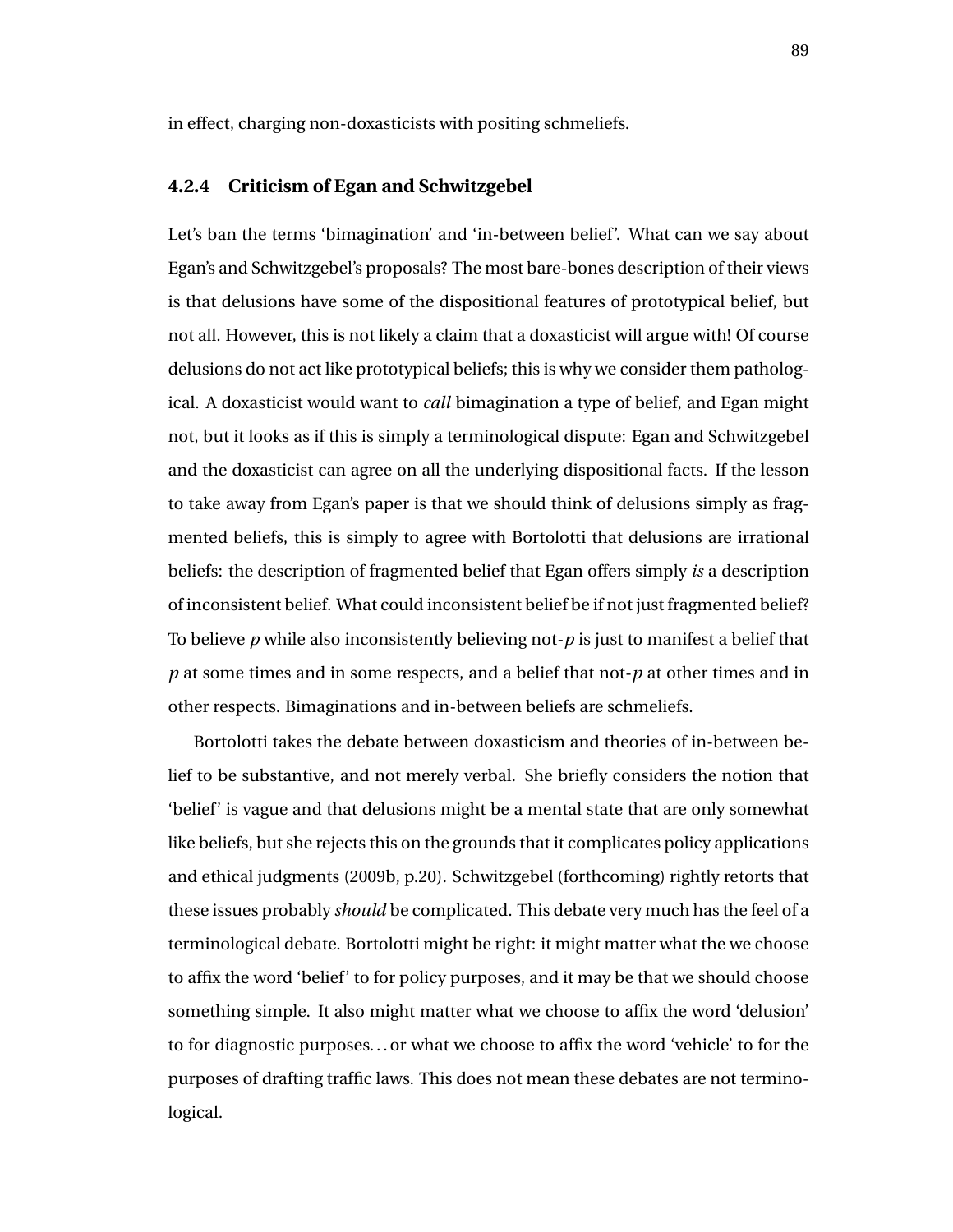To some extent, it is unfair to lump Schwitzgebel and Egan in with the doxasticists. Their accounts *do* militate against doxasticists who adamantly try to explain the weirdness of people's behaviors in terms of normal, prototypical beliefs. For example, a doxasticist might be wedded to a psychodynamic perspective that attempts to explain psychoses in terms of covert beliefs and desires; a doxasticist might think that delusional subjects are rational, but some sort of performance error is corrupting just the outward expression of the mental state. Egan and Schwitzgebel can be taken as cautioning theorists against a blinkered search only for explanations in terms of rational belief-desire psychology.<sup>28</sup> However, it is not clear that many doxasticists merit this reprimand.

Even if their current accounts are doxasticist, Egan and Schwitzgebel's accounts could serve as the inspiration for a genuinely non-doxasticist theory. If Egan were to develop a full theory about how bimaginations are formed, and a systematic account of its relations with the rest of the cognitive economy were developed, then it could be a genuine alternative to doxasticism. To describe these relations would be to describe the contours of a new functional role. If the functional role were one that doxasticists do not currently posit and could not easily be assimilated to a form of fractured belief, then the theory would make a claim beyond a mere terminological suggestion. Consider how difficult it would be to assimilate an attitude such as *desire* or *anger* to non-prototypical belief. A genuine non-doxasticist proposal should offer something similarly difficult to assimilate. Egan's focus on imagination is suggestive and promising: a consistent story about the imaginative component of delusions, and a description of how delusions interact with imaginings, would give the theory some heft. However, as previously mentioned, Egan is pessimistic about these prospects.

 $^{28}$ Egan mentions that the standard "boxological" metaphor might be misinterpreted as implying that all mental representations must fit nicely within boxes.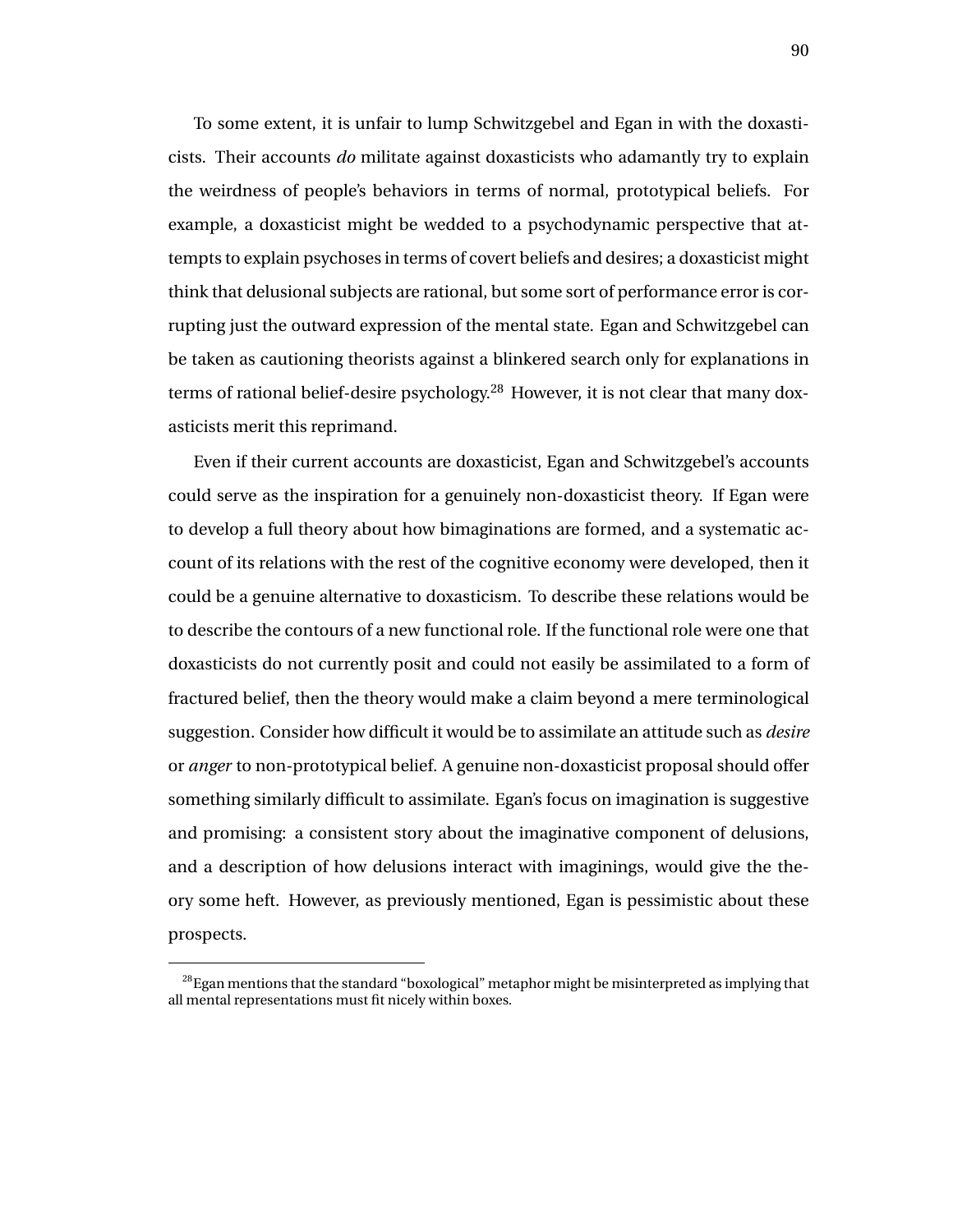### **4.3 Framework Propositions**

#### **4.3.1 Campbell's Framework Proposition Account**

One of the more popular non-doxasticist accounts of delusions claims that delusions are Wittgensteinian *framework propositions*. <sup>29</sup> The suggestion was first made by John Campbell in his "Rationality, Meaning, and the Analysis of Delusion" (2001), and the paper remains the canonical text. Campbell was inspired by some of the later Wittgenstein's writings on skepticism. In *On Certainty* (1975), Wittgenstein opined that when confronted with a doggedly persistent philosophical skeptic, there comes a point where we reach beliefs that we hold with conviction—epistemic bedrock—for which we do not feel pressured to provide justification. These "framework propositions" are beyond question:

"If someone wanted to arouse doubts in me and spoke like this: here your memory is deceiving you, there you've been taken in, there again you have not been thorough enough in satisfying yourself, etc., and if I did not allow myself to be shaken but kept to my certainty—then my doing so cannot be wrong.

The queer thing is that even though I find it quite correct for someone to say "Rubbish!" and so brush aside the attempt to confuse him with doubts at bedrock nevertheless I hold it to be incorrect if he seeks to defend himself." (Wittgenstein 1975, p.497–8)

The analogy with delusions is fairly clear. Examples of framework propositions given by Wittgenstein include "there are a lot of objects in the world" and "the world has existed for quite a long time." Campbell holds that the delusional patient has pathologically assigned this status to bizarre propositions such as "I am dead."<sup>30</sup>

 $^{29}$ For papers supporting a framework proposition account, see Campbell (2001), Klee (2004b,a), Rhodes and Gipps (2008, 2011), and Welz (forthcoming). For arguments in opposition, see Bayne and Pacherie (2004), Thornton (2008), Bortolotti (2011a), and Bortolotti (2009b, p.187–197). Wright (2004) has probably done the most work attempting to make framework propositions philosophically respectable.

 $30$ Amusingly, Wittgenstein (1975) also gives the following example: "If we are thinking within our system, then it is certain that no one has ever been on the moon. Not merely is nothing of the sort seriously reported to us by reasonable people, but the whole system of our physics forbids us to believe it. For this demands answers to the questions 'How did he overcomes the force of gravity?' 'How could he live without an atmosphere?' and a thousand others which could not be answered" (p.108). With unfortunate timing, this text was first published (posthumously) in the same year as the moon landing. The mention of "thinking within our system" demonstrates the difference between framework propositions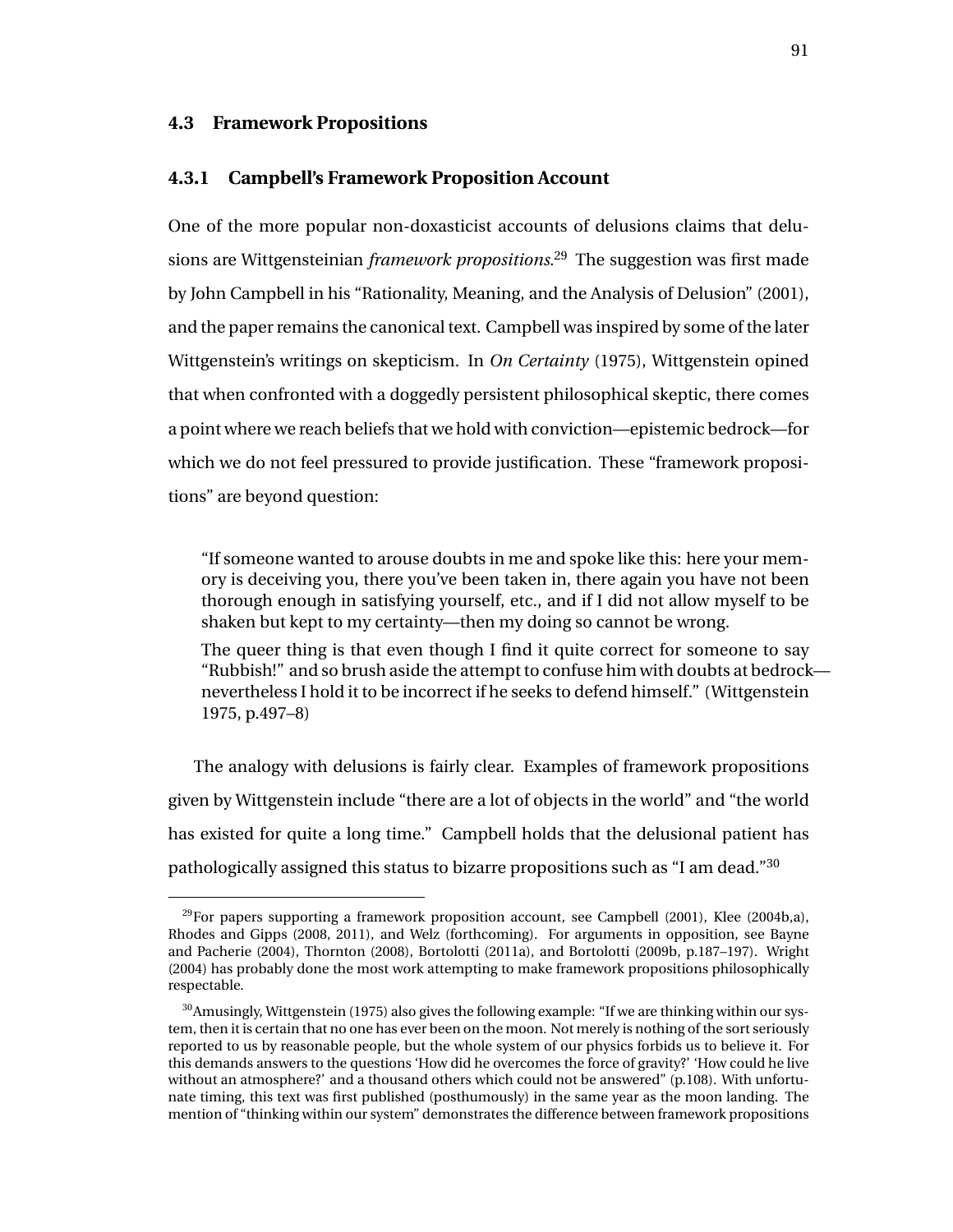Campbell stresses three features of framework propositions that are central his account of delusions. Firstly, because a person feels no epistemic pressure to provide reasons for their framework propositions, the framework propositions are immutable and not subject to ordinary rational revision. Just as delusional subjects do not feel pressure to revise their delusions at the urgings of medical doctors, so too do we not feel pressure to revise very central bedrock commitments at urgings of doctors of philosophy.

Secondly, Campbell presents an etiological account of delusions. He holds that because framework propositions are outside the realm of rational justification, delusions are accordingly not propositions that we have rationally reasoned our way into. They have not been formed for reasons. Instead, they are changes in belief caused by direct "organic malfunction." (Think of a person who is bumped on the head and forms a new belief simply in virtue of the neurological damage suffered.) This is to be contrasted with accounts positing that delusions are the product of broadly rational inferences from unusual experiences. Campbell calls these latter sorts of accounts "empiricist" or "bottom-up," and he calls his own account a "rationalist" or "topdown" account. These terms have become widely adopted and are now common coin in all sorts of debates about delusions, whether the debates are about framework propositions or not.<sup>31</sup> On a rationalist theory, if a delusional patient has odd experiences, this is the result of the top-down influence from the framework belief.

Thirdly, framework propositions allegedly have a special kind of semantic status. Campbell writes,"Wittgenstein's notion of a framework proposition was never

and the sorts of foundational beliefs that Descartes had in mind; clearly, Wittgenstein means for beliefs to only count as framework propositions relative to particular contexts or standards. Also, note that although Wittgenstein claims that it is a mistake to supply justifications for framework propositions, he curiously supplies justifications for one in this passage. (To be fair, *On Certainty* is composed of unfinished fragments published posthumously, and it is probably unfair to demand much consistency of it.)

 $31$ Unfortunately, they are not always used consistently. Campbell's explicit definitions of empiricist and rationalist accounts do not seem to classify "two-factor" etiological accounts, in which a delusion is formed in response to an unusual experience, but the response is irrational. However, he does classify two-factor theorists such as Andrew Young as empiricists, suggesting that the crucial feature of empiricist accounts is that delusions are formed in response to experiences (whether rationally or irrationally formed). These are more useful definitions of 'empiricist' and 'rationalist' anyhow, as we already have the terms 'one-factor' and 'two-factor' to respectively designate theories that involve rational and irrational responses to experiences. I'll continue to use the terms in this way.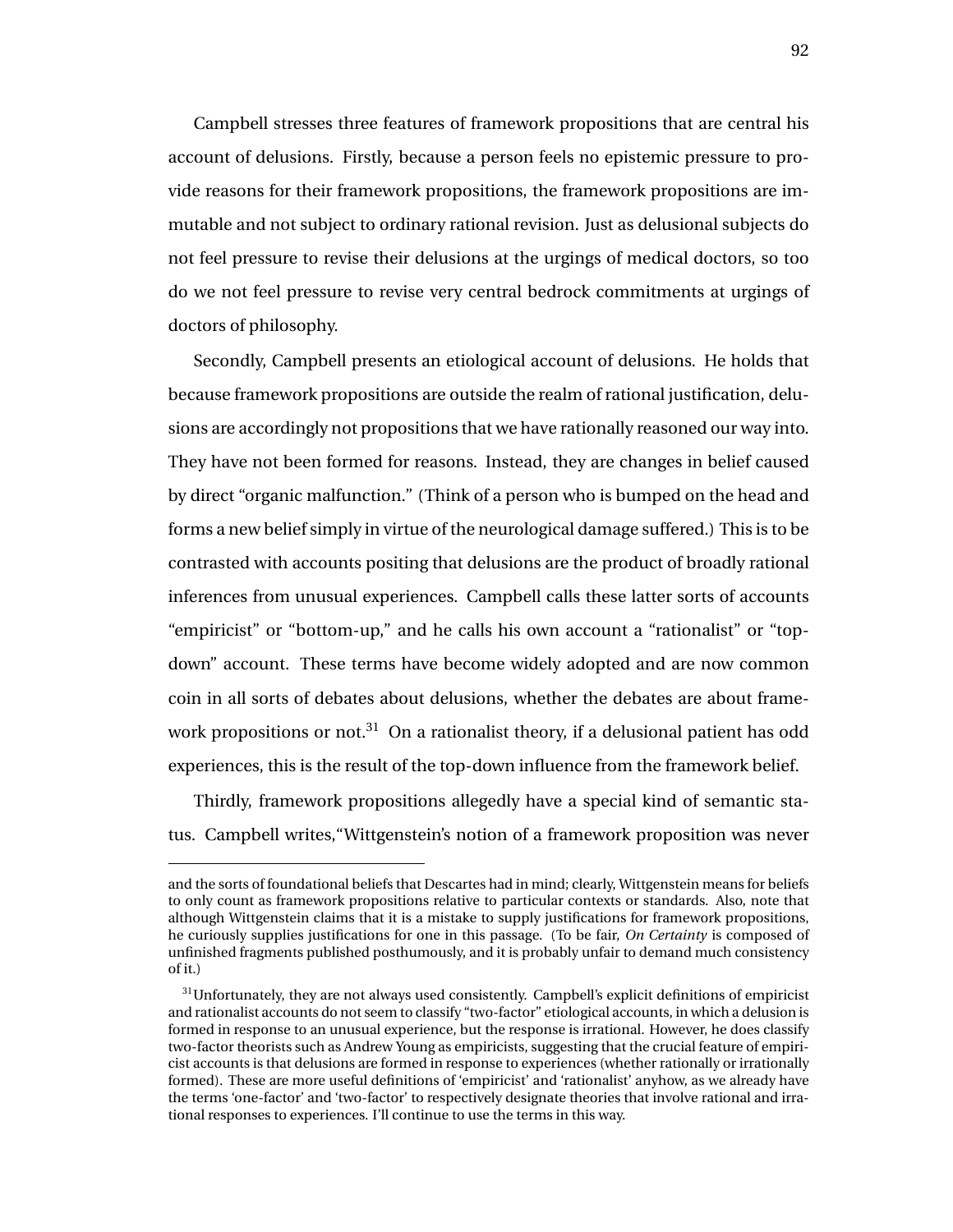worked out in great detail. But it is certainly part of the picture here that a change in framework principles would bring with it a change in the meanings of the terms used" (Campbell 2001, p.98). Campbell is motivated by arguments of Quine's and Davidson's that the significance of our terms is fixed by the use we make of them in rational reasoning. A particularly important form of reasoning for fixing the meaning of our terms is a *verification procedure*: we must be able to know what sorts of situations would render a proposition true and which would render it false in order to legitimately grasp it. In fact, the theory of meaning that Campbell favors teeters toward verificationism. Because framework propositions are treated as background assumptions, they are "not themselves, in any ordinary way, subject to empirical scrutiny" (p.96). And since the Capgras patient, for example, "does not use [the canonical rational] way of checking who it is that is before him, he seems to have lost his grip on the meaning of the word" (p.91). In fact, Campbell claims that the delusional subject speaks an entirely different language than the rest of us: "The situation is rather as Kuhn (1970) described the relations between the terms used in scientific theory before and after a revolutionary change" (p.98).

It's important to realize that the three pillars of Campbell's characterization of framework propositions—immunity to revision, top-down etiology, and semantic deviation—are all dissociable. They needn't necessarily go together. For instance, take the first and the second pillars. Bayne and Pacherie note that Campbell and Wittgenstein offer "there are many tables and chairs in this room" as a framework proposition, but we surely acquire that proposition from experience and not from a top-down organic defect. And in the other direction: if it is possible for us to acquire beliefs from a bump on the head without reasoning our way to them, it is not at all obvious that reason could not kick in at a later time to have us revise them. (At the very least, if we can't revise beliefs that arise from a bump on the head, this would be an empirical truth and not the conceptual truth that Campbell presents.) As far as the third pillar goes, the first two pillars do not on their own imply that the delusional subject means something different with his words. Campbell requires his verificationist theory of meaning to get this conclusion. Nonetheless, it is common for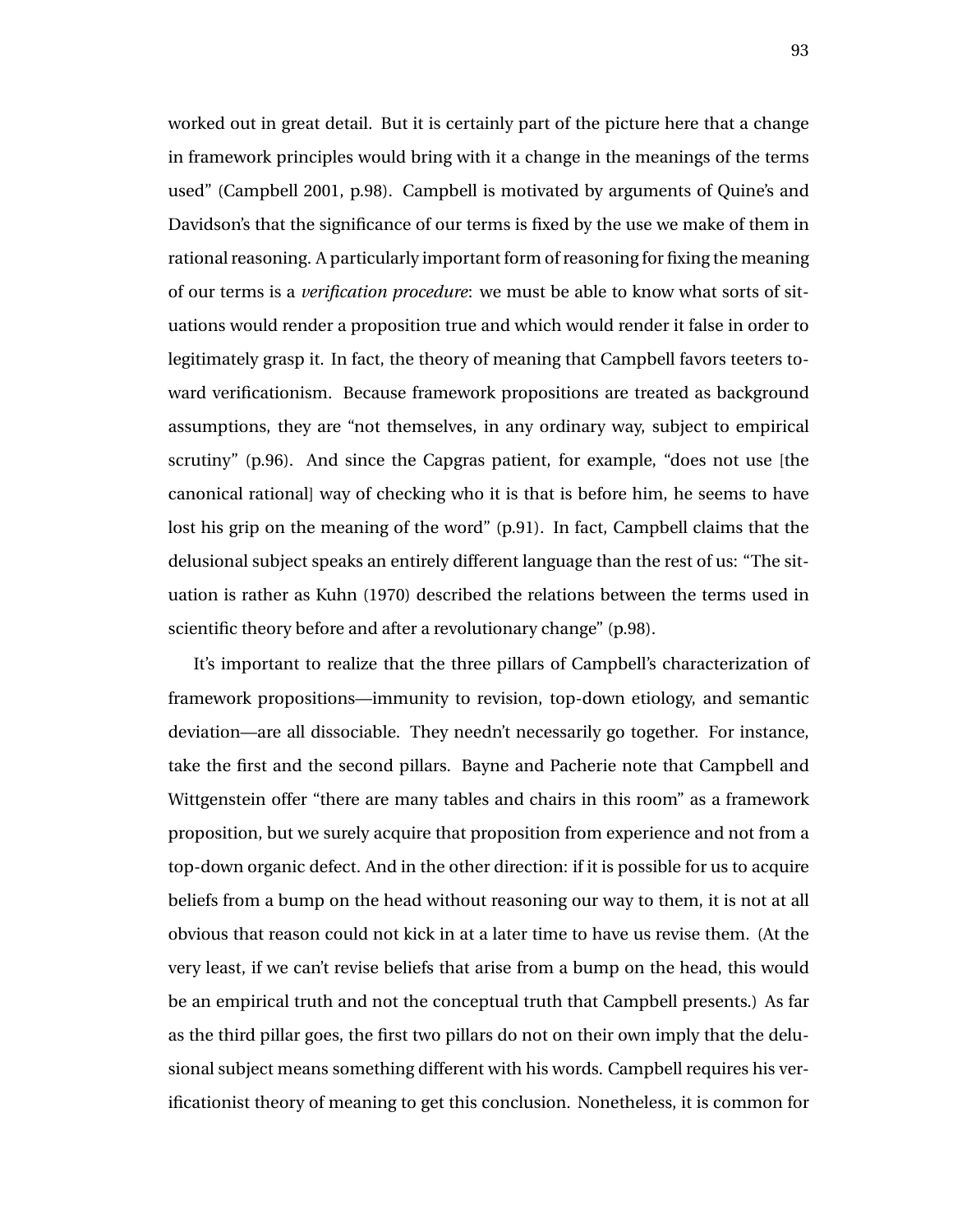advocates of framework propositions to subscribe to all three pillars (e.g. see Rhodes and Gipps (2008)).

### **4.3.2 Criticism of Campbell**

Is there any reason to think that the framework proposition theory offers a genuine positive proposal and is not just a terminological variant of doxasticism? Not especially. The most plausible version of the theory is easily statable within a doxasticist framework. A *sui generis* class of framework propositions is not of any explanatory value not available to the doxasticist.

We might ask why Campbell's proposal is often taken to be non-doxasticist. (Bortolotti targets it in her book, for example.) There are two general ways of creating a non-doxasticist positive proposal: by altering the attitude or the content. One can offer up an attitude that is distinct from belief, or one can argue that delusions are beliefs but the content is not what it appears to be. Campbell's proposal can be read in either way. One might think the attitude we bear toward framework propositions is not, properly speaking, a belief. $32$  One might additionally be moved by Campbell's semantic theory and conclude that the delusion with the apparent content that *p* is not about *p* at all. However, the former is not a substantive claim and the latter incorporates a semantic theory that is not very plausible at all.

Let's first get rid of the latter, implausible claim: the claim that the delusional patient's words have an entirely different meaning. Here is a strange implication this would have, were it true: if framework propositions are relieved of needing "empirical scrutiny," and it is this feature that causes their meanings to be nonstandard, then we would expect that any framework proposition we hold has nonstandard meanings. I can use the word 'table' in a sentence that does not express a framework

 $32$ It's not obvious whether Campbell's proposal is meant to posit a new attitude or not—the language in this literature is often tricky. Just as the word 'belief' can refer to the content of our mental states rather than our mental states themselves (as in "I disbelieve all your beliefs"), and the term 'framework proposition' is surely meant to similarly refer to a content. Thus, it's not transparent what sort of attitude Campbell thinks we bear toward the framework propositions. He does occasionally call them beliefs, but elsewhere intimates they are not beliefs.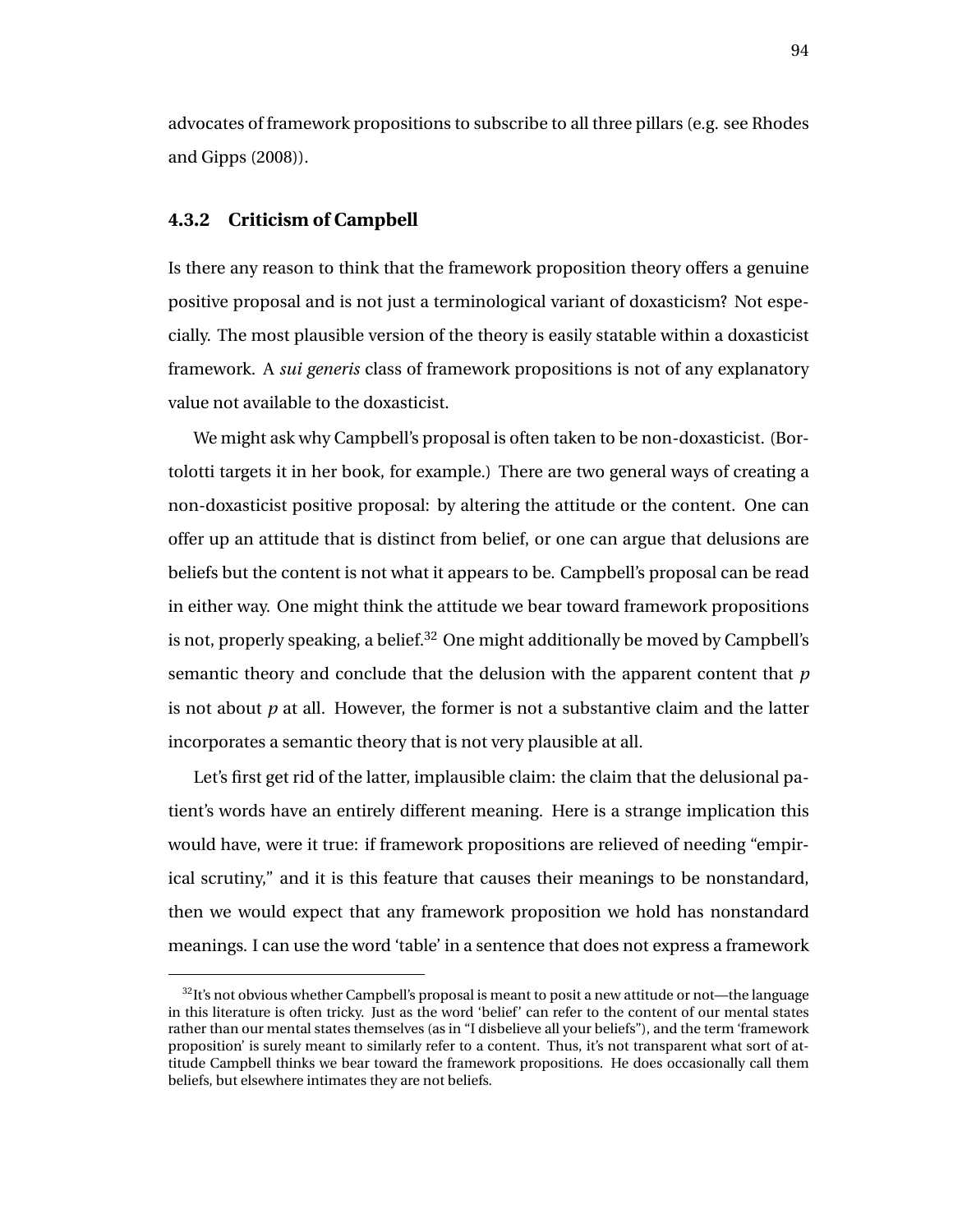proposition ("Ikea is selling tables for 20 percent off tomorrow"); does the word 'table' in that sentence have a different meaning than in the sentence "there are many tables in the world?" Campbell's claim that the delusional patient means something else with his words does not in any way emerge from his commitment to delusions being framework propositions. Rather, it has to do with his theory of meaning, along with his observation that delusional subjects make odd assertions. However, except in extreme cases, delusional subjects use words broadly in the same way that we do. The Capgras patient knows what spouses are, and we can converse with him about them. In the previous chapter, we rejected the Berrios theory that delusional patients are uttering empty speech acts because we are able to have conversations with them about their delusions. The same evidence applies here: we appear to be able to communicate with delusional subjects. Any theory of meaning that claims that we fail to communicate with one another simply because we use our words differently in some way is much too strict.

The other two features of framework propositions make up a theory of delusions that is at least halfway plausible. The theory is, however, just doxasticism in disguise. Consider the following quotation of Rhodes and Gipps:

It is true that at various junctures in *On Certainty* Wittgenstein talks of certain propositions—the 'hinge propositions'—as lying at the certain foundations of the language game. Nevertheless, these propositions and the beliefs they seem to express have so little in common with what we should everyday call a proposition and a belief—what with their (logically) not being able to be proved, evidenced, described as empirically true or false, justified, and so on—that they barely qualify as such. (Rhodes and Gipps 2011, p.94)

These features might be foreign to the beliefs we standardly talk about in everyday speech, but are they really unavailable to the doxasticist's conception of belief? Immunity from revision is not difficult feature for a doxasticist to handle. Everyone has beliefs that they are unlikely to revise. Quine called these "central beliefs": they are at the center of our web of belief and deeply ingratiated into our theory of the world. They are for all practical purposes immune to revision and never very much threatened by recalcitrant observations: we will always make adjustments in our theory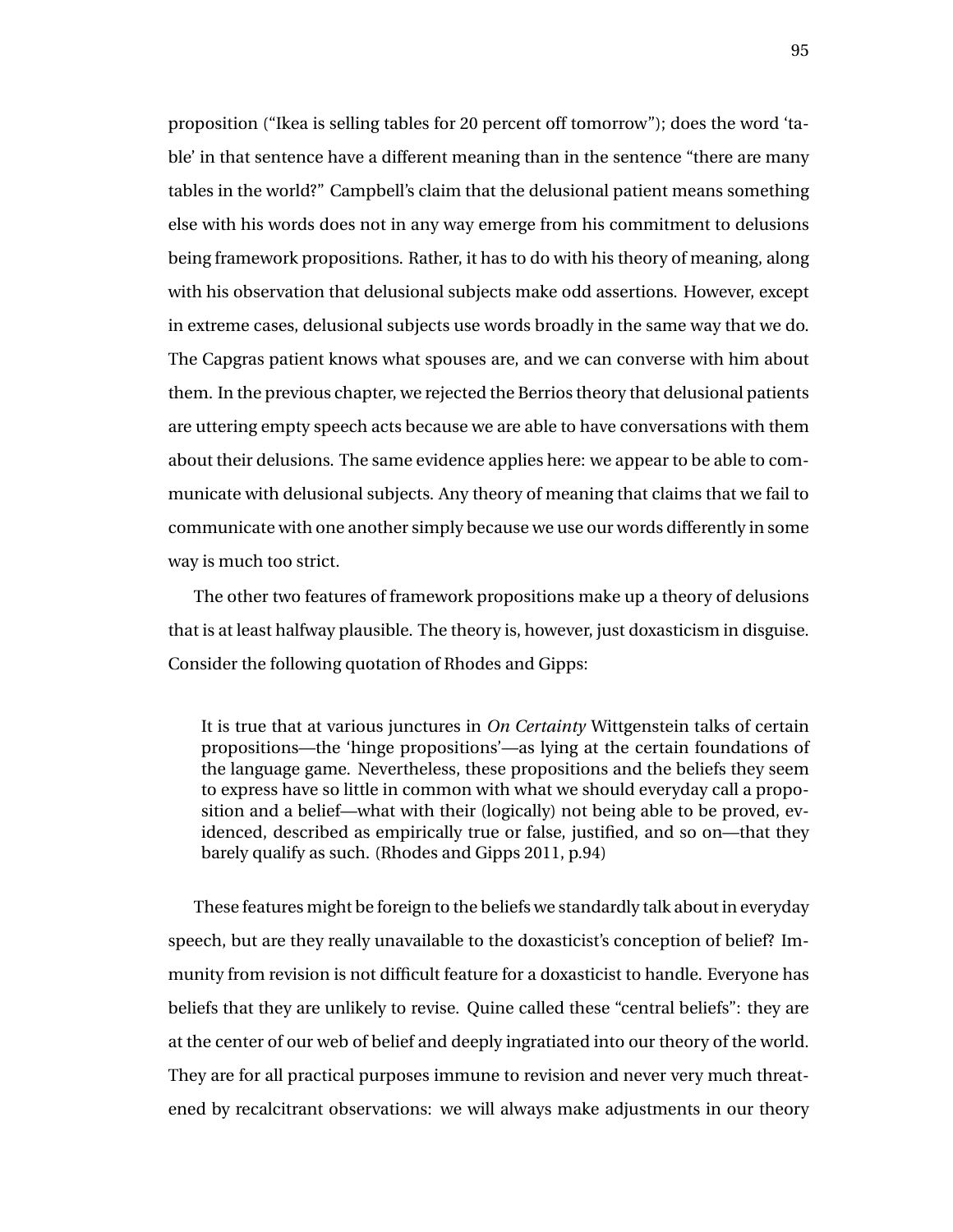elsewhere in our web of belief. Whenever an argument tells us that one of our central beliefs is false, we will opt to reject one of the premises instead. It is also possible to put this explanation in terms of credences. There are some propositions in which we have a very high credence, and our subjective conditional probabilities are such that that whatever evidence we are likely to encounter will not substantially lower our credence.

Campbell might complain that framework propositions are importantly different from central beliefs. Central beliefs are ones that we can offer very strong justification for holding: they are firmly enmeshed in our web of belief and receive holistic support from all sorts of other propositions we believe. Framework propositions, on the other hand, are supposed to be propositions that do not receive any sort of support from anything else (and are not treated as if they require support). However, this vitiates the claim that delusions are framework propositions: delusional subjects do not feel that they need provide *no* justification. They feel pressure to explain what they're saying, and they typically confabulate responses. If you ask me how I know that my arm is my own, I might gun you down with an incredulous stare. Delusional subjects *do* try to give you reasons. ("It's my mother's arm.") Additionally, it is not a problem for the doxasticist to posit a rationalist etiology. A doxasticist can happily say that a stroke directly alters a patient's credence in the proposition that the woman who is before him is not his wife.

What should we say about this view, doxasticist as it is? It's plausible, and I think its simplicity recommends it. However, it doesn't account for the data that most strongly pushes one toward doxasticism. The *effects* of delusions are not as expected: delusional subjects don't appropriately act on their beliefs. Moreover, they seem to experience "double-bookkeeping." These features are the mysterious pieces of evidence that many accounts fail to get right, and the "central belief" account fails to address them. The only portion of Campbell's theory that attempted to explain *these* data was the portion that claimed that the *content* of the delusions became mangled, given their status as framework propositions.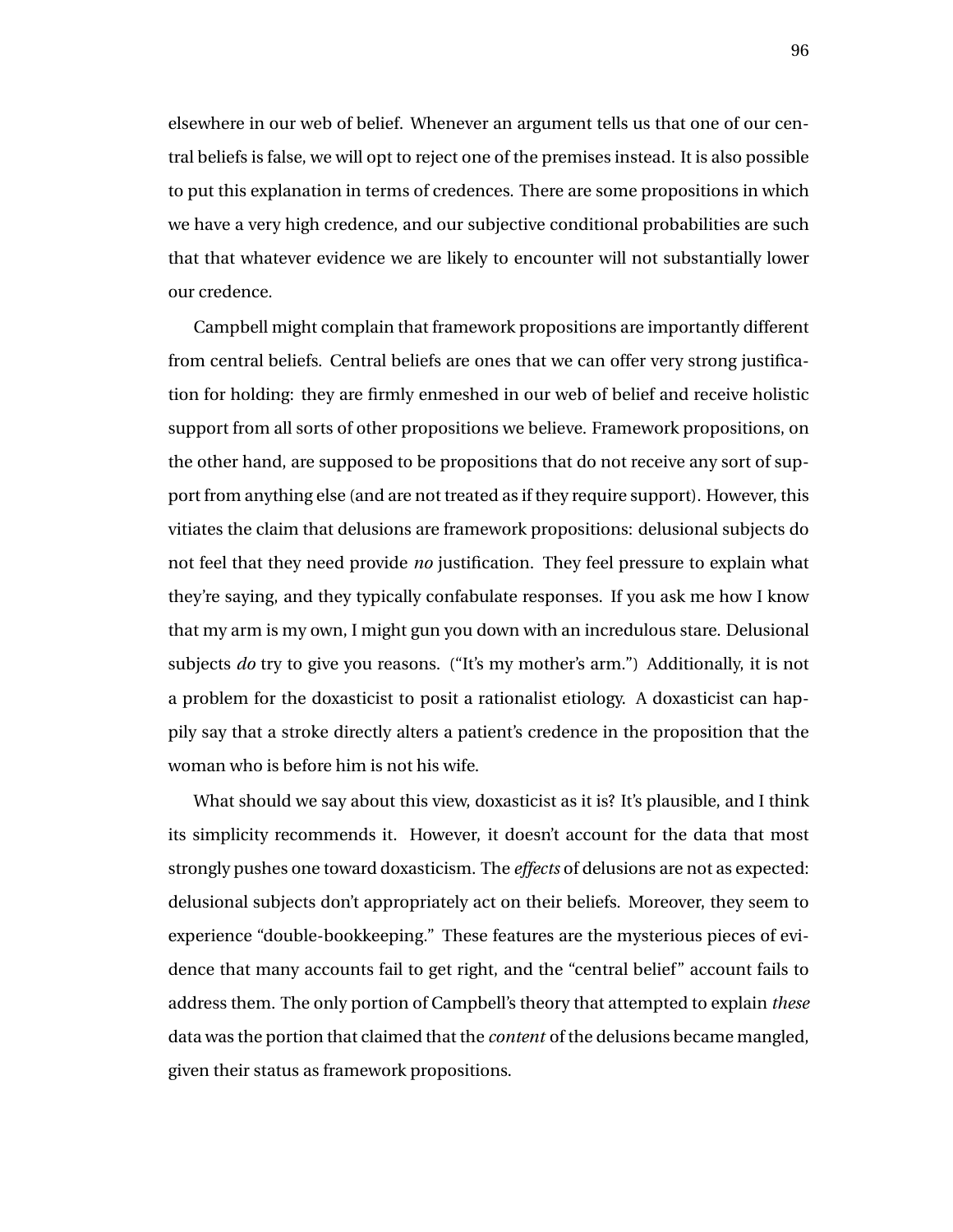#### **4.4 Summary**

A number of philosophers have attempted to offer non-doxasticist accounts of delusion that would serve in explanatory arguments. These accounts tend to fail for one of two reasons. Firstly, they can fail to be any more explanatory than standard doxasticism, because they amount to simply a redescription of a doxasticist account using different vocabulary. Egan's, Schwitzgebel's, and Campbell's theories exhibit this failing. Doxasticism admits that delusions are unlike paradigmatic beliefs—it does little good to simply give the non-paradigmatic states a new name. True non-doxasticist explanations of the oddities of delusion, rather than a simple restatement of the phenomena, would need to say that the oddities are explained by delusions being *X*s because we have a theory of *X*s that can account for those features. Secondly, attempted non-doxasticist accounts can fail because they do not accurately predict the features that delusions exhibit. Currie's theory exhibits this failing. We would not expect metarepresentational beliefs to act as delusions act.

In the next chapter, I make steps toward developing a non-doxasticist account one that is not a mere terminological variant of a doxasticist account—by assuaging the worries of those who would quail against novel belief-like attitudes. I diagnose why doxasticists might be tempted to reject novel belief-like attitudes, and argue that a radical account that posits acceptances does not carry the burden of being intolerably unintuitive and revisionary by showing that our understanding of belief is shakier than it might at first appear,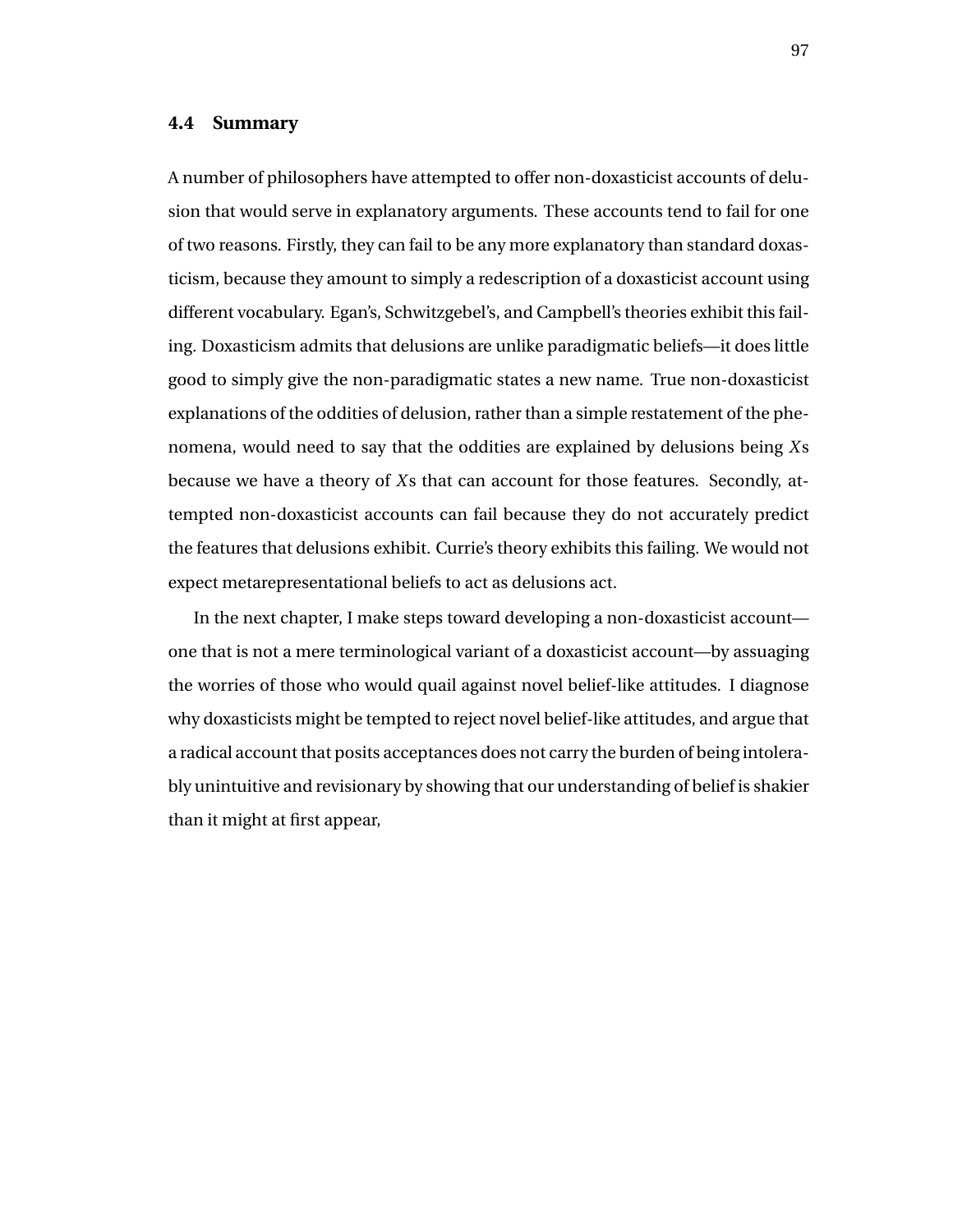# **Chapter 5 Concepts of Belief**

## **5.1 Positing Attitudes**

The radical non-doxasticist is in the business of *positing attitudes*. This is a revisionary project. Psychology is concerned with determining the way the mind works, not just determining the way the man on the street thinks his mind works, and so the psychologist is free to develop previously unconsidered sorts of mental architectures.

A success story comes from the field of memory research. Cognitive science has revealed that the ordinary concept of memory denotes a number of very different mental processes, such as working memory, semantic memory, and episodic memory. The differences between these various faculties are not obvious on the surface; psychologists had to discover them. Recent work in cognitive neuroscience is also pulling apart the ordinary notion of imagination (Addis et al. 2009). Psychopathology is an especially valuable field of study when looking for evidence that our folk concepts of the mental can be fragmented. Psychopathologies often present cases of selective impairment, where one process or faculty is disturbed and another is not. For example, individuals with anterograde amnesia can act on short-term memories but are unable to fix long-term memories, indicating that there multiple mechanisms and faculties at work in memory.

Given the successes found in memory and imagination, we should perhaps expect that ordinary folk concepts are what Block (1995) calls "mongrel concepts." A mongrel concept is a concept that picks out various dissimilar states. It would be surprising if ordinary intentional idioms were already honed to perfect precision, unable to be improved upon. If the folk concept of BELIEF is a mongrel concept,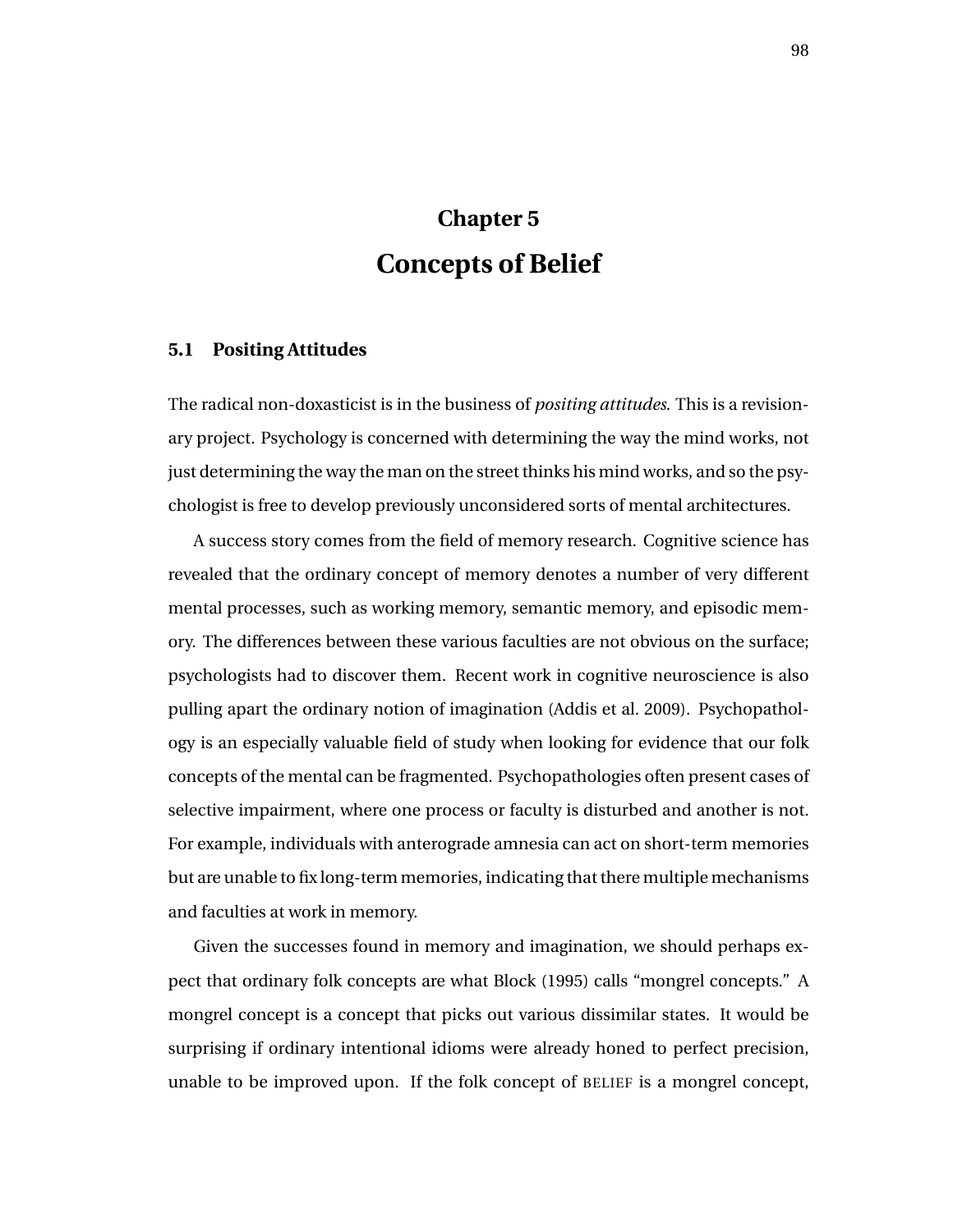we would expect to find evidence of this hypothesis by considering pathologies of belief, and delusions look like a perfect phenomenon upon which to direct out attention. Delusions only partially behave like prototypical beliefs—patients tend to say things without acting on them—and this could be because belief is a mongrel concept that denotes multiple types of mental states produced by different sorts of mental faculties, only some of which are impaired in delusional subjects. Murphy puts the point nicely: "[p]erhaps the very diverse causes of belief that folk thought recognizes is evidence that belief is not a natural kind, and that a mature psychology should recognize a number of different sorts of intentional state with different relations to each other and to behavior" (Murphy 2012).

The account that I propose posits an attitude that is not typically recognized by philosophers: a delusion is an *acceptance*, which is like a belief in many respects, but is distinct from belief. One can accept that one's wife has been replaced with an imposter without truly believing it, and this is the situation of the Capgras patient. However, many have urged caution about adopting too revisionary of a psychology; conservativism of this sort can result in the thought that radical non-doxasticist account must be getting something wrong. I have found that many philosophers recoil at radical non-doxasticism in this way, and their worries should be addressed. An opponent might say,

Look, delusional subjects may not always act on their delusions or reason about them appropriately, but they do confidently assert them. Delusions are very similar to other sorts of irrational beliefs, so in order to claim that delusions aren't beliefs, you need to also maintain that all sorts of other superstitions and ideological convictions are not beliefs. That goes too far; superstitions and ideological convictions are beliefs if anything is. You must be misusing the term 'belief'. You might be able to develop a theory of a *subtype* of belief, and convince me that delusions are this sort of subtype. This is what happened in memory research. We didn't discover that what we thought were memories turned out not be memories. We discovered that there are *different types of memory*. Scientific progress will be made by investigating belief, not casting it aside. *Call* your new state a non-belief, if you must. Call it whatever you want. That doesn't make it a non-belief.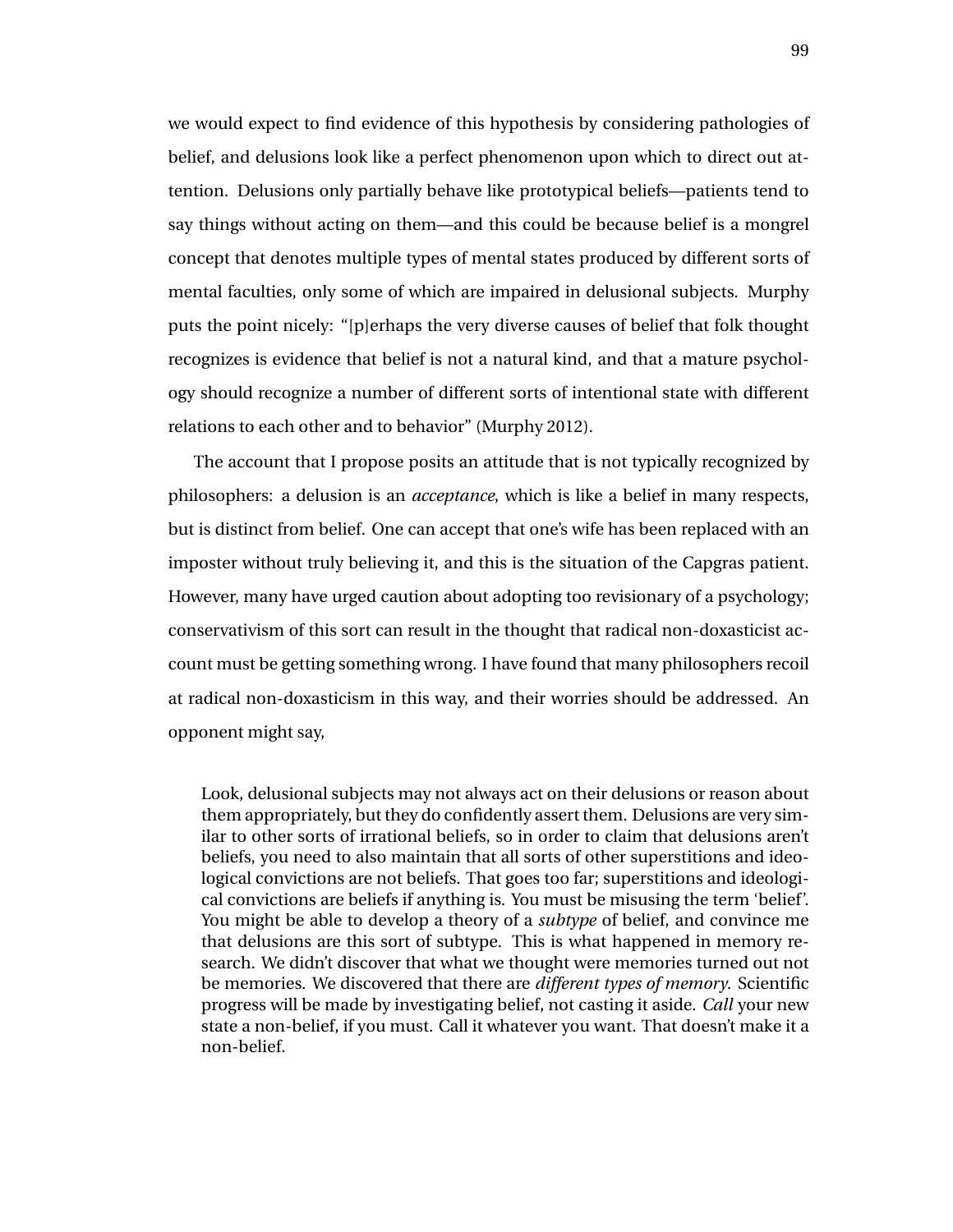The goal of this chapter is to defray these sorts of concerns. One possible response would be to flat-footedly maintain that psychology can be as revisionary as it needs to be, and while I have sympathies with this maneuver, I do not think it necessary in this case. Rather, it is possible to show that varieties of non-doxasticism are not as revisionary as they might at first appear. The hypothetical opponent above charges me with misusing the term 'belief', but the standards for correct use of the term are, I plan to show, hardly well-established or easy to articulate. The term is used unclearly and inconsistently in technical philosophy papers and in folk discourse alike. Categorizing delusions—or even religious convictions or superstitions as non-beliefs is not an unacceptably revisionary affront to either folk psychology or to academic philosophy, because in neither case is there a very principled practice of typing beliefs. Doxasticism is partly fueled by a sentiment of conservativism, and this sentiment can be undermined by examining just poorly understood and how open to reinterpretation the attitude of belief actually is.

Over the course of this chapter, I'll pursue three goals. Firstly, I will describe the typical philosophical conception of belief, and show that it is not as clear-cut or welldefined a theoretical posit as one might think. Any characterization of belief (that is not obviously faulty) is impressionistic enough to provide ample room for thinking that there are various sorts of belief-like attitudes, and for thinking that the traditionally philosophical notion of belief might play a smaller role in our cognitive lives than is often presumed. Secondly, I'll describe the role that BELIEF plays in folk psychology and the role that 'belief' plays in the folk vernacular, and establish that there is a mismatch between the philosophical notion of belief and the folk notion. Folk psychology is not a great place for the defender of the traditional philosophical notion to turn to; the folk notion fits the philosophical notion imperfectly, and equally well supports the contention that there is a split between belief and acceptance. Finally, I'll explain why a theory that posits acceptance is not a mere terminological variant of doxasticism.

Before moving on to close examinations of the philosophical and the folk notions of belief, I begin with a brief comparison of the two.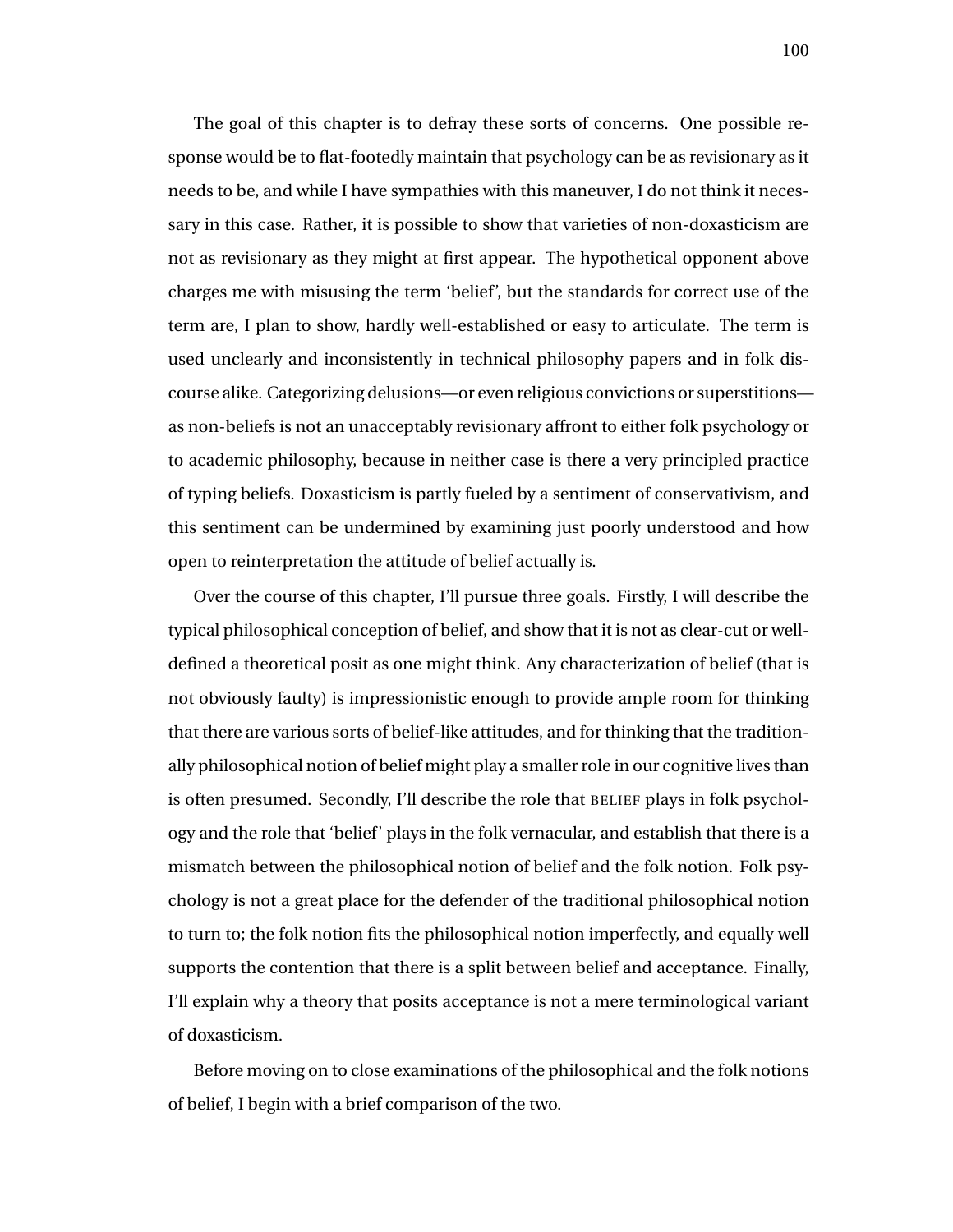## **5.2 The Lush and the Sparse**

Belief-desire psychology holds that we act on our beliefs to fulfill our desires. Fodor opens his *Psychosemantics* (1987) with an analysis of a scene from *A Midsummer Night's Dream* in the terms of belief-desire psychology. Here is a sample segment:

Hermia believes (correctly) that if *x* wants that *P*, and *x* believes that not-*P* unless *Q*, and *x* believes that *x* can bring it about that *Q*, then (ceteris paribus) *x* tries to bring it about that *Q*. Moreover, Hermia believes (again correctly) that, by and large, people succeed in bringing about what they try to bring about. *So:* Knowing and believing all this, Hermia infers that perhaps Demetrius has killed Lysander. (Fodor 1987, p.2)

Fodor presents this tale in order to make a point about the sorts of inferences that could be implicitly going on the deep recesses of the reader's non-conscious mind. It may well serve as an accurate description of that. Still, it certainly sounds artificial and artless, as do many explanations of intentional action that are cashed out in belief-desire terms. One reason for this might be that there is something ungraceful in using the word 'belief' so consistently. Belief and desire have a privileged place in discussions of belief-desire psychology (hence the name), and non-philosophers can be taken aback by the prominence of these two particular mental states. The words 'belief' and 'desire' do not figure in everyday talk as much as a great many other propositional attitudes.<sup>1</sup>

The tools that novelists and playwrights have at their disposal are many and varied. Shakespeare is able to subtly distinguish between various mental attitudes in our protagonists using a panoply of colorful expressions. There is something lumpen about trying to capture the inner psychologies of our protagonists using just a handful of propositional attitude verbs. Our stock of intentional idioms is *lush*, not *sparse*. We hope, we suspect, we consider, we accept, we maintain, we think, we feel, *et cetera*.

<sup>1</sup>An informal search on the *Google Books Ngram Viewer*, which searches a corpus of all books that Google has scanned, reveals that 'believe' is used about half to two-thirds as frequently as 'know', 'see', or 'think'.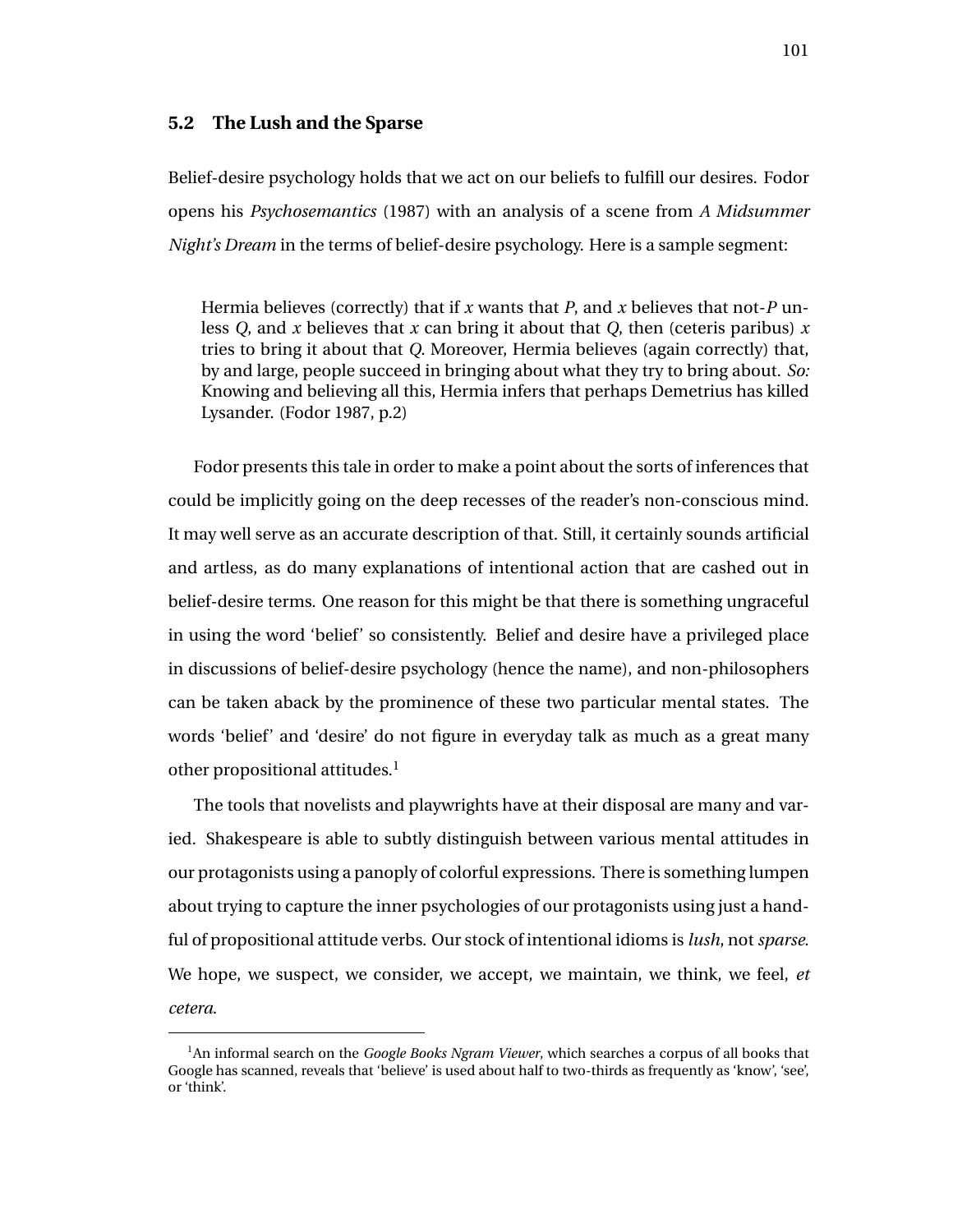Yet, there is a consistent drive in the philosophical literature for a sparse theory of mind, and in this sparse theory, belief and desire take a place of pride. "Many philosophers think that belief and desire are somehow the most basic Intentional states," Searle contends (1983, p.29), and evidence for this claim is in no small abundance. Lewis writes, "I limit my attention to these attitudes in the hopes that all others will prove to be analyzable as patterns of belief and desire, actual and potential" (Lewis 1974, p.332). Why the hope? And why those two? Epistemologists who model thought using the tools of decision theory do so using credence and utility functions, representing graded versions of belief and desire. Are there principled reasons to use only these two, or is this a hand-me-down assumption? In the 1970s, Gilbert Harman (1976) proposed that belief and desire were not sufficient to explain our abilities to engage in practical reasoning. We also needed to posit *intentions*, a class of mental attitudes distinct from desires, wishes, hopes, aims, and predictions. Davidson, to whom Harman was largely responding, was unwilling to countenance intentions in addition to beliefs and desires. Why?

Doxasticists who argue against radical accounts of delusion might simply be responsibly conservative, demanding a wealth of evidence before we amend or overturn traditional belief-desire psychology. However, I think something deeper is going on; the evidence just mentioned suggests a tendency for philosophers to think that belief-desire psychology is, and should remain, sparse. An assumption of this sort would produce a bias toward doxasticism. However, it is not clear that there is principled reason to hold onto this assumption. We should be skeptical: the drive for sparseness, and the drive to elevate belief and desire above other attitudes in conceptual and explanatory priority, both appear to fly in the face of the actual vernacular, which is lush.

## **5.3 'Belief' in the Mouths of Philosophers**

In order to determine where this drive toward sparsity comes from, we need to examine the philosophical conception of belief. What do philosophers think that beliefs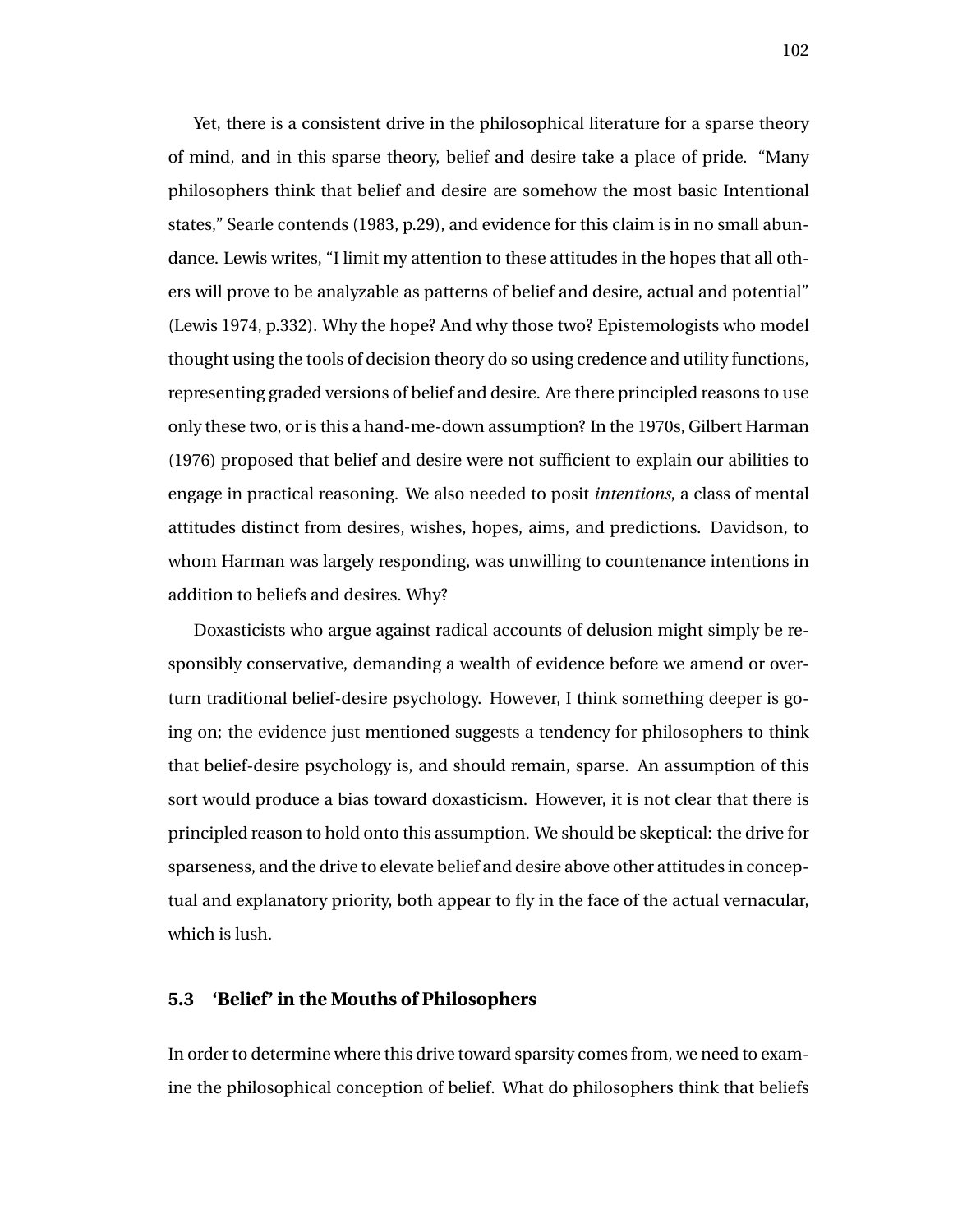are?<sup>2</sup> Typical investigations into the nature of belief compare various theories of the propositional attitudes, such as representationalism, dispositionalism, or functionalism. However, my concern is not with the metaphysics of mental states in general. My concern is with the features of belief that philosophers think distinguish it from other mental states.

It is often recognized that the philosophical use of the word 'belief' deviates from the way the word is used in folk discourse; the word is a term of art, allegedly with a technical use. The word tends to be used in two ways. 'Belief' is sometimes used as a very general umbrella term for *informational* mental states—those with a mindto-world direction of fit. At other times, belief is characterized as a state that plays a particular role in our cognitive economy and that enters into particular relations with other mental states. Let's consider these in turn.

# **5.3.1 'Belief' as an Umbrella Term**

'Belief' and 'desire' are often used as umbrella terms for states that have an appropriate *direction of fit*. Beliefs have mind-to-world direction of fit. It's this sort of usage, I'll argue, that fuels the philosophical drive toward sparsity—toward thinking of belief and desire as "the most basic Intentional states." (Searle 1983, p.29).

It's easiest to describe this use of 'belief' by considering the construction of a very simple robot. Suppose that you needed to program a robot to accomplish a certain goal. One strategy would be to have it always perform a certain behavioral sequence: a robotic arm on an assembly line, for instance, might need to do nothing more than repeat a series of predetermined movements. This strategy works in the case of an assembly line because we can assume an unchanging environment. Whenever the

 $2$ Obviously, different philosophers have different ideas about the nature of belief, so there is a danger of being too procrustean and curt in talking about a single way that philosophers use the term. There are major debates about whether beliefs can be formed voluntarily, whether we should think of belief as a categorical state or whether we should think instead of degrees of confidence, and so on. However, there do exist received standards and conventions that govern talk about belief in the pages of a philosophy journal. A paper that deviates from these standards without flagging the deviation will generate raised eyebrows, confusion, or charges of incompetence. The claims that I make are general claims about belief-talk in the establishment of analytic philosophy; I can simultaneously recognize that many—perhaps even most—philosophers have their own idiosyncratic beliefs about belief.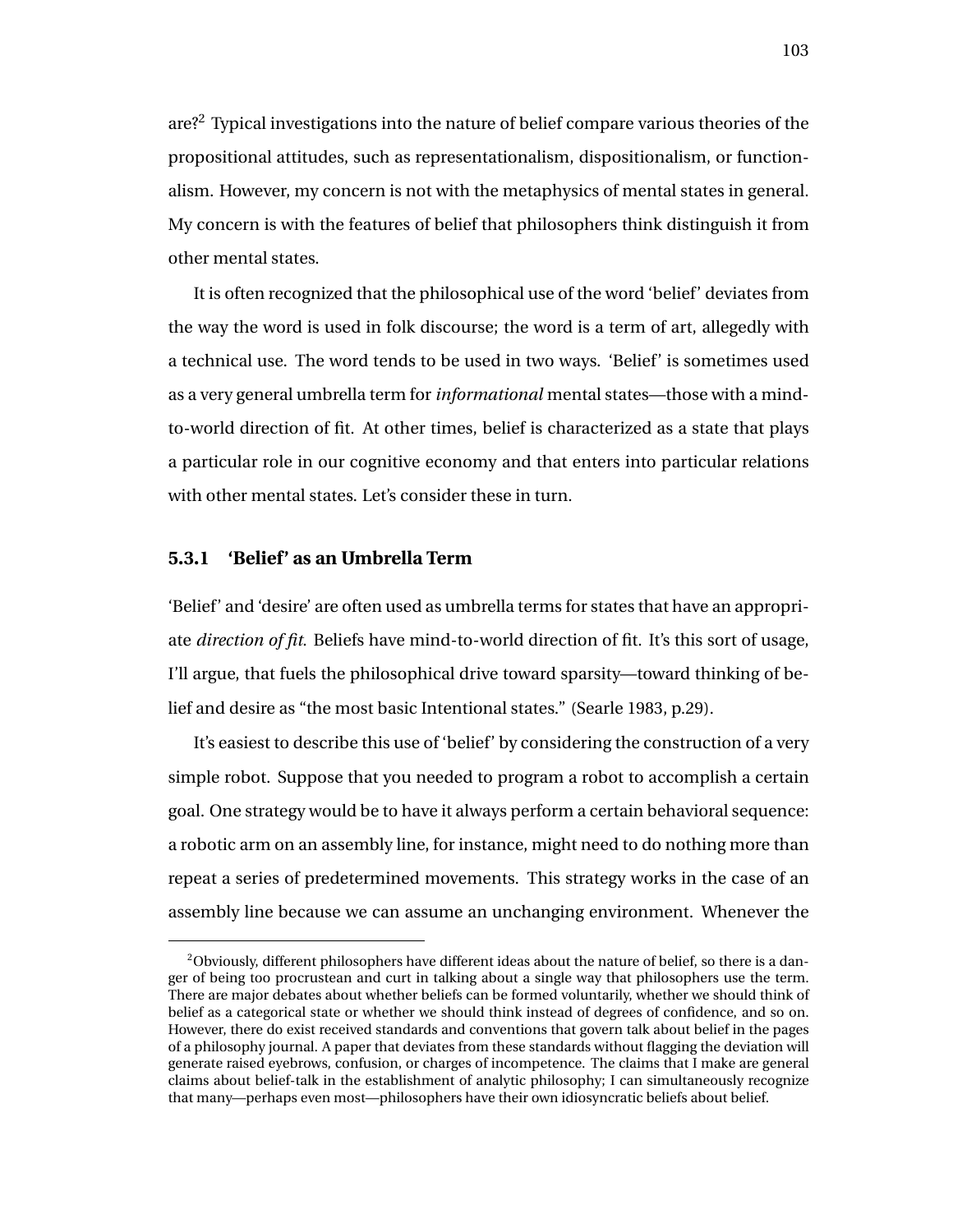arm bends down, the conveyer belt will have pushed forward a new object for it to manipulate. However, this strategy will not work in a changing environment. We will need to make our robot more complex for it to register the state of the environment that it is currently inhabiting. If two different sorts of objects can appear on the conveyer belt, each demanding a different routine from our mechanical arm, perhaps we should graft on a sensor so that it can react appropriately to each. We thereby give the arm "beliefs" of a sort—informational states about what is in front of it.<sup>3</sup> Here are a few passages that further describe this strategy:

[W]e have every reason to believe that [all but very simple] animals are implementing a behavioral strategy that factors the problem of how to behave into two problems—the problem of harvesting, processing, and storing information, and the problem of settling on courses of behavior depending on what information is made available by harvesting, processing, and storing information. It is, frankly, a strong point in favor of belief-desire psychology that it predicts the factorization strategy that led to the demise of behaviorism and the rise of cognitivism. (Ichikawa et al. 2012, p.4)

If we think about behavior-planning systems as systems for figuring out ways to get from some start state (the way things are taken to actually be, right now) to some goal state (the way things are desired to be) we can characterize this difference in the roles of belief-type and desire-type representations this way: My behavior-planning systems look at belief-type representations in order to determine *start* states, and they look at desire-type representations in order to determine *goal* states. (Egan 2009, p.264)

The distinction between start states and goal states, or between states that represent the way the world is and the way the world should be, or between the cognitive and the conative, might be thought of as a basic distinction that must be present in any reasonably intelligent agent, and 'belief' and 'desire' (or 'belief-type' and 'desiretype') are sometimes used as general terms to cover these two types of state.<sup>4</sup>

This distinction is part of Searle's diagnosis for the perceived "primacy" of belief

 $3<sup>1</sup>$  use scare quotes because this use of 'belief' does not comport especially well with the vernacular. Nonetheless, the term is often used by philosophers to apply to very basic informational states employed in even very simple behavioral strategies.

<sup>4</sup>Bratman (1987) and others have argued that *intention* must also be posited in agents sophisticated enough to form plans of action. His belief-desire-intention model of practical reasoning has formed the basis of "BDI software models," used in programming artificially intelligences; this is a nice example of a philosopher having made a contribution to software engineering.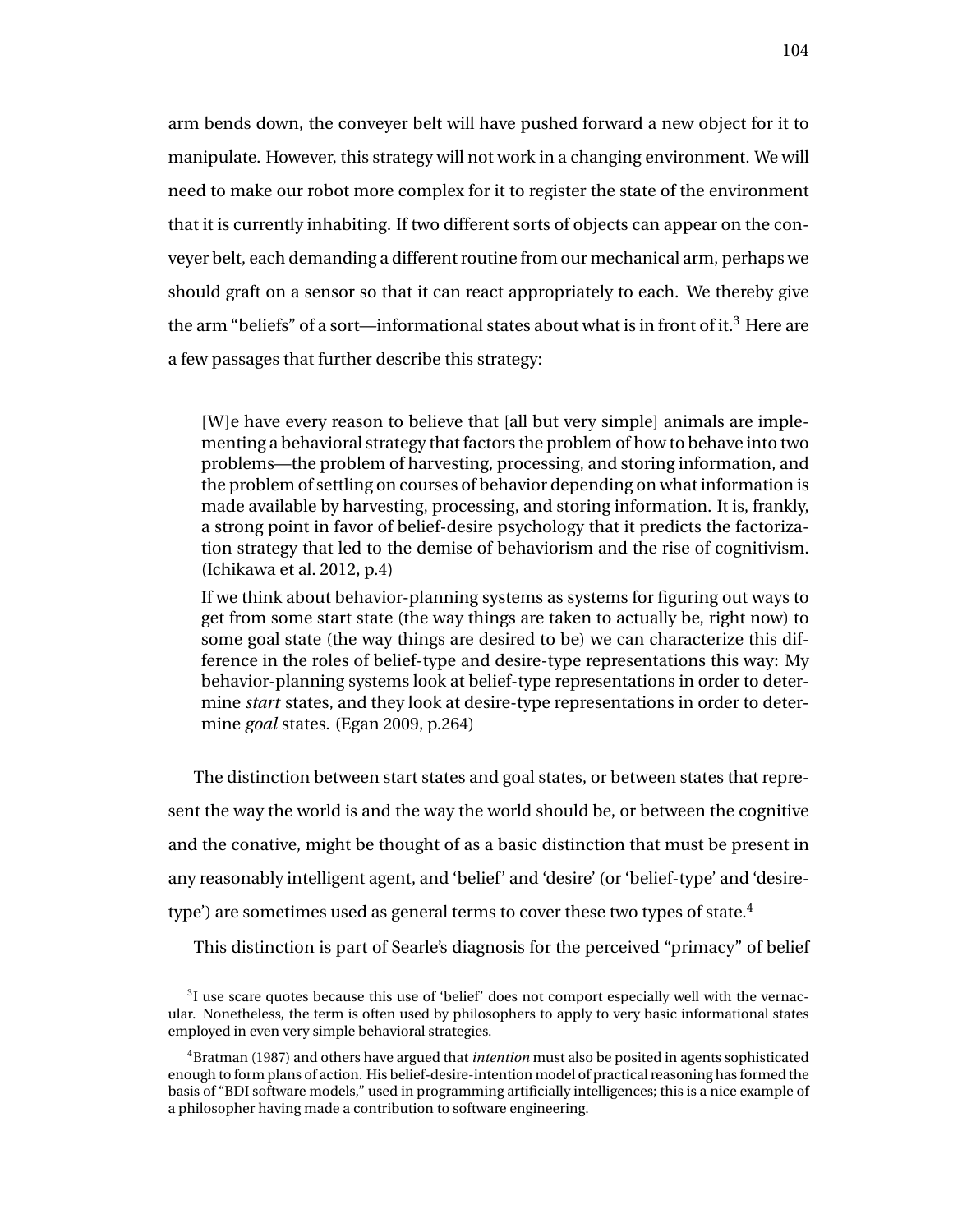and desire and the drive toward sparsity. Searle notes that belief and desire are often used by philosophers very broadly, in a way that departs from ordinary English, "corresponding roughly to the great traditional categories of Cognition and Volition" (1983, p.30). Beliefs include convictions, hunches, inklings, and acceptances—any state with mind-to-world direction of fit.<sup>5</sup> Desires include wants, wishes, lusts, and hankerings—any state with world-to-mind direction of fit.

If belief and desire are conceived of this broadly, then one might think that all behavior can be explained in these terms. Searle considers whether all other mental states are reducible to complexes of belief and desire. An expectation that *p*, for example, might simply be a belief that *p* will be true in the future. A fear that *p* might be a belief that *p* is possible and a desire that *p* not be actual. Remorse that *p* might be a belief that *p*, a belief that I am responsible for *p*, and a desire that *not-p*. A belief, or a hope, that such reductions are possible, would explain why Lewis thought he might be able to get away with only positing beliefs and desires, and why decision theorists use only credence and utility functions when modelling behavior. (It is, in fact, hard to see where else the urge to interpret human behavior solely in terms of beliefs and desires could come from.)

However, there are three major problems with treating 'belief' and 'desire' as umbrella terms and with thinking that we have all our other intentional states in virtue of our beliefs and desires.

Firstly, as Searle argues, the attempted reductions are insufficiently precise; they are not fine-grained enough to distinguish between importantly different mental states. Being annoyed that *p*, being sad that *p*, and being sorry that *p* all imply a belief that *p* and a desire that not-*p*, but any differences between them cannot be otherwise cashed out in terms of belief and desire. Being amused that *p* implies that one believes that *p*, but no other beliefs or desires can be extracted, and there is clearly more to amusement than simply belief. Fear is not simply a combination of a belief that *p*

<sup>5</sup> If a state with mind-to-world direction of fit represents *p* as obtaining but *p* does not in fact obtain, then the state has *failed* in some way. States with mind-to-world direction of fit are truth-directed. Direction of fit is therefore a normative notion. (Velleman 1992).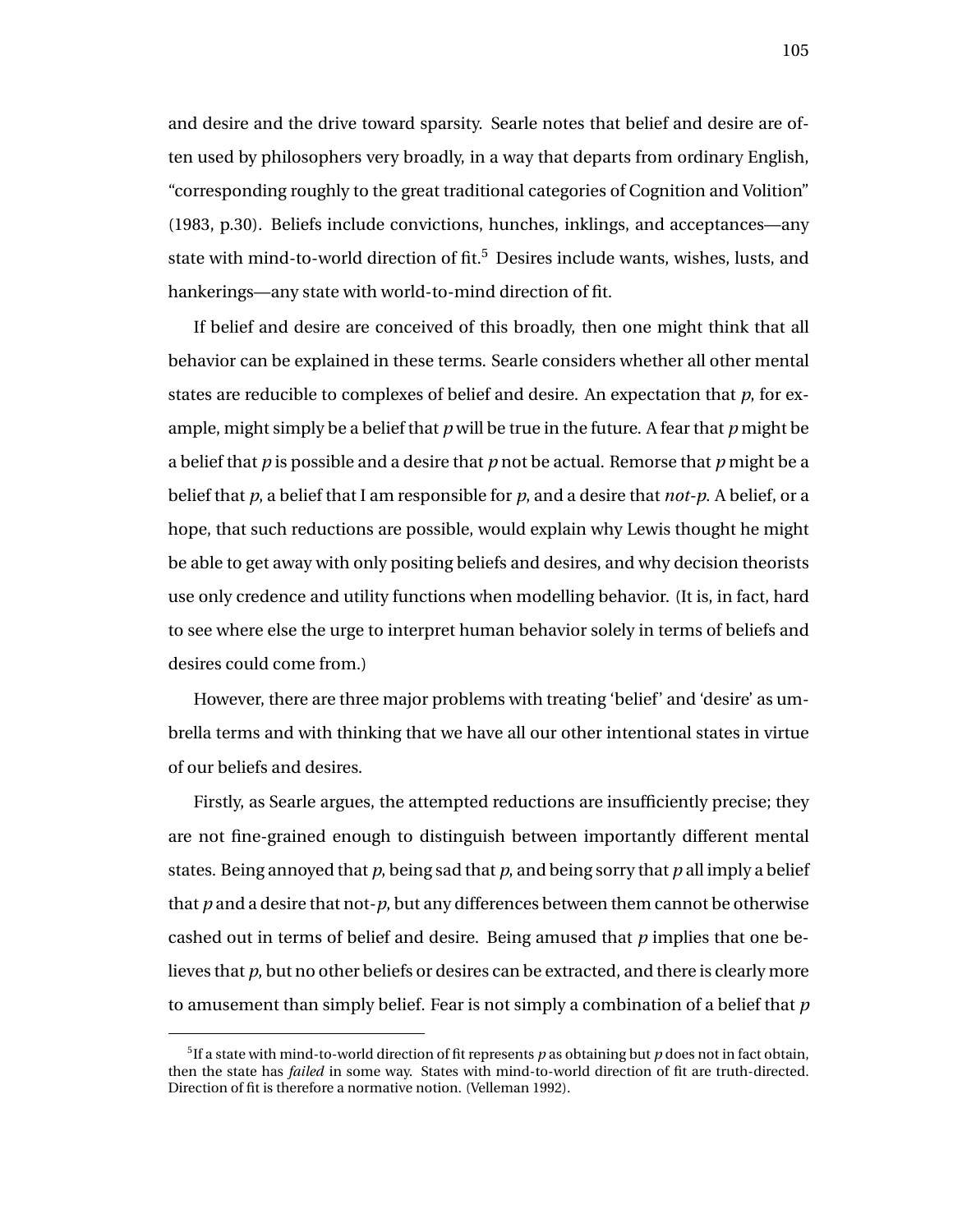is possible and a desire that *p* not be actual, for one can hold these beliefs and desires without experiencing fear. Fear also has, at the very least, a particular affective feel.

Secondly, not all mental states have a direction of fit. Searle disagrees with this claim. He holds that mental states cannot be reduced to collections of belief and desire, he does maintain that all intentional state attributions *imply* something about belief and desire. According to his theory of intentionality, every intentional state has conditions of satisfaction that are met when either it fits the world or the world conforms to fit it. However, he is wrong about this. Take, for example, imagination, assumption, pretense, or supposition. I can imagine that *p* without this implying anything about my beliefs or my desires. Imagination does not appear to have a "proper object" in the way that truth can be said to be the proper object of belief, the good can be said to be the proper object of desire, and the dangerous can be said to be the proper object of fear. Searle does, in fact, list "supposition" among the mental states that the very general category of 'belief' is meant to cover (p.29), but this is a mistake, as supposition does not have a mind-to-world direction of fit.<sup>6</sup> One does not go wrong by supposing that *p* when *p* is false.

Thirdly, to make 'belief' and 'desire' cover such a broad array of mental states forces us to include mental states that philosophers do not normally consider beliefs. *Perceptions*, for example, have mind-to-world direction of fit, so they would count as beliefs. However, most philosophers recognize that perceptions are importantly different from other mind-to-world states, and so they are cordoned off and not considered beliefs.

These sorts of considerations indicate that there is something wrong with the assumption of sparsity. It is standardly accepted that amusement is not a type of belief, imagination is not a type of belief, and perception is not a type of belief; although 'belief' is sometimes used as an umbrella term, it is usually intended to have a much narrower extension. $7$  No one should be motivated to oppose non-doxasticism by

 ${}^{6}$ In the way that Searle understands "direction of fit," at least.

<sup>7</sup>One *could* cling fast to 'belief' as an umbrella term, and hold that these really are all types of belief. Some research programs do treat perception as a kind of fragmented belief (Egan 2008, Gilbert 1991). However, this is not at all the standard way of speaking of belief in philosophy; if any mode of discourse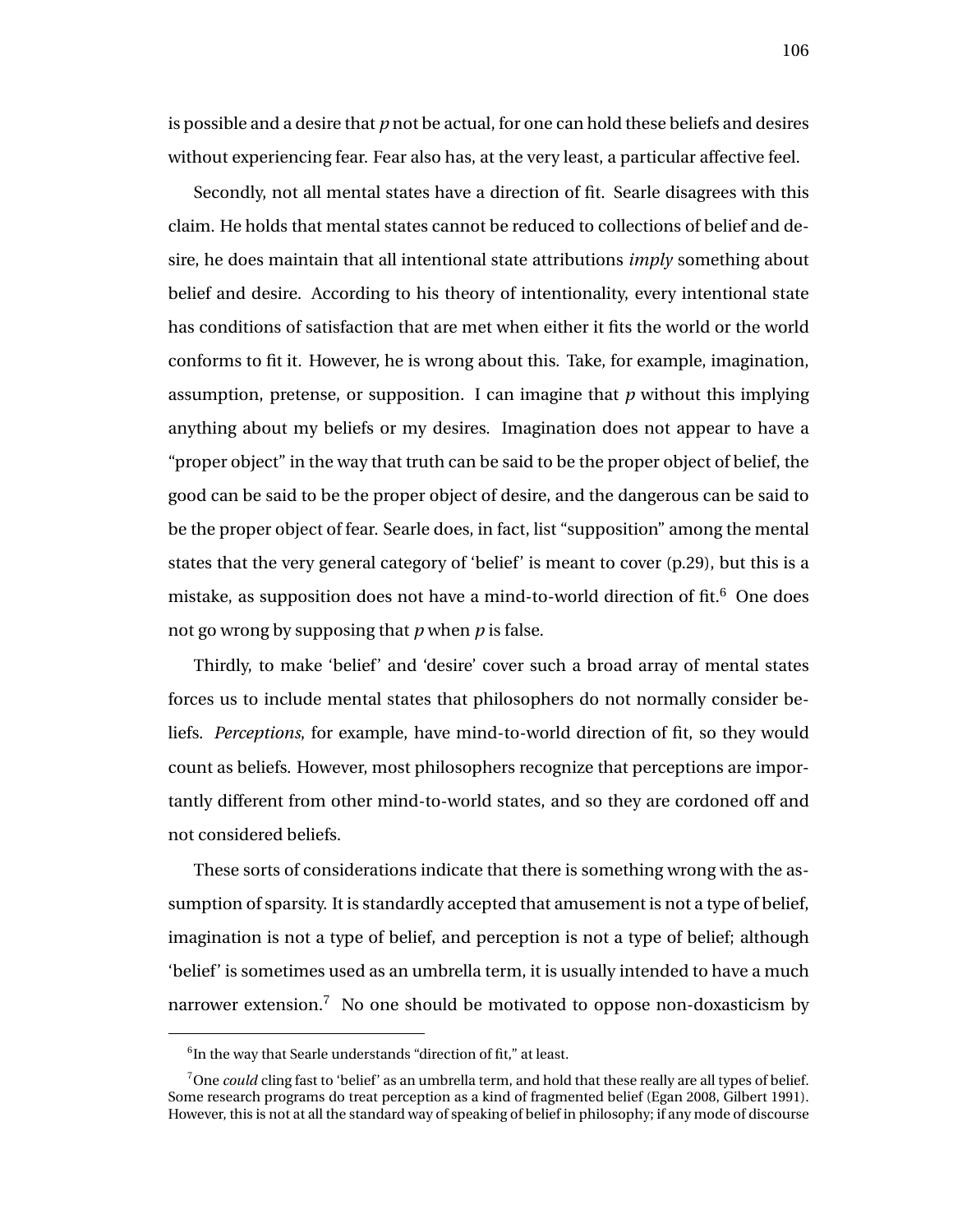thinking of belief as such a broad psychological category that it subsumes all other informational states; this would also motivate one to be a doxasticist about perception.

What, then, distinguishes belief from perception, amusement, and imagination? How do we characterize a narrower conception of belief? I next turn to the attempts that philosophers have made to characterize this conception, and show that they are insufficiently precise to form the foundation of a fully-established theory that would trouble the non-doxasticist.

#### **5.3.2 The Functional Role of Belief**

If belief states are functional states, what is the functional role that makes for a belief state rather than, say, an imagining? This is, perhaps surprisingly, a seldomdiscussed topic despite the compendious literature on the nature of belief. As is noted by Schwitzgebel, "[p]hilosophers frequently endorse functionalism about belief without even briefly sketching out the various particular functional relationships that are supposed to be involved" (2006).

Beliefs are usually taken to be an extremely general and basic sort of state. We have implicit and explicit beliefs, dispositional and occurrent beliefs, beliefs that are highly important to our social identities, beliefs that we obsess over, and beliefs in propositions that we might never consciously entertain because they are trivial or unlikely to ever bear on our lives, such as a belief that elephants do not have three beaks. Is there anything we can say to explicate such a general, wide-ranging sort of mental state? Attempts tend to be rough and illustrative, and many use terms that are in want of just as much explanation as 'belief'. For example, take Schwitzgebel's characterization in the *Stanford Encyclopedia of Philosophy* article on belief:

Contemporary analytic philosophers of mind generally use the term 'belief' to refer to the attitude we have, roughly, whenever we take something to be the case or regard it as true (Schwitzgebel 2006).

is revisionary, this is.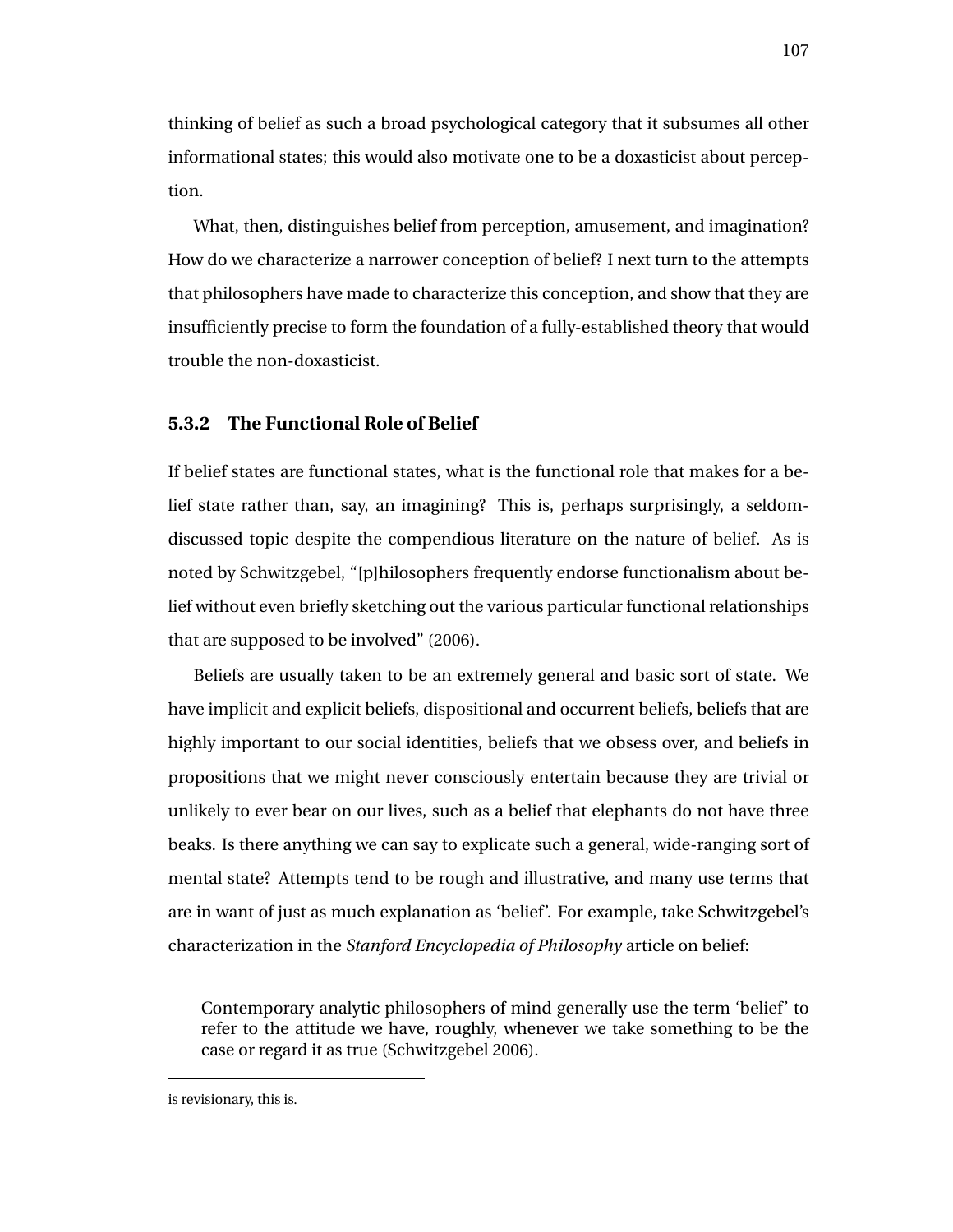The language of the characterization is merely suggestive, which Schwitzgebel knows; hence his use of 'roughly'. For example, what does it mean to 'take something to be the case' or 'regard it as true'? These phrases can't be taken in their everyday sense, for when someone assumes a proposition for the sake of argument, they take it to be the case or regard it as true. But assumptions are thought to be distinct from beliefs. You can assume that *p* by considering *p* without necessarily believing *p*. Moreover, there is a sense in which we take *p* to be the case when we perceive that *p*. Schwitzgebel's definition skirts very close to treating belief as an umbrella term, and it thereby has the previously-described fault of including all sorts of mental states that we do not typically consider beliefs. If 'taking something to be the case' is meant to be read in some other way, it's not clear that the explanans will be much better understood or less technical than the explanandum.

Despite the difficulty in characterizing the non-umbrella philosophical conception of belief, various analyses have been offered; it will be profitable to examine some of these. Cherniak (1986, p.6) considers a rudimentary theory that he calls an *assent theory of belief* : *A* believes all and only those statements that *A* would affirm. There are a number of problems with this sort of theory. "Affirm" here must mean "sincerely affirm" in order to allow for a person to make statements that she doesn't believe, such as when she lies or when she is acting in a play, but sincerity is not obviously a purely behavioral disposition—sincerity is worn in one's heart, not on one's sleeve—and it is difficult to further explicate the notion without resorting back to the notion of belief. Kaplan offers a more nuanced assent theory (which he calls an "assertion view of belief"):

You count as believing  $P$  just if, were your sole aim to assert the truth (as it pertains to P), and your only options were to assert that  $P$ , assert that  $\neg P$  or make neither assertion, you would prefer to assert that  $P$  (Kaplan 1998, p.68).

The most damaging problem with assent theories, for many, is that verbal affirmation is usually taken to just be one of many possible manifestations of a belief. Beliefs are responsible for the production of intentional action writ large, not just speech. A well-worn example: if *A* wants a soda, believes that going to the fridge can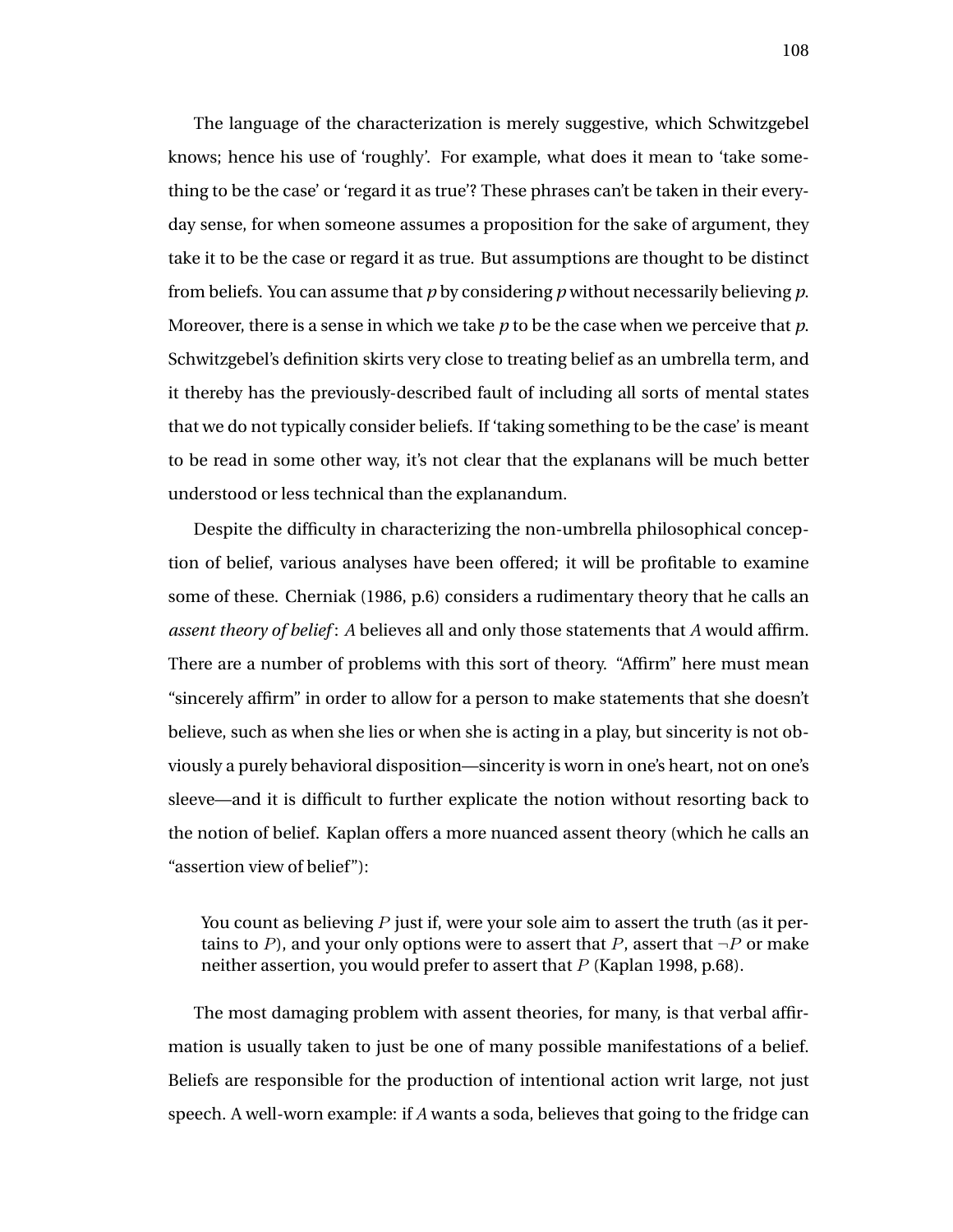result in the acquisition of soda, and no other overriding desires intervene, then *A* will go to get soda from the fridge. In addition, beliefs are thought to be responsible in the production of other mental states, not just speech and behavior. Given philosophical recognition of the behavior-guiding and reasoning-guiding role of belief, it's now common to think that verbal affirmation is not even a necessary feature of belief. A person with poor introspective ability might not assent to propositions that she believes because she does not realize what mental states are pushing her about in the world. Moreover, most philosophers would not want to join Davidson (1982b) in claiming that linguistic ability is necessary for an animal to have beliefs.

Russell subscribed to an internalized version of the public assent theory.<sup>8</sup> On this theory, *A* believes all and only those statements to which *A* would internally assent. To internally assent to a proposition is to entertain a proposition and have it be accompanied with a "feeling of assent." Cohen (1992) also holds a theory that is based upon phenomenal experience: having a belief requires being disposed to have a certain sort of "credal feeling." To believe that *p* is to be disposed to feel it true that *p*. We can call these *phenomenological theories of belief*. <sup>9</sup> The phenomenological theory is not popular. Credal feelings are fairly mysterious. My belief that I am currently in New York does not generate any strong or easily-identifiable credal feeling that I can discern. In any event, even if we do countenance credal feelings, the theory goes wrong for the same reason that the assent theory of belief went wrong; it doesn't consider the constitutive role that belief plays in intentional action. A person who felt it was true that *p* but who was never moved to act as if *p*, who verbally denied *p*, who never used *p* in reasoning, and so on, would not typically be said to believe that *p*.

More sophisticated accounts of belief attempt to tie belief more intimately to action. Braithwaite (1932) offers a simple version of such a theory, citing Bain (1859) as its original formulator: *A* believes *p* if and only if he or she is disposed to act as if *p* is true. Call this the *act-as-if theory of belief*.

What does it mean to act as if *p* is true? One natural interpretation is that it means

<sup>8</sup>This is pointed out by Cherniak (1986, p.6).

 $9^9$ Goldman (1993a) also argues for a phenomenological account of the attitudes.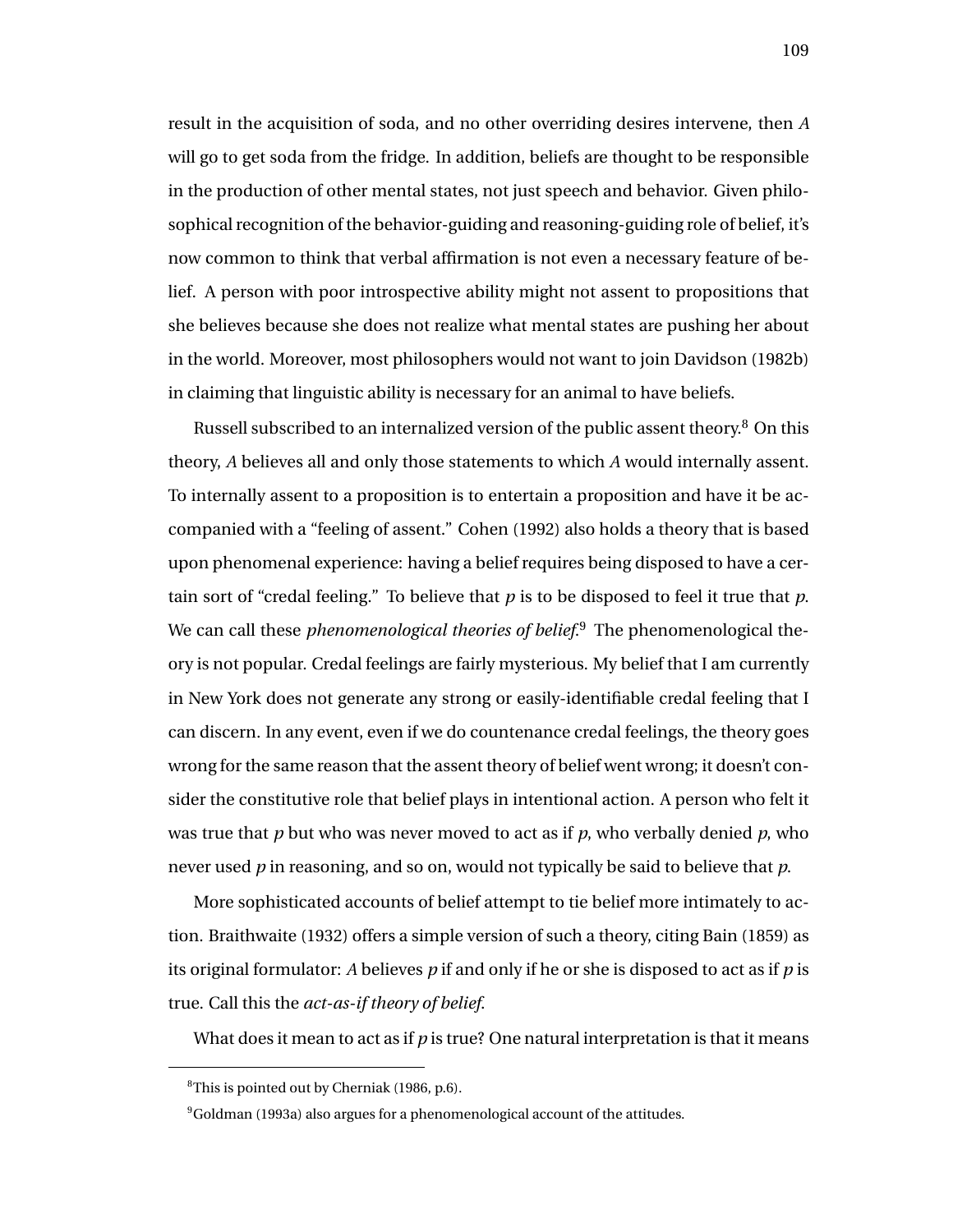to act as one would if *p* were true. However, a little reflection reveals that this won't do. Suppose that it is sunny outside and Sally wants to go for a run. She goes through the necessary motions by looking for her shoes and her headband, then doing some stretches. Now, how would Sally act if it were raining? This would depend on whether she knew that it was raining. Perhaps she's cooped up in her windowless office, so even if it were raining, she would still assume it was still sunny. In this case, if it were raining, Sally would nonetheless get ready to go running. But if Sally were to act as if it's raining (or if she believed that it's raining), she *wouldn't* get ready to go running. Therefore, to act as if *p* were true is not to act as one would act if *p* were true. It's difficult to avoid the conclusion that to act as if *p* is to act as one would if one *believed* that p were true. The act-as-if theory of belief isn't of much help, then; it is either a circular analysis, or it leaves us with an equally mysterious "act-as-if" notion.

The problems with analysis are not assuaged by turning to degrees of belief instead of flat-out belief. The literature on degrees of belief is rife with overly simplistic analyses of subjective probability. The most common is surely the *betting theory of degrees of belief*, advocated by de Finetti. The idea is that one's willingness to make monetary bets is treated as primitive.<sup>10</sup> Put aside the problem that such a theory assumes perfect rationality, and that a person will therefore always and only make bets that are in his or her favor. There are other problems with operationalizing the notion simply to dispositions to gamble. Many hold self-imposed prohibitions on gambling for social, personal, or religious reasons. Islam prohibits gambling, and so observant Muslims are not disposed to make any bets whatsoever. This should not be taken to imply that they have no beliefs. Eriksson and Hájek write that the literature on subjective probability contains "frequent gestures at some kind of betting interpretation, often accompanied with a slightly coy acknowledgment that this interpretation, well, isn't strictly speaking correct. But one is then immediately assuaged: at least it's

 $10^{40}$  The probability P(E) that You attribute to an event E is therefore the certain gain p which You judge equivalent to a unit gain conditional on the occurrence of E: in order to express it in a dimensionally correct way, it is preferable to take pS equivalent to S conditional on E, where S is any amount whatsoever, one Lira or one million, \$ 20 or £75" (de Finetti 1970, p.75).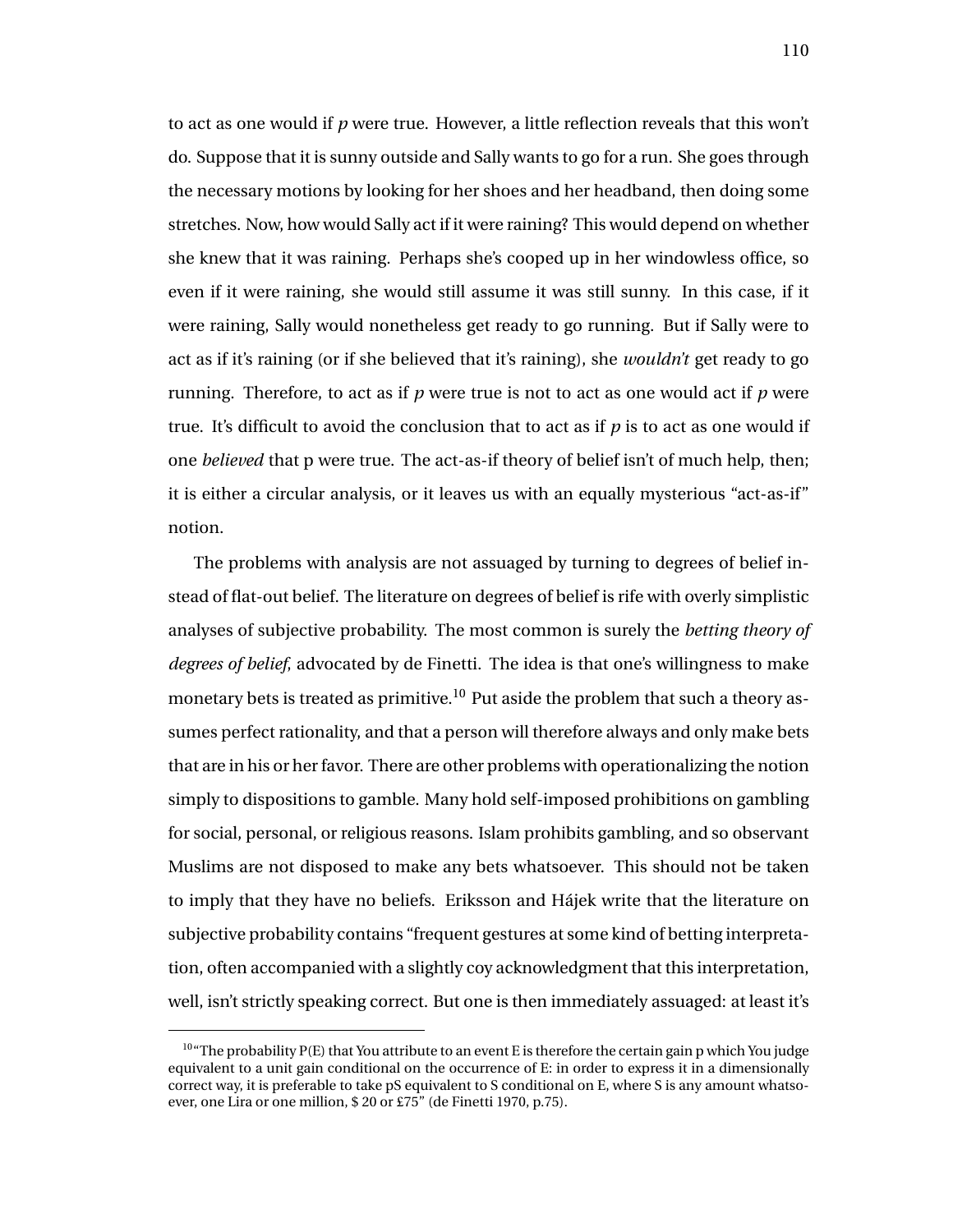'approximately correct', or 'correct over a significant range of cases', or a 'useful idealization', or what have you" (2007, p.184).

Why have so many imperfect analyses been offered? The key is in realizing that hedging is necessary. The problem with trying to identify belief with certain dispositions is that beliefs are massively *multi-track* dispositions: they manifest in a wide number of different ways in a wide variety of stimulus conditions. My belief that there is soda in the fridge might cause me to go get some soda; but then again, it might not; much depends on all sorts of other details about my cognitive state and the situation in which I find myself. I would also need to desire a soda, think that I'm not being rude to whatever guests I might have by getting a soda, be willing to suffer the effects of caffeine, be willing to ignore whatever diet I might be on, and so on. There are also all sorts of other behaviors or changes in cognitive state that might manifest the belief; it might be manifested when I make shopping lists, when I am asked whether there is soda in the fridge, when making plans for a party, and so on. Generalizations about the belief that there is soda in the fridge will, simply because of the sheer number of stimulus conditions and manifestation conditions, have to paper over the precise contours of the disposition by introducing hedging clauses, such as 'tends to', 'typically', or '*ceteris paribus*'. Goldman writes,

One of the favorite sorts of platitudes offered by philosophers is something like, 'If x believes "p only if q" and x desires p, then x desires q'. But the relationship formulated by this 'platitude' simply does not systematically obtain. (Goldman 1989, p.79)

Therefore, philosophers who do attempt to describe the role of belief offer a few non-exhaustive and piecemeal generalizations with hedging clauses.<sup>11</sup> When the hedging clauses are left out, the characterization misses the extension that is clearly being aimed for; overelaborate characterizations that pile on necessary conditions are usually overly restrictive.<sup>12</sup> The reason for the paucity of descriptions of the role

 ${}^{11}E.g.$  "Believing that performing action A would lead to event or state of affairs E, conjoined with a desire for E and no overriding contrary desire, will typically cause an intention to do A" (Schwitzgebel 2006).

 $12$ For example, see the characterization of belief offered by Graham and Stephens on page 56.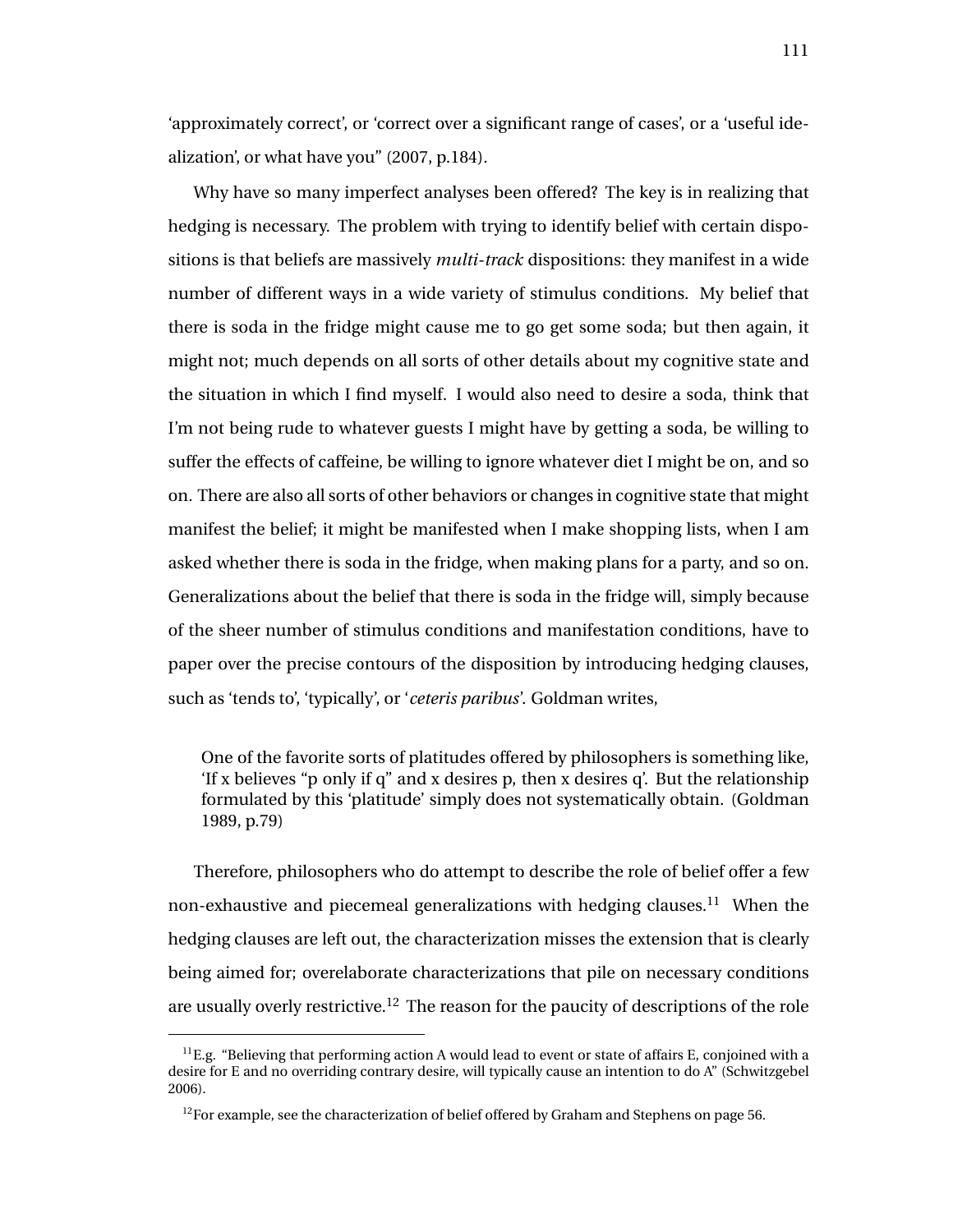of belief likely has to do with the difficulty—verging on futility—of trying to characterize a massively multi-track dispositional state.

Belief has a certain behavior-guiding role, but we cannot *say* what its behaviorguiding role *is*, except in the loosest of terms. This is not just a problem for the nondoxasticist; it is a problem for anyone interested in developing a mature taxonomy of mental states. It should worry us that we cannot describe the role of belief except in very general terms and with impressionistic hand waves. A few non-exhaustive and imprecise generalizations, a coy admission that the account is only "approximately correct", and an elbow nudge that says "You know what I'm talking about, right?": there is a hope, in these maneuvers, that the reader already has a general idea of what the author means by 'belief'; any characterization offered is a nudge meant to help the reader triangulate on a concept that he or she already understands. We are deferred to a pre-existing folk conception.

This is especially problematic because the philosophical use of 'belief' invariably deviates from folk use. Note that the philosophical use of 'desire' deviates more obviously and more sharply from folk use than 'belief' does; 'desire' tends to be used to refer to sexual longing. This function is usually simply ignored: Dancy (2002, p.11) writes that 'desire' is used in philosophical discussion as "a term of art." If 'belief' in philosophical texts is a term of art that deviates from folk notions, we are owed a definition. But the functional role of belief is never adequately explained. Attempts to give an account of the role of belief always need to handwave back to the folk psychological notion. The criticism is akin to Austin's:

[I]t is quite plain that the philosophers' use of 'directly perceive', whatever it may be, is not the ordinary, or any familiar use; for in that use it is not only false but simply absurd to say that such objects as pens or cigarettes are never perceived directly. But we are given no explanation or definition of this new use on the contrary, it is glibly trotted out as if we were all quite familiar with it already.(Austin 1962, p.19)

Whatever one thinks of Austin's claim that 'directly perceive' has gone undefined, the form of the argument is valid. If the notion of belief in folk psychology deviates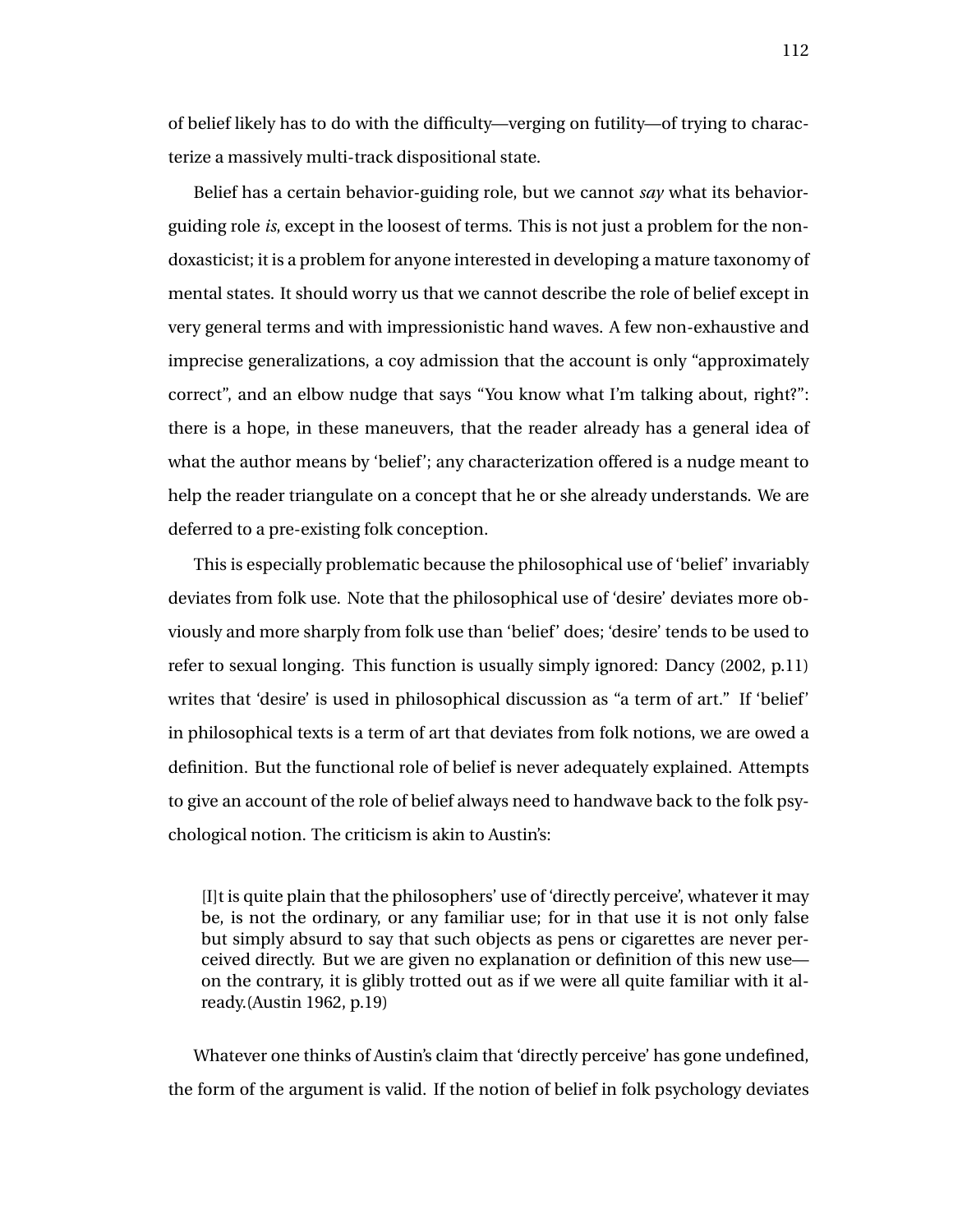from philosophical use, but philosophy turns to folk psychology to explicate the notion of belief, we have a problem. In the next section, I turn to the folk psychological notion, and argue that it is sufficiently inconsistent, variegated, and lush to support a number of different regimentations, including those that would reduce the role of belief in cognition quite dramatically.

# **5.4 'Belief' in the Mouths of the Folk**

# **5.4.1 Folk Psychology**

What is the folk psychological concept of belief? In "How To Define Theoretical Terms",  $(1970)$  Lewis offered a method for answering this question.<sup>13</sup> We collect all the "important" platitudes about belief that speakers are willing to assent to—i.e. propositions about belief that are "common knowledge"—conjoin them into a single theoretical statement, then *Ramsify*: that is, replace all instances of 'belief' with a variable, and identify the denotation of 'belief' with whatever unique entity in the

 $^{13}$ Lewis's method is not the only method on offer. In fact, there are multiple sorts of answer that one might offer to the question "What is the folk psychological concept of *X*?", and Lewis's method gets at only one of them. It is worth doing a little ground-clearing here to stave off potential confusion. Because this is inessential, I do it in a footnote.

Firstly: the question "what is the folk psychological concept of belief?" might be asking about the content or meaning of the concept typically expressed by the word 'belief'. On the other hand, it might be asking about the role of BELIEF in a psychological theory that ordinary folk allegedly hold. (See Goldman (1993a) for further description of the difference between the two questions.) If you think that that the meaning of a term is not fixed by its role in a theory (say, you think that meaning is fixed by a causal chain that goes back to an initial dubbing), then the two questions will come apart. I am not currently interested in determining the meaning of the term divorced from its role in a theory. Most philosophers are meaning externalists of some ilk or another, and meaning externalism implies that the folk do not have introspective access to the contents of their concepts. We would need to do science to discover what those contents are. Therefore, because we are interested in how our folk understanding of belief might help us understand how to type mental states, we are interested in answering the second question, about the role that BELIEF plays in a folk theory.

Secondly: if we are interested in investigating the role that belief plays in a folk psychological theory, what sort of folk theory should we investigate? There are at least two different sorts of things that one can mean by 'folk psychology'. On one hand, the term can refer to an internalized theory that subserves our ability to attribute mental states to others. On the other hand, it can refer to a systematized collection of commonsense platitudes about mental states. Stich and Ravenscroft (1994) call the former an *internal* account of folk psychology, and the latter an *external* account. We are interested in the role of belief in external accounts of folk psychology. Again, we would need to do science to determine the actual tacit theory that people employ when attributing mental states (if that is how they attribute mental states), and these states could look very different from the ones that are suggested by folk words such as 'belief'. If we are going to turn to folk theory to help us type belief, we need to turn to our explicit statements about belief, and the principles that we can extract from intuitions about belief.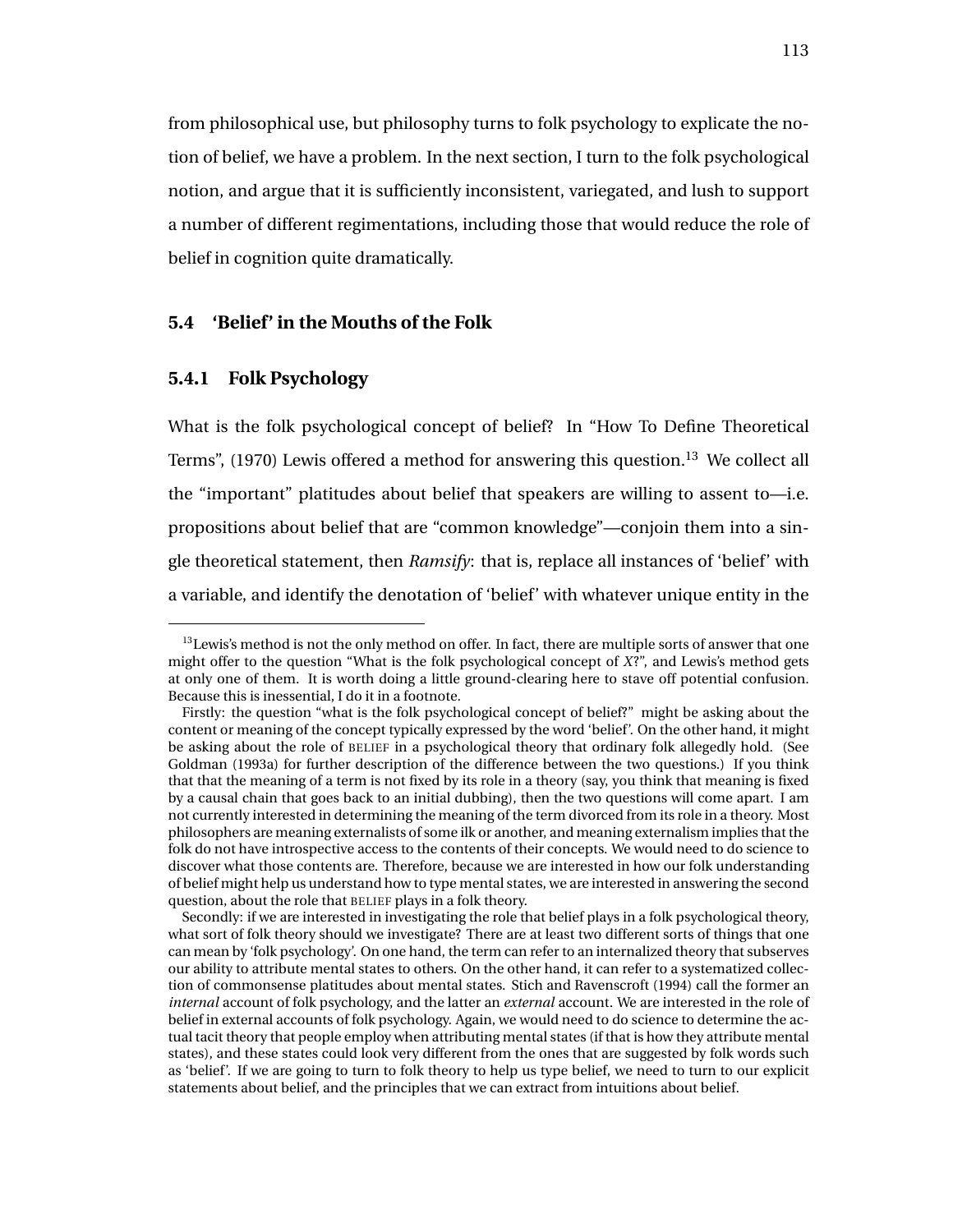world satisfies the open sentence. If nothing in the world satisfies the sentence (perhaps because the platitudes are inconsistent), whatever *nearly* satisfies the theory, by being true of *most* of the important platitudes, is the referent of the term.<sup>14</sup>

This latter step is what causes problems. We very often use terms inconsistently and variously, and they need to be cleaned up in order to be made consisitent certain platitudes must be discarded. To use Quine's term, out concepts and word use must be *regimented*. Simply by looking at platitudes about beliefs and the way in which the term is used, it is *not at all clear* what the commonsense concept of belief is, because there are multiple ways to regiment folk theory. The word 'belief' has a variegated texture and is used to perform a variety of functions, but some of these seemingly central functions are regimented away by philosophers or dismissed without argument as mere pragmatic effects.

What I want to argue is that there are enough tensions in the way that the folk use the word 'belief' to support an alternate regimentation: one in which 'belief' is ambiguously used to pick out two very different sorts of mental state. In other words, I want to show that something like the belief/acceptance distinction is nascent in our folk understanding of belief. The theory that I will propose in the next chapter has the consequence that many of our utterances are not expressions of belief at all. This *is* revisionary; but I have received complaints about it being *too* far from our folk notion. I want to show that it is not *that* revisionary. Sperber (2000, p.243) claims that the folk term 'belief' turns out to pick out two distinct mental states, like the common term 'jade' was shown to correspond to two different substances, jadeite and nephrite. In that case, however, we really had no idea that samples of jade could be either of two substances. There was nothing like a distinction in our external folk gemology. In the case of 'belief', traces of a bifurcated use can be discerned.

While still motivated by eliminative materialism, Stich made a case for the potential falsity of folk psychology by extracting the following principle from it:

 $<sup>14</sup>$ It might turn out that there are multiple entities that nearly satisfy the theory, by way of each sat-</sup> isfying a different subset of the platitudes. In such a case, there would be indeterminacy of reference. See Weatherson (2009) for a fuller account of Lewisian Ramsification.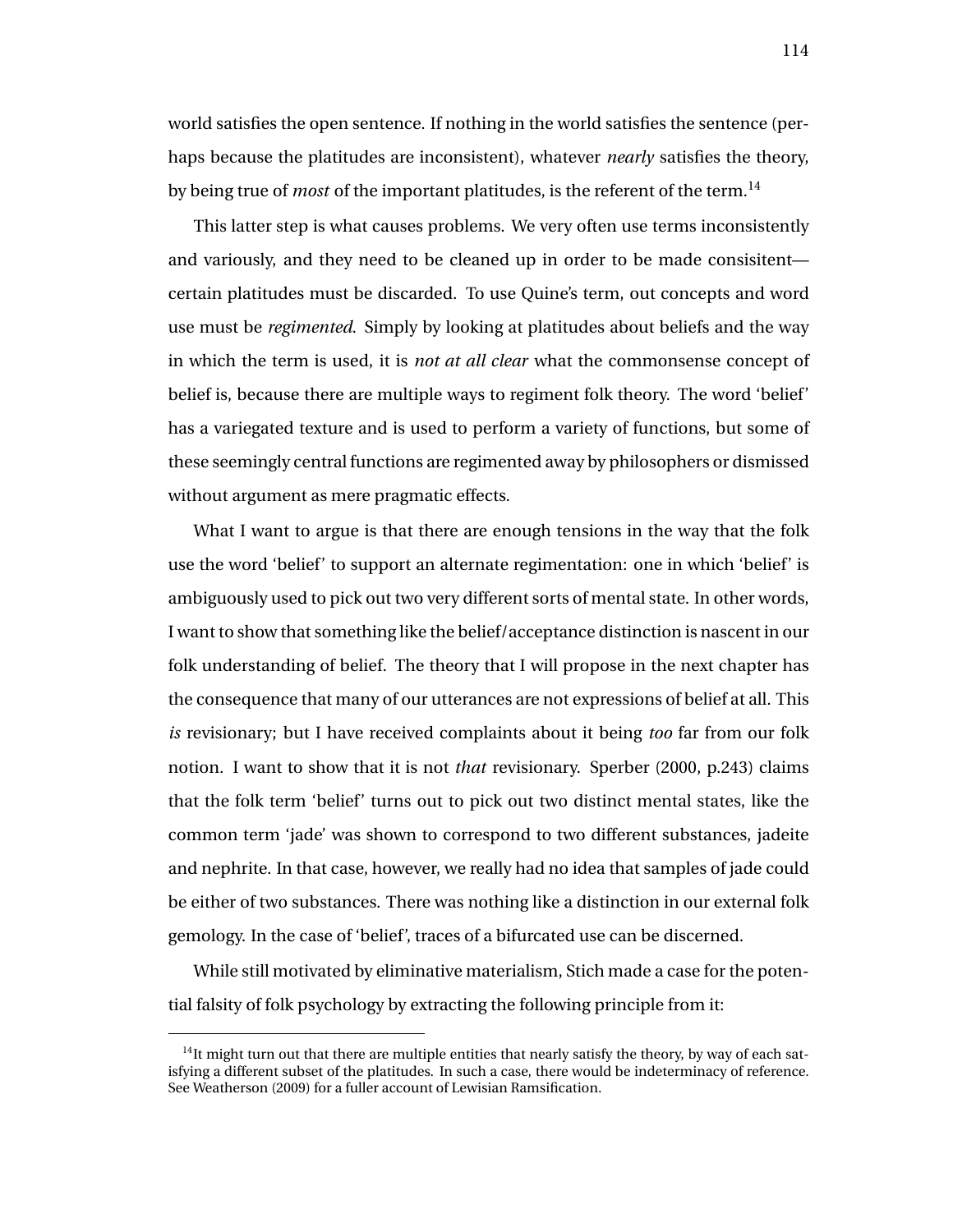It is a fundamental tenet of folk psychology that the very same state which underlies the sincere assertion of 'p' also may lead to a variety of nonverbal behaviors. There is, however, nothing necessary or a priori about this claim that the states underlying assertions also underlie nonverbal behavior. There are other ways to organize a cognitive system. There might, for example, be a cognitive system which, so to speak, keeps two sets of books, or two subsystems of vaguely belief-like states. One of these subsystems would interact with those parts of the system responsible for verbal reporting, while the other interacted with those parts of the system responsible for nonverbal behavior. Of course it might be the case that the two belief-like subsystems frequently agreed with each other. But it might also be the case that from time to time they did not agree on some point. When this situation arose, there would be a disparity between what the subject said and what he did. (Stich 1983, p.231)

The separation between states responsible for verbal behavior and states responsible for nonverbal is a distinction that I will exploit in the next chapter. However, Stich here claims that it is a "fundamental tenet of folk psychology" that there is no such split. Is this true? Frankish calls the assumption that the mind does not keep "two sets of books" the *unity of belief assumption*, and he argues that the folk are not committed to it in his (2004, ch.2). It depends on how intuitions about belief, and the principles that underlie folk use of the word 'belief', are best systematized. A very strongly-supported systematization, I contend, would deny the unity of belief assumption: there are a number of striking divisions in the way that the folk speak of belief.

# **5.4.2 'Belief' in the Vernacular**

How does folk usage of 'belief' differ from philosophical usage? Ordinary *talk* about the mental is lush, and teems with all sorts of different words for describing a person's inner life. Some philosophers have suggested that this shows that folk psychology is lush—i.e. it posits many different sorts of mental states—and that the various uses to which the word is put indicates that the folk concept of belief is not the same as the philosophers' concept.<sup>15</sup> This, however, is too quick. A rich lexicon of mentalistic terms does not necessarily imply a rich stock of mentalistic concepts. Two words can

 ${}^{15}$ E.g. (Ratcliffe 2007).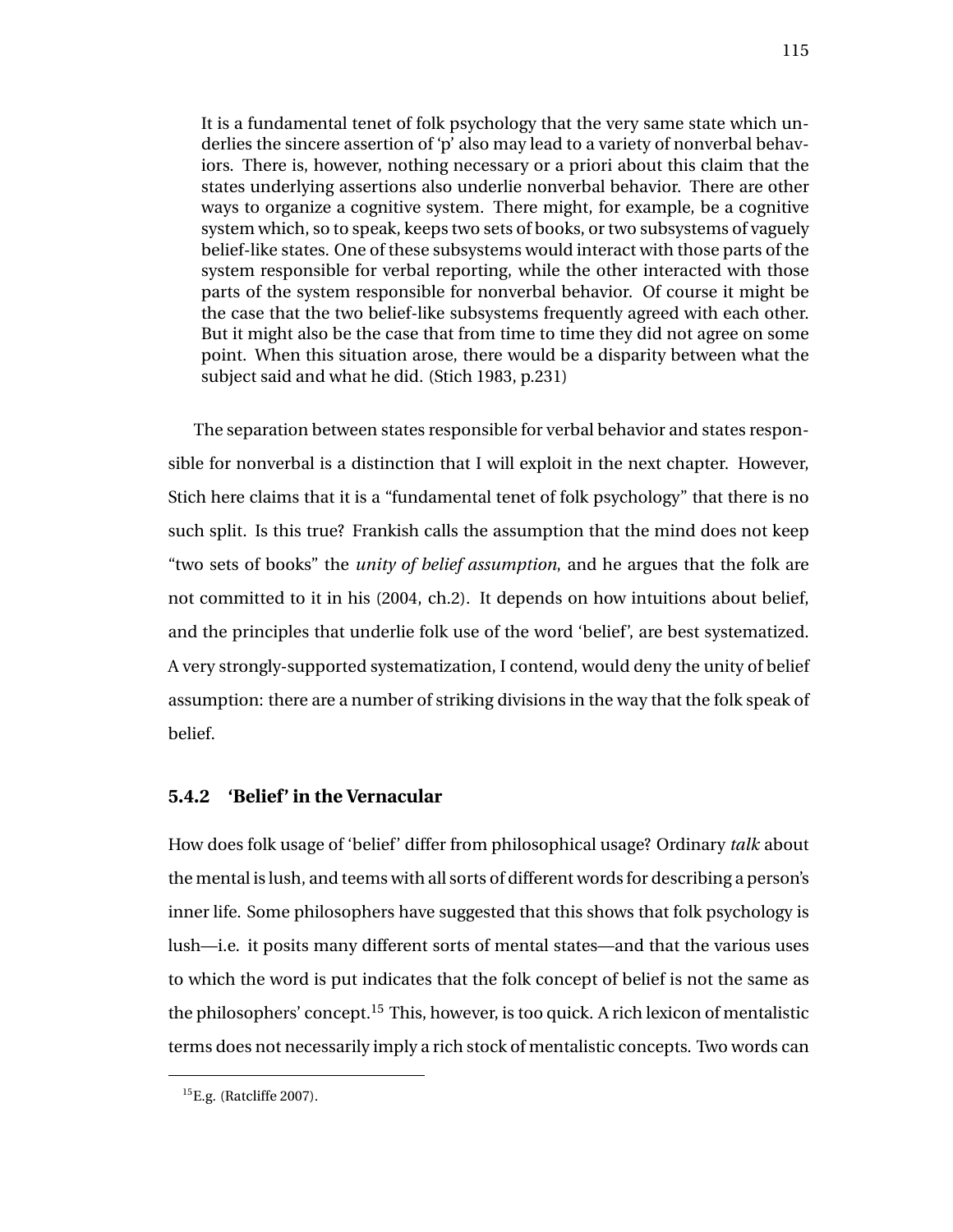share a meaning but have different pragmatic effects on the audience, such as is the case with 'sweat' and 'perspiration'. At this point, I want to describe patterns of folk usage without taking on theoretic commitments. I do not want to make any claims about whether any of the linguistic features I identify are due to the semantics of the word or the pragmatic use to which the word is put.

Needham (1972) is one of the few writers who has investigated use of the term 'belief'. He argues that 'belief' is a "peg word" that acts as a placeholder for a heterogenous range of various mental states. His main concern is admittedly to discover what anthropologists mean by the word, but he notes that the heterogeneity is even more varied and prevalent in ordinary discourse than it is in formal anthropological texts. I take it that a "peg word" is similar to Block's "mongrel concept"; to be a peg word is to be a word that refers indeterminately.

Take a word like 'democracy', 'love', 'settle', or 'terrorism'. It's at least prima facie unlikely that these words are used in a consistent way across an English-speaking population, or even by a single individual at different points in her life or in different contexts. These different instances of use will be intended to have different denotations. 'Love' will sometimes be intended by the speaker to refer to only romantic love, sometimes to filial love, and sometimes only strong liking, as when a boy says that he loves ice cream. The words exhibit some measure of indeterminacy or polysemy if not outright ambiguity, and some amount regimentation or explicit definition would need to take place before writing a technical article on any of these. 'Belief', I read Needham as claiming, is in the same boat.

Frankish (2004, 2009), has argued that the uses to which the word 'belief' is put reveals a number of inconsistencies and tensions. Beliefs are sometimes spoken of as conscious and sometimes as unconscious. The folk are acquainted with unconscious beliefs and drives being responsible for behaviors that we do not identify with. They are sometimes volitionally formed and other times forced upon us by circumstances. They are sometimes manifested primarily verbally, and at other times they are manifested through the actions that we take, and not what we say. We will sometimes take a person's avowed statements as an expression of their belief even if they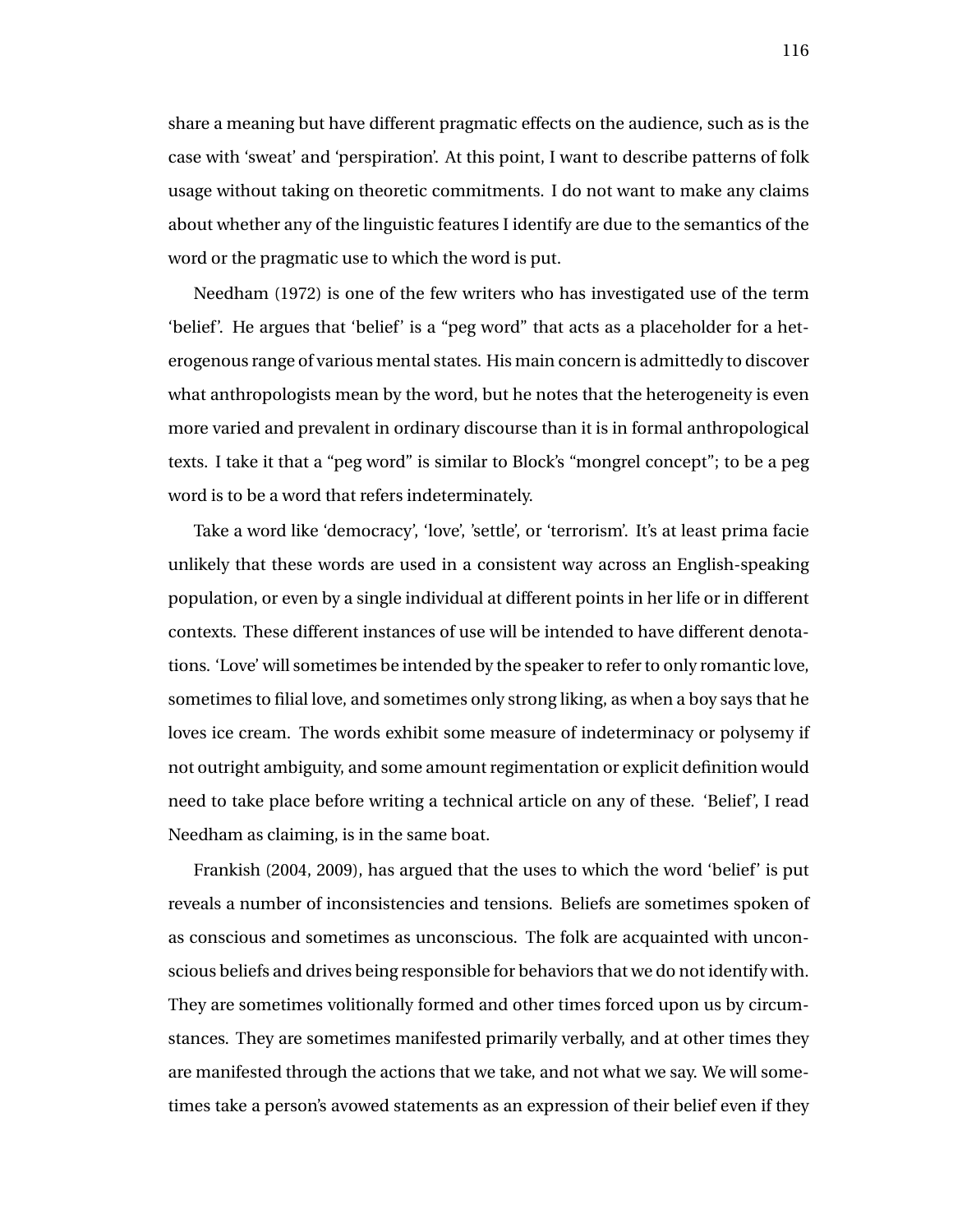act contrary to their words; but on the other hand, it is not unnatural to tell someone, "I don't think you really believe what you're saying," and this isn't necessarily a charge of insincerity or lying.

The folk do use the term word 'believe' to pick out unconscious and non-volitional states with mundane content, although these are probably more often denoted with the word 'think' (as in, "Bob didn't take his umbrella. . . I guess he thinks it won't rain.").<sup>16</sup> However, the word is often used to serve other very core or prominent functions. Many of these functions are either ignored or regimented away by philosophers interested in belief. Consider the subtle differences between the following:

- 1. Obama believes that he's going to win the election.
- 2. Obama thinks that he's going to win the election.
- 3. Obama maintains that he's going to win the election.
- 4. Obama holds that he's going to win the election.
- 5. Obama is of the opinion that he's going to win the election.
- 6. Obama takes it to be the case that he's going to win the election.
- 7. Obama predicts that he's going to win the election.
- 8. Obama accepts that he's going to win the election.

All of these statements are of a family, but there are shades of nuance among them. A philosopher might treat these mostly synonymously, but to a writer or journalist, each would be appropriate in different contexts.

'Belief' is most prominently and paradigmatically used to refer to religious or spiritual belief. Searching for the word across various corpora, including *Google*, *Google Books*, and *The New York Times*, will reliably bring topics relating to religion

<sup>&</sup>lt;sup>16</sup>'Think' is also problematically varied in use, as it often is used to refer to acts of occurrent, conscious thought. This is presumably why philosophers settled on the label 'belief' instead of 'think' in discussions of belief-desire psychology. It doesn't always refer to conscious acts of thinking, however; it also has a reading that refers to a dispositional standing state.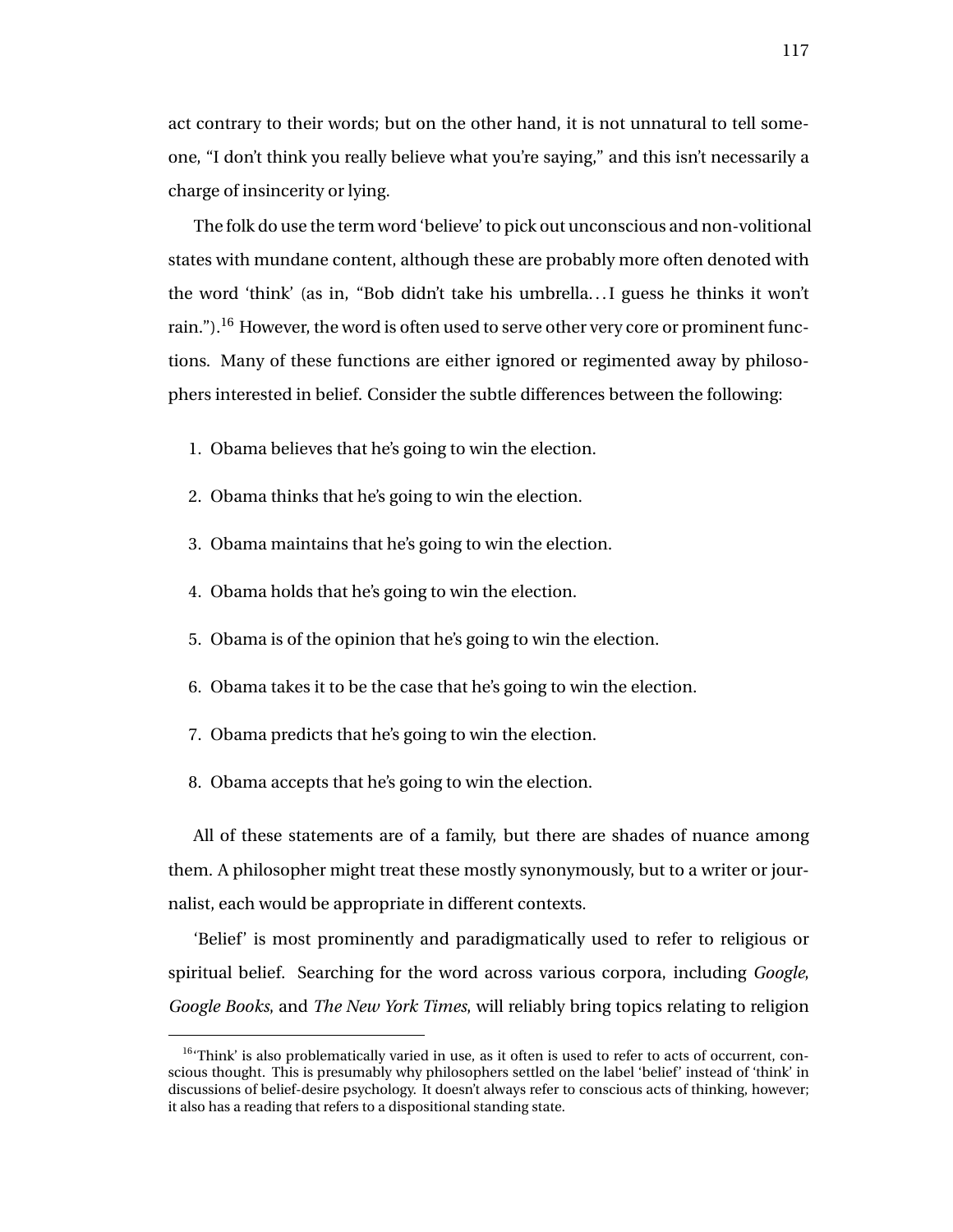to the forefront. If you mention 'belief' to a non-philosopher, you will bring to their mind the notion of "belief in God" or "belief in a higher power." Note that these locutions do not employ propositional attitude verbs. "Believing-in" sentences are syntactically different from those that include the propositional attitude of "believingthat", and it has two functions: a commendatory function, in which one attests confidence in the object (as in, "You can do it! I believe in you!") and a function of expressing existential commitment (as in, "Herbert believes in ghosts.") (Macintosh 1995).<sup>17</sup> (Interestingly, 'confidence' can also be used to generate "confidence-in" and "confidence-that" sentences, but "confidence-in" does not have the function of expressing existential commitment.)

Statements of belief in God may serve both of these functions simultaneously. To assert one's faith by saying 'I believe in God' is not necessarily to simply make the claim that God exists; it can also be an offering of praise. Because these functions can be distinguished but can also both be manifested in a single speech act, they can easily be confused with one another. A very adamant statement of faith might be used to strongly express praise for God; this shouldn't be taken to imply that the speaker has absolute conviction that God exists. If the functions are separable, a strong commendation does not necessarily imply a similarly high degree of confidence in the existence of the thing being commended.

While these functions may seem associated only accidentally, there is evidence that their co-occurence was seminal to the development of the English word. The etymological ancestor of 'believe' is the Proto-Germanic '*galubjan*', which means *to esteem, to hold dear*, and which contains the root '*leubh*', meaning *to love*. Given that we are now used to drawing a bright line between the cognitive and the conative, it is surprising to find the conative so central to the semantic ancestry of 'belief'. The commendatory function of the word 'belief' is a crucial feature of the word's ancestry, not an parasitic use that got tacked on at some point.

 $17A$  ioke that plays on the ambiguity of function: Santa Claus, lying on a couch, says to his psychiatrist, "my parents never believed in me."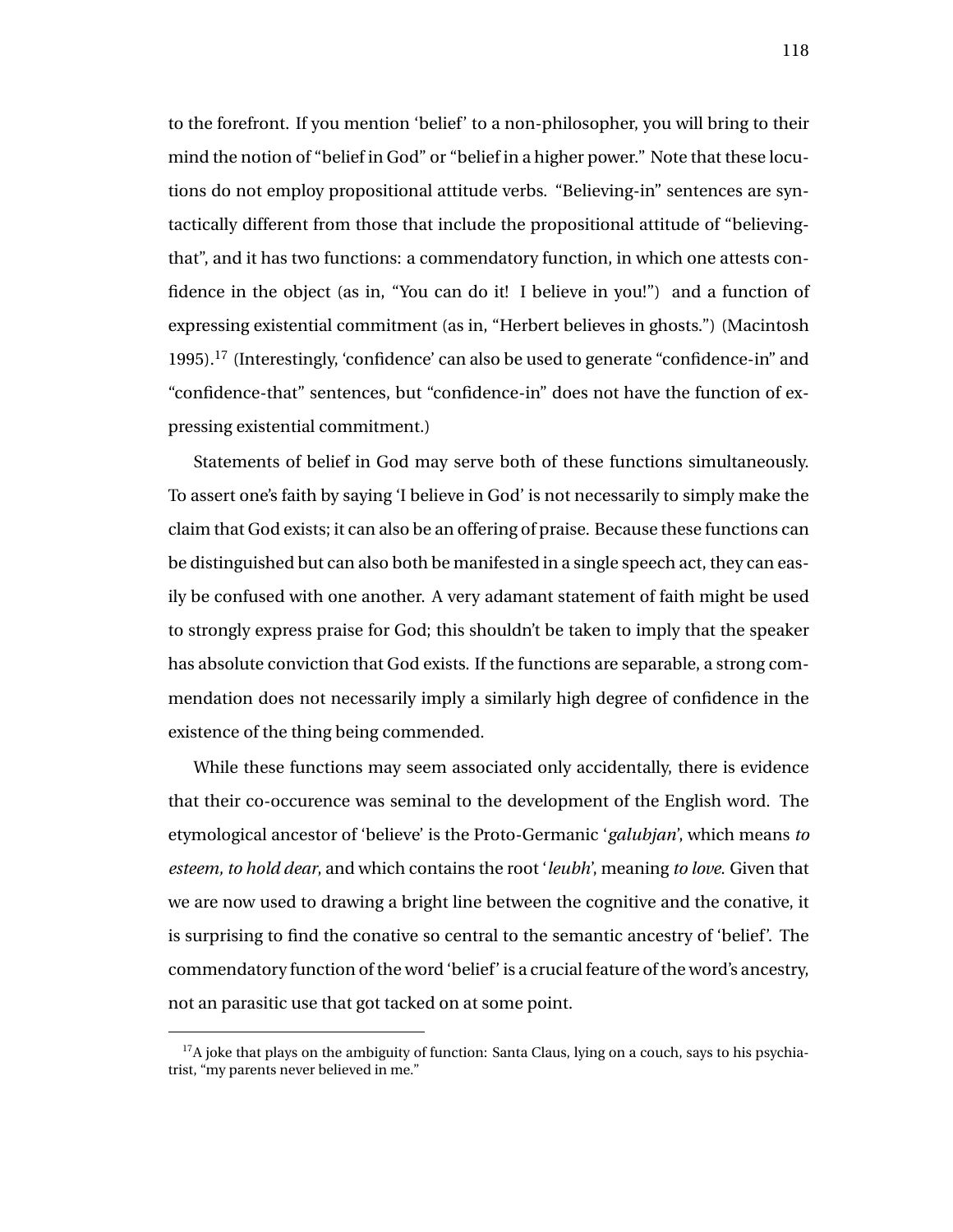"Belief-that", on the other hand, does not obviously have the same conative function that 'belief-in' has. Nonetheless, typical use of 'belief' as a propositional attitude verb does depart from typical philosophical use, and I do think a plausible case can be made for 'belief-that' often having something akin to the commendatory function of "belief-in."

'Belief' often conveys uncertainty. Ratcliffe (2007, p.188) points out the difference between "careful, there's a lion in the room," and "careful, I believe there's a lion in the room." The latter voices a suspicion rather than a statement of fact. This sort of hedging that comes from using the word 'belief' can be an indication of low confidence, but not always. More precisely, the word 'belief' indicates something about the status and quality of the evidence that supports the belief. It conveys that the mental state is unsupported by epistemic reasons, or at least partly held for reasons other than epistemic reasons. For instance: the song *I Believe I Can Fly* does not translate well into *I Think I Can Fly*. This isn't because the former title demonstrates less confidence than the latter—if anything, the opposite is true. It is because the latter does not communicate the aspirational motivations that support the conviction.

Consider the slight difference between "Obama thinks he's going to win the election" and "Obama believes that he's going to win the election." When would a journalist would use one sentence rather than the other? The former has Obama making a prediction; the latter connotes that something like hope is supporting and maintaining his prediction. This isn't to say that he doesn't also have good evidence—he might know what the polls say and might be entirely justified in predicting that he'll win. The non-epistemic factors might not even raise Obama's degree of confidence to a level that cannot be justified by evidence. Rather, it is to say that the holding of the belief is causally overdetermined: it is maintained by both evidence and pragmatic factors. Just as a supporter at a rally might shout 'I believe in you, Obama!' to express a commendation, she might shout 'I believe that you'll win, Obama!' to express that her prediction is at least partly based on approval. There are, perhaps, traces of the conative that still reside in 'belief-that'.<sup>18</sup>

 $18$ This isn't to say that 'belief-that' necessarily, or even typically, connotes hope or commendation.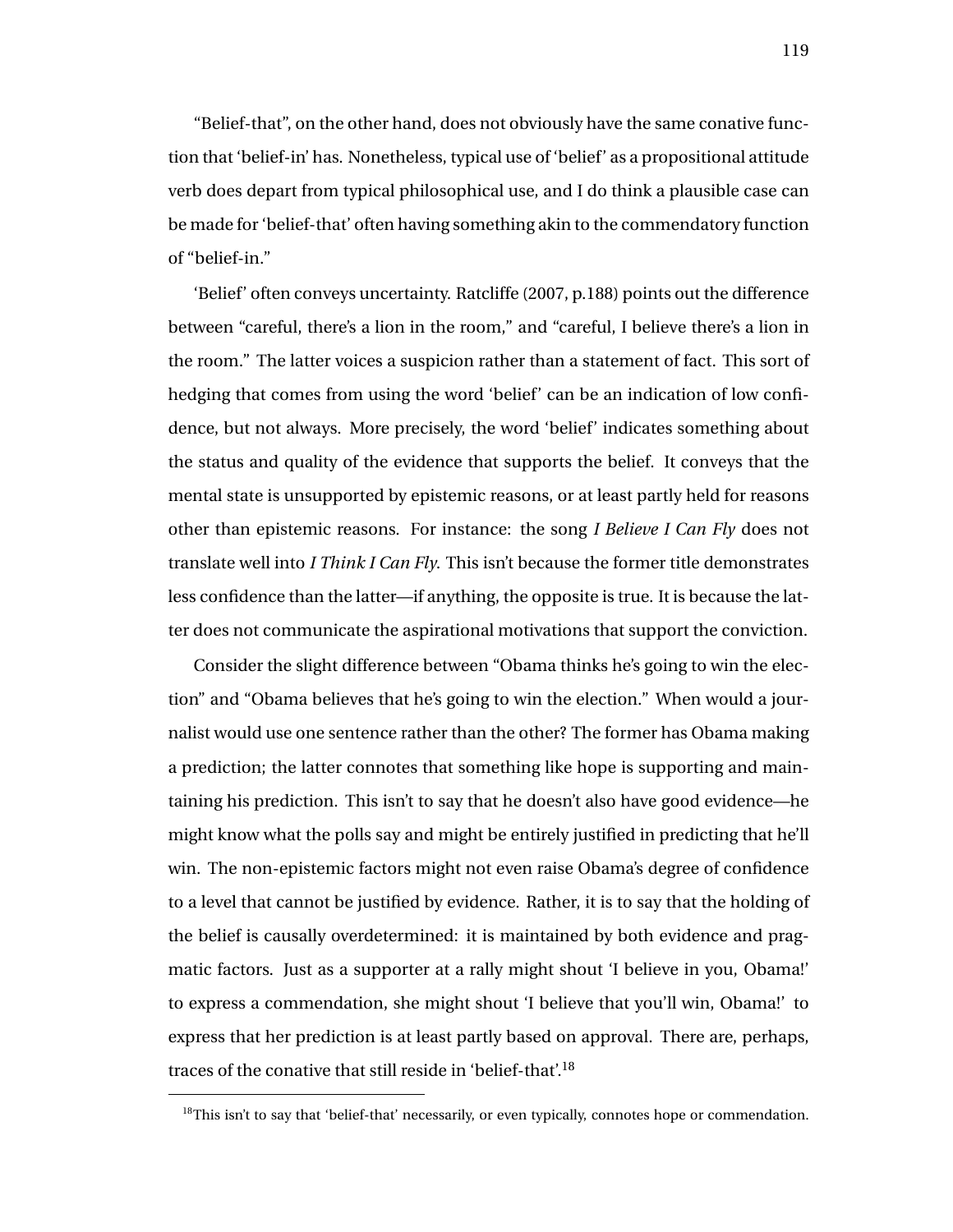These various eccentricities of the word 'belief' are partly responsible for why a nervous swimmer might ask "Do you think there are sharks in these waters?", but would not ask "Do you believe there are sharks in these waters?" The word 'belief' is typically reserved for cases in which the belief is held for reasons other than being supported by evidence, or for cases in which the evidence cannot be brought to mind.<sup>19</sup>

Thus, there seems to be two reasonably natural readings of 'believes', one which is close in meaning to 'thinks', and one which is close in meaning to 'has faith', and the core use of 'belief' seems to be the latter. Mixing the two can produce zeugmatic effects: consider "Joe believes that his car is parked on the west side of the street and that Jesus saves." It sounds strange. This may just be due to the inanity of expressing such a thought, but there is enough material here, I believe and think, to support the contention that there are two distinctly different functions of the word 'belief', and a regimentation of folk psychology should respect that division—particularly because, as I'll argue, a mature psychological theory should include a similar division.

## **5.4.3 Semantics and Pragmatics**

Should these observations trouble those who think that the folk are committed to the unity of belief assumption? One might remain unperturbed, and hold that the faithlike features of 'belief' identified above are attributable to pragmatic effects rather than anything having to do with the lexical semantics of the word. Only certain inferences that we are willing to draw from statements about belief are due to semantical

Rather, it connotes that the mental state is partly held or maintained for non-epistemic reasons. Hope and commendation are just two likely ones. "Obama believes that he will lose the election" doesn't express that Obama hopes he'll lose the election, but it does suggest that his prediction is formed and supported in part by something other than just evidence from the polls. . . something like a pessimistic or defeatist character, perhaps.

<sup>&</sup>lt;sup>19</sup>It's an open question whether words in other languages that are typically translated into 'belief' have the same function. The distinction between 'croire' and 'penser' in French, at least, seems to be roughly the same as the distinction between 'believe' and 'think' in English. Different dialects of English might also treat the word differently; British English seems more tolerant of using 'believe' to mean 'think'. I am happily willing to admit there can be important cross-cultural differences in these matters.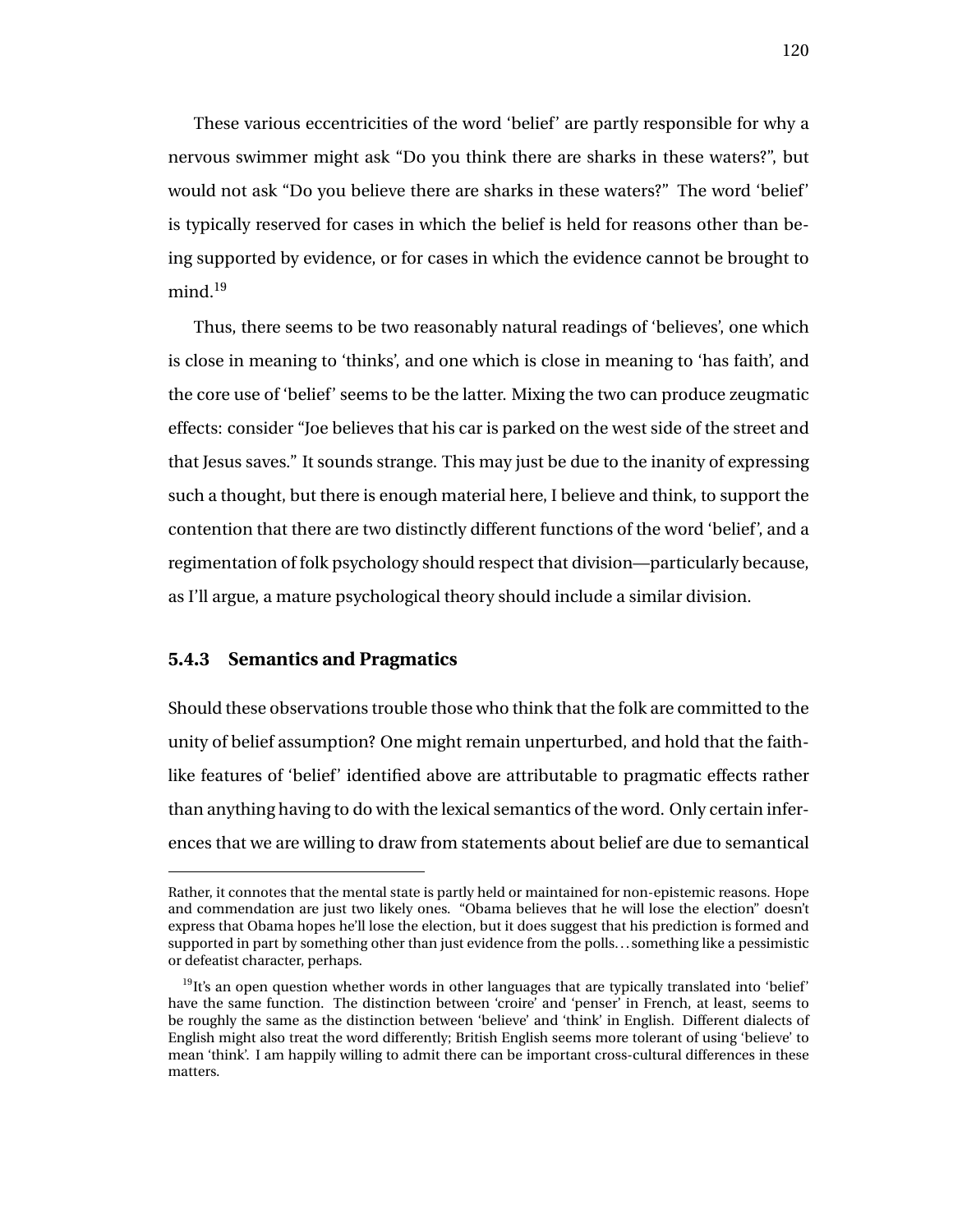relations between belief and other concepts, and only certain infelicities are semantical infelicities. There are two possible explanations for the discrepancy between philosophical use and the everyday use. Perhaps in many instances the word 'belief' picks out a slightly different concept in ordinary English than it does in philosophical discussions. Philosophers have reappropropriated the word for their own purposes; a reader unfamiliar with the appropriation might have to struggle to figure out what the philosopher means by his unnatural use of the word. On the other hand, perhaps the concept picked out by the word affords the same semantical inferences in both philosophical conversation and everyday conversation, but the subtle nuances ignored by the philosopher are conversational implicatures that are not part of the word's meaning. The richness of the English lexicon allows for many roughly synonymous ways to express our mental states, so 'belief' is chosen in certain contexts because of the speech act effects that it generates. The former explanation appeals to a difference in semantics, and the latter appeals to a difference in pragmatics.

It's important not to ignore this distinction. Some have claimed that because philosophers fail to consider the various subtleties of ordinary mental talk, philosophical belief-desire psychology diverges sharply from folk psychology. These criticisms do not always consider that the subtleties might just be a part of word's pragmatics.<sup>20</sup> It would be too hasty to conclude that because philosophers use the term differently than it appears to be used in the vernacular, they mean something else by the term. It would also be too hasty to make an argument for non-doxasticism that relies entirely on folk usage of the word.

Manfred Spitzer makes this error when he attempts to make a very quick argument for non-doxasticism. He writes, "patients rarely say that they "*believe* that (such-and-such)," but rather state that they "*know* that (such-and-such)." That is to say, delusional patients express conviction and certainty about certain statements rather than admit that these statements may be subject to discussion and inquiry"

 $^{20}$ E.g. see Ratcliffe (2007, ch.7)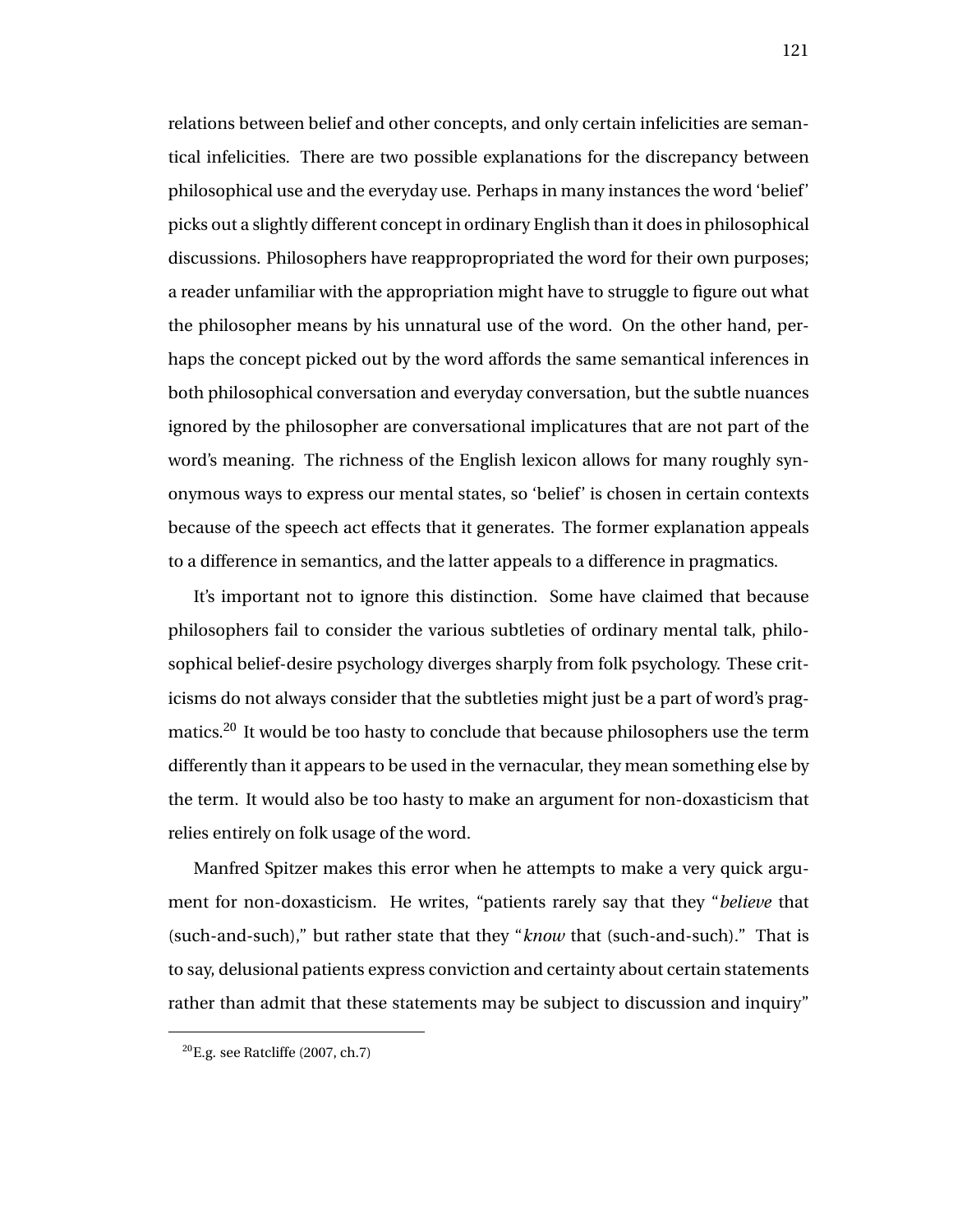(1990, p.381). This argument assumes that belief requires a certain amount of uncertainty. However, if a patient says, "I don't *believe* that I'm being followed; I *know* it," it is very plausible that they are pragmatically conveying that their belief is not a *weak* belief or *mere* belief. Consider the following exchange:

A: "You spent half a year's salary on a car?" B: "A *car*? This isn't a *car*! This is a Lamborghini!"

Despite his literal words, Speaker B doesn't think that a Lamborghini is not a car; his paralinguistic emphasis conveys that it isn't a *mere* car or a *typical* car.<sup>21</sup>

So, perhaps the various nuances of the word 'belief' are attributable to pragmatic intent; perhaps the semantic inferences that people are willing to draw from 'belief' are precisely those that the philosopher would wish to draw. 'Belief' only appears to refer to a heterogeneity of mental states because pragmatic effects draw the listener's attention to only some subtypes of belief (such as "mere belief"), and the use of 'belief' to pick out a state formed by something other than evidence might just be a type of pragmatic implicature.

However, none of this can simply be assumed. Tests exist to determine whether various linguistic effects are semantic or pragmatic, but as far as I know, they haven't been done. There are plenty of books and papers that purport to be about the semantics of belief, but these typically investigate the semantics of any attitude verb that generates an intensional context; they don't investigate the semantic differences, if any, between various sorts of intentional attitude verbs, such as 'believe', 'desire', 'think', and 'hope'. It is optimistic to think that all the various uses to which the word 'love' or 'democracy' are put will reveal a stable and determinate lexical semantics. I doubt that anyone thinks that we can develop a single consistent theory of 'love' or 'democracy' that *perfectly* captures how the word is used in the vernacular, even if we take speech act effects into account; people simply have too many inconsistent ideas

<sup>&</sup>lt;sup>21</sup>Other examples of this phenomenon in the wild include:  $(1)$  HBO's slogan, "It's not TV. It's HBO." *(2)* A scene in the movie *Pulp Fiction* in which Bruce Willis's character's girlfriend asks him where he got his motorcycle. He responds, "It's not a *motorcycle*, baby. It's a *chopper*." *(3)* A scene in the movie *Love Actually* in which a store clerk says, "This isn't a bag, sir. This is *so* much more than a bag."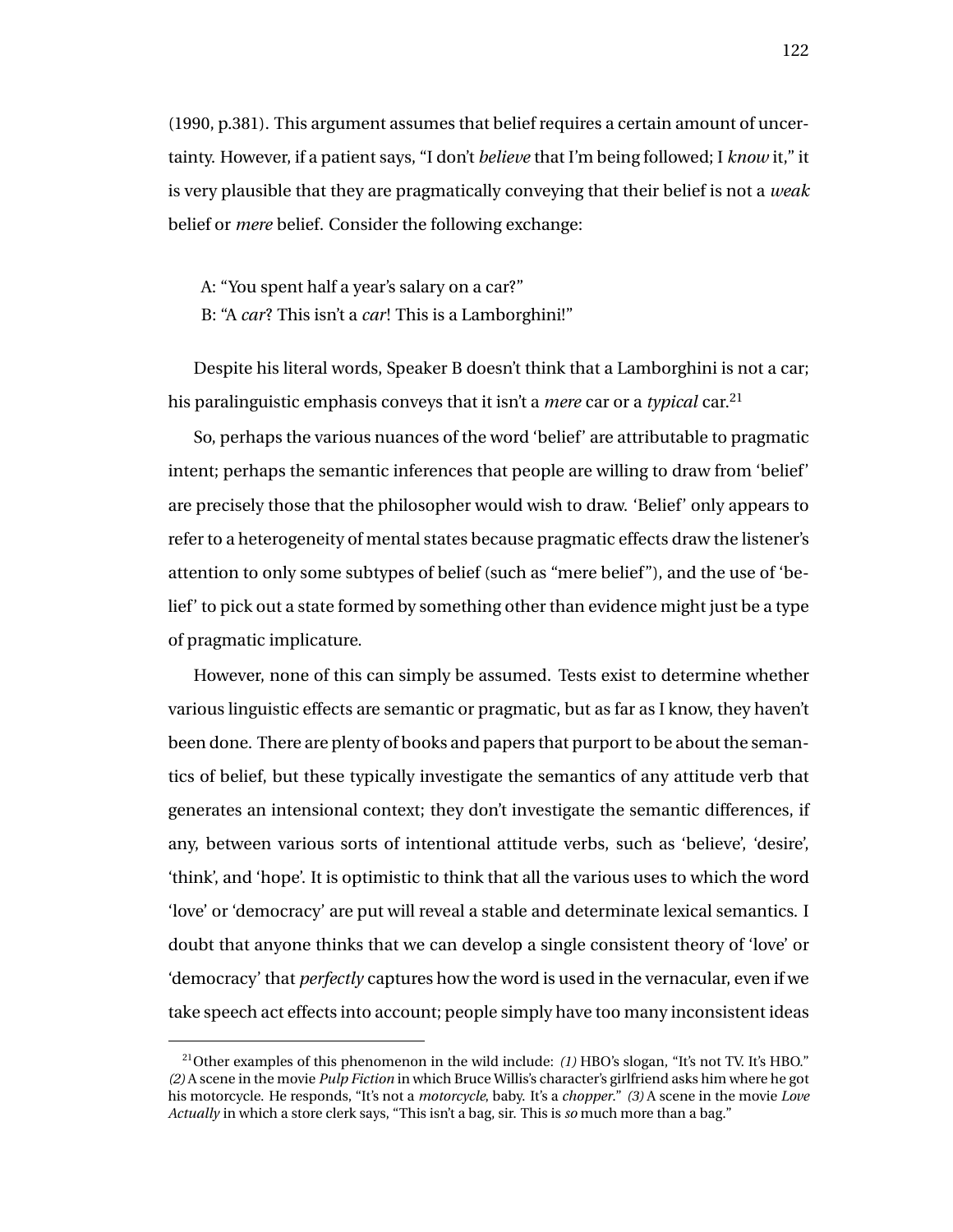about love and democracy. If Needham is right that 'belief' is an indeterminate peg word, we won't find stability here either. The onus is on the philosopher who thinks there is a consistent lexical semantics to tell us what the lexical semantics looks like.

#### **5.5 A Subtype of Belief, or Non-Belief?**

In the following chapter, I will present an attitude—acceptance—that roughly corresponds the to the attitude that expresses faith and commendation and that is formed for non-epistemic reasons. Ordinary language and folk vernacular use reveals that the folk have a nascent but incomplete grasp of the division between belief and acceptance.

One might think that I am doing harm to my claim that acceptance (and hence, delusion) is not belief. I've just argued that one of the core functions of the word 'belief' is to pick out acceptance. So, why think that acceptance is not just one type of belief? Why not think that, just as we discovered that there are multiple sorts of memory, we discover that there are multiple sorts of belief?

To some extent, this is just a terminological dispute. If someone were adamant that acceptances deserves the name 'belief', given that ordinary English calls them this, I would only be willing to put up so much of a fight. What is important is describing the roles of the various psychological types that we should posit; deciding on labels to affix to those roles is of secondary importance. However, I do think that once the revisionary part of the project kicks in, and we start looking at the notion of acceptance, there are two considerations that militate strongly in favor of refraining from calling acceptances 'beliefs'.

Firstly, doing so shrouds important differences between acceptance and the belief state that philosophers typically talk about. Although the folk indiscriminately use the word 'belief' to refer to either beliefs or acceptances, close investigation of acceptance reveals that it is not as similar to belief as one might think. There might, in fact, be no natural supertype that includes both types of state; it would be grueish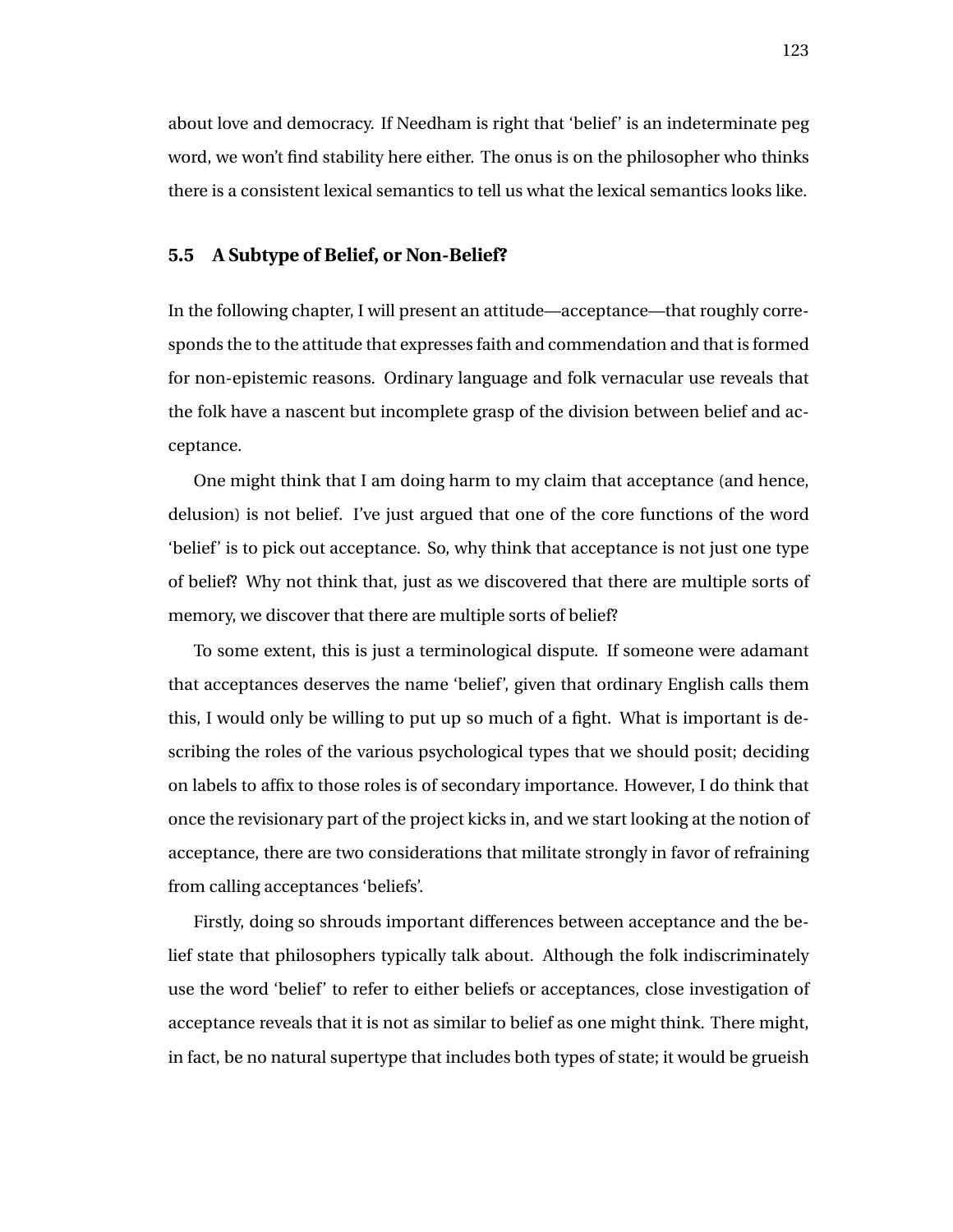and gerrymandered. Calling the various sorts of memory 'memory' was not as problematic. Given that a core function of 'belief' in the vernacular is to refer to acceptance, it might have once been appropriate to bestow the title on acceptance, and use a word like 'thought' to refer to the other state, but since philosophers have already adopted the word to name that other type of mental state, they can have it. Secondly, and more importantly, a close investigation of acceptance reveals that certain subtypes of acceptance are states that we do not traditionally consider beliefs. Namely: *assumptions* and *suppositions* are acceptances. If acceptances are beliefs, then so too are assumptions. This is probably too big of a bullet to bite.

#### **5.6 Summary**

'Belief' in the mouths of philosophers is usually presented as a term of art with a technical use, but because of the difficulties in actually defining this term of art, they often handwave back to a folk notion. However, the folk notion of belief (at least if read off of the way the word 'belief' is used) serves the function of denoting two importantly different types of mental state. Only one of these is that which philosophers typically have in mind.

In the next chapter I present the attitude of acceptance, and pull it into a theory that can explain psychopathological delusion.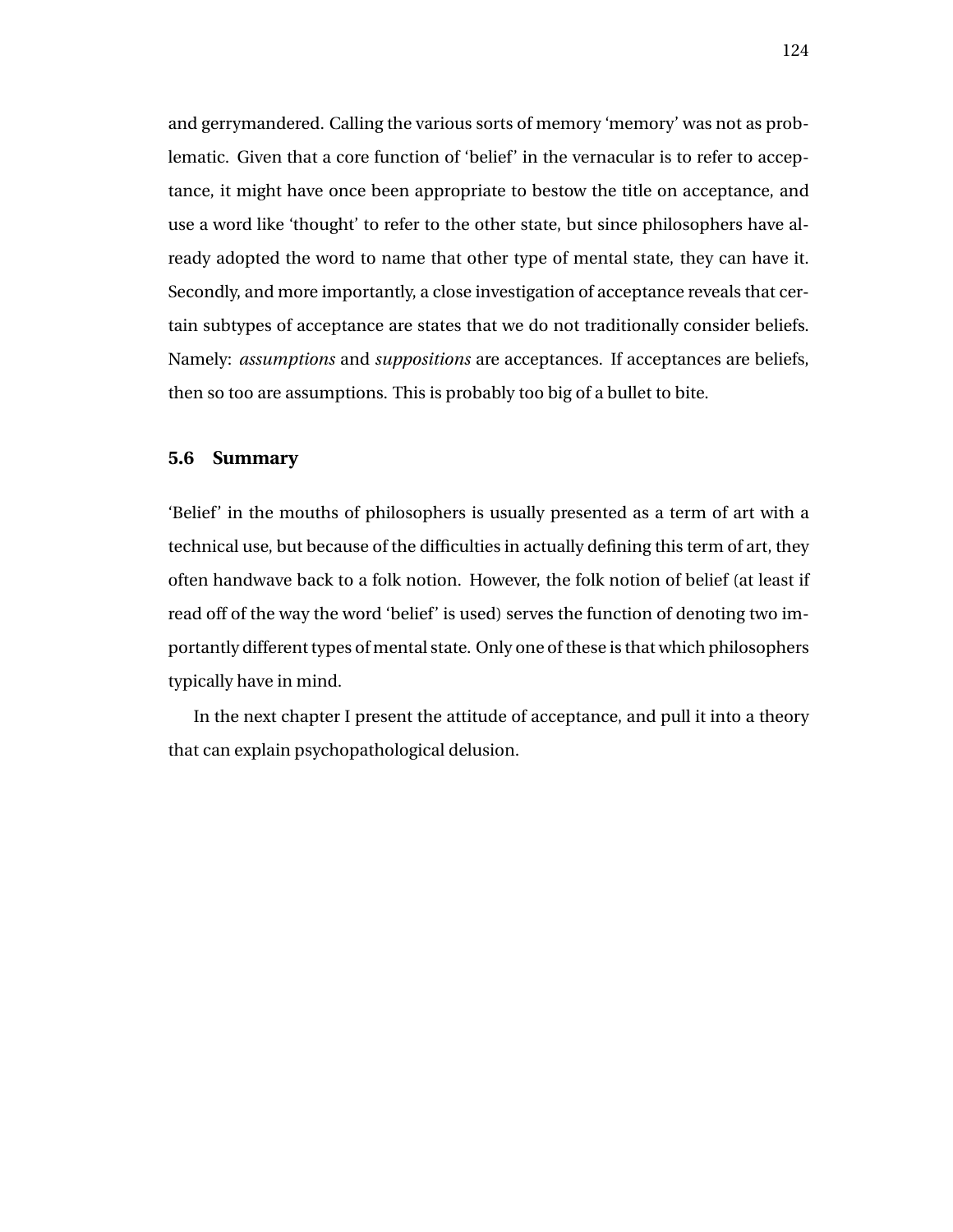# **Chapter 6 A Positive Proposal**

A distinction between belief and acceptance has been drawn by many philosophers, including Bas van Fraassen (1980), Robert Stalnaker (1984), Michael Bratman (1987), George Rey (1988), Jonathan Cohen (1992), and Pascal Engel (1998, 2000), among others. I also include in this category Ronald de Sousa's "assent" (1971), Daniel Dennett's "opinion" (1978b), Dan Sperber's "reflective belief" (2000, 1996), and Keith Frankish's "superbelief" (2004). These writers do not draw the distinction between belief and acceptance (or whatever their preferred terminology) in precisely the same way, but they tend to either cite the earlier writers as influences and precedents, or they comment on the similarities. $^1$  It appears that everyone is circling around a common idea.<sup>2</sup> This idea is one that can be fruitfully used to explain pathological delusions.

I will proceed as follows. It is easiest to get an initial grip on the notion of acceptance that I have in mind by considering various examples, so I'll begin with a battery of these, and provide some provisional and preliminary characterizations. In the sections after, I'll tighten the characterization of acceptance and describe its formation conditions, its effects on behavior, and its role in reasoning, by detailing three defining features:

ROLE IN REASONING: Acceptance that *p* is a disposition to use *p* as a premise in conscious, deliberative reasoning.

<sup>&</sup>lt;sup>1</sup>See Engel (2000) or Frankish (2004, chap.3) for a survey of various accounts of acceptance, including those of the writers listed above.

 $2$ For ease of exposition, I'll speak of each of these authors as having a theory of acceptance, even though not all would endorse the term. When I speak of Dennett's theory of acceptances, for example, you can mentally replace the word with 'opinions'.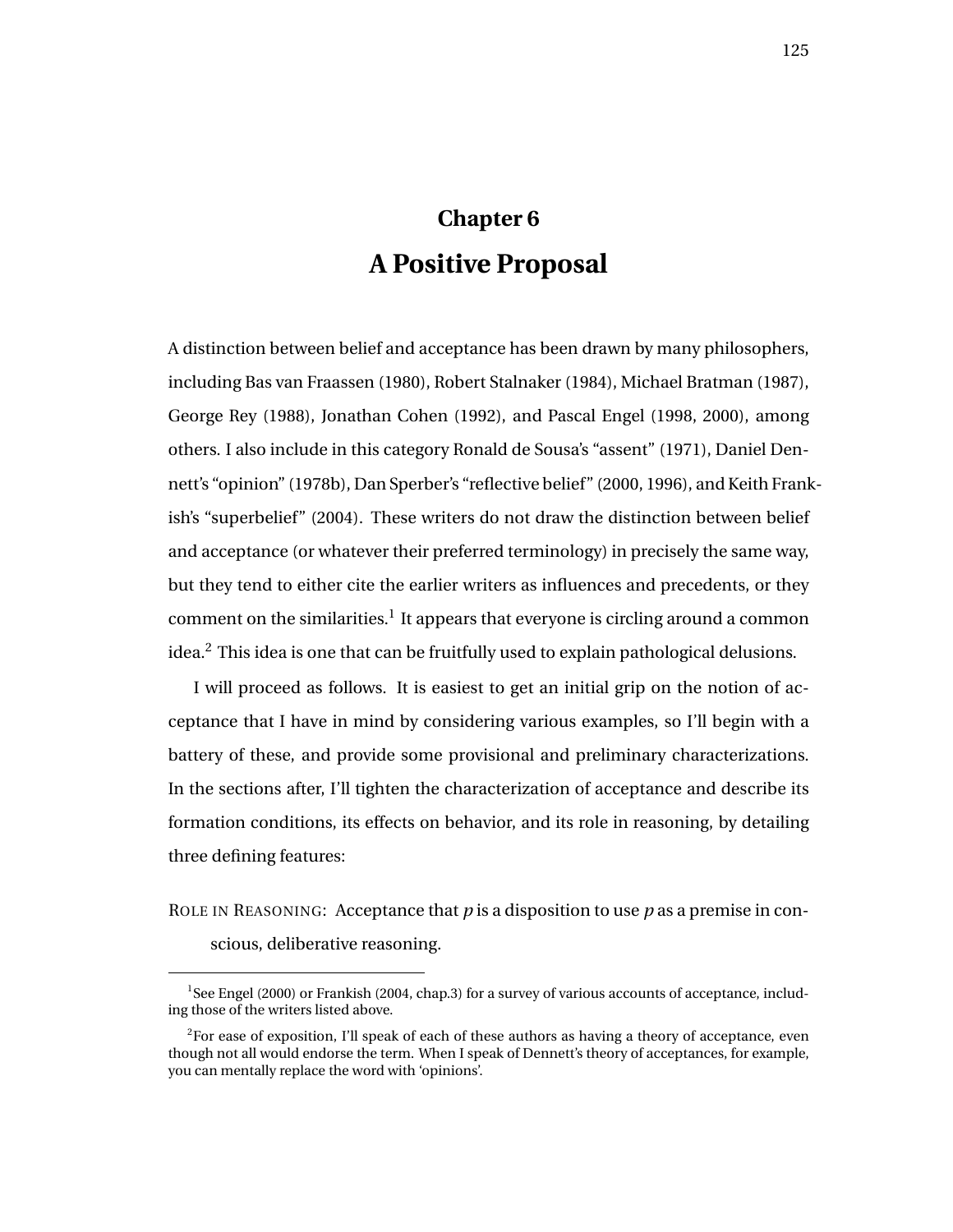FORMATION CONDITIONS: Acceptances, unlike beliefs, can be, but are not necessarily, volitionally formed.

BEHAVIORAL EFFECTS: Acceptances, unlike beliefs, primarily affect verbal behavior.

I then show how treating delusion as a form of acceptance allows us to explain the features of delusion that are in want of explanation.

Finally, I turn to questions about the formation of delusions. If delusions are acceptances, then why do delusional individuals ever accept such bizarre contents in the first place? The account I propose explains delusional acceptances as the result of pathological *cognitive feelings*. In the latter half of this chapter, I explain what cognitive feelings are, and present evidence that they are inculpated in the formation of delusional acceptances.

## **6.1 A Preliminary Description of Acceptance**

It is easiest to get a grip on the role that acceptance plays in reasoning by considering a type of acceptance with which everyone is already familiar. *Supposition* and *assumption* are subtypes of a broader category of acceptance; *assuming* or *supposing* that  $p$  are ways of accepting that  $p<sup>3</sup>$ . However, suppositions are easily and readily discharged: there comes a point where we divest ourselves of the supposition and are no longer disposed to use it in reasoning about a certain topic. This is not the case with all acceptances. We can think of acceptances as suppositions that can be more full-bodied and long-standing: ones that might be used as premises in reasoning at any point in time, in many different contexts, and might be enfolded into our personal narratives about ourselves. The two following examples illustrate the difference:

THE TRIAL LAWYER: A trial lawyer needs to defend a client against a murder charge. She has excellent evidence that her client is guilty; in fact, she thinks that he probably is guilty. However, she is paid to muster the best defense that she can.

 $3$ I use 'assumption' and 'supposition' interchangeably from here on out.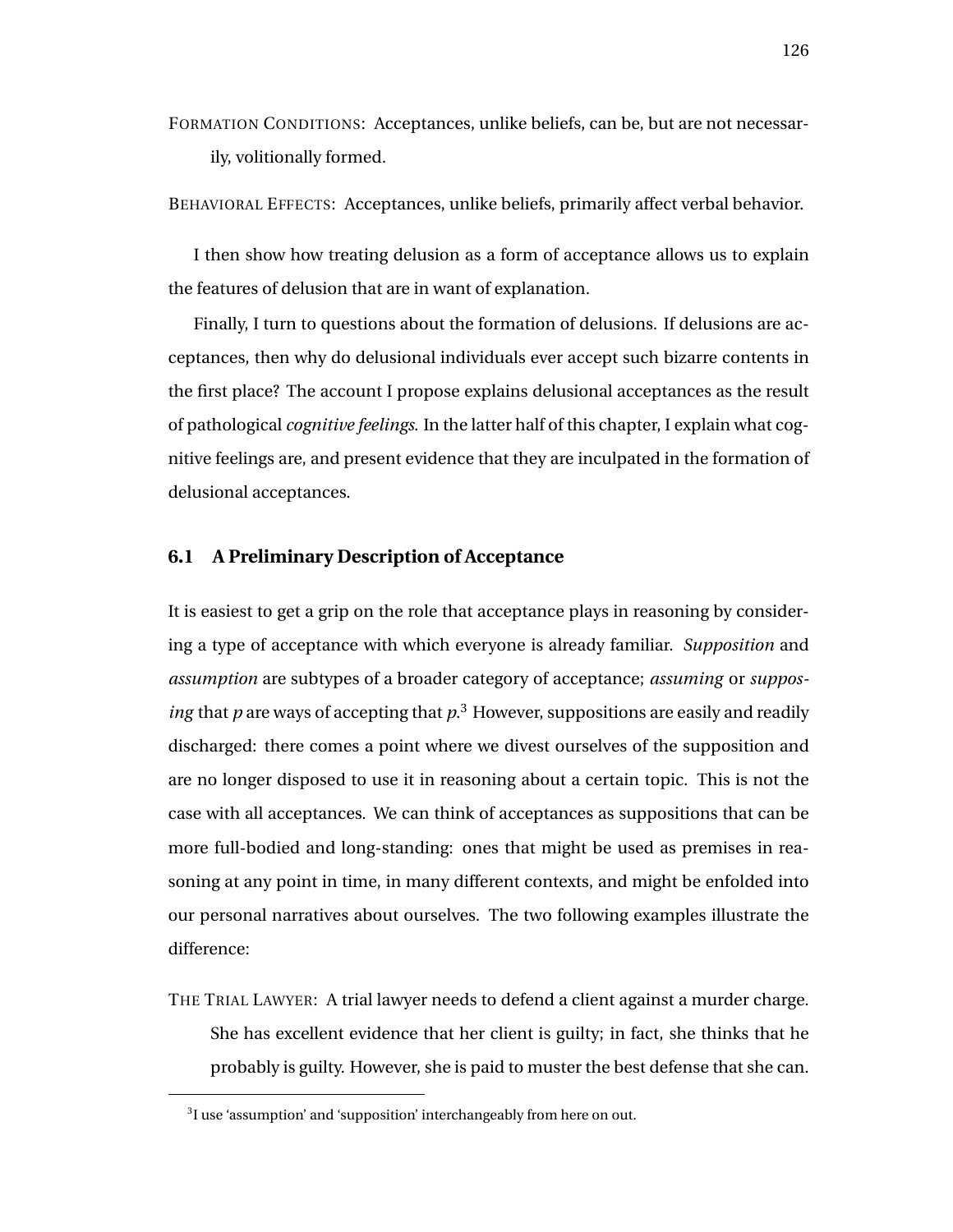For the sake of her profession, she *assumes* that her client is innocent and works from there. Her client's innocence is used as a premise in future reasoning in the context of the courtroom.

It's important to note that when we assume a proposition, we do not necessarily form a new belief, even temporarily. Assumptions are not merely low degrees of belief: you can assume something while not believing it in the least. When in the courtroom, the lawyer bears a qualitatively different sort of attitude toward the proposition that her client is innocent than she does toward the proposition that her client is guilty. Assumptions are also not merely temporary beliefs. There is nothing especially controversial about the existence of an assumption for the sake of argument or a conversation, and we all recognize that it's possible to assume something without believing it. It is also not necessary for a person to be disposed to publicly admit that their assumption is a mere assumption and not a full-fledged belief. As a lawyer in a courtroom, I would not admit to disbelieving the conclusion of my own arguments (at least, doing so would be doing a severe disservice to my client).

Now consider a similar example:

THE MURDERER'S SON: A man's father is accused of murder. The son has excellent evidence that his father is guilty. If he were to think coolly on the subject, he would recognize that he does in fact suspect that he probably did it. However, for the sake of some (potentially misguided) familial duty, he plants his foot down: his father is innocent. He forms a commitment to his father's innocence and treats this as a premise in future reasoning whenever the topic comes up, whether inside a courtroom or not.

We typically think that when a person is adamant about a certain subject, and will brook no evidence or argument to the contrary, their assertions and behaviors manifest their beliefs. However, these sorts of assertions and behaviors can, in certain contexts, be indicative of assumption, not belief. Just as the lawyer might vociferously attest his client's innocence to a jury, even getting angry or riled up in the face of opposition, the murderer's son might similarly vociferously get angry with friends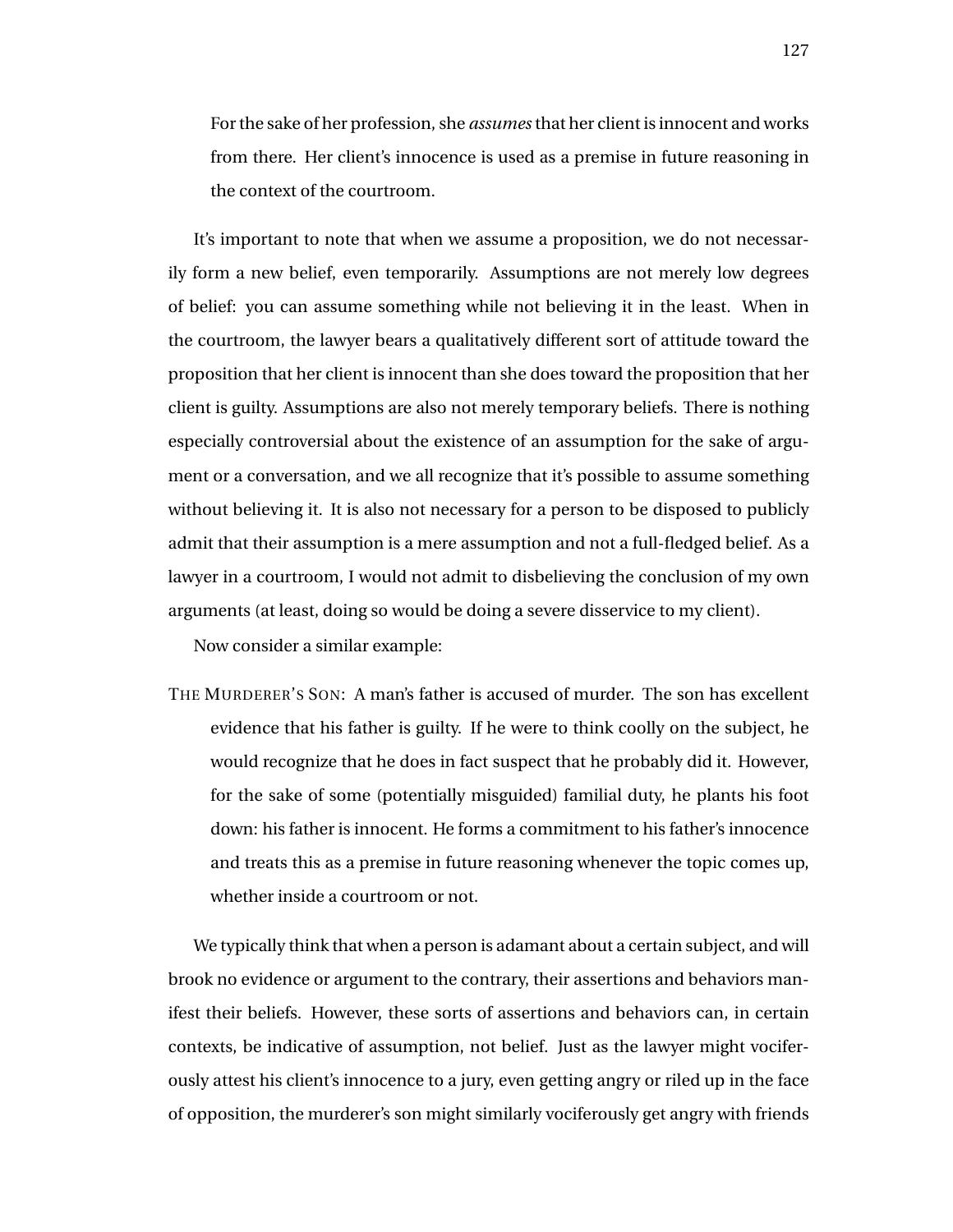who try to prod him into admitting his father's guilt. Given that we already countenance supposition, why should we not think that some suppositions could swamp a person's entire life and never be discharged? Remember that suppositions are not merely short-lived beliefs: it is not their being temporary or context-bound that fundamentally distinguishes them from belief. Their distinguishing features reside elsewhere. Therefore, why not think that just as there are both temporary suppositions and temporary beliefs, there are long-standing suppositions that are distinct from long-standing beliefs?

A noticeable feature of the trial lawyer example is that the lawyer knows that he is merely assuming that his client is innocent. I said above that a lawyer need not be disposed to publicly admit that his assumption is a mere assumption. A lawyer is typically, however, disposed to *privately* admit that his assumption is a mere assumption. One might think that this is a crucial feature of supposition that distinguishes it from temporary belief. That is, one might think that supposition requires a kind of metacognitive introspective awareness of one's mental states: a person's supposition ceases to be a supposition if it is confused with a belief.

However, this does not seem to be true. You might suppose that *p* for the sake of argument, and in the midst of a heated debate, temporarily lose track of the fact that you have only supposed that *p* and that you don't actually believe it. In fact, I think it is likely that in the case of long-standing acceptances, it is common to be unaware whether you actually believe *p* or merely assume it. Consider first the two following cases:

THE CAREER-BUILDING PHILOSOPHER: A graduate student in philosophy finds a passage in which a prominent philosopher makes an argument for realism with an unargued premise *p* that is not beyond reproach. He realizes that denying this premise could form the cornerstone of a version of fictionalism that no one in the literature has propounded. He is sitting on a gold mine of potential articles! So, the student starts publishing a series of articles that show what follows from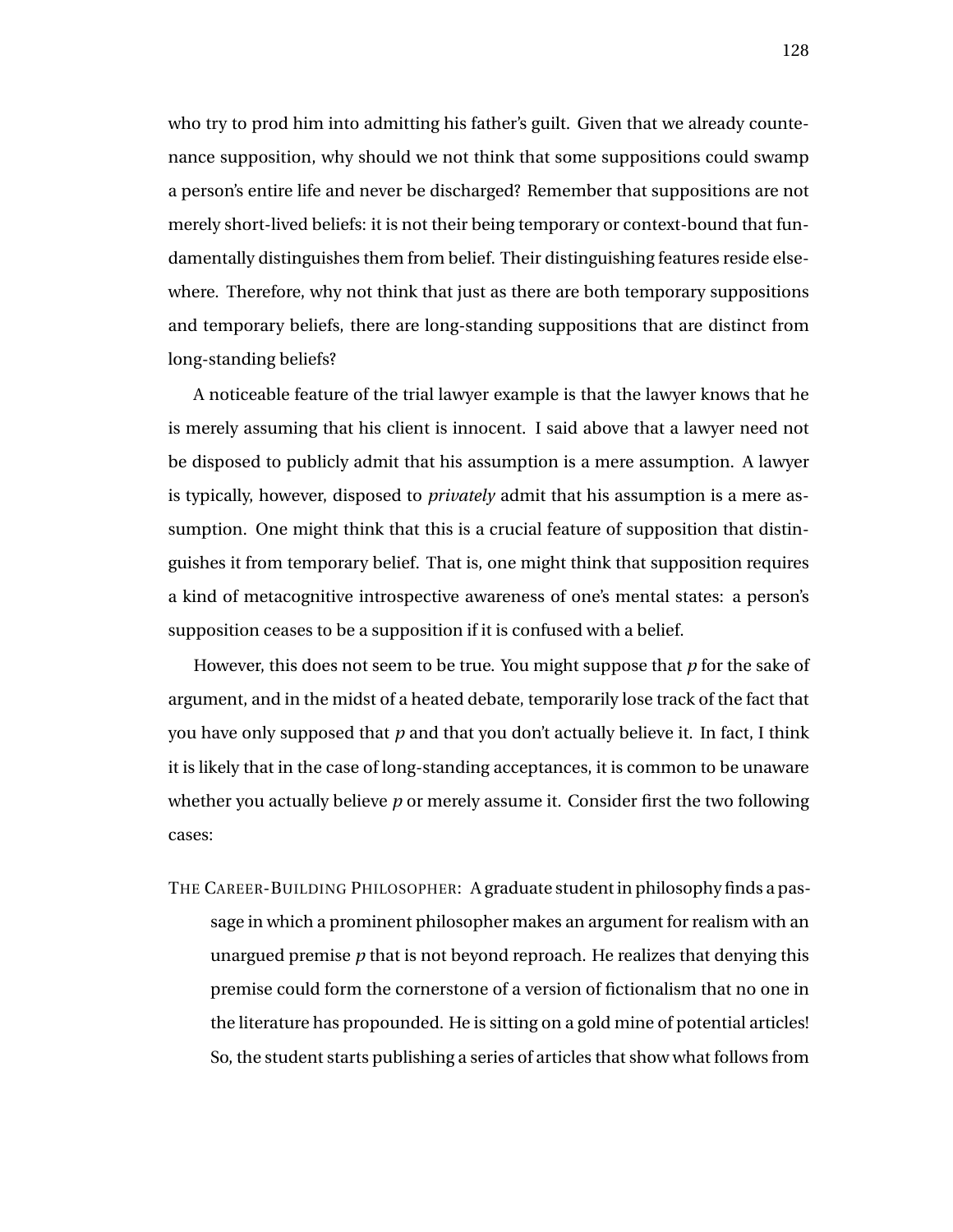a denial of *p*, eventually using not-*p* as premise of his own in many of his arguments. He gives talks on his version of fictionalism; he acts as if he has a high subjective probability in it, he is willing to bite the bullet in print and treat anything that conflicts with not-*p* as something to be rejected. Many years later, after having established a career, an old friend at a bar asks him if he really believes this stuff. The fictionalist says, in confidence, what he has known all along: "No. But it's a position out there in logical space worth investigating. And it got me tenure!"

THE UNBELIEVING CLERGYMAN: An observant Catholic youth has his faith shaken in his senior year of high school and begins to harbor doubts about God's existence. He had always planned to become a seminarian upon graduation, and he still plans to do so, partly in a hope that an environment of that sort will address his questions and restore his faith. He enters seminary, and as he goes through, he never explicitly voices any skepticism, always outwardly exhibiting an unswerving belief. God's existence is taken as a premise in all of his studies; nonetheless, he comes to believe that God does not exist. Eventually, he graduates, and following his best career prospects, becomes a pastor. Though he does not believe in God, he sees goodness in continuing to preach, and when members of his congregation ask him for advice in matters of faith, he reasons from a supposition that God exists. Although he feels guilty, he keeps up a charade.<sup>4</sup>

<sup>4</sup>Cases such as this are not uncommon. Dennett and LaScola have conducted a number of interviews with members of the clergy who have lost their faith or have recognized that they never truly believed. I drew from these interviews in devising the above example, such as an interview of one anonymous clergyman, who reports,

I didn't believe in God, but I thought, before I reject the street version of Christianity, I'll go to seminary for a year. And I'll argue with the best theologians and the best religious scholars, and then I'll get out. I'm not going to leave the church; I'm not going to leave what I was formed in until I have a chance to confront the scholars and argue and see what's going on. Is there anything in this God business? That was the way I kind of put it. Is there anything to this? So I determined to enter seminary . . .My first few years of doing this were wracked with, God, should I be doing this? Is this—? Am I being—? Am I posing? Am I being less than authentic; less than honest? ... And, I really wrestled with it and to some degree still. But not nearly as much. (Dennett and LaScola 2010, p.129)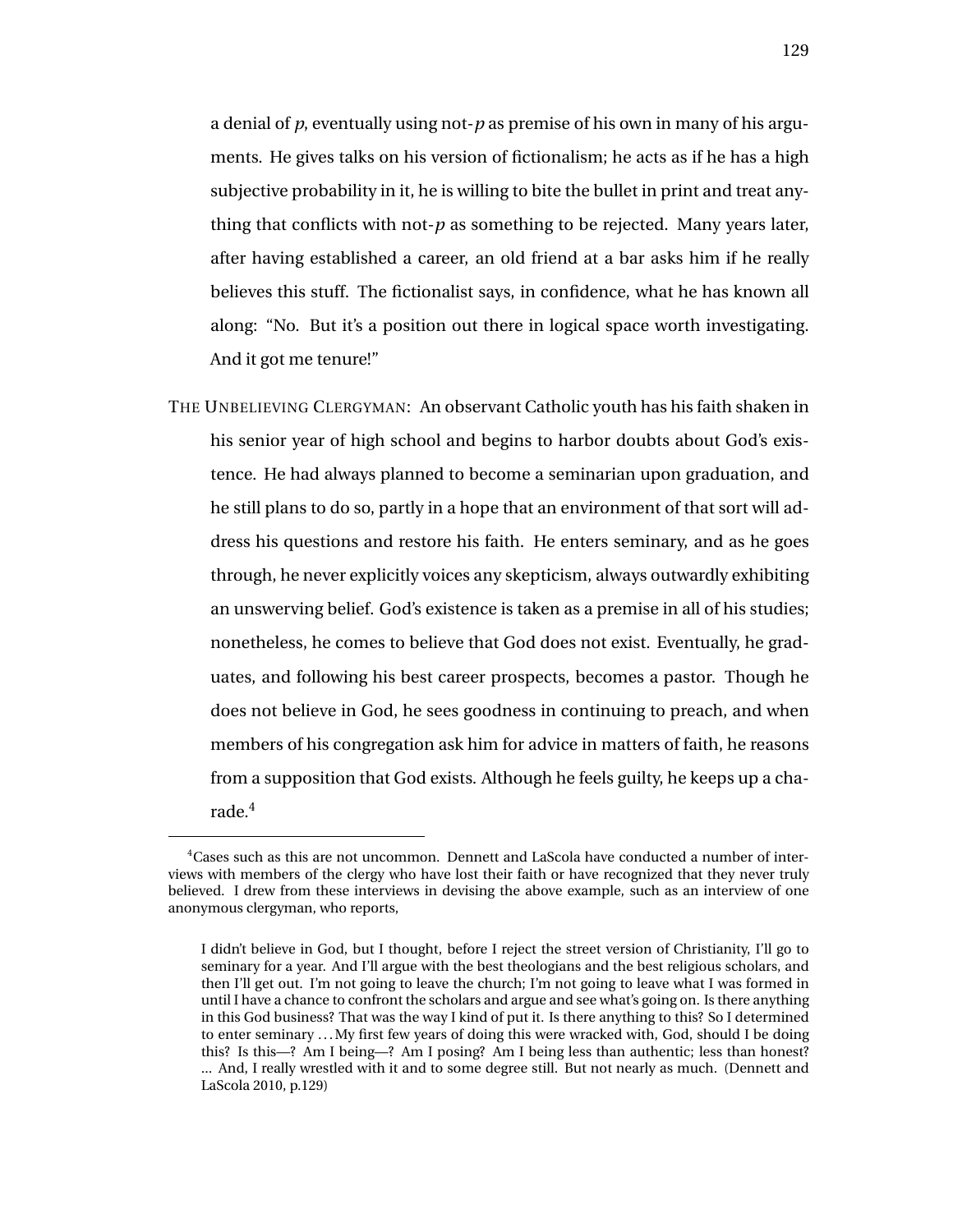In each of these cases, a person lacks a belief, but supposes or assumes that it is true for the purpose of constructing arguments, giving advice, and guiding their interactions with others. They are not dissimilar from the lawyer, but their suppositions are not confined to a single courtroom—they have folded that which they accept into their identities and lives. What they are doing is akin to engaging in a pretense of belief. One might think that they are criticizable for this; they are acting in bad faith. They know that that what they privately believe and outwardly avow do not line up.

However, imagine that they had poor introspective abilities. Imagine two biographies that are essentially the same, but in which the protagonists do not recognize that they are engaging in something like pretense (the sections that differ from the vignettes above are in italics):

- THE SELF-DECEIVED PHILOSOPHER: A graduate student in philosophy finds a passage in which a prominent philosopher makes an argument for realism with an unargued premise *p* that is not beyond reproach. He realizes that denying this premise could form the cornerstone of a version of fictionalism that no one in the literature has propounded. He is sitting on a gold mine of potential articles! So, the student starts publishing a series of articles that show what follows from a denial of *p*, eventually using not-*p* as premise of his own in many of his arguments. He gives talks on his version of fictionalism; he acts as if he has a high subjective probability in it, he is willing to bite the bullet in print and treat anything that conflicts with not-p as something to be rejected. Many years later, after having established a career, an old friend at a bar asks him if he really believes this stuff. *The fictionalist says, (and he fully believes that what he says is true), "Of course I do!"*
- THE SELF-DECEIVED CLERGYMAN: An observant Catholic youth has his faith shaken in his senior year of high school and begins to harbor doubts about God's existence. He had always planned to become a seminarian upon graduation, and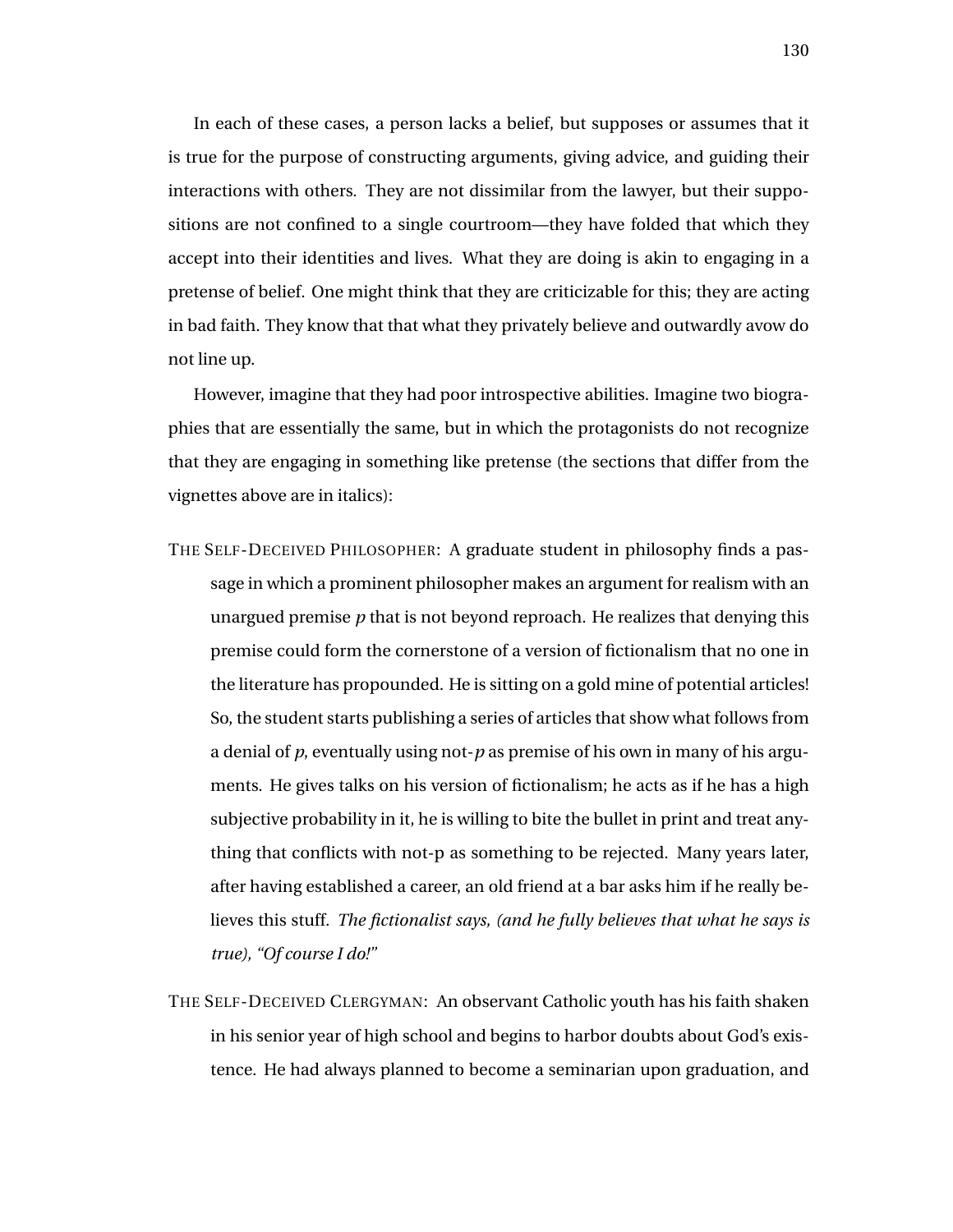he still plans to do so, partly in a hope that an environment of that sort will address his questions and restore his faith. He enters seminary, and as he goes through, he never explicitly voices any skepticism, always outwardly exhibiting an unswerving belief. God's existence is taken as a premise in all of his studies; nonetheless, he comes to believe that God does not exist. Eventually, he graduates, and following his best career prospects, becomes a pastor. Though he does not believe in God, he sees goodness in continuing to preach, and when members of his congregation ask him for advice in matters of faith, he reasons from a supposition that God exists. *The sense of guilt he feels when he reflects on his skepticism becomes overwhelming, and he resolves this tension by never again reflecting on his disbelief, always avoiding situations in which he would be forced to appraise God's existence. If he asks himself whether God exists, he will reflexively answer in accord with his acceptance—"of course!"—and quickly redivert his attention.*

In these cases, the mental state in question looks and overtly behaves an awful lot like belief; but all that I have changed between the two philosopher cases and the two clergyman cases is a metacognitive, introspective awareness of a state that is not belief. Introspective confusion about what you are assuming for the sake of argument is not enough to render your assumption a belief. If the pastor will not admit to himself that God does not exist, can we really conclude that there is any sense in which he really doesn't believe that God exists? Yes. Various triggering conditions could reveal, to his surprise, that he does not believe what he thinks he believes. For example, he could discover, on his deathbed, that it does not matter to him whether he receive last rites.

The attitude that is exhibited in all of these cases is not belief, but acceptance. The trial lawyer accepts that his client is innocent, but only when he is in the courtroom. The murderer's son accepts that his father is innocent in a much wider variety of contexts. The self-deceived philosopher and clergyman have acceptances that they do not recognize as something that they can discharge.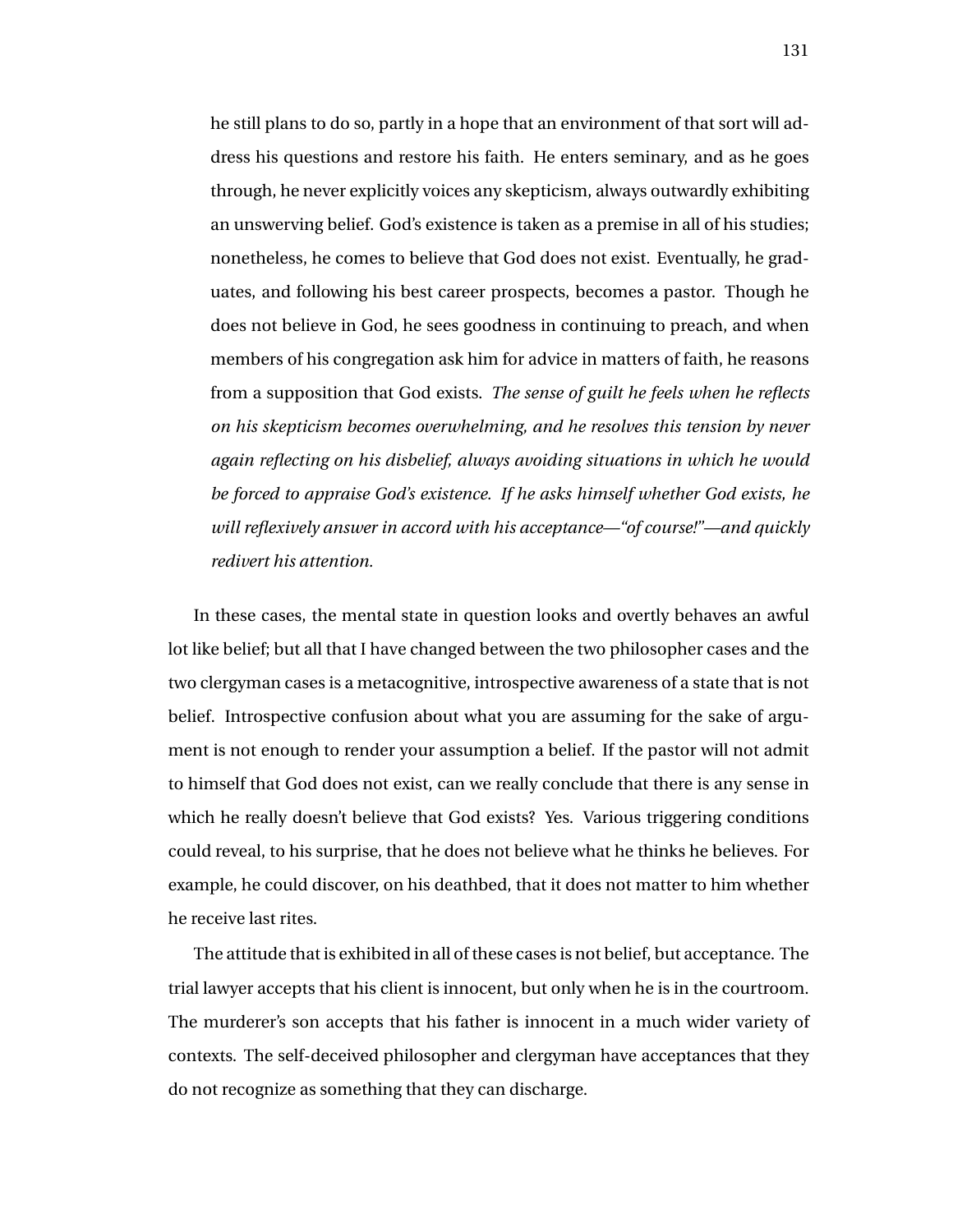Suppositions are states that exist momentarily for the purpose of reasoning and are quickly discharged. However, by reflecting on the way that what begins as a simple assumption for the sake of argument can balloon outward and swallow one's life and one's identity, and then considering the way that we can then lose track of what we genuinely believe and what we merely suppose, we can see that fleeting assumptions are only a narrow subtype of a more general mental state that is responsible for a lot of our assertions and behaviors.

Acceptance, and particularly acceptance without belief, has been used to explain a wide variety of phenomena, including:

- Self-deception.
- Apparent beliefs that a person volitionally adopts for instrumental purposes.
- "Quasi-beliefs", in which a person claims to believe the content of a sentence that is meaningless or that they do not actually understand.
- "Flat-out beliefs," as opposed to graded beliefs that admit of degree.
- The attitude that scientists and philosophers hold toward their academic theories.
- Cases in which a person's behaviors reveal that they do not really believe what they say.
- Certain superstitions, mystical attitudes, and religious convictions.

The above characterization is meant to help the reader grasp an intuitive notion of acceptance. In what follows, I sharpen the notion by describing various features that importantly distinguish acceptance from belief. Doing so will give the attitude the shape of a robust theoretical posit.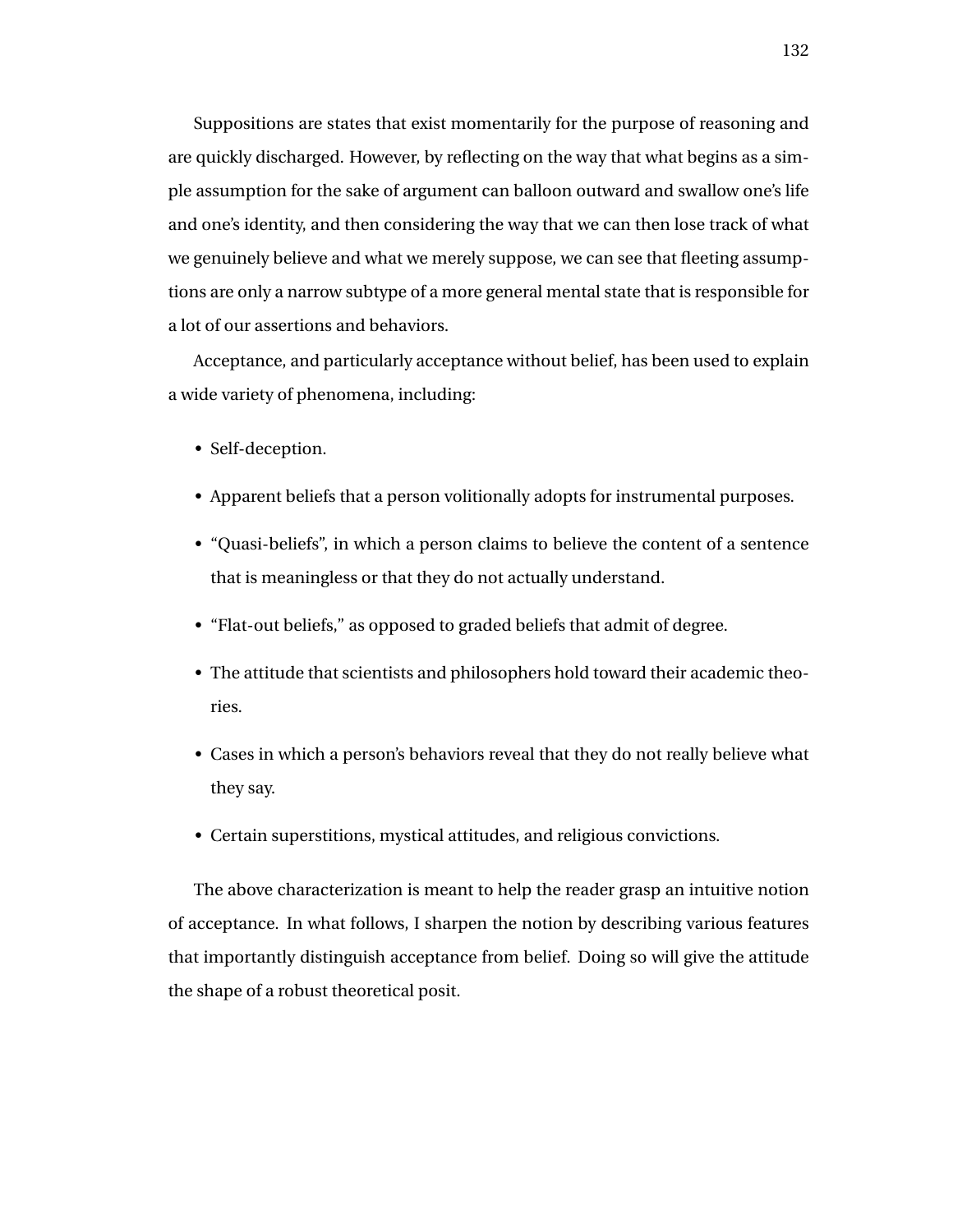## **6.2 Features of Acceptance**

#### **6.2.1 Acceptance and Reasoning**

Different theories focus on different aspects of acceptance as the most important. On my conception of the state, the defining feature has to do with its role in reasoning, just as the most defining feature of assumption is its role in reasoning. When completing a logic problem, I might be told to assume that *p*. Doing so makes it available for use as a premise in the proof. When with friends at a dinner party, I might assume for the sake of facilitating conversation that they are right about *q* even though I don't believe *q*. This allows me to tease out the implications of *q* in discussion to come.

Jonathan Cohen has produced one of the more influential and seminal accounts of acceptance in his (1992). According to the definition that he offers, to accept that *p* is "to have or adopt a policy of deeming, postulating, or positing that  $p$  i.e. of including that proposition or rule among one's premisses for deciding what to do or think in a particular context" (Cohen 1992, p.4). There are inadequacies with this definition—for instance, what does it mean to include a rule among one's premises?—but the sentiment behind it is clear enough. To accept that *p* is to have a certain disposition to use it in reasoning. Frankish refers to this as the "premising conception" of acceptance (2004, p.81).

Of course, the contents of belief are used in premises in reasoning as well; this description of the role of acceptance requires some refining in order to distinguish it from that of belief. Try for yourself to articulate the difference between supposing that *p* and believing that *p*—it's not easy. (The problems here are not dissimilar from the problems faced by the philosophers in the previous chapter tasked with describing the dispositional role of belief.) Nonetheless, it is possible to make progress. Acceptances are manifested in only a particular sort of reasoning: conscious, deliberative, Type 2 reasoning.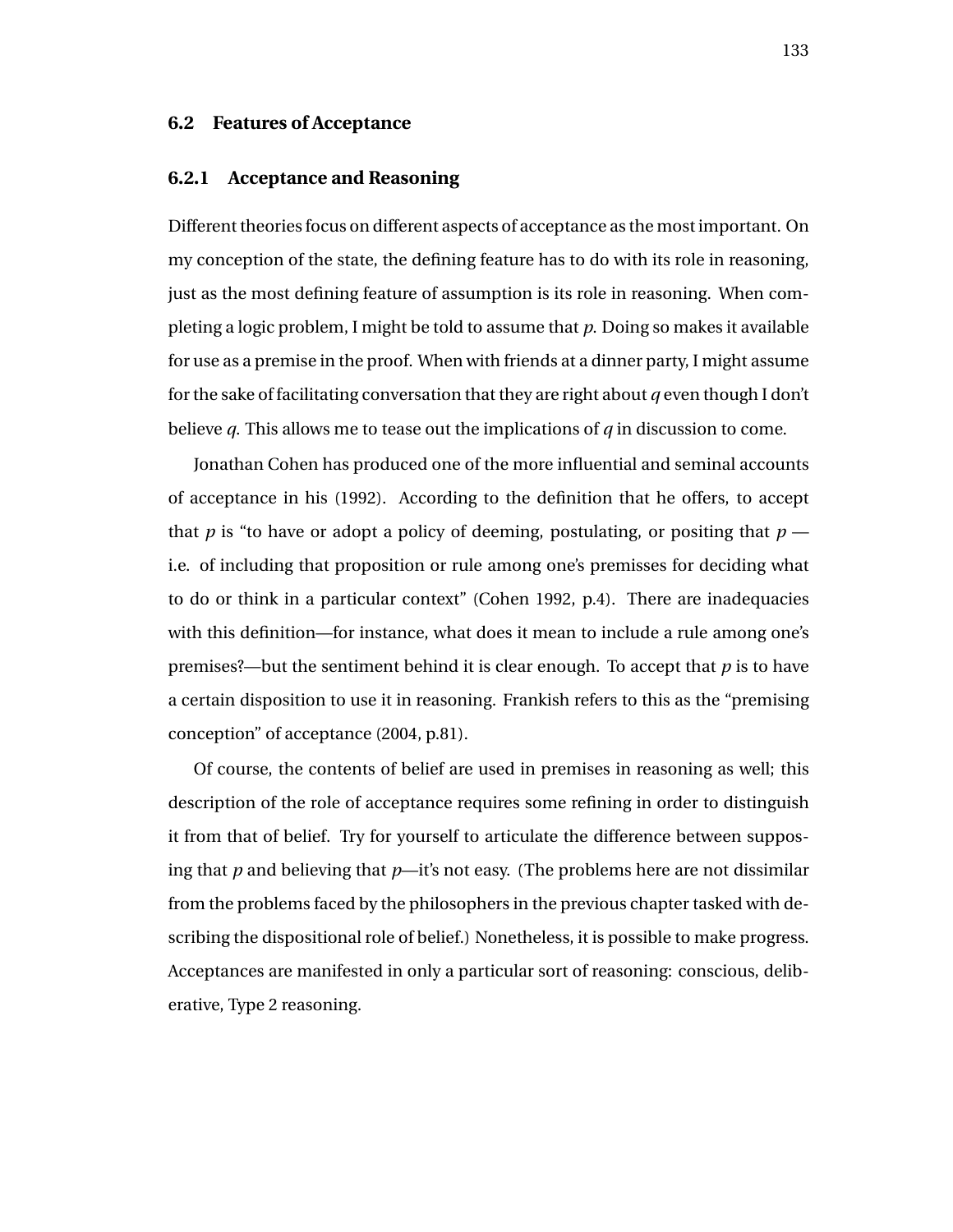#### **6.2.1.i Type 2 Reasoning and Simulated Belief**

A very old debate in psychology concerns whether human reasoning should be modeled as we tend to experience it: as a deliberate and sequential manipulation of thoughts. An opposing picture casts human reasoning as the product of many associative processors running in parallel. It is now widely acknowledged by psychologists that there is some truth to both pictures. *Dual process theories* posit two distinct types of reasoning processes operative in human cognition, each of which is performed by different cognitive mechanisms (Sloman 1996). The first sort of processes are performed by evolutionarily older systems that are shared with many animals. These operations are typically thought to be fast, parallel, nonconscious, automatic, and associative. The second sort of processes are evolutionarily younger and are performed by systems that are uniquely human; these processes are slow, conscious, serial, rule-governed, and domain-general. The older, quicker, less rule-governed reasoning processes are known as Type 1 processes. The younger, slower, deliberative processes are Type 2 processes.<sup>5</sup> When we employ deliberate, conscious reasoning, we employ Type 2 processes. Variants of the distinction were independently proposed by researchers studying implicit learning (Reber 1993), deductive reasoning (Evans 2009), heuristics and biases (Kahneman et al. 1982), and social cognition (Smith and Collins 2009). Sometimes, our quick-and-dirty Type 1 processing systems will yield a first-glance verdict on a certain question; when we sit and contemplate on the issue, we come to another conclusion. Type 2 reasoning allows us to overcome the mistakes that we reflexively make when reasoning about probabilities, for example: deliberation lets us avoid committing the Gambler's Fallacy.

The function of the Type 2 reasoning system (which I will refer to, as Sperber (2000) does as an "inferential device") is to generate new beliefs that are logical consequences of our other beliefs (Recanati 2000). However, we are able to exploit it for

 $5P$ sychologists sometimes refer to this literature as the "dual systems" literature, and speak of the Type 1 system and Type 2 system in order to refer to two reasoning systems. I suspect there is a motley collection of subsystems responsible for Type 1 reasoning, each with their own individual functions, so I prefer to speak of dual process theories rather than dual systems theories.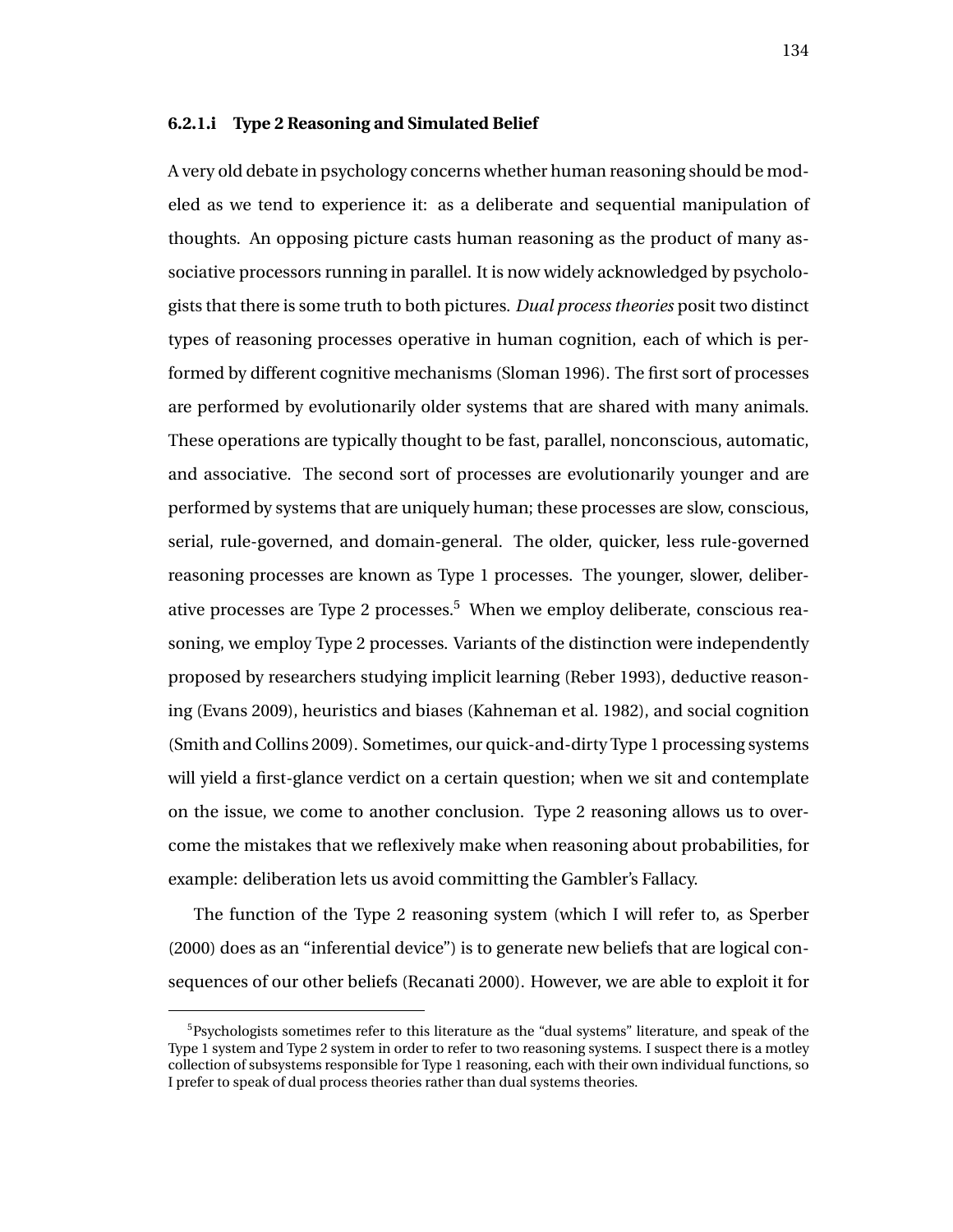other purposes. We are able to use Type 2 reasoning to draw inferences from propositions that we consider but don't actually believe. This makes acceptance a form of simulated belief. Simulation exists when a mechanism that has a certain function in a system is used offline—i.e. it is detached from that system and used for a separate function (Nichols et al. 1996, Recanati 2000).

Acceptances are therefore similar to what Goldman (1993b) and Nichols et al. (1996) call 'pretend beliefs'. To pretend-believe *p* is to feed a representation of *p* into the inference device without necessarily believing it in order to enable counterfactual reasoning. The general shape of this suggestion is correct, but calling them "pretend" beliefs invites criticism that can be avoided. Acceptance and pretense both use inference device offline for their own purposes, and so are both forms of simulated belief, but despite what is sometimes claimed, $6$  acceptance is not pretense. Firstly, many regular beliefs that conflict with the entertained proposition are not screened off from inference with acceptance in the way that they are screened off from inference pretense; using an acceptance in inference allows us to (nearly) freely draw from our other beliefs. Secondly, acceptances are not elaborated or fancifully embellished in the way that pretenses are. Thirdly, pretending that *p* usually causes appropriate pretend behavior that is lacking when one assumes that  $p$ .<sup>7</sup>

If we are in a restaurant and I tell you to pretend that I'm a Wild West cowboy (and you take me up on my invitation), you will also pretend a whole host of propositions. You might pretend we are no longer in a restaurant, but a saloon. You might pretend to be a cowboy yourself and affect a drawl. On the other hand, if I ask you to *assume* that I am a cowboy, you won't engage in this sort of play (unless you misunderstand my request for an invitation to pretend). Instead, you might ask how a Wild West cowboy has come to be in twenty-first century Brooklyn. If I tell you to pretend that a banana is telephone, you'll pick it up and talk into it; if I ask you to assume that this banana is a telephone, you might do this, but then ask me how a banana could

 ${}^{6}E.g.$  "When someone assumes that  $p$  [...] the agent unmistakeably *pretends to believe*" (Recanati 2000, p.287).

<sup>7</sup>These characteristics of pretense are drawn from (Nichols and Stich 2000).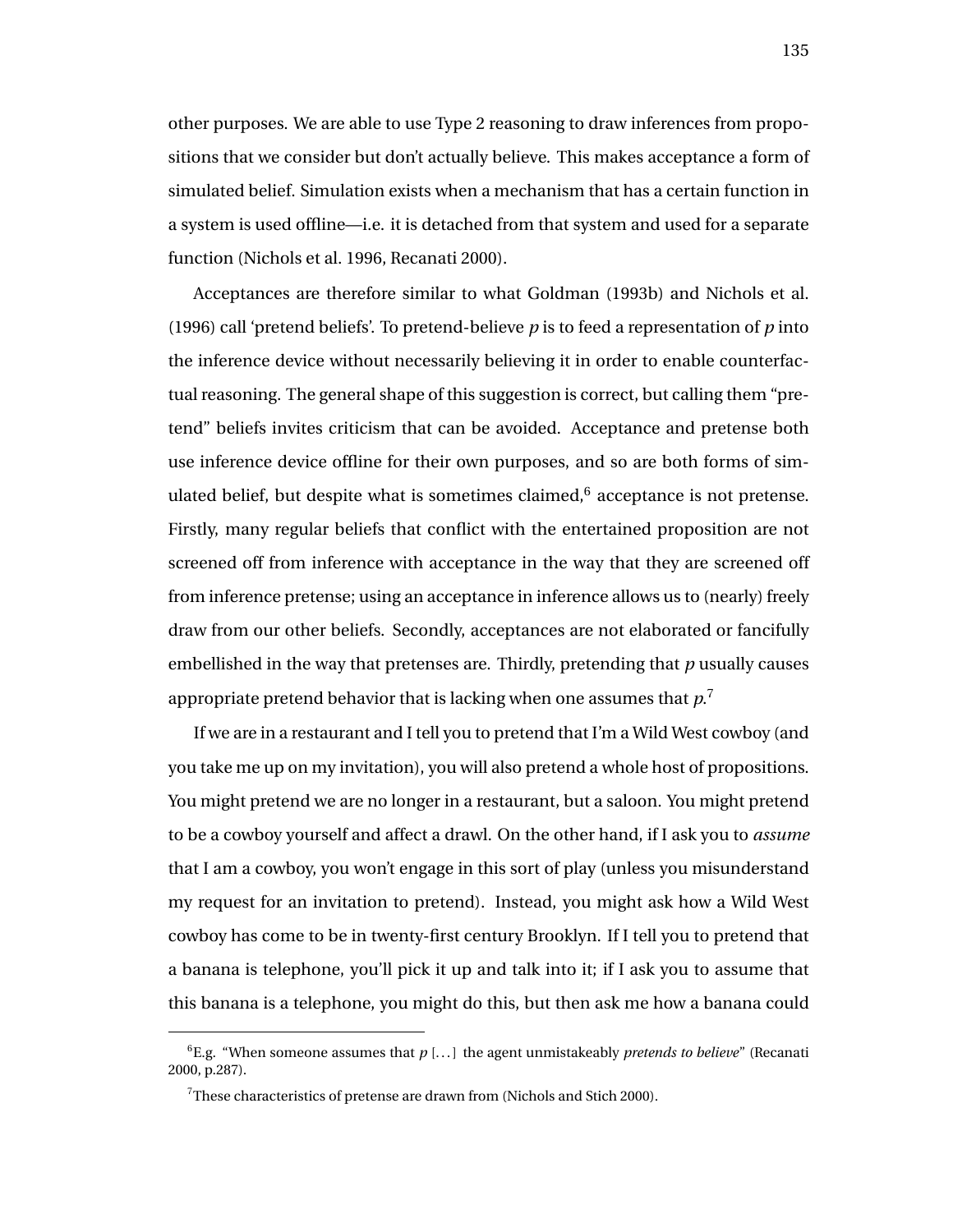possibly be a telephone. The belief that it is not a telephone might be screened from entering inference, but associated beliefs, such as the belief that it is not a banana or the belief that no banana is a telephone, must be individually screened off through other acts of acceptance. You also will not be motivated to behave in a way that accords with having a telephone in front of you; you won't pick it up.

On an influential model of pretense (Nichols and Stich 2000), pretense involves the construction of a "possible world" representation. A "possible world box" stores representations of the way the world could be if a set of initial premises were true. As the pretense goes on, it is embellished, and beliefs that conflict with the possible world representation being constructed are screened from being used in the inference device to further elaborate the possible world. Acceptance does not involve anything like a possible world box that is elaborated on and that screens beliefs. Accepting a proposition disposes one to use it as a premise in reasoning.

Recognizing that acceptance is a form of simulated belief in addition to pretense opens up new avenues for explaining mental phenomena that have been traditionally explained with pretense. For example, it is sometimes said that counterfactual reasoning employs simulated belief. A counterargument that has been made is that autistic children have problems indulging in pretend play, but they are able to employ counterfactual or suppositional reasoning, so counterfactual reasoning cannot involve simulation (Nichols and Stich 2000, Scott et al. 1999). This argument is only valid with the additional premise that pretense is the only form of simulated belief. Autistics may have difficulties screening off relevant beliefs, embellishing possible world representations, or engaging in pretend behavior, but still be able to accept propositions and use them in offline reasoning.<sup>8</sup> Gendler has proposed that selfdeception involves pretense, but I think it is more likely that it involves acceptance, as self-deception does not always involve embellishment or fanciful playacting.

I will not follow up on these suggestions, as my focus is on delusion. I do, however, note that the difference between pretense and acceptance strongly supports

 ${}^{8}$ It might be said that pretense involves acceptance and has these other additional features as well.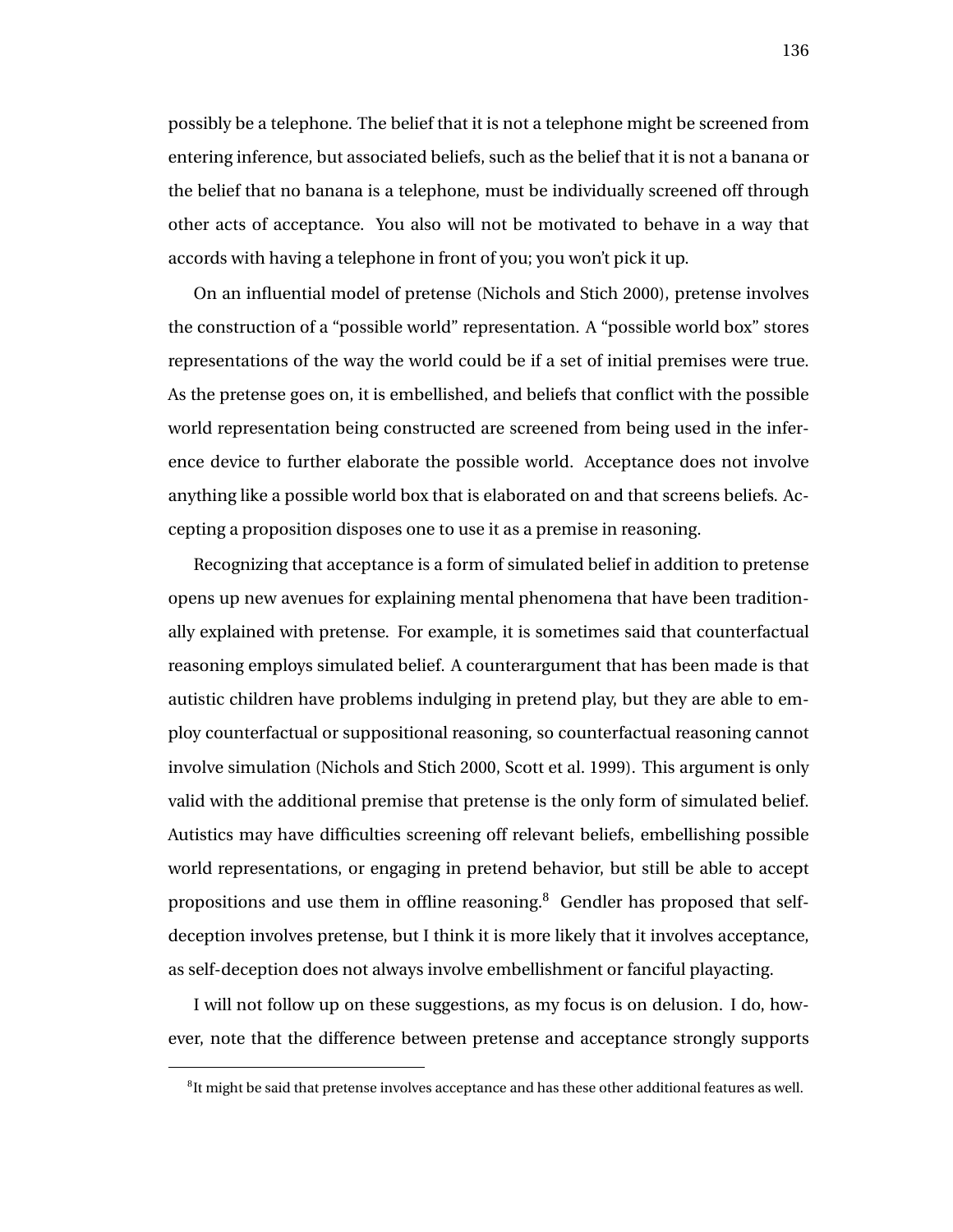an acceptance theory of delusion over a pretense theory of delusion. If a woman says to her husband, "pretend for a moment that I'm not your wife", he might makebelieve a new story about lives and engage in a flirtatious play-act with her, saying "Helloooo. . . what's your name?" If she says, "assume for a moment that I'm not your wife," a more natural response would be to say, "OK. . . but then who are you, and who have I been living with for the past few years?!"

### **6.2.1.ii Validation**

The inference device produces representations that are sometimes admitted into our store of beliefs, but at other times are not. We can reason about our beliefs and thereby form new beliefs, but when we assume a proposition for the sake of argument, we are not forced to thereby believe the consequences that we draw from it. The consequences are insulated from our belief store. Sperber (2000) and Recanati (2000) propose that the outputs of the inferential device can enter our belief store by being *validated*. The basic idea is that the conclusion to a Type 2 inference will become the content of a new belief only if all of the premises are believed. Inputs to the inferential device are tagged as either validated or unvalidated depending on their provenance: those that come from our store of beliefs are validated, and those that are *merely* accepted or pretended or imagined are not. If all of the premises used by the inferential device are validated, then the output is validated. If even one of the premises is unvalidated, then the output is unvalidated.

Only validated propositions can be integrated as new beliefs. Whatever Type 1 mechanisms are responsible for belief revision treat validated outputs of the inferential device as evidence, and conditionalize upon them or otherwise use them to update the belief store. $9$  Type 2 reasoning itself does not tell us anything about how to revise our beliefs. It's often been noted that deductive arguments tell you which propositions follow from other propositions, but not whether a conclusion should

 $9$ Conditionalization would require the outputs of the inferential device to be weighted. The weight of the output might be dependent on the weights of the inputs to the inferential device in some way, but the weights would not be themselves used in the inference.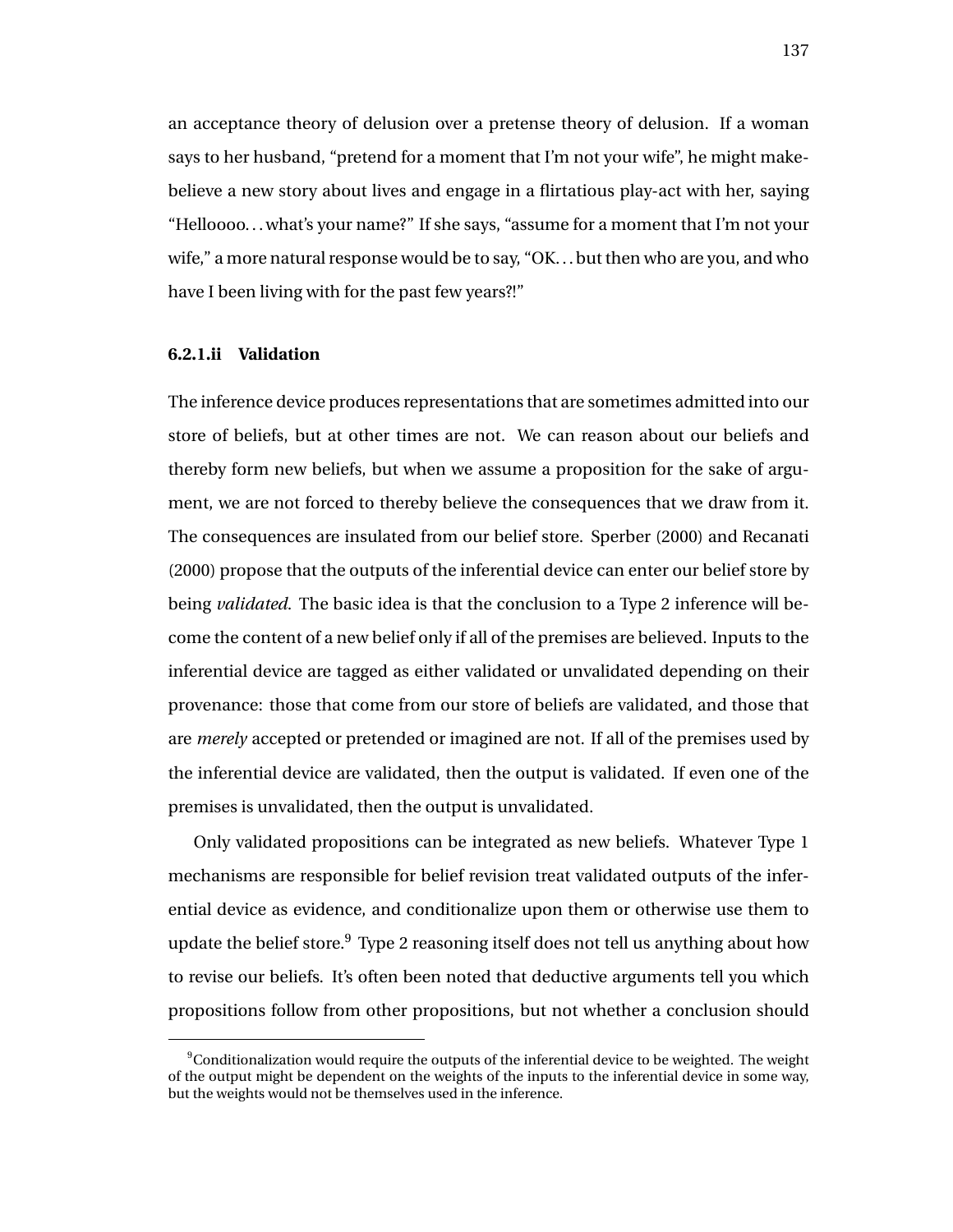be accepted or whether a premise should be rejected. (Thus the familiar phrase: one man's *modus ponens* is another man's *modus tollens*.) Bermudez (2001) dis- ´ tinguishes between procedural rationality and epistemic rationality: procedural rationality consists in reasoning in ways that conform to formal logical laws of consistency, and epistemic rationality consists in updating one's beliefs in accord with norms of good reasoning. He then argues that while schizophrenics are perfectly procedurally rational, they are pathologically epistemically irrational in that they do not reject (as they should) the bizarre conclusions that they draw from their pathological experiences, and do not revise beliefs that are inconsistent with their delusions.<sup>10</sup> If delusions are acceptances, as I claim, then we do not need to posit a pathology of belief integration. It is simply in the nature of acceptances to not be adopted as beliefs.<sup>11</sup>

Thus: an acceptance that *p* is a disposition to use *p*, unvalidated, in Type 2 reasoning.<sup>12</sup> I can accept that  $p$  without believing it if I am disposed to reason from  $p$ 

 $10$ To look ahead somewhat: because Bermúdez seeks to explain schizophrenic delusions by positing both a pathological experience and a pathology of reasoning, his is a *two-factor* theory of delusions. More on this to come.

<sup>&</sup>lt;sup>11</sup>None of this is to say that inference from acceptance can have *no* effect direct on our beliefs. It is simply to say that unvalidated propositions on their own do not get taken into belief revision processes. After all, we often do assume *p* in order to form beliefs about what would follow from *p*. Given the uses of suppositional reasoning, there is very plausibly a mechanism that validates (and hence allows us integrate into our beliefs) conditional propositions of the form ([unvalidated proposition(s)]  $\rightarrow$ [unvalidated proposition]) (Mercier and Sperber 2009, Recanati 2000).

 $12$ This is a necessary but not sufficient condition; it does not rule out states of pretense. I should comment on what it means to "be disposed to reason from *p*." Brian McLaughlin has pointed out to me that there is a sense in which I am disposed to reason from any proposition, because if you give me any proposition and ask me to reason from it, I can do so. I do not want to say that we accept all propositions, so this is not the disposition I have in mind. Some theorists (Cohen 1992, Frankish 2004) have attempted to navigate around this problem by saying that accepting a proposition involves setting a *policy* for oneself to reason from *p*, or *committing* oneself to reason from *p*. These words seem a little strong for the act that takes place when we form an assumption that *p*, and they invite further questions about what it means to "set a policy" that I think are unneccessary. I cannot explicate the disposition much more than I can by pointing to an intuitive difference between the state that one is in when one supposes that *p* and the state that one is in when one is prepared to suppose that *p* in certain circumstances. Both are dispositions to reason from *p*, but they are importantly different. For example, if a philosopher friend and I want to talk about some of the consequences of incompatibilism about free will, we might decide that for the rest of the night we will suppose that incompatibilism is true and see where conversation takes us. Then, throughout the night, we are in a standing state of supposition even when not actively reasoning about incompatibilism. This is a different state than I am in right now. I'm currently prepared to suppose that incompatibilism is true if I have good reason, but I am not supposing that incompatibilism is true. Similarly, there is a difference between pretending to be a duck and being prepared to pretend I am a duck in certain circumstances. Both are dispositions to quack, but they are importantly different.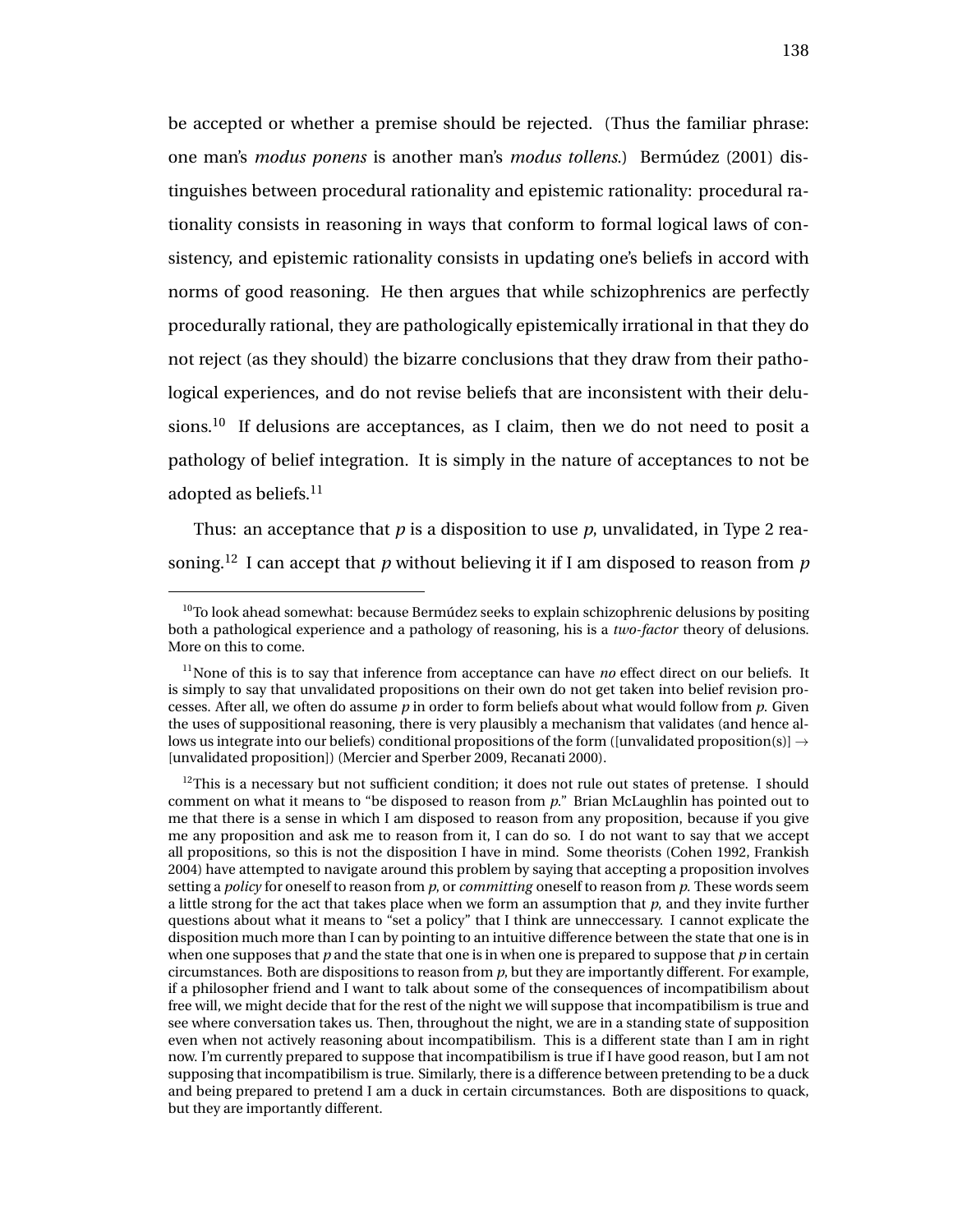without its consequences being integrated into my beliefs. I can believe that *p* without accepting it if  $p$  is always validated when it enters conscious reasoning, or if my belief is a tacit belief that I am not disposed to reason about consciously using Type 2 processes. I can be in the two states simultaneously if I tacitly believe *p*, but because I do not realize that I believe *p*, I accept that it is true and it enters into my reasoning unvalidated.

I next turn to a second feature of acceptance: its formation conditions.

### **6.2.2 Formation and Volition**

One of the seminal papers in the literature on acceptances is Dennett's "How to Change Your Mind" (1978b). Dennett presents a notion of opinion which he contrasts with belief (as mentioned earlier, I'll pretend that he uses the word 'acceptance' rather than 'opinion'). Building off of previous work by de Sousa (1971) and Baier (1979), Dennett is animated by the thought that we need to posit a new attitude in order to make sense of the notion of "changing one's mind."

Belief formation and belief updating are sometimes presented as purely passive and involuntary processes, in which our store of beliefs is altered in response to incoming sensory evidence without intervention of the will. Hume (1739/2000, p.624) was an early figure to hold that belief formation is involuntary, and Williams (1973) has argued that this is not just an empirical fact, like the involuntariness of blushing. We cannot blush at will, but this is a contingent fact; it needn't have been so. Rather, according to Williams, the involuntariness of belief is a conceptual fact. It is in the nature of belief that it have truth as its aim, so we could not regard a state as a belief if we know that it has been formed without regard to its truth. Whether or not this argument is sound, the picture of belief as an involuntarily formed mental state is a popular one.

As well-regarded as it is, the picture runs counter to some very intuitive features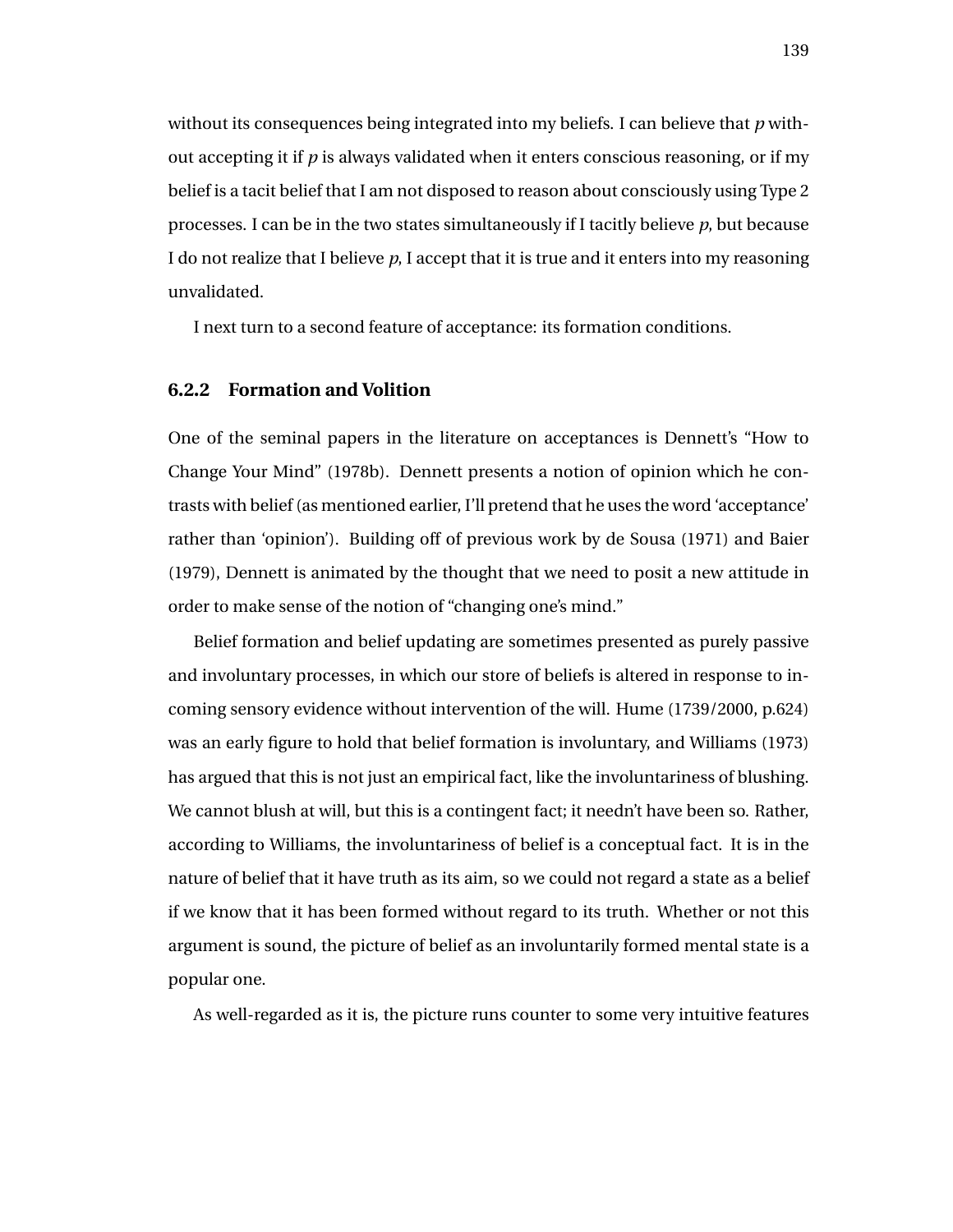of belief. It appears that in ordinary life beliefs don't only occur to us—we are sometimes able to volitionally *make up our minds* about certain propositions. The Stoics called this sort of active judgment *sunkatathesis*. How can we explain this phenomenon and square it with the notion of beliefs passively updating in response to evidence? Dennett's solution is to claim that belief-updating really is a passive process; when we make up our minds about a certain topic, we form an acceptance, not a belief. Other acceptance theorists have followed in his stead.

However, many acceptance theorists claim that acceptances not only *can* be actively formed; they are *by definition* active, volitional, and under the control of the will.<sup>13</sup> Active commitment is how all acceptances are formed. It is true that paradigmatic acceptances are formed volitionally, as are assumptions, but this claim is usually simply stated outright rather than argued for. Part of the impetus here is clearly to distinguish beliefs from acceptances; declaring that one is necessarily active and the other necessarily passive serves well to make their differences apparent.

Not everyone agrees that acceptances must be formed volitionally. For instance, Tuomela (2000) holds that acceptances are only *typically* the result of volitional action.<sup>14</sup> I agree. It matters for my account of delusions that acceptances merely *can* be voluntarily formed (as I think that delusions are acceptances that are not formed voluntarily). It is telling that when many theorists speak of acceptances, their examples are often not good candidates for voluntary formation. For example, when discussing other features of acceptance, Dennett uses "Don Larson pitched the only perfect game in World Series history" as an example of an acceptance "par excellence" (1978b, p.306). This does not look like something that one would make up their mind about. It is not obvious why we should demand that acceptance must be voluntary. Better to say that we can, and often do, accept propositions voluntarily.

<sup>13</sup>E.g. (Cohen 1992, Engel 2000, Frankish 2004)

 $14^n$ [I]t clearly seems possible that a person comes to accept that there is a tree in front of him without doing this at will or on purpose. As a matter of psychological fact, if it indeed is one, this acceptance is normally based on the person's causally induced belief that there is a tree in front of him. Given this, the acceptance involves reflection on ones belief (or beliefs) without yet being a mental action performed on purpose. For instance, the person does not in this case decide that there is a tree (rather than something else) in front of him, but finds himself to have this information" (Tuomela 2000, p.126).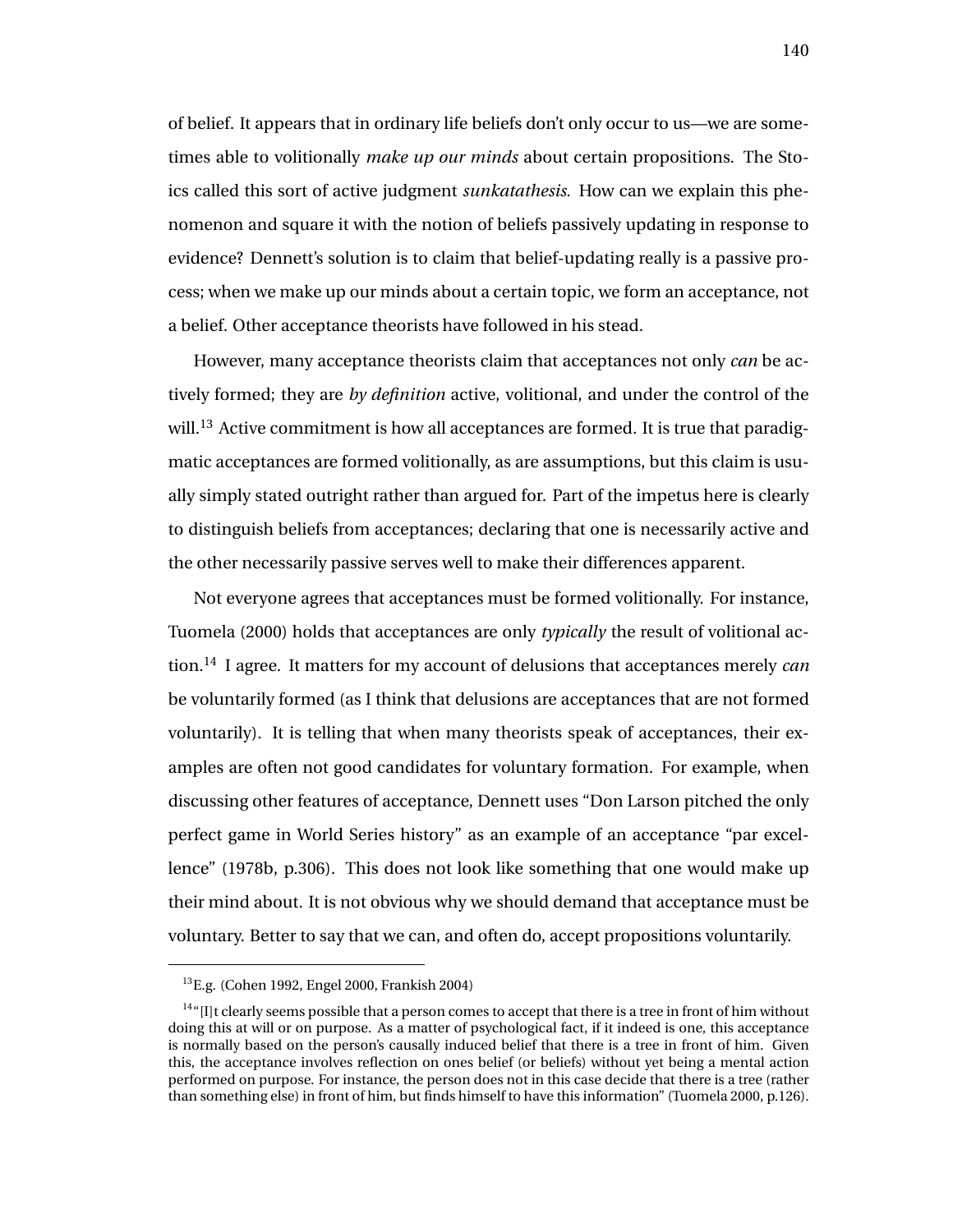### **6.2.3 Behavioral Effects and Verbal Effects**

It is common to find theorists in the dual processing literature arguing for "the primacy of the implicit" (e.g. Reber (1993, chap.3)). According to these theorists, Type 1 reasoning is largely what drives us about in the world and controls our behavior. Experiments in social psychology conclusively show that many of our decisions are driven by nonconscious processes to which we have no introspective access. When individuals are asked why they have made certain decisions, they tend to confabulate explanations on the spot, and these confabulations have no relation to the underlying heuristics that determine their behavior (Nisbett and Wilson 1977). Given that acceptances do not play any role in Type 1 reasoning, what role can they play in the production of behavior? Moreover, explicating the notion of acceptance by appealing to assumptions and suppositions serves well to demonstrate their role in reasoning, but it serves to make them seem rather trivial or otiose. Normally, assumptions for the sake of argument do not have very sizable effects on our behavior: we assume that *p*, draw some derivations, then discharge the assumption and move on.

However, long-standing acceptances are not trivial or otiose; they have important behavioral consequences and play an important role in our lives. The examples of the murderer's son and the self-deceived philosopher and clergyman were meant to show that losing track of whether a state is a belief or an acceptance could have a profound influence on the course of a person's life. What behavioral and cognitive effects, then, do acceptances produce?

If you and I agree to suppose for the course of a night that incompatibilism about free will is true, our doing so will not only affect the thoughts that our minds turn to as we converse. It will also affect the flow of our conversation. Acceptances are often expressed *verbally*. In the previous chapter, I presented Stich's suggestion that there could be two sorts of databases in our heads, one responsible for directing our verbal reports, and another responsible for directing nonverbal behavior. This picture is close to what I have in mind. I do not, however, want to claim that all verbal behavior is generated from acceptance. Some of our utterances do express belief.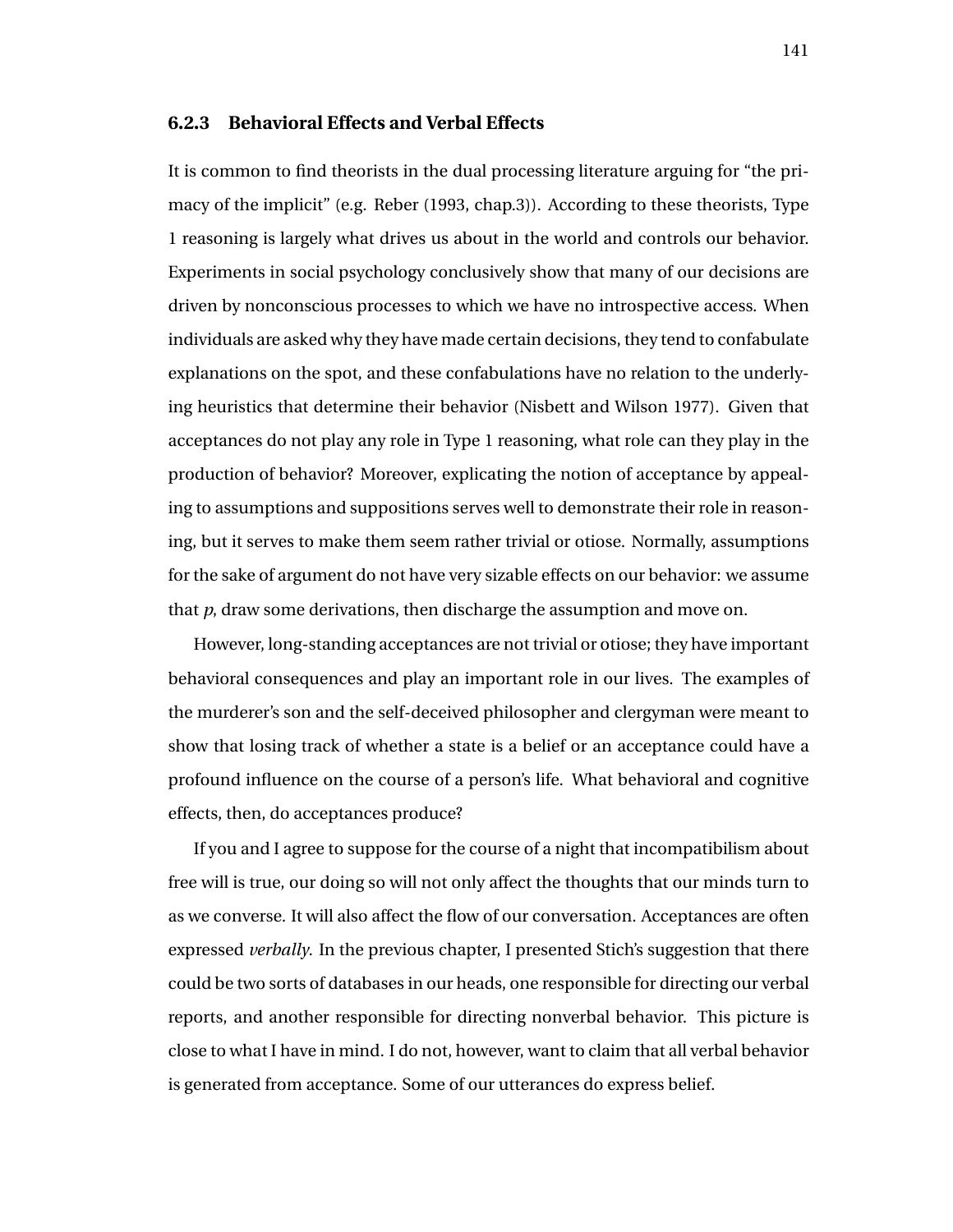What I want to claim instead is that many times when we are called upon to speak, we are motivated to express not what we believe, but what we accept. Acceptances, like beliefs, interact with desires to produce certain behaviors and acts of reasoning. Accepting that *p* is not enough to cause us to reason from it; we must also *want* to reason from *p*. In a similar way, we often *want* to verbally express our acceptance, because doing so serves various useful functions. Thus, acceptances can conjoin with desire to produce behavior; this behavior is usually verbal because we are usually only motivated to speak our acceptances.

Delusions are not the only phenomenon in which saying and doing come apart. For many of these other phenomena, philosophers have posited acceptances in order to explain how there can be a mismatch between what one avows and how one behaves. For instance, Rey (1988) and Audi (1988) develop theories of self-deception of this sort. The self-deceived individual says one thing but behaves in another way because there is a mismatch between what he accepts and what he believes. Sperber (1996), Dennett (2007), and Rey (2007) explain insincere religious avowal by means of a belief/acceptance split. On weekdays, a person might loudly preach the existence of an eternal Hell, but go on to engage in all sorts of sinful behavior on weekends. Does this person really believe in Hell? Or do his actions reveal that he doesn't actually believe in Hell? Perhaps he accepts that Hell exists without believing it. A number of philosophers of science (Maher 1990) have argued that scientists bear a different attitude toward the content of their scientific theories than that of belief: they can be willing to assert a particular interpretation of quantum mechanics (say), even though they can have a low credence in it. Dennett (1978b) describes a smoker who says that he knows that smoking will give him cancer, even as he lights up a cigarette. An explanation here might be that he accepts he has a good chance of dying from his habit, but deep down, he really believes that his chances are low. There is an obvious analogy to draw between this case and the delusional patient who claims that his food is poisoned even as he eats it.<sup>15</sup>

<sup>&</sup>lt;sup>15</sup>These examples should not be taken as explanations of *all* instances of saying/doing mismatch in self-deception, addiction to toxic substances, religious conviction, etc. For example, there are very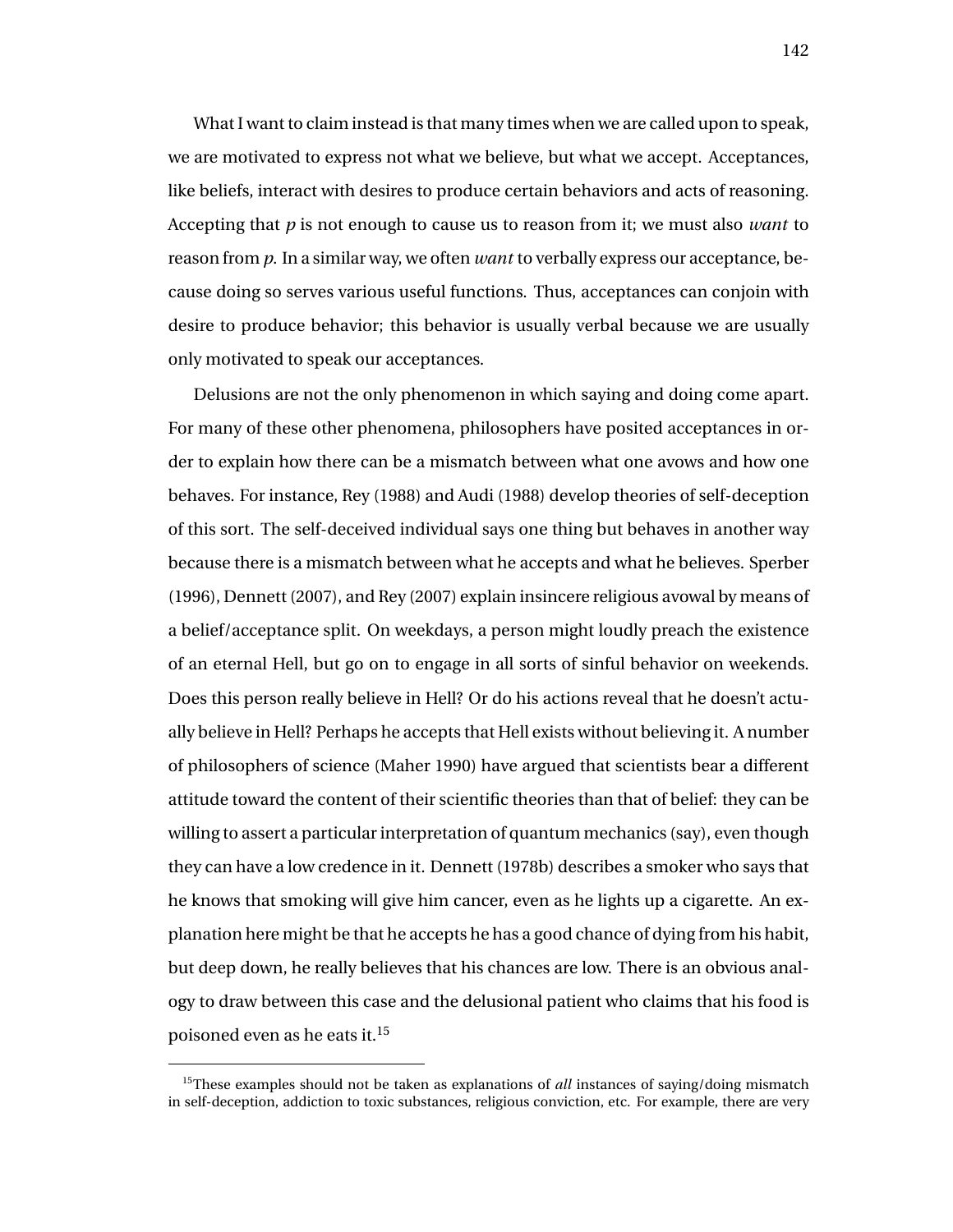Language is deeply ingrained into many accounts of acceptance. Acceptance is often said to be "linguistically infected," and available to only natural language-using organisms (Dennett 1978b, Engel 2000). Some (e.g. Maher (1990)) have claimed that acceptance simply *is* a disposition to sincerely assent, where sincere assertion does not require belief (but these accounts ignore the important role that acceptance plays in reasoning). Sperber (1996, 2000) and Recanati (2000) claim that 'quasibeliefs' are a type of acceptance. Quasi-belief is an attitude one bears toward sentences one is disposed to say that are meaningless or that have a content that the accepter does not fully understand. Sperber gives, as examples, the sentence "the Father, the Son, and the Holy Ghost are one" as spoken by a child at Sunday School, and the sentence "there are millions of Suns in the universe" as spoken by young Lisa who just heard her teacher say it. Lisa only knows the word 'Sun' as a name for the big glowing orb in the sky, so the claim is perplexing to her, but she nonetheless accepts it and is disposed to say it because she trusts her teacher. A five-year old might say "My daddy is a doctor" without having the slightest idea what it means for someone to be a doctor (Dennett 1969, p.125); does he really have the belief that his daddy is a doctor?<sup>16</sup> A little reflection reveals that many assertions are of things that the speaker does not fully comprehend.<sup>17</sup>

plausibly cases of self-deception that do not conform to an acceptance-based form of explanation. On Mele's (2001) theory of self-deception, a person who is self-deceived that p suspects that  $\neg p$  might turn out to be the case if evidence were collected, but has strong prudential reason for believing  $p$ , so he or she orients attention away from potential sources of evidence that  $\neg p$ . This is a perfectly comprehensible description of what might take place in certain peoples' cognition, and it would produce behavior that we would naturally call self-deception. I do not wish to impugn it. However, I do not think that this should be taken as an explanation of all behavior that we would call self-deceived behavior. There is a bit of a sleight-of-hand involved in presenting *the* puzzle of self deception—as if all self-deceived behavior must be the product of a single cognitive phenomenon for which we can discover *the* explanation. Similarly, some nicotine addicts might believe that their chances of dying are low and casually say "yeah, I know it'll kill me" when they are challenged upon lighting up. Others might be very worried whenever they find themselves smoking because they have genuinely internalized the dangers. An acceptance-based explanation might serve to explain the former case but not the latter.

 $16$ Dennett uses this example to show that belief comes in degrees; he does not consider that it might well be better explained by his account of acceptance.

 $17$ On this account, acceptance is an attitude toward a sentence in some relevantly English-like language (possibly syntactically disambiguated). I have occasionally spoken of "acceptance-that-*p*" where p is a proposition; this should be parsed as "acceptance-that-*s*, where *s* is a sentence that expresses proposition *p*." Sometimes it is claimed that delusions have "impossible" contents (Jaspers 1963). Although I think most alleged cases of impossible contents are merely unlikely, if there are any delusions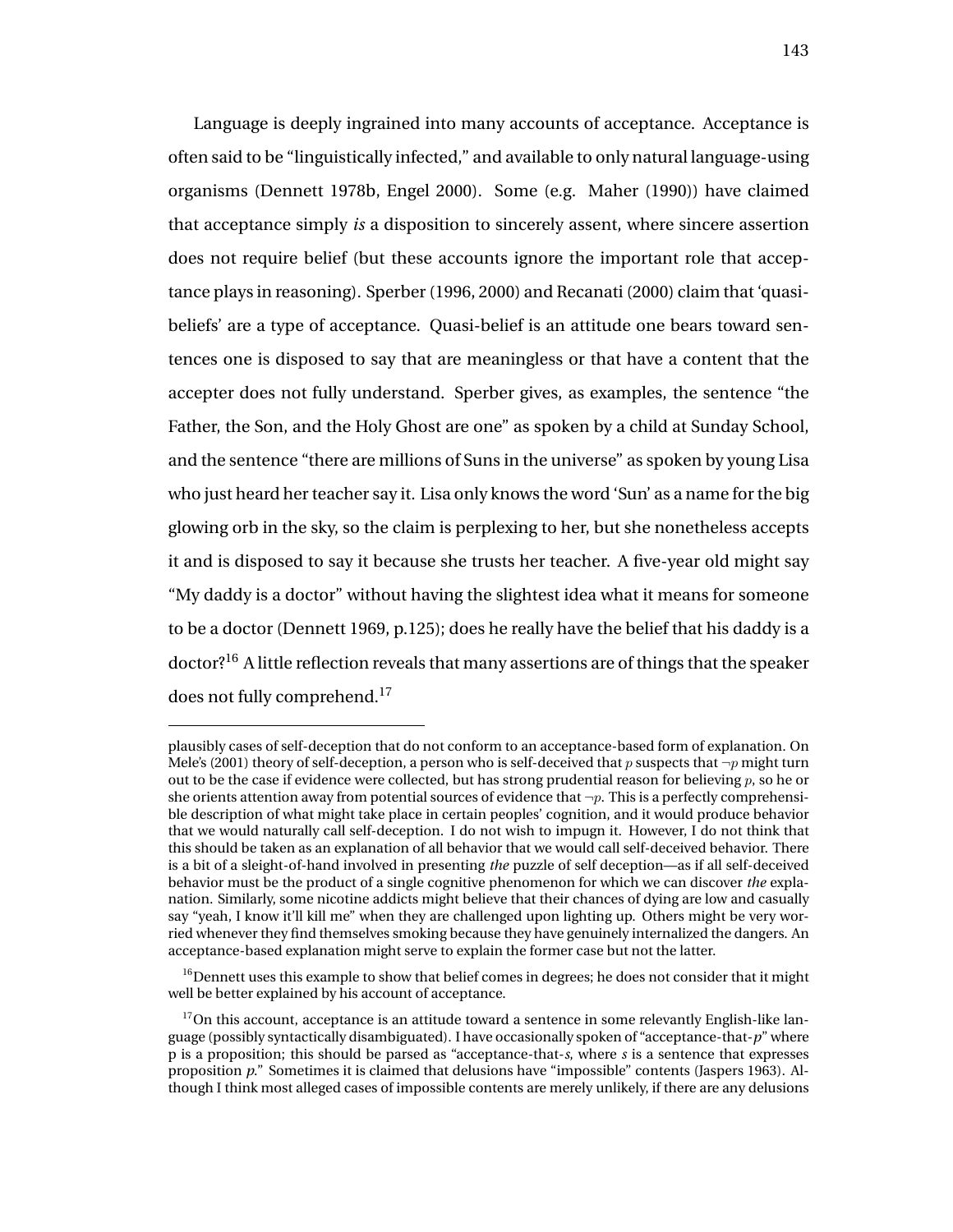Why would one be disposed to speak one's acceptances? There are a number of reasons; language has a variety of functions. It's easy to be tempted by a myth about language that goes something like the following: the function of language is to communicate information, and it exists to help us share knowledge with one another. By communicating my beliefs with you, I add to a collective store of knowledge that aids in the construction of society. When I lie to you or tell you things that I don't really believe, I contravene norms that govern the proper use of language. From the perspective of this myth, it is difficult to see what value there would be in verbally communicating to you things that I do not actually believe. However, language has many more functions than this simple myth lets on, and not all of these involve communicating belief. Verbally expressing our acceptances, and forming acceptances at all, has various forms of important prudential value. Forming a long-standing acceptance and being disposed to verbally assent to it has both a cognitive function and social function.

Cognitively: we often volitionally commit ourselves to accept propositions in order to change our beliefs and other mental states: it is a roundabout way of changing beliefs that are not directly subject to our control. Lisa might accept "there are millions of Suns in the universe" in order to facilitate conversation that will help her eventually understand what it means. However, coming to understand a cryptic acceptance is not the only way that an acceptance can enter into our belief store. For example, I might discover in myself a host of implicit racist or sexist beliefs that I do not want to have, so I plant my flag and accept the equality of all. There are a few ways this can influence me. Firstly, it redirects my attention to arguments that will hopefully influence my beliefs. The pastor quoted at the end of my Unbelieving Clergyman vignette hoped to discover a compelling argument for God by taking up the acceptance. Speaking our acceptances out loud affords us the ability to collectively reason with another person, as happens when you and I assume something

with impossible contents, an acceptance-based account could accommodate them. It is also possible that some of truly bizarre utterances produced through formal thought disorder ("word salad") are delusions without meaningful content. I doubt they are, as I doubt that delusional individuals reason from them, but I admit the possibility.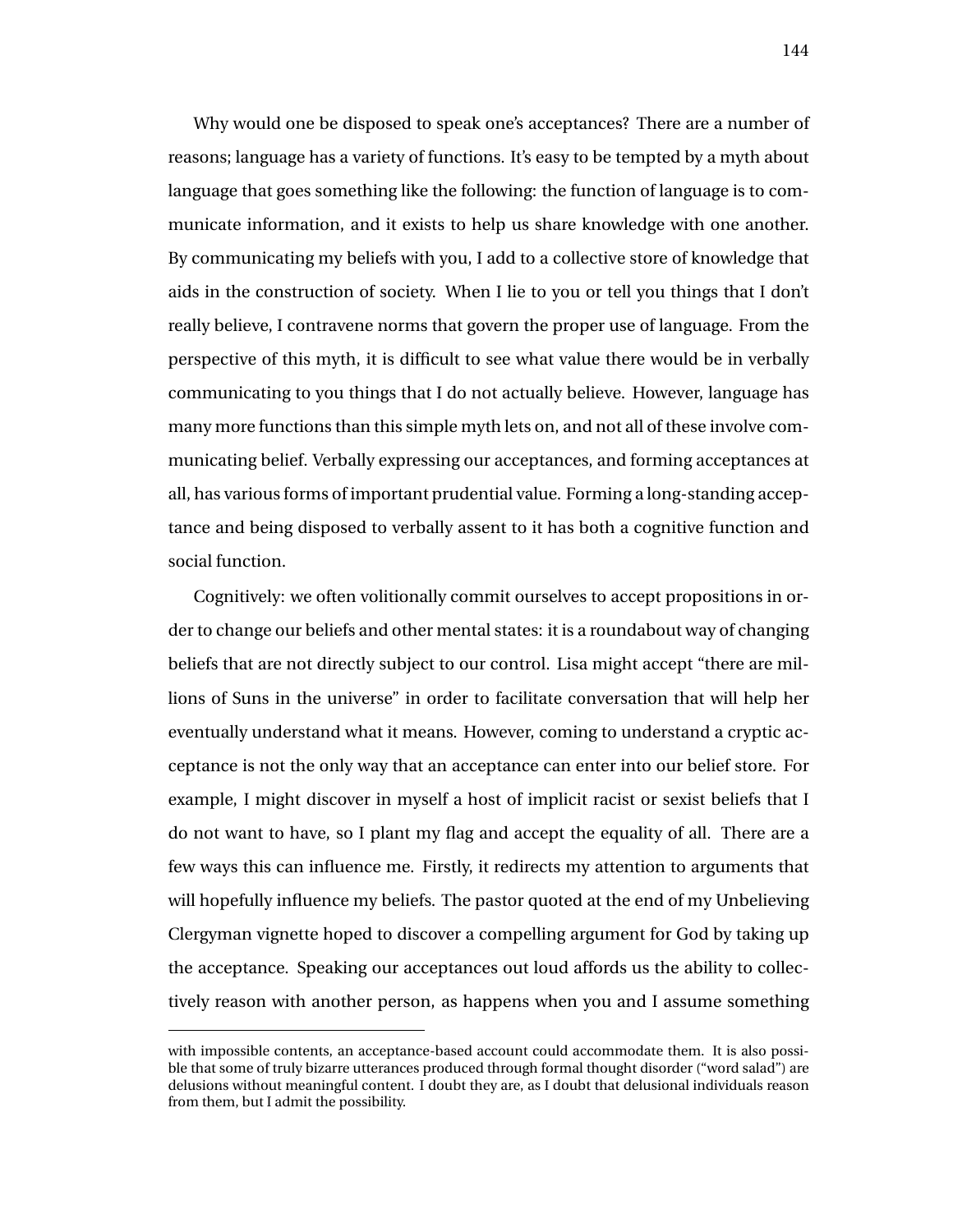for the sake of argument and then have a conversation. Secondly, it causes me to be aware of my thoughts and actions that might contradict the consequences of my anti-racist acceptances. Thirdly, it is possible that by saying something enough, I will eventually come to believe it through various non-rational biases. For example, experiments from Gilbert et al. (1993) suggest that we are apt to raise our credence in what we read even if we are explicitly told that what we are reading is false. Exploiting this bias, simply saying things you believe are false can plausibly help get you to believe that they are true. Fourthly, I might confuse my expressions of acceptance for expressions of belief—something that is likely for the folk to do, given the fact that the word 'belief' covers both attitudes and they have only a nascent understanding of the distinction—I will form a metarepresentational belief that I believe that all races and sexes are morally equal. If I take myself to be fairly reliable at forming beliefs, I should think that I believing *p* provides evidence for *p*, and I should raise my credence in *p*. The trickle-down cognitive effects of acceptance can also affect attitudes other than belief as well. A person might proclaim love for her partner in the hope that she will eventually come to feel it.

Socially: the benefits of accepting non-sexist and non-racist propositions, and avowing them, should be fairly obvious. Expressing one's acceptance of *p* is a speech act that publicly expresses one's commitment to a cause and pledges one's allegiance. The metaphor of "flag-planting" is helpful to describe this function. One can plant one's flag on all sorts of subjects: from the sacred (the truth or falsity of various religious doctrines) to the profane (the worth of a particular sports team or political tenet). For instance, we might commit ourselves in order to display public allegiance to a cause with which we want to be associated. This comports well with the commendatory function of the use of the word 'belief' in ordinary folk English; the word is often used to avow faith and commitment, rather to express the result of epistemic deliberation. It is not hard to imagine why the person would be motivated to declare his or her acceptance. It lets the world know the sorts of claims that the speaker is willing to stand by and the sort of person the speaker has pledged to be. We might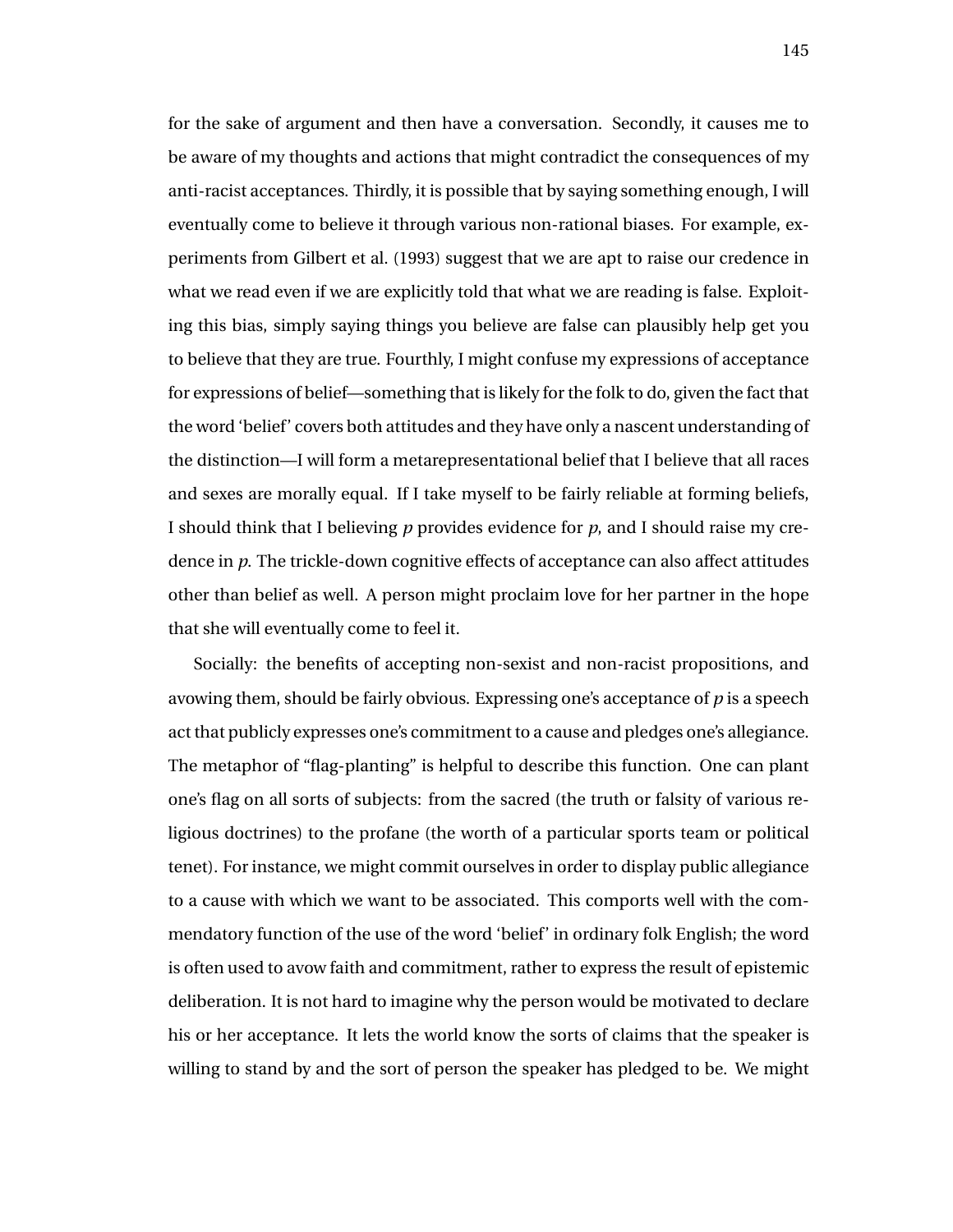even declare our acceptances to ourselves in order to discover what our commitments truly are.

Expressing allegiance is not a necessary feature or function of acceptance, but it is one prominent use to which acceptance is put. I think it is likely that many ordinary public utterances are intended to be expressions of acceptance rather than expressions of belief. We might call these speech acts 'endorsements' to distinguish them from assertions. It's easy to fall into the trap of thinking of conversation as the mere swapping of assertions, but this is an idealized an unrealistic picture; we assert and endorse (and produce many other speech acts besides), and it is often not clear to us which mental state we are expressing at any one time.

The social and cognitive functions can both be served by a single acceptance. We often defer to authority figures and accept what they say. Reasoning from their premises and avowing their premises in public can have the dual function of manifesting one's commitment to a figure's authority, as well as beginning a step into fully understanding the premise and integrating it into one's beliefs.

However, it is too strong to say that acceptances only affect verbal behavior, even though many have made this claim. According to Dennett (1978b), acceptances control what we say, but are otherwise mostly inefficacious. Frankish (2004, p.75) points out that this picture cannot be exactly right: acceptances cannot be as causally circumscribed as Dennett would have it. We are often motivated to verbally express our acceptances because doing so serves certain functions, but other behaviors can also serve these functions. In such cases, we can be motivated to act on our acceptances in certain non-verbal ways. For example, if you and I decide over dinner to suppose that incompatibilism is true, we might not just talk about it; we might also jot down diagrams on a napkin. Doing so instrumentally helps us reason. A person who accepts that God exists in order to not be exiled from her social group might not just publicly declare her allegiance; a desire to make this acceptance known can cause her to go to church. Acceptances can therefore result in some non-verbal behaviors, but behavioral manifestations of acceptance are normally verbal.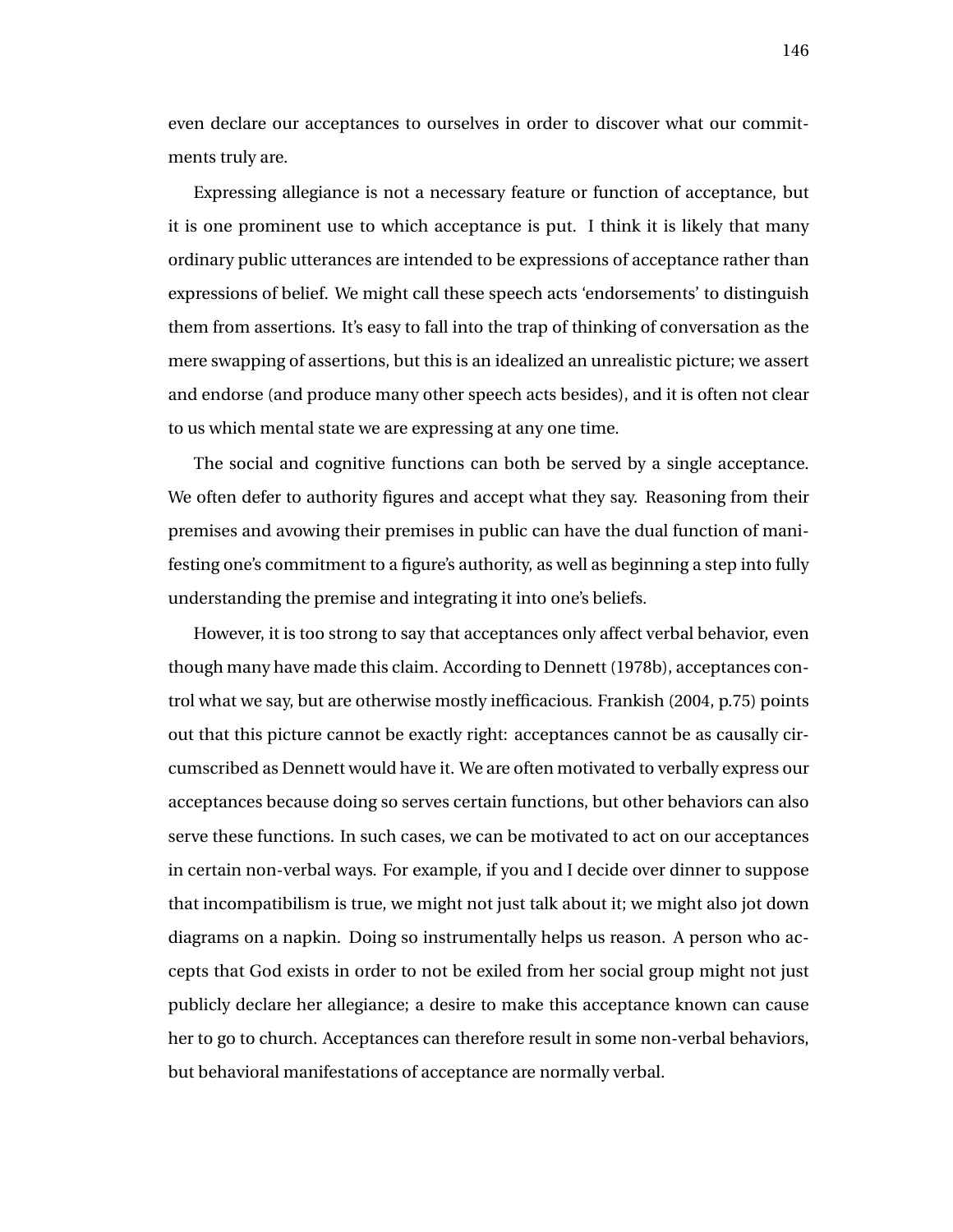Thus concludes my characterization of acceptance. An acceptance that *p* is a disposition to draw conclusions from a sentence *s* that expresses *p* in Type 2 reasoning; it is typically though not necessarily volitionally formed; the acceptance manifests itself in verbal behavior because we are often motivated to verbally express our acceptances, and it is often used to indirectly alter other mental states and to publicly affirm commitment or allegiance.<sup>18</sup> All of the description above should have made it reasonably clear how acceptance provides a good model for delusion, but I will make the case explicit in the next section.

### **6.3 Delusion as Acceptance**

On the model I propose, delusions are pathologically-formed acceptances that conflict with the deluded individual's beliefs.<sup>19</sup> To be deluded that one's wife has been replaced with an imposter is to accept that one's wife has been replaced with an imposter. Doxasticists such as Bortolotti have argued against non-doxasticism on the basis that delusions share their allegedly bizarre features with nonpathological mental states, but this is in fact a point in favor of an acceptance-based model. These non-pathological mental states are themselves not beliefs.

I consider below the features of delusion that are resistant to explanation in a doxasticist model, and show how they are, in fact, paradigmatic features of acceptance.

## **6.3.1 Explaining Double-Bookkeeping**

'Double-bookkeeping' refers to the collection of phenomena that arise because subjects appear to keep two "books" of representations in their heads—one of "the real

 $^{18}$ The reader who is familiar with Gendler's "aliefs" (2008a, 2008b) may be struck by similarities between her proposal and the one developed here. We both agree that the ordinary term 'belief' picks out two sorts of mental state that ought to be distinguished, though she uses 'belief' to denote the state that I would call 'acceptance'. Gendler does not use the Type 1/Type 2 distinction to illuminate her view, though others such as Kriegel (2012) have done so. I won't explicate her views on the matter, but the differences are numerous enough to keep our views distinct. (For instance, on her view, the contents of aliefs are not propositional, whereas I do think beliefs are propositional.)

 $<sup>19</sup>$ Frankish (2009) also suggests that an acceptance-based model can be used to explain delusions,</sup> though his conception of acceptances differs from mine.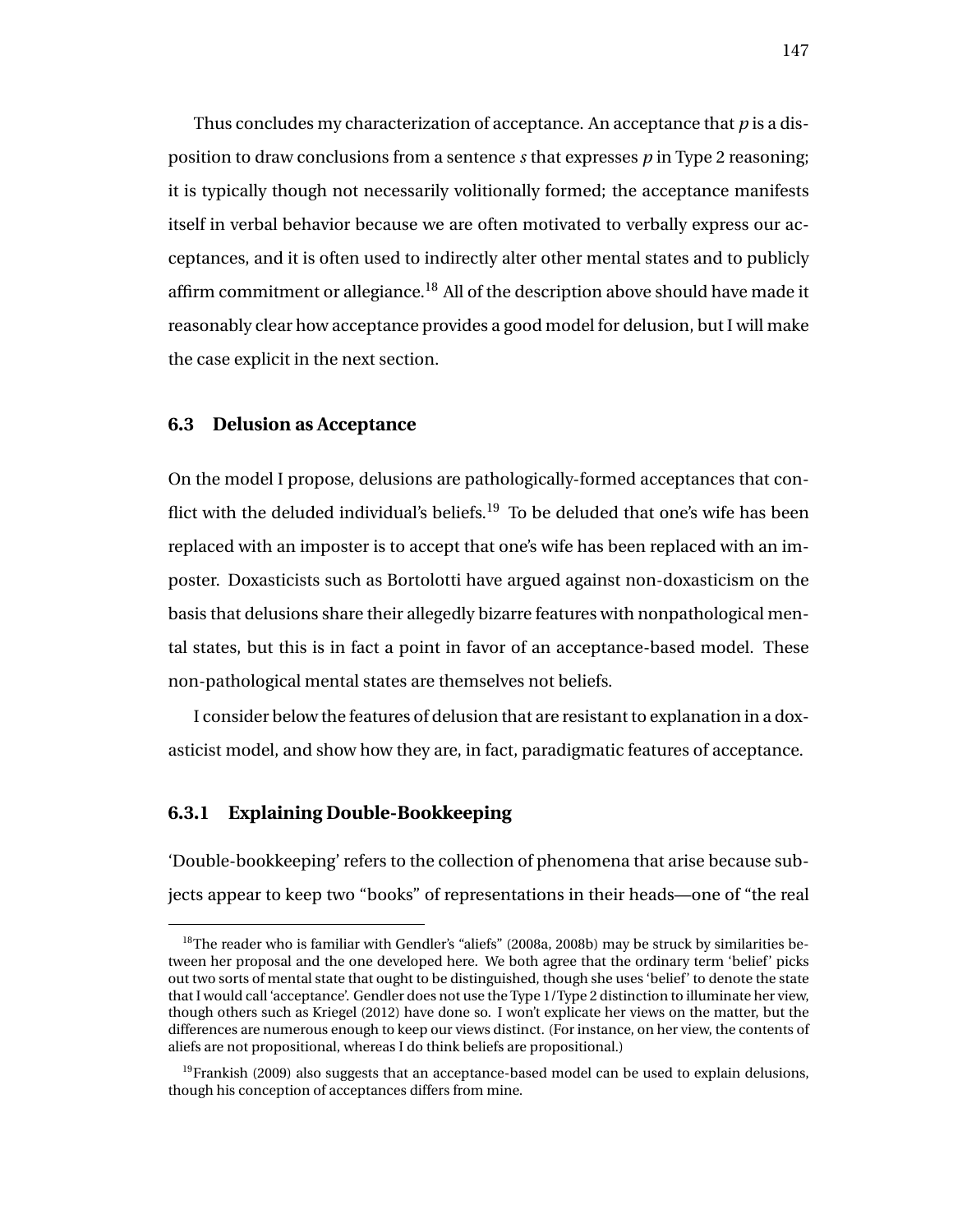world" and one of "the delusional world"—each of which controls behavior and cognition in a different way. The distinction between belief and acceptance is also often described in this way (or, more often, in terms of there being two distinct boxes of representations in the head: a "belief box" and an "acceptance box."). Doublebookkeeping is excellent evidence that delusional subjects bear two different attitudes toward a proposition and its denial.

When double-bookkeeping was first presented, I mentioned three possible phenomena that the term could refer to:

- BEHAVIOR GUIDANCE: Delusions are behaviorally circumscribed, but this does not mean that patients lie there inert; instead, their actions seem to rely on a *different* knowledge store.
- METACOGNITION: Delusional subjects seem to have a *metacognitive knowledge* that there is a division of some sort in what they take to be true.
- PHENOMENAL EXPERIENCE: Delusional subjects have a phenomenal experience of "two worlds" overlaid upon one another.

The first in the list is the easiest for an acceptance-based account to accommodate. Delusional individuals seem to behave as if they believe  $\neg p$  even when they are deluded that p, and this is because delusional individuals *do* believe ¬p—it is written into the "belief book" that controls much of their behavior.

The metacognitive feature of double-bookkeeping reveals that delusional subjects can tacitly acknowledge that there is something different in their attitudes toward the content of their delusion and the content of their beliefs, but are unable to articulate what it is. We can often recognize that we accept something that we do not believe. I doubt that we have perfect introspective access to our attitudes. When I am speaking, I do not always know whether I am expressing what I believe or what I merely accept. My beliefs and my acceptances are revealed to me as I see how I react in various scenarios; I might be surprised to discover that I do not believe what I have been alleging for many years. Delusional individuals are constantly buffeted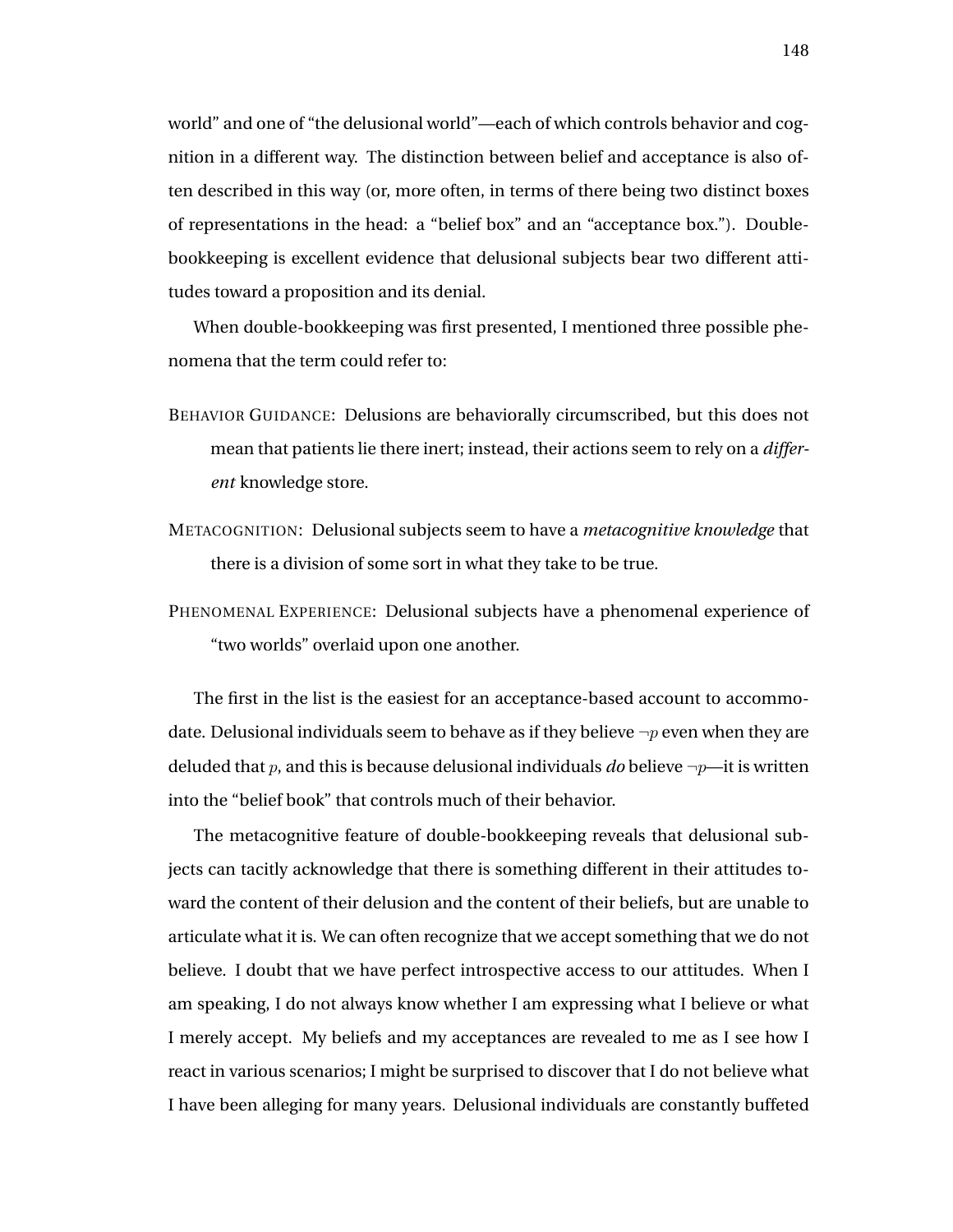with information that there is a split between their verbal behavior and their nonverbal behavior, so they are aware that there is some sort of cognitive split, but lack the resources to describe it. Their difficulty in describing their situation is not surprising. Folk psychology is underdeveloped and the word 'belief' is used to refer to both states; even non-deluded individuals would be hard-pressed to describe the difference between their beliefs and acceptances. A regular person-on-the-street might know that there is something importantly different between her attitude toward the claim that God exists and the claim that Lima is the capital of Peru, but be unable to say exactly what this difference amounts to.<sup>20</sup>

Finally, there is the fact that delusional subjects have a certain sort of split phenomenal experience. The account of acceptances that I have described does not make many claims about the phenomenology of acceptance. Type 2 reasoning is typically taken to be conscious, so when an acceptance is actually manifested in reasoning, one will have the experience of reasoning with it. Aside from that, there are many open questions here about how an acceptance/belief mismatch will affect one's experience. Still, it would not be surprising if the experience were reported as being of "two worlds." Pretense is not acceptance, but it is a near neighbor of acceptance, and there is a sense in which pretending that p when you know that  $\neg p$  gives a kind of experience of one world overlaid on another. The similarities and differences between the experience of pretense, the experience of an acceptance/belief mismatch, and the experience of delusion, is a topic I leave for future researchers.

 $^{20}$ I am curious to know whether a delusional individual who understood and internalized a theory of acceptances would be willing to describe their delusions as acceptances. I should note that I do not think that teaching delusional individuals that their delusions are "mere" acceptances will be clinically useful. Recognizing that an attitude is an acceptance and not a belief will not in itself cause one to discharge it. For example, I am aware that many of my more progressive anti-racist and antisexist attitudes are acceptances, but I see the value in them, so I am not motivated to get rid of them. Delusional individuals don't have the same prudential motivation to hang on to their acceptances, but they do have a pathology that caused them to form the acceptance in the first place, which will likely block them from discharging the acceptance (as I will describe shortly, this pathology is a pathological cognitive feeling). In any event, I do not have a theory about the conditions that cause one to lose acceptances. I am not sure that it is always a willed action or that willed action always suffices.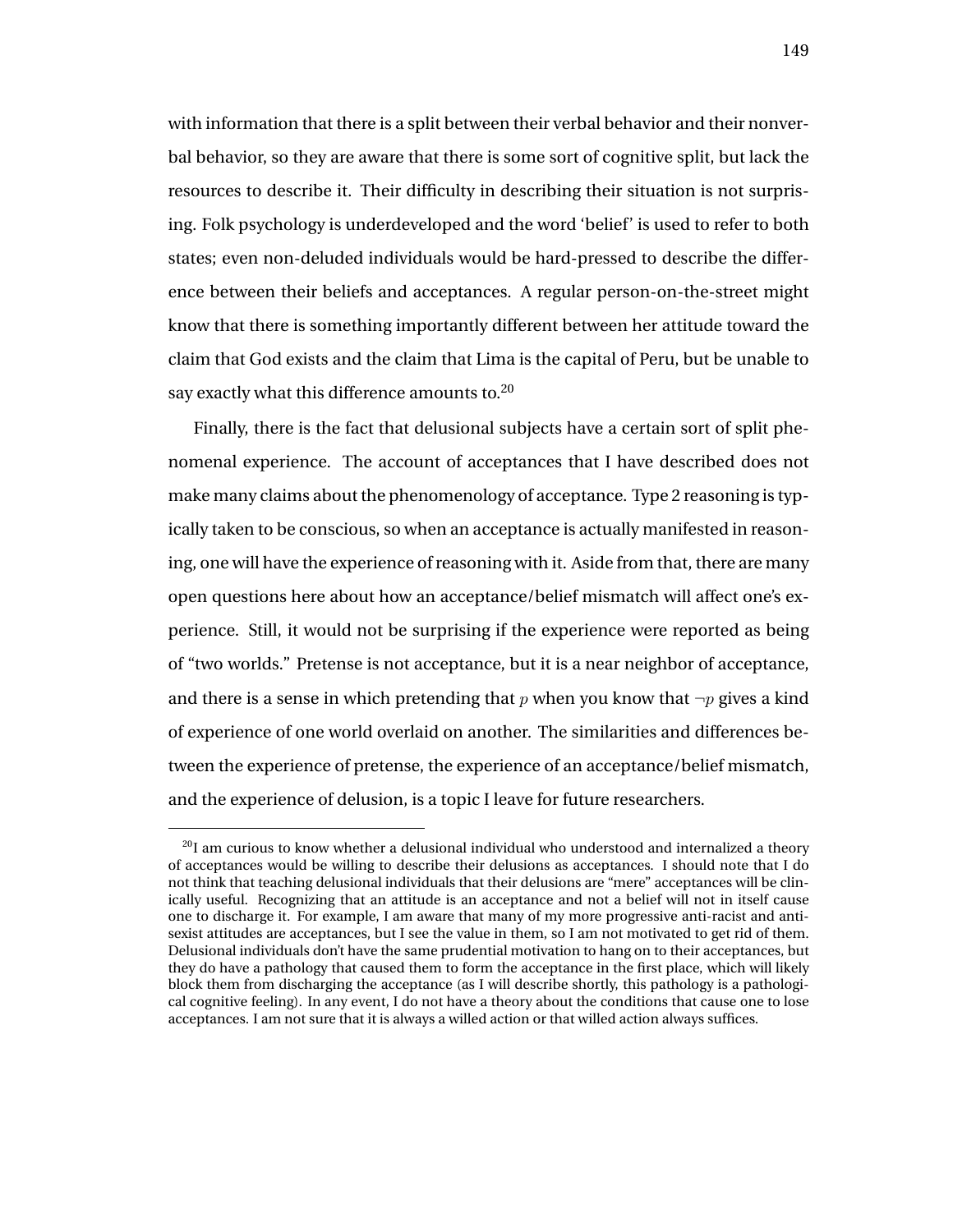In any event, the core idea underlying the phenomenon of double-bookkeeping that behavior appears to be controlled by two different stores of information—is easily explained by the fact that, in an acceptance-based theory of delusion, behavior is controlled by two different stores of information.

### **6.3.2 Explaining Circumscription**

Circumscription is also easily explained if delusions are acceptances. Delusions are *theoretically circumscribed* because unvalidated acceptances are theoretically circumscribed. They do not generate new beliefs after being manifested in inference. Moreover, an acceptance-based account can explain how delusional individuals can spin off long confabulations when prodded. The individuals are fully able to reason using their delusional premises and give explanations for how their delusion could possibly be true, yet because these confabulations are themselves unvalidated, they are not integrated into the belief store and are manifested only verbally.

Delusions are *behaviorally circumscribed* because acceptances are behaviorally circumscribed. Accepting that *p* does not yield the behavior that one would exhibit if one believed that *p*. It primarily produces verbal behavior related to saying that *p*.

However, delusions are not completely behaviorally circumscribed, and delusional subjects do sometimes act on their delusions in various ways. How is this possible if delusions are acceptances? There are two possibilities. Firstly, it could be the case that delusional content sometimes comes to be believed. I earlier mentioned that one of the reasons to form an acceptance is to try to get its content to trickle down into belief. Repeated exposure to hearing oneself report a delusion could gradually change one's credences and weaken one's cognitive defenses, eventually resulting in a full-blown belief. If this were to happen, the delusional subject's actions would be those of a true believer; he would no longer exhibit some but not all of the characteristic features of belief. This might occur in cases in which a person commits very violent acts such as murdering the suspected imposter, but I think that it is rather rare if it ever happens at all. We don't see delusional subjects suddenly act completely like true believers: circumscription, double-bookkeeping, and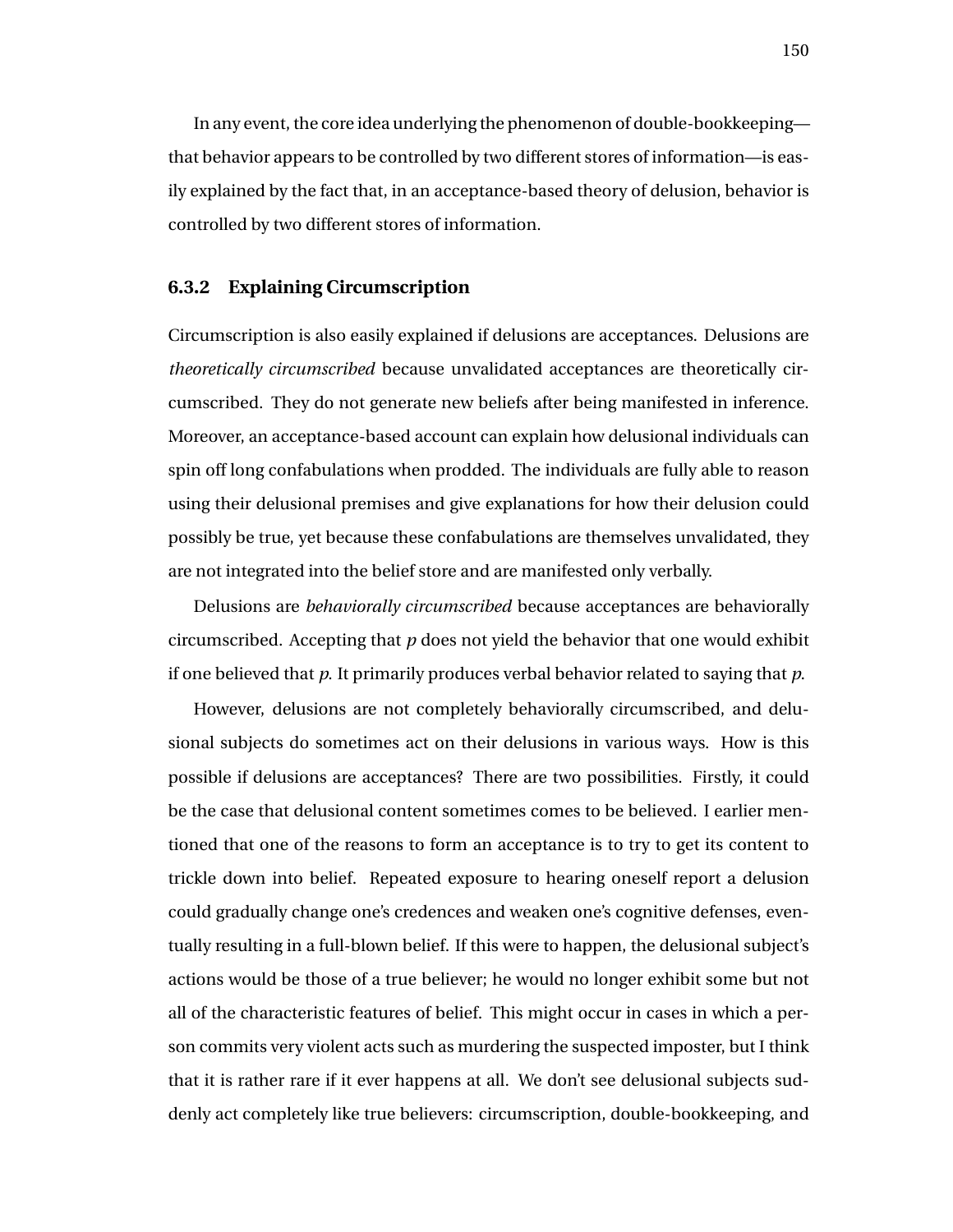unresponsiveness to evidence remain.

Secondly, acceptances do not instigate *only* verbal behavior; nonverbal behavior can arise when the person has motivation to act on their acceptances. It could be the case that delusional subjects are motivated to act on their acceptances in certain ways for their own prudential reasons. I think this is the likelier of the two explanations. However, given the huge variety of reasons that delusional subjects could have for acting on their acceptances, and given that no one has yet formulated any general principles for when delusions results in action, I doubt that a general theory of delusional behavior will be forthcoming. Only case-by-case studies and close analyses will be able to tell us when and why delusional individuals act as they do.

Let's consider a case. A compelling example was recently related to me by woman with schizophrenia, Sophie.<sup>21</sup> At one point in her history, a therapist who Sophie was fond of was reassigned. The two would not be able to see each other any more. Sophie became extremely upset and distraught, and began to feel betrayed. Eventually, during a psychotic episode, she formed a Capgras-like delusion: the therapist had been killed and replaced with an imposter. She e-mailed this news to all of the therapist's colleagues in her psychology department. Looking back on the situation, Sophie claims that her delusion was a defense mechanism intended to soothe the sting of betrayal. In Sophie's delusion, her therapist didn't actually betray her; her therapist was killed. When asked why she sent the e-mail to the department, Sophie responded that doing so was a form of public commitment. Publicly committing herself to the truth of the delusional proposition made it seem, in some sense, more real.

In this case, Sophie's delusion was motivated. Sophie did not want to believe that her therapist had willingly left her. So, she formed the acceptance that the therapist who was avoiding her was not *her* therapist. I think the best interpretation of her claim that she wanted the delusion to feel "more real" was that she recognized that she didn't actually believe the delusion; e-mailing the department was an attempted

<sup>21</sup>'Sophie' is a false name used for the sake of anonymity.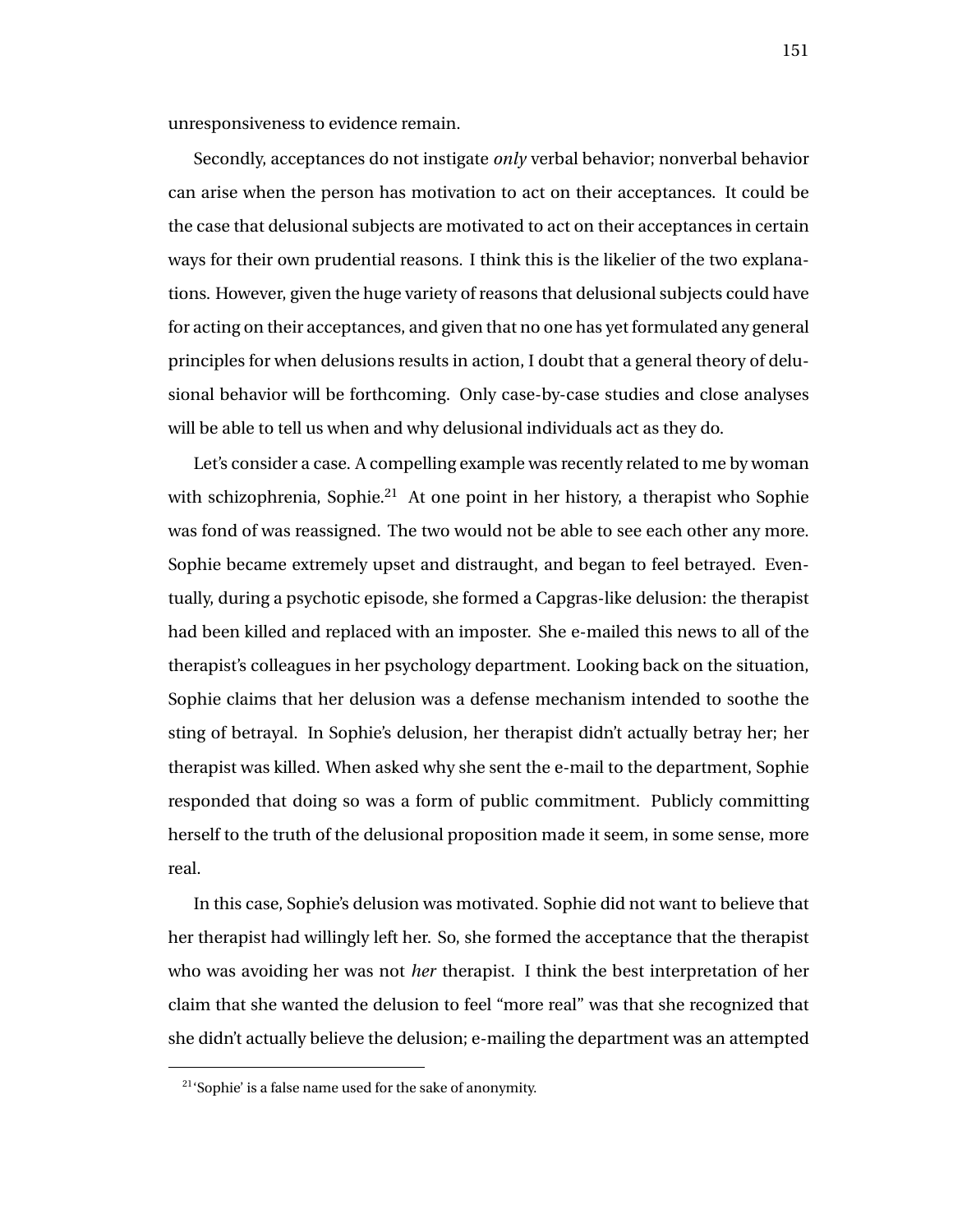way of getting herself to fully integrate the acceptance into her beliefs. Why would e-mailing the department make the claim seem more real? This is a difficult question, and close investigation of this particular case would be required to really get to the bottom of this, but here are a couple of hypotheses. Firstly, doing something as drastic as e-mailing a whole department is something that someone rational would only do if they were absolutely sure that the imposter hypothesis was correct, so her actions are an attempt to trick herself (so to speak) into believing that she believes it. Secondly, the public nature of her avowal is important. It is easy to feel solipsistic in one's delusions. E-mailing everyone was Sophie's way of planting her flag and shouting to others that her allegiances lie with whoever else agrees that her therapist had been killed. It manifests something like a desire for others to get involved, and hope that others will rally to her cause and help convince her that she was right after all.

Delusions are also often *affectively circumscribed*. A delusional individual might well be strangely unperturbed and not anxious about the situation he claims to be in. This feature also comports well with acceptance; to accept that  $p$  does not require having the affective responses one would associate with a belief that *p*. However, both delusions and acceptances *can* result in strong affect. Delusions can be scary and cause anxiety, but so too can acceptances. Accepting a proposition that describes a frightening or anxiety-provoking state of affairs can cause one to imagine that scenario, and simply imagining an anxiety-provoking scenario provokes anxiety.

#### **6.3.3 Unresponsiveness to Evidence**

Finally, delusions are unresponsive to evidence. Once again, acceptances share this feature. Acceptances are not formed on the basis of evidence, and one cannot argue someone out of an acceptance just by showing them that the acceptance is inconsistent with propositions they believe.

However, we are still left with a question about how delusional acceptances are formed, if acceptances are not formed on the basis of evidence. Acceptances are typically formed through volitional action for prudential reasons. Although some delusions are arguably motivated and are products of volition, such as those that are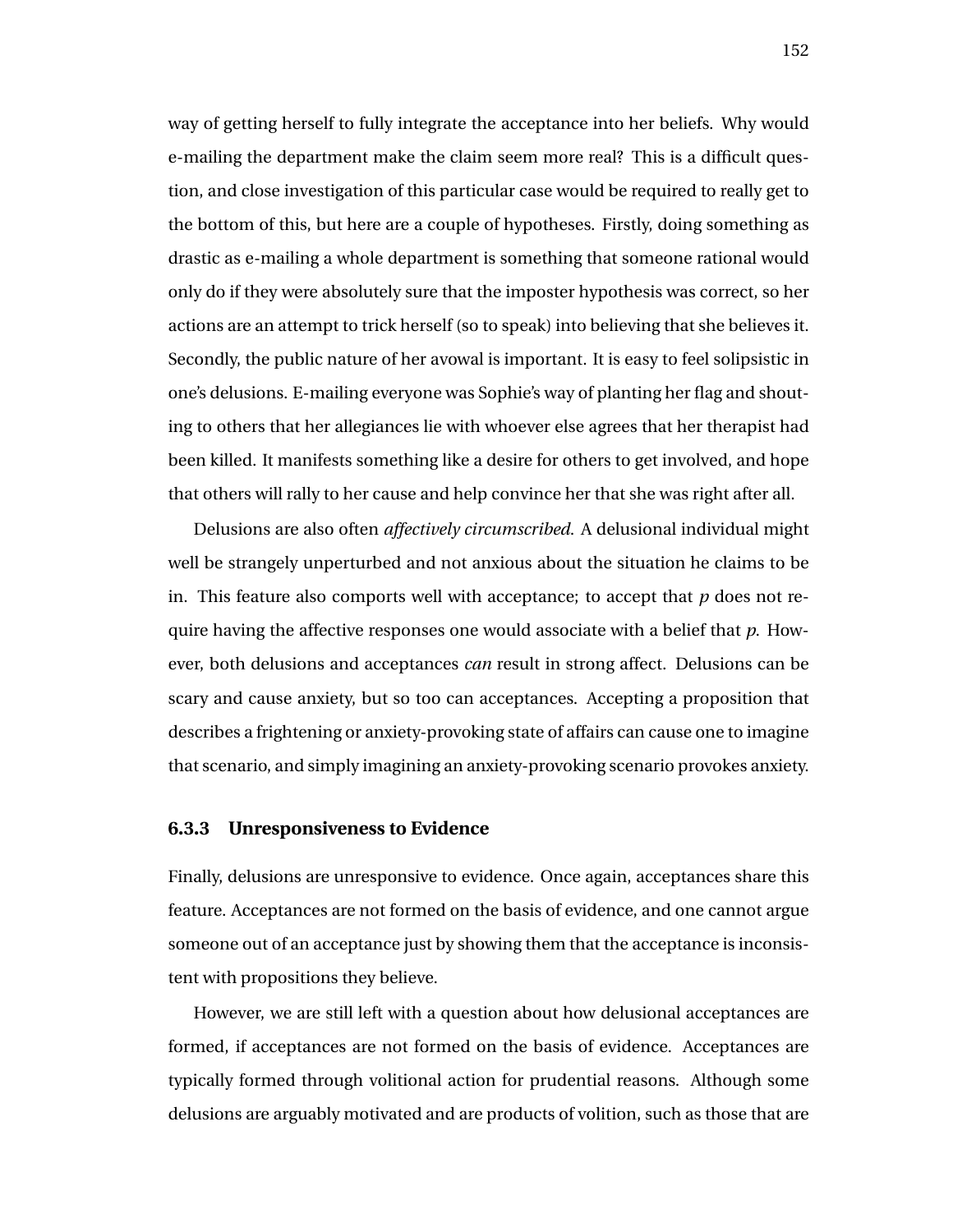erected as a kind of psychic defense against whatever cognitive catastrophe would occur otherwise, many are not motivated at all. Most instances of the Capgras delusion are unmotivated (unlike the delusion of Sophie's which was just mentioned). The typical Capgras patient accepts that his wife is replaced with an imposter without being motivated to accept it and without deciding to accept it. Some account is required to explain how the delusional acceptance got lodged in his head.

The delusion, I claim, was forced upon him by a pathological cognitive feeling. I explain how this can be so in the next section.

### **6.4 Cognitive Feelings**

In the first chapter, I claimed that unresponsiveness to evidence does not strongly motivate non-doxasticism, and this is because doxasticists have made some measure of progress on this front. However, it's still something that the non-doxasticist needs to explain. How does the bizarre acceptance get implanted in the first place, and why is it so difficult to dislodge, even when it causes distress? Here, I'll present what I consider to be the best theory of delusional belief acquisition, and show how it is easily and profitably adapted to a theory of delusional acceptance formation.

Among theories of delusion formation are one-factor and two-factor theories. One-factor theorists such as Maher (1974, 1999) claim that a theory of delusion formation need only posit a single pathology: an anomalous experience. Two-factor theorists (such as that of Davies et al. (2001)) claim that an anomalous experience can explain why a delusional hypothesis is considered, but not why it is adopted. A second deficit—a pathology in reasoning—must be posited. The main problem with two-factor theories is that there exist delusional individuals who do not exhibit any deficit in reasoning about topics unrelated to their delusion. This is particularly acute in monothematic delusions such as Capgras, in which a subject has delusions on only a single particular theme, and otherwise approximates normal standards of rationality. If a subject suffered an inability to reject the contents of experience what Davies et al. call "a failure to inhibit a pre-potent doxastic response"—one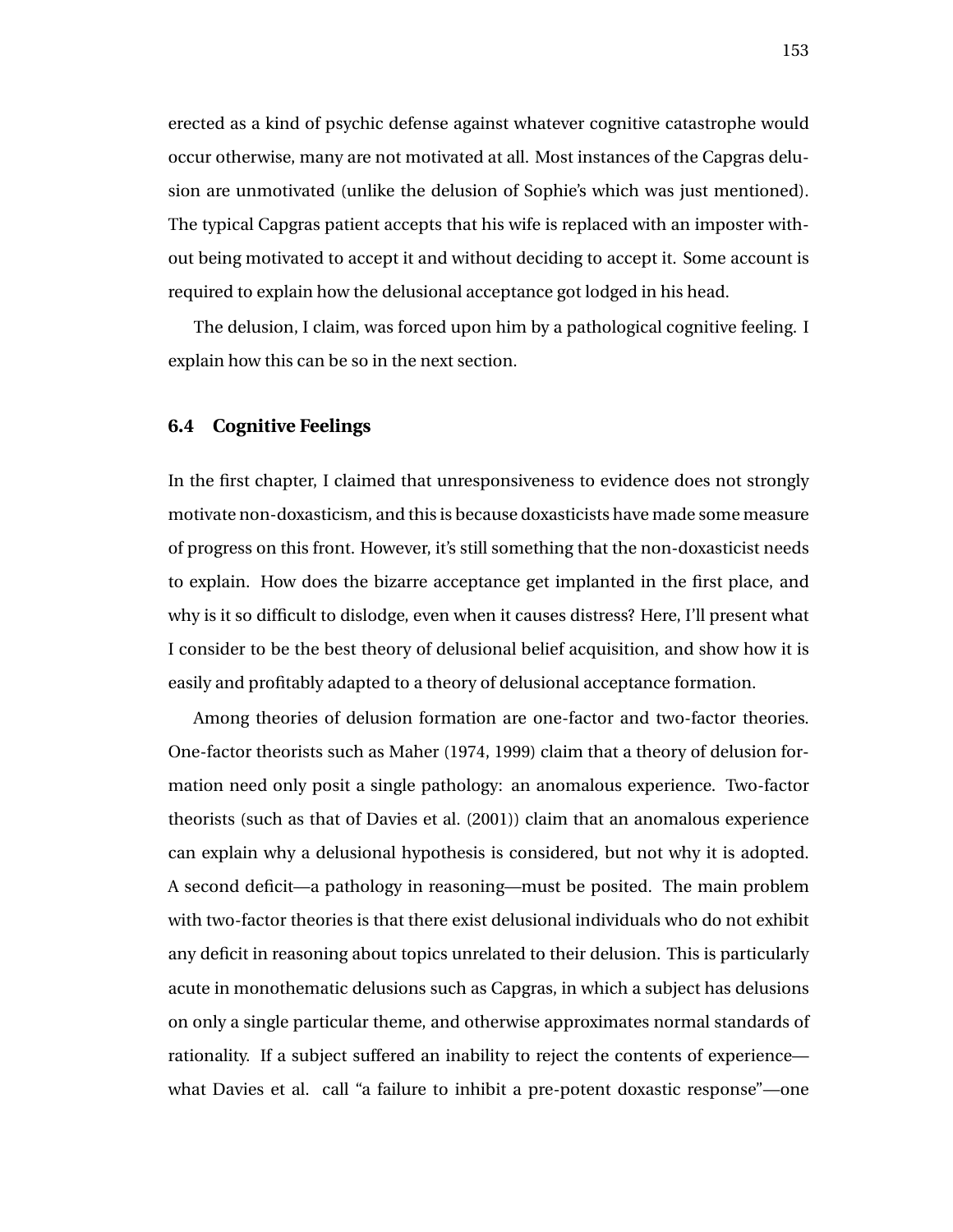would expect that the subject would be taken in by all sorts of sensory and optical illusions. But this does not happen.

Here is a dilemma (McLaughlin 2009). One-factor theorists have difficulty explaining why delusional subjects irrationally adopt and hold onto their belief; twofactor theorists have difficulty explaining why the irrationality is apparent in only certain domains. This is where the debate currently stands. The debate is easily translatable to an acceptance-based theory. A one-factor acceptance-based theory claims that a delusional acceptance is formed in response to an aberrant experience; a two-factor account claims that a delusional acceptance is formed in response to a pathological experience and maintained because of a deficit in reasoning.

Notice firstly that there seems to be no reason to posit a second deficit on an acceptance-based theory. A second deficit is posited to explain why rationality does not prevent the delusion from being fixed as a belief, but on an acceptance-based theory, delusions are not fixed as beliefs. Acceptances can be (but are not necessarily) formed for pragmatic purposes or by voluntary decision. If an acceptance is formed for epistemically irrational reasons, it does not inspire as much mystery as does a belief that is formed for epistemically irrational reasons. Similarly, it is not mysterious why acceptances aren't rejected for clashing with other beliefs. Many of the things we accept clash with our implicit beliefs. This does not explain how the delusional acceptance is implanted, but it does suggest that the non-doxasticist should adopt a one-factor theory.

One way for the one-factor theorist to break the standstill would be to identify a subset of experiences that automatically initiate belief formation. Suppose that there are certain experiences which are taken up unquestioningly by a belief-forming mechanism. The content of the experience is directly believed. A one-factor theorist could use these sorts of experiences to explain why delusional beliefs are acquired. This is the position taken by McLaughlin (2009). On his one-factor theory, delusions are formed in response to powerful *cognitive feelings*, such as the feeling of unfamiliarity, or the feeling of importance. Ratcliffe (2005) presents a similar feelings-based theory of delusion.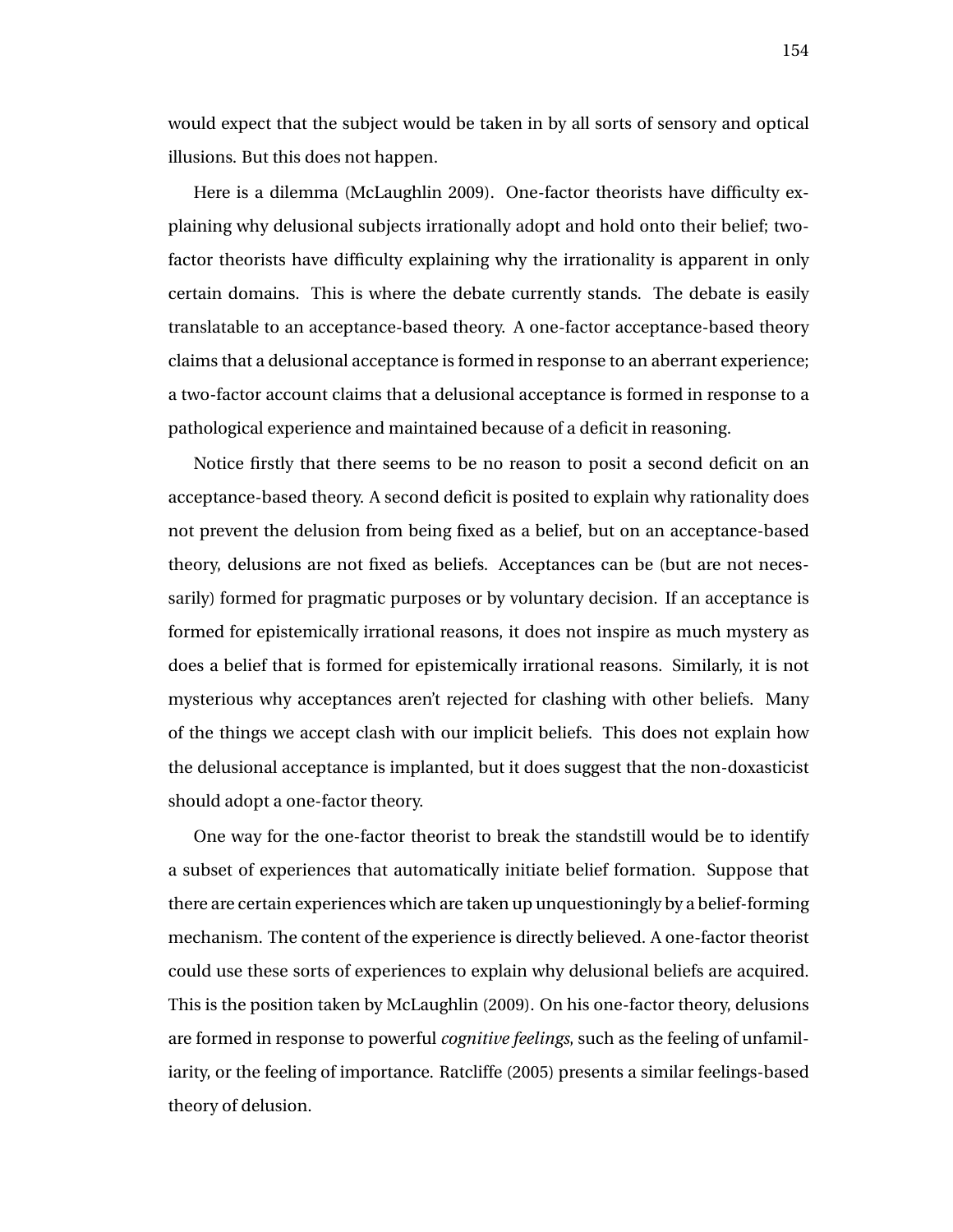It is thought that there are two visual pathways involved in face recognition. The ventral route of the visual system is responsible for conscious, overt facial recognition, and the ventral limbic structure projecting to the amygdala is responsible for a covert, affective response. In many Capgras patients, a brain lesion has caused damage to the covert, affective pathway, but not overt, conscious pathway. Thus, there is conscious recognition combined with a lack of affect, and this combination generates a powerful feeling of unfamiliarity. The loved one "looks right" but "feels wrong" (Langdon and Coltheart 2000, p.187). He or she feels unfamiliar and alien; these feelings are so overbearing that they push aside the fact that the person visually appears unchanged.

Other delusions also involve powerful feelings. The schizophrenic experiencing delusions of reference feels that ordinary objects are extremely important to her in some way. The Cotard patient feels emptiness and insignificance. What are we to make of these experiences? We can all grasp what is meant by a feeling of understanding, a feeling of safety, a feeling of importance, or a feeling of familiarity.<sup>22</sup> Think of how familiar your neighborhood feels to you now compared to how it felt when you first moved in. These sorts of feelings are ubiquitous in everyday life, and are also very naturally deployed in discussions of delusion formation. Yet, they are not easily captured by the mental states and attitudes typically discussed by philosophers. They are not beliefs or desires, nor are they visual or somatic perceptions, nor are they emotions or moods.

 $22$ These are some of the attitudes that have been mentioned in print; this literature is in its infancy, so a complete taxonomy and characterization of cognitive feelings is a matter for future empirical work. Schwarz and Clore (1996, p.386) claim that cognitive feelings include surprise, amazement, and feelings of familiarity, and they are so-called because they "inform us about knowledge states." By this, they mean that such states carry information about our cognition: a feeling of familiarity carries information about whether we have cognized someone before. This would exclude a number of states that are intuitively like cognitive feelings, like feelings of religiosity or safety or importance, and would be of less use in explaining a broad number of delusions, so I prefer to think of cognitive feelings more broadly. It is the case, however, that most of the cognitive feelings mentioned in the literature have an *egocentric* component to them—they imply something about the person experiencing the feeling, if not about his or her cognition. A person isn't familiar *simpliciter*, they are familiar to *me*; a place isn't safe *simpliciter*, it is safe for *me*. This might be a characteristic component of the content of cognitive feelings.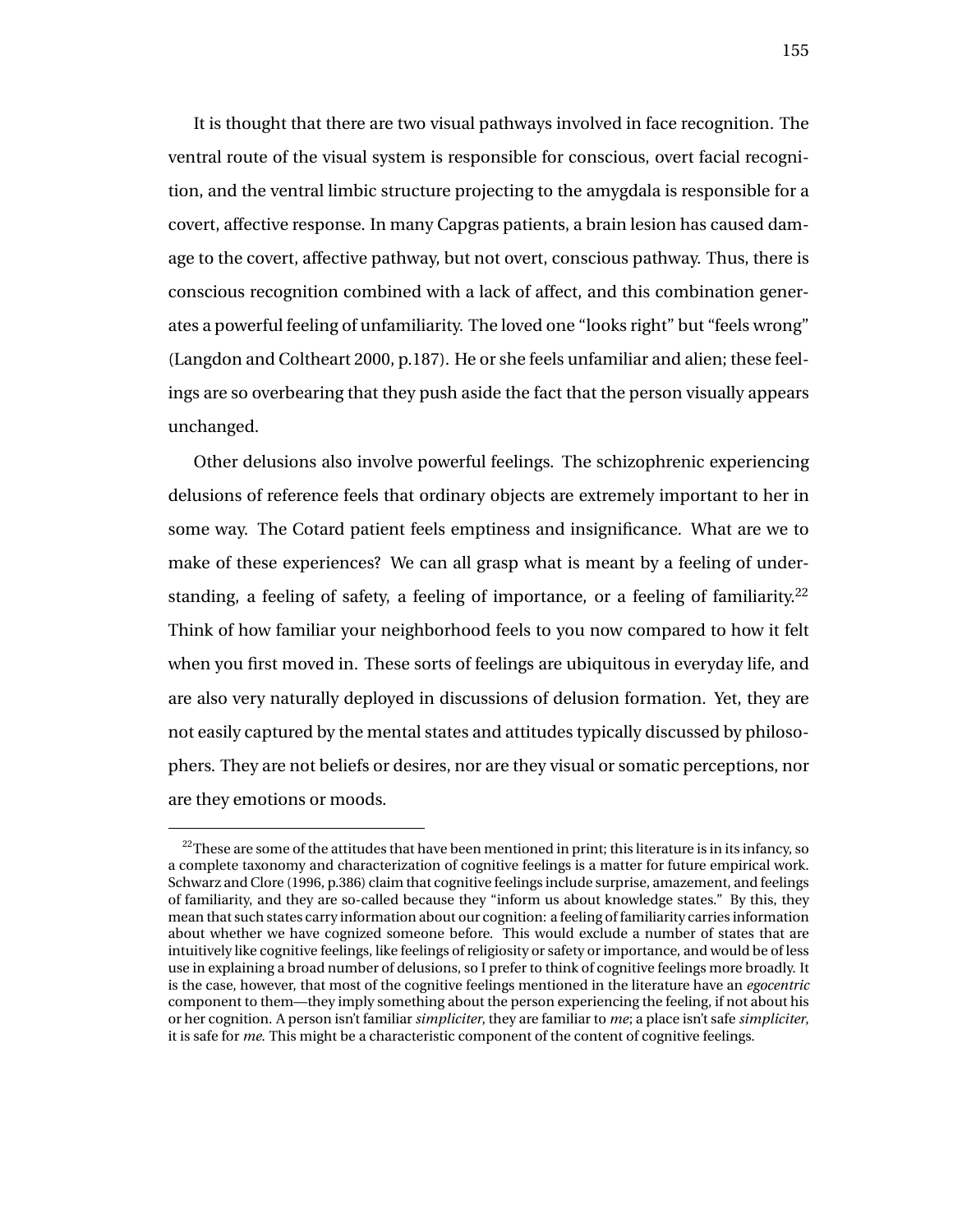According to McLaughlin, cognitive feelings are intentional states with propositional cognitive content: an individual feels *that* a person is familiar.<sup>23</sup> The cognitive psychologists Clore and Gasper (2000) are the most prominent psychologists investigating cognitive feelings; their experimental evidence has led them to propose "a feelings-based hypothesis, which says that cognitive [. . . ] feelings, despite the fact that they are self-produced, may be experienced as internal evidence for beliefs that rivals the power of external evidence from the environment" (2000, p.26). According to McLaughlin, this explains the acquisition of delusional beliefs. Our belief-forming mechanisms respond to feelings as evidence; particularly powerful feelings are taken as particularly powerful evidence. In normal individuals, feelings are reliable. By and large, what feels familiar *is* familiar. In cases where the two diverge, we experience an illusory feeling. Delusional patients experience these sorts of illusory feelings, and they are powerful enough to overwhelm counterevidence and immediately implant their contents into the patients' stores of beliefs.

I find this story compelling. It circumvents the normal problems with one-factor theories and does justice to the fact that most theorists do talk about feelings in their explications of delusion. However, as a doxasticist theory, it does not explain doublebookkeeping or circumscription. McLaughlin should expect delusional subjects to behave as if they really did believe their delusions; because they do not, we should try to adapt the theory to an acceptance-based account. The natural way would be to claim that feelings do not influence beliefs; they influence acceptances. A powerful feeling that *p* tends to leads us to immediately accept *p*, which can happen without our coming to believe that *p*. So, for instance, a powerful feeling of religiosity will immediately generate a religious acceptance; a powerful feeling of superiority or invincibility will lead to narcissistic acceptances. If a person feels something strongly, they become committed to reasoning from it. This is the account of involuntary acceptance formation that I endorse.

 $^{23}$ He contrasts cognitive feelings with background feelings; the distinction roughly mirrors that of moods and emotions. I will not discuss background feelings.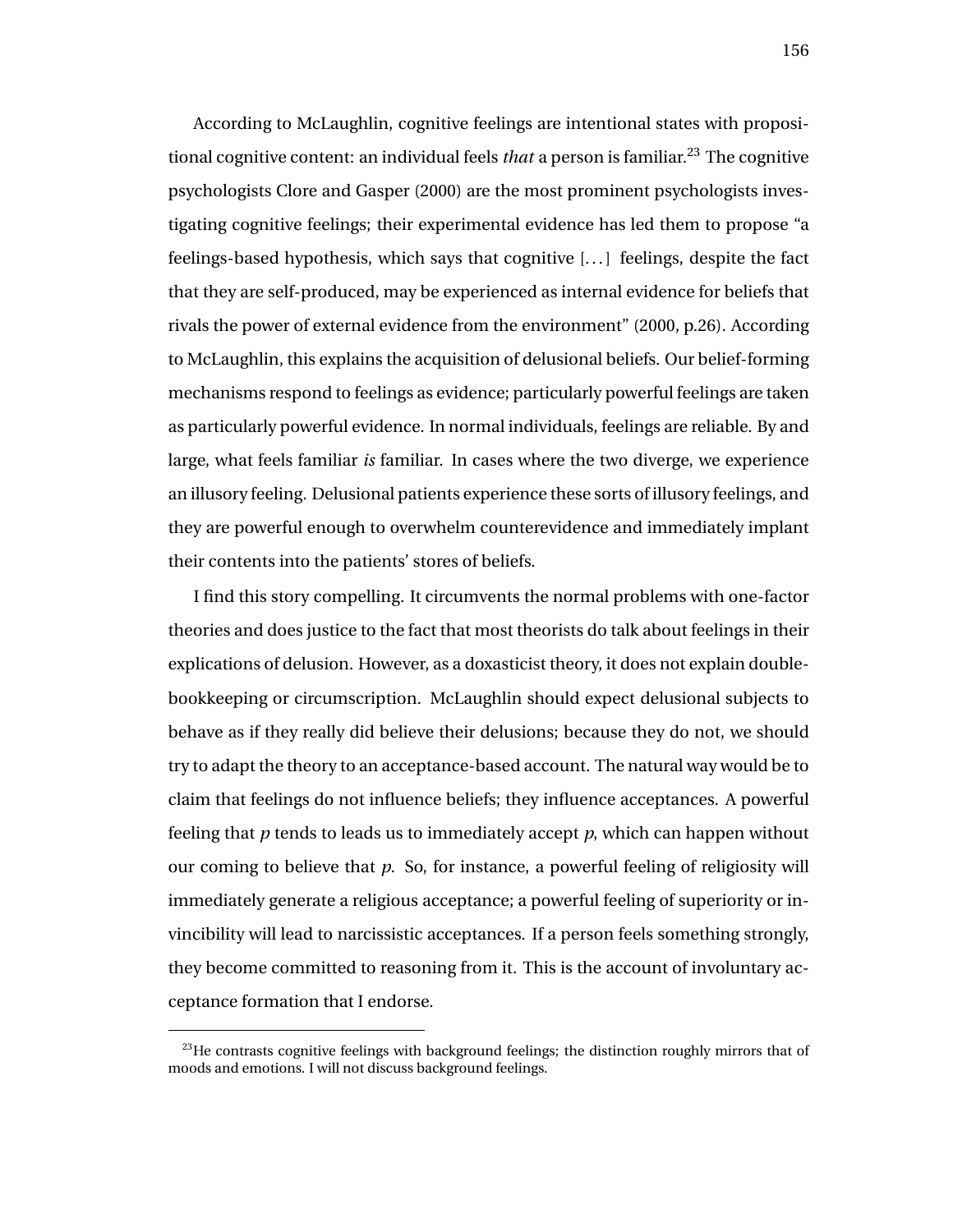### **6.4.1 Acceptances and Cognitive Feelings**

One of the few places in the psychological literature where feelings make an appearance is in the literature on dual process theory. A dual process theorist faces a problem of predicting when Type 2 processing will be invoked in reasoning. What conditions prompt a new proposition being taken up by Type 2 reasoning? One explanation on the table invokes a "feeling of rightness" (Thompson 2009). Feelings of certainty and uncertainty determine whether we deliberate on a proposition; the strength of a feeling of rightness determines the probability that Type 2 reasoning will be engaged to work on a problem or to rethink a decision. When we strongly feel that a proposition might not be right—when we feel uncertain—we then take up the proposition in reasoning.

In this case, a feeling with the content "I am uncertain about whether *p*" does not appear to generate beliefs. Rather, it modulates our reasoning about *p*, and this appears to be the primary function of the feeling. I claim that all cognitive feelings serve this function.

Consider familiarity. McLaughlin might be right that powerful feelings, when they appear, are reliable indicators of their contents. When we feel that someone is unfamiliar, they often are. However, the converse is not the case: someone's being familiar or unfamiliar does not necessarily generate the corresponding feeling in us (or at least, the strength of one's feeling does not correspond with degree of familiarity). Every stranger that I encounter is unfamiliar, yet I don't experience powerful feelings of unfamiliarity when meeting every stranger. Whatever mechanism generates feelings is like a geiger counter that goes off only when there is radiation nearby, but does not go off every time there is radiation nearby.

Others have commented on how it is difficult to determine why we feel familiarity or unfamiliarity in some cases but not others. For example: *prosopagnosia* is typically said to be the converse of Capgras Syndrome: there is damage to the overt visual route but not the covert visual route. Prosopagnosics are unable to consciously recognize faces—they are unable to tell you who they are looking at—yet they still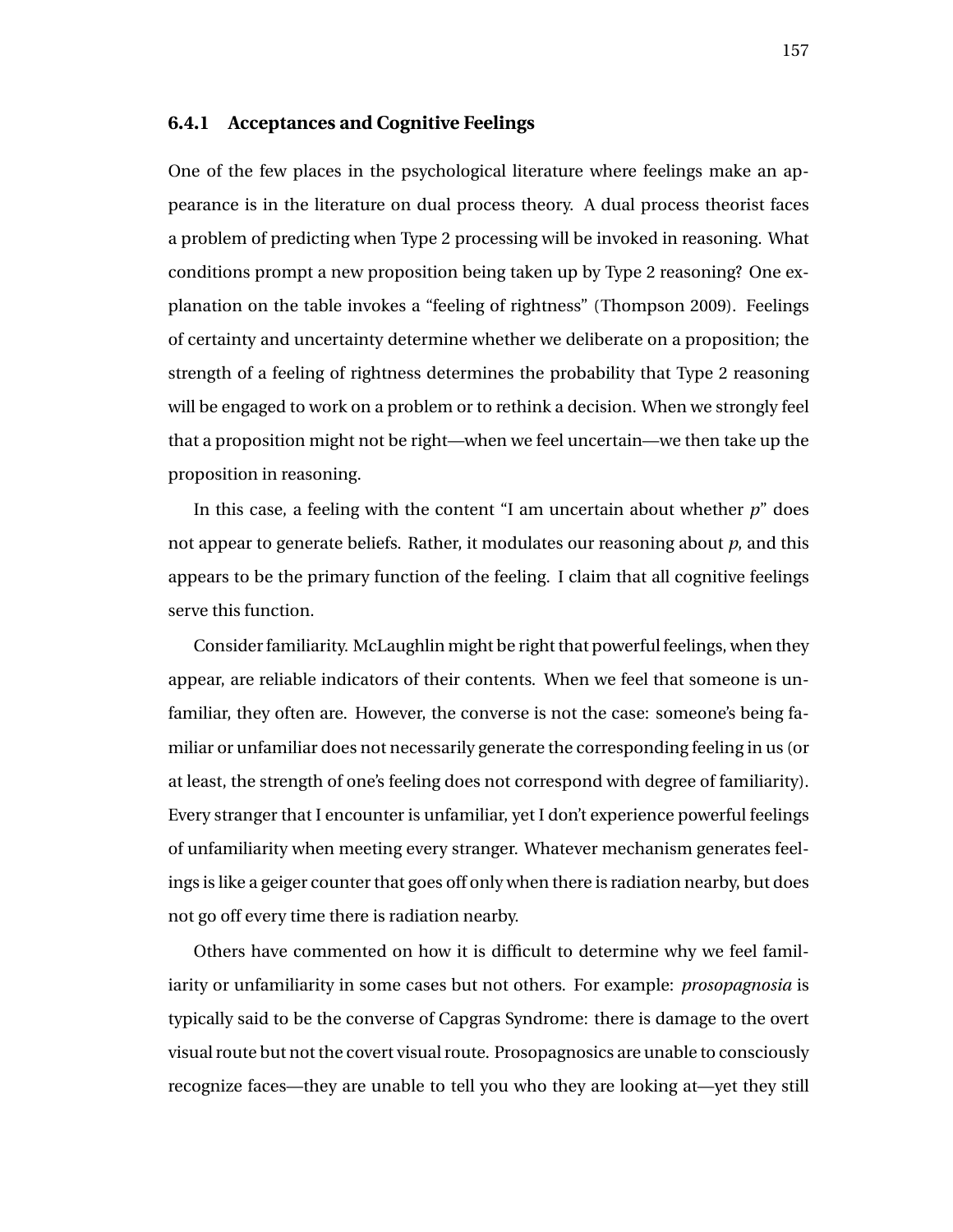have the appropriate affective response when looking at loved ones, as measured by skin conductance response (Bauer 1984). However, while the lack of positive affect in the Capgras delusion (as measured by skin conductance response) is experienced as a powerful sense of unfamiliarity, the presence of positive affect in prosopagnosia does not contribute to any strong sense of familiarity. There is a phenomenological asymmetry (Young 2007).

When do we experience feelings of unfamiliarity, if not simply when among the unfamiliar? It is when we are among the unfamiliar and this fact demands our attention. We feel strong feelings of unfamiliarity when we are lost, or when in a dangerous neighborhood, or when confronted with someone who greets us by name but who we cannot remember. Contrariwise, strong feelings of familiarity occur when we recognize someone but cannot place their name, but not when we run into a colleague at work who we see day-in-day-out. Strong feelings often tell us that something is potentially amiss, and so they force us to ruminate on that fact, and direct our deliberative reasoning toward it.

Type 2 processes are very often called upon to rationalize why a certain judgment is correct (Evans 1996). When this occurs, a proposition is accepted as true, and the person searches for justification. He or she *assumes* that the proposition is true in order to make a case for it, as a lawyer does in order to make a case for a client. Thus, feelings exist to instill in us an acceptance when we need one most—a kind of pretend, temporary belief that directs our attention to resolving something in the world that is mysterious. Assumptions are normally temporary; acceptances based upon cognitive feelings normally wane with the passing of the feeling. However, if the feeling is continuous and powerful, the proposition never gets discharged, and it is used as a premise in reasoning for a long time. Déjà vu gives us a feeling of familiarity which causes us to stop and say, "wait, I've experienced this before." Once we realize that there is no way that events could be repeating themselves, the feeling subsides and we discharge the assumption that the events taking place are familair. However, it is well-known that in cases of chronic déjà, the sufferer displays behavior that looks delusion-like. When a patient is taken to the doctor for the first time, he might say,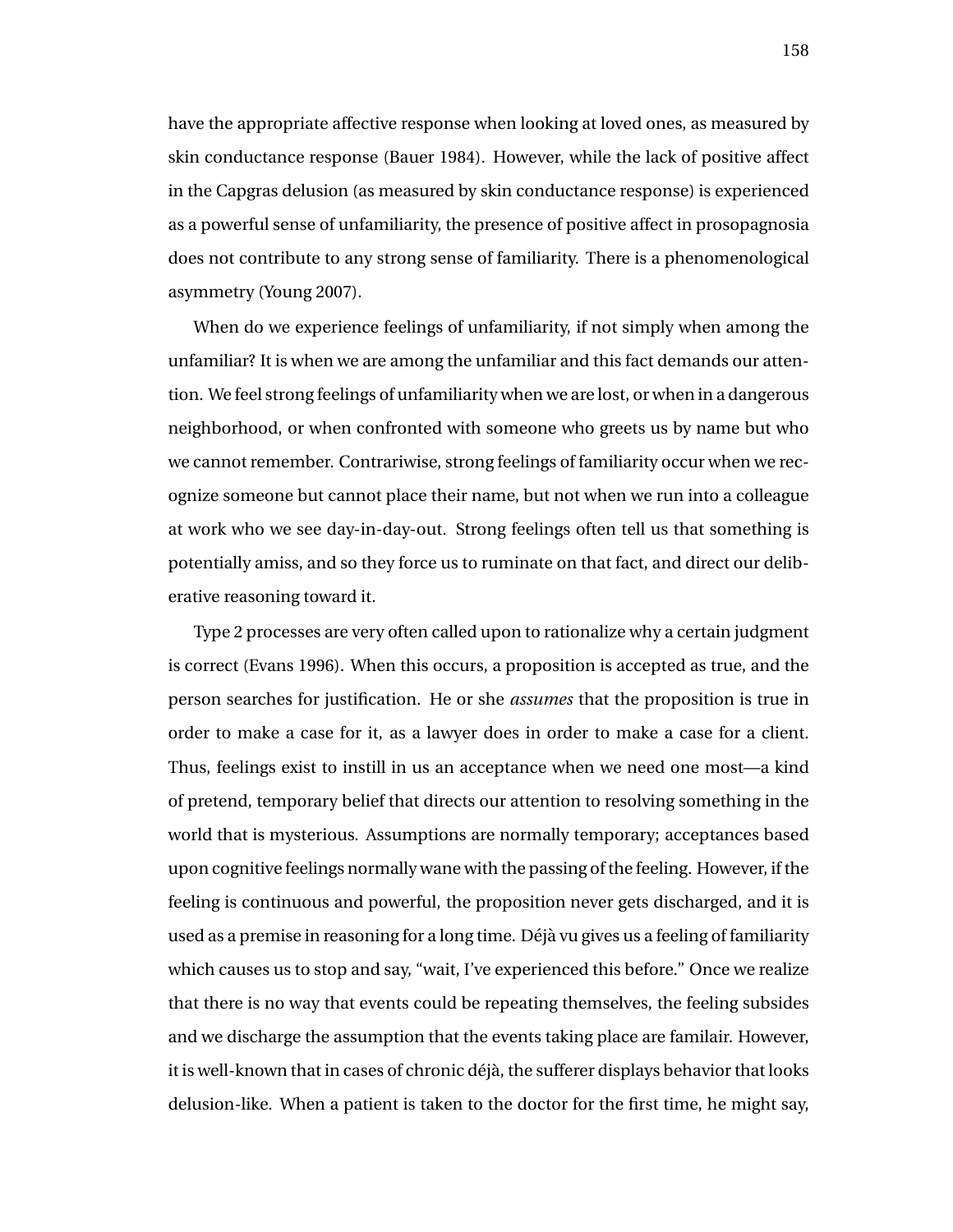"I'm not sure why you've brought me here again; it didn't work last time."

A virtue of this acceptance-and-feeling-based model is that it explains psychological pathologies that are not delusions, but that are similar to delusions. Jennifer Nagel (2012) has drawn attention to the phenomenon of spider phobia. Arachnophobes have responses to spiders that, like delusions, are "often extremely resistant to corrective verbal information" (Baeyens et al. 1992, p.134), and that they recognize are irrational (Mayer et al. 2000). However, experimental measures of implicit attitude (which measure the response times of individuals asked to match pictures of spiders with either positive or negative words) do not reveal any differences in the implicit attitudes or implicit beliefs of arachnophobes and individuals unafraid of spiders (de Jong *et al*. 2002). Arachnophobes have planted their flag in the awfulness of spiders ('Spiders are horrible!'), but the implicit attitude test reveals that their underlying beliefs do not match.

The authors of one of the studies hypothesize that "the nonfearful individual is the one who can override [an] automatic negative stereotype, whereas the phobic individual is the one who does not attempt or is not able to control it" (de Jong et al. 2003, p.540). Note that this explanation leads to something like the same dilemma that confronted us when deciding between one-factor and two-factor theories. Does the arachnophobe have a *general* tendency to be swayed by automatic negative stereotypes? We can avoid this conclusion by appealing to what seems to me a plausible explanation: arachnophobes simply feel a much stronger sense of revulsion at spiders. Spiders cause a powerful feeling of creepiness in the phobic individuals that immediately implants 'Spiders are horrible' (or something in the neighborhood) into the patient's acceptances. All of this suggests a similar experiment one could do with delusional patients. The Capgras patient will feel that a picture of his spouse is unfamiliar and will claim that it is not his spouse. What will an implicit attitude test reveal? I predict that he will exhibit positive attitudes. He will be quicker to match positive words with a photo of his spouse than negative words.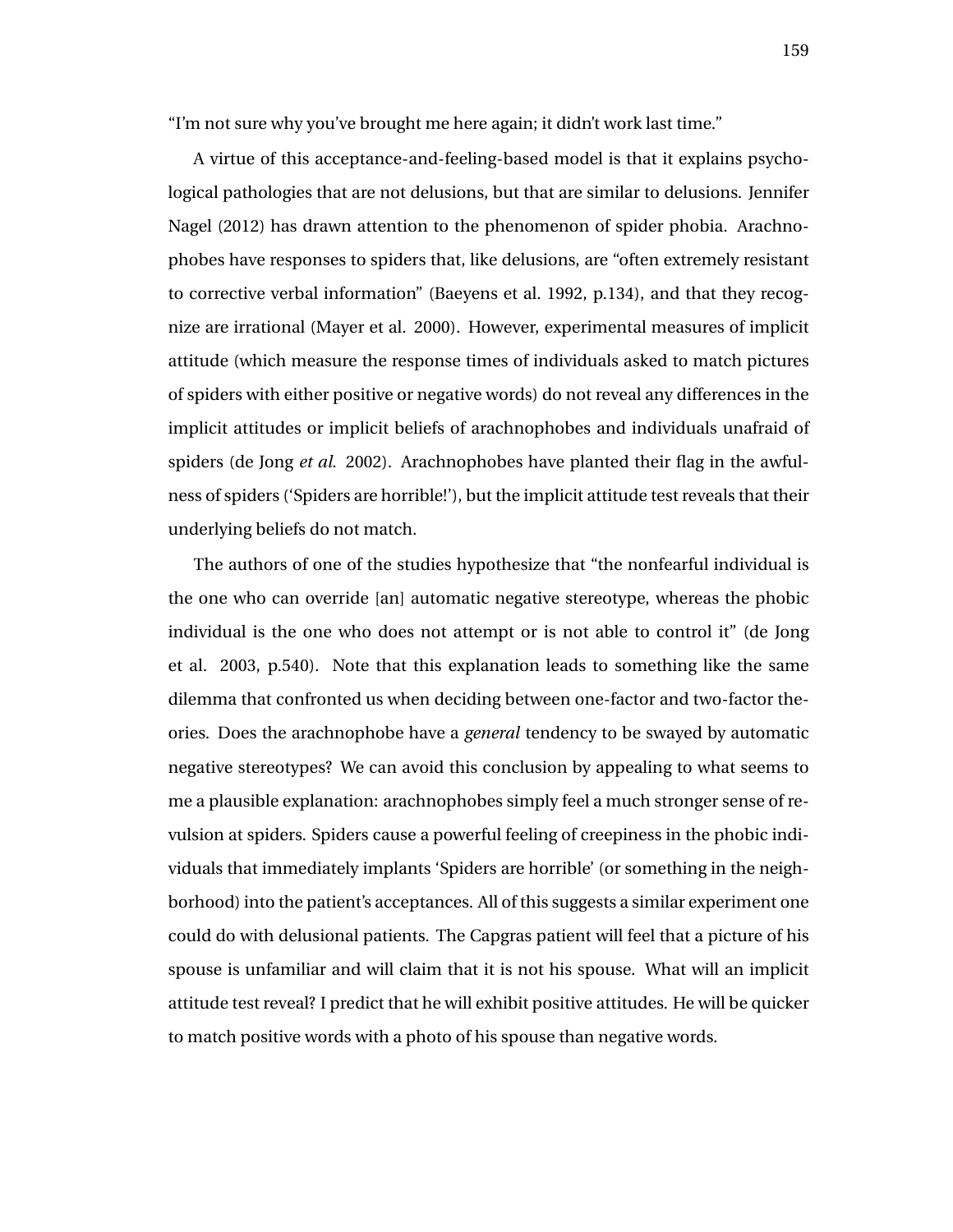### **6.5 The Final Model**

Here is how the final model might be applied to an instance of Capgras Syndrome. When confronted with her spouse, the Capgras patient experiences a powerful feeling of unfamiliarity, typically due to a brain lesion. The feeling that the person before her is unfamiliar causes her to accept that the person before her is unfamiliar. She is now disposed to use this proposition as a premise in reasoning in a wide variety of contexts. The continued presence of the spouse and revisited memories of him cause continuing feelings of unfamiliarity, and this ensures that her acceptance never wanes away. However, she never comes to believe it, as it is unvalidated. So, nothing with delusional content comes to be fixed as belief. Because beliefs are largely responsible for her behavior, and because she continues to believe that the man is her husband, her behavior is circumscribed, and she continues to live with the purported imposter. Nonetheless, she is often driven to verbally express what she accepts as true, and this results in her stubborn expressions of delusion.

Similar explanations can be invoked for other delusions. A person suffering from the Cotard delusion might pathologically feel intense feelings of emptiness or remove; these straightaway form in him the acceptance that he is empty or dead. A schizophrenic delusion of reference might be brought about by feelings that objects nearby are personally significant in some way. Delusions of catastrophe are the result of feelings of impending doom.

### **6.6 Conclusion**

Clinical delusions are difficult to explain in a belief-desire framework that is sparsely populated with only a few broad sorts of mental state categories. The model I propose suggests we will find success if we admit acceptances and cognitive feelings into our models of cognitive architecture. *Double-bookkeeping* can be explained in terms of the belief/acceptance distinction. *Circumscription* can be explained by the insulation of acceptance from belief, and the fact that we act on our beliefs, but verbally express our acceptances. Finally, *unresponsiveness to evidence* is explained by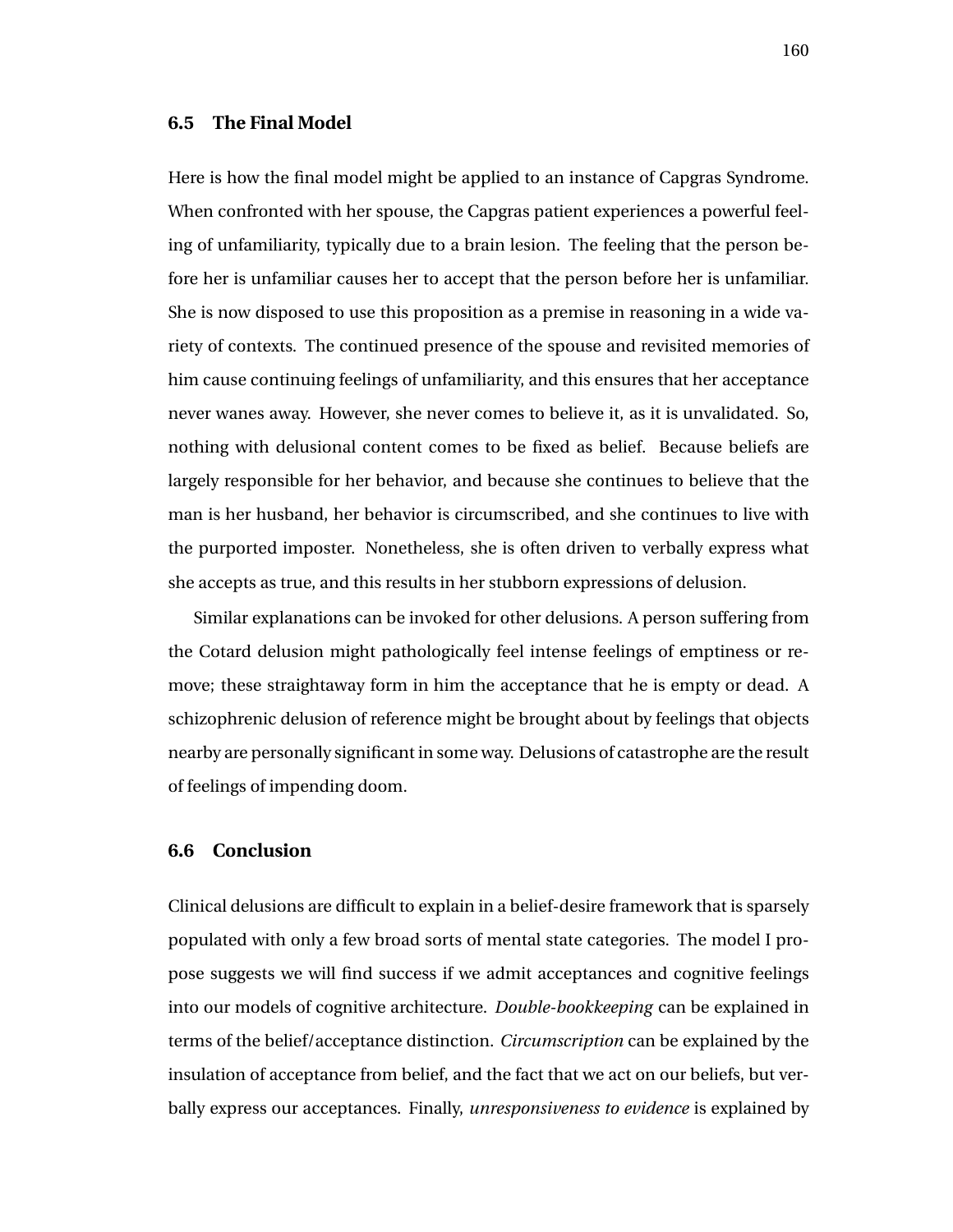the fact that delusional individuals suffer from pathological cognitive feelings, and powerful cognitive feelings normally cause one to immediately accept the content of the feeling.

The model I have offered is ambitious. It presents not only a revisionary theory of delusion, but a revisionary theory of normal cognition as well. Given the scope of the project, I am not sure that all details of the proposal are correct; I *am* sure that the theory is nearly correct, and that many delusions are belief-like acceptance states that are generated by certain sorts of feeling. Research is ongoing, and I am optimistic about future prospects and applications. Although I hope that my readers have found good evidence for believing this account, I would nonetheless be delighted if they have found reason to accept it.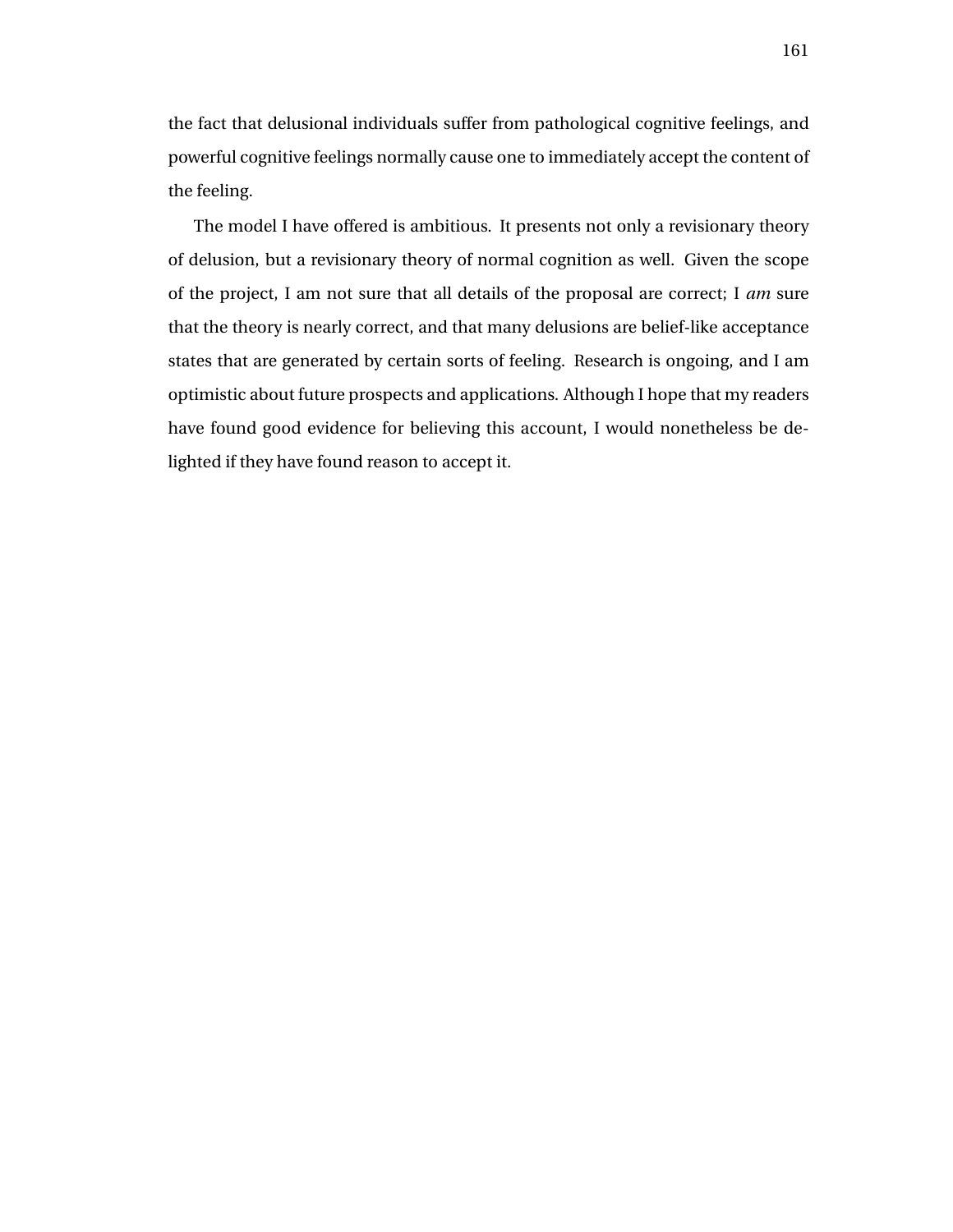# **Bibliography**

- Addis, D., Pan, L., Vu, M., Laiser, N., and Schacter, D. (2009). Constructive episodic simulation of the future and the past: Distinct subsystems of a core brain network mediate imagining and remembering. *Neuropsychologia*, 47(11):2222–2238.
- Aimola Davies, A. and Davies, M. (2009). Explaining pathologies of belief. In Broome, M. and Bortolotti, L., editors, *Psychiatry as Cognitive Neuroscience: Philosophical Perspectives*, pages 285–326. Oxford University Press.
- Atran, S. (2002). *In Gods We Trust: The Evolutionary Landscape of Religion*. Oxford University Press.
- Audi, R. (1988). Self-deception, rationalization, and reasons for acting. In McLaughlin, B. P. and Rorty, A. O., editors, *Perspectives on Self-Deception*. University of California Press.
- Austin, J. L. (1962). *Sense and Sensibilia*. Oxford University Press.
- Baeyens, F., Eelen, P., Crombez, G., and Van den Bergh, O. (1992). Human evaluative conditioning: Acquisition trials, presentation schedule, evaluative style and contingency awareness. *Behaviour Research and Therapy*, 30(2):133–142.
- Baier, A. (1979). Mind and change of mind. *Midwest Studies in Philosophy*, 4(1):157– 176.
- Bain, A. (1859). *The Emotions and the Will*. D. Appelton.
- Bauer, R. M. (1984). Autonomic recognition of names and faces in prosopagnosia: A neuropsychological application of the guilty knowledge test. *Neuropsychologia*, 22(4):457–469.
- Bayne, T. and Hattiangadi, A. (manuscript). Belief and its bedfellows.
- Bayne, T. J. and Pacherie, E. (2004). Bottom-up or top-down: Campbell's rationalist account of monothematic delusions. *Philosophy, Psychiatry and Psychology*, 11(1):1–11.
- Bayne, T. J. and Pacherie, E. (2005). In defence of the doxastic conception of delusions. *Mind and Language*, 20(2):163–88.
- Bentall, R. P. (2003). *Madness Explained: Psychosis and Human Nature*. Penguin Books.
- Bermúdez, J. L. (2001). Normativity and rationality in delusional psychiatric disorders. *Mind & Language*, 16(5):457–493.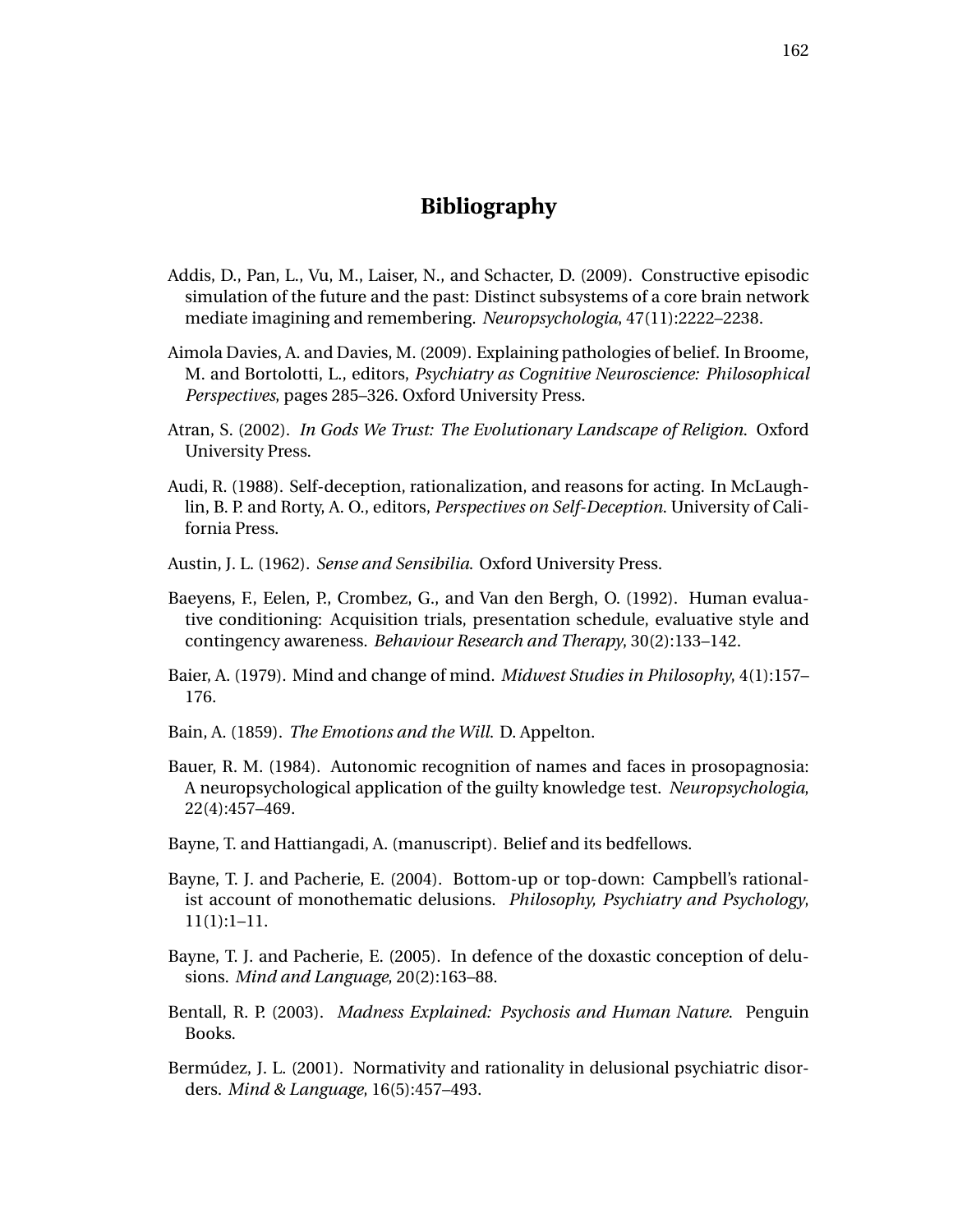- Berrios, G. (1991). Delusions as 'wrong beliefs': A conceptual history. *British Journal of Psychiatry*, 159:6–13.
- Bleuler, E. (1950). *Dementia praecox; or, The group of schizophrenias*. Monograph series on schizophrenia. International Universities Press.
- Block, N. (1995). Some concepts of consciousness. *Sciences*, 18:2.
- Blount, G. (1986). Dangerousness of patients with capgras syndrome. *Nebraska Medical Journal*, 71(207).
- Bortolotti, L. (2009a). Delusion. In *Stanford Encyclopedia of Philosophy*.
- Bortolotti, L. (2009b). *Delusions and Other Irrational Beliefs*. Oxford University Press.
- Bortolotti, L. (2011a). Continuing commentary: Shaking the bedrock. *Philosophy, Psychiatry, and Psychology*, 18(1):77–87.
- Bortolotti, L. (2011b). In defence of modest doxasticism about delusions. *Neuroethics*, 5(1):39–53.
- Bortolotti, L. and Broome, M. (2008). Delusional beliefs and reason giving. *Philosophical Psychology*, 21(3):1–21.
- Boyer, P. (1994). *The Naturalness of Religious Ideas: A Cognitive Theory of Religion*. University of California Press.
- Braddon-Mitchell, D. and Nola, R. (2009). Introducing the canberra plan. In Braddon-Mitchell, D. and Nola, R., editors, *Conceptual Analysis and Philosophical Naturalism*, pages 1–20. Mit Press.
- Braithwaite, R. B. (1932). The nature of believing. *Proceedings of the Aristotelian Society*, 33:129–146.
- Bratman, M. (1987). *Intention, Plans, and Practical Reason*. Center for the Study of Language and Information.
- Buchanan, A., Reed, A., Wessely, S., Garety, P., Taylor, P., Grubin, D., and Dunn, G. (1993). Acting on delusions. ii: The phenomenological correlates of acting on delusions. *The British Journal of Psychiatry*, 163(1):77–81.
- Campbell, J. (2001). Rationality, meaning, and the analysis of delusion. *Philosophy, Psychiatry, and Psychology*, 8(2–3):89–100.
- Carpenter, P. K. (1989). Descriptions of schizophrenia in the psychiatry of georgian britain: John haslam and james tilly matthews. *Comprehensive psychiatry*, 30(4):332–338.
- Chalmers, D. (2009). Ontological anti-realism. In *Metametaphysics: New Essays in the Foundations of Ontology*, pages 77–129. Oxford University Press.
- Chalmers, D. J., Manley, D., and Wasserman, R., editors (2009). *Metametaphysics: New Essays on the Foundations of Ontology*. Oxford University Press.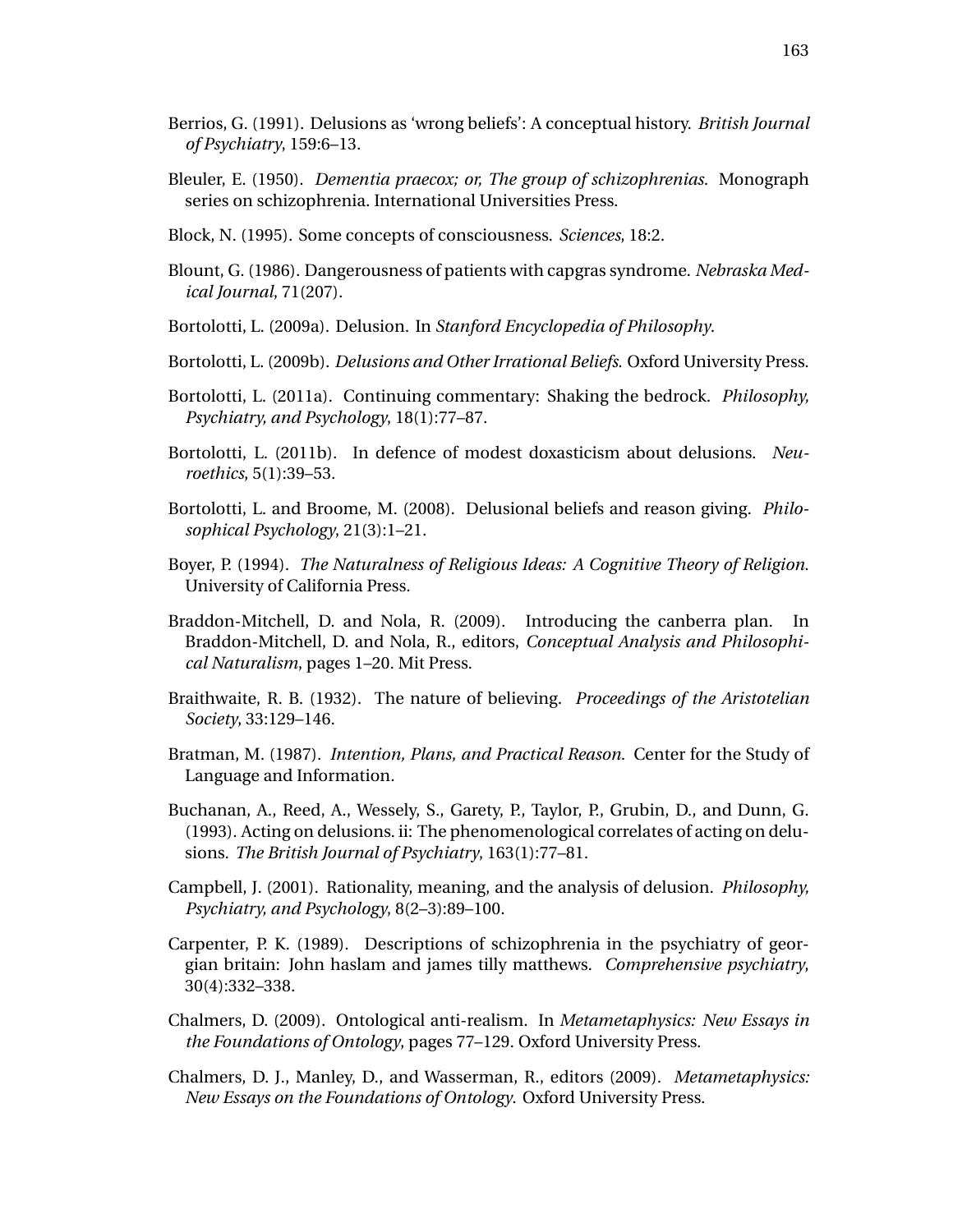- Chan, T. (forthcoming). Introduction: Aiming at truth. In Chan, T., editor, *The Aim of Belief*. Oxford University Press.
- Cherniak, C. (1986). *Minimal Rationality*. MIT Press.
- Clore, G. (1992). Cognitive phenomenology: Feelings and the construction of judgment. *The construction of social judgments*, pages 133–163.
- Clore, G. and Gasper, K. (2000). Feeling is believing: Some affective influences on belief. *Emotions and beliefs: How feelings influence thoughts*, pages 10–44.
- Cohen, J. (1992). *An Essay on Belief and Acceptance*. Oxford University, Oxford.
- Cohen, L. J. (1981). Can human irrationality be experimentally demonstrated? *Behavioral and Brain Sciences*, 4:317–370.
- Coltheart, M. (2007). Cognitive neuropsychology and delusional belief. *The Quarterly Journal of Experimental Psychology*, 60(8):1041–1062.
- Coltheart, M., Langdon, R., and McKay, R. (2011). Delusional belief. *Annual review of psychology*, 62:271–298.
- Covington, M. A., He, C., Brown, C., Naci, L., McClain, J. T., Fjordbak, B. S., Semple, J., Brown, J., et al. (2005). Schizophrenia and the structure of language: the linguist's view. *Schizophrenia Research*, 77(1):85–98.
- Currie, G. (2000). Imagination, delusion and hallucination. In *Pathologies of Belief*, pages 168–183. Blackwell, Oxford.
- Currie, G. and Jones, N. (2006). McGinn on delusion and imagination. *Philosophical Books*, 47(4):306–313.
- Currie, G. and Jureidini, J. (2001). Delusion, rationality, empathy. *Philosophy, Psychiatry and Psychology*, 8(2-3):159–62.
- Currie, G. and Ravenscroft, I. (2002). *Recreative Minds: Imagination in Philosophy and Psychology*. Oxford University Press, New York.
- Dancy, J. (2002). *Practical Reality*. Oxford University Press.
- Davidson, D. (1982a). Psychology as philosophy. In *Essays on Actions and Events*, pages 229–238. Oxford University Press, Oxford.
- Davidson, D. (1982b). Rational animals. *Dialectica*, 36:317–28.
- Davidson, D. (1990). The structure and content of truth. *The Journal of Philosophy*, 87(6):279–328.
- Davidson, D. (2001). How is weakness of the will possible? *Essays on actions and events*, 1(9):21–43.
- Davies, M. and Coltheart, M. (2000). Introduction: pathologies of belief. *Mind & Language*, 15:1–46. 1.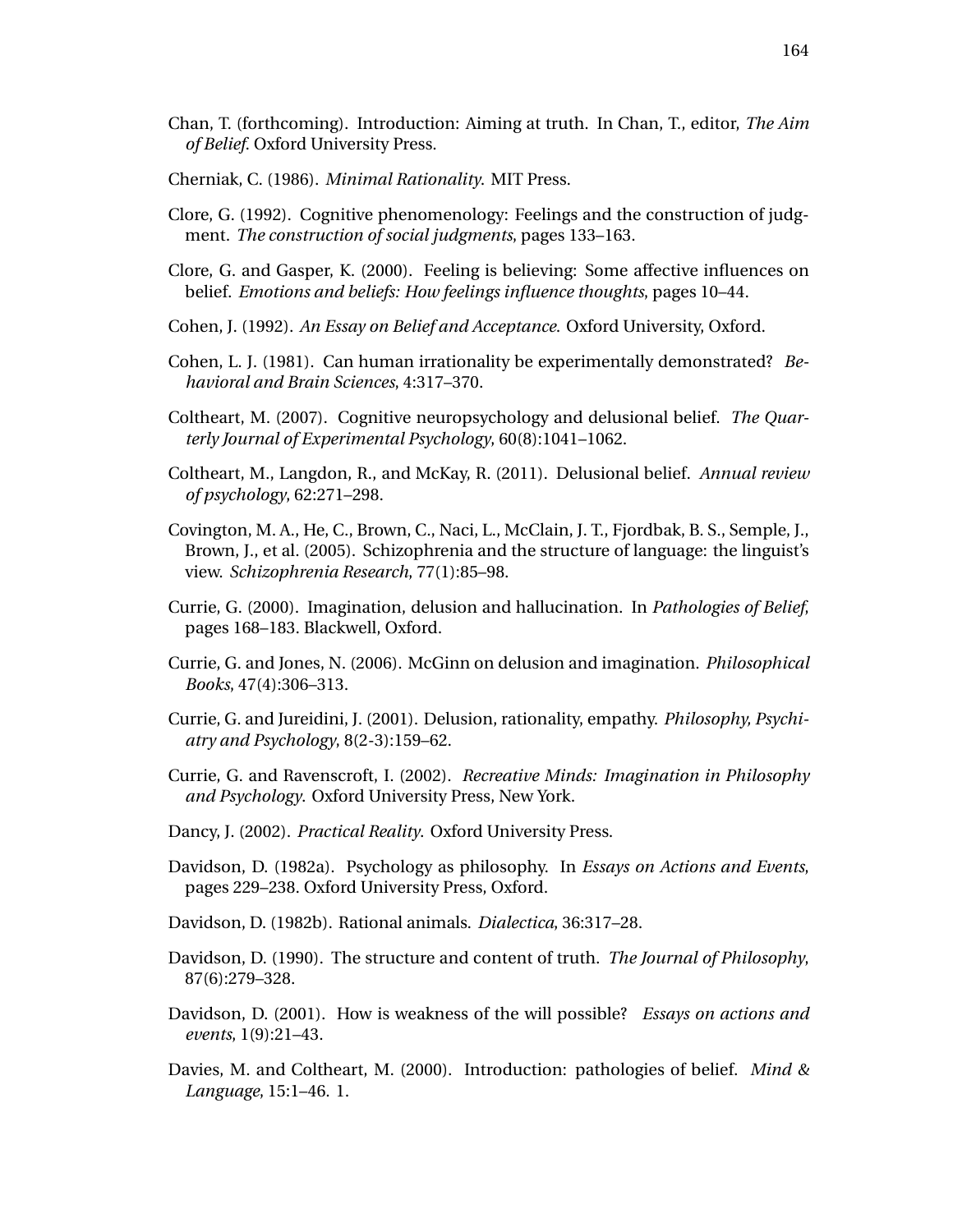- Davies, M., Coltheart, M., Langdon, R., and Breen, N. (2001). Monothematic delusions: toward a two-factor account. *Philosophy, Psychiatry, & Psychology*, 8(2– 3):133–158.
- de Finetti, B. (1970). *Theory of Probability*. New York: John Wiley.
- de Jong, P. and Muris, P. (2002). Spider phobia: Interaction of disgust and perceived likelihood of involuntary physical contact. *Journal of Anxiety Disorders*, 16(1):51– 65.
- de Jong, P., van den Hout, M., Rietbroek, H., and Huijding, J. (2003). Dissociations between implicit and explicit attitudes toward phobic stimuli. *Cognition and Emotion*, 17(4):521–545.
- de Sousa, R. (1971). How to give a piece of your mind: or, the logic of belief and assent. *Philosophical Review*, XXXV:52–79.
- Dennett, D. (1978a). *Brainstorms: Philosophical Essays on Mind and Psychology*. Bradford Books, Cambridge.
- Dennett, D. (1978b). How to change your mind. In *Brainstorms: Philosophical Essays on Mind and Psychology*, chapter 16, pages 300–309. Bradford Books.
- Dennett, D. (1987a). Brain writing and mind reading. In *Brainstorms: Philosophical Essays on Mind and Psychology*, pages 39–50. Harvester Press, Brighton.
- Dennett, D. (1987b). *The Intentional Stance*. The MIT Press, Cambridge, MA.
- Dennett, D. (1989). Mid-term examination: Compare and contrast. In *The Intentional Stance*. MIT Press.
- Dennett, D. (2007). *Breaking the Spell: Religion as a Natural Phenomenon*. Penguin Books.
- Dennett, D. C. (1969). *Content and Consciousness*. Routledge and Kegan Paul, London.
- Dennett, D. C. (1991). Real patterns. *Journal of Philosophy*, 88(1):27–51.
- Dennett, D. C. and LaScola, L. (2010). Preachers who are not believers. *Evolutionary Psychology*, 8(1):122–150.
- Descartes, R. (1641). *Meditations on First Philosophy with Selections from the Objections and Replies. Trans. John Cottingham*. Cambridge University Press, Cambridge.
- Douven, I. (2008). Underdetermination. In Psillos, S. and Curd, M., editors, *The Routledge companion to philosophy of science*, chapter 27, pages 292–302. Psychology Press.
- Edwards, W. (1954). The theory of decision making. *Psychological bulletin*, 51(4):380.
- Egan, A. (2008). Seeing and believing: Perception, belief formation and the divided mind. *Philosophical Studies*, 140(1):47–63.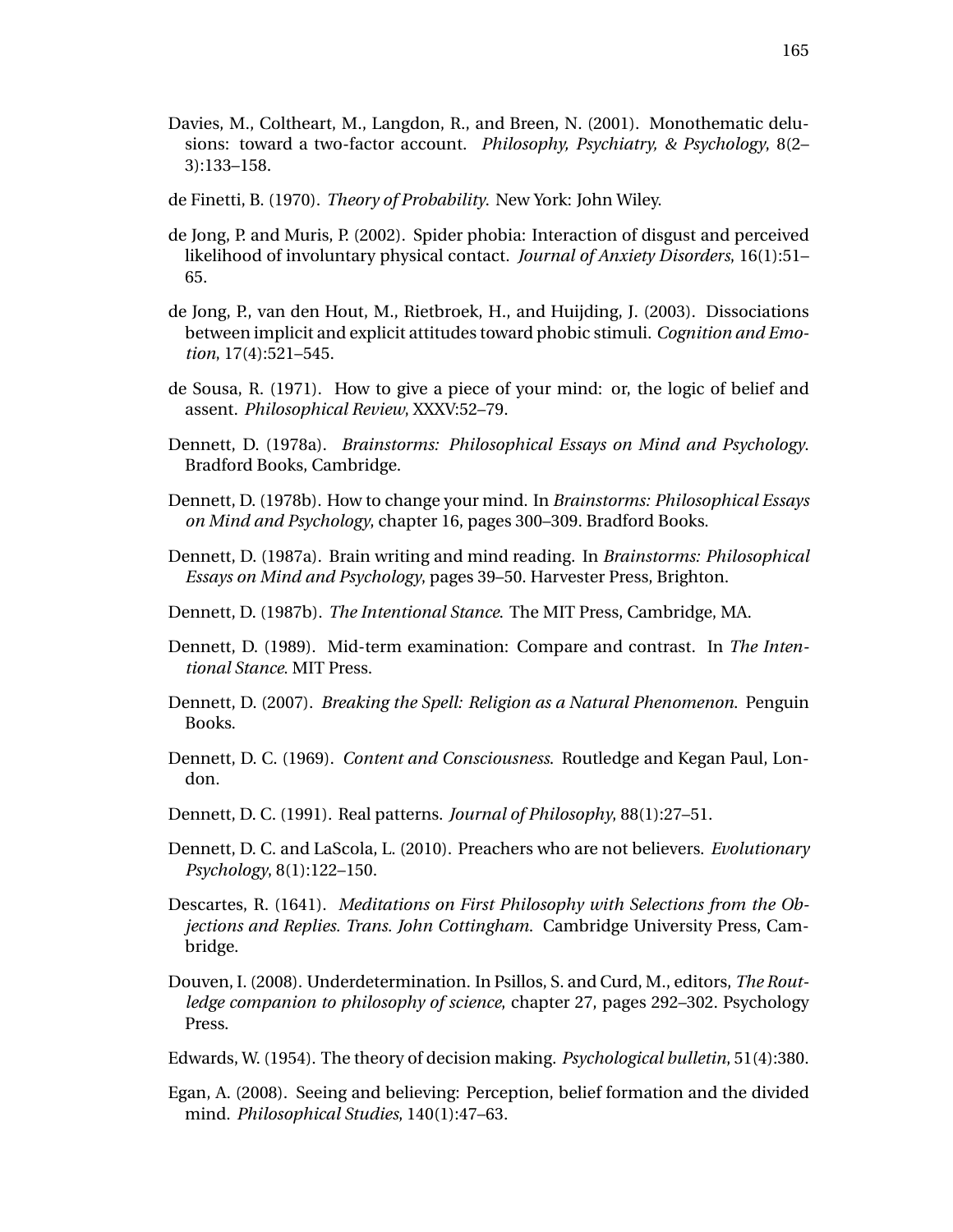- Egan, A. (2009). Imagination, delusion, and self-deception. In Bayne, T. and Fernández, J., editors, *Delusion and self-deception: affective and motivational influences on belief formation*, pages 263–280. Psychology Press, New York.
- Eilan, N. (2000). On understanding schizophrenia. In Zahavi, D., editor, *Exploring the Self*, volume 23 of *Advances in Consciousness Research*, pages 97–113. John Benjamins Publishing Company, Amsterdam.
- Engel, P. (1998). Believing, holding true, and accepting. *Philosophical Explorations*, 1(2):140–151.
- Engel, P. (2000). Introduction: the varieties of belief and acceptance. In Engel, P., editor, *Believing and Accepting*, number 83 in Philosophical Studies Series, pages 1–30. Kluwer Academic Publisher.
- Eriksson, L. and Hajek, A. (2007). What are degrees of belief? ´ *Studia Logica*, 86(2):185–215.
- Evans, J. S. B. T. (1996). Deciding before you think: Relevance and reasoning in the selection task. *British Journal of Psychology*, 87:223–40.
- Evans, J. S. B. T. (2009). *Biases in human reasoning: causes and consequences*. Oxford University Press, Oxford.
- First, M., editor (2000). *Diagnostic and Statistical Manual of Mental Disorders, Fourth Edition, Text Revision*. American Psychiatric Association.
- Flaum, M., Arndt, S., and Andreasen, N. C. (1991). The reliability of 'bizarre' delusions. *Comprehensive Psychiatry*, 32:59–65.
- Fodor, J. A. (1987). *Psychosemantics: The Problem of Meaning in the Philosophy of Mind*. MIT Press.
- Fodor, J. A. and Lepore, E. (1992). *Holism: A Shopper's Guide*. Blackwell.
- Frankish, K. (2004). *Mind and Supermind*. Cambridge University Press.
- Frankish, K. (2009). Delusions: a two-level framework. In Broome, M. R. and Bortolotti, L., editors, *Psychiatry as Cognitive Neuroscience: Philosophical Perspectives*, International Perspectives in Philosophy and Psychiatry, pages 269–285. Oxford University Press.
- Frith, C. and Johnstone, E. (2003). *Schizophrenia: A Very Short Introduction*. Oxford University Press, Oxford.
- Frith, C. D. (1992). *The cognitive psychology of schizophrenia*. The Psychology Press, Brighton.
- Frith, C. D., Blakemore, S.-J., and Wolpert, D. M. (2000). Abnormalities in the awareness and control of action. *Philosophical Transactions of the Royal Society B: Biological Sciences*, 355(1404):1771–1788.
- Fuchs, T. (2005). Delusional mood and delusional perception–a phenomenological analysis. *Psychopathology*, 38(3):133–139.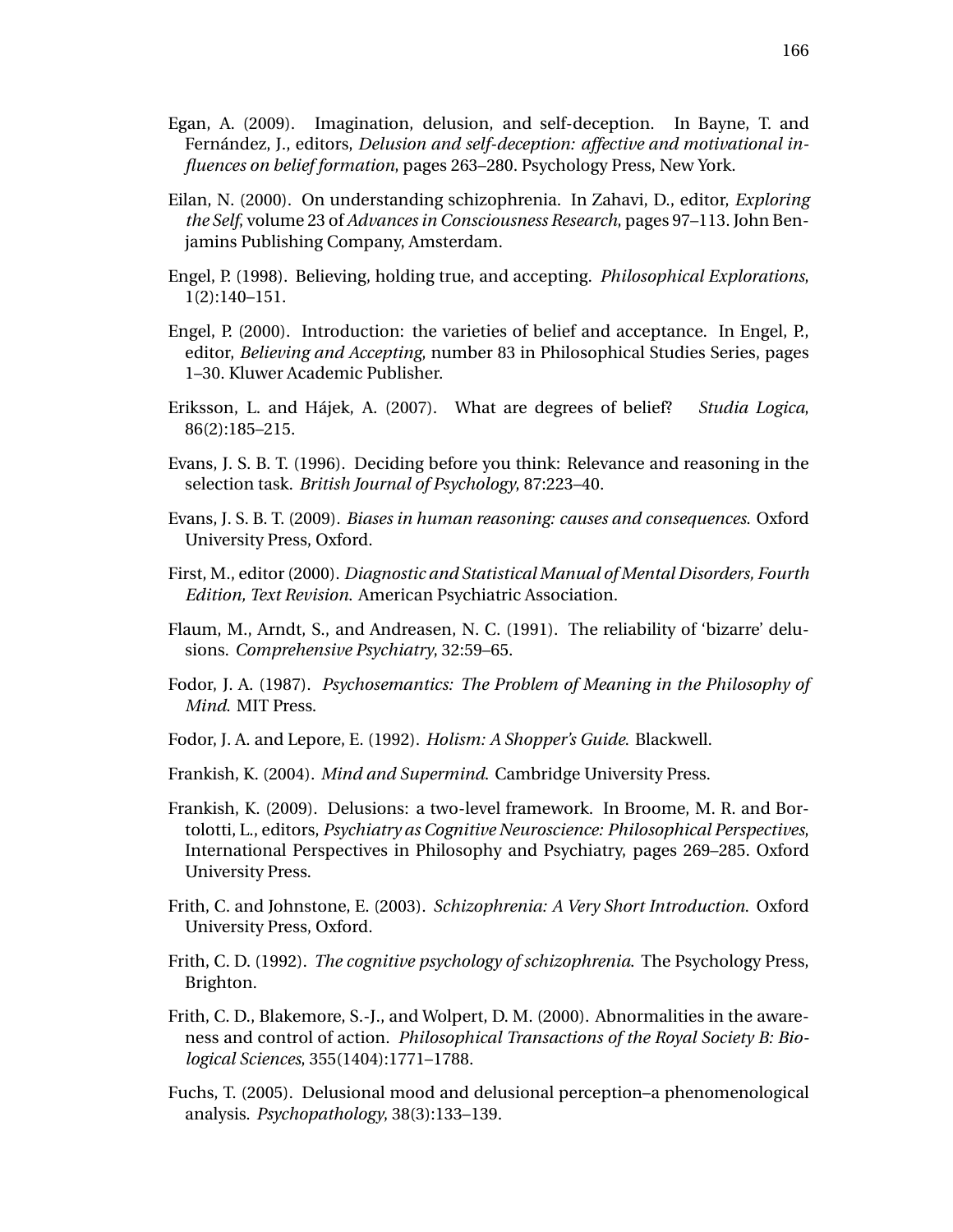- Fuentenebro, F. and Berrios, G. E. (1995). The predelusional state: A conceptual history. *Comprehensive Psychiatry*, 36(4):251–259.
- Fulford, K. W. M. (1989). *Moral Theory and Medical Practice*. Cambridge University Press, Cambridge.
- Gallagher, S. (2009). Delusional realities. In Broome, M. R. and Bortolotti, L., editors, *Psychiatry as Cognitive Neuroscience: Philosophical Perspectives*. Oxford University Press, Oxford.
- Garety, P. A. and Hemsley, D. R. (1997). *Delusions: Investigations Into The Psychology Of Delusional Reasoning*. Maudsley Monographs. Psychology Press.
- Gendler, T. (2008a). Alief in action (and reaction). *Mind and Language*, 23(5):552– 585.
- Gendler, T. S. (2008b). Alief and belief. *Journal of Philosophy*, 105(10):634–663.
- Gilbert, D. (1991). How mental systems believe. *American psychologist*, 46(2):107.
- Gilbert, D. T., Tafarodi, R. W., and Malone, P. S. (1993). You can't not believe everything you read. *Journal of personality and social psychology*, 65(2):221.
- Goldman, A. (1989). Interpretation psychologized. *Mind and Language*, 4(3):161–85.
- Goldman, A. (1993a). The psychology of folk psychology. *Behavioral and Brain Sciences*, 16:15–28.
- Goldman, A. (2006). *Simulating Minds*. Oxford University Press, Oxford.
- Goldman, A. I. (1993b). *Philosophical applications of cognitive science*, volume 153. Westview Press Boulder.
- Grandy, R. (1973). Reference, meaning, and belief. *Journal of Philosophy*, 70(14):439– 452.
- Haack, S. (1996). Analyticity and logical truth in the roots of reference. In *Deviant Logic, Fuzzy Logic*, pages 214–228. The University of Chicago Press.
- Harman, G. (1976). Practical reasoning. *Review of Metaphysics*, 29:431–63.
- Hawthorne, J. (2009). Superficialism in ontology. In *Metametaphysics: New Essays on the Foundations of Ontology*, pages 213–230. Oxford University Press.
- Heil, J. (1989). Minds divided. *Mind*, 98(392):571–583.
- Heil, J. (1994). Going to pieces. In Graham, G. and Stephens, G. L., editors, *Philosophical Psychopathology*, pages 111–134. MIT Press.
- Hirstein, W. (2005). *Brain Fiction: Self-Deception and the Riddle of Confabulation*. MIT Press.
- Holton, R. (forthcoming). Intention as a model for belief. In *Rational and Social Agency: Essays on the Philosophy of Michael Bratman*. Oxford University Press.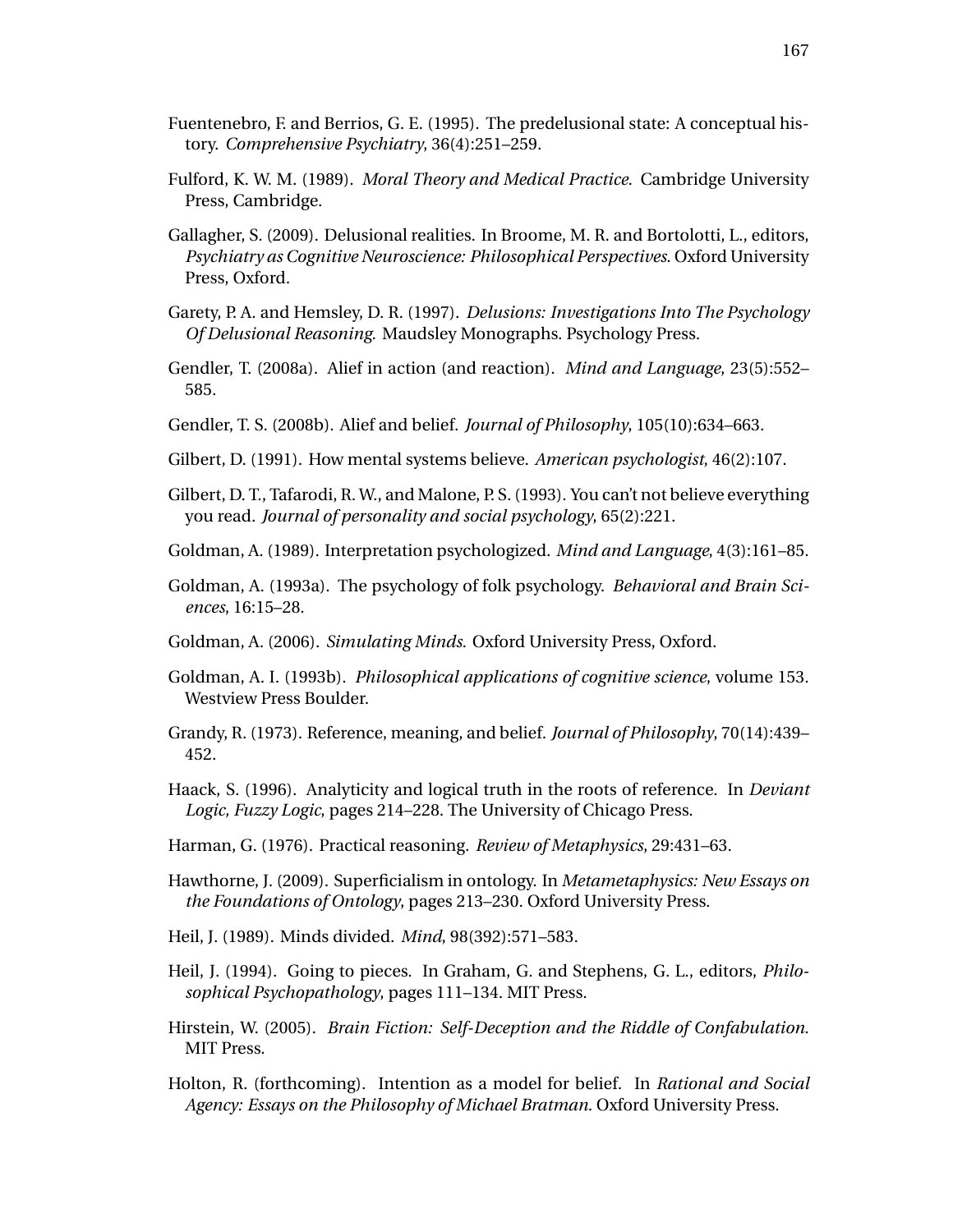Hume, D. (2000). *A Treatise of Human Nature*. Oxford University Press.

- Ichikawa, J., Jarvis, B., and Rubin, K. (2012). Pragmatic encroachment and beliefdesire psychology. *Analytic Philosophy*, 53(4):327–343.
- Jaspers, K. (1913/1963). *General Psychopathology*. University of Chicago Press, Chicago.
- Junginger, J., Barker, S., and Coe, D. (1992). Mood theme and bizarreness of delusions in schizophrenia and mood psychosis. *Journal of Abnormal Psychology*, 101:287– 92.
- Kahneman, D., Slovic, P., and Tversky, A., editors (1982). *Judgment Under Uncertainty: Heuristics and Biases*. Cambridge University Press.
- Kaplan, M. (1998). *Decision theory as philosophy*. Cambridge University Press.
- Kendler, K. S., Glazer, W. M., and Morgenstern, H. (1983). Dimensions of delusional experience. *American Journal of Psychiatry*, 140:466–9.
- Kirk, S. A. and Kutchins, H. (1992). *The Selling of the DSM: The Rhetoric of Science in Psychiatry*. Transaction Publishers, New Brunswick.
- Klee, R. (2004a). Delusional content and the public nature of meaning: Reply to the other contributors. *Philosophy, Psychiatry, and Psychology*, 11(1):95–99.
- Klee, R. (2004b). Why some delusions are necessarily inexplicable beliefs. *Philosophy, Psychiatry, and Psychology*, 11(1):25–34.
- Kriegel, U. (2012). Moral motivation, moral phenomenology, and the alief/belief distinction. *Australasian Journal of Philosophy*, 90(3):469–486.
- Laing, R. D. (1969). *The Divided Self*. Pelican, London.
- Landsburg, S. (2009). *The Big Questions: Tackling the Problems of Philosophy with Ideas from Mathematics, Economics, and Physics*. Free Press.
- Langdon, R. and Coltheart, M. (2000). The cognitive neuropsychology of delusions. *Mind & Language*, 15(1):184–218.
- Lewis, D. (1970). How to define theoretical terms. *Journal of Philosophy*, 67:427–46.
- Lewis, D. (1974). Radical interpretation. *Synthese*, 27(July–August):331–344.
- Lewis, D. (1982). Logic for equivocators. *Nous ˆ* , 16:431–441.
- Lewis, D. (1983). New work for a theory of universals. *Australasian Journal of Philosophy*, 61(December):343–377.
- Lewis, D. (1984). Putnam's paradox. *Australasian Journal of Philosophy*, 62(3):221– 236.
- Macintosh, J. (1995). Belief-in. In Honderich, T., editor, *The Oxford Handbook of Philosophy*. Oxford University Press.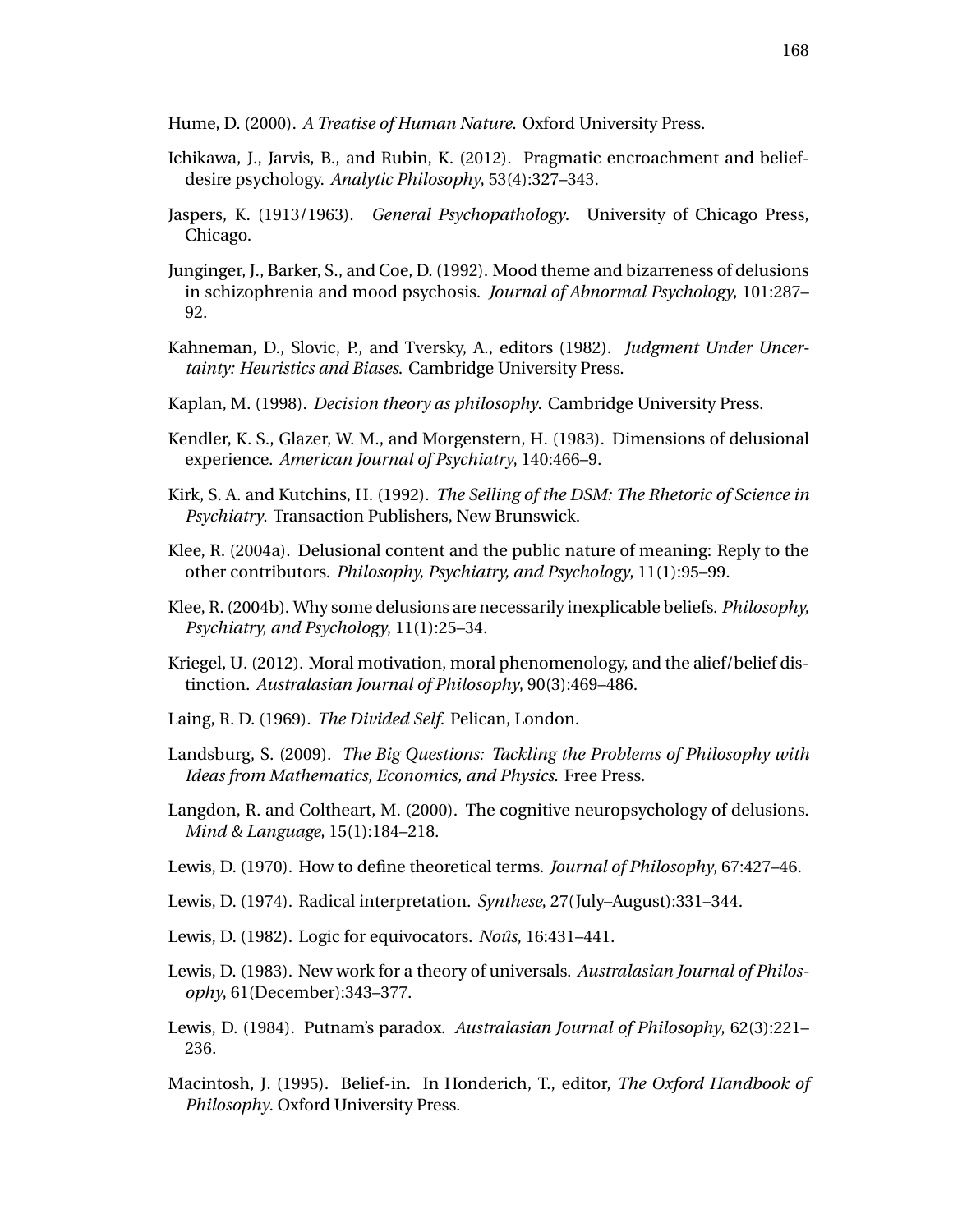169

- Maher, B. A. (1974). Delusional thinking and perceptual disorder. *Journal of individual psychology*.
- Maher, B. A. (1999). Anomalous experience in everyday life: its significance for psychopathology. *The Monist*, 82:547–570.
- Maher, P. (1990). Acceptance without belief. In *PSA: Proceedings of the Biennial Meeting of the Philosophy of Science Association*, pages 381–392.
- Mallon, R. and Stich, S. P. (2000). The odd couple: The compatibility of social construction and evolutionary psychology. *Philosophy Of Science*, 67(1):133–154.
- Manley, D. (2009). Introduction: A guided tour of metametaphysics. In Chalmers, D., Manley, D., and Wasserman, R., editors, *Metametaphysics: New Essays in the Foundations of Ontology*, pages 1–37. Oxford University Press.
- Markova, I. S. and Berrios, G. E. (1992). The meaning of insight in clinical psychiatry. ´ *The British Journal of Psychiatry*, 160(6):850–860.
- Mayer, B., Merckelbach, H., and Muris, P. (2000). Self-reported automaticity and irrationality in spider phobia. *87*, Psychological Reports(2):395–405.
- McGinn, C. (2005). *Mindsight: Image, Dream, Meaning*. Harvard University Press, Cambridge.
- McHugh, P. R. and Slavney, P. R. (1998). *The Perspectives of Psychiatry*. The Johns Hopkins University Press, second edition.
- McLaughlin, B. P. (2006). Is role-functionalism committed to epiphenomenalism? *Journal of Consciousness Studies*, 13(1-2):1–2.
- McLaughlin, B. P. (2009). Monothematic delusions and existential feelings. In Bayne, T. and Fernández, J., editors, *Delusion and Self-Deception*, pages 139-164. Psychology Press, New York.
- Mele, A. R. (2001). *Self-Deception Unmasked*. Princeton University Press, Princeton, New Jersey.
- Mercier, H. and Sperber, D. (2009). Intuitive and reflective inferences. In Evans, J. and Frankish, K., editors, *In Two Minds: Dual Processes and Beyond*. Oxford Univeristy Press.
- Mishara, A. L. (2010). Klaus Conrad (1905–1961): Delusional mood psychosis, and beginning schizophrenia. *Schizophrenia Bulletin*, 36(1):9–13.
- Morris, E. (2010). The anosognosic's dilemma: Something's wrong but you'll never know what it is (part 4). New York Times, Opinionator post of June 23.
- Mullen, P. (1979). Phenomenology of disordered mental function. In Hill, P., Murray, R., and Thorley, G., editors, *Essentials of post-graduate psychiatry*, pages 25–54. Academic.
- Murphy, D. (2005). *Psychiatry in the Scientific Image*. MIT Press.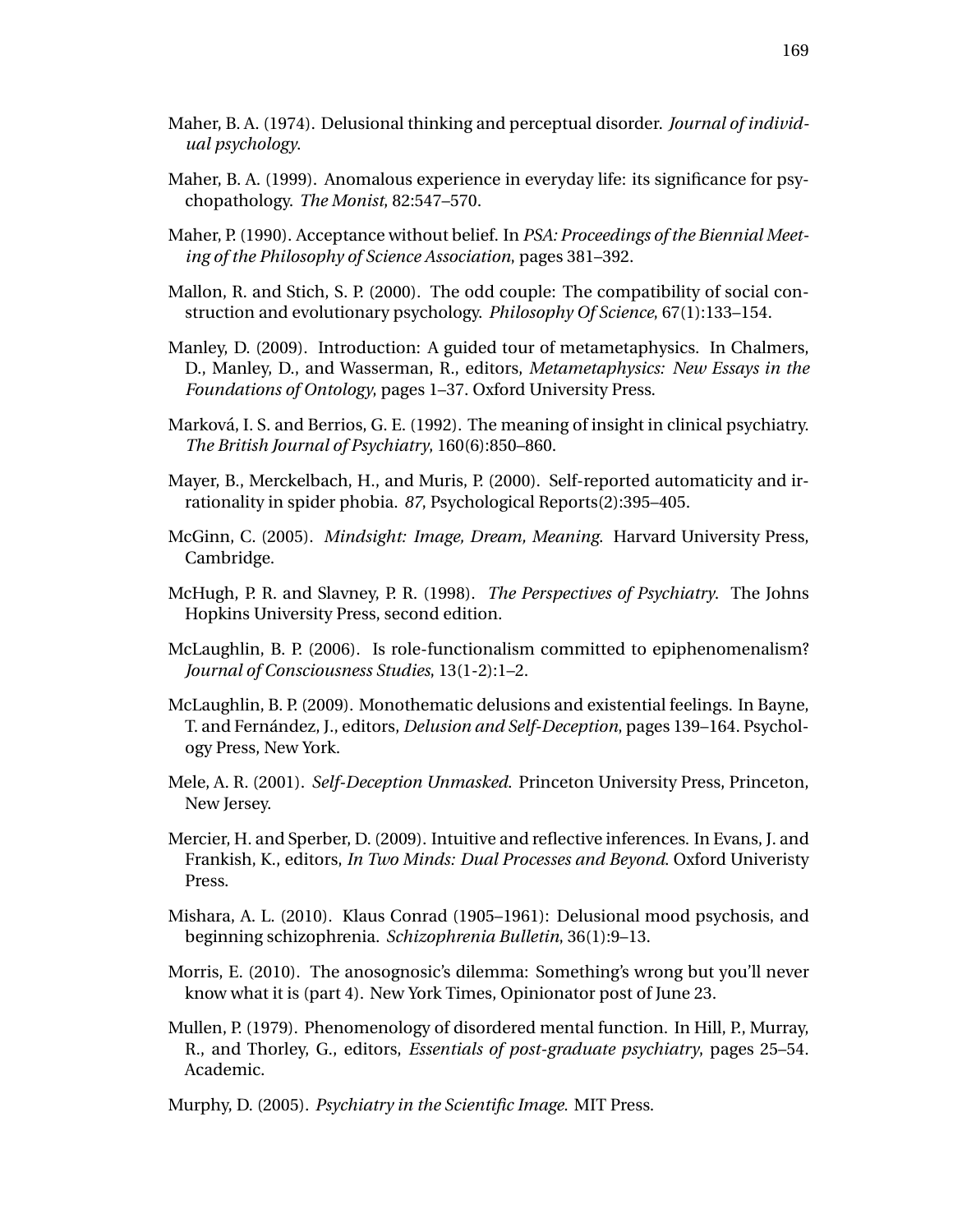Murphy, D. (2010a). Explanation in psychiatry. *Philosophy Compass*, 5(7):602–610.

- Murphy, D. (2010b). Philosophy of psychiatry. *Stanford Encyclopedia of Philosophy*.
- Murphy, D. (2012). The folk epistemology of delusions. *Neuroethics*, 5(1):19–22.
- Murphy, D. (2013). Delusions, modernist epistemology and irrational belief. *Mind and Language*, 28(1):113–124.
- Nagel, J. (2012). Gendler on alief. *Analysis*, 72(4):774–788.
- Needham, R. (1972). *Belief, Language, and Experience*. Oxford,Blackwell.
- Nichols, S. and Stich, S. P. (2000). A cognitive theory of pretense. *Cognition*, 74(2):115–147.
- Nichols, S., Stich, S. P., Leslie, A. M., and Klein, D. B. (1996). Varieties of off-line simulation. In Carruthers, P. and Smith, P., editors, *Theories of Theories of Mind*, pages 39–74. Cambridge University Press.
- Nisbett, R. and Wilson, T. (1977). Telling more than we can know: Verbal reports on mental processes. *Psychological Review*, 84(3):231–59.
- Oltmanns, T. F. (1988). Approaches to the definition and study of delusions. In Oltmanns, T. F. and Maher, B. A., editors, *Delusional Beliefs*, pages 3–12. Wiley.
- Papineau, D. (1991). *Reality and Representation*. Blackwell.
- Parnas, J. and Sass, L. A. (2001). Self, solipsism, and schizophrenic delusions. *Philosophy, Psychiatry, & Psychology*, 8(2):101–120.
- Quine, W. V. O. (1960). Carnap and logical truth. *Synthese*, 12(4):350–374.
- Quine, W. V. O. and Ullian, J. S. (1970). *The Web of Belief*. Random House, New York.
- Radden, J. (2010). *On Delusion*. Routledge.
- Ramsey, F. P. (1931). Truth and probability. In Braithwaite, R. B., editor, *The Foundations of Mathematics and Other Logical Essays*, pages 156–98. Routledge and Kegan Paul, London.
- Ratcliffe, M. (2005). The feeling of being. *Journal of Consciousness Studies*, 12(8– 10):43–60.
- Ratcliffe, M. (2007). *Rethinking Commonsense Psychology: a critique of folk psychology, theory of mind, and simulation*. New Directions in Philosophy and Cognitive Science. Palgrave Macmillan.
- Ratcliffe, M. (2008). *Feelings of Being: phenomenology, psychiatry, and the sense of reality*. International Perspectives in Philosophy and Psychiatry. Oxford University Press.
- Rawling, P. (2003). Radical interpretation. In Ludwig, K., editor, *Donald Davidson*, Contemporary Philosophers in Focus, pages 85–112. Cambridge University Press.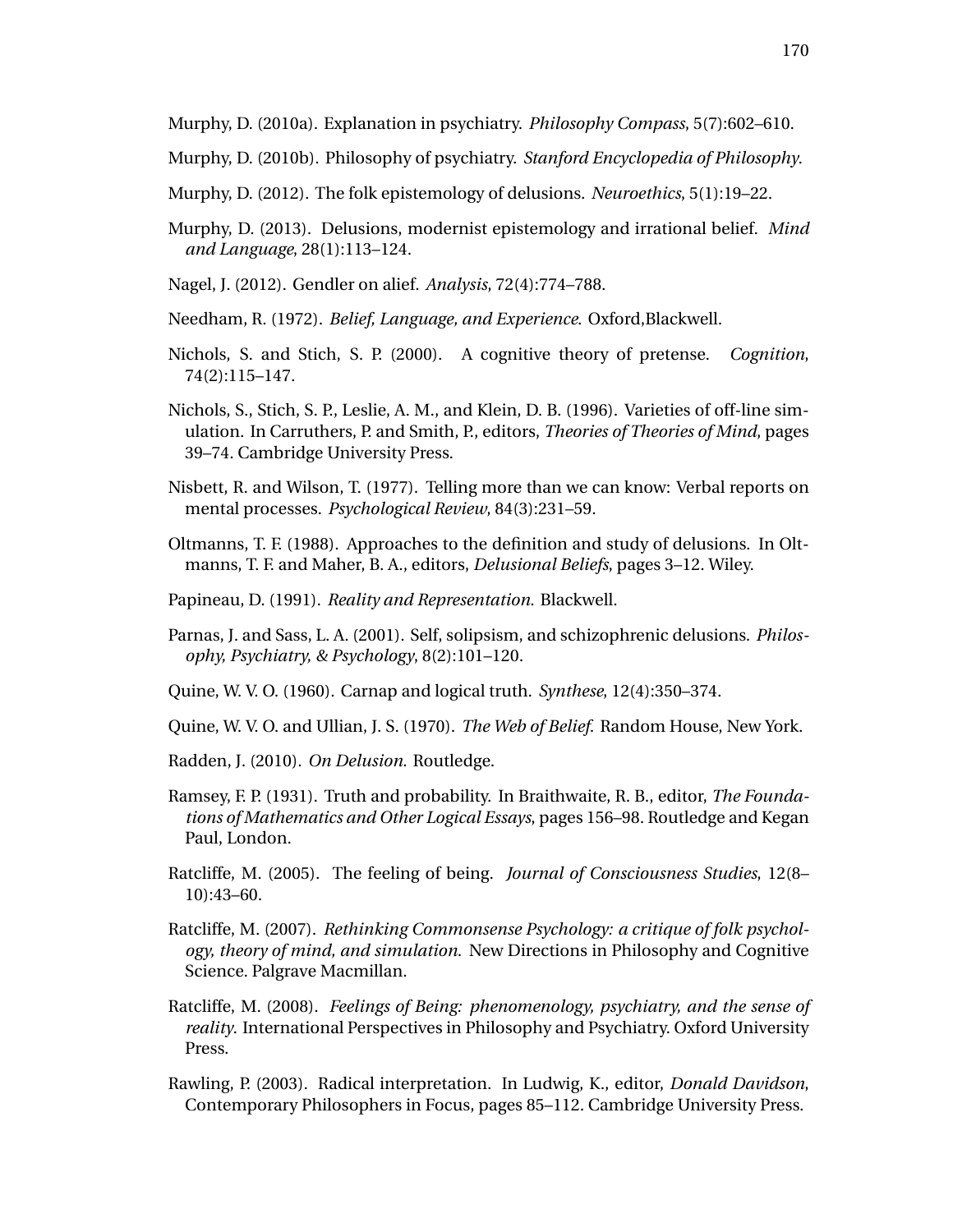- Reber, A. S. (1993). *Implicit learning and tacit knowledge*. Oxford Univeristy Press, Oxford.
- Recanati, F. (2000). The simulation of belief. In Engel, P., editor, *Believing and Accepting*, number 83 in Philosophical Studies Series, pages 267–298. Kluwer Academic Publishers.
- Rey, G. (1988). Toward a computational account of akrasia and self-deception. In McLaughlin, B. P. and Rorty, A. O., editors, *Perspectives on Self-Deception*, pages 264–296. University of California Press.
- Rey, G. (2007). Meta-atheism: Religious avowal as self-deception. In Antony, L. M., editor, *Philosophers Without Gods:*, pages 243–265. Oxford University Press.
- Rhodes, J. and Gipps, R. (2011). Delusions and the non-epistemic foundations of belief. *Philosophy, Psychiatry, & Psychology*, 18(1):89–97.
- Rhodes, J. and Gipps, R. G. T. (2008). Delusions, certainty, and the background. *Philosophy, Psychiatry, and Psychology*, 15(4):295–310.
- Rose, D., Buckwalter, W., and Turri, J. (manuscript). When words speak louder than actions: Delusion, belief, and the power of assertion.
- Sass, L. A. (1994). *The paradoxes of delusion: Wittgenstein, Schreber, and the schizophrenic mind*. Cornell University Press.
- Sass, L. A. (2004). Some reflections on the (analytic) philosophical approach to delusion. *Philosophy, Psychiatry, and Psychology*, 11(1):71–80.
- Schwarz, N. and Clore, G. L. (1996). Feelings and phenomenal experiences. *Social psychology: Handbook of basic principles*, 2:385–407.
- Schwitzgebel, E. (2001). In-between believing. *Philosophical Quarterly*, 51:76–82.
- Schwitzgebel, E. (2002). A phenomenal, dispositional account of belief. *Noûs*, 36:249–275.
- Schwitzgebel, E. (2006). Belief. In *Stanford Encyclopedia of Philosophy*.
- Schwitzgebel, E. (2012). Mad belief? *Neuroethics*, 5(1):13–17.
- Scott, F. J., Baron-Cohen, S., and Leslie, A. (1999). if pigs could fly: A test of counterfactual reasoning and pretence in children with autism. *British Journal of Developmental Psychology*, 17(3):349–362.
- Searle, J. (1983). *Intentionality: An Essay in the Philosophy of Mind*. Cambridge University Press.
- Sider, T. (2009). Ontological realism. In Chalmers, D., Manley, D., and Wasserman, R., editors, *Metametaphysics: New Essays in the Foundations of Ontology*, pages 384–423. Oxford University Press.
- Silva, J. A., Leong, G. B., Weinstock, R., and Boyer, C. L. (1989). Capgras syndrome and dangerousness. *Journal of the American Academy of Psychiatry and the Law Online*, 17(1):5–14.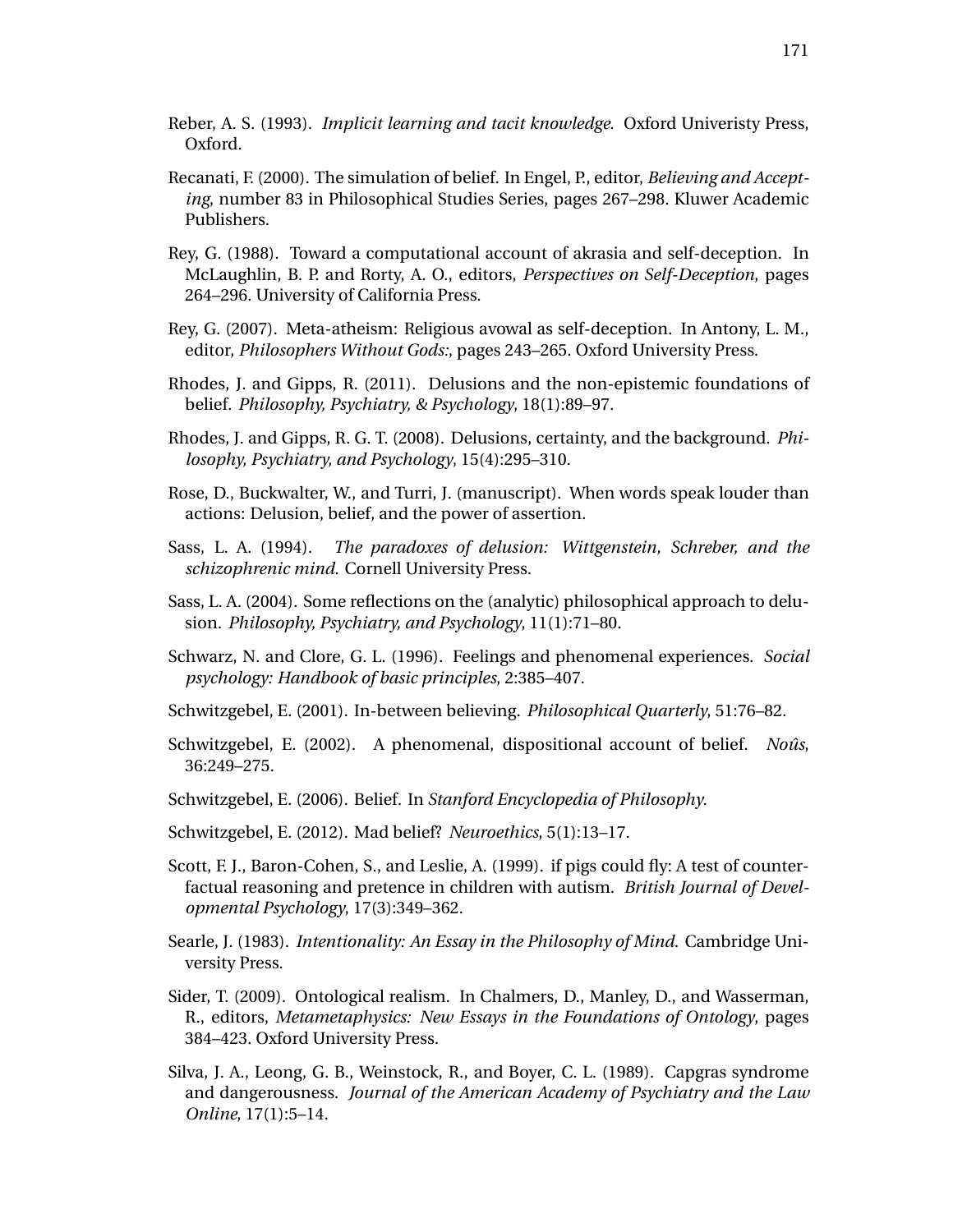- Sloman, S. A. (1996). The empirical case for two systems of reasoning. *Psychological Bulletin*, 119(1):3–22.
- Smith, E. R. and Collins, E. C. (2009). Dual-process models: A social psychological perspective. In Evans, J. S. B. T. and Frankish, K., editors, *In Two Minds: Dual Processes and Beyond*. Oxford University Press, Oxford.
- Sober, E. (1978). Psychologism. *Journal for the Theory of Social Behavior*, 8:165–191.
- Sperber, D. (1996). *Explaining Culture: A Naturalistic Approach*. Blackwell, Oxford.
- Sperber, D. (2000). Intuitive and reflective beliefs. In Engel, P., editor, *Believing and Accepting*, pages 243–266. Kluwer Academic Publishers.
- Spitzer, M. (1990). On defining delusions. *Comprehensive Psychiatry*, 31:377–97.
- Stalnaker, R. (1984). *Inquiry*. MIT Press, Cambridge, Mass.
- Stephens, G. L. and Graham, G. (2004). Reconceiving delusion. *International Review of Psychiatry*, 16(3):236–241.
- Stich, S. (1983). *From Folk Psychology to Cognitive Science*. MIT Press, Cambridge, Mass.
- Stich, S. (1985). Could man be an irrational animal? *Synthese*, 64(1):115–35.
- Stich, S. (1988). Reflective equilibrium, analytic epistemology and the problem of cognitive diversity. *Synthese*, 74(3):391–413.
- Stich, S. (1996). Deconstructing the mind. In *Deconstructing the Mind*, pages 3–90. Oxford University Press.
- Stich, S. and Ravenscroft, I. (1994). What is folk psychology? *Cognition*, 50:447–68.
- Thagard, P. and Nisbett, R. E. (1983). Rationality and charity. *Philosophy of Science*, 50(2):250–267.
- Thompson, V. A. (2009). Dual process theories: A metacognitive perspective. In Evans, J. S. B. T. and Frankish, K., editors, *In Two Minds: Dual Processes and Beyond*, chapter 8, pages 171–196. Oxford University Press, Oxford.
- Thornton, T. (2007). *Essential Philosophy of Psychiatry*. Oxford University Press.
- Thornton, T. (2008). Why the idea of framework propositions cannot contribute to an understanding of delusions. *Phenomenology and the Cognitive Sciences*, 7(2):159– 175.
- Tumulty, M. (2011). Delusions and dispositionalism about belief. *Mind and Language*, 26(5):596–628.
- Tumulty, M. (2012). Delusions and not-quite-beliefs. *Neuroethics*, 5(1):29–37.
- Tuomela, R. (2000). Belief versus acceptance. *Philosophical Explorations*, 3(2):122– 137.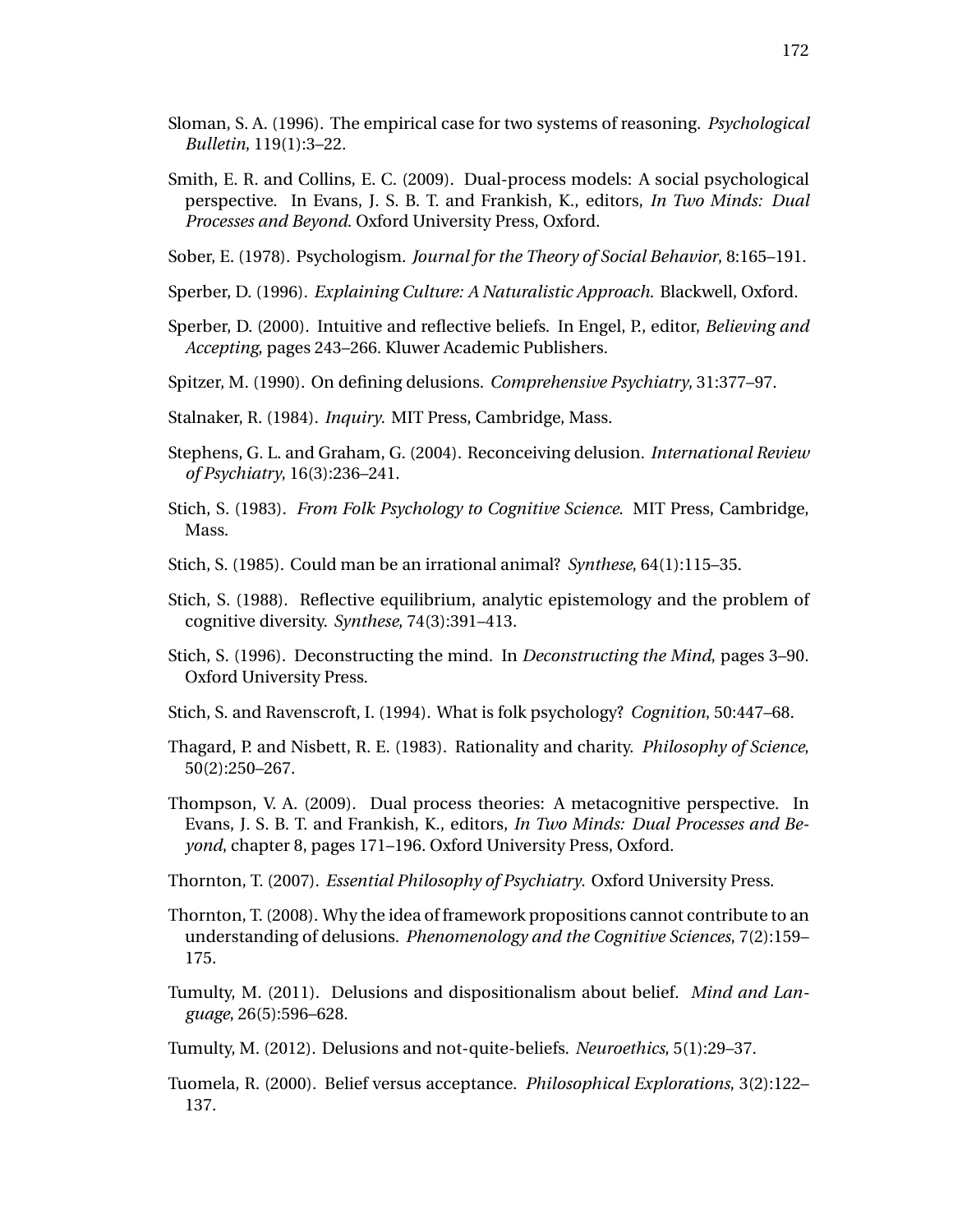van Fraassen, B. C. (1980). *The Scientific Image*. Oxford University Press, USA, Oxford.

- Velleman, J. D. (1992). The guise of the good. *Nous ˆ* , 26(1):3–26.
- Weatherson, B. (2003). What good are counterexamples? *Philosophical Studies*, 115(1):1–31.
- Weatherson, B. (2009). David lewis. In *Stanford Encyclopedia of Philosophy*.
- Wedgwood, R. (2002). The aim of belief. *Philosophical Perspectives*, 16(s16):267–97.
- Wessely, S., B. A. R. A. e. a. (1993). Acting on delusions. i: prevalence. *British Journal of Psychiatry*, 163:69–76.
- Williams, B. (1973). Deciding to believe. In *Problems of the Self*, pages 136–51. Cambridge University Press.
- Williams, J. R. G. (2007). Eligibility and inscrutability. *Philosophical Review*, 116(3):361–399.
- Winters, K. C. and Neale, J. M. (1983). Delusions and delusional thinking in psychotics: a review of the literature. *Clinical Psychology Review*, 3:227–53.
- Wittgenstein, L. (1975). *On Certainty*. Wiley-Blackwell.
- Wright, C. (2004). Warrant for nothing (and foundations for free)? *Aristotelian Society Supplementary Volume*, 78(1):167–212.
- Young, A. (1998). *Face and Mind*. Oxford University Press, Oxford.
- Young, A. (1999). Delusions. *The Monist*, 82:571–589.
- Young, G. (2007). Clarifying "familiarity": Phenomenal experiences in prosopagnosia and the capgras delusion. *Philosophy, Psychiatry, & Psychology*, 14(1):29–56.
- Zynda, L. (2000). Representation theorems and realism about degrees of belief. *Philosophy of Science*, 67:45–69.